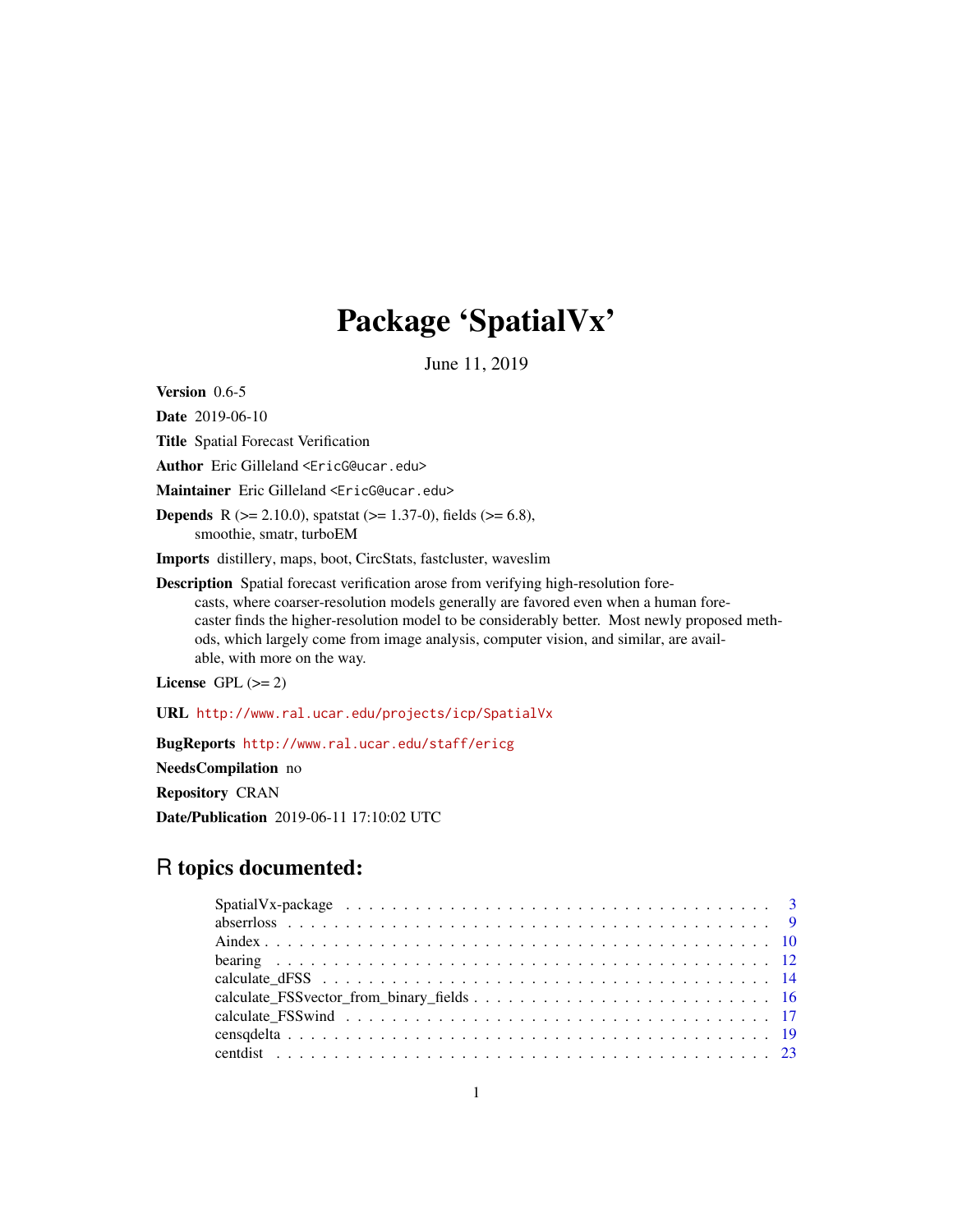|            | 24 |
|------------|----|
|            | 26 |
|            | 30 |
|            | 31 |
|            | 34 |
|            | 37 |
|            | 40 |
|            | 45 |
| <b>EBS</b> | 47 |
|            | 49 |
|            | 50 |
|            | 51 |
|            | 52 |
|            | 55 |
|            | 60 |
|            | 64 |
|            | 66 |
|            | 68 |
| <b>FOI</b> | 70 |
|            | 72 |
|            | 75 |
|            | 77 |
|            | 78 |
|            | 79 |
|            |    |
|            | 84 |
|            | 86 |
|            | 89 |
|            | 94 |
|            | 95 |
|            |    |
|            |    |
|            |    |
|            |    |
|            |    |
|            |    |
|            |    |
|            |    |
|            |    |
|            |    |
|            |    |
|            |    |
|            |    |
|            |    |
| optflow    |    |
|            |    |
|            |    |
| S1         |    |
|            |    |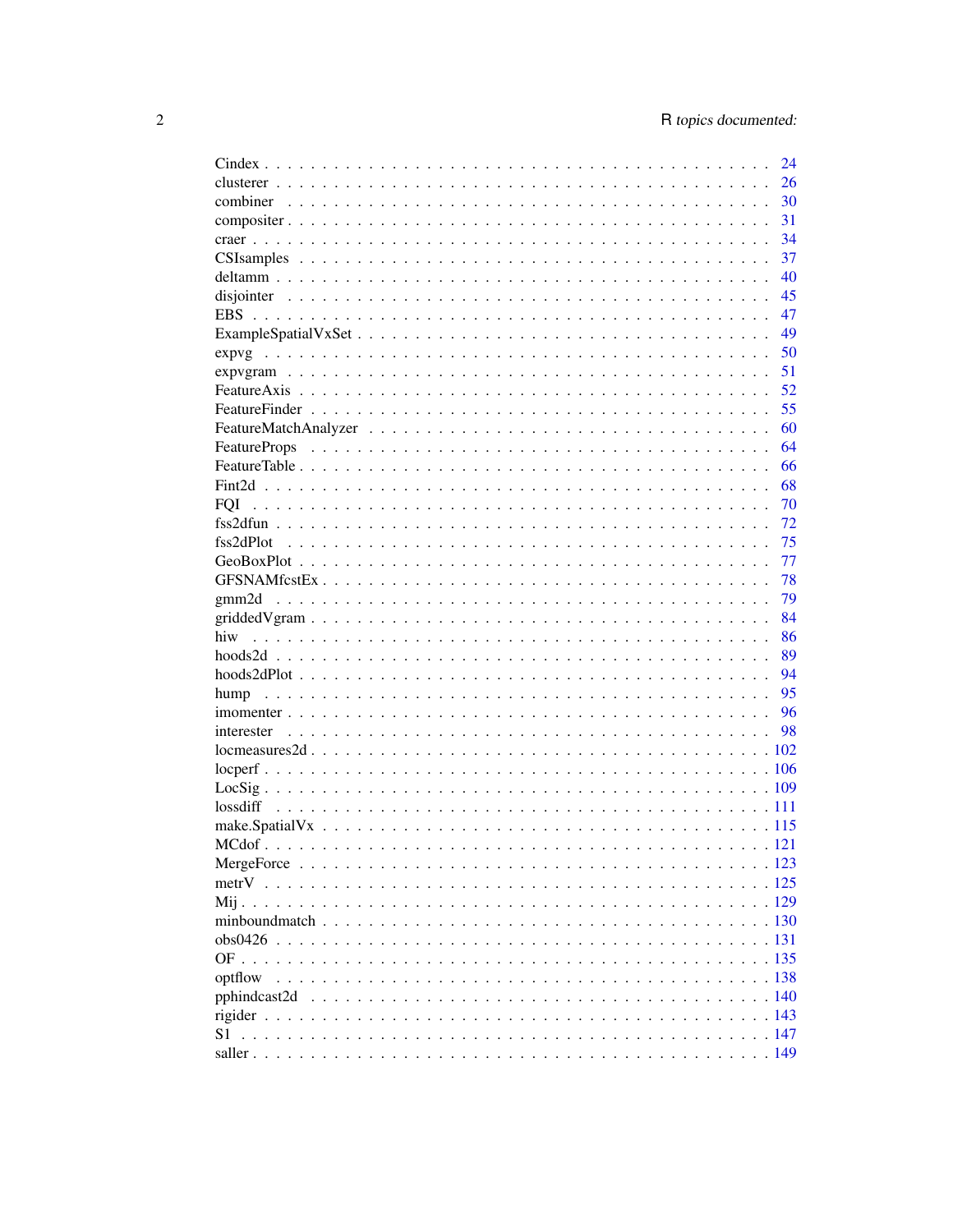# <span id="page-2-0"></span>SpatialVx-package 3

| Index | 189 |
|-------|-----|

SpatialVx-package *Spatial Forecast Verification*

#### **Description**

SpatialVx contains functions to perform many spatial forecast verification methods.

# Details

Primary functions include:

0. make.SpatialVx: An object that contains the verification sets and pertinent information.

1. Filter Methods:

1a. Neighborhood Methods:

Neighborhood methods generally apply a convolution kernel smoother to one or both of the fields in the verificaiton set, and then apply the traditional scores. Most of the methods reviewed in Ebert (2008, 2009) are included in this package. The main functions are:

hoods2d, pphindcast2d, kernel2dsmooth, and plot.hoods2d.

1b. Scale Separation Methods:

Scale separation refers to the idea of applying a band-pass filter (and/or doing a multi-resolution analysis, MRA) to the verification set. Typically, skill is assessed on a scale-by-scale basis. However, other techniques are also applied. For example, denoising the field before applying traditional statistics, using the variogram, or applying a statistical test based on the variogram (these last are less similar to the spirit of the scale separation idea, but are at least somewhat related).

There is functionality to do the wavelet methods proposed in Briggs and Levine (1997). In particular, to simply denoise the fields before applying traditional verification statistics, use

wavePurifyVx.

To apply verification statistics to detail fields (in either the wavelet or field space), use: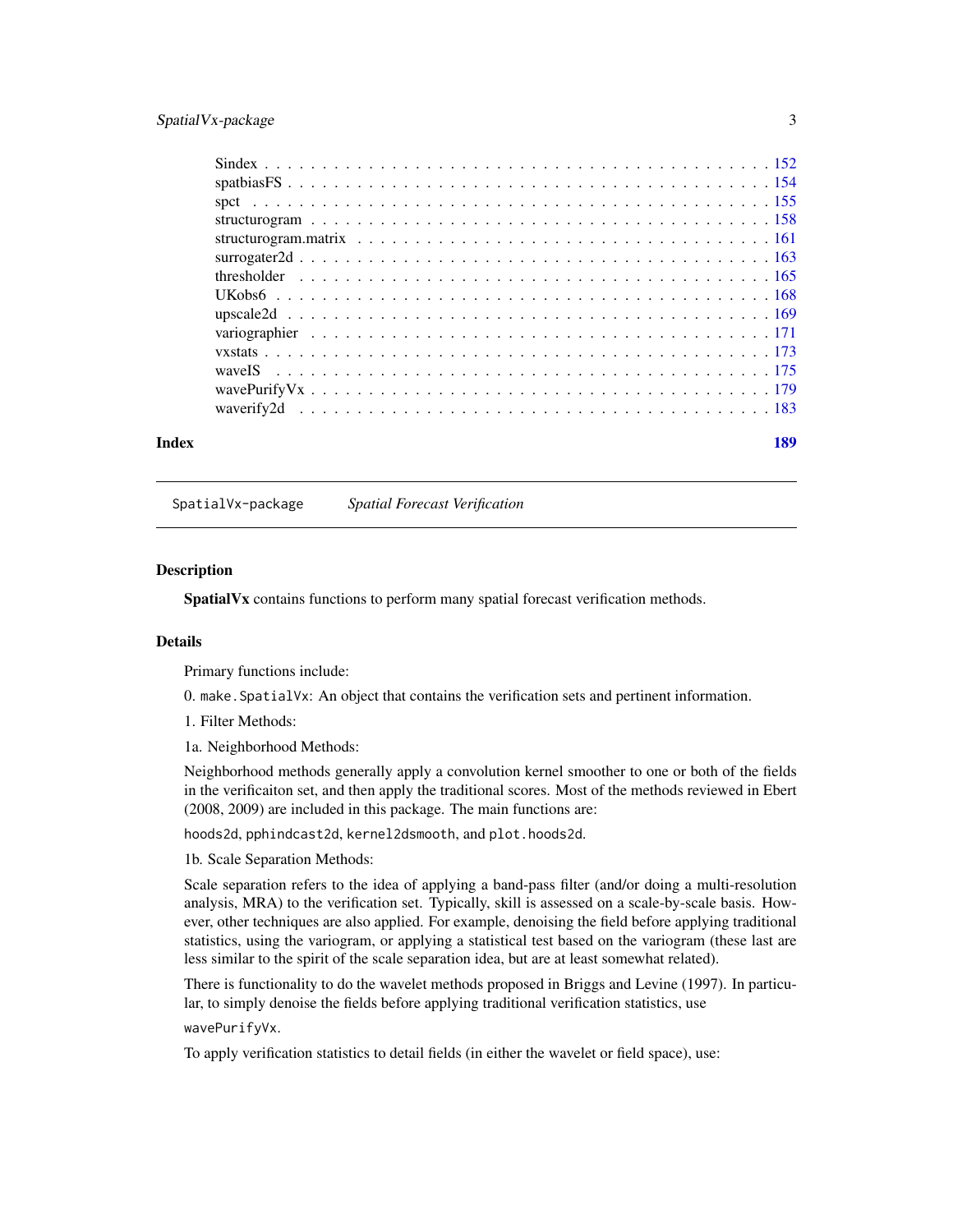waverify2d (dyadic fields) or mowaverify2d (non-dyadic or dyadic) fields.

The intensity-scale technique introduced in Casati et al. (2004) and the new developments of the technique proposed in Casati (2010) can be performed with

waveIS.

Although not strictly a "scale separation" method, the structure function (for which the variogram is a special case) is in the same spirit in the sense that it analyzes the field for different separation distances, and these "scales" are separate from each other (i.e., the score does not necessarily improve or decline as the scale increases). This package contains essentially wrapper functions to the vgram.matrix and plot.vgram.matrix functions from the fields package, but there is also a function called

```
variogram.matrix
```
that is a modification of vgram.matrix that allows for missing values. The primary function for doing this is called

griddedVgram, which has a plot method function associated with it.

There are also slight modifications of these functions (small modifications of the fields functions) to calculate the structure function of Harris et al. (2001). These functions are called

structurogram (for non-gridded fields) and structurogram.matrix (for gridded fields).

The latter allows for ignoring zero-valued grid points (as detailed in Harris et al., 2001) where the former does not (they must be removed prior to calling the function).

2. Displacement Methods:

In Gilleland et al (2009), this category was broken into two main types as field deformation and features-based. The former lumped together binary image measures/metrics with field deformation techniques because the binary image measures inform about the "similarity" (or dissimilarity) between the spatial extent or pattern of two fields (across the entire field). Here, they are broken down further into those that yield only a single (or small vector of) metric(s) or measure(s) (location measures), and those that have mechanisms for moving grid-point locations to match the fields better spatially (field deformation).

2a. Location Measures:

Included here are the well-known Hausdorff metric, the partial-Hausdorff measure, FQI (Venugopal et al., 2005), Baddeley's delta metric (Baddeley, 1992; Gilleland, 2011; Schwedler et al., 2011), metrV (Zhu et al., 2011), as well as the localization performance measures described in Baddeley, 1992: mean error distance, mean square error distance, and Pratt's Figure of Merit (FOM).

locmeasures2d, metrV, distob, locperf

Image moments can give useful information about location errors, and are used within featurebased methods, particularly MODE, as they give the centroid of an image (or feature), as well as the orientation angle, among other useful properties. See the imomenter function for more details.

2b. Field deformation:

Thanks to Caren Marzban for supplying his optical flow code for this package (it has been modified some). These functions perform the analyses described in Marzban and Sandgathe (2010) and are based on the work of Lucas and Kanade (1981). See the help file for

OF.

Rigid transformations can be estimated using the rigider function. To simply rigidly transform a field (or feature) using specified parameters (x- and y- translations and/or rotations), the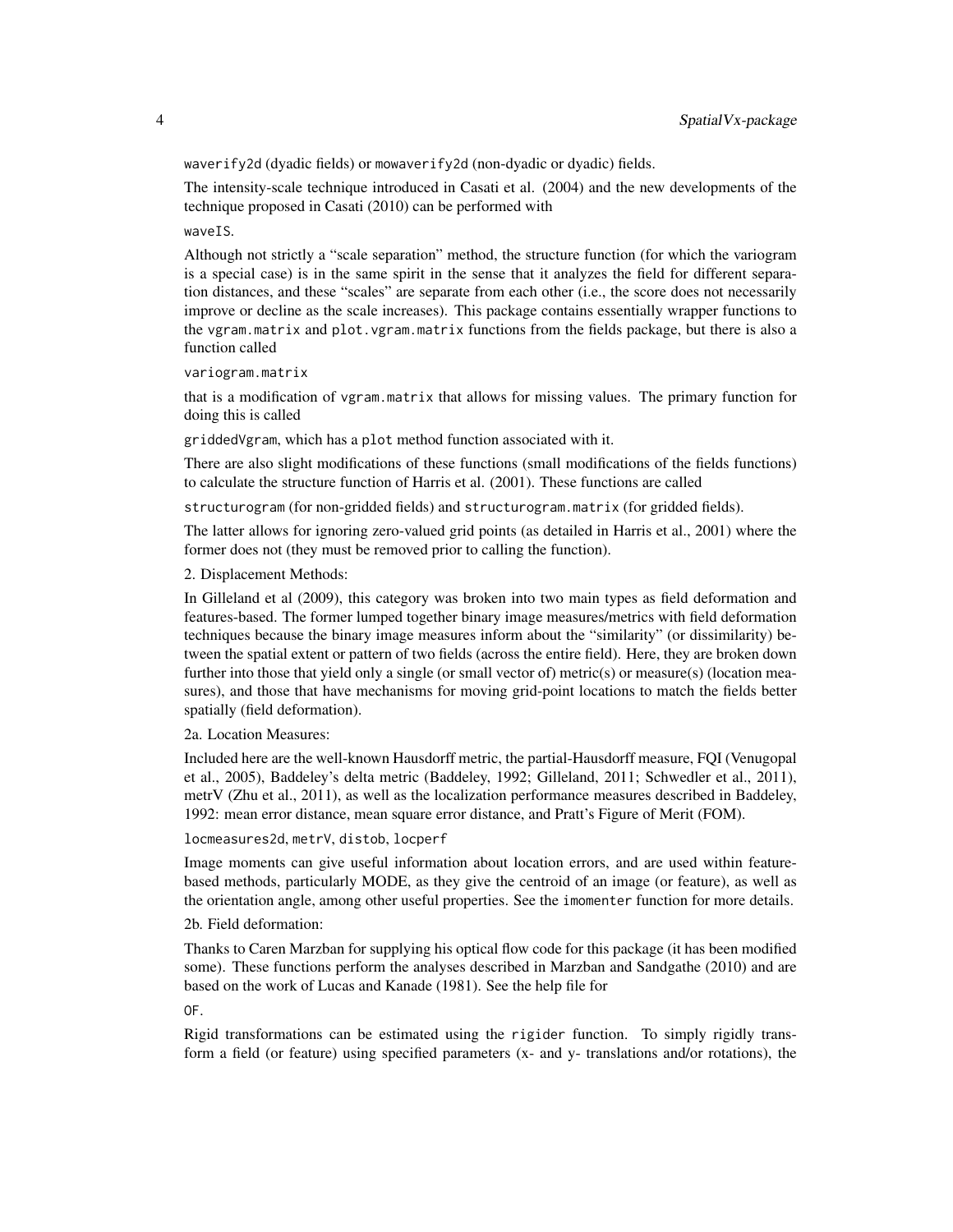# SpatialVx-package 5

rigidTransform function can be used. For these functions, which may result in transformations that do not perfectly fall onto grid points, the function Fint2d can be used to interpolate from nearest grid points. Interpolation options include "round" (simply take the nearest location value), "bilinear" and "bicubic".

2c. Features-based methods: These methods are also sometimes called object-based methods (the term "features" is used in this package in order to differentiate from an R object), and have many similarities to techniques used in Object-Based Image Analysis (OBIA), a relatively new research area that has emerged primarily as a result of advances in earth observations sensors and GIScience (Blaschke et al., 2008). It is attempted to identify individual features within a field, and subsequently analyze the fields on a feature-by-feature basis. This may involve intensity error information in addition to location-specific error information. Additionally, contingency table verifcation statistics can be found using new definitions for hits, misses and false alarms (correct negatives are more difficult to asses, but can also be done).

Currently, there is functionality for performing the analyses introduced in Davis et al. (2006,2009), including the merge/match algorithm of Gilleland et al (2008), as well as the SAL technique of Wernli et al (2008, 2009). Some functionality for composite analysis (Nachamkin, 2004) is provided by way of placing individual features onto a relative grid so that each shares the same centroid. Shape analysis is partially supported by way of functions to identify boundary points (Micheas et al. 2007; Lack et al. 2010). In particular, see:

Functions to identify features: FeatureFinder

Functions to match/merge features: centmatch, deltamm, minboundmatch

Functions to diagnose features and/or compare matched features:

FeatureAxis, FeatureComps, FeatureMatchAnalyzer, FeatureProps, FeatureTable, interester

See compositer for setting up composited objects, and see hiw (along with distill and summary method functions) for some shape analysis functionality.

The cluster analysis methods of Marzban and Sandgathe (2006; 2008) have been added. The former method was written from scratch by Eric Gilleland

clusterer

and the latter variation was modified from code originally written by Hilary Lyons

CSIsamples.

The contiguous rain area (CRA) utilizes the rigider function, and can be carried out with the function craer.

The Structure, Amplitude and Location (SAL) method can be performed with saller.

2d. Geometrical characterization measures:

Perhaps the measures in this sub-heading are best described as part-and-parcel of 2c. They are certainly useful in that domain, but have been proposed also for entire fields by AghaKouchak et al. (2011); though similar measures have been applied in, e.g., MODE. The measures introduced in AghaKouchak et al. (2011) available here are: connectivity index (Cindex), shape index (Sindex), and area index (Aindex):

Cindex, Sindex, Aindex

3. Statistical inferences for spatial (and/or spatiotemporal) fields:

In addition to the methods categorized in Gilleland et al. (2009), there are also functions for making comparisons between two spatial fields. The field significance approach detailed in Elmore et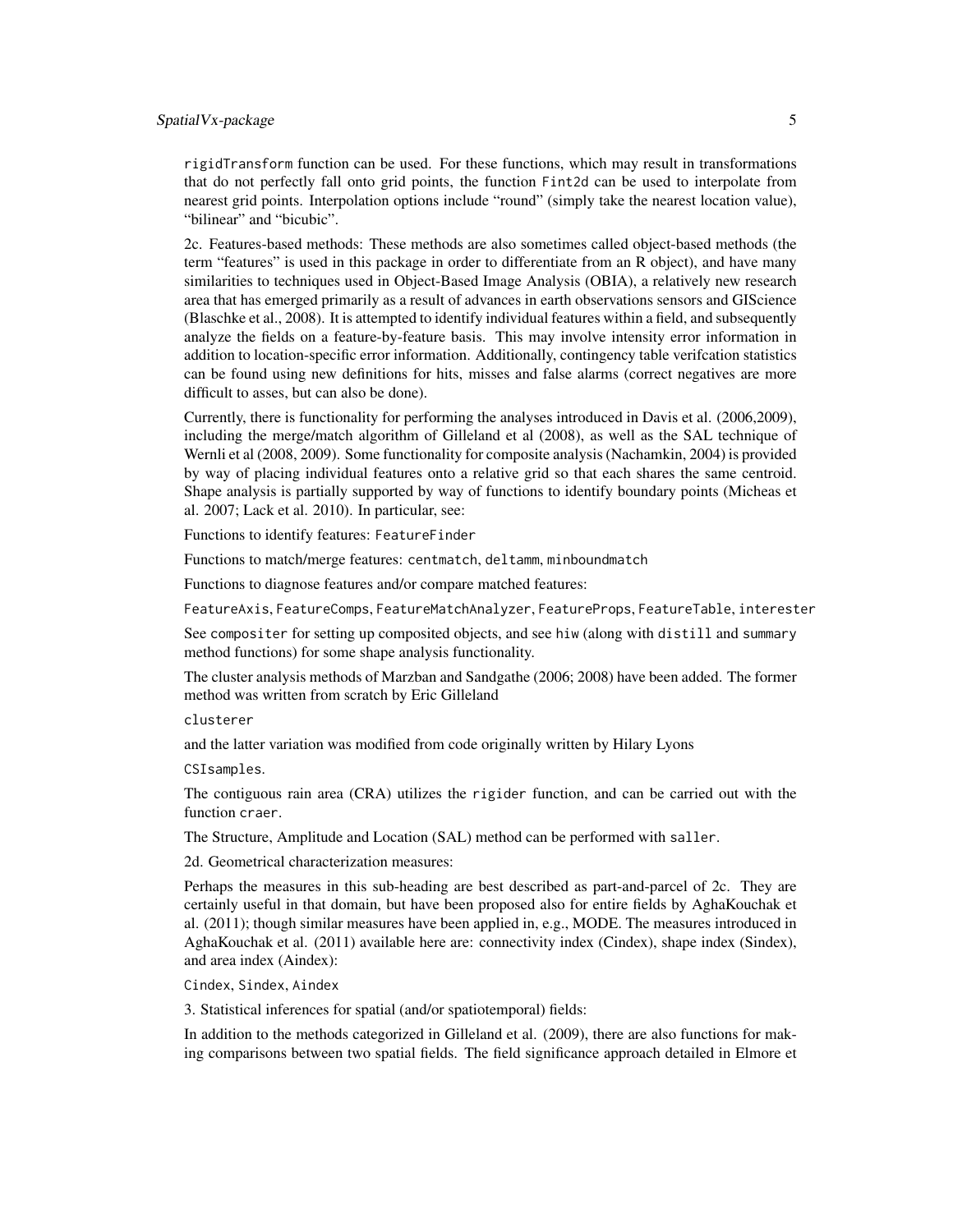al. (2006), which requires a temporal dimension as well, involves using a circular block bootstrap (CBB) algorithm (usually for the mean error) at each grid point (or location) individually to determine grid-point significance (null hypothesis that the mean error is zero), and then a semi-parametric Monte Carlo method viz. Livezey and Chen (1983) to determine field significance.

spatbiasFS, LocSig, MCdof

In addition, the spatial prediction comparison test (SPCT) introduced by Hering and Genton (2011) is included via the functions: lossdiff, empiricalVG and flossdiff. Supporting functions for calculating the loss functions include: absolute error (abserrloss), square error (sqerrloss) and correlation skill (corrskill), as well as the distance map loss function (distmaploss) introduced in Gilleland (2013).

# 4. Other:

The bias corrected TS and ETS (or TS dHdA and ETS dHdA) introduced in Mesinger (2008) are now included within the vxstats function.

The 2-d Gaussian Mixture Model (GMM) approach introduced in Lakshmanan and Kain (2010) can be carried out using the

# gmm2d

function (to estimate the GMM) and the associated summary function calculates the parameter comparisons. Also available are plot and predict method functions, but it can be very slow to run. The gmm2d employs an initialization function that takes the K largest object areas (connected components) and uses their centroids as initial estimates for the means, and uses the axes as initial guesses for the standard deviations. However, the user may supply their own initial estimate function.

The S1 score and anomaly correlation (ACC) are available through the functions

S1 and ACC.

See Brown et al. (2012) and Thompson and Carter (1972) for more on these statistics.

Also included is a function to do the geographic box-plot of Willmott et al. (2007). Namely,

GeoBoxPlot.

#### Datasets:

All of the initial Spatial Forecast Verification Inter-Comparison Project (ICP, [http://www.ral.](http://www.ral.ucar.edu/projects/icp) [ucar.edu/projects/icp](http://www.ral.ucar.edu/projects/icp)) data sets used in the special collection of the Weather and Forecasting journal are included. See the help file for

# obs0426,

which gives information on all of these datasets that are included, as well as two examples for plotting them: one that does not preserve projections, but plots the data without modification, and another that preserves the projections, but possibly with some interpolative smoothing.

Ebert (2008) provides a nice review of these methods. Roberts and Lean (2008) describes one of the methods, as well as the primary boxcar kernel smoothing method used throughout this package. Gilleland et al. (2009, 2010) provides an overview of most of the various recently proposed methods, and Ahijevych et al. (2009) describes the data sets included in this package. Some of these have been applied to the ICP test cases in Ebert (2009).

Additionally, one of the NIMROD cases (as provided by the UK Met Office) analyzed in Casati et al (2004) (case 6) is included along with approximate lon/lat locations. See the help file for UKobs6 more information.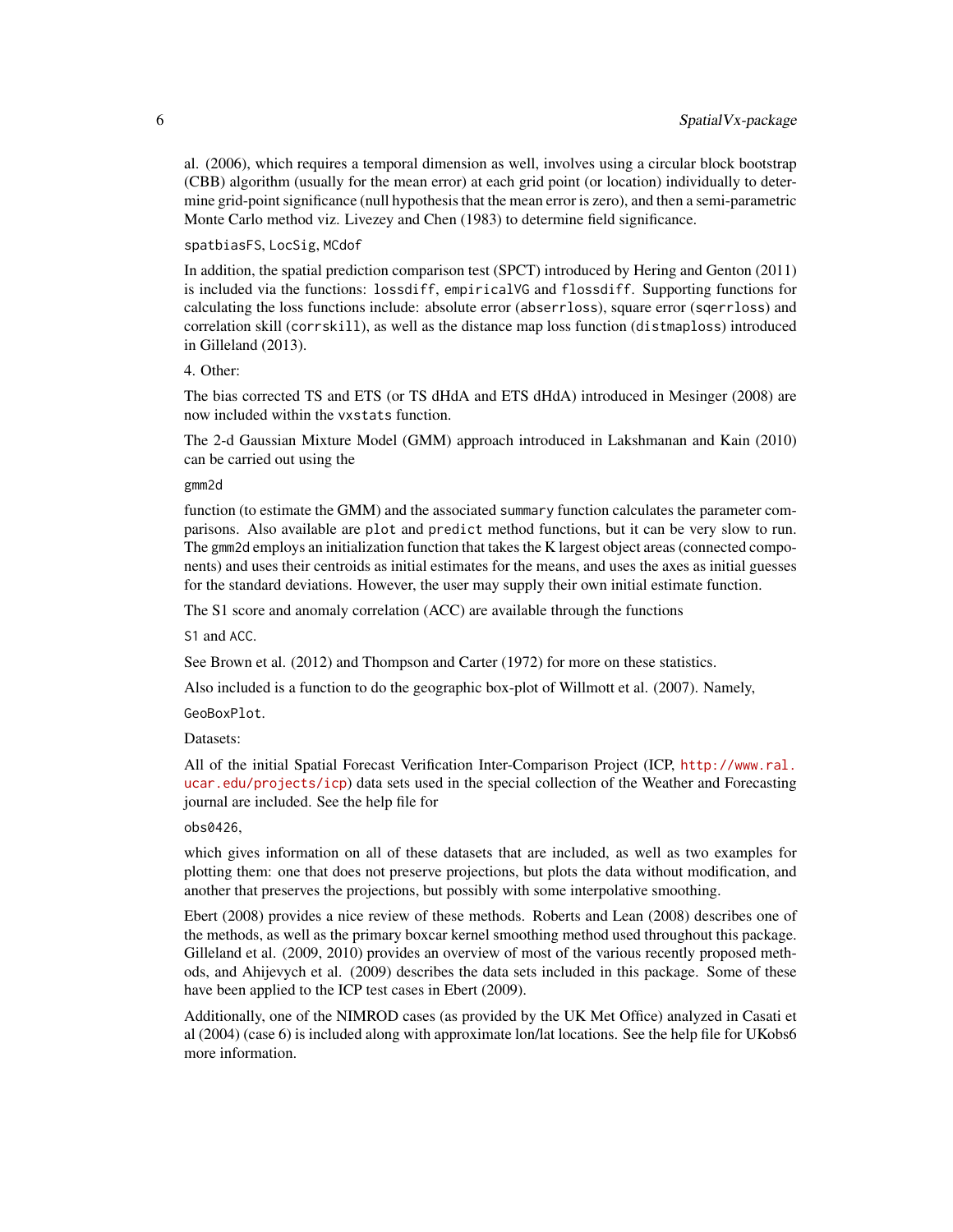# SpatialVx-package 7

A spatio-temporal verification dataset is also included for testing the method of Elmore et al. (2006). See the help file for

GFSNAMfcstEx.

A simulated dataset similar to the one used in Marzban and Sandgathe (2010) is also available and is called

hump.

# Author(s)

Eric Gilleland

#### References

AghaKouchak, A., Nasrollahi, N. Li, J. Imam, B. and Sorooshian, S. (2011) Geometrical characterization of precipitation patterns. *J. Hydrometeorology*, 12, 274–285, doi:10.1175/2010JHM1298.1.

Ahijevych, D., Gilleland, E., Brown, B. G. and Ebert, E. E. (2009) Application of spatial verification methods to idealized and NWP gridded precipitation forecasts. *Wea. Forecasting*, 24 (6), 1485– 1497.

Baddeley, A. J. (1992) An error metric for binary images. In *Robust Computer Vision Algorithms*, Forstner, W. and Ruwiedel, S. Eds., Wichmann, 59–78.

Blaschke, T., Lang, S. and Hay, G. (Eds.) (2008) Object-Based Image Analysis. Berlin, Germany: Springer-Verlag, 818 pp.

Briggs, W. M. and Levine, R. A. (1997) Wavelets and field forecast verification. *Mon. Wea. Rev.*, 125, 1329–1341.

Brown, B. G., Gilleland, E. and Ebert, E. E. (2012) Chapter 6: Forecasts of spatial fields. pp. 95– 117, In *Forecast Verification: A Practitioner's Guide in Atmospheric Science*, 2nd edition. Edts. Jolliffe, I. T. and Stephenson, D. B., Chichester, West Sussex, U.K.: Wiley, 274 pp.

Casati, B. (2010) New Developments of the Intensity-Scale Technique within the Spatial Verification Methods Inter-Comparison Project. *Wea. Forecasting* 25, (1), 113–143, doi:10.1175/2009WAF2222257.1.

Casati, B., Ross, G. and Stephenson, D. B. (2004) A new intensity-scale approach for the verification of spatial precipitation forecasts. *Meteorol. Appl.* 11, 141–154.

Davis, C. A., Brown, B. G. and Bullock, R. G. (2006) Object-based verification of precipitation forecasts, Part I: Methodology and application to mesoscale rain areas. *Mon. Wea. Rev.*, 134, 1772–1784.

Ebert, E. E. (2008) Fuzzy verification of high resolution gridded forecasts: A review and proposed framework. *Meteorol. Appl.*, 15, 51–64. DOI: 10.1002/met.25

Ebert, E. E. (2009) Neighborhood verification: A strategy for rewarding close forecasts. *Wea. Forecasting*, 24, 1498–1510, doi:10.1175/2009WAF2222251.1.

Elmore, K. L., Baldwin, M. E. and Schultz, D. M. (2006) Field significance revisited: Spatial bias errors in forecasts as applied to the Eta model. *Mon. Wea. Rev.*, 134, 519–531.

Gilleland, E. (2013) Testing competing precipitation forecasts accurately and efficiently: The spatial prediction comparison test. *Mon. Wea. Rev.*, 141, (1), 340–355.

Gilleland, E. (2011) Spatial forecast verification: Baddeley's delta metric applied to the ICP test cases. *Wea. Forecasting*, 26, 409–415, doi:10.1175/WAF-D-10-05061.1.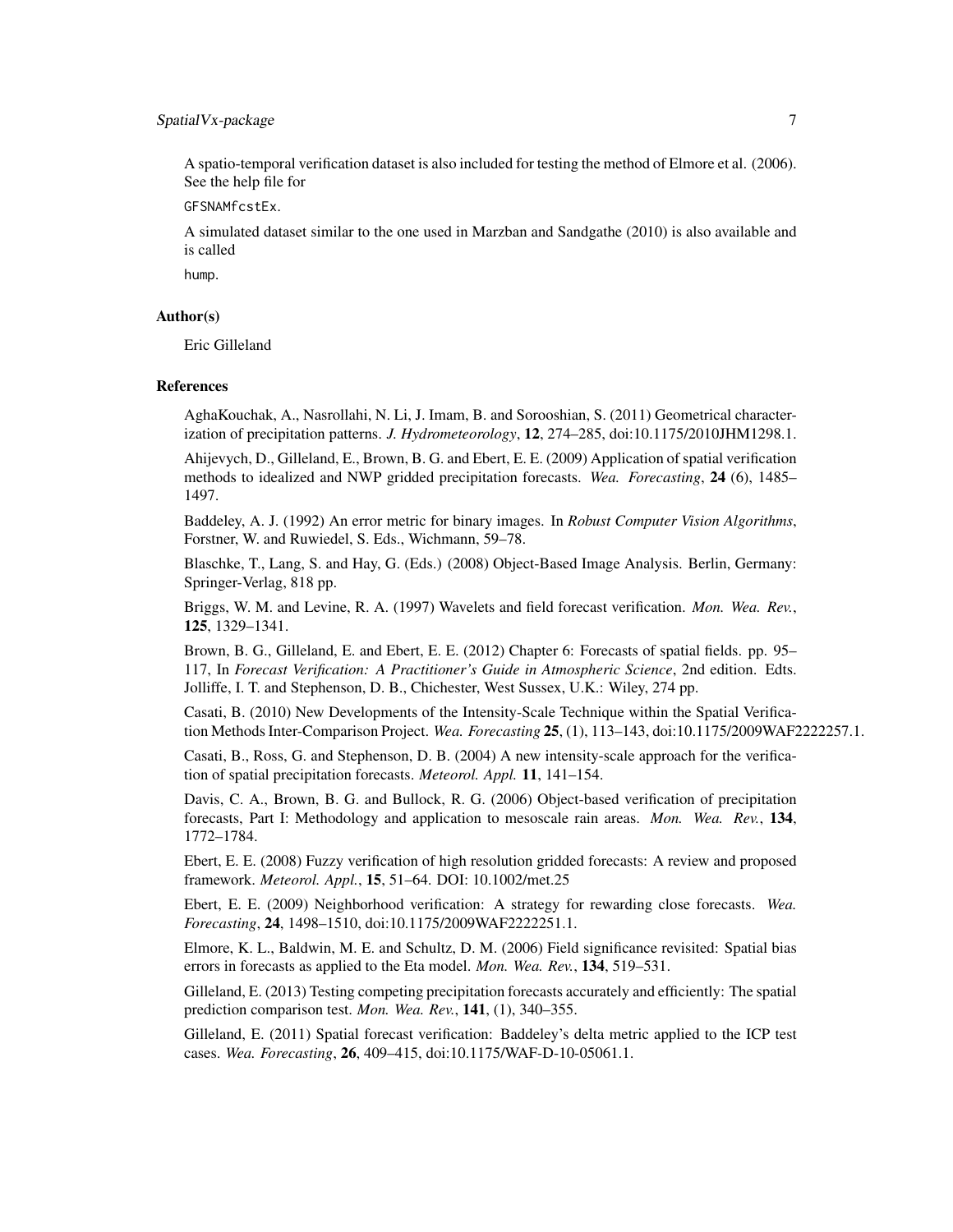Gilleland, E., Lee, T. C. M., Halley Gotway, J., Bullock, R. G. and Brown, B. G. (2008) Computationally efficient spatial forecast verification using Baddeley's delta image metric. *Mon. Wea. Rev.*, 136, 1747–1757.

Gilleland, E., Ahijevych, D., Brown, B. G., Casati, B. and Ebert, E. E. (2009) Intercomparison of Spatial Forecast Verification Methods. *Wea. Forecasting*, 24, 1416–1430, doi:10.1175/2009WAF2222269.1.

Gilleland, E., Ahijevych, D. A., Brown, B. G. and Ebert, E. E. (2010) Verifying Forecasts Spatially. *Bull. Amer. Meteor. Soc.*, October, 1365–1373.

Harris, D., Foufoula-Georgiou, E., Droegemeier, K. K. and Levit, J. J. (2001) Multiscale statistical properties of a high-resolution precipitation forecast. *J. Hydrometeorol.*, 2, 406–418.

Hering, A. S. and Genton, M. G. (2011) Comparing spatial predictions. *Technometrics* 53, (4), 414–425.

Lack, S., Limpert, G. L. and Fox, N. I. (2010) An object-oriented multiscale verification scheme. *Wea. Forecasting*, 25, 79–92, DOI: 10.1175/2009WAF2222245.1

Lakshmanan, V. and Kain, J. S. (2010) A Gaussian Mixture Model Approach to Forecast Verification. *Wea. Forecasting*, 25 (3), 908–920.

Livezey, R. E. and Chen, W. Y. (1983) Statistical field significance and its determination by Monte Carlo techniques. *Mon. Wea. Rev.*, 111, 46–59.

Lucas, B D. and Kanade, T. (1981) An iterative image registration technique with an application to stereo vision. *Proc. Imaging Understanding Workshop*, DARPA, 121–130.

Marzban, C. and Sandgathe, S. (2006) Cluster analysis for verification of precipitation fields. *Wea. Forecasting*, 21, 824–838.

Marzban, C. and Sandgathe, S. (2008) Cluster Analysis for Object-Oriented Verification of Fields: A Variation. *Mon. Wea. Rev.*, 136, (3), 1013–1025.

Marzban, C. and Sandgathe, S. (2009) Verification with variograms. *Wea. Forecasting*, 24 (4), 1102–1120, doi: 10.1175/2009WAF2222122.1

Marzban, C. and Sandgathe, S. (2010) Optical flow for verification. *Wea. Forecasting*, 25, 1479– 1494, doi:10.1175/2010WAF2222351.1.

Mesinger, F. (2008) Bias adjusted precipitation threat scores. *Adv. Geosci.*, 16, 137–142.

Micheas, A. C., Fox, N. I., Lack, S. A. and Wikle, C. K. (2007) Cell identification and verification of QPF ensembles using shape analysis techniques. *J. of Hydrology*, 343, 105–116.

Nachamkin, J. E. (2004) Mesoscale verification using meteorological composites. *Mon. Wea. Rev.*, 132, 941–955.

Roberts, N. M. and Lean, H. W. (2008) Scale-selective verification of rainfall accumulations from high-resolution forecasts of convective events. *Mon. Wea. Rev.*, 136, 78–97. doi:10.1175/2007MWR2123.1.

Schwedler, B. R. J. and Baldwin, M. E. (2011) Diagnosing the sensitivity of binary image measures to bias, location, and event frequency within a forecast verification framework. *Wea. Forecasting*, 26, 1032–1044, doi:10.1175/WAF-D-11-00032.1.

Thompson, J. C. and Carter, G. M. (1972) On some characteristics of the S1 score. *J. Appl. Meteorol.*, 11, 1384–1385.

Venugopal, V., Basu, S. and Foufoula-Georgiou, E. (2005) A new metric for comparing precipitation patterns with an application to ensemble forecasts. *J. Geophys. Res.*, 110, D08111, doi:10.1029/2004JD005395, 11pp.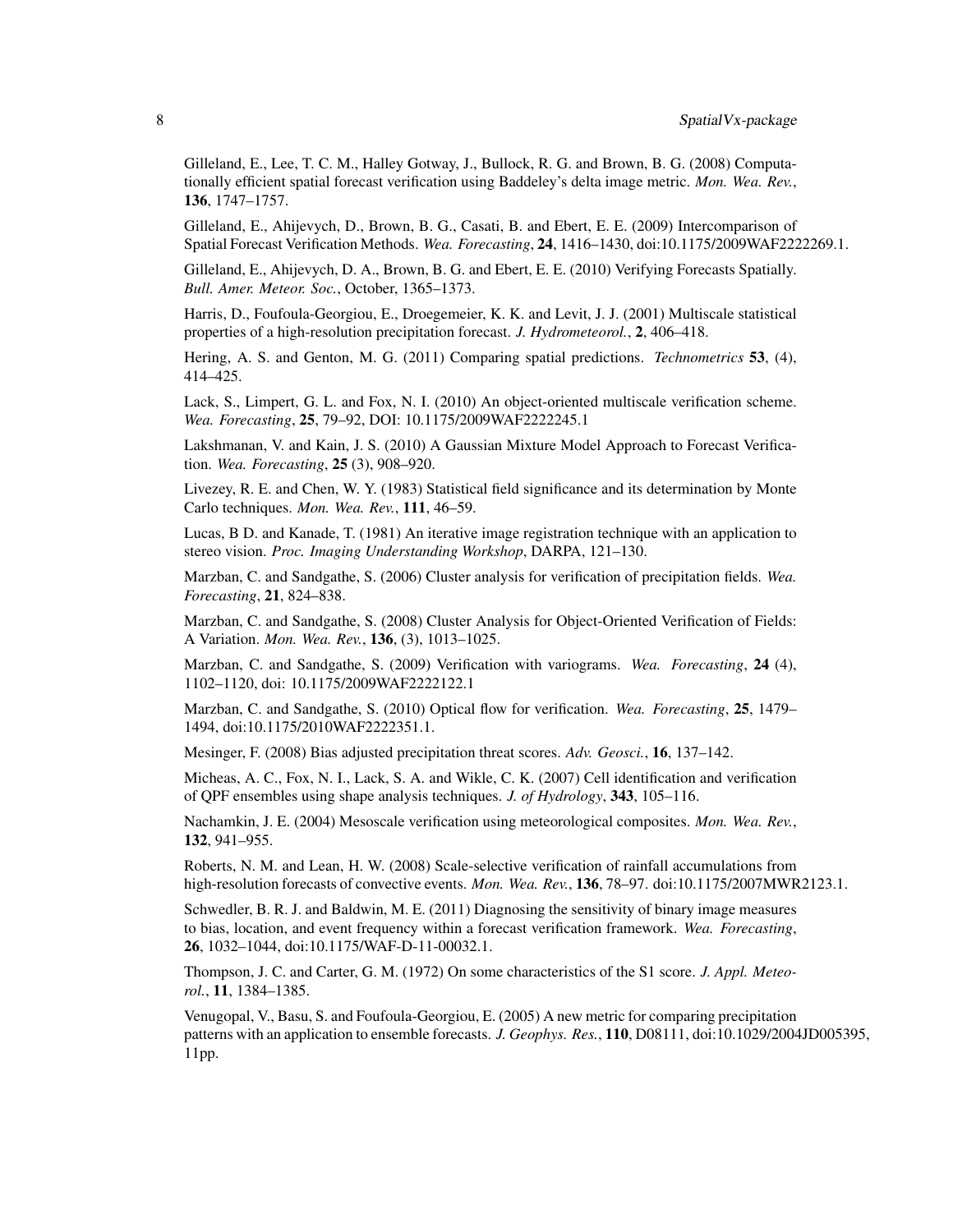#### <span id="page-8-0"></span>abserrloss 9

Wernli, H., Paulat, M., Hagen, M. and Frei, C. (2008) SAL–A novel quality measure for the verification of quantitative precipitation forecasts. *Mon. Wea. Rev.*, 136, 4470–4487.

Wernli, H., Hofmann, C. and Zimmer, M. (2009) Spatial forecast verification methods intercomparison project: Application of the SAL technique. *Wea. Forecasting*, 24, 1472–1484, doi:10.1175/2009WAF2222271.1

Willmott, C. J., Robeson, S. M. and Matsuura, K. (2007) Geographic box plots. *Physical Geography*, 28, 331–344, DOI: 10.2747/0272-3646.28.4.331.

Zhu, M., Lakshmanan, V. Zhang, P. Hong, Y. Cheng, K. and Chen, S. (2011) Spatial verification using a true metric. *Atmos. Res.*, 102, 408–419, doi:10.1016/j.atmosres.2011.09.004.

# Examples

## See help files for above named functions and datasets ## for specific examples.

abserrloss *Loss functions for the spatial prediction comparison test (SPCT)*

# Description

Loss functions for applying the spatial prediction comparison test (SPCT) for competing forecasts.

#### Usage

```
abserrloss(x, y, ...)
corrskill(x, y, ...)
sqerrloss(x, y, ...)
distmaploss(x, y, threshold = 0, const = Inf, ...)
```
# Arguments

| x, y                    | m by n numeric matrices against which to calculate the loss (or skill) functions.                                                                                                                                                                               |  |  |  |
|-------------------------|-----------------------------------------------------------------------------------------------------------------------------------------------------------------------------------------------------------------------------------------------------------------|--|--|--|
| threshold               | numeric giving the threshold over which (and including) binary fields are created<br>from x and y in order to make a distance map.                                                                                                                              |  |  |  |
| const                   | numeric giving the constant beyond which the differences in distance maps be-<br>tween x and y are set to zero. If Inf (default), then no cut-off is taken. The<br>SPCT is probably not powerful for large values of const.                                     |  |  |  |
| $\cdot$ $\cdot$ $\cdot$ | Not used by abserviors or sqerviors (there for consistency only, and in order<br>to work with loss diff). For corrskill, these are optional arguments to sd.<br>For distmaploss, these are optional arguments to the distmap function from<br>pacakge spatstat. |  |  |  |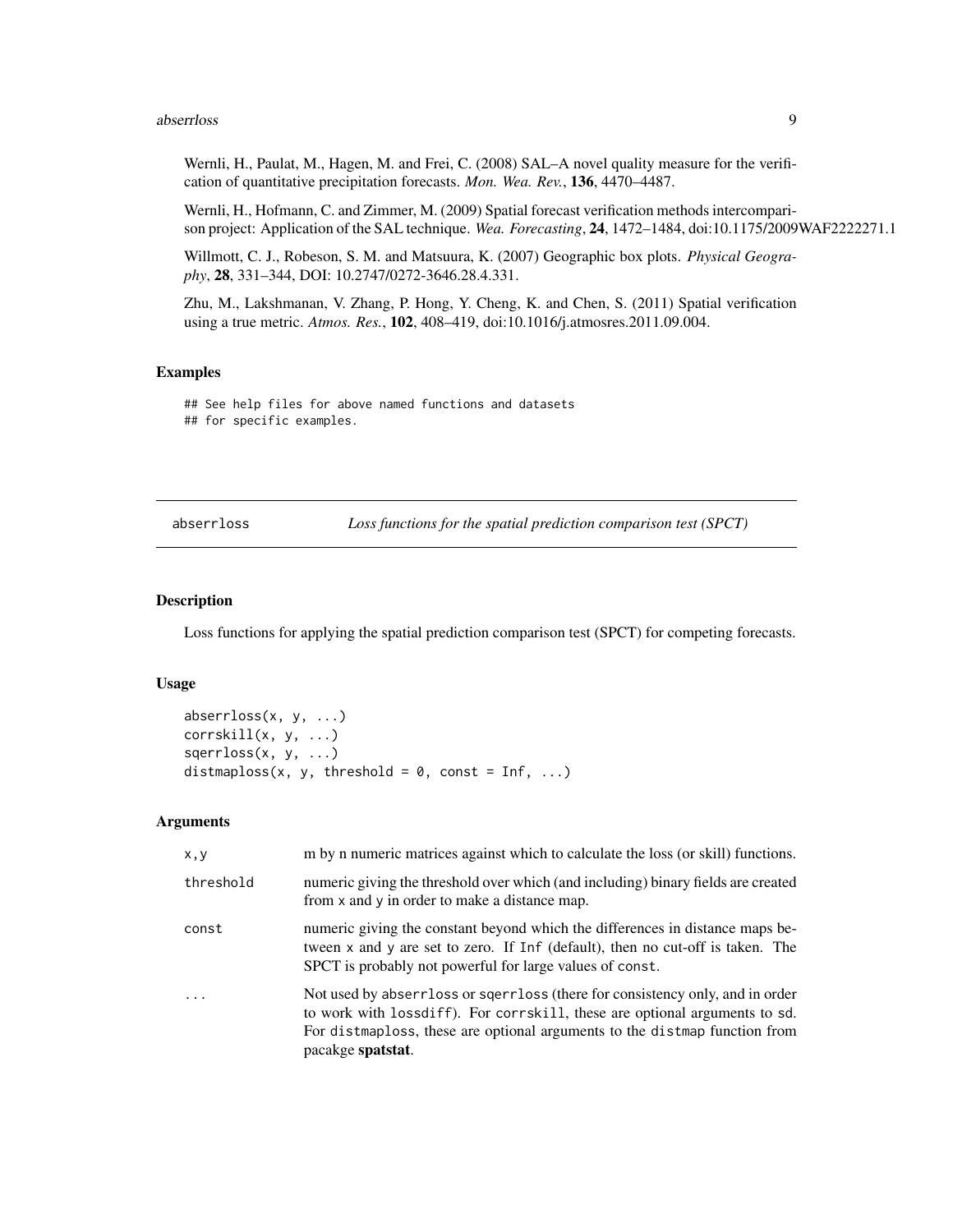# <span id="page-9-0"></span>Details

These are simple loss functions that can be used in conjunction with lossdiff to carry out the spatial prediction comparison test (SPCT) as introduced in Hering and Genton (2011); see also Gilleland (2013) in particular for details about the distance map loss function.

The distance map loss function does not zero-out well as the other loss functions do. Therefore, zero.out should be FALSE in the call to lossdiff. Further, as pointed out in Gilleland (2013), the distance map loss function can easily be hedged by having a lot of correct negatives. The image warp loss function is probably better for this purpose if, e.g., there are numerous zero-valued grid points in all fields.

# Value

numeric m by n matrices containing the value of the loss (or skill) function at each location i of the original set of locations (or grid of points).

#### Author(s)

Eric Gilleland

# References

Gilleland, E. (2013) Testing competing precipitation forecasts accurately and efficiently: The spatial prediction comparison test. *Mon. Wea. Rev.*, 141, (1), 340–355.

Hering, A. S. and Genton, M. G. (2011) Comparing spatial predictions. *Technometrics* 53, (4), 414–425.

#### See Also

[lossdiff](#page-110-1), [vgram.matrix](#page-0-0), [vgram](#page-0-0)

#### Examples

# See help file for lossdiff for examples.

<span id="page-9-1"></span>Aindex *Area Index*

#### Description

Calculate Area index described in AghaKouchak et al. (2011).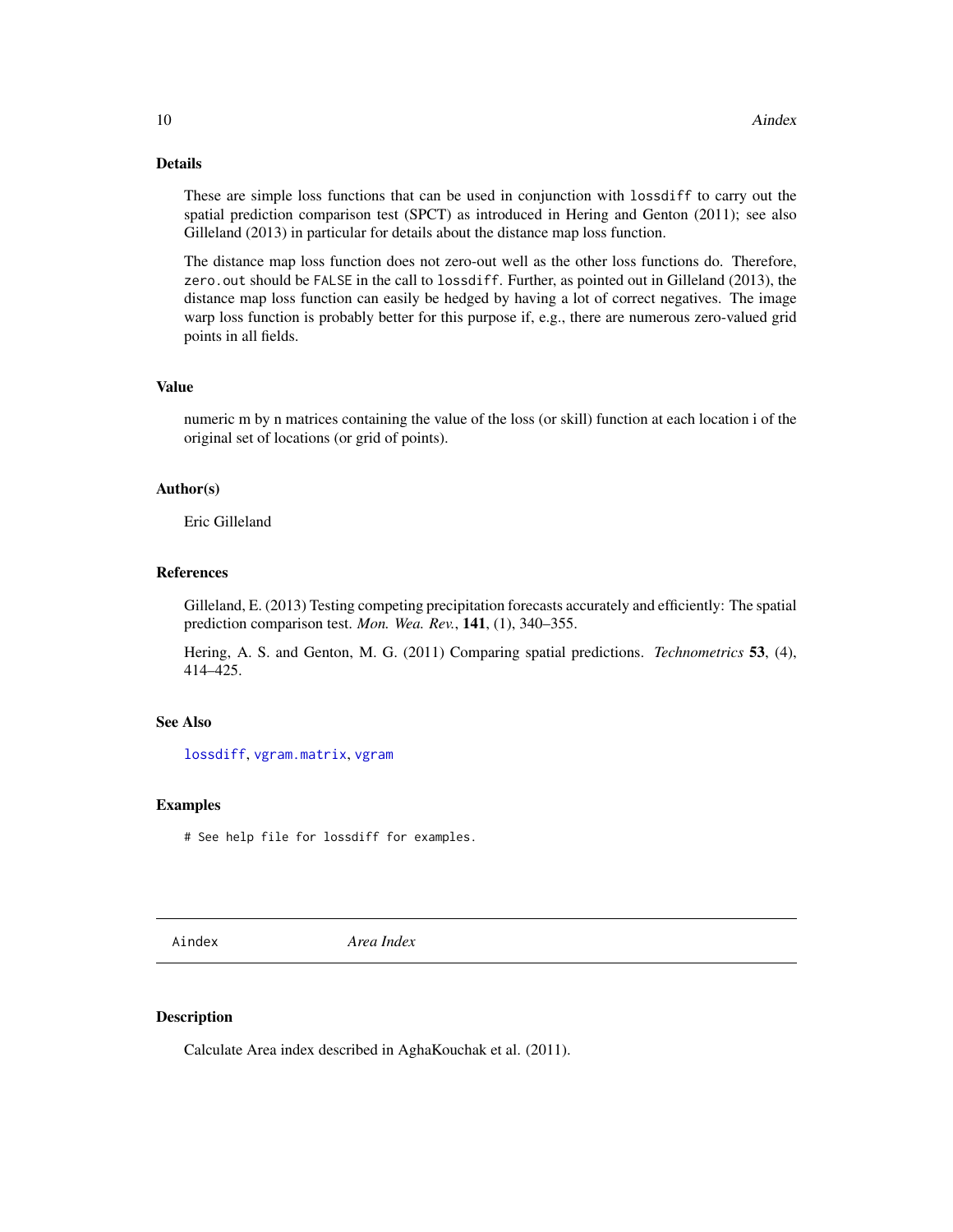#### Aindex 11

# Usage

```
Aindex(x, thresh = NULL, dx = 1, dy = 1, ...)
## Default S3 method:
Aindex(x, thresh = NULL, dx = 1, dy = 1, ...)
## S3 method for class 'SpatialVx'
Aindex(x, thresh = NULL, dx = 1, dy = 1, ...,
   time.point=1, obs = 1, model=1)
```
#### Arguments

| $\mathsf{x}$ | Default: m by n numeric matrix giving the field for which the area index is to be<br>calculated.                                                                                                                                                                                                                                          |
|--------------|-------------------------------------------------------------------------------------------------------------------------------------------------------------------------------------------------------------------------------------------------------------------------------------------------------------------------------------------|
|              | Aindex. Spatial Vx: list object of class "Spatial Vx".                                                                                                                                                                                                                                                                                    |
| thresh       | Values under this threshold are set to zero. If NULL, it will be set to 1e-8 (a<br>very small value).                                                                                                                                                                                                                                     |
| dx, dy       | numeric giving the grid point size in each direction if it is desired to apply such<br>a correction. However, the values are simply canceled out in the index, so these<br>arguments are probably not necessary. If it is desired to only get the area of the<br>non-zero values in the field, or the convex hull, then these make sense. |
| time.point   | numeric or character indicating which time point from the "SpatialVx" verifica-<br>tion set to select for analysis.                                                                                                                                                                                                                       |
| obs, model   | numeric indicating which observation/forecast model to select for the analysis.                                                                                                                                                                                                                                                           |
| .            | Not used.                                                                                                                                                                                                                                                                                                                                 |

#### Details

The area index introduced in AghaKouchak et al. (2011) is given by

 $Aindex = A/Aconvex$ ,

where A is the area of the pattern, and Aconvex the area of its convex hull (area.owin from package spatstat is used to calculate this latter area, and the functions as.im and solutionset from spatstat are also used by this function). Values are between 0 and 1. Values closer to unity indicate a more structured pattern, and values closer to zero indicate higher dispersiveness of the pattern, but note that two highly structured patterns far away from each other may also give a low value (see examples below). Because of this property, this measure is perhaps best applied to individual features in a field.

# Value

numeric vector (or two-row matrix in the case of Aindex.SpatialVx) with named components (columns):

| Aindex    | numeric giving the area index.                                    |
|-----------|-------------------------------------------------------------------|
| A.Aconvex | numeric giving the area of the pattern and the convex hull, resp. |
| dx.dv     | the values of dx and dy as input to the function.                 |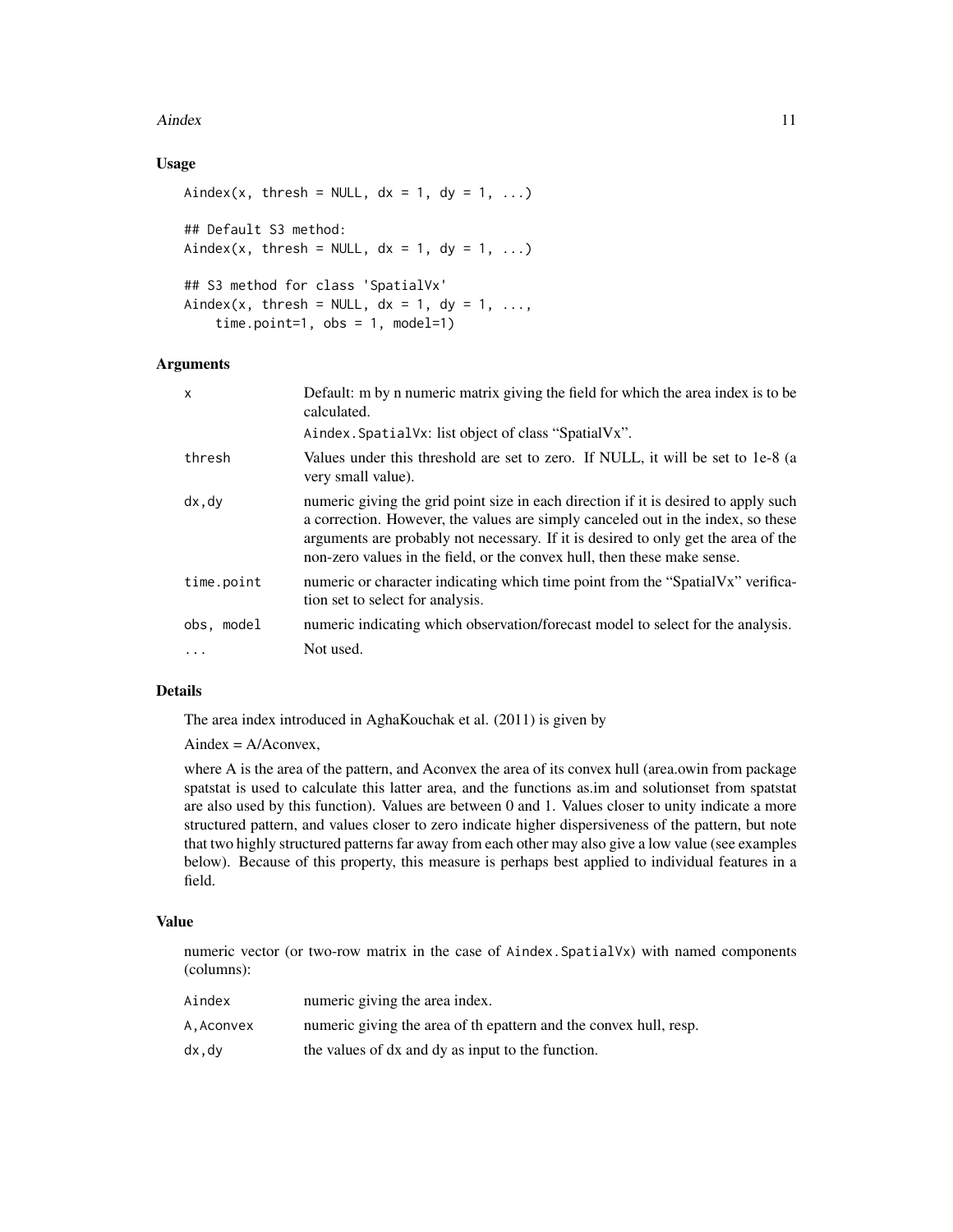#### <span id="page-11-0"></span>Author(s)

Eric Gilleland

#### References

AghaKouchak, A., Nasrollahi, N., Li, J., Imam, B. and Sorooshian, S. (2011) Geometrical characterization of precipitation patterns. *J. Hydrometeorology*, 12, 274–285, doi:10.1175/2010JHM1298.1.

#### See Also

[as.im](#page-0-0), [solutionset](#page-0-0), [convexhull](#page-0-0), [Cindex](#page-23-1), [Sindex](#page-151-1)

#### Examples

```
# Gemetric shape that is highly structured.
data( "geom000" )
Aindex( geom000 )
Aindex( geom000, dx = 4, dy = 4)
## Not run:
# Two separate areas with highly structured shapes, but far away from each other.
data( "pert000" )
data( "pert006" )
data( "ICPg240Locs" )
hold <- make.SpatialVx(pert000, pert006, loc = ICPg240Locs,
    projection = TRUE, map = TRUE, loc.byrow = TRUE,
    field.type = "Precipitation", units = "mm/h",
    data.name = "ICP Perturbed Cases", obs.name = "pert000",
   model.name = "pert006" )
plot( hold )
Aindex( hold, thresh = 20, dx = 4, dy = 4)
## End(Not run)
```
bearing *Bearing from One Spatial Location to Another*

#### Description

Find the bearing from one spatial location to another.

#### Usage

```
bearing(point1, point2, deg = TRUE, aty = "compass")
```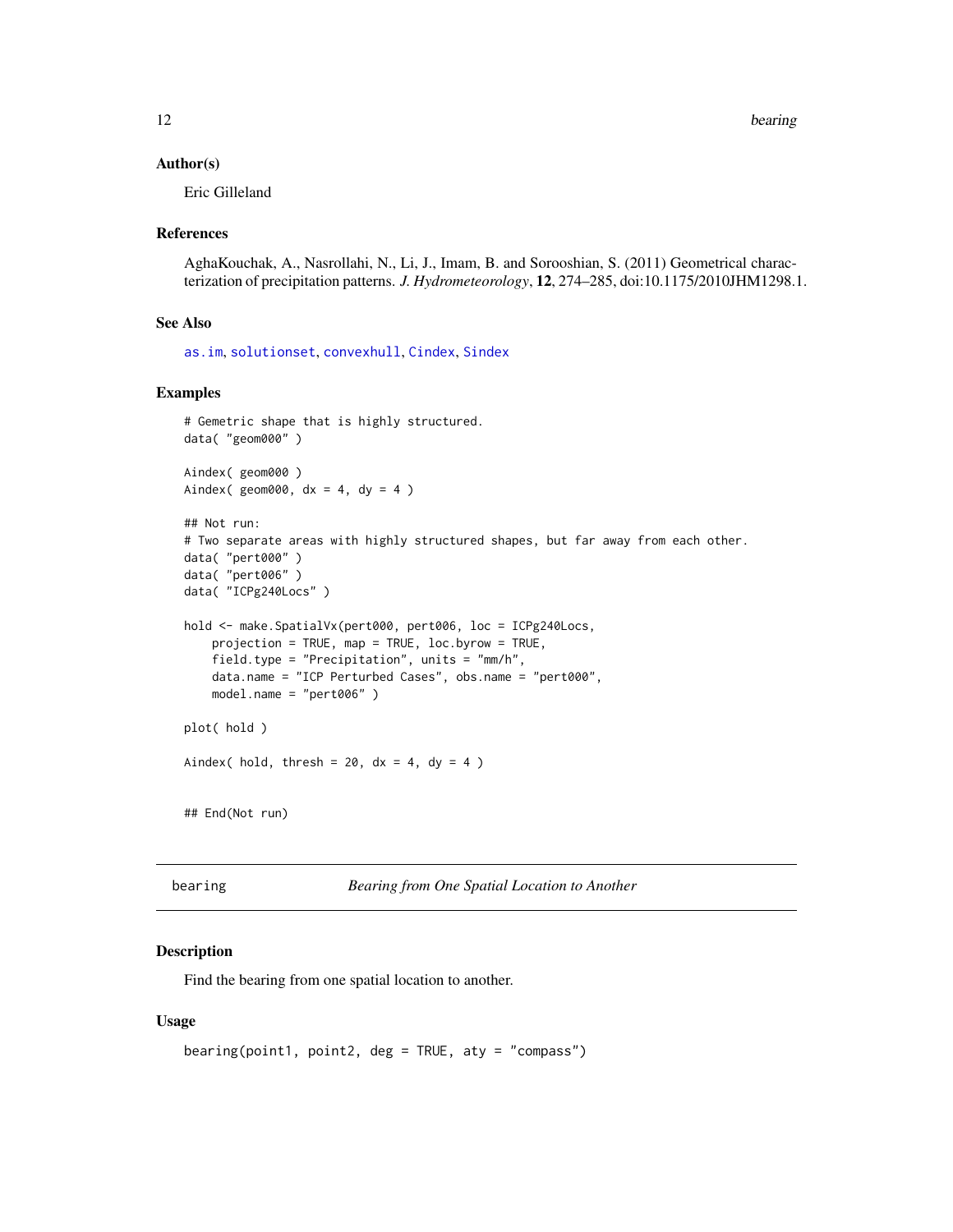#### bearing the contract of the contract of the contract of the contract of the contract of the contract of the contract of the contract of the contract of the contract of the contract of the contract of the contract of the co

#### Arguments

|     | point1, point2 two-column numeric matrices giving lon/lat coordinates for the origin point(s)<br>$\phi$ (point 1) and the destination point (s) (point 2).                                                                             |
|-----|----------------------------------------------------------------------------------------------------------------------------------------------------------------------------------------------------------------------------------------|
| deg | logical, should the output be converted from radians to degrees?                                                                                                                                                                       |
| atv | character stating either "compass" (default) or "radial". The former gives the<br>standard compass bearing angle (0 is north, increase clockwise), and the latter<br>is for polar coordinates (0 is East, increase counter-clockwise). |

# Details

The bearing, beta, of a point B as seen from a point A is given by

 $beta = \tan 2(S,T)$ 

where

 $S = \cos(\text{phi}_B) * \sin(L_A - L_B)$ , and

 $T = \cos(\pi h i_A) * \sin(\pi h i_B) - \sin(\pi h i_A) * \cos(\pi h i_B) * \cos(L_A - L_B)$ 

where phi\_A (phi\_B) is the latitude of point A (B), and  $L_A (L_B)$  is the longitude of point A (B).

Note that there is no simple relationship between the bearing of A to B vs. the bearing of B to A. The bearing given here is in the usual R convention for lon/lat information, which gives points east of Greenwich as negative longitude, and south of the equator as negative latitude.

# Value

numeric giving the bearing angle.

#### Author(s)

Eric Gilleland and Randy Bullock, bullock "at" ucar.edu

# References

Keay, W. (1995) Land Navigation: Routefinding with Map & Compass, Coventry, UK: Clifford Press Ltd., ISBN 0319008452, 978-0319008454

#### See Also

[atan2](#page-0-0), [FeatureAxis](#page-51-1), [rdist.earth](#page-0-0)

# Examples

```
# Boulder, Colorado and Wallaroo, Australia.
A \leftarrow rbind(c(-105.2833, 40.0167), c(137.65, -33.9333))
# Wallaroo, Australia and Boulder, Colorado.
B \leftarrow \text{rbind}(c(137.65, -33.9333), c(-105.2833, 40.0167))
```
bearing(A,B)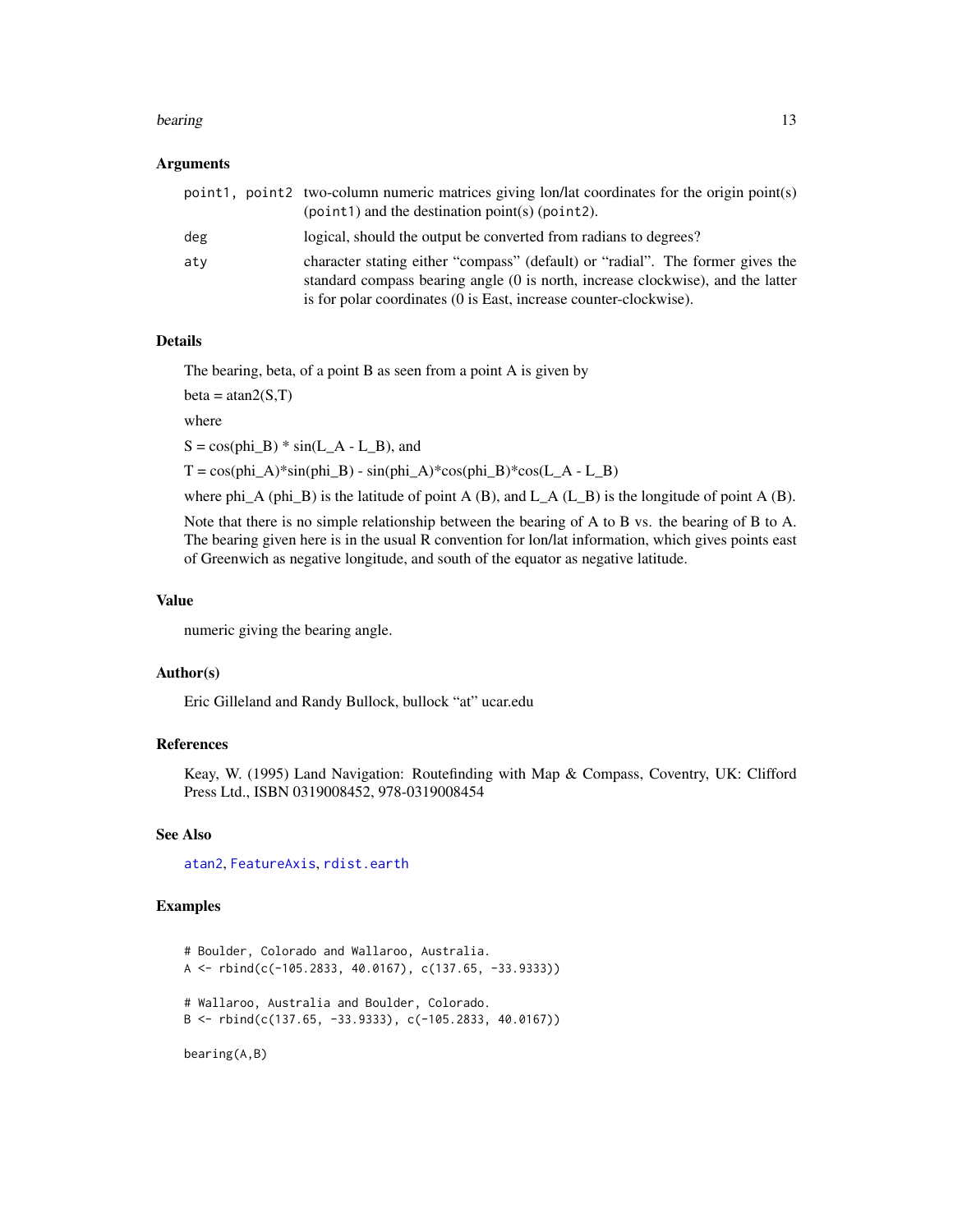```
bearing(A,B,aty="radial")
plot(A, type="n", xlab="", ylab="")
points(A[,1], A[,2], pch="*", col="darkblue")
# Boulder, Colorado to Wallaroo, Australia.
arrows(A[1,1], A[1,2], A[2,1], A[2,2], col="red", lwd=1.5)
```
calculate\_dFSS *Calculate dFSS Score Value*

#### Description

Calculates the value for the dFSS binary distance metric. The dFSS uses the Fraction Skill Score to provide a measure of spatial displacement of precipitation in two precipitation fields.

#### Usage

```
calculate_dFSS(fbin1, fbin2)
```
#### Arguments

| fbin1 | A numeric matrix representing the first binary field. Only values 0 and 1 are<br>allowed in the matrix.                                                          |
|-------|------------------------------------------------------------------------------------------------------------------------------------------------------------------|
| fbin2 | A numeric matrix representing the second binary field. Only values 0 and 1 are<br>allowed in the matrix. The matrix needs to have the same dimensions as f bin1. |

# Details

The dFSS uses the Fraction Skill Score to provide a measure of spatial displacement of precipitation in two precipitation fields.

The function requires two binary fields as input. A binary field can only have values of 0 or 1 and can be obtained through a thresholding process of the original continuous precipitation field (e.g., by setting all values below a selected precipitation threshold to zero, and all values above the threshold to one).

The dFSS has a requirement that the frequency bias of precipitation needs to be small in order for the metric to work properly (i.e. the number of non-zero grid points has to be similar in both binary fields). The unbiased fields can be obtained from the original continuous precipitation fields via the use of a frequency (percentile) threshold. For example, instead of using a predefined physical threshold (e.g. 1 mm/h), which might produce binary fields with a different number of non-zero points, a frequency threshold (e.g.  $5\%$ ) can be used which guarantees that both fields will have the same number of non-zero grid-points and will thus be unbiased (provided that enough grid points in the domain contain non-zero precipitation). Function quantile can be used to determine the value of a physical threshold that corresponds to a prescribed frequency threshold.

If the frequency bias is larger than 1.5 the function will work but produce a warning. If the frequency bias is larger than 2 the function will produce an error. The dFSS value can only be calculated if both fields contain at least one non-zero grid point. For correct interpretation of the results and some

<span id="page-13-0"></span>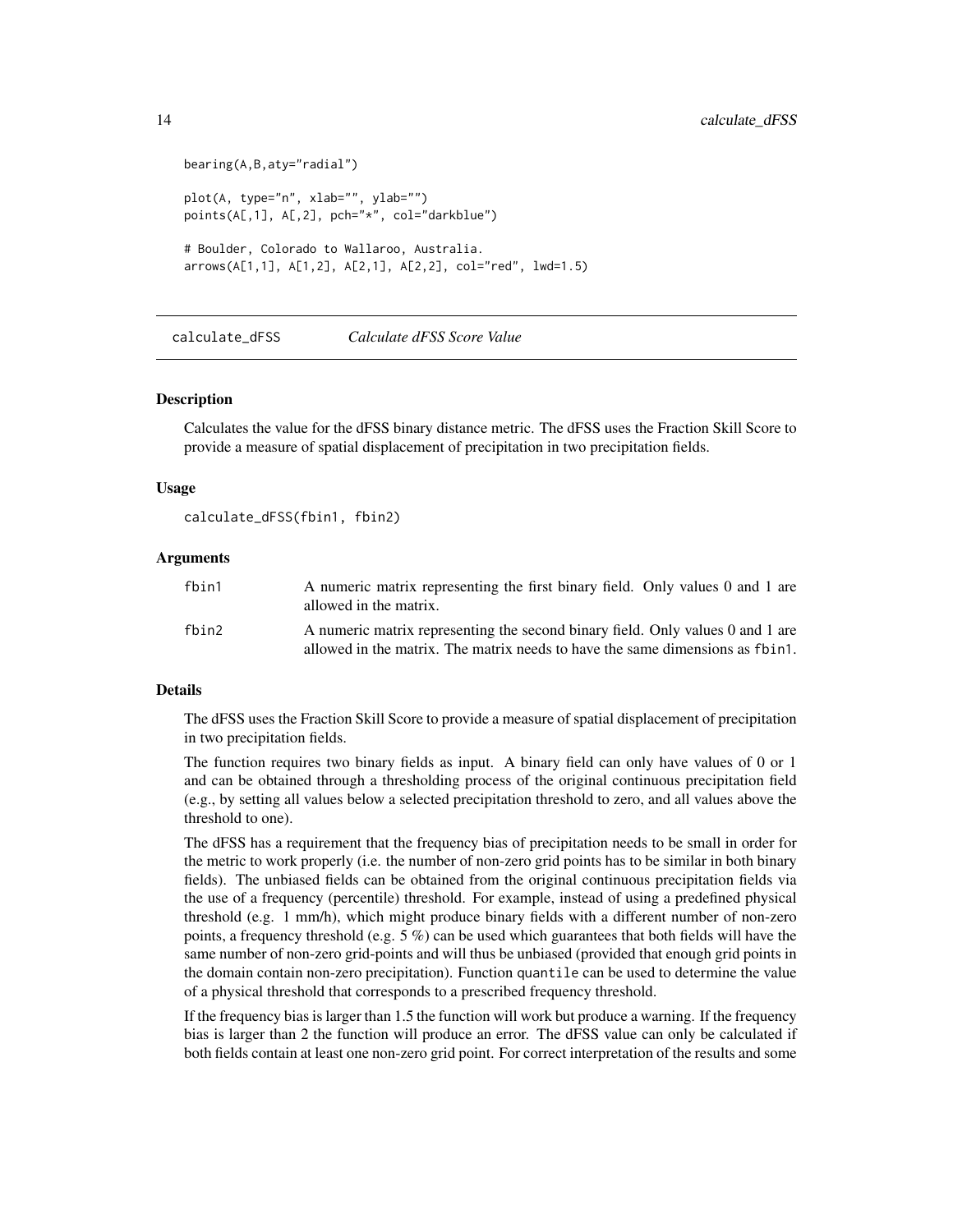other considerations please look at the "Recipe" in the Conclusions section of Skok and Roberts (2018).

The code utilizes the fast method for computing fractions (Faggian et al., 2015) and the Bisection method to arrive more quickly at the correct displacement. Optionally, a significantly faster R code that requires significantly less memory and uses some embedded C++ code is available upon request from the author.

# Value

The function returns a single numeric value representing the size of the estimated spatial displacement (expressed as a number of grid points - see the example below).

#### Author(s)

Gregor Skok (Gregor.Skok@fmf.uni-lj.si)

#### References

Skok, G. and Roberts, N. (2018), Estimating the displacement in precipitation forecasts using the Fractions Skill Score. Q.J.R. Meteorol. Soc. doi:10.1002/qj.3212.

Faggian N., Roux B., Steinle P., Ebert B., 2015: Fast calculation of the Fractions Skill Score, MAUSAM, 66 (3), 457-466.

#### See Also

[hoods2d](#page-88-1)

#### Examples

```
# ---------------------------------------------
# A simple example with two 500 x 500 fields
# ---------------------------------------------
# generate two empty 500 x 500 fields where all values are 0
fbin1=matrix(0, 500, 500, byrow = FALSE)
fbin2=fbin1
# in the fields define a single 20x20 non-zero region of precipitation
# that is horizontally displaced in the second field by 100 grid points
fbin1[200:220,200:220]=1
fbin2[200:220,300:320]=1
# calulate dFSS value
dFSS=calculate_dFSS(fbin1, fbin2)
# print dFSS value
print(dFSS)
# The example should output 97 which means that the spatial displacement
# estimated by dFSS is 97 grid points.
```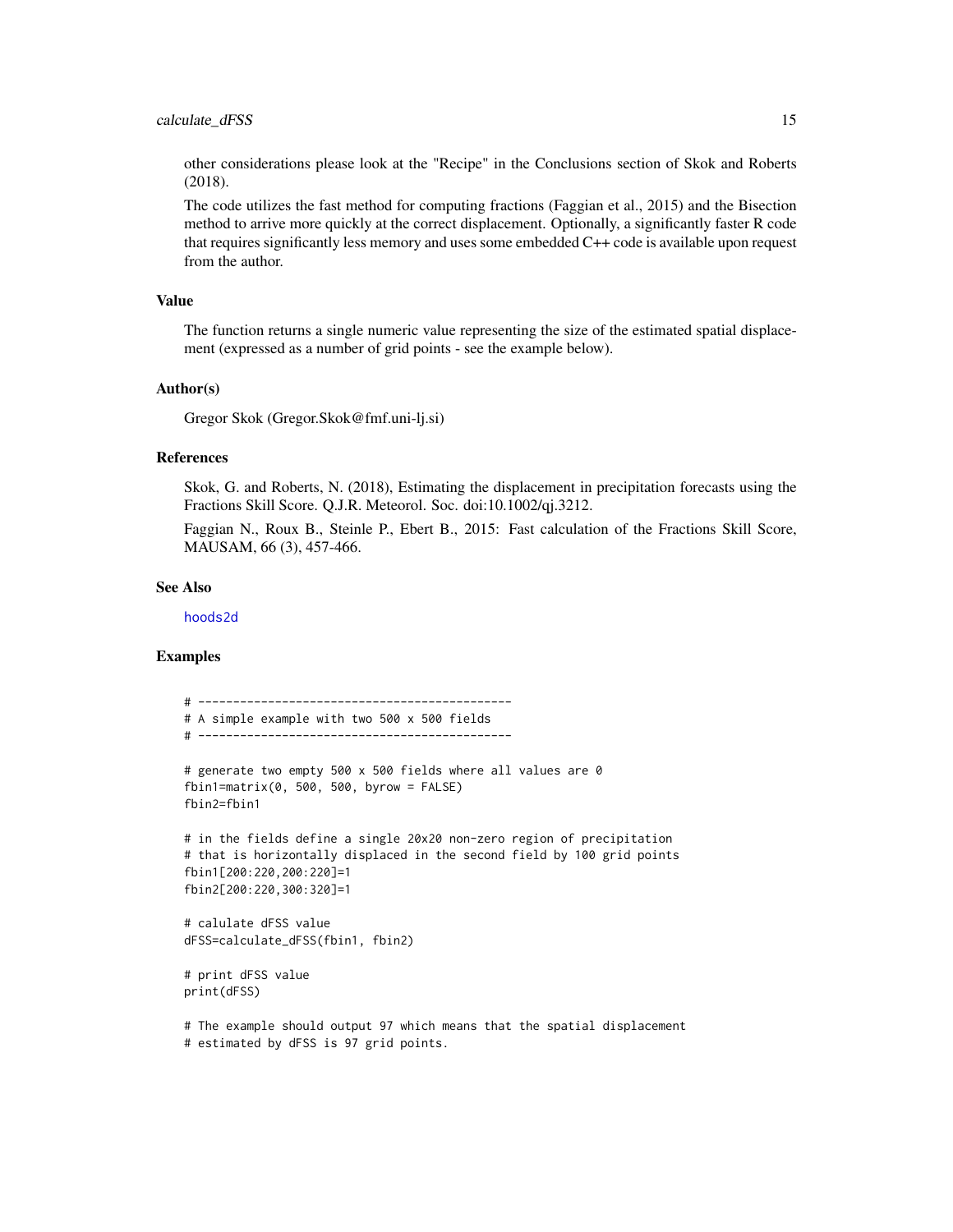<span id="page-15-0"></span>calculate\_FSSvector\_from\_binary\_fields *Calculate FSS Values*

#### Description

Calculates the value of Fraction Skill Score (FSS) for multiple neighborhood sizes.

#### Usage

calculate\_FSSvector\_from\_binary\_fields(fbin1, fbin2, nvector)

#### Arguments

| fbin1   | A numeric matrix representing the first binary field. Only values 0 and 1 are<br>allowed in the matrix.                                                                                                                                                         |
|---------|-----------------------------------------------------------------------------------------------------------------------------------------------------------------------------------------------------------------------------------------------------------------|
| fbin2   | A numeric matrix representing the second binary field. Only values 0 and 1 are<br>allowed in the matrix. The matrix needs to have the same dimensions as f bin 1.                                                                                               |
| nvector | A numeric vector containing neighborhood sizes for which the FSS values are<br>to be calculated. Only positive odd values are allowed in the vector. A square<br>neighborhood shape is assumed and the specified value represents the length of<br>square side. |

#### Details

Fractions Skill Score is a neighborhood-based spatial verification metric frequently used for verifying precipitation (see Roberts and Lean, 2008, for details).

The function requires two binary fields as input. A binary field can only have values of 0 or 1 and can be obtained through a thresholding process of the original continuous precipitation field (e.g., by setting all values below a selected precipitation threshold to zero, and all values above the threshold to one). Either a predefined physical threshold (e.g. 1 mm/h) or a frequency threshold (e.g. 5 %) can be used to produce the binary fields from the original continuous precipitation fields. If a frequency threshold is used the binary fields will be unbiased and the FSS value will asymptote to 1 at large neighborhoods. Function quantile can be used to determine the value of a physical threshold that corresponds to a prescribed frequency threshold.

The code utilizes the fast method for computing fractions (Faggian et al., 2015) that enables fast computation of FSS values at multiple neighborhood sizes. Optionally, a significantly faster R code that requires significantly less memory and uses some embedded C++ code is available upon request from the author.

# Value

A numeric vector of the same dimension as nvector that contains the FSS values at corresponding neighborhood sizes.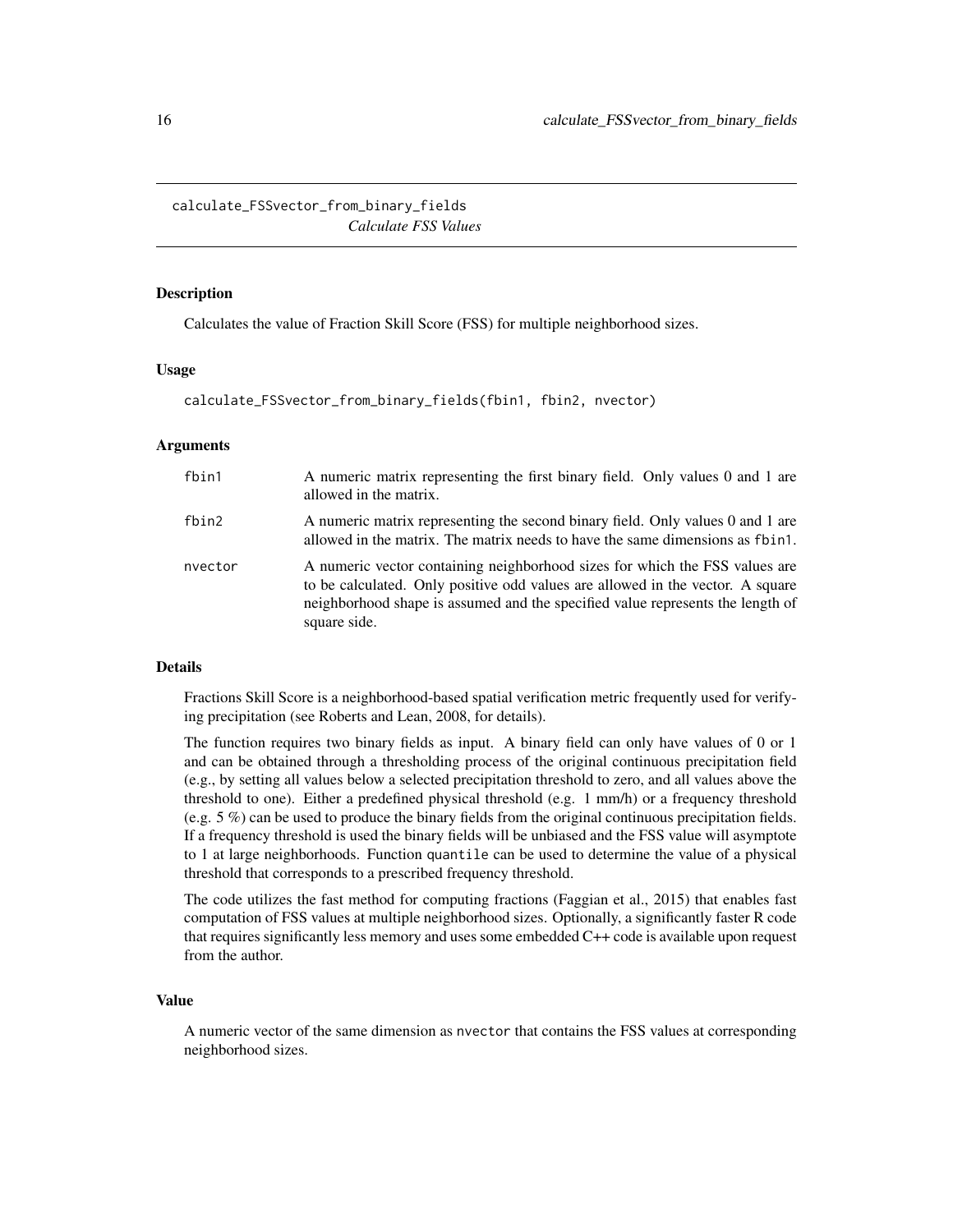#### <span id="page-16-0"></span>Author(s)

Gregor Skok (Gregor.Skok@fmf.uni-lj.si)

#### References

Roberts, N.M., Lean, H.W., 2008. Scale-Selective Verification of Rainfall Accumulations from High-Resolution Forecasts of Convective Events. Mon. Wea. Rev. 136, 78-97.

Faggian N., Roux B., Steinle P., Ebert B., 2015: Fast calculation of the Fractions Skill Score, MAUSAM, 66 (3), 457-466.

#### See Also

[hoods2d](#page-88-1)

# Examples

```
# ---------------------------------------------
# A simple example with two 500 x 500 fields
# ---------------------------------------------
# generate two empty 500 x 500 binary fields where all values are 0
fbin1=matrix(0, 500, 500, byrow = FALSE)
fbin2=fbin1
# in the fields define a single 20x20 non-zero region of precipitation that
# is horizontally displaced in the second field by 100 grid points
fbin1[200:220,200:220]=1
fbin2[200:220,300:320]=1
# specify a vector of neighborhood sizes for which the FSS values are to be calculated
nvector = c(1,51,101,201,301,601,901,1501)
# calulate FSS values
FSSvector=calculate_FSSvector_from_binary_fields(fbin1, fbin2, nvector)
# print FSS values
print(FSSvector)
# The example should output:
# 0.00000000 0.00000000 0.04271484 0.52057596 0.68363656 0.99432823 1.00000000 1.00000000
```
calculate\_FSSwind *Calculate FSSwind Score Value*

#### Description

Calculates the value for the FSSwind metric that can be used for spatial verification of 2D wind fields.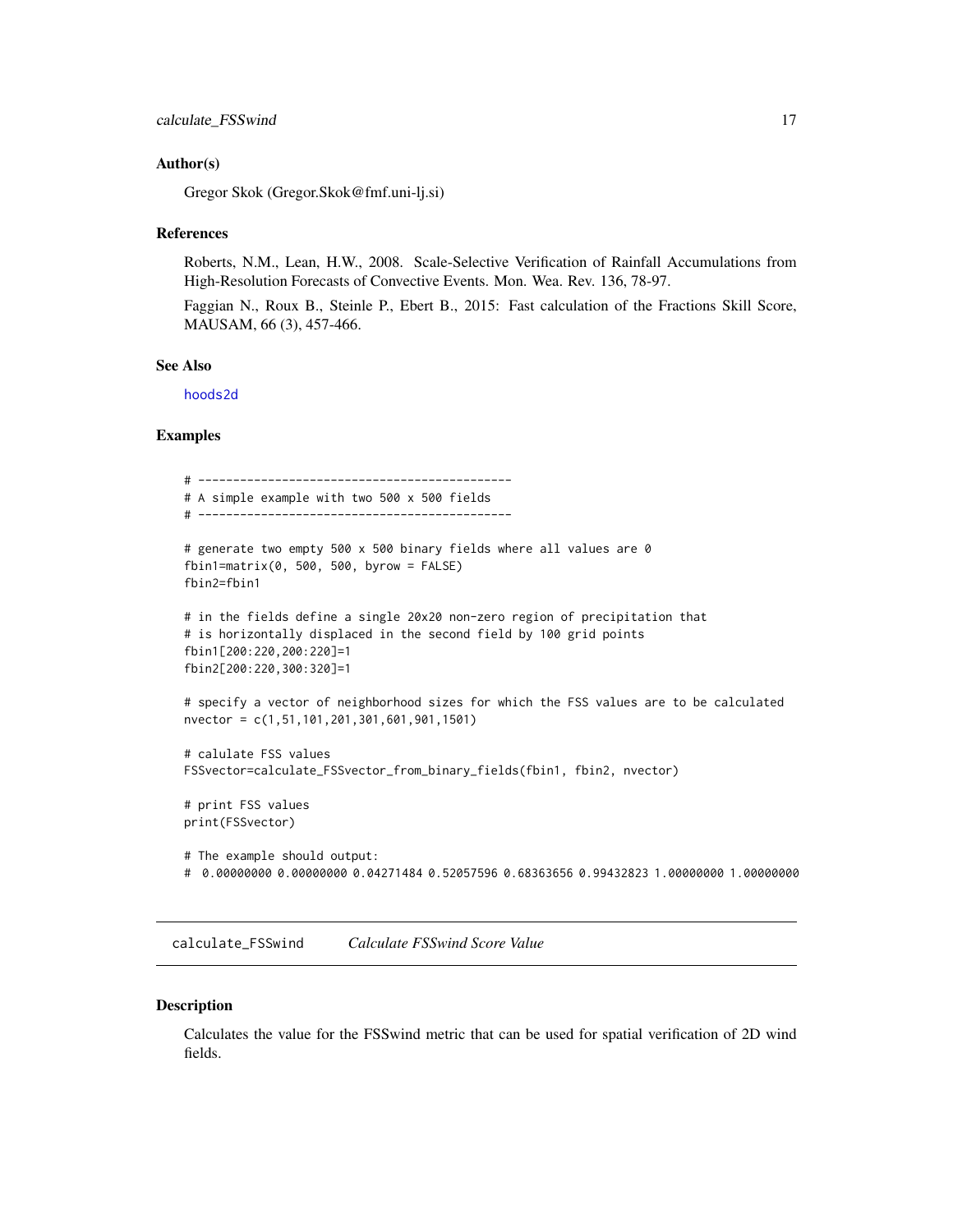#### Usage

calculate\_FSSwind(findex1, findex2, nvector)

#### Arguments

| findex1 | A numeric matrix representing the first wind class index field. Only integer<br>values larger than 0 are allowed in the matrix. Each integer value corresponds<br>to a certain wind class.                                                           |
|---------|------------------------------------------------------------------------------------------------------------------------------------------------------------------------------------------------------------------------------------------------------|
| findex2 | A numeric matrix representing the second wind class index field. Only integer<br>values larger than 0 are allowed in the matrix. Each integer value corresponds to<br>a certain wind class. The matrix needs to have the same dimensions as findex1. |
| nvector | A numeric vector containing neighborhood sizes for which the FSS wind score<br>value is to be calculated. Only positive odd values are allowed in the vector.                                                                                        |

#### Details

The FSSwind is based on the idea of the Fractions Skill Score, a neighborhood-based spatial verification metric frequently used for verifying precipitation. The FSSwind avoids some of the problems of traditional non-spatial verification metrics (the "double penalty" problem and the failure to distinguish between a "near miss" and much poorer forecasts) and can distinguish forecasts even when the spatial displacement of wind patterns is large. Moreover, the time-averaged score value in combination with a statistical significance test enables different wind forecasts to be ranked by their performance (see Skok and Hladnik, 2018, for details).

The score can be used to spatially compare two 2D wind vector fields. In order to calculate the FSSwind value, wind classes have first to be defined. The choice of classes will define how the score behaves and influence the results. The definition of classes should reflect what a user wants to verify. The score will evaluate the spatial matching of the areas of the wind classes. The class definitions should cover the whole phase space of possible wind values (i.e. to make sure every wind vector can be assigned a wind class). It does not make sense choosing a class definition with an overly large number of classes or a definition where a single class would totally dominate over all the other classes. Once the class definition is chosen, the wind vector fields need to be converted to wind class index fields with each class assigned an unique integer value. These wind class index fields serve as input to the calculate\_FSSwind function. The FSSwind can have values between 0 and 1 with 0 indicating the worst possible forecast and 1 indicating a perfect forecast. For guidance on correct interpretation of the results and other important considerations please refer to Skok and Hladnik (2018).

The code utilizes the fast method for computing fractions (Faggian et al., 2015). Optionally, a significantly faster R code that requires significantly less memory and uses some embedded C++ code is available upon request from the author.

# Value

A numeric vector of the same dimension as nvector that contains the FSSwind values at corresponding neighborhood sizes.

#### Author(s)

Gregor Skok (Gregor.Skok@fmf.uni-lj.si)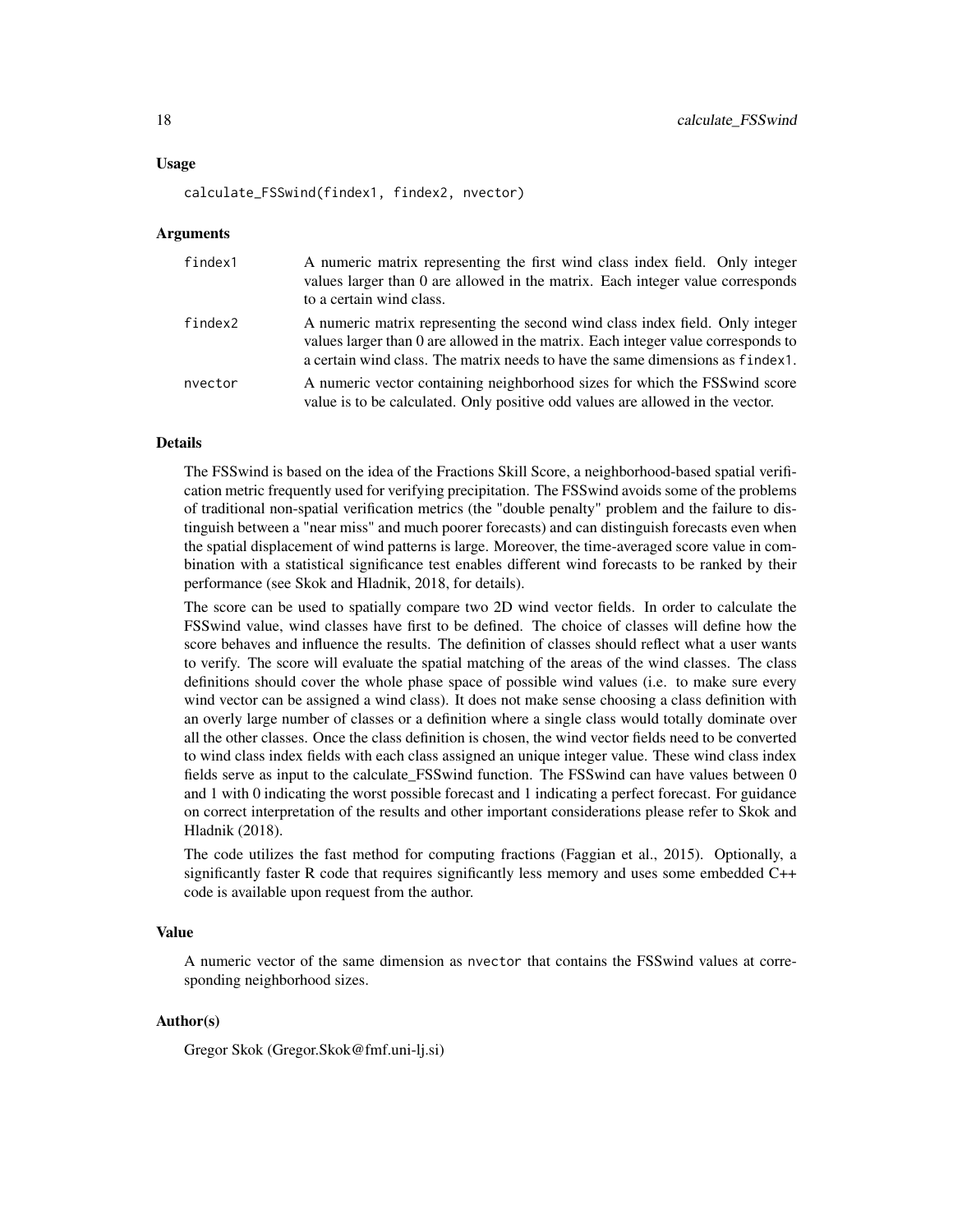# <span id="page-18-0"></span>censqdelta 19

#### References

Skok, G. and V. Hladnik, 2018: Verification of Gridded Wind Forecasts in Complex Alpine Terrain: A New Wind Verification Methodology Based on the Neighborhood Approach. Mon. Wea. Rev., 146, 63-75, https://doi.org/10.1175/MWR-D-16-0471.1

Faggian N., Roux B., Steinle P., Ebert B., 2015: Fast calculation of the Fractions Skill Score, MAUSAM, 66 (3), 457-466.

### See Also

[hoods2d](#page-88-1)

#### Examples

```
# ---------------------------------------------
# A simple example with two 500 x 500 fields
# ---------------------------------------------
```

```
# generate two 500 x 500 wind class index fields where all values are 1 (wind class 1)
findex1=matrix(1, 500, 500, byrow = FALSE)
findex2=findex1
```

```
# in the fields generate some rectangular areas with other wind classes (classes 2,3 and 4)
findex1[001:220,200:220]=2
findex1[100:220,300:220]=3
findex1[300:500,100:200]=4
```

```
findex2[050:220,100:220]=2
findex2[200:320,300:220]=3
findex2[300:500,300:500]=4
```

```
# specify a vector of neighborhood sizes for which the FSSwind values are to be calculated
nvector = c(1,51,101,201,301,601,901,1501)
```

```
# calulate FSSwind values
FSSwindvector=calculate_FSSwind(findex1, findex2, nvector)
```

```
# print FSSwind values
print(FSSwindvector)
```

```
# The example should output:
# 0.6199600 0.6580598 0.7056385 0.8029494 0.8838075 0.9700274 0.9754587 0.9756134
```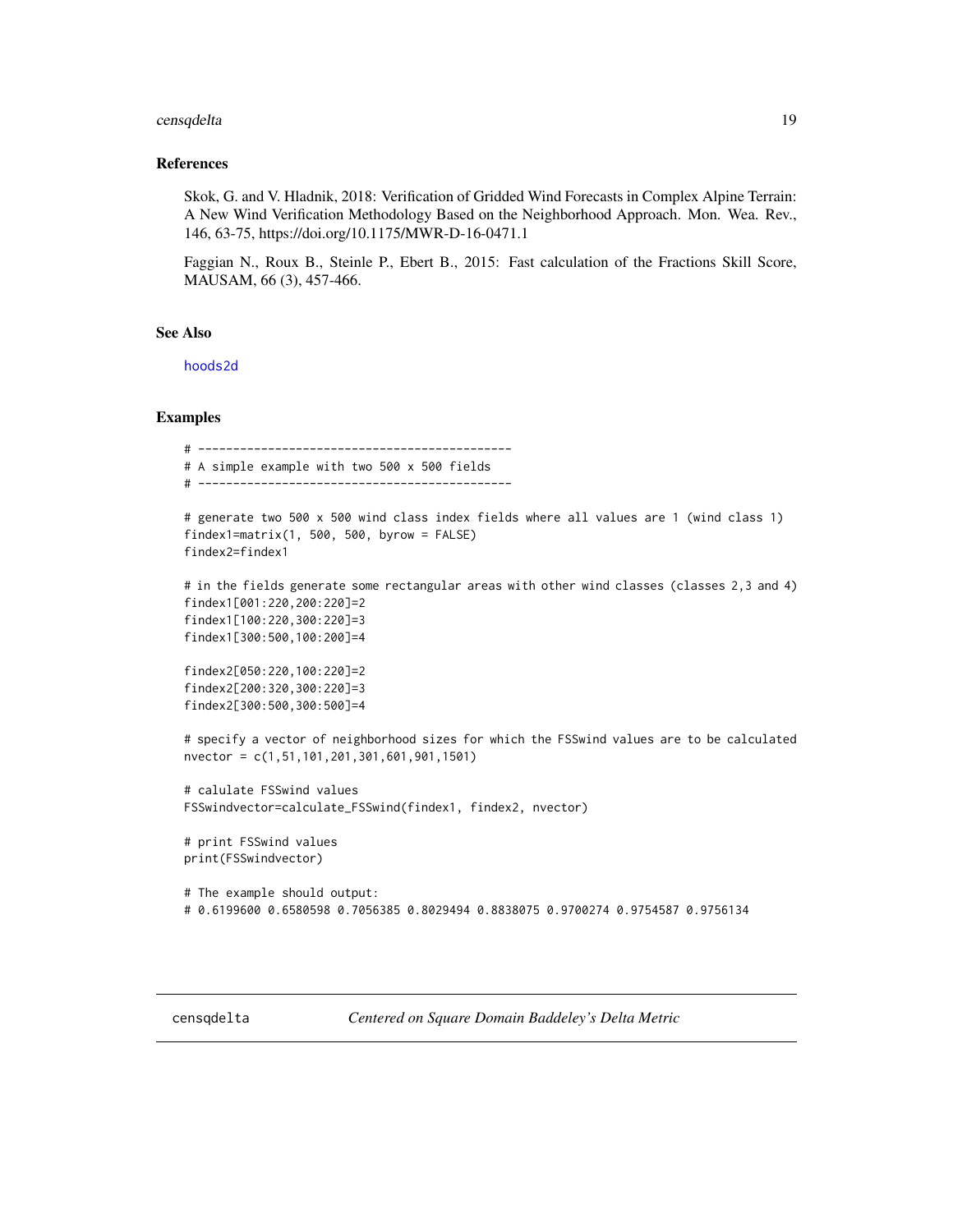#### Description

Baddeley's delta metric is sensitive to the position of non-zero grid points within the domain, as well as to the size of the domain. In order to obtain consistent values of the metric across cases, it is recommended to first position the sets to be compared so that they are centered with respect to one another on a square domain; where the square domain is the same for all comparison sets.

#### Usage

censqdelta(x, y, N, const = Inf,  $p = 2, ...$ )

#### Arguments

| x, y  | Matrices representing binary images to be compared. If they are not binary, then<br>they will be forced to binary by setting anything above zero to one. |
|-------|----------------------------------------------------------------------------------------------------------------------------------------------------------|
| N     | The size of the square domain. If missing, it will be the size of the largest side,<br>and if it is even, one will be added to it.                       |
| const | single numeric giving the c argument to deltametric, which is the constant<br>value over which the distance map is reduced to this value.                |
| р     | single numeric giving the p argument to deltametric, which specifies the type<br>of Lp norm used to calculate the delta maetric.                         |
|       | Not used.                                                                                                                                                |

#### Details

Baddeley's delta metric (Baddeley, 1992a,b) is the L\_p norm over the absolute difference of distance maps for two binary images, A and B. A concave function (e.g.,  $f(t) = min(t, constant)$ ) may first be applied ot each distance map before taking their absolute differences, which makes the result less sensitive to small changes in one or both images than other similar metrics. The metric is sensitive to size, shape and location differences, which make it very practical for comparing forecasts to observations in terms of the position, area extent, and area shape errors. However, its sensitivity to domain size and position within the domain are undesirable, but are easily fixed by calculating the metric over a consistent, square domain with the combined verification set centerd on that domain. See the example section below to see the issue.

This function essentially takes a window of size N by N and moves so that the centroid of each pair of sets, A and B, is the center of the window before calculating the metric.

Centering and squaring is recommended for carrying out a procedure such as that proposed in Gilleland et al. (2008). Centering on a square domain alleviates the problems discovered by Schwedler and Baldwin (2011) who suggested using a small value of the constant in  $f(t) = min(t, constant)$ applied to the distance maps. This solution is not very appealing because of the sensitivity in choice of the constant that generally diminishes as it approaches the domain size (Gilleland, 2011).

After centering the sets on a square domain, the function deltametric from package spatstat is used to calculate the metric.

# Value

A single numeric value is returned.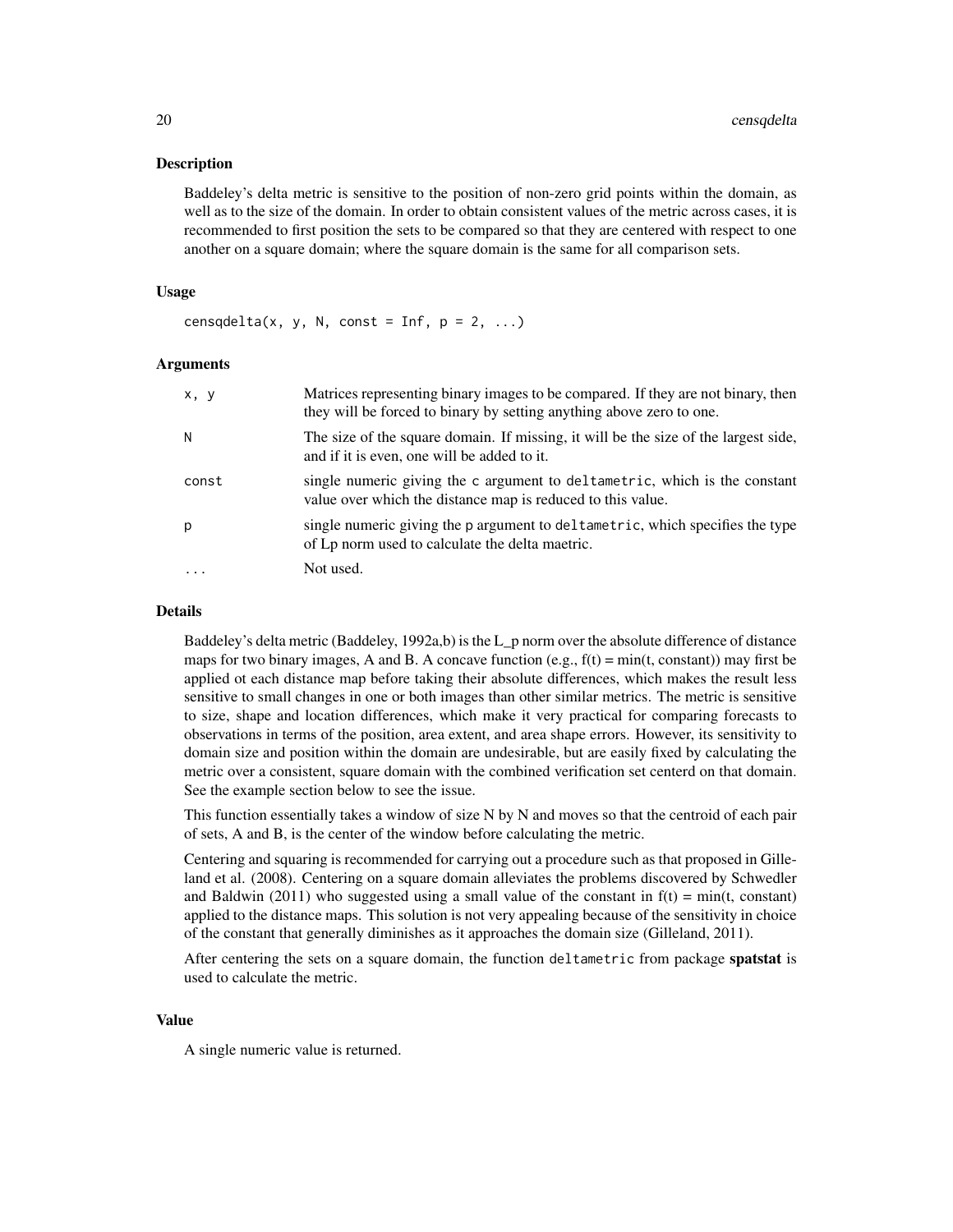#### censqdelta 21

#### Author(s)

Eric Gilleland

#### References

Baddeley, A. (1992a) An error metric for binary images. In *Robust Computer Vision Algorithms*, W. Forstner and S. Ruwiedel, Eds., Wichmann, 59–78.

Baddeley, A. (1992b) Errors in binary images and an Lp version of the Hausdorff metric. *Nieuw Arch. Wiskunde*, 10, 157–183.

Gilleland, E. (2011) Spatial Forecast Verification: Baddeley's Delta Metric Applied to the ICP Test Cases. *Weather Forecast.*, 26 (3), 409–415.

Gilleland, E. (2017) A new characterization in the spatial verification framework for false alarms, misses, and overall patterns. *Weather Forecast.*, 32 (1), 187–198, DOI: 10.1175/WAF-D-16-0134.1.

Gilleland, E., Lee, T. C. M., Halley Gotway, J., Bullock, R. G. and Brown, B. G. (2008) Computationally efficient spatial forecast verification using Baddeley's delta image metric. *Mon. Wea. Rev.*, 136, 1747–1757.

Schwedler, B. R. J. and Baldwin, M. E. (2011) Diagnosing the sensitivity of binary image measures to bias, location, and event frequency within a forecast verification framework. *Weather Forecast.*, 26, 1032–1044.

#### See Also

[deltametric](#page-0-0), [locmeasures2d](#page-101-1)

# Examples

```
x <- y <- matrix( 0, 100, 200 )
x[ 45, 10 ] < -1x \le kernel2dsmooth(x, kernel.type = "disk", r = 4)
y[ 50, 60 ] <- 1
y <- kernel2dsmooth( y, kernel.type = "disk", r = 10 )
censqdelta( x, y )
## Not run:
# Example form Gilleland (2017).
#
# I1 = circle with radius = 20 centered at 100, 100
# I2 = circle with radius = 20 centered at 140, 100
# I3 = circle with radius = 20 centered at 180, 100
# I4 = circle with radius = 20 centered at 140, 140
I1 \leftarrow I2 \leftarrow I3 \leftarrow I4 \leftarrow matrix(0, 200, 200)I1[ 100, 100 ] <- 1
I1 <- kernel2dsmooth( I1, kernel.type = "disk", r = 20 )
I1[ I1 > 0 ] \leftarrow 1if( any( 11 < 0 ) ) 11[ 11 < 0 ] <- 0
```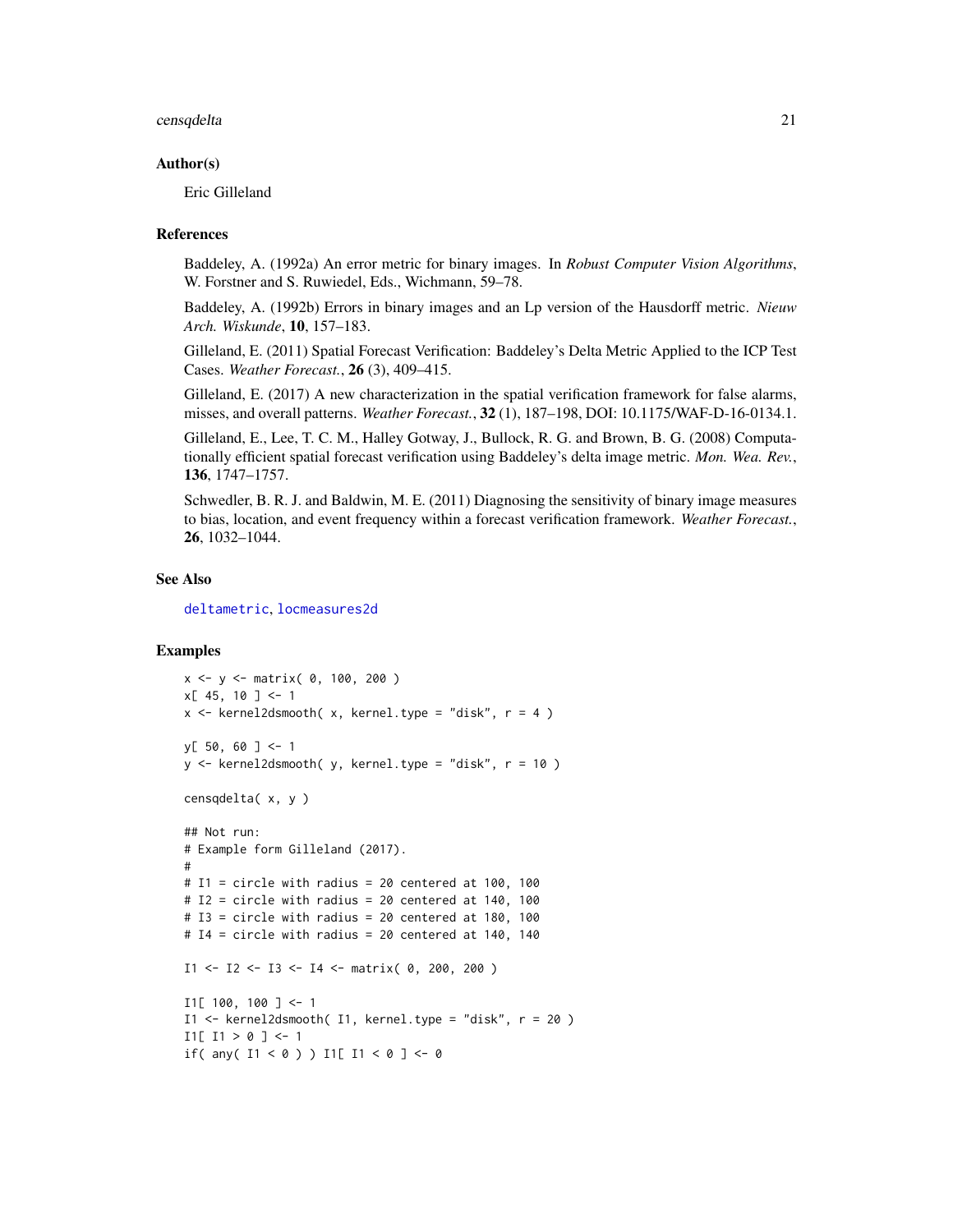```
I2[ 140, 100 ] <- 1
I2 <- kernel2dsmooth( I2, kernel.type = "disk", r = 20 )
I2[ I2 > 0 ] <- 1
if( any( 12 < 0 ) ) 12[ 12 < 0 ] <- 0
I3[ 180, 100 ] <- 1
I3 <- kernel2dsmooth( I3, kernel.type = "disk", r = 20 )
I3[ I3 > 0 ] <- 1
if( any( 13 < 0 ) ) 13[ 13 < 0 ] < -0I4[ 140, 140 ] \leftarrow 1I4 <- kernel2dsmooth( I4, kernel.type = "disk", r = 20 )
I4[ I4 > 0 ] \leftarrow 1if( any( 14 < 0 ) ) 14[ 14 < 0 ] <- 0
image( I1, col = c("white", "darkblue") )
contour( I2, add = TRUE )
contour( I3, add = TRUE )
contour( I4, add = TRUE )# Each circle is the same size and shape, and the domain is square.
# I1 and I2, I2 and I3, and I2 and I4 are all the same distance
# away from each other. I1 and I4 and I3 and I4 are also the same distance
# from each other. I3 touches the edge of the domain.
#
# First, calculate the Baddeley delta metric on each
# comparison.
I1im \leq as.im(I1)
I2im \leq as.im( I2 )
I3im <- as.im( I3 )
I4im \leftarrow as.in( I4 )I1im <- solutionset( I1im > 0 )
I2im <- solutionset( I2im > 0 )
I3im <- solutionset( I3im > 0 )
I4im <- solutionset( I4im > 0 )
deltametric( I1im, I2im )
deltametric( I2im, I3im )
deltametric( I2im, I4im )
# Above are all different values.
# Below, they are all 28.84478.
censqdelta( I1, I2 )
censqdelta( I2, I3 )
censqdelta( I2, I4 )
# Similarly for I1 and I4 vs I3 and I4.
deltametric( I1im, I4im )
deltametric( I3im, I4im )
```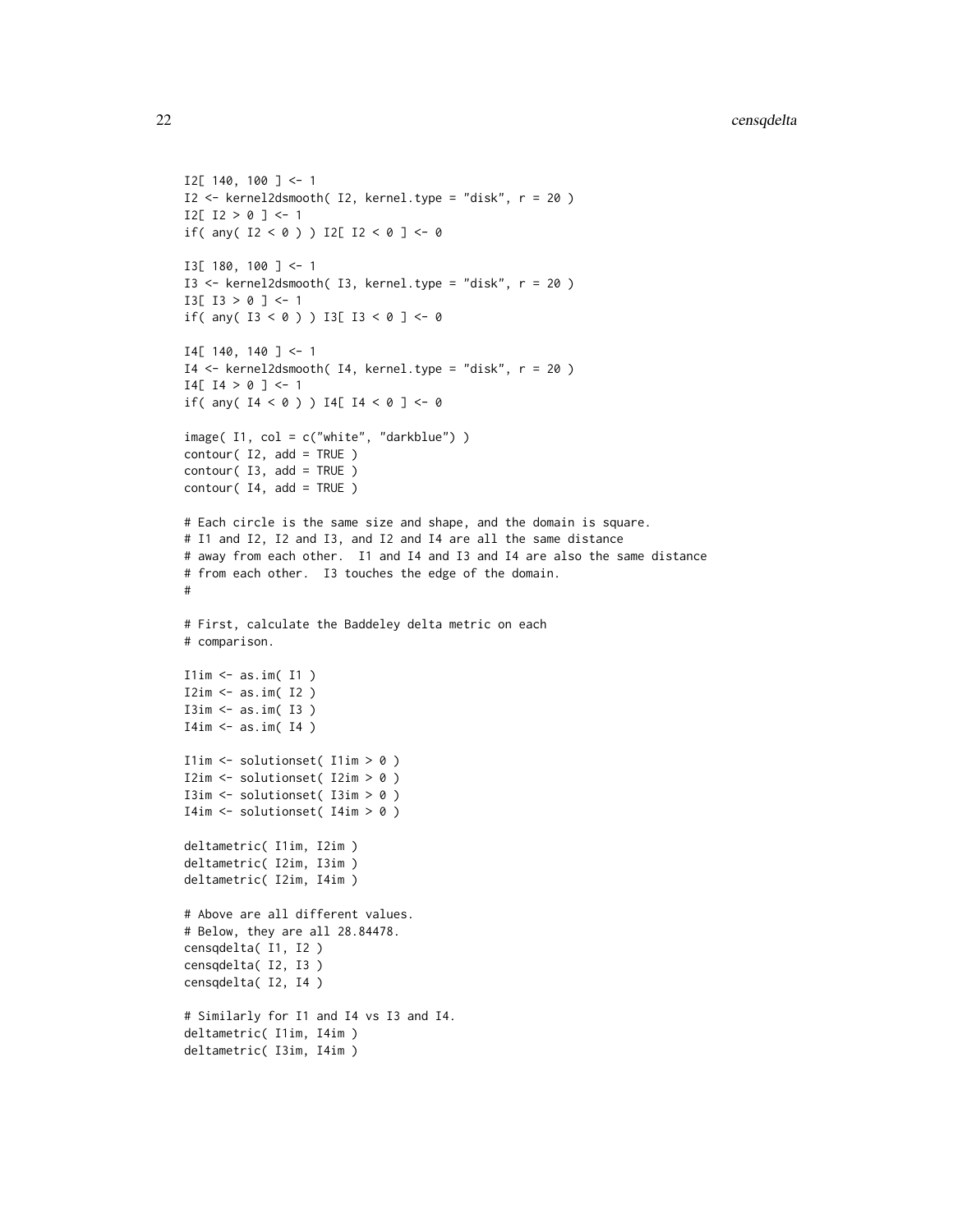#### <span id="page-22-0"></span>centdist 23

```
censqdelta( I1, I4 )
censqdelta( I3, I4 )
# To see why this problem exists.
dm1 <- distmap( I1im )
dm1 <- as.matrix( dm1 )
dm2 <- distmap( I2im )
dm2 <- as.matrix( dm2 )
par(mfrow = c(2, 2))
image.plot( dm1 )
contour( I1, add = TRUE, col = "white" )
image.plot( dm2 )
contour( I2, add = TRUE, col = "white" )
image.plot( abs( dm1 ) - abs( dm2 ) )
contour( I1, add = TRUE, col = "white" )
contour( I2, add = TRUE, col = "white" )
```
## End(Not run)

centdist *Centroid Distance Between Two Identified Objects*

| Centroid Distance Between Two Identified Objects |  |  |  |  |  |  |  |
|--------------------------------------------------|--|--|--|--|--|--|--|
|--------------------------------------------------|--|--|--|--|--|--|--|

# Description

Find the centroid distance between two identified objects/features.

## Usage

centdist(x, y, distfun = "rdist", loc =  $NULL, ...)$ 

#### Arguments

| x, y    | objects of class "owin" (package spatstat) containing binary images of features<br>of interest.                                                                                                                                                               |
|---------|---------------------------------------------------------------------------------------------------------------------------------------------------------------------------------------------------------------------------------------------------------------|
| distfun | character string naming a distance function that should take arguments x1 and<br>x2 as 1 by 2 matrices, and return a single numeric value. Default uses the fields<br>function, rdist, where the fields function rdist, earth is an obvious alterna-<br>tive. |
| $1$ oc  | two-column matrix giving the location values for which to calculate the cen-<br>troids. If NULL, indices according to the dimension of the fields are used.                                                                                                   |
|         | optional arguments to distfun.                                                                                                                                                                                                                                |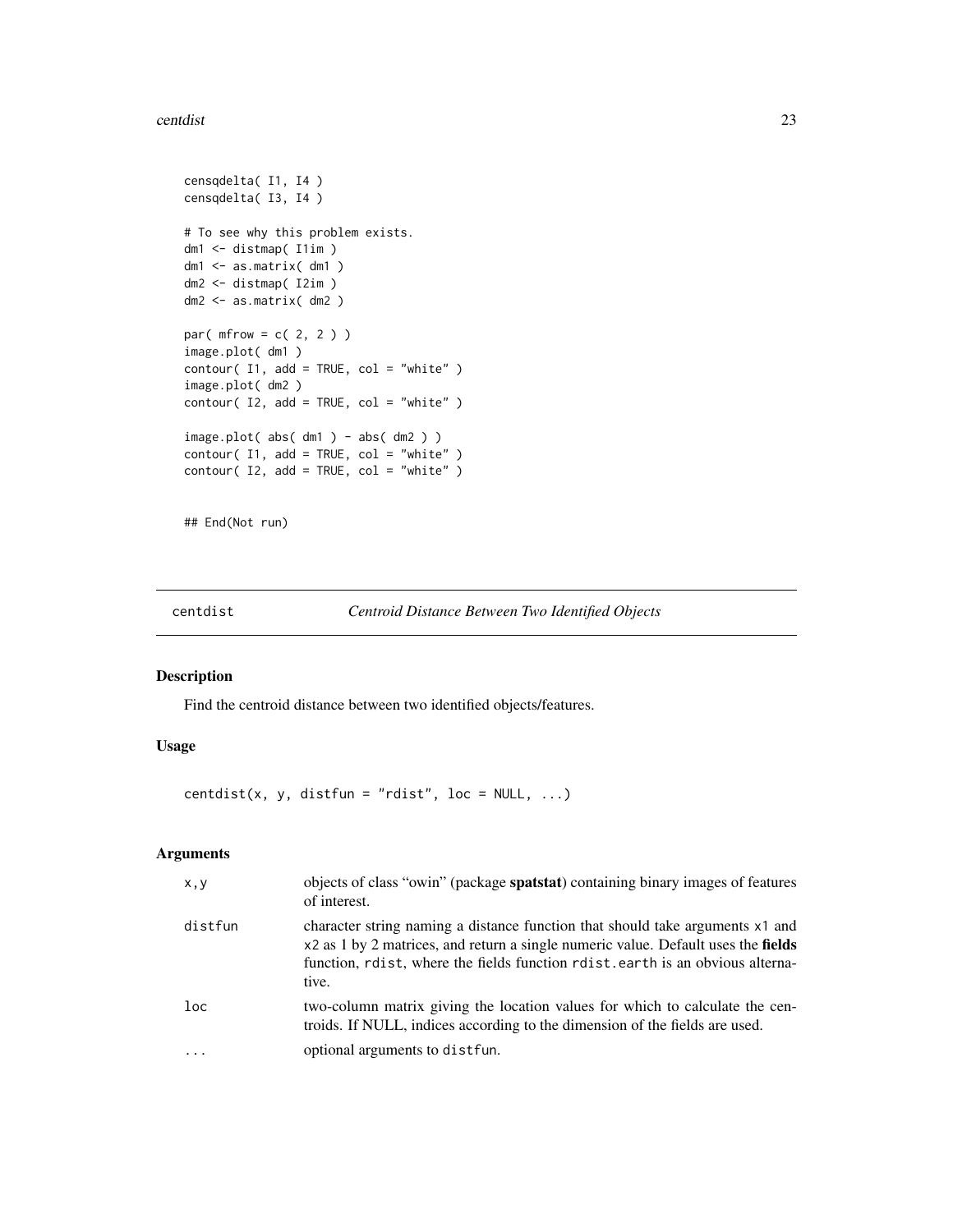# <span id="page-23-0"></span>Details

This is a simple function that calculates the centroid for each of x and y (to get their centroids), and then finds the distance between them according to distfun. The centroids are calculated using FeatureProps.

# Value

numeric giving the centroid distance.

#### Author(s)

Eric Gilleland

# See Also

[FeatureProps](#page-63-1), [as.im](#page-0-0), [solutionset](#page-0-0), [FeatureMatchAnalyzer](#page-59-1), [FeatureComps](#page-59-2)

#### Examples

```
x <- y <- matrix(0, 10, 12)
x[2:3,c(3:6, 8:10)] \leftarrow 1y[c(4:7, 9:10),c(7:9, 11:12)] <- 1
x \leftarrow as.in(x)x <- solutionset(x>0)
y \leftarrow as.in(y)y <- solutionset(y>0)
centdist(x,y)
```
<span id="page-23-1"></span>Cindex *Connectivity Index*

#### Description

Calculate the connectivity index of an image.

#### Usage

```
Cindex(x, thresh = NULL, connect.method = "C", ...)
## Default S3 method:
Cindex(x, thresh = NULL, connect.method = "C", ...)
## S3 method for class 'SpatialVx'
Cindex(x, thresh = NULL, connect.method = "C", \ldots,time.point = 1, obs = 1, model = 1)
```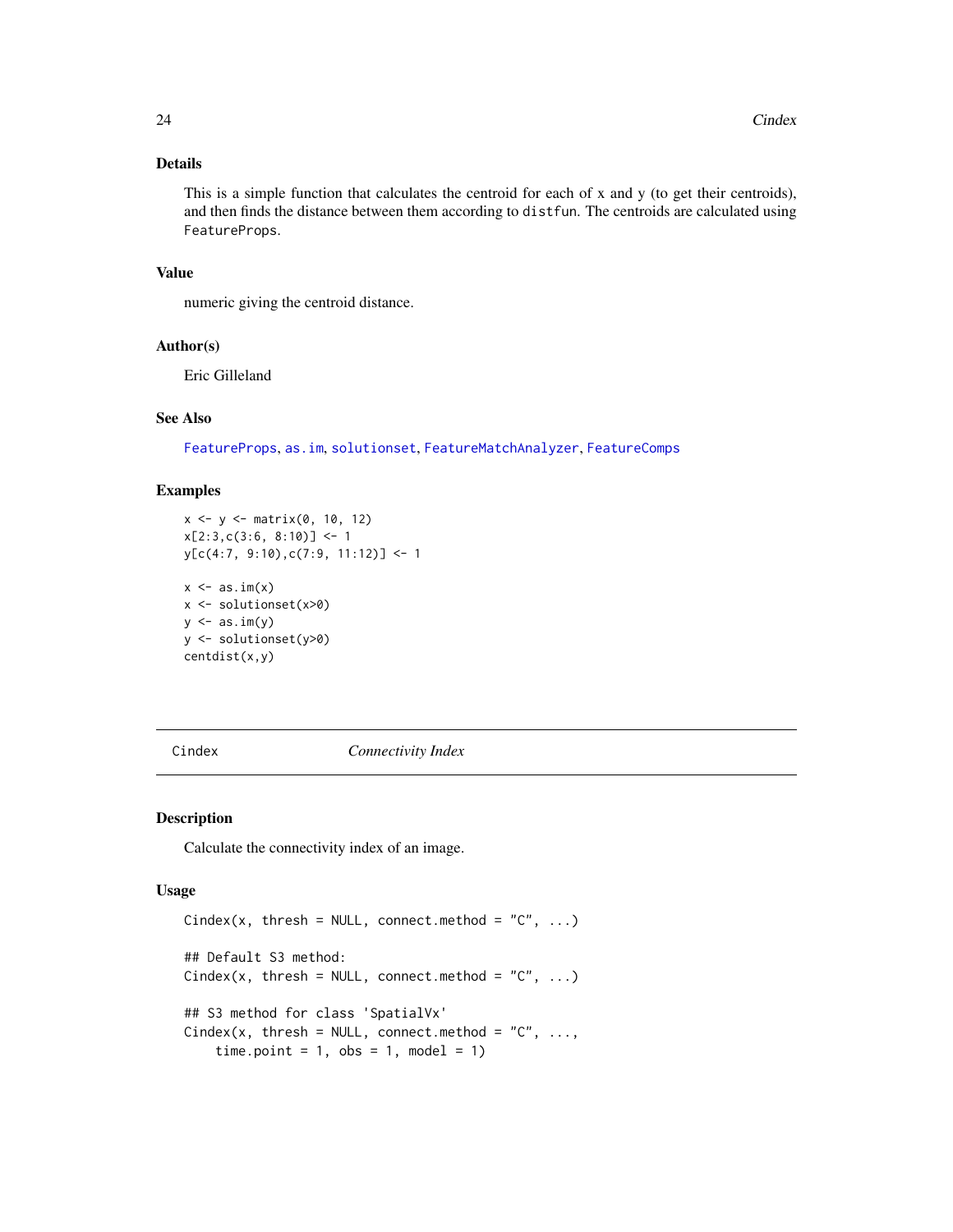#### Cindex 25

#### Arguments

| $\mathsf{x}$ | Default: m by n numeric matrix giving the field for which the shape index is to<br>be calculated.                                                                                                            |
|--------------|--------------------------------------------------------------------------------------------------------------------------------------------------------------------------------------------------------------|
|              | Sindex. SpatialVx: list object of class "SpatialVx".                                                                                                                                                         |
| thresh       | Set values under (strictly less than) this threshold to zero, and calculate the con-<br>nectivity index for the resulting image. If NULL, no threshold is applied.                                           |
|              | connect method character string giving the method argument for the connected function of<br>package spatstat. This must be one of "C" or "interpreted". See the help file for<br>connected for more details. |
| time.point   | numeric or character indicating which time point from the "SpatialVx" verifica-<br>tion set to select for analysis.                                                                                          |
| obs, model   | numeric indicating which observation/forecast model to select for the analysis.                                                                                                                              |
| $\cdots$     | Not used.                                                                                                                                                                                                    |

# Details

The connectivity index is introduced in AghaKouchak et al. (2011), and is designed to automatically determine how connected an image is. It is defined by

Cindex =  $1 - (NC - 1)/(sqrt(NP) + NC)$ ,

where  $0 \le$  Cindex  $\le$  1 is the connectivity index (values close to zero are less connected, and values close to 1 are more connected), NP is the number of nonzero pixels, and NC is the number of isolated clusters.

The function connected from package **spatstat** is used to identify the number of isolated clusters.

# Value

numeric giving the connectivity index.

#### Author(s)

Eric Gilleland

# References

AghaKouchak, A., Nasrollahi, N., Li, J., Imam, B. and Sorooshian, S. (2011) Geometrical characterization of precipitation patterns. *J. Hydrometerology*, 12, 274–285, doi:10.1175/2010JHM1298.1.

# See Also

[connected](#page-0-0), [as.im](#page-0-0), [Sindex](#page-151-1), [Aindex](#page-9-1)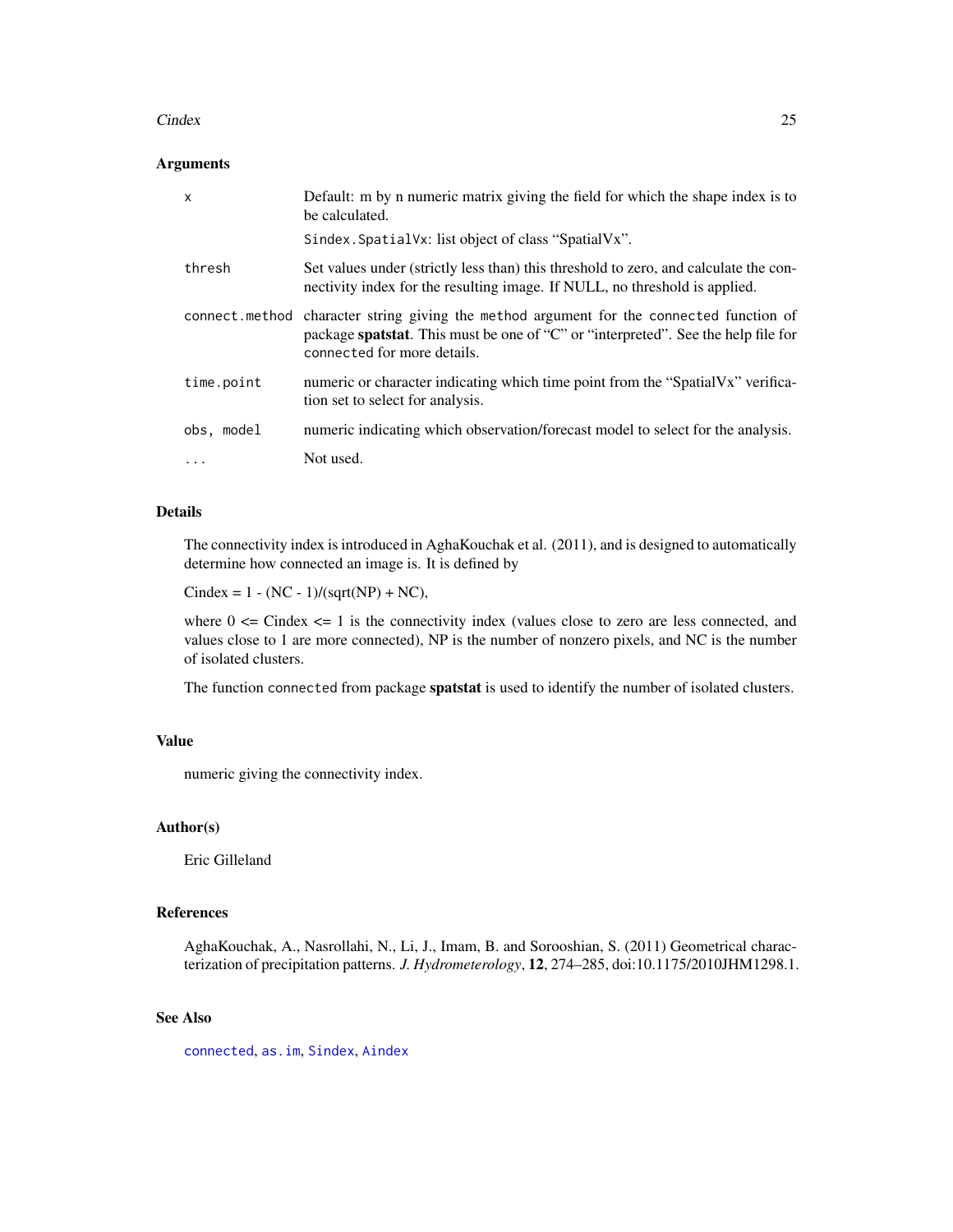#### Examples

```
data( "geom000" )
Cindex( geom000 )
data( "pert000" )
Cindex( pert000 )
## Not run:
# Two separate areas with highly structured shapes, but far away from each other.
data( "pert006" )
data( "ICPg240Locs" )
hold <- make.SpatialVx(pert000, pert006, loc = ICPg240Locs,
    projection = TRUE, map = TRUE, loc.byrow = TRUE,
    field.type = "Precipitation", units = "mm/h",
   data.name = "ICP Perturbed Cases", obs.name = "pert000",
   model.name = "pert006" )
plot( hold )
Cindex( hold )
## End(Not run)
```
#### clusterer *Cluster Analysis Verification*

#### Description

Perform Cluster Analysis (CA) verifcation per Marzban and Sandgathe (2006).

#### Usage

```
clusterer(X, Y = NULL, ...)## Default S3 method:
clusterer(X, Y = NULL, ..., xloc = NULL, xyp = TRUE, threshold = 1e-08,
    linkage.method = "complete", stand = TRUE, trans = "identity",
    a = NULL, verbose = FALSE)
## S3 method for class 'SpatialVx'
clusterer(X, Y = NULL, ..., time.point = 1, obs = 1, model = 1, xyp = TRUE,
    threshold = 1e-08, linkage.method = "complete", stand = TRUE,
    trans = "identity", verbose = FALSE)
## S3 method for class 'clusterer'
plot(x, ..., mfrow = c(1, 2), col = c("gray", tim. colors(64)),
```
<span id="page-25-0"></span>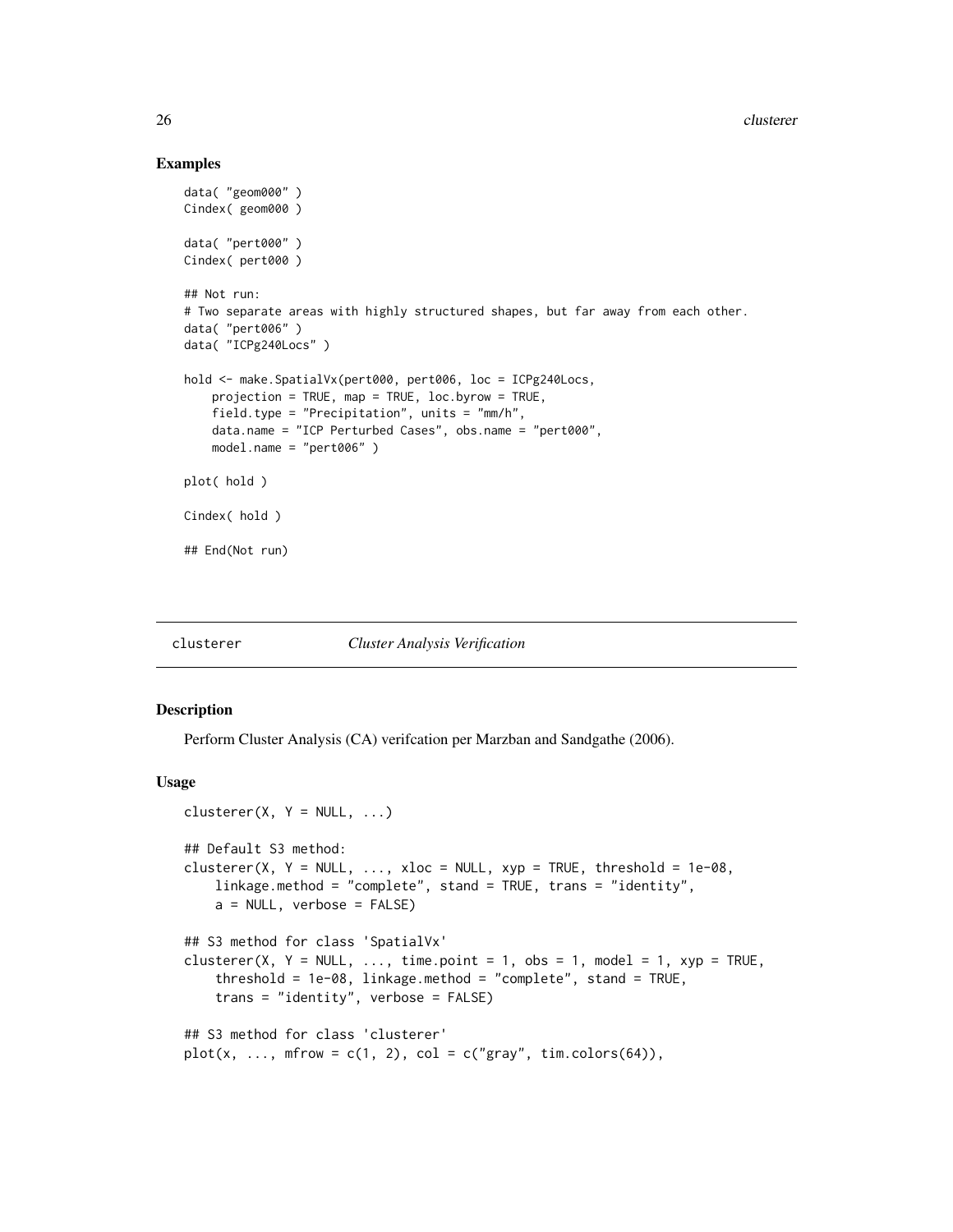#### clusterer 27

```
horizontal = FALSE)
## S3 method for class 'summary.clusterer'
plot(x, ...)
## S3 method for class 'clusterer'
print(x, \ldots)## S3 method for class 'clusterer'
```

```
summary(object, ...)
```
# Arguments

| X, Y       | clusterer default method, these are m by n matrices giving the verification and<br>forecast fields, resp.                                                                                                                                                                                                    |
|------------|--------------------------------------------------------------------------------------------------------------------------------------------------------------------------------------------------------------------------------------------------------------------------------------------------------------|
|            | "SpatialVx" method function, X is an object of class "SpatialVx" and Y is not<br>used (a warning is given if it is not missing and not NULL).                                                                                                                                                                |
| object, x  | list object of class "clusterer" as returned by clusterer (or summary.clusterer<br>in the case of plot. summary. clusterer).                                                                                                                                                                                 |
| xloc       | (optional) numeric mn by 2 matrix giving the gridpoint locations. If NULL, this<br>will be created using 1:m and 1:n.                                                                                                                                                                                        |
| xyp        | logical, should the cluster analysis be performed on the locations and intensities<br>(TRUE) or only the locations (FALSE)?                                                                                                                                                                                  |
| threshold  | numeric of length one or two giving the threshold to apply to each field $(>=)$ .<br>If length is two, the first value corresponds to the threshold for the verification<br>field, and the second to the foreast field.                                                                                      |
|            | linkage.method character naming a valid linkage method accepted by hclust.                                                                                                                                                                                                                                   |
| stand      | logical, should the data matrices consisting of xloc and each field first be stan-<br>dardized before performing cluster analysis?                                                                                                                                                                           |
| trans      | character naming a function to be applied to the field intensities before perform-<br>ing the CA. Only used if xyp is TRUE. Default applies no transformation.                                                                                                                                               |
| time.point | numeric or character indicating which time point from the "SpatialVx" verifica-<br>tion set to select for analysis.                                                                                                                                                                                          |
| obs, model | numeric indicating which observation/forecast model to select for the analysis.                                                                                                                                                                                                                              |
| a          | (optional) list giving object attributes associated with a "SpatialVx" class object.<br>The clusterer method for "SpatialVx" objects calls the default method func-<br>tion, and uses this argument to pass the attributes through to the final returned<br>object, as well as to grab location information. |
| mfrow      | mfrow parameter (see help file for par). If NULL, then the parameter is not<br>re-set.                                                                                                                                                                                                                       |
| col        | color vector for image plots of fields after applying the threshold(s).                                                                                                                                                                                                                                      |
| horizontal | logical, should the image plot color legend be placed horizontally or vertically?<br>Only for image plot sof the fields.                                                                                                                                                                                     |
| verbose    | logical, should progress information be printed to the screen?                                                                                                                                                                                                                                               |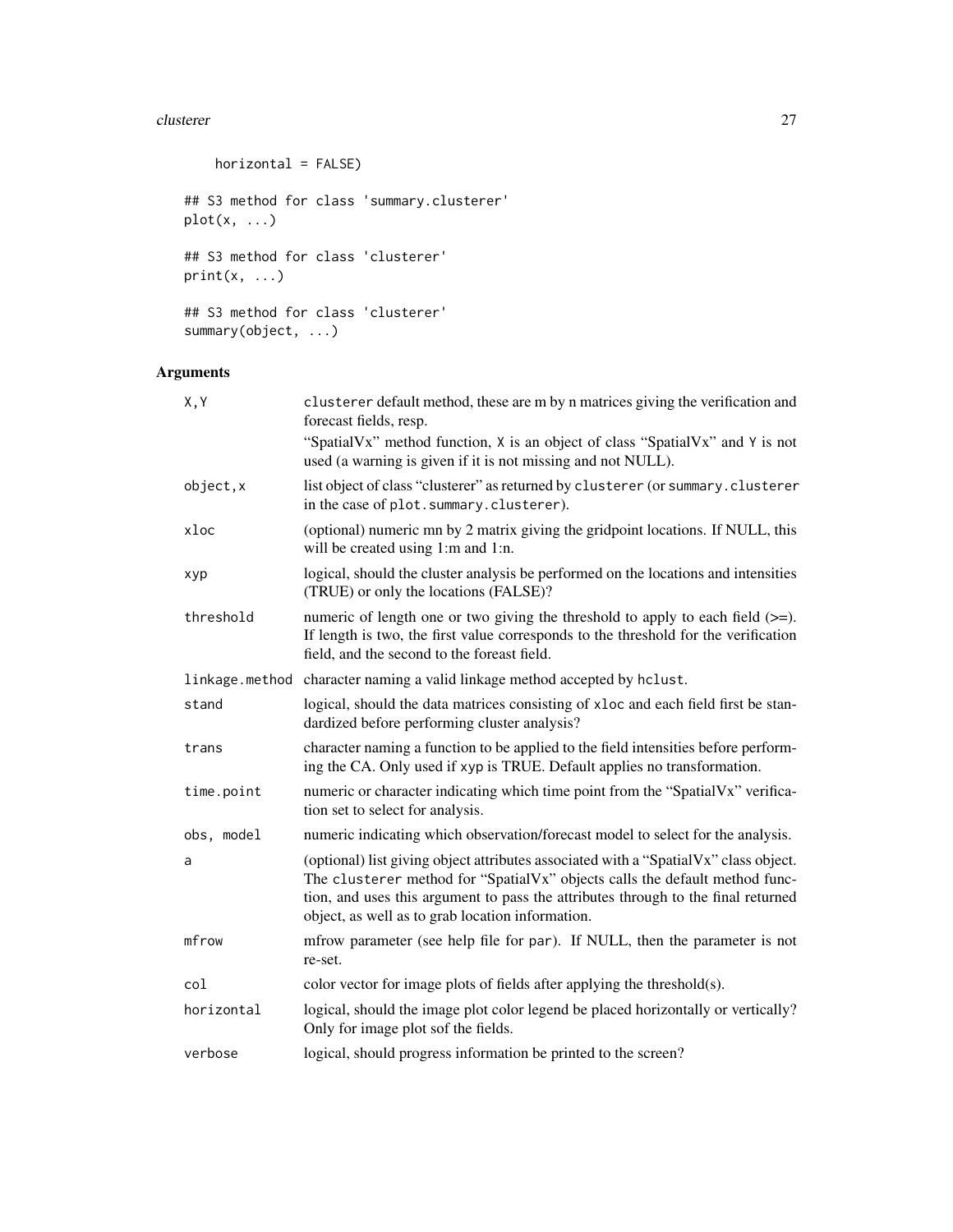... optional arguments to the hclust function. In the case of the summary method function, z and/or sigma giving a numeric value used to find the cut-off given by median + z\*sigma for detemining matched objects (see Marzban and Sandgathe 2006) where defaults of 1 and the standard deviation of minimum inter-cluster distances are used, and silent (logical should information be printed to the screen (FALSE) or not (TRUE); default is to print to the screen. In the case of the plot method functions, these are optional arguments to the summary method function.

# Details

This function performs cluster analysis (CA) on positive values from each of two fields in a verification set using the hclust function from package fastcluster. Inter-cluster distances are computed between each cluster of each field at every level of the CA. The function clusterer performs CA on both fields, and finds the inter-cluster distances across fields for every possible combination of objects at each iteration of each CA. The summary method function finishes the analysis by determining hits, misses and false alarms as well as the numbers of clusters. It also computes CSI for each number of cluster combinations. This is the verification approach described in Marzban and Sandgathe (2006).

The plot method function creates a 4 by 2 panel of plots. The top two plots give image plots of the verification and forecast fields with grid points below the threshold(s) showing zero. The next two plots are dendrograms as performed by the plot method function for hclust (dendrogram) objects. The next row gives a histogram of the minimum inter-cluster distances, then box plots showing the hits, misses and false alarms for every possible combination of levels of each CA. Finally, the bottom two plots show, for each combination of CA level (i.e., numbers of clusters), the CSI and average error (inter-cluster distance) for all matched objects. These last three plots are the ones made by the plot method for values returned from the summary method function.

print is currently not very useful here, but it prevents printing a big mess to the screen.

#### Value

A list object of class "clusterer" is returned with components:

|                     | linkage method character vector of length one or two giving the linkage method as passed into<br>the function. The length is two only if the McQuitty method is chosen in which<br>case this method is used for the CA, but not for the inter-cluster differencs across<br>fields (average is used for that instead). |
|---------------------|-----------------------------------------------------------------------------------------------------------------------------------------------------------------------------------------------------------------------------------------------------------------------------------------------------------------------|
| trans               | character naming the transformation function applied to the intensities.                                                                                                                                                                                                                                              |
| N                   | numeric giving the size of the fields.                                                                                                                                                                                                                                                                                |
| threshold           | numeric of length two giving the threshold applied to each field.                                                                                                                                                                                                                                                     |
| NCo, NCf            | numeric vectors giving the number of clusters at each iteration of the CA for the<br>verification and forecast fields, resp.                                                                                                                                                                                          |
| cluster.identifiers |                                                                                                                                                                                                                                                                                                                       |
|                     | a list with components X and Y giving lists of lists identifying specific CA com-<br>ponents at each level of the CA for both fields.                                                                                                                                                                                 |
| idX,idY             | logical vectors describing which grid points were included in the CA for each<br>field (i.e., which grid points were $\geq$ threshold and had non-missing values).                                                                                                                                                    |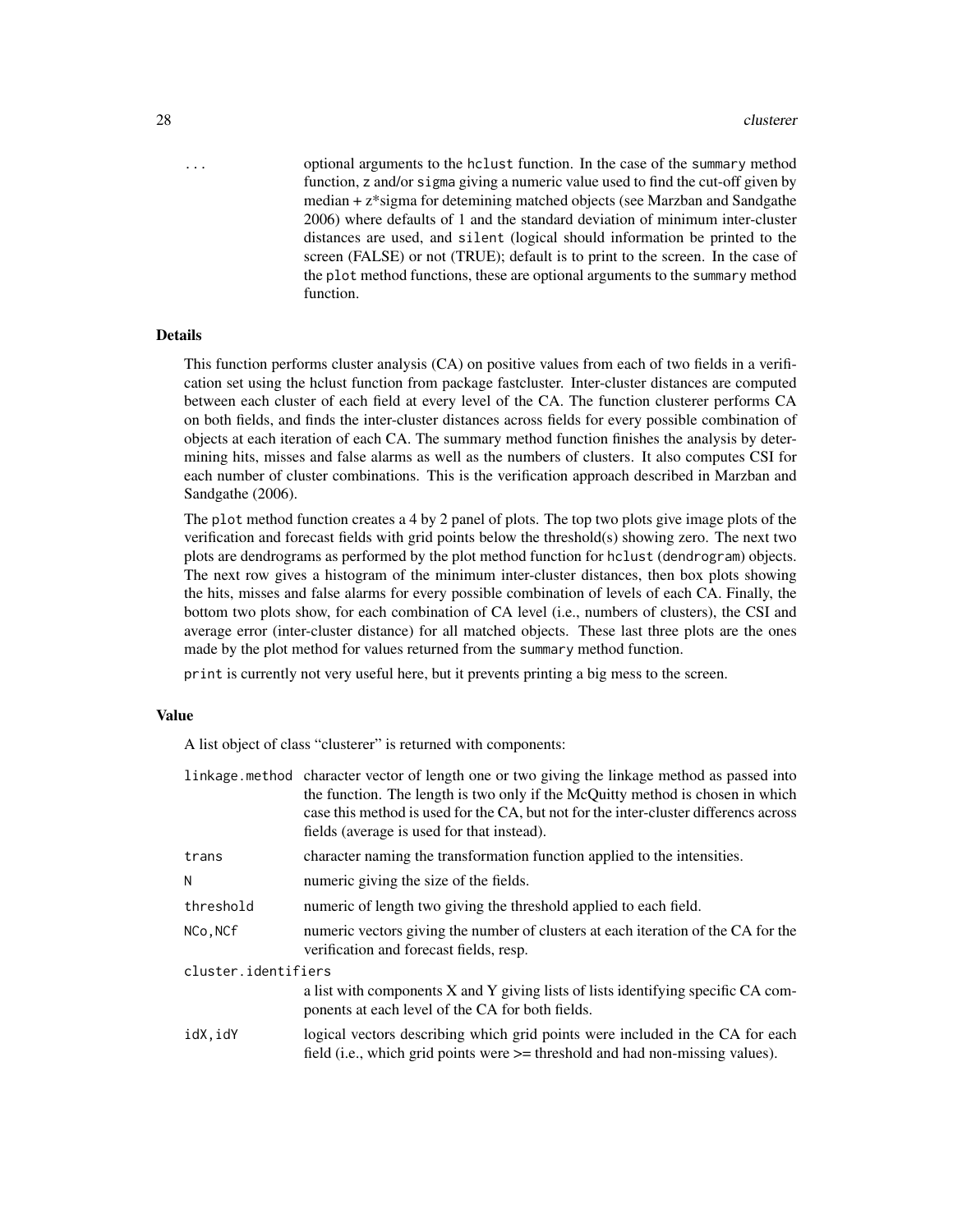#### clusterer 29

| cluster.objects                                                                                             |                                                                                                                                                                                       |
|-------------------------------------------------------------------------------------------------------------|---------------------------------------------------------------------------------------------------------------------------------------------------------------------------------------|
|                                                                                                             | a list with components X and Y giving the objects returned by holust for each                                                                                                         |
|                                                                                                             | field.                                                                                                                                                                                |
| inter.cluster.dist                                                                                          |                                                                                                                                                                                       |
|                                                                                                             | a list of list objects with NCf by NCo matrix components giving the inter-cluster<br>distances (between verification and forecast fields) for each iteration of CA for<br>each field. |
| min.intercluster.dists                                                                                      |                                                                                                                                                                                       |
|                                                                                                             | numeric vector givng the minimum values inter. cluster. dist at each iteration.<br>Used to determine the cut-off for matched objects.                                                 |
| The summary method function returns a list with the same components as above, but also the com-<br>ponents: |                                                                                                                                                                                       |
| cutoff                                                                                                      | The cut-off value used for determining matches.                                                                                                                                       |
| csi, AvgErr                                                                                                 | NCo by NCf numeric matrix giving the critical success index (CSI) and average<br>intercluster error (distance) based on matched/un-matched objects.                                   |

HMF NCo by NCf by 3 array giving the hits, misses and false alarms based on matched/unmatched objects.

If the argument a is not NULL, then these are returned as attributes of the returned object. In the case of "SpatialVx" objects, the attributes are preserved.

plot and print methods do not return anything.

#### Warning

Although some effort has been put into making the functions in this package as computationally efficient as possible, there is a lot of bookeeping involved with this approach, and the current functions are probably not as efficient as they could be. In any case, they will likely be slow for large data sets. The function can work quickly on large fields if an adequately high threshold is used (e.g., if threshold=10 is replaced for 16 in the not run example below, the function is VERY slow). Performing the actual cluster analysis on each field is fast because the hclust function from the fastcluster package is used, which works very well. However, bookeeping after the CA is done employs a lot of loops within loops, which possibly can be made more efficient (and maybe someday will be), but for now...

If it is desired to simply look at the CA for the two fields, the function hclust from fastcluster can be used, which essentially replaces the hclust function from the stats package with a faster version, but otherwise operates the same as far as what is returned, etc., and the same method functions can be employed.

#### Note

Contact Caren Marzban, marzban "at" u.washington.edu, for questions about the method, and Eric Gilleland, ericg "at" ucar.edu, for problems with the code.

# Author(s)

Eric Gilleland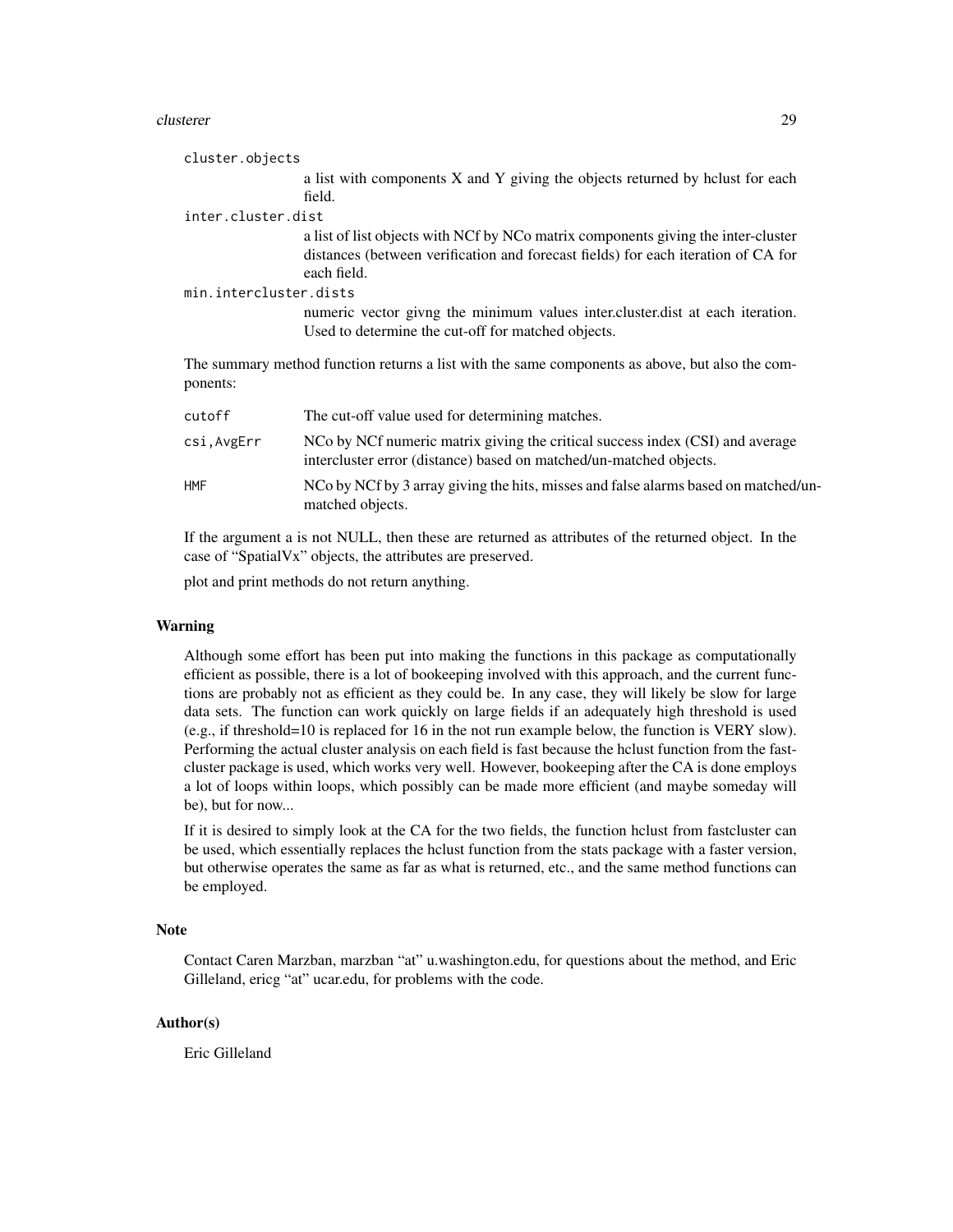#### <span id="page-29-0"></span>References

Marzban, C. and Sandgathe, S. (2006) Cluster analysis for verification of precipitation fields. *Wea. Forecasting*, 21, 824–838.

#### See Also

[hclust](#page-0-0), [hclust](#page-0-0), [as.dendrogram](#page-0-0), [cutree](#page-0-0), [make.SpatialVx](#page-114-1), [CSIsamples](#page-36-1)

#### Examples

```
data( "UKobs6" )
data( "UKfcst6" )
look <- clusterer(X=UKobs6, Y=UKfcst6, threshold=16, trans="log", verbose=TRUE)
plot( look )
## Not run:
data( "UKloc" )
# Now, do the same thing, but using a "SpatialVx" object.
hold <- make.SpatialVx( UKobs6, UKfcst6, loc = UKloc, map = TRUE,
    field.type = "Rainfall", units = "mm/h",
    data.name = "Nimrod", obs.name = "obs 6", model.name = "fcst 6" )
look2 <- clusterer(hold, threshold=16, trans="log", verbose=TRUE)
plot( look2 )
# Note that values differ because now we're using the
# actual locations instead of integer indicators of
# positions.
```
## End(Not run)

combiner *Combine Features/Matched Objects*

# Description

Combine two or more features or matched class objects into one object for aggregation purposes.

#### Usage

```
combiner(...)
```
#### Arguments

... Two or more objects of class "features" or "matched" (can also be a list of these objects).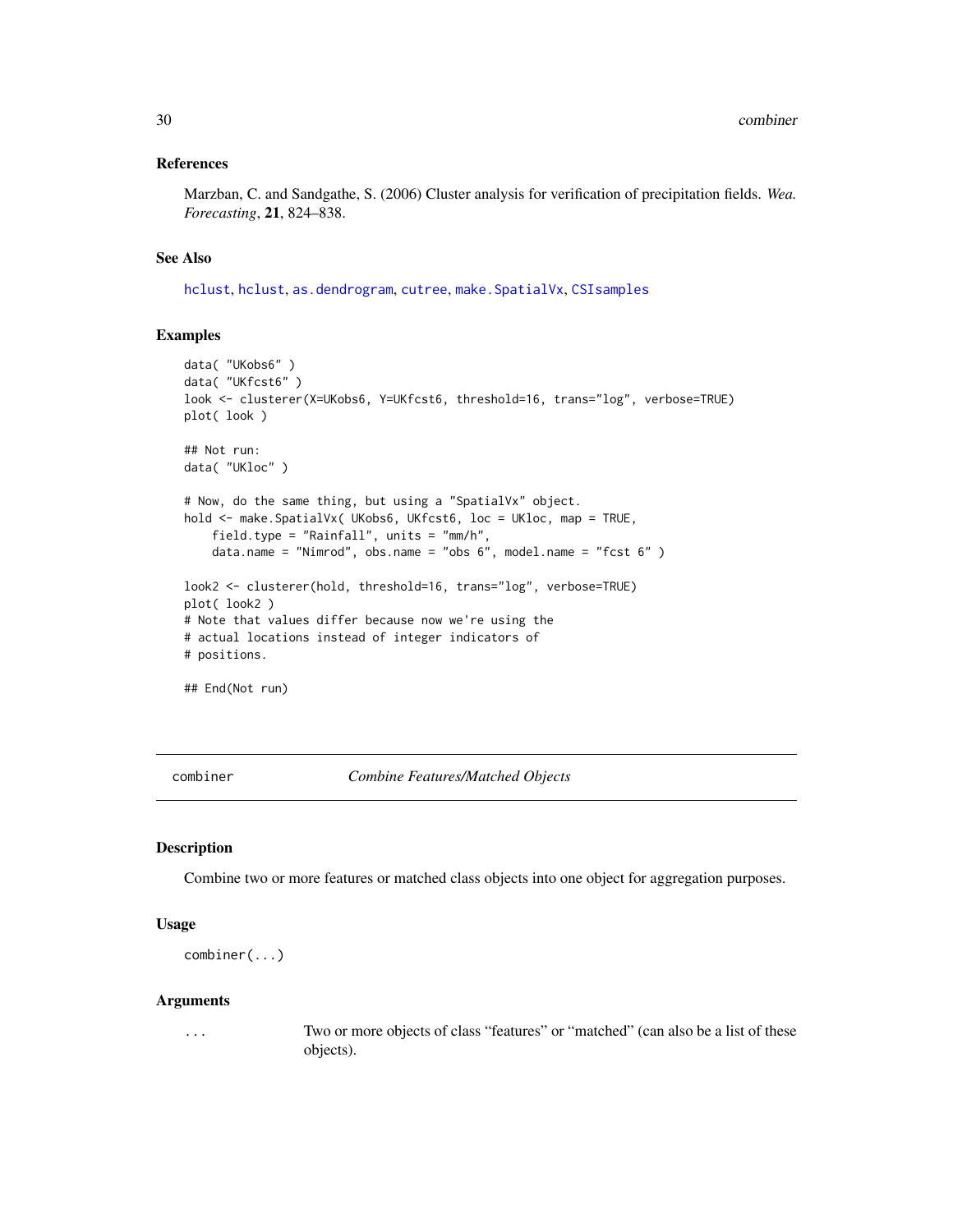# <span id="page-30-0"></span>compositer 31

#### Details

Useful for functions such as compositer and/or (coming soon) aggregating results for feature-based methods.

#### Value

A list object of class "combined" with the same components as the input arguments, but where some components (namely, X, Xhat, X.labeled, Y.labeled) are now arrays containing these values from each combined object. The lists of lists contained in the X.feats and Y.feats include one long list of lists containing all of the individual features from each object.

#### Author(s)

Eric Gilleland

# See Also

Functions that create objects of class "features" and "matched": [FeatureFinder](#page-54-1), [centmatch](#page-39-1), and [deltamm](#page-39-2).

#### Examples

# TO DO

compositer *Create Composite Features*

#### Description

After identifying features in a verification set, re-grid them so that their centroids are all the same, and the new grid is as small as possible to completely contain all of the features in the verification set.

#### Usage

```
composition(x, level = 0, verbose = FALSE, ...)## S3 method for class 'features'
compositer(x, level = 0, verbose = FALSE, ...)
## S3 method for class 'matched'
composition(x, level = 0, verbose = FALSE, ...)## S3 method for class 'combined'
composition(x, level = 0, verbose = FALSE, ...)## S3 method for class 'composited'
plot(x, ..., type = c("all", "X", "Xhat", "X|Xhat", "Xhat", "Xhat],dist.crit = 100, FUN = "mean", col = c("gray", tim. colors(64)))
```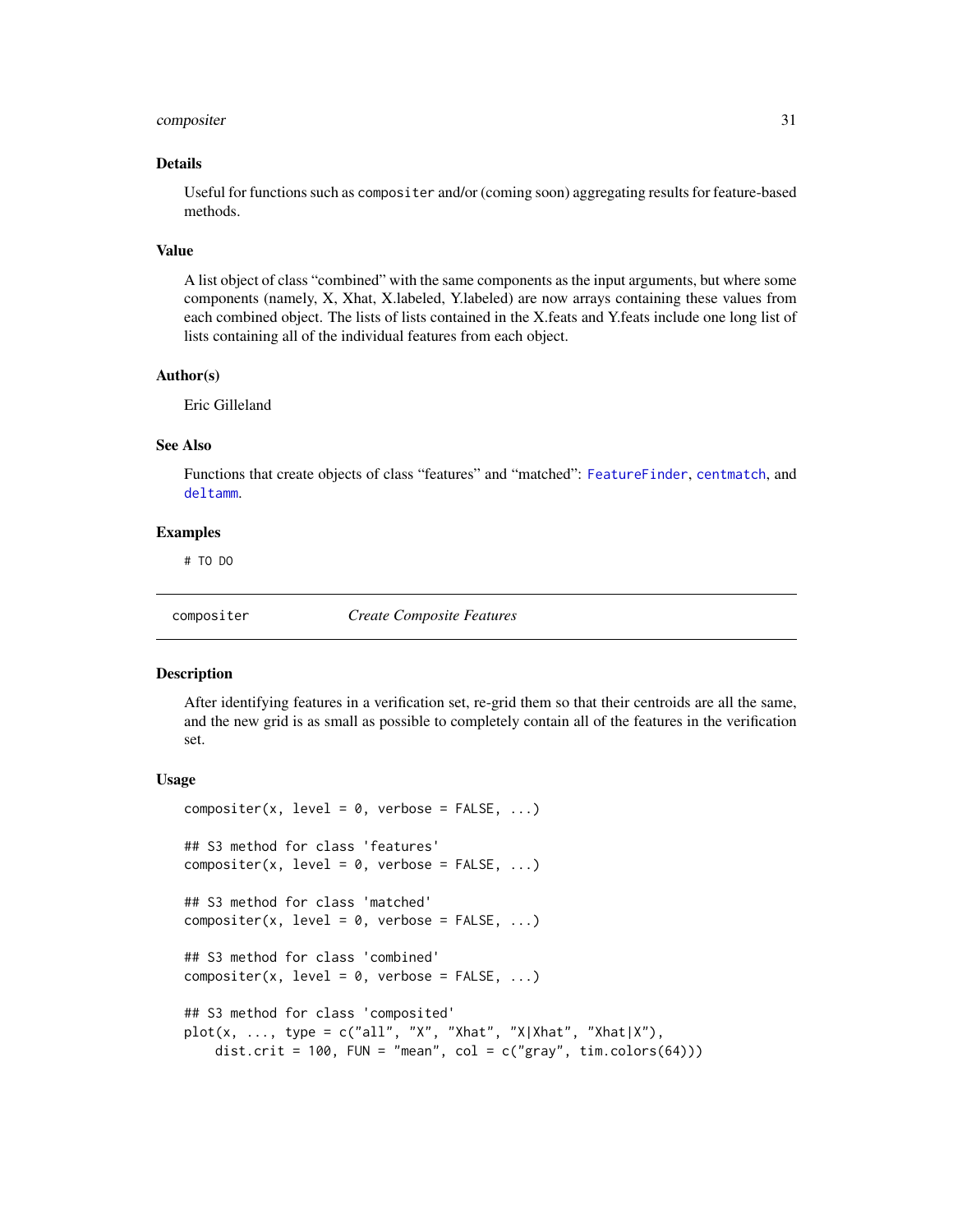#### Arguments

| $\mathsf{x}$ | compositer: an object of class "features", "matched", or "combined".                                                                 |
|--------------|--------------------------------------------------------------------------------------------------------------------------------------|
|              | plot: an object of class "composited".                                                                                               |
| type         | character, stating which composite features should be plotted. Default makes a<br>two by two panel of plots with all of the choices. |
| dist.crit    | maximum value beyond which any minimum centroid distances are considered<br>too far for features to be "present" in the area.        |
| <b>FUN</b>   | name of a function to be applied to the composites in order to give the distribu-<br>tional summary.                                 |
| col          | color pallette to be used.                                                                                                           |
| level        | numeric used in shrinking the grid to a smaller size.                                                                                |
| verbose      | logical, should information be printed to the screen?                                                                                |
|              | Not used by compositer.                                                                                                              |
|              | plot: Optional arguments to image plot (only for the scale legend), such as<br>legend.only, legend.lab, legend.mar, horizontal, etc. |

# Details

This is functionality for performing an analysis similar to the composite verification method of Nachamkin (2004). See also Nachamkin et al. (2005) and Nachamkin (2009). The main difference is that this function centers all features to the same point, then re-sizes the grid to the smallest possible size to contain all features. The "existence" of a feature at the same time point is determined by the centroid distance (because, here, the compositing is done for a large field rather than a small area), but it does not allow for having half of the feature in the domain in order to be considered.

compositer takes an object of class "features" or "matched" and centers all of the identified features onto the same point so that all features have the same centroid. It also then re-grids the composited features so that they are contained on the smallest possible domain that includes all of the features in the verification set.

Generally, because the composite approach is distributional in nature, it makes sense to look at features across multiple time points. The function combiner allows for combining features from more than one object of class "features" or "matched" in order to subsequently run with compositer.

plot takes the composite features and adds them together creating a density of the composite features, then, Depending on the type argument, the verification (type = "X"), model (type = "Xhat"), verification conditioned on the model ( $type = "X|Xhat"$ ), or the model conditioned on the verification composite features are plotted. In the case of  $type = "all",$  then a panel of four plots are made with all of these choices. In the case of the conditional plots, the sum of composites for one field are masked out so that only the density of the other field is plotted where composited features from the first field exist.

#### Value

A list object of class "composited" is returned with all of the same components and attributes as the x argument, but with additional components: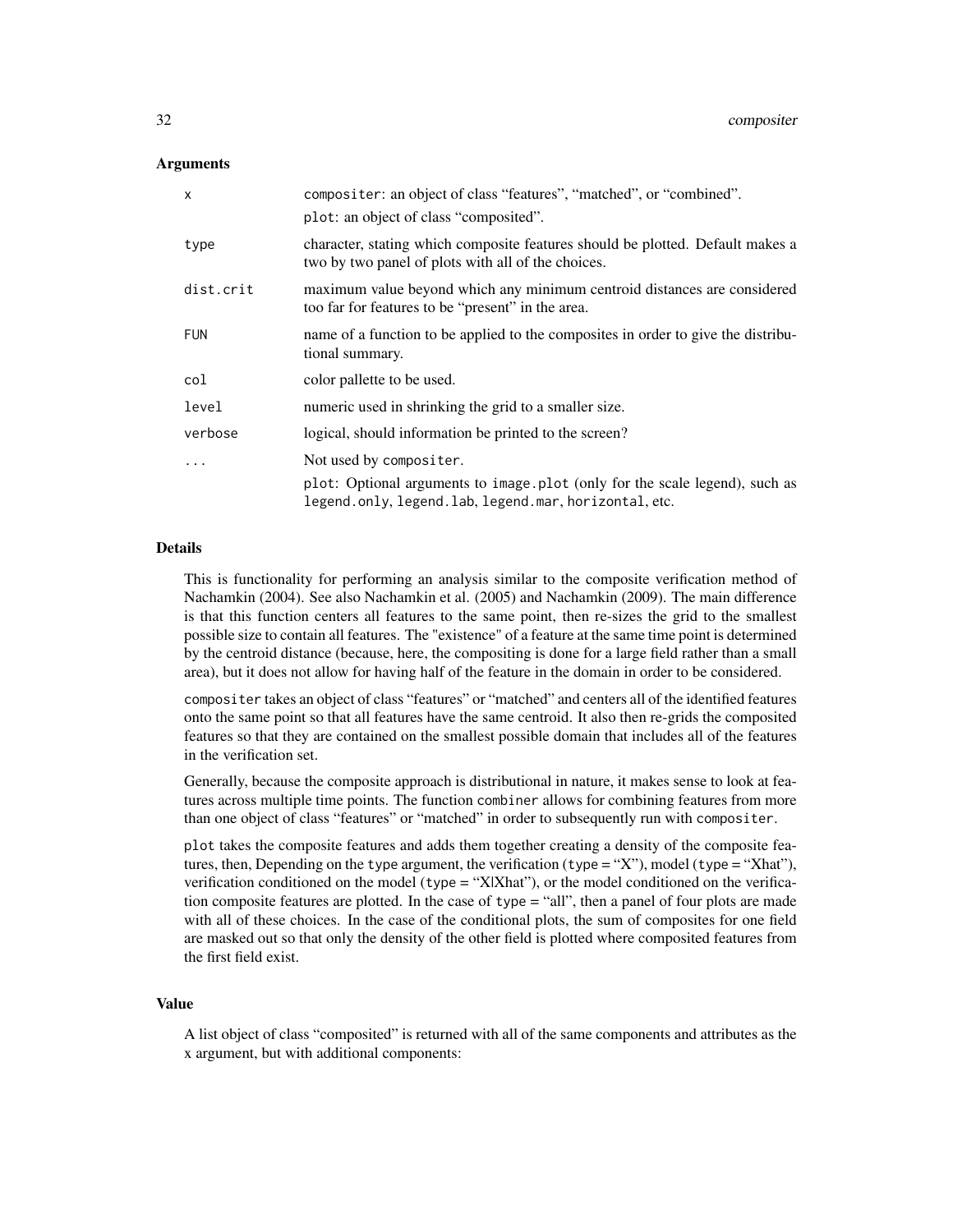# compositer 33

| distances            | List with components X and Xhat giving the minimum centroid distances from             |
|----------------------|----------------------------------------------------------------------------------------|
|                      | each feature in $X$ (Xhat) to a feature in the other field (used for determining the   |
|                      | conditional distributions; i.e., a feature is present if its centroid distance is less |
|                      | than some pre-specified amount).                                                       |
| Xcentered, Ycentered |                                                                                        |
|                      | list of "owin" objects containing each feature similar to X feats and Y feats, but     |
|                      | centered on the same spot and re-gridded                                               |

#### Note

centroids are rounded to the nearest whole number so that interpolation is not necessary. This may introduce a slight bias in results, but it should not be a major issue.

# Author(s)

Eric Gilleland

#### References

Nachamkin, J. E. (2004) Mesoscale verification using meteorological composites. *Mon. Wea. Rev.*, 132, 941–955.

Nachamkin, J. E. (2009) Application of the Composite Method to the Spatial Forecast Verification Methods Intercomparison Dataset. *Wea. Forecasting*, 24 (5), 1390–1400, DOI: 10.1175/2009WAF2222225.1.

Nachamkin, J. E., Chen, S. and Schmidt, J. S. (2005) Evaluation of heavy precipitation forecasts using composite-based methods: A distributions-oriented approach. *Mon. Wea. Rev.*, 133, 2163– 2177.

#### See Also

Identifying features: [FeatureFinder](#page-54-1)

#### Examples

```
x \le -y \le - matrix(0, 100, 100)
x[2:3,c(3:6, 8:10)] \leftarrow 1y[c(4:7, 9:10),c(7:9, 11:12)] <- 1
x[30:50, 45:65] <- 1
y[c(22:24, 99:100),c(50:52, 99:100)] <- 1
hold <- make.SpatialVx( x, y, field.type = "contrived", units = "none",
    data.name = "Example", obs.name = "x", model.name = "y" )
look <- FeatureFinder(hold, smoothpar=0.5)
look2 <- compositer(look)
plot(look2, horizontal = TRUE)
## Not run:
data( "pert000" )
```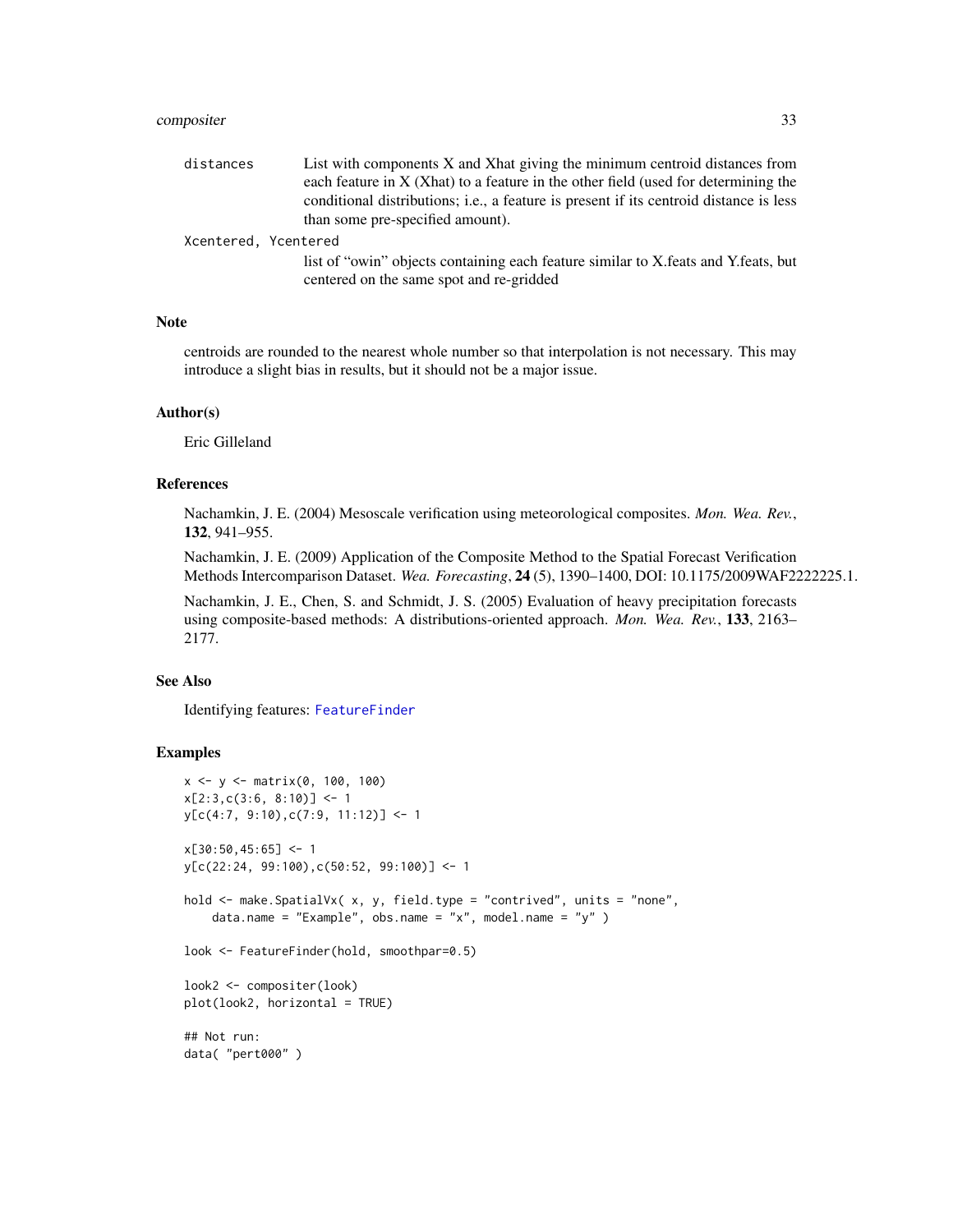```
data( "pert004" )
data( "ICPg240Locs" )
hold <- make.SpatialVx( pert000, pert004,
   loc = ICPg240Locs, projection = TRUE, map = TRUE, loc.byrow = TRUE,
    field.type = "Precipitation", units = "mm/h",
   data.name = "ICP Perturbed Cases", obs.name = "pert000", model.name = "pert004" )
look <- FeatureFinder(hold, smoothpar=10.5, thresh = 5)
plot(look)
look2 <- compositer(look)
plot(look2, horizontal = TRUE)
# TO DO: show examples with combiner.
## End(Not run)
```
craer *Contiguous Rain Area*

#### Description

Calculate the contiguous rain area (CRA) for matched features.

# Usage

```
craer(x, type = c("regular", "fast"), rotate = FALSE, loss, loss.args = NULL,
   interp = "bicubic", method = "BFGS", stages = TRUE, verbose = FALSE, ...)
```
## S3 method for class 'craered'  $print(x, \ldots)$ 

#### Arguments

| X      | craer: A list object of class "matched".                                                                                                                                                                                                                                                                                                                                                                                                                              |
|--------|-----------------------------------------------------------------------------------------------------------------------------------------------------------------------------------------------------------------------------------------------------------------------------------------------------------------------------------------------------------------------------------------------------------------------------------------------------------------------|
|        | print: Object returned by craer.                                                                                                                                                                                                                                                                                                                                                                                                                                      |
| type   | character string that must be one of "regular" or "fast". See details section for<br>more information.                                                                                                                                                                                                                                                                                                                                                                |
| rotate | logical, should the features also be rotated into alignement (in addition to their<br>being translated)?                                                                                                                                                                                                                                                                                                                                                              |
| loss   | character string naming a function to calculate the loss function when using<br>type "regular". Default uses QlossRigid, which is based on an assumption of<br>iid normally distributed errors (only important if you try to obtain CIs for the<br>rigid transformations, which is currently not readily available), but is similar to<br>squared error loss. See QcorrRigid for another option based on correlations.<br>This argument is ignored if type is "fast". |

<span id="page-33-0"></span>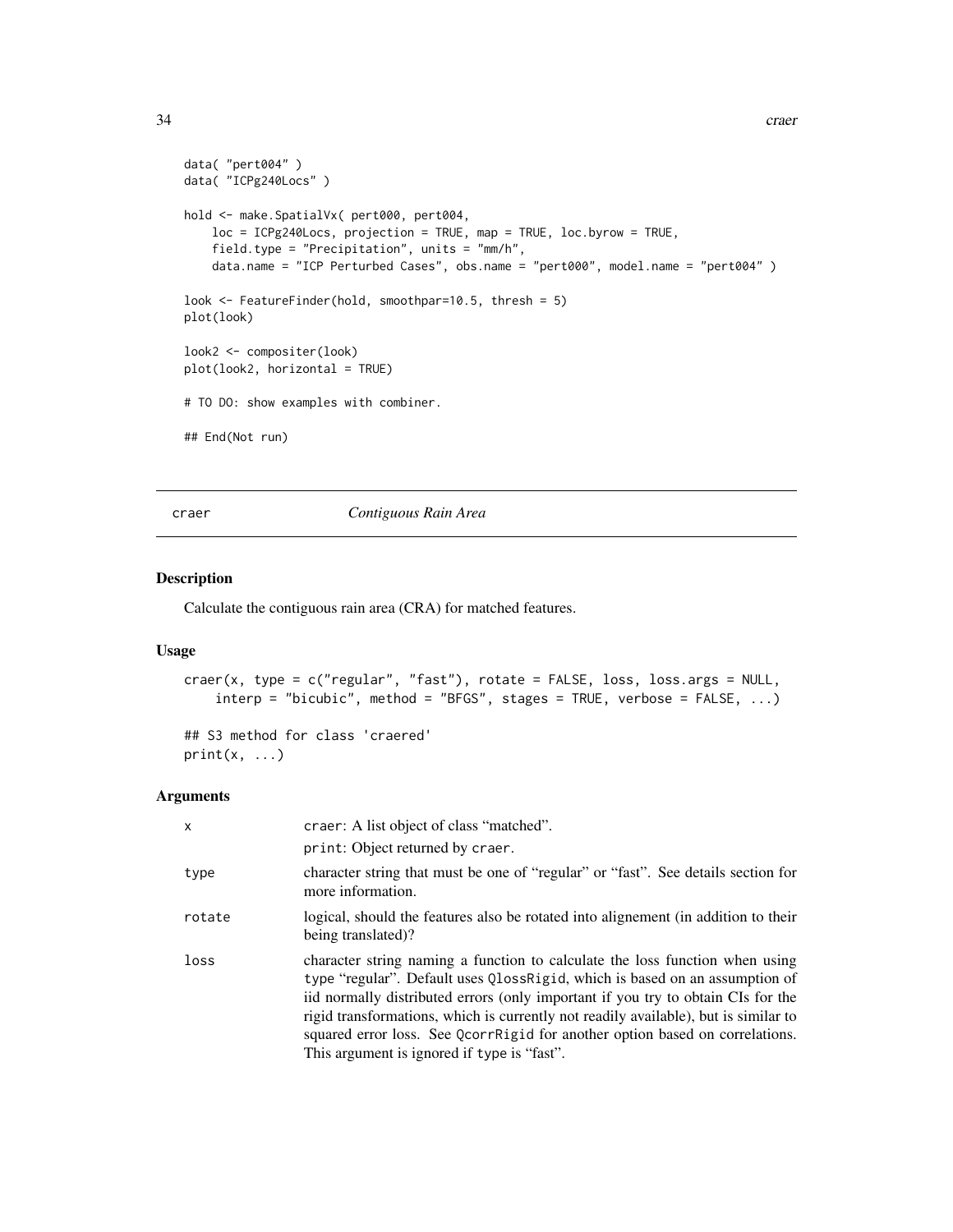craer 35

| loss.args | list object with optional arguments for loss. Only used if type is "fast".                                                                                                                                                                                                       |
|-----------|----------------------------------------------------------------------------------------------------------------------------------------------------------------------------------------------------------------------------------------------------------------------------------|
| interp    | character string naming the interpolation method used in calls to Fint 2d. Must<br>be one of "round", "bilinear" or "bicubic". Only used if type is "fast".                                                                                                                      |
| method    | character string naming the numerical optimization method to use (see optim<br>for choices). Only used if type is "fast".                                                                                                                                                        |
| stages    | logical, if rotate is TRUE, then should the optimal translation be found first,<br>and then further try to find the optimal translation and rotation using the results<br>from the initial optimization? The idea is to help the optimization, but not clear<br>that it matters. |
| verbose   | logical, should progress information be printed to the screen?                                                                                                                                                                                                                   |
| $\ddots$  | Optional arguments to optimilesides method. Not used by print.                                                                                                                                                                                                                   |

#### Details

The contiguous rain area (CRA) spatial verification method was first introduced by Ebert and McBride (2000). After identifying features and matching them across fields using your favorite feature identification and feature matching functions, the method attempts to find an optimal rigid transformation between the matched features, and then applies the mean square error (MSE) breakdown given by:

 $MSE($  total  $) = MSE($  displacement  $) + MSE($  volume  $) + MSE($  pattern  $)$ ,

where MSE( displacement  $) = MSE$  (total ) - MSE( shifted ), and MSE( shifted ) is the MSE between the rigidly transformed forecast field and the observed one. MSE( volume ) is the squared bias (differences in means) between the rigidly transformed forecast and the observed field. MSE( pattern ) is the difference between MSE( shift ) and MSE( volume ). In the case of rotations with stages = FALSE, these values are the same, but the displacement also incorporates the rotation. It is more complicated if this argument is TRUE. In this case, the values are as with its being FALSE, but some additional MSE breakdowns are given for the translation only situation, but MSE( volume ) and MSE( pattern ) are based on the translation and rotation together.

Finding the optimal rigid transformation between two features can be difficult. Two options are supplied here. The first (type = "regular") attempts to find the optimal rigid transformation according to a given loss function via numerical optimization of the loss function. The second (type = "fast") uses the image moments to find the distance between feature centroids (as the optimal translation) and difference between feature major axis angles (as the optimal rotation).

In general, Ebert and McBride (2000) only considered translations (not rotations), and it is unclear whether or not the addition of rotations is worthwhile.

#### Value

Returns a matrix of class "craered" with named columns specifying the results for each feature match in the order they were supplied via the "matched" list object.

#### **Note**

The rigid transformation is performed by the rigider function, which is experimental at this stage in the game.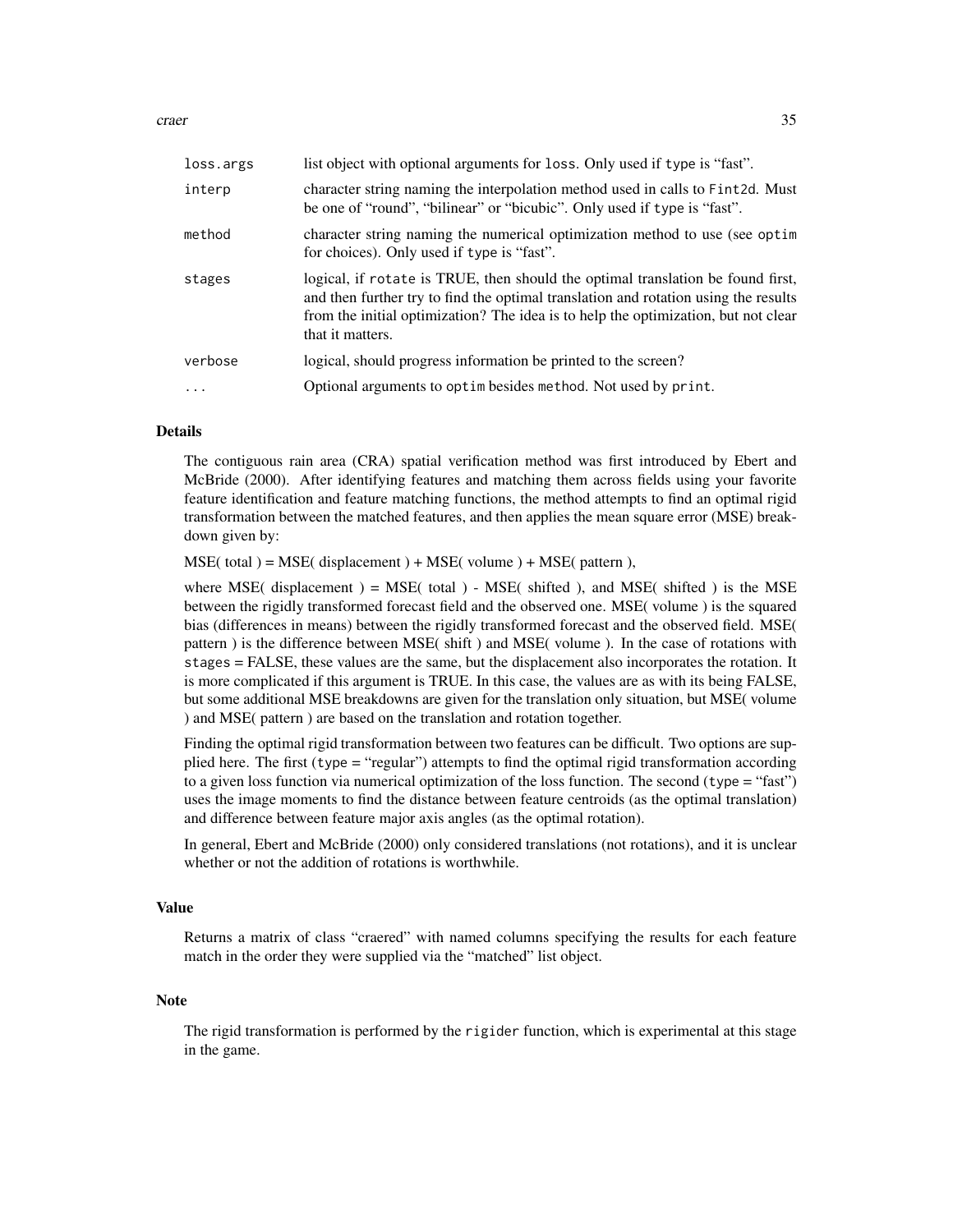#### Author(s)

Eric Gilleland

#### References

Ebert, E. E. and McBride, J. L. (2000) Verification of precipitation in weather systems: determination of systematic errors. *J. Hydrology*, 239, 179–202.

# See Also

[optim](#page-0-0), [imomenter](#page-95-1)

Feature identification function: [FeatureFinder](#page-54-1)

For some feature matching functions, see:

[centmatch](#page-39-1), [deltamm](#page-39-2), [minboundmatch](#page-129-1)

For finding the optimal rigid transformations:

[rigider](#page-142-1), [imomenter](#page-95-1)

For rigidly transforming a field: [rigidTransform](#page-142-2)

Two-dimensional interpolation (useful because the transformations typically do not map exactly to a grid square):

[Fint2d](#page-67-1)

# Examples

```
x \le -y \le - matrix(0, 100, 100)
x[2:3,c(3:6, 8:10)] \leftarrow 1y[c(4:7, 9:10),c(7:9, 11:12)] <- 1
x[30:50, 45:65] <- 1
y[c(22:24, 99:100),c(50:52, 99:100)] <- 1
hold <- make.SpatialVx( x, y, field.type = "contrived", units = "none",
    data.name = "Example", obs.name = "x", model.name = "y" )
look <- FeatureFinder(hold, smoothpar=0.5)
look2 \leq minboundmatch( look, type = "multiple", mindist = 20)look2 <- MergeForce( look2 )
craer( look2, type = "fast", verbose = TRUE)
## Not run:
data( "pert000" )
data( "pert004" )
data( "ICPg240Locs" )
hold <- make.SpatialVx( pert000, pert004,
   loc = ICPg240Locs, projection = TRUE, map = TRUE, loc.byrow = TRUE,
    field.type = "Precipitation", units = "mm/h",
```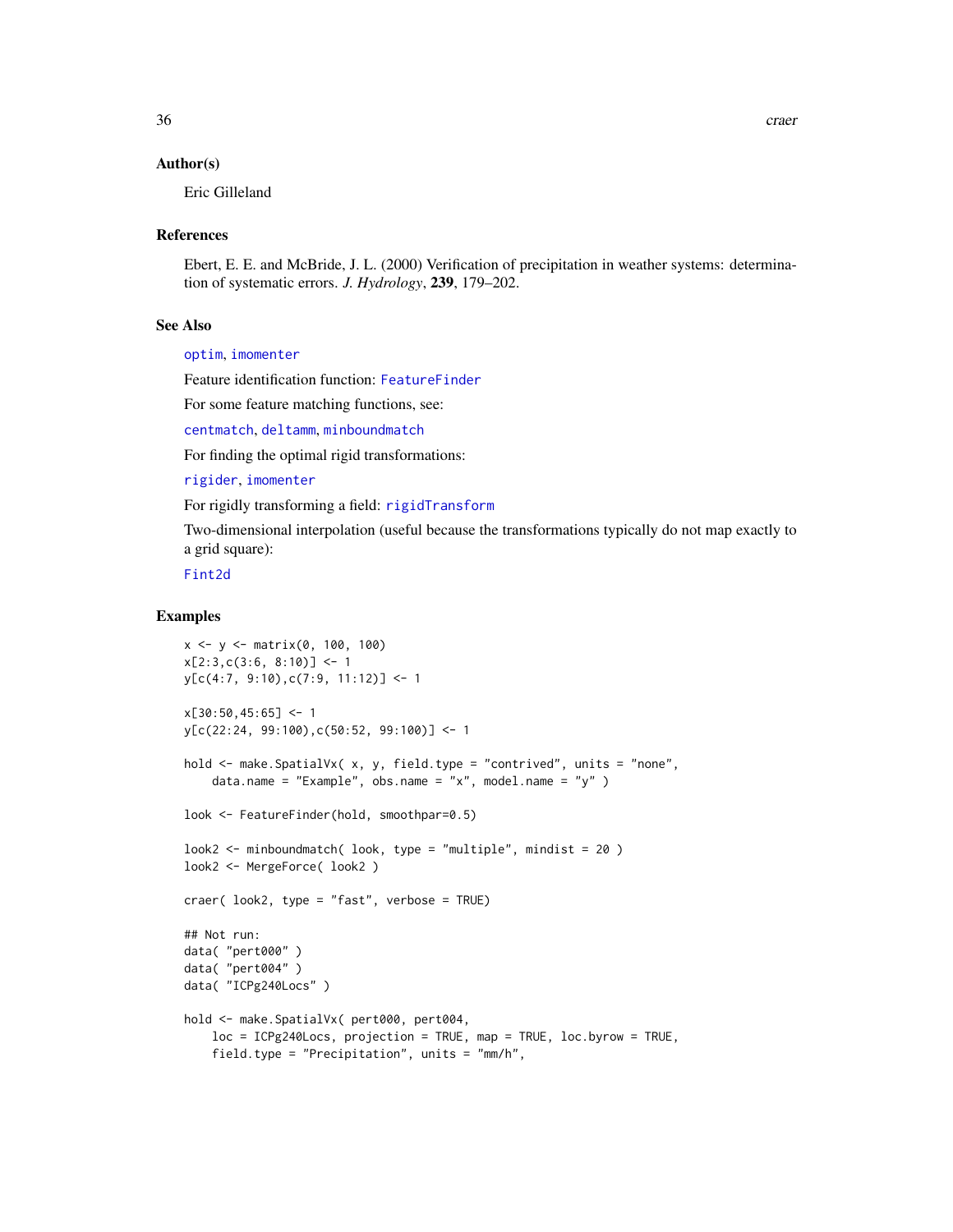# CSIsamples 37

```
data.name = "ICP Perturbed Cases", obs.name = "pert000",
   model.name = "pert004" )
look <- FeatureFinder(hold, smoothpar=10.5, thresh = 5)
plot(look)
look2 <- minboundmatch(look, verbose = TRUE)
plot(look2)
craer( look2 )
## End(Not run)
```
CSIsamples *Forecast Verification with Cluster Analysis: The Variation*

# Description

A variation on cluster analysis for forecast verification as proposed by Marzban and Sandgathe (2008).

#### Usage

```
CSIsamples(x, ...)
## Default S3 method:
CSIsamples(x, ..., xhat, nbr.csi.samples = 100, threshold = 20,
    k = 100, width = 25, stand = TRUE, z.mult = 0, hit.threshold = 0.1,
    max.csi.clust = 100, diss.metric = "euclidean", linkage.method = "average",
    verbose = FALSE)
## S3 method for class 'SpatialVx'
CSIsamples(x, ..., time.point = 1, obs = 1, model = 1, nbr.csi.samples = 100,
    threshold = 20, k = 100, width = 25, stand = TRUE, z.mult = 0,
    hit.threshold = 0.1, max.csi.clust = 100, diss.metric = "euclidean",
    linkage.method = "average", verbose = FALSE)
## S3 method for class 'CSIsamples'
summary(object, ...)
## S3 method for class 'CSIsamples'
plot(x, \ldots)## S3 method for class 'summary.CSIsamples'
plot(x, \ldots)## S3 method for class 'CSIsamples'
print(x, \ldots)
```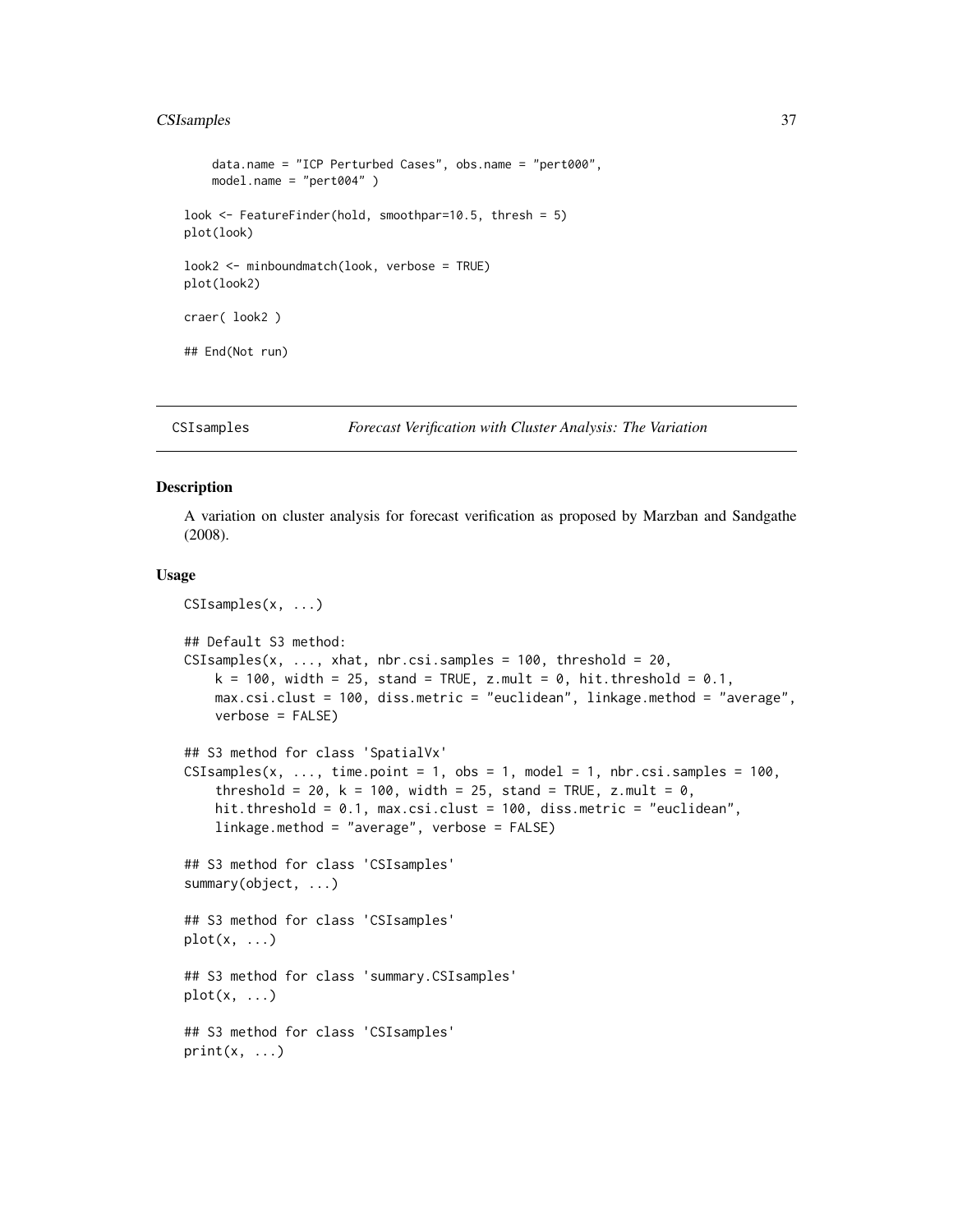# Arguments

| x,xhat          | default method: matrices giving the verification and forecast fields, resp.<br>"SpatialVx" method: x is an object of class "SpatialVx".                                                                                                           |
|-----------------|---------------------------------------------------------------------------------------------------------------------------------------------------------------------------------------------------------------------------------------------------|
|                 | plot, print methods: list object of class "CSIsamples" or "summary.CSIsamples"<br>(in the case of plot).                                                                                                                                          |
| object          | list object of class "CSIsamples".                                                                                                                                                                                                                |
| nbr.csi.samples |                                                                                                                                                                                                                                                   |
|                 | integer giving the number of samples to take at each level of the CA.                                                                                                                                                                             |
| threshold       | numeric giving a value over which is to be considered an event.                                                                                                                                                                                   |
| k               | numeric giving the value for centers in the call to kmeans.                                                                                                                                                                                       |
| width           | numeric giving the size of the samples for each cluster sample.                                                                                                                                                                                   |
| stand           | logical, should the data first be standardized before applying CA?                                                                                                                                                                                |
| $z$ .mult       | numeric giving a value by which to multiply the z- component. If zero, then the<br>CA is performed on locations only. Can be used to give more or less weight to<br>the actual values at these locations.                                         |
| hit.threshold   | numeric between zero and one giving the threshold for the proportion of a clus-<br>ter that is from the verification field vs the forecast field used for determining<br>whether the cluster consitutes a hit (vs false alarm or miss depending). |
| max.csi.clust   | integer giving the maximum number of clusters allowed.                                                                                                                                                                                            |
| diss.metric     | character giving which method to use in the call to dist (which dissimilarity<br>metric should be used?).                                                                                                                                         |
| linkage.method  | character giving the name of a linkage method acceptable to the method argu-<br>ment from the hclust function of package fastcluster.                                                                                                             |
| time.point      | numeric or character indicating which time point from the "SpatialVx" verifica-<br>tion set to select for analysis.                                                                                                                               |
| obs, model      | numeric indicating which observation/forecast model to select for the analysis.                                                                                                                                                                   |
| verbose         | logical, should progress information be printed to the screen?                                                                                                                                                                                    |
| $\cdots$        | Not used by CSI samples method functions.                                                                                                                                                                                                         |
|                 | summary method function: the argument silent may be specified, which is a<br>logical stating whether to print the information to the screen (FALSE) or not<br>(TRUE). If not given, the summary information will be printed to the screen.        |
|                 | Not used by the plot method function.                                                                                                                                                                                                             |

# Details

This function carries out the procedure described in Marzban and Sandgathe (2008) for verifying forecasts. Effectively, it combines the verification and forecast fields (keeping track of which values belong to which field) and applies CA to the combined field. Clusters identified with a proportion of values belonging to the verification field within a certain range (defined by the hit.threshold argument) are determined to be hits, misses or false alarms. From this information, the CSI (at each number of clusters; scale) is calculated. A sampling scheme is used to speed up the process.

The plot and summary functions all give the same information, but in different formats: i.e., CSI by number of clusters (scale).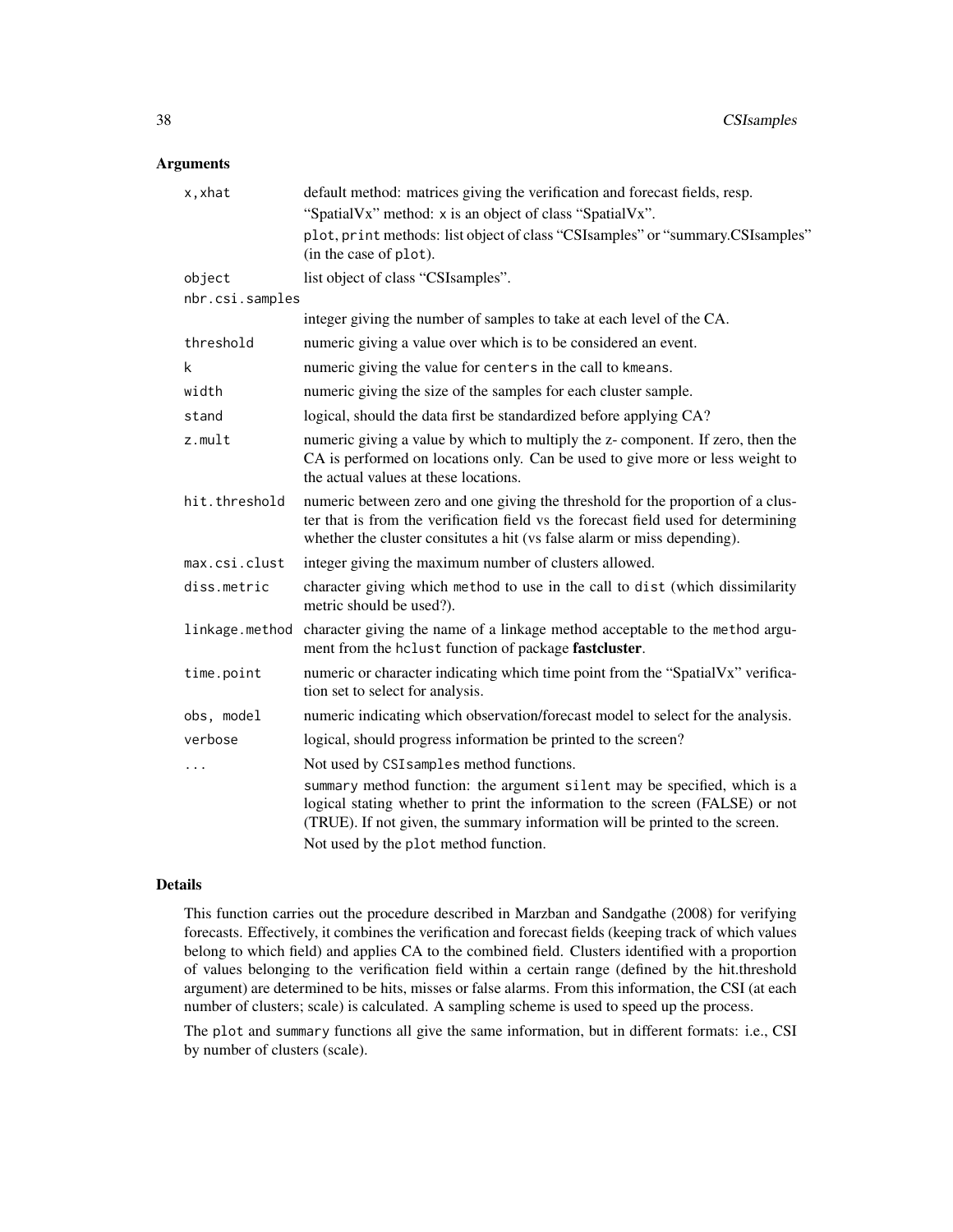# CSIsamples 39

# Value

A list is returned by CSIsamples with components:

| data.name                                                                                       | character vector giving the names of the verification and forecast fields analyzed,<br>resp.                |  |
|-------------------------------------------------------------------------------------------------|-------------------------------------------------------------------------------------------------------------|--|
| call                                                                                            | an object of class "call" giving the function call.                                                         |  |
| results                                                                                         | max.csi.clust by nbr.csi.samples matrix giving the caluclated CSI for each sam-<br>ple and iteration of CA. |  |
| The summary method function invisibly returns the same list, but with the additional component: |                                                                                                             |  |
| csi                                                                                             | vector of length max csi. clust giving the sample average CSI for each iteration<br>of CA.                  |  |

The plot method functions do not return anything. Plots are created.

# Note

Special thanks to Caren Marzban, marzban "at" u.washington.edu, for making the CSIsamples (originally called csi.samples) function available for use with this package.

# Author(s)

Hillary Lyons, h.lyons "at" comcast.net, and modified by Eric Gilleland

# References

Marzban, C., Sandgathe, S. (2008) Cluster Analysis for Object-Oriented Verification of Fields: A Variation. *Mon. Wea. Rev.*, 136, (3), 1013–1025.

# See Also

[hclust](#page-0-0), [hclust](#page-0-0), [kmeans](#page-0-0), [clusterer](#page-25-0)

## Examples

```
## Not run:
grid<- list( x= seq( 0,5,,100), y= seq(0,5,,100))
obj<-Exp.image.cov( grid=grid, theta=.5, setup=TRUE)
look<- sim.rf( obj)
look2 <- sim.rf( obj)
res <- CSIsamples(x=look, xhat=look2, 10, threshold=0, k=100,
                  width=2, z.mult=0, hit.threshold=0.25, max.csi.clust=75)
plot(res)
y <- summary(res)
plot(y)
## End(Not run)
## Not run:
data(UKfcst6)
```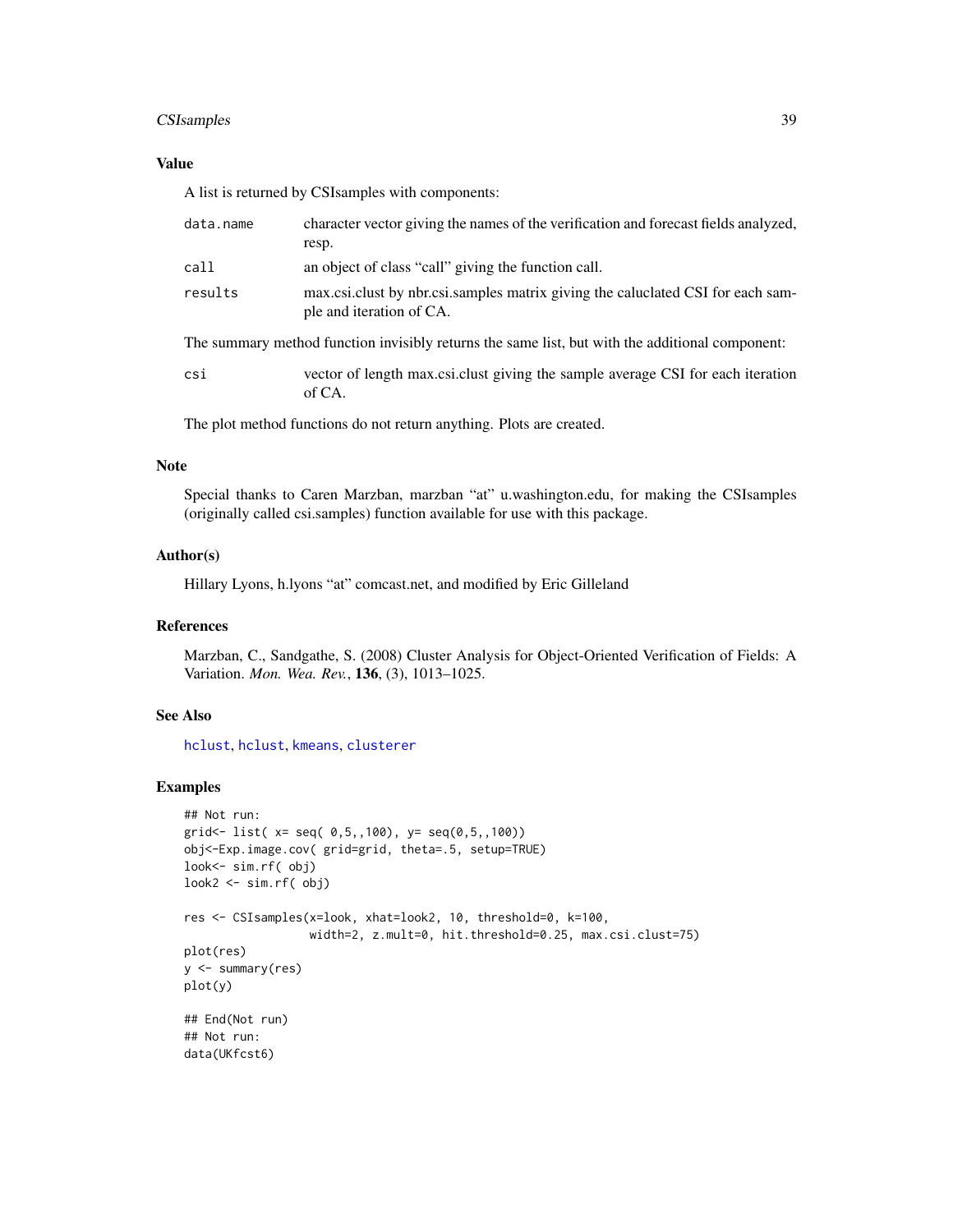```
data(UKobs6)
data(UKloc)
hold <- make.SpatialVx(UKobs6, UKfcst6, thresholds=0,
   loc=UKloc, map=TRUE, field.type="Rainfall", units="mm/h",
   data.name = "Nimrod", obs.name = "obs 6", model.name = "fcst 6" )
res \leq CSIsamples( hold, threshold = 0, k = 200, z.mult = 0.3, hit.threshold = 0.2,
                  max.csi.clust = 150, verbose = TRUE)
plot( res )
summary( res )
y <- summary( res )
plot( y )
## End(Not run)
```
<span id="page-39-0"></span>deltamm *Merge and/or Match Identified Features Within Two Fields*

#### <span id="page-39-1"></span>Description

Merge and/or match identified features within two fields using the delta metric method described in Gilleland et al. (2008), or the matching only method of Davis et al. (2006a).

#### Usage

```
deltamm(x, p = 2, max.delta = Inf, const = Inf, type = c( "sqcen", "original"),
    N = NULL, verbose = FALSE, ...)
centmatch(x, criteria = 1, const = 14, distfun = "rdist", areafac = 1,
    verbose = FALSE, ...)## S3 method for class 'matched'
plot(x, mfrow = c(1, 2), ...)## S3 method for class 'matched'
print(x, \ldots)## S3 method for class 'matched'
summary(object, ...)
```
#### Arguments

x For deltamm and centmatch, an object of class "features" with components X.labeled, Y.labeled (matrices with numbered features), as well as, X.feats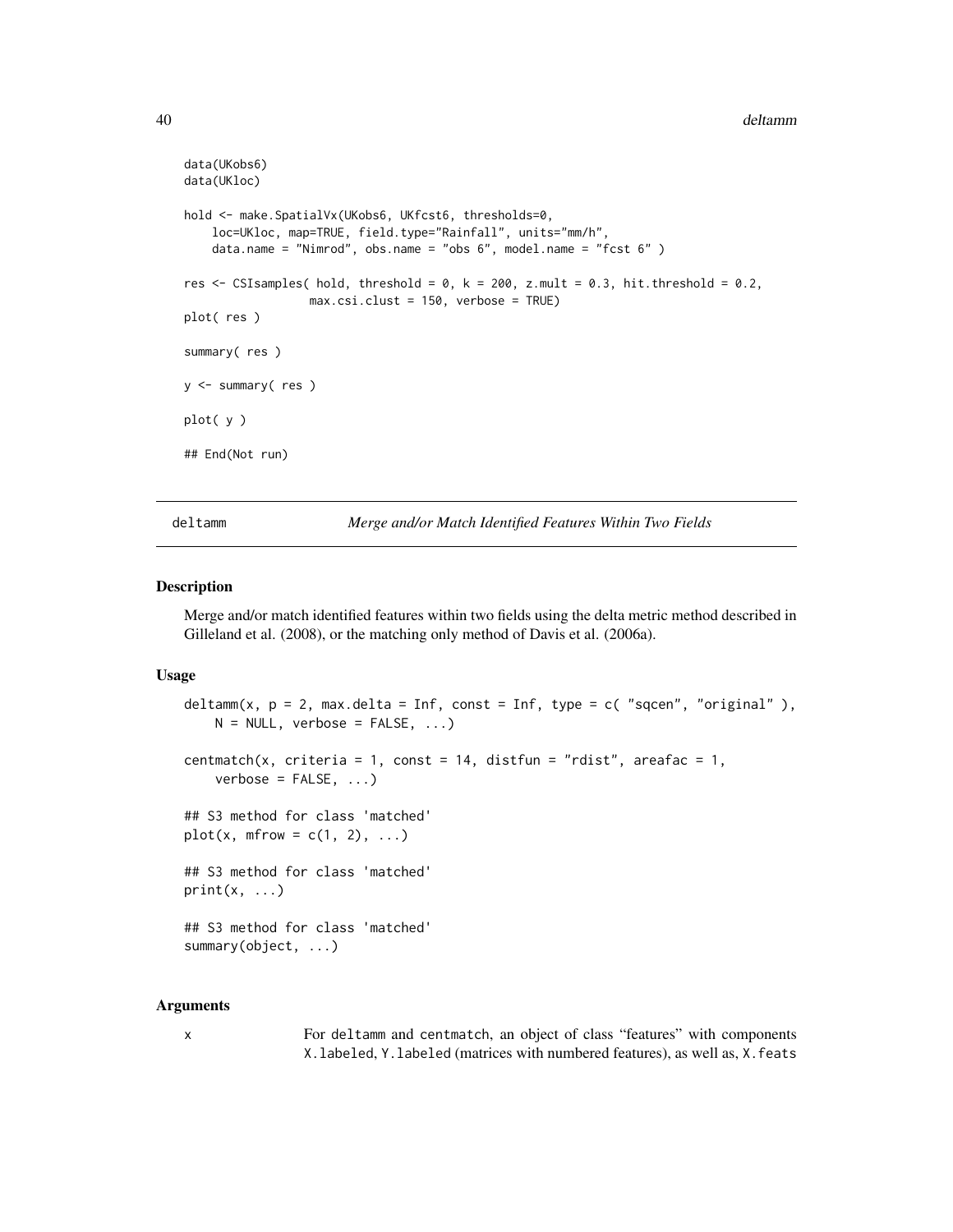|           | and Y. feats, each of which are list objects containing numbered components<br>within which are objects of class "owin" containing logical matrices that define<br>features for the forecast $(Y)$ and verification $(X)$ fields, resp. For example, as re-<br>turned by the FeatureFinder function. For plot an object of class "matched".<br>Argument y is used if it is not NULL, otherwise argument x is used (but only<br>one of x or y is used). If x and y are missing, but not object, then object will<br>be used, in which case it must be of class "features". |
|-----------|---------------------------------------------------------------------------------------------------------------------------------------------------------------------------------------------------------------------------------------------------------------------------------------------------------------------------------------------------------------------------------------------------------------------------------------------------------------------------------------------------------------------------------------------------------------------------|
| object    | list object of class "matched".                                                                                                                                                                                                                                                                                                                                                                                                                                                                                                                                           |
| p         | Baddeley delta metric parameter. A value of 1 gives arithmetic averages, Inf<br>gives the Hausdorff metric and -Inf gives a minimum. The default of 2 is most<br>common.                                                                                                                                                                                                                                                                                                                                                                                                  |
| max.delta | single numeric giving a cut-off value for delta that disallows two features to be<br>merged or matched if the delta between them is larger than this value.                                                                                                                                                                                                                                                                                                                                                                                                               |
| const     | deltamm: a constant value over which the shortest distances in a distance map<br>are set. See Gilleland (2011) and Schwedler and Baldwin (2011) for more in-<br>formation about this parameter.                                                                                                                                                                                                                                                                                                                                                                           |
| type      | character specifying whether Baddeley's delta metric should be calculated af-<br>ter centering object pairs on a new square grid (default) or performed in their<br>original positions on the original grid.                                                                                                                                                                                                                                                                                                                                                              |
| N         | If type is "sqcen", then N is the argument to censquelta that specifies the<br>common grid size. If not specified the maximum side of the original domain is<br>used (possibly adding one first to make it an odd number). It is possible that<br>values could be pushed off the new grid, and making N larger might alleviate<br>the issue. centmatch numeric giving the number of grid squares whereby if the<br>centroid distance (D) is less than this value, a match is declared (only used if<br>criteria is 3.                                                     |
| criteria  | 1, 2 or 3 telling which criteria for determining a match based on centroid dis-<br>tance, D, to use. The first $(1)$ is a match if D is less than the sum of the sizes of<br>the two features in question (size is the square root of the area of the feature).<br>The second is a match if D is less than the average size of the two features in<br>question. The third is a match if D is less than a constant given by the argument<br>const.                                                                                                                         |
| distfun   | character string naming a distance function. Default uses rdist from the fields<br>package.                                                                                                                                                                                                                                                                                                                                                                                                                                                                               |
| areafac   | single numeric used to multiply by grid-space based area in order to at least<br>approximate the correct distance (e.g., using the ICP test cases, 4 would make<br>the areas approximately square km instead of grid points). This should not be<br>used unless distfun is "rdist.earth" in which case it will use the locations given<br>in the call to make. Spatial Vx, which are assumed to be lat/lon coordinates.                                                                                                                                                   |
| mfrow     | mfrow parameter (see help file for par). If NULL, then the parameter is not<br>re-set.                                                                                                                                                                                                                                                                                                                                                                                                                                                                                    |
| verbose   | logical, should progress information be printed to the screen?                                                                                                                                                                                                                                                                                                                                                                                                                                                                                                            |
|           | For deltamm: additional optional arguments to the distmap function from pack-<br>age spatstat. For centmatch: optional arguments to distfun. For plot.matched,<br>additional arguments to image.plot concerning the color legend bar only.                                                                                                                                                                                                                                                                                                                                |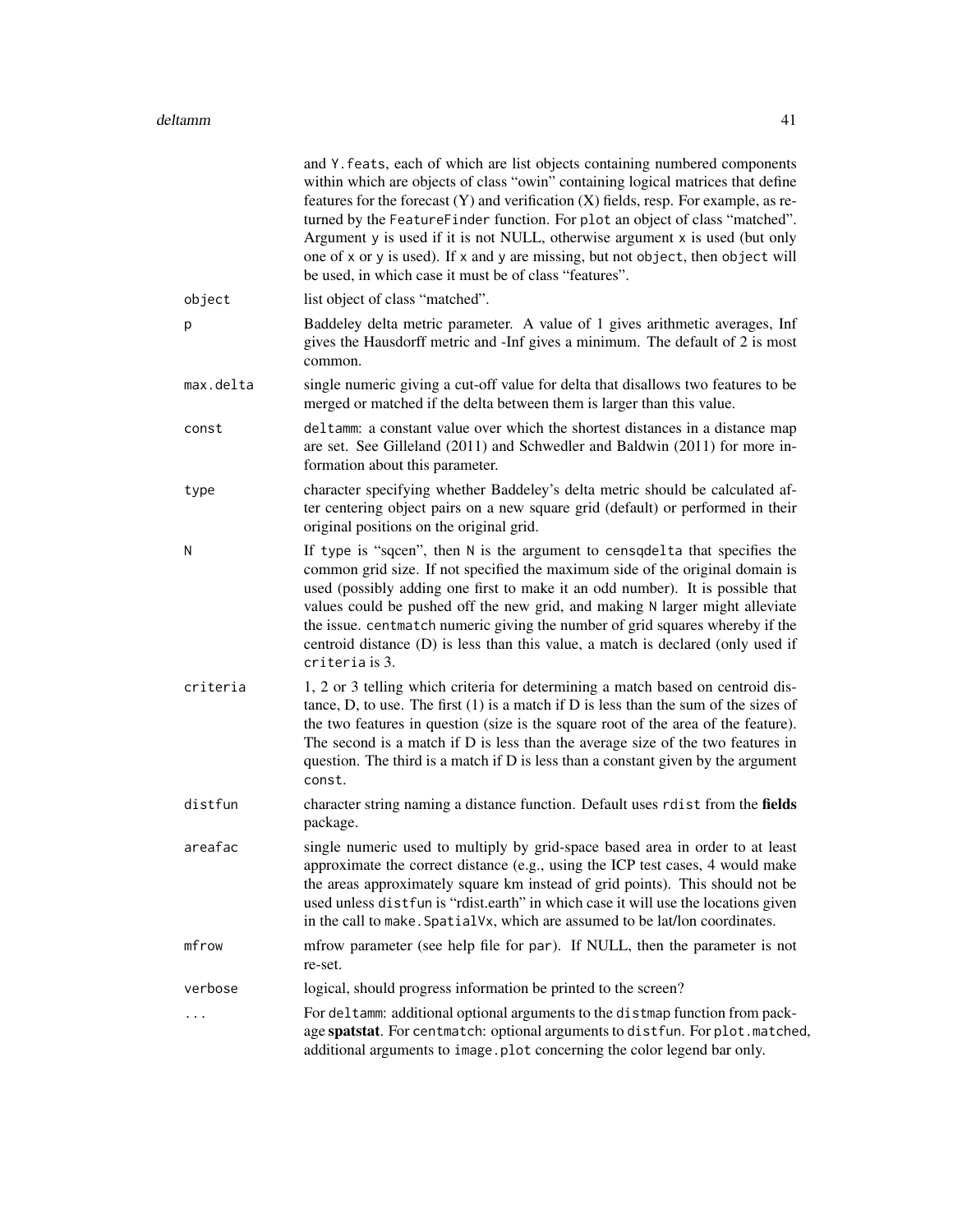# Details

#### deltamm:

Gilleland et al. (2008) describe a method for automatically merging, and simultaneously, matching identified features within two fields (a verification set). The method was proposed with the general method for spatial forecast verification introduced by Davis et al. (2006 a,b) in mind. It relies heavily on use of a binary image metric introduced by Baddeley (1992a,b) for comparing binary images; henceforth referred to as the delta metric, or just delta.

The procedure is as follows. Suppose there are m identified forecast features and n identified verification features.

1. Compute delta for each feature identified in the forecast field against each feature identified in the verification field. Store these values in an m by n matrix, Upsilon.

2. For each of the m rows of Upsilon, rank the values of delta to identify the features,  $i$  1, ...,  $i$  n that provide the lowest (best) to highest (worst) value, and do the same for each of the n columns to find the forecast features i1, ...,i\_m that yield the lowest to highest values for each verification feature.

3. Create a new m by n matrix, Psi, whose columns contain delta computed between each of the individual features in the forecast and (first column) the corresponding  $\mathbf{j}$  1 feature from the verification field, and each successive column, k, has delta between the i-th forecast feature and the union of  $j_1, j_2, ..., j_k$ .

4. Create a similar m by n matrix, Ksi, that has delta computed between each individual feature in the verification field and the successively bigger unions  $i_1, ..., i_l$  1 for the l-th column.

5. Let Q=[Upsilon, Psi, Ksi], and merge and match features based on the rankings of delta in Q. That is, find the smallest delta in Q, and determine which mergings (if any) and matchings correspond to this value. Remove the appropriate row(s) and column(s) of Q corresponding to the already determined matchings and/or mergings. Repeat this until all features in at least one field have been exhausted.

The above algorithm suffers from two deficiencies. First, features that are merged in one field cannot be matched to merged features in another field. One possible remedy for this is to run this algorithm twice, though this is not a universally good solution. Second, features can be merged and/or matched to features that are very different from each other. A possible remedy for this is to use the cut-off argument, max.delta, to disallow mergings or matchings between features whose delta value is not <= this cut-off. In practice, these two deficiencies are not likely very problematic.

#### centmatch:

This function works similarly as deltamm, though it does not merge features. It is based on the method proposed by Davis et al. (2006a). It is possible for more than one object to be matched to the same object in another field. As a result, when plotting, it might appear that features have been merged, but they have not been. For informational purposes, the criteria, appelled criteria.values (as determined by the criteria argument), along with the centroid distance matrix, appelled centroid.distances, are returned.

plot: The plot method function for matched features plots matched features across fields in the same color using rainbow. Unmatched features in either field are all colored gray. Zero values are colored white. The function MergeForce must first be called, however, in order to organize the object into a format that allows the plot method function to determine the correct color coding.

The print method function will tell you which features matched between fields, so one can plot the originally derived features (e.g., from FeatureFinder) to identify matched features.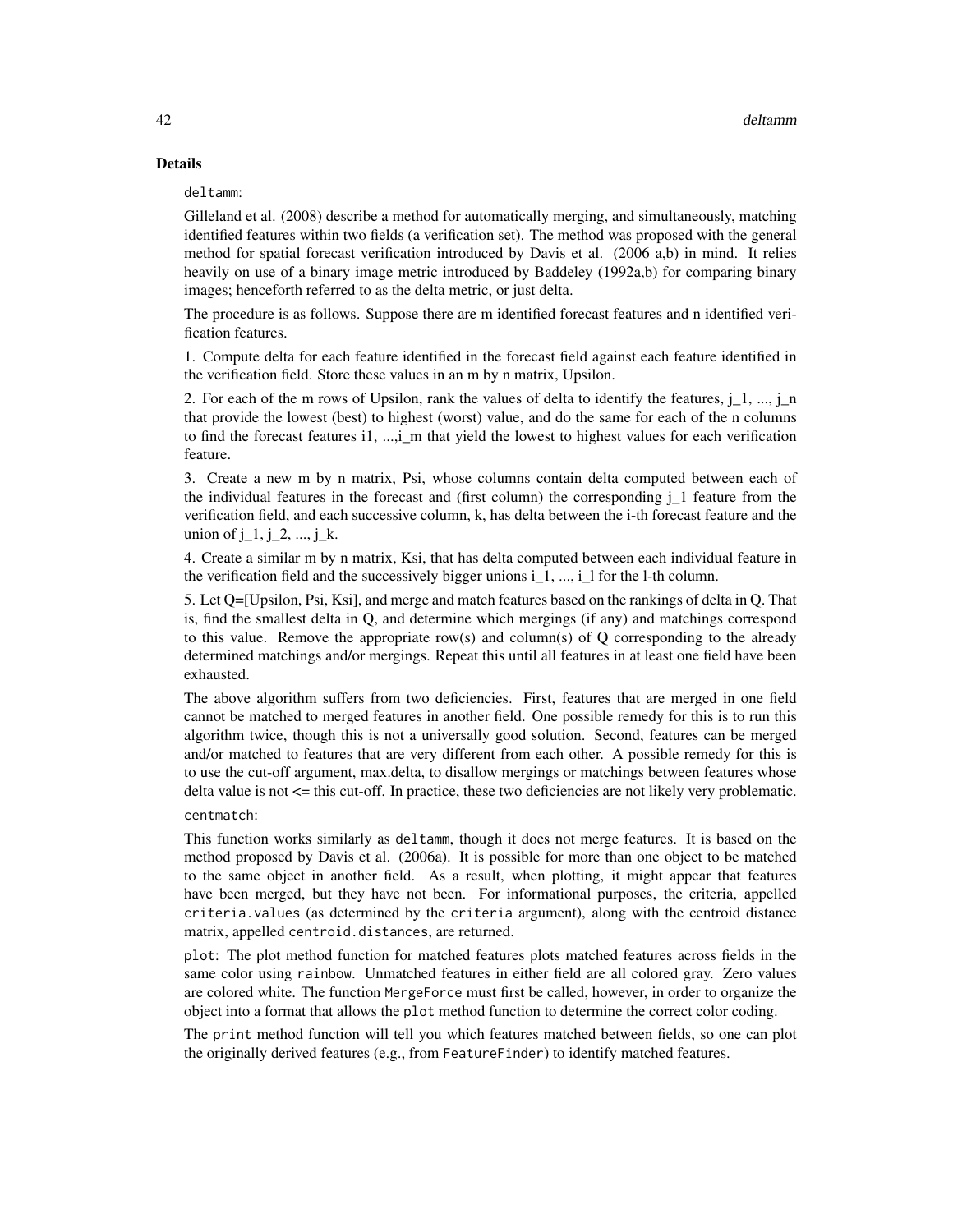#### deltamm 43

#### summary:

The summary method function so far simply reverts the class back to "features" and calls that summary function.

#### Value

A list object of class "matched" is returned by both centmatch and deltamm containing several components added to the value of x or y passed in, and possibly with attributes inhereted from object.

| match.message   | A character string stating how features were matched.                                                                                                                                                                                                                                                                                                                                                                                                                                                                                                     |  |
|-----------------|-----------------------------------------------------------------------------------------------------------------------------------------------------------------------------------------------------------------------------------------------------------------------------------------------------------------------------------------------------------------------------------------------------------------------------------------------------------------------------------------------------------------------------------------------------------|--|
| match.type      | character string naming the matching function used.                                                                                                                                                                                                                                                                                                                                                                                                                                                                                                       |  |
| matches         | two-column matrix with forecast object numbers in the first column and corre-<br>sponding matched observed features in the second column. If no matches, this<br>will have value integer(0) for each column giving a matrix with dimension $0$ by<br>2.                                                                                                                                                                                                                                                                                                   |  |
| unmatched       | list with components X and Xhat giving the unmatched object numbers, if any,<br>from the observed and forecast fields, resp. If none, the value will be integer $(0)$ .                                                                                                                                                                                                                                                                                                                                                                                   |  |
| Q               | (deltamm only) an array of dimension n by m by 3 giving all of the delta values<br>that were computed in determining the mergings and matchings.                                                                                                                                                                                                                                                                                                                                                                                                          |  |
| criteria        | (centration only) 1, 2, or 3 as given by the criteria argument.                                                                                                                                                                                                                                                                                                                                                                                                                                                                                           |  |
|                 | criteria.values, centroid.distances                                                                                                                                                                                                                                                                                                                                                                                                                                                                                                                       |  |
|                 | (centmatch only) matrices giving the forecast by observed object criteria and<br>centroid distances.                                                                                                                                                                                                                                                                                                                                                                                                                                                      |  |
| implicit.merges |                                                                                                                                                                                                                                                                                                                                                                                                                                                                                                                                                           |  |
|                 | (centmatch only) list displaying multiple matches for each field (this could de-<br>fine potential merges). Each component of the list is a unified set of matched<br>features in the form of two-column matrices analogous to the matches compo-<br>nent. If there are no implicit mergings or no matched features, this component<br>will be named, but also NULL. Note: such implicit mergings may or may not<br>make physical sense, and are not considered to be merged generally, but will<br>show up as having been merged/clustered when plotted. |  |

If the argument 'object' is passed in, then the list object will also contain nearly the same attributes, with the data.name attribute possibly changed to reflect the specific model used. It will also contain a time.point and model attribute.

#### Author(s)

Eric Gilleland

# References

Baddeley, A. (1992a) An error metric for binary images. In *Robust Computer Vision Algorithms*, W. Forstner and S. Ruwiedel, Eds., Wichmann, 59–78.

Baddeley, A. (1992b) Errors in binary images and an Lp version of the Hausdorff metric. *Nieuw Arch. Wiskunde*, 10, 157–183.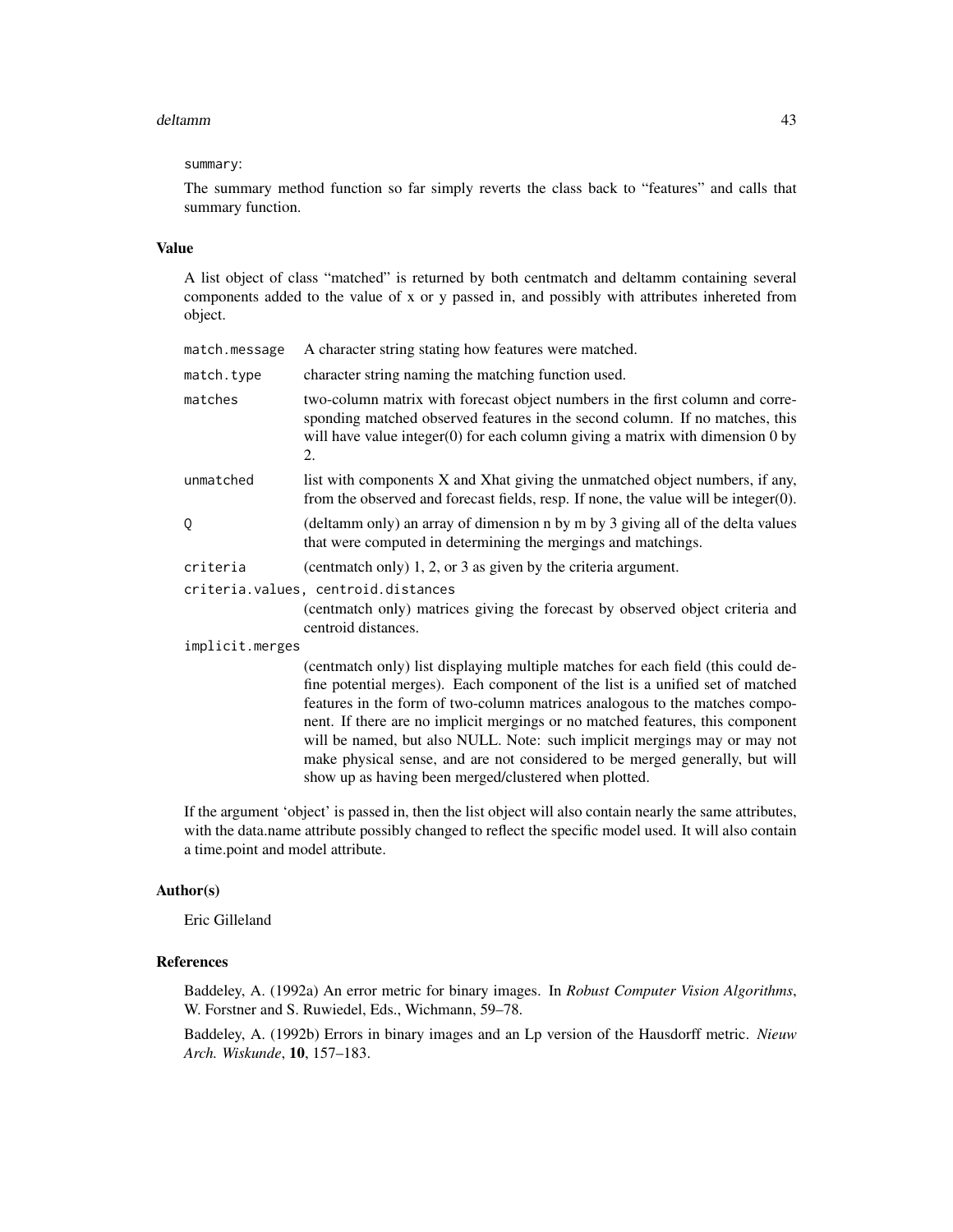Davis, C. A., Brown, B. G. and Bullock, R. G. (2006a) Object-based verification of precipitation forecasts, Part I: Methodology and application to mesoscale rain areas. *Mon. Wea. Rev.*, 134, 1772–1784.

Davis, C. A., Brown, B. G. and Bullock, R. G. (2006b) Object-based verification of precipitation forecasts, Part II: Application to convective rain systems. *Mon. Wea. Rev.*, 134, 1785–1795.

Gilleland, E. (2011) Spatial Forecast Verification: Baddeley's Delta Metric Applied to the ICP Test Cases. *Wea. Forecasting*, 26 (3), 409–415.

Gilleland, E., Lee, T. C. M., Halley Gotway, J., Bullock, R. G. and Brown, B. G. (2008) Computationally efficient spatial forecast verification using Baddeley's delta image metric. *Mon. Wea. Rev.*, 136, 1747–1757.

Schwedler, B. R. J. and Baldwin, M. E. (2011) Diagnosing the sensitivity of binary image measures to bias, location, and event frequency within a forecast verification framework. *Wea. Forecasting*, 26, 1032–1044.

# See Also

To identify features: [FeatureFinder](#page-54-0)

[minboundmatch](#page-129-0) is another feature matching function.

To force merges (implicit or otherwise): [MergeForce](#page-122-0),

Other functions used to identify features within the above mentioned functions (all from spatstat):

[disjointer](#page-44-0), [deltametric](#page-0-0), [owin](#page-0-0), [tess](#page-0-0), [tiles](#page-0-0), [connected](#page-0-0)

#### Examples

```
## Not run:
x <- y <- matrix(0, 100, 100)
x[2:3,c(3:6, 8:10)] \leftarrow 1y[c(4:7, 9:10),c(7:9, 11:12)] <- 1
x[30:50, 45:65] <- 1
y[c(22:24, 99:100),c(50:52, 99:100)] <- 1
hold <- make.SpatialVx( x, y, field.type = "contrived", units = "none",
    data.name = "Example", obs.name = "x", model.name = "y" )
look \leq FeatureFinder( hold, smoothpar = 0.5)
# The next line fails because the centering pushes one object out of the new domain.
# look2 <- deltamm( look )
# Setting N larger fixes the problem.
look2 < - deltamm( look, N = 300 )
look2 <- MergeForce( look2 )
look2
plot( look2 )
FeatureTable(look2)
```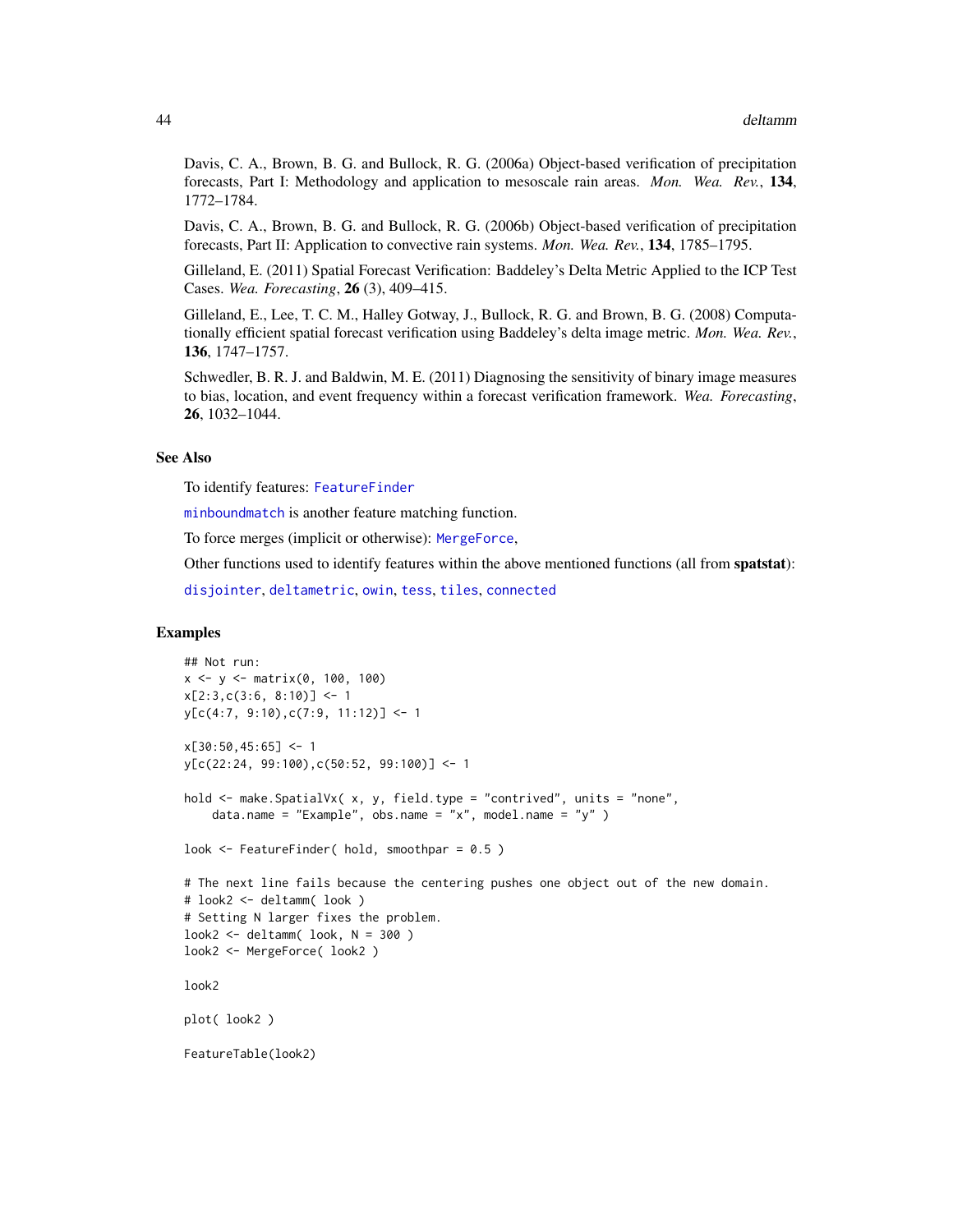```
look3 <- centmatch(look)
FeatureTable(look3)
look3 <- MergeForce( look3 )
plot( look3 )
## End(Not run)
## Not run:
data( "pert000" )
data( "pert004" )
data( "ICPg240Locs" )
hold <- make.SpatialVx( pert000, pert004,
    loc = ICPg240Locs, projection = TRUE, map = TRUE, loc.byrow = TRUE,
    field.type = "Precipitation", units = "mm/h",
   data.name = "ICP Perturbed Cases", obs.name = "pert000",
   model.name = "pert004")
look <- FeatureFinder(hold, smoothpar = 10.5, thresh = 5 )
plot( look )
look2 <- deltamm( look, N = 701, verbose = TRUE )
look2
look2 <- MergeForce( look2 )
look2
plot( look2 )
# No false alarm objects, one missed object.
FeatureTable( look2 )
## End(Not run)
```
<span id="page-44-0"></span>disjointer *Identify Disjoint Sets of Connected Components*

# Description

Identify disjoint sets of contiguous events in a binary field. In many areas of research, this function finds connected components.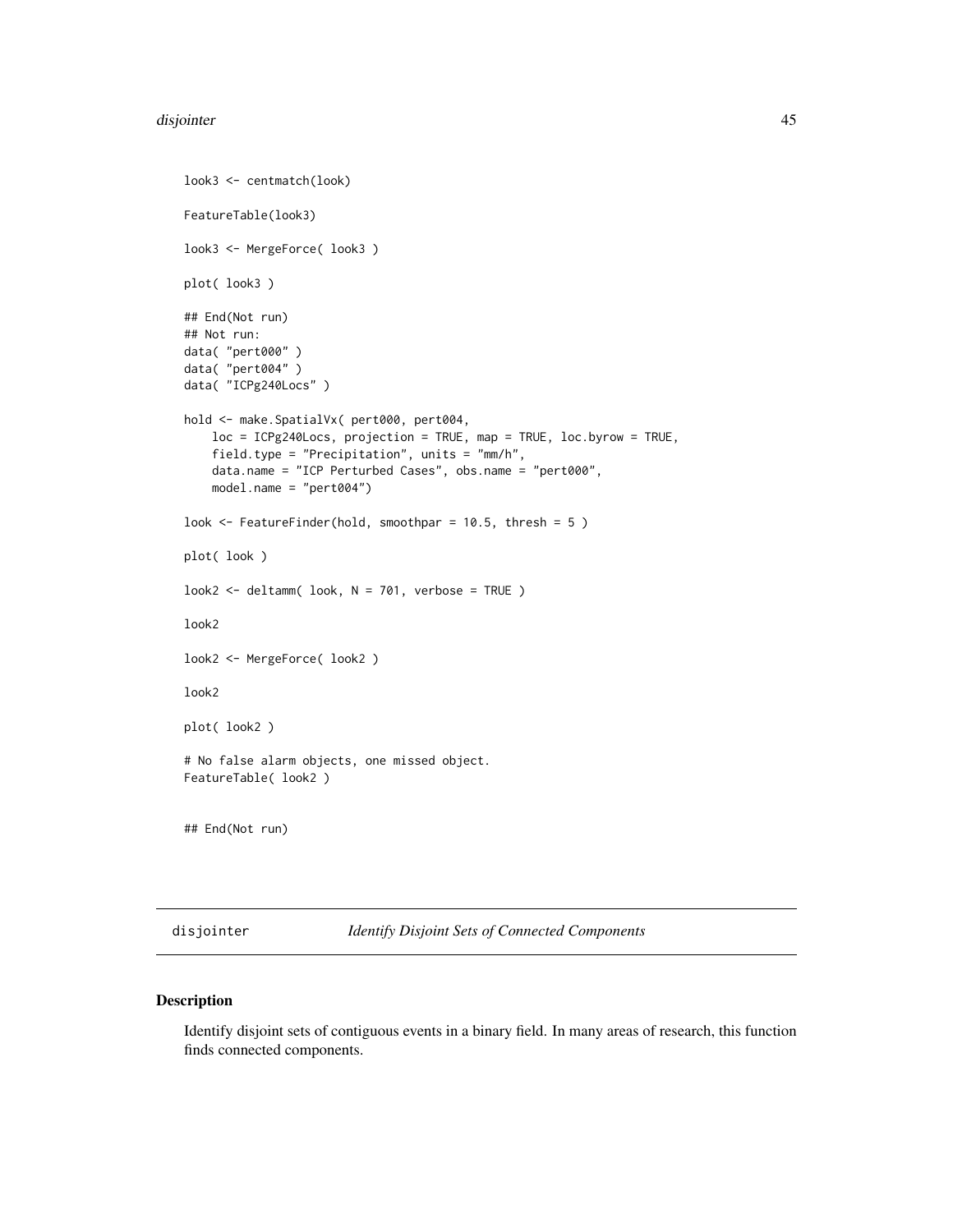46 disjointer

#### Usage

disjointer(x, method =  $C''$ )

#### Arguments

| X      | A numeric matrix or other object that as . im from package spatstat works on. |
|--------|-------------------------------------------------------------------------------|
| method | Same argument as that in connected from package spatstat.                     |

### Details

disjointer essentially follows the help file for connected to produce a list object where each component is an image describing one set of connected components (or blobs). It is essentially a wrapper function to connected. This function is mainly used internally by FeatureFinder and similar, but could be of use outside such functions.

#### Value

An unnamed list object where each component is an image describing one set of connected components (or blobs).

#### Author(s)

Eric Gilleland

#### References

Park, J.-M., Looney, C.G. and Chen, H.-C. (2000) Fast connected component labeling algorithm using a divide and conquer technique. Pages 373-376 in S.Y. Shin (ed) *Computers and Their Applications:* Proceedings of the ISCA 15th International Conference on Computers and Their Applications, March 29–31, 2000, New Orleans, Louisiana USA. ISCA 2000, ISBN 1-880843-32-3.

Rosenfeld, A. and Pfalz, J.L. (1966) Sequential operations in digital processing. *Journal of the Association for Computing Machinery* 13 471–494.

# See Also

[connected](#page-0-0), [FeatureFinder](#page-54-0)

#### Examples

## ## For examples, see FeatureFinder ##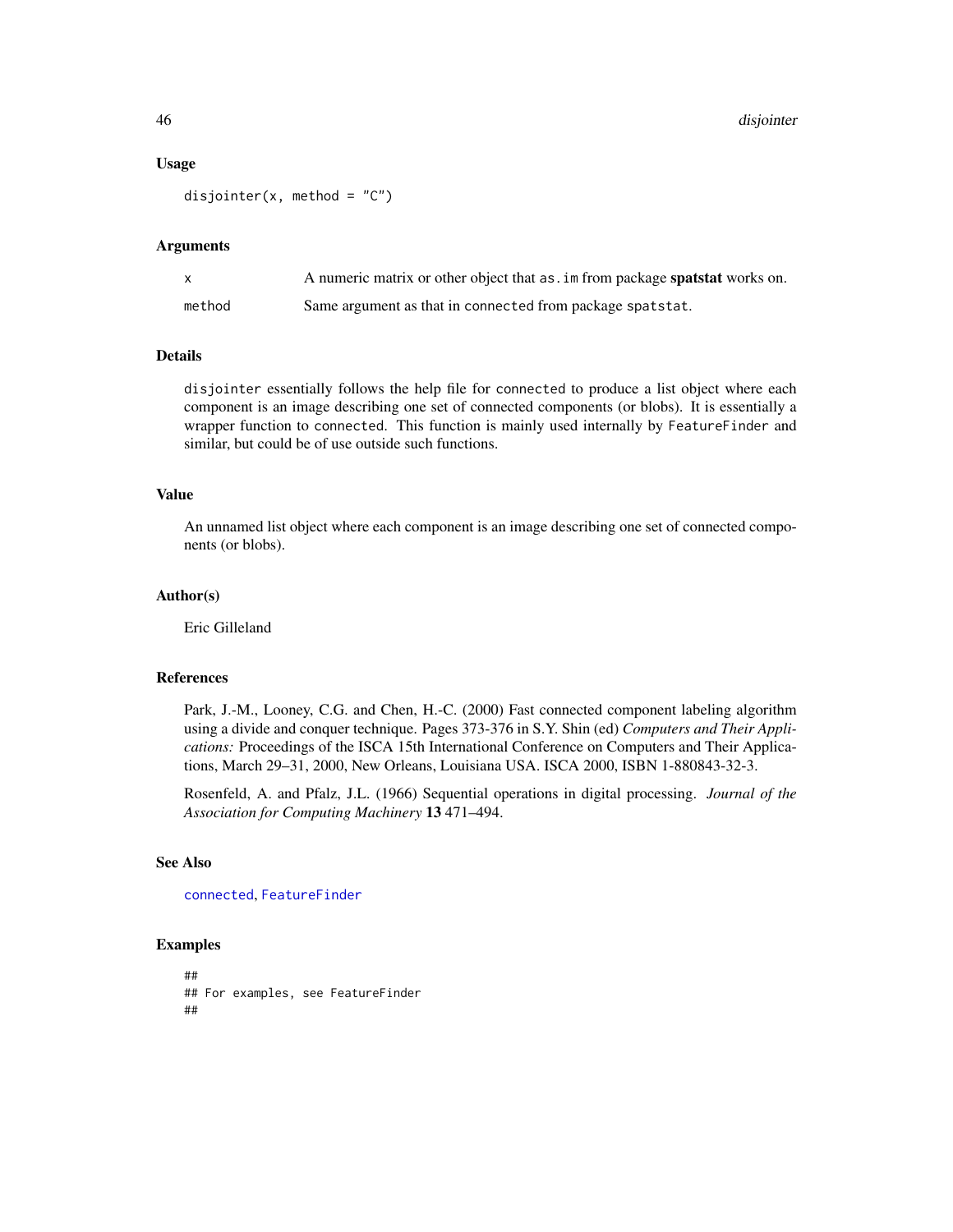# Description

Apply the method of Elmore, Baldwin and Schultz (2006) for calculating field significance of spatial bias errors.

# Usage

```
EBS(object, model = 1, block.length = NULL, alpha.boot = 0.05,
    field.sig = 0.05, bootR = 1000, ntrials = 1000,
    verbose = FALSE)
## S3 method for class 'EBS'
plot(x, ..., mfrow = c(1, 2), col, horizontal)
```
*Bias Errors*

# Arguments

| object          | list object of class "SpatialVx".                                                                               |  |
|-----------------|-----------------------------------------------------------------------------------------------------------------|--|
| x               | object of class "EBS" as returned by EBS.                                                                       |  |
| model           | number or character describing which model (if more than one in the "Spa-<br>tial Vx" object) to compare.       |  |
| block.length    | numeric giving the block length to be used n the block bootstrap algorithm. If<br>NULL, floor(sqrt(n)) is used. |  |
| alpha.boot      | numeric between 0 and 1 giving the confidence level desired for the bootstrap<br>algorithm.                     |  |
| field.sig       | numeric between 0 and 1 giving the desired field significance level.                                            |  |
| bootR           | numeric integer giving the number of bootstrap replications to use.                                             |  |
| ntrials         | numeric integer giving the number of Monte Carol iterations to use.                                             |  |
| mfrow           | mfrow parameter (see help file for par). If NULL, then the parameter is not<br>re-set.                          |  |
| col, horizontal |                                                                                                                 |  |
|                 | optional arguments to image.plot from fields.                                                                   |  |
| verbose         | logical, should progress information be printed to the screen?                                                  |  |
| $\ddots$        | optional arguments to image. plot from fields.                                                                  |  |

# Details

this is a wrapper function for the spatbiasFS function utilizing the "SpatialVx" object class to simplify the arguments.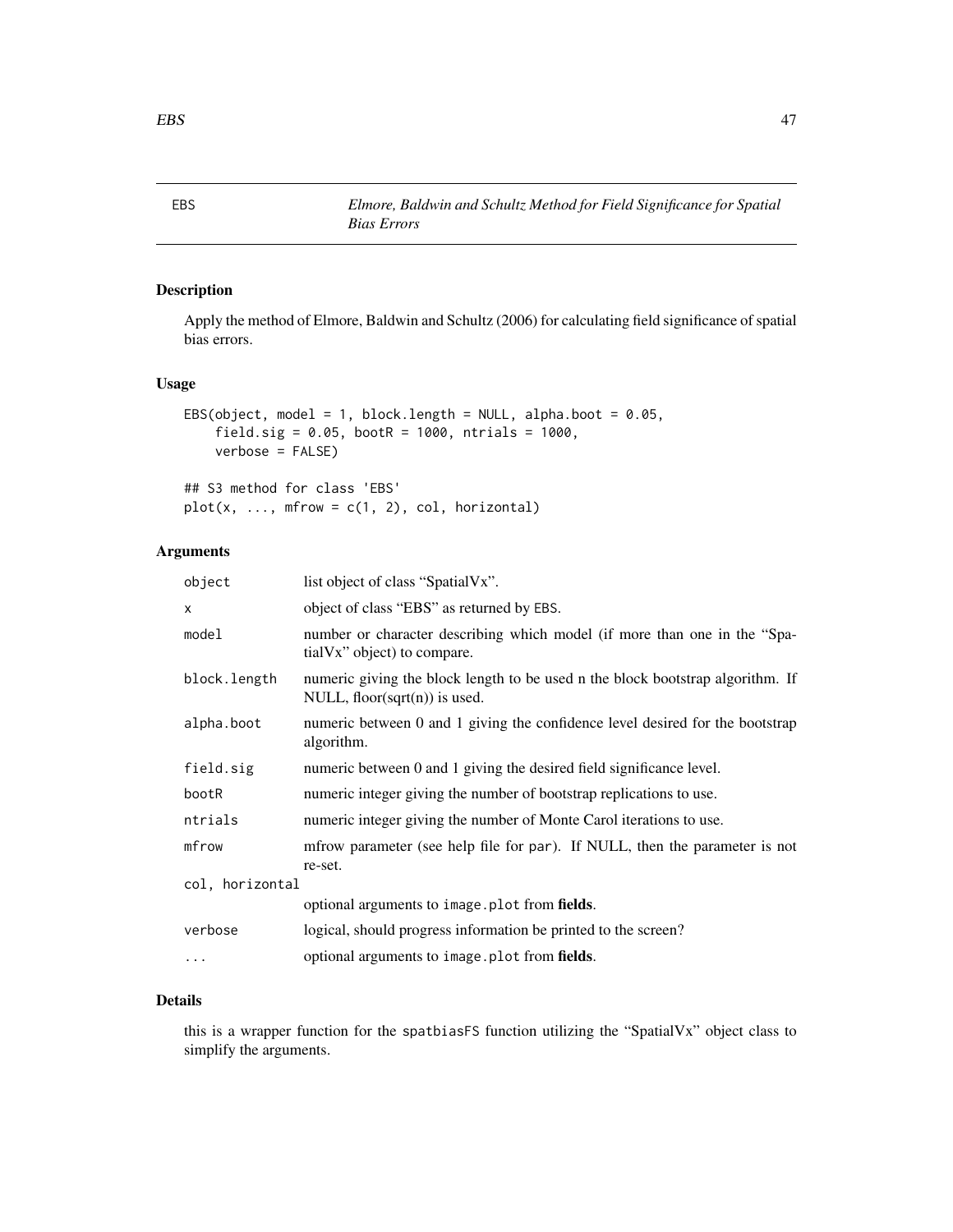# Value

A list object of class "EBS" with the same attributes as the input object and additional attribute (called "arguments")that is a named vector giving information provided by the user. Components of the list include:

block.boot.results

object of class "LocSig".

sig.results list object containing information about the significance of the results.

# Author(s)

Eric Gilleland

#### References

Elmore, K. L., Baldwin, M. E. and Schultz, D. M. (2006) Field significance revisited: Spatial bias errors in forecasts as applied to the Eta model. *Mon. Wea. Rev.*, 134, 519–531.

#### See Also

[boot](#page-0-0), [tsboot](#page-0-0), [spatbiasFS](#page-153-0), [LocSig](#page-108-0), [poly.image](#page-0-0), [image.plot](#page-0-0), [make.SpatialVx](#page-114-0)

#### Examples

```
data( "GFSNAMfcstEx" )
data( "GFSNAMobsEx" )
data( "GFSNAMlocEx" )
id <- GFSNAMlocEx[,"Lon"] >=-95
id <- id & GFSNAMlocEx[,"Lon"] <= -75
id <- id & GFSNAMlocEx[,"Lat"] <= 32
##
## This next step is a bit awkward, but these data
## are not in the format of the SpatialVx class.
## These are being set up with arbitrarily chosen
## dimensions (49 X 48) for the spatial part. It
## won't matter to the analyses or plots.
##
Vx <- GFSNAMobsEx
Fcst <- GFSNAMfcstEx
Ref <- array(t(Vx), dim=c(49, 48, 361))
Mod <- array(t(Fcst), dim=c(49, 48, 361))
hold <- make.SpatialVx(Ref, Mod, loc=GFSNAMlocEx,
    projection=TRUE, map=TRUE, loc.byrow = TRUE, subset=id,
    field.type="Precipitation", units="mm",
    data.name = "GFS/NAM", obs.name = "Reference", model.name = "Model" )
look <- EBS(hold, bootR=500, ntrials=500, verbose=TRUE)
plot( look )
```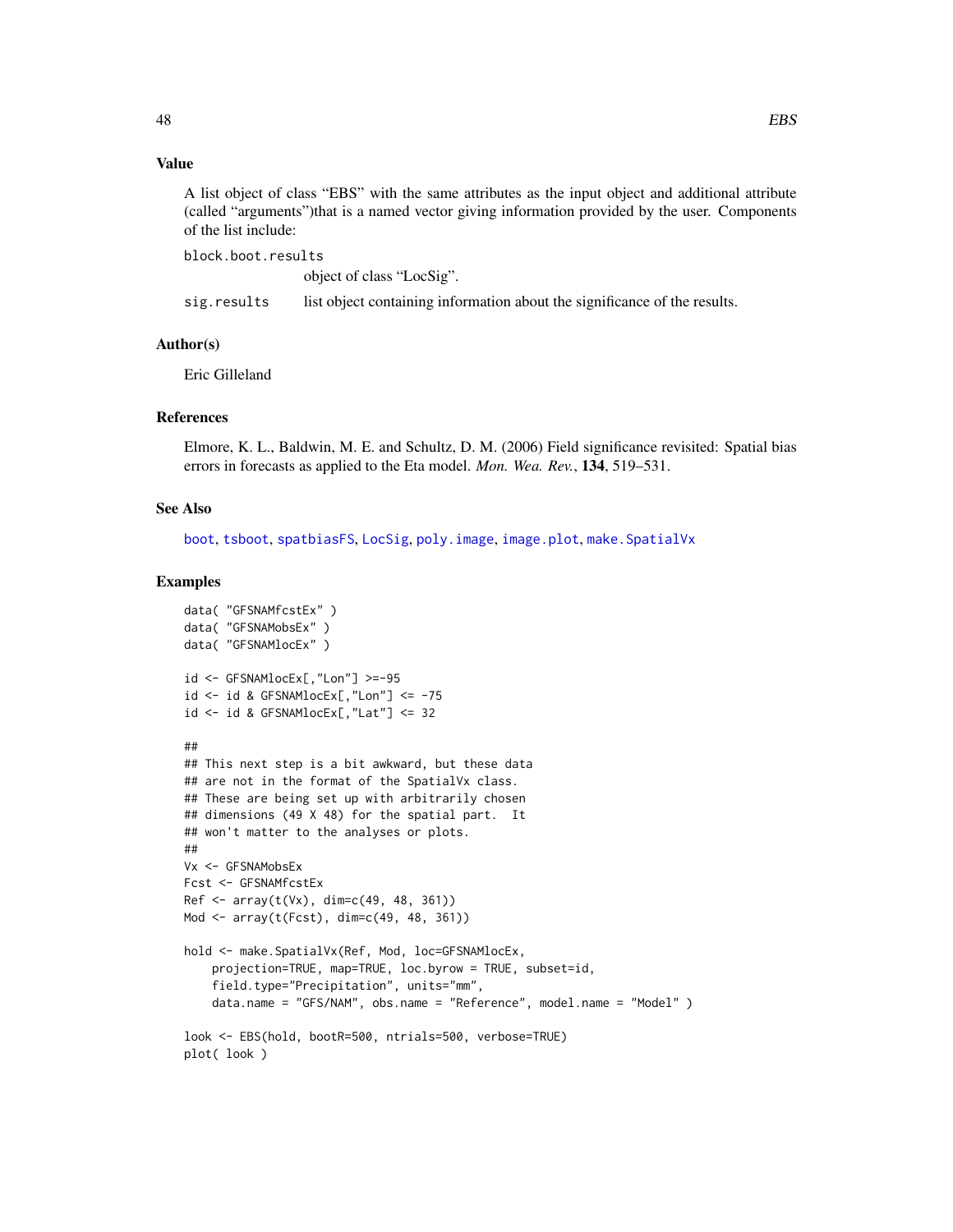# ExampleSpatialVxSet 49

```
## Not run:
# Same as above, but now we'll do it for all points.
# A little slower, but not terribly bad.
hold <- make.SpatialVx(Ref, Mod, loc = GFSNAMlocEx,
   projection = TRUE, map = TRUE, loc.byrow = TRUE,
   field.type = "Precipitation", reg.grid = FALSE, units = "mm",
   data.name = "GFS/NAM", obs.name = "Reference", model.name = "Model" )
look <- EBS(hold, bootR=500, ntrials=500, verbose=TRUE)
plot( look )
## End(Not run)
```
ExampleSpatialVxSet *Simulated Spatial Verification Set*

#### Description

A simulated spatial verification set for use by various examples for this package.

#### Usage

```
data(ExampleSpatialVxSet)
```
# Format

The format is: List of 2 \$ vx : num [1:50, 1:50] 0 0 0 0 0 0 0 0 0 0 ... \$ fcst: num [1:50, 1:50]  $0.01410000...$ 

#### Details

The data here were generated using the sim. rf function from **fields** (Furrer et al., 2012):

 $x \leq y \leq \text{matrix}(0, 10, 12)$   $x[2:3, c(3:6, 8:10)] \leq 1$   $y[c(1:2, 9:10), c(3:6)] \leq 1$ 

grid  $\lt$ - list(x=seq(0,5,,50), y=seq(0,5,,50)) obj  $\lt$ - Exp.image.cov(grid=grid, theta=0.5, setup=TRUE)  $x \leq -\sin(r(\theta)) x[x < 0] < -\cos(r\theta) x \leq -\cos(r\theta) x$ 

 $y \le \text{sim.rf}(\text{obj})$  y[y  $\lt 0$ ]  $\lt -0$  y  $\lt -z$  zapsmall(y)

# References

Reinhard Furrer, Douglas Nychka and Stephen Sain (2012). fields: Tools for spatial data. R package version 6.6.3. http://CRAN.R-project.org/package=fields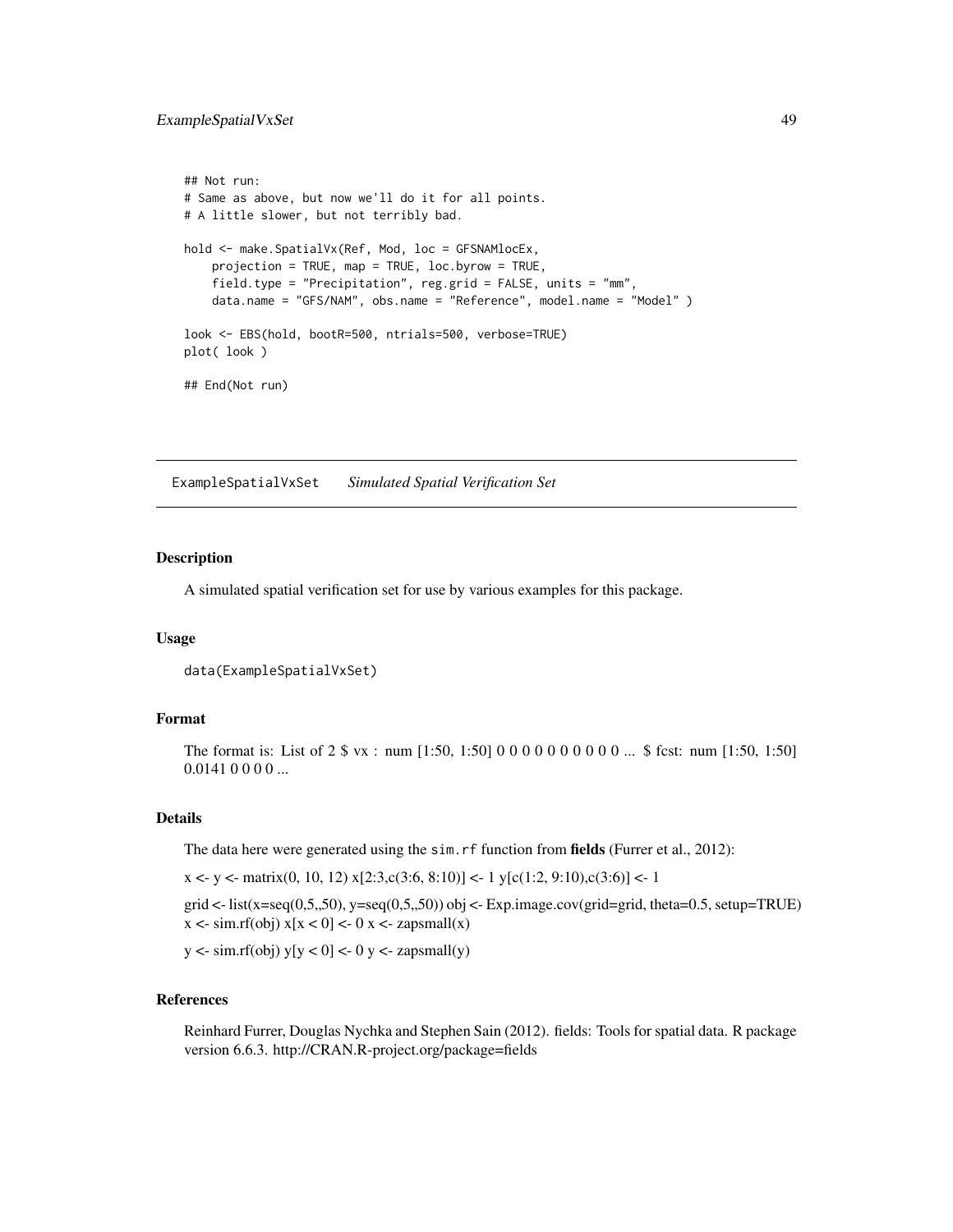# Examples

```
data( "ExampleSpatialVxSet" )
x <- ExampleSpatialVxSet$vx
xhat <- ExampleSpatialVxSet$fcst
par(mfrow=c(1,2))
image.plot(x, col=c("gray",tim.colors(64)))
image.plot(xhat, col=c("gray",tim.colors(64)))
```
expvg *Exponential Variogram*

# Description

Compute the exponential variogram.

#### Usage

 $expvg(p, vg, \ldots)$ ## S3 method for class 'flossdiff.expvg' predict(object, newdata, ...)

```
## S3 method for class 'flossdiff.expvg'
print(x, \ldots)
```
#### Arguments

| р         | numeric vector of length two. Each component should be positively valued. The<br>first component is the nugget and the second is the range parameter.                                                                                                                                                                                        |
|-----------|----------------------------------------------------------------------------------------------------------------------------------------------------------------------------------------------------------------------------------------------------------------------------------------------------------------------------------------------|
| vg        | A list object with component d giving a numeric vector of distances over which<br>the variogram is to be calculated.                                                                                                                                                                                                                         |
| object, x | A list object returned by flossdiff using expvg as the variogram model.                                                                                                                                                                                                                                                                      |
| newdata   | Numeric giving the distances over which to use the fitted exponential variogram<br>model to make predictions. The default is to go from zero to the maximum lag<br>distance for a given data set, which is not the usual convention for the generic<br>predict, which usually defaults to operate on the lags used in performing the<br>fit. |
| $\ddotsc$ | Not used.                                                                                                                                                                                                                                                                                                                                    |

#### Details

A very simple function used mainly internally by flossdiff when fitting the exponential variogram to the empirical one, and by the predict, print and summary method functions for lossdiff objects. For those wishing to use a different variogram model than the exponential, use this function and its method functions as a template. Be sure to create predict and print method functions to operate on objects of class "flossdiff.XXX" where "XXX" is the name of the variogram function you write (so, "expvg" in the current example).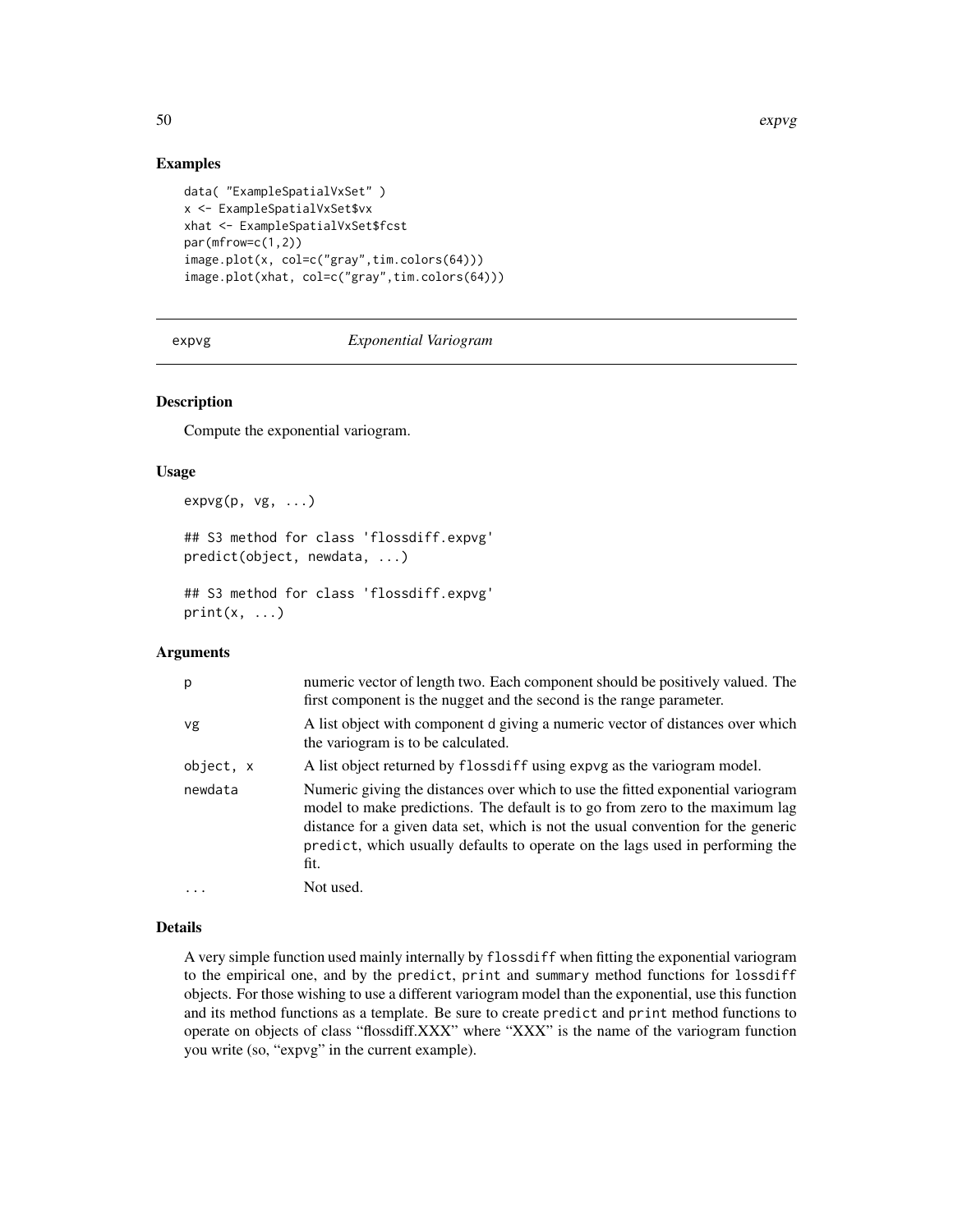#### expvgram 51

# Value

Numeric vector of length equal to that of the d component of vg giving the corresponding exponential variogram values with nugget and range defined by p.

# Author(s)

Eric Gilleland

# References

Cressie, N. A. (2015) Statistics for Spatial Data. Wiley-Interscience; Revised Edition edition (July 27, 2015), ISBN-10: 1119114616, ISBN-13: 978-1119114611, 928 pp.

#### See Also

[lossdiff](#page-110-0), [flossdiff](#page-110-1)

# Examples

```
##
## For examples, see lossdiff and flossdiff
##
```
expvgram *Exponential Variogram*

#### Description

Calculates the empirical variogram for use with function spct.

# Usage

expvgram(p, h, ...)

#### Arguments

| D        | numeric vector of length two giving the nugget and range parameter values, resp. |
|----------|----------------------------------------------------------------------------------|
| h        | numeric vector of separation distances.                                          |
| $\cdots$ | Not used.                                                                        |

#### Details

Simple function to work with spct to calculate the exponential variogram for given parameters and separation distances. The exponential variogram employed here is parameterized by

gamma(h) = sigma  $*(1 - \exp(-h * \theta))$ 

where p is c( sigma, theta ).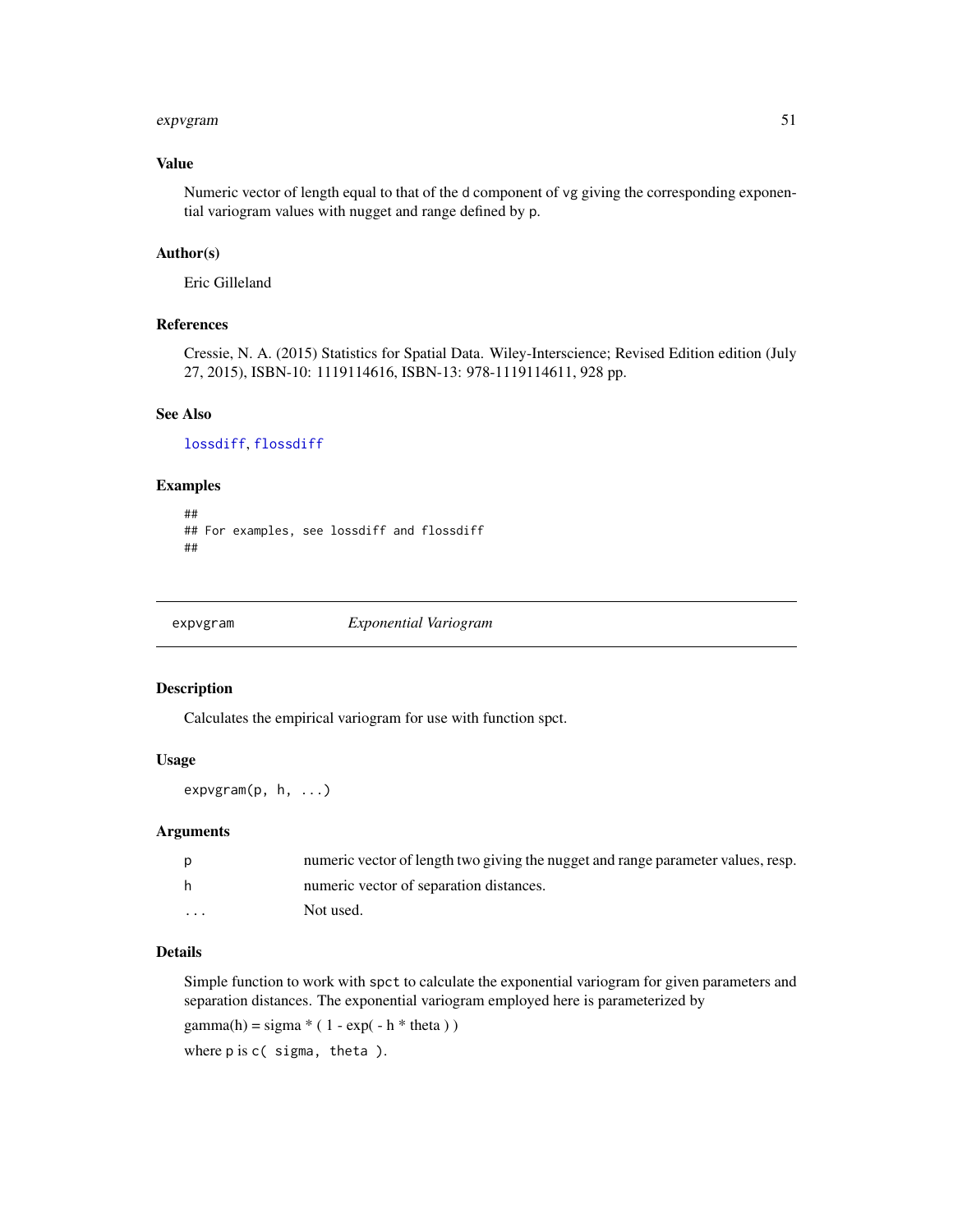# Value

A numeric vector of variogram values for each separation distance in h.

# Author(s)

Eric Gilleland

# See Also

[spct](#page-154-0)

# Examples

# See help file for spct for examples.

<span id="page-51-0"></span>FeatureAxis *Major and Minor Axes of a Feature*

# Description

Calculate the major and minor axes of a feature and various other properties such as the aspect ratio.

# Usage

```
FeatureAxis(x, fac = 1, flipit = FALSE, twixt = FALSE)
## S3 method for class 'FeatureAxis'
plot(x, ..., zoom = FALSE)## S3 method for class 'FeatureAxis'
summary(object, ...)
```
# Arguments

| $\mathsf{x}$ | For FeatureAxis this is an object of class "owin" containing a binary image<br>matrix defining the feature. In the case of plot. Feature Axis, this is the value<br>returned from FeatureAxis.                                                     |
|--------------|----------------------------------------------------------------------------------------------------------------------------------------------------------------------------------------------------------------------------------------------------|
| object       | list object of class "FeatureAxis" as returned by FeatureAxis.                                                                                                                                                                                     |
| fac          | numeric, in determining the lengths of the axes, they are multiplied by a factor<br>of fac (e.g., if the grid points are k by k km each, then one could set this to k so<br>that the resulting lengths are in terms of km rather than grid points. |
| flipit       | logical, should the objects be flipped over x and y? The disjointer function<br>results in images that are flipped, this would flip them back.                                                                                                     |
| twixt        | logical, should the major axis angle be forced to be between $+/-90$ degrees?                                                                                                                                                                      |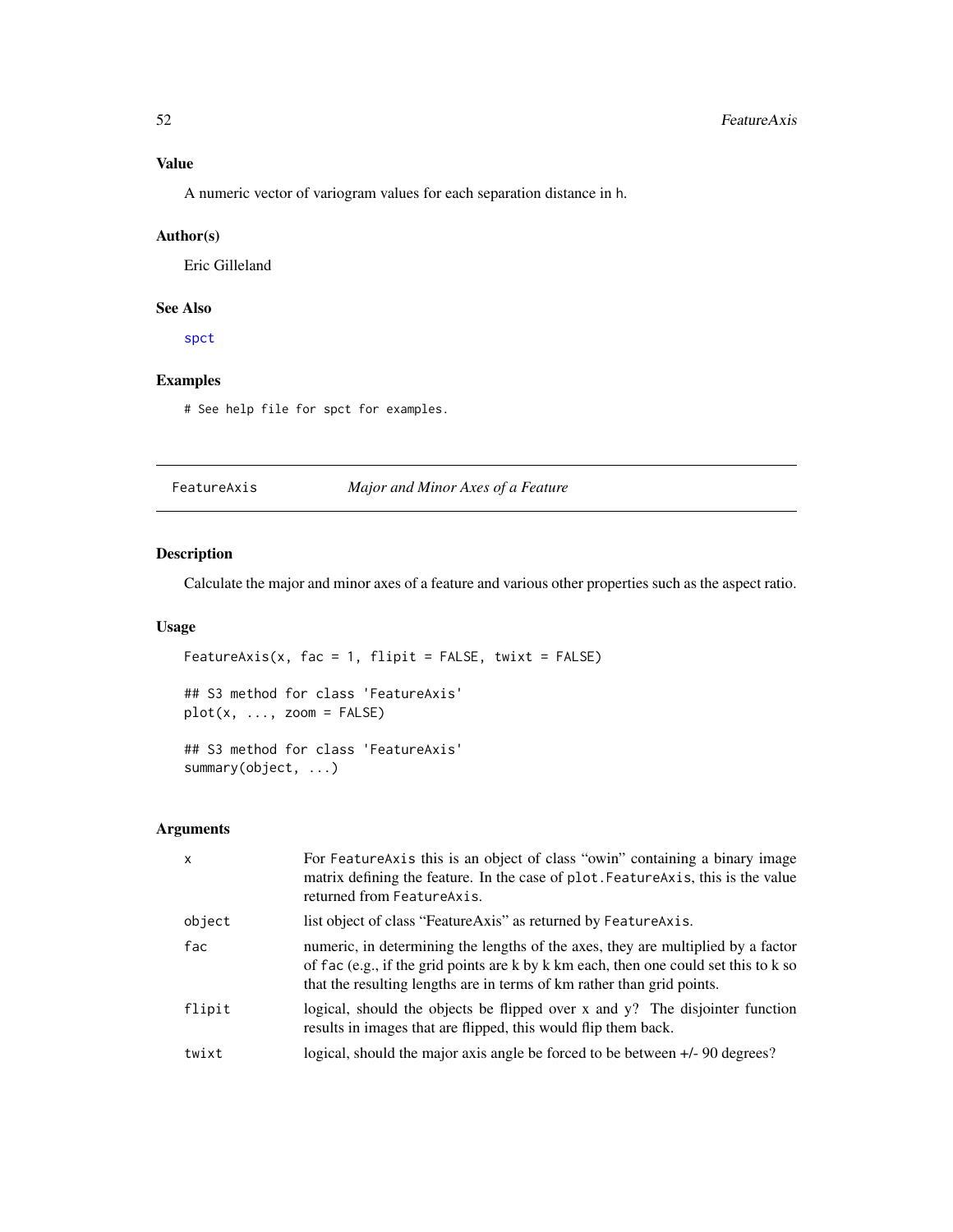#### FeatureAxis 53

| zoom                    | logical, should the object be plotted on its bounding box (TRUE) or on the orig-<br>inal grid (FALSE, default)? Useful if the feature is too small to be seen well on<br>the original gid. |
|-------------------------|--------------------------------------------------------------------------------------------------------------------------------------------------------------------------------------------|
| $\cdot$ $\cdot$ $\cdot$ | For plot. Feature Axis these are additional arguments to the plot function.<br>Not used by summary. Feature Axis.                                                                          |

# Details

This function attempts to identify the major and minor axes for a pre-defined feature (sometimes referred to as an object). This function relies heavily on the spatstat and smatr packages. First, the convex hull of the feature is determined using the convexhull function from the **spatstat** package. The major axis is then found using the sma function from package **smatr**, which is then converted into a psp object (see as.psp from **spatstat**) from which the axis angle and length are found (using angles.psp and lengths.psp, resp., from spatstat).

The minor axis anlge is easily found after rotating the major axis 90 degrees using rotate. psp from spatstat. The length of the minor axis is more difficult. Here, it is found by rotating the convex hull of the feature by the major axis angle (so that it is upright) using rotate.owin from spatstat, and then computing the bounding box (using boundingbox from **spatstat**). The differnce is then taken between the range of x- coordinates of the bounding box. This seems to give a reasonable value for the length of the minor axis. A psp object is then created using the mid point of the major axis (which should be close to the centroid of the feature) using as.psp and midpoints.psp from spatstat along with the length and angle already found for the minor axis.

See the help files for the above mentioned functions for references, etc.

#### Value

FeatureAxis: A list object of class "FeatureAxis" is returned with components:

| z                    | same as the argument x passed in.                                                                                                                                           |
|----------------------|-----------------------------------------------------------------------------------------------------------------------------------------------------------------------------|
| MajorAxis, MinorAxis |                                                                                                                                                                             |
|                      | a psp object with one segment that is the major (minor) axis.                                                                                                               |
| OrientationAngle     |                                                                                                                                                                             |
|                      | list with two components: MajorAxis (the angle in degrees of the major axis wrt<br>the abscissa), MinorAxis (the angle in degrees wrt the abscissa).                        |
| aspect.ratio         | numeric giving the ratio of the length of the minor axis to that of the major axis<br>(always between $0$ and $1$ ).                                                        |
| MidPoint             | an object of class "ppp" giving the mid point of the major (minor) axis.                                                                                                    |
| lengths              | list object with components: MajorAxis giving the length (possibly multiplied<br>by a factor) of the major axis, and MinorAxis same as MajorAxis but for the<br>minor axis. |
| sma.fit              | The fitted object returned by the sma function. This is useful, e.g., if confidence<br>intervals for the axis are desired. See the sma help file for more details.          |

No value is returned from the plot or summary method functions.

# Author(s)

Eric Gilleland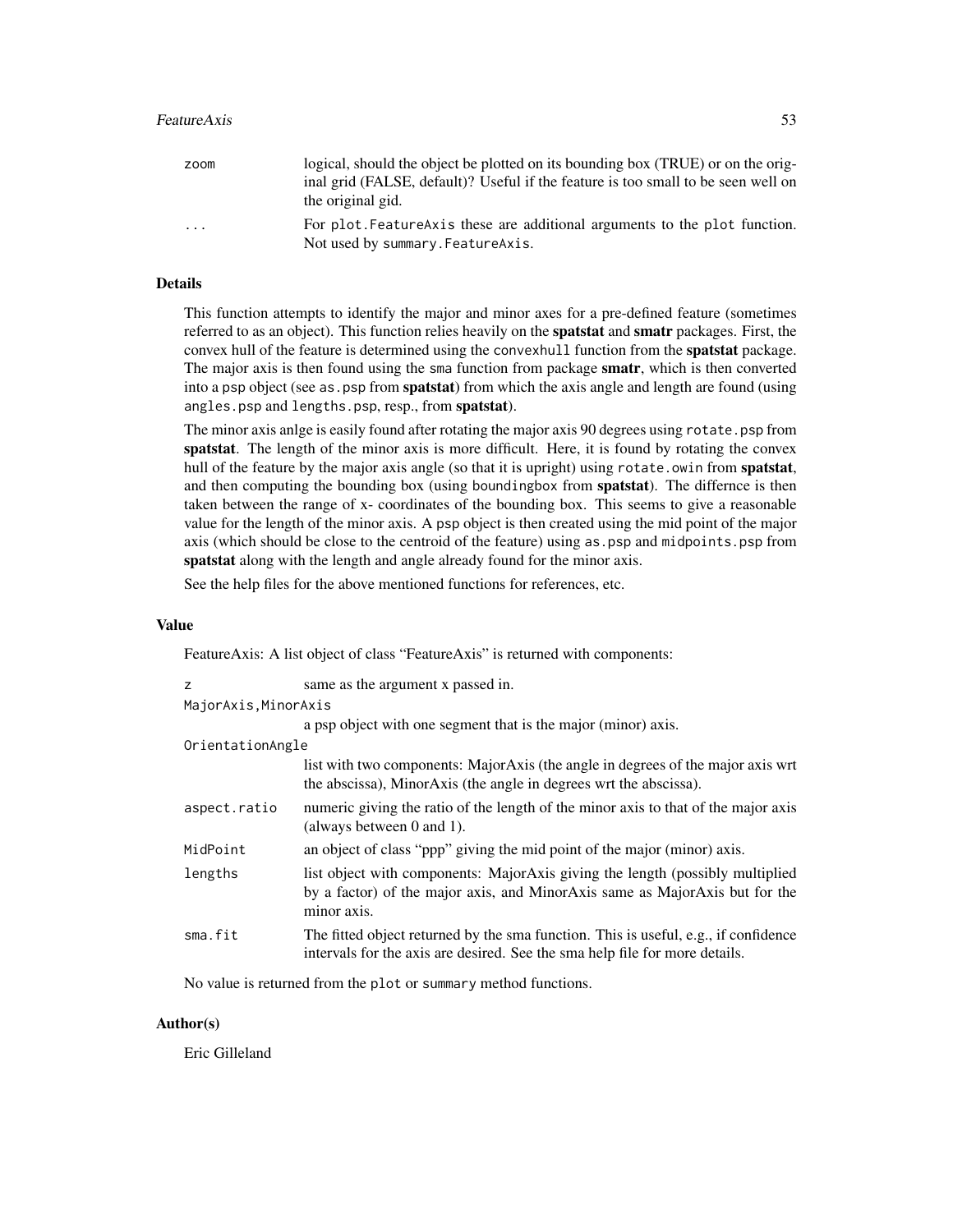# See Also

```
owin, convexhull, sma, as.psp, angles.psp, rotate.owin, rotate.psp, boundingbox, midpoints.psp,
lengths.psp, infline, clip.infline, deltamm, FeatureFinder, disjointer, connected, tiles,
tess, solutionset
```
#### Examples

```
data( "ExampleSpatialVxSet" )
x <- ExampleSpatialVxSet$vx
look <- disk2dsmooth(x,5)
u <- quantile(look,0.99)
sIx <- matrix(0, 100, 100)
sIx[ look > u] <- 1
look2 <- disjointer(sIx)[[1]]
look2 <- flipxy(look2)
tmp <- FeatureAxis(look2)
plot(tmp)
summary(tmp)
## Not run:
data( "pert000" )
data( "pert004" )
data( "ICPg240Locs" )
hold <- make.SpatialVx( pert000, pert004,
   loc = ICPg240Loss, projection = TRUE, map = TRUE,
    loc.byrow = TRUE,
    field.type = "Precipitation", units = "mm/h",
    data.name = "Perturbed ICP Cases", obs.name = "pert000",
   model.name = "pert004" )
look <- FeatureFinder(hold, smoothpar=10.5)
par(mfrow=c(1,2))
plot(look)
par(mfrow=c(2,2))
image.plot(look$X.labeled)
image.plot(look$Y.labeled)
# The next line will likely be very slow.
look2 <- deltamm(x=look, verbose=TRUE)
image.plot(look2$X.labeled)
image.plot(look2$Y.labeled)
look2$mm.new.labels # the first seven features are matched.
ang1 <- FeatureAxis(look2$X.feats[[1]])
ang2 <- FeatureAxis(look2$Y.feats[[1]])
plot(ang1)
plot(ang2)
```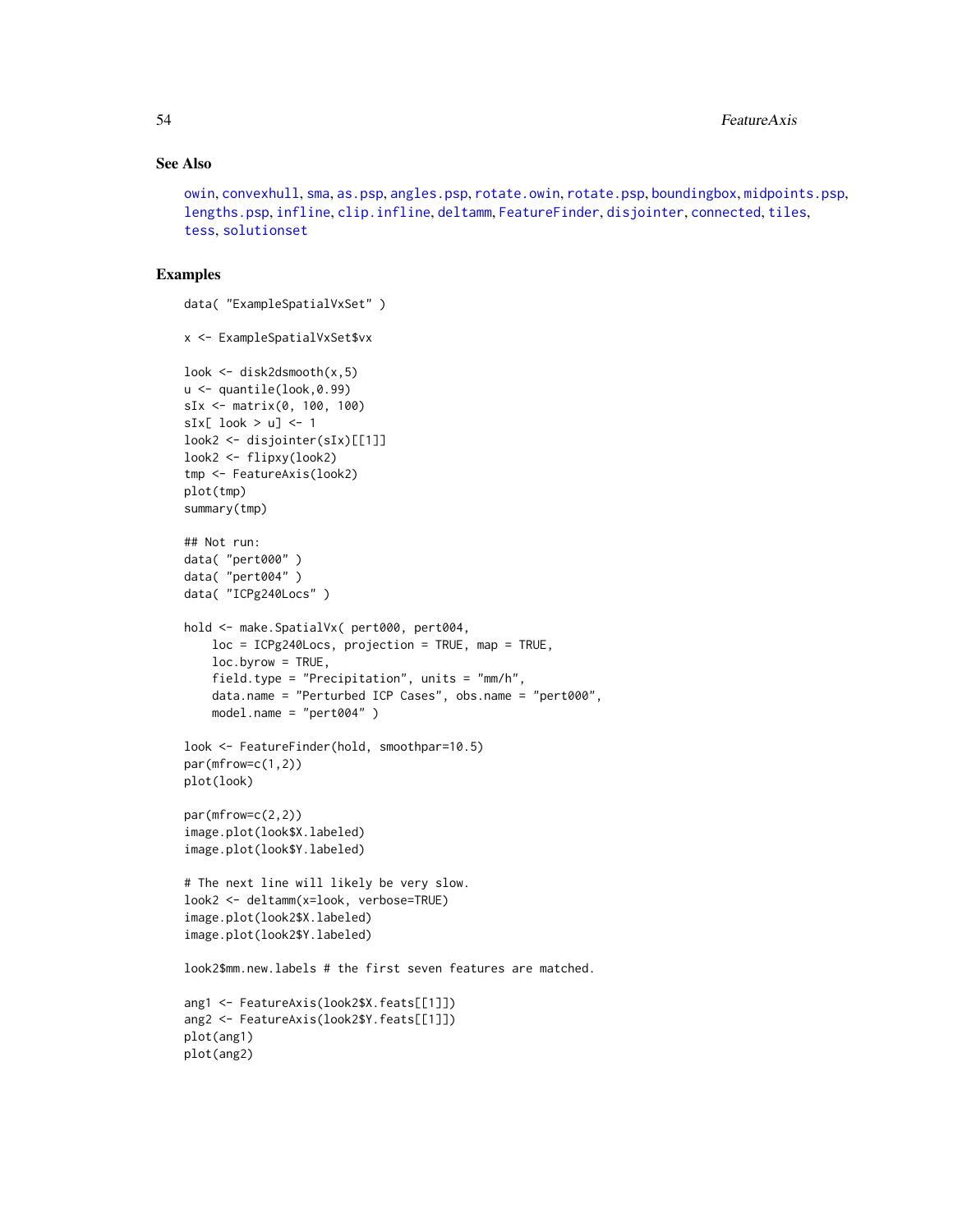# FeatureFinder 55

```
summary(ang1)
summary(ang2)
ang3 <- FeatureAxis(look2$X.feats[[4]])
ang4 <- FeatureAxis(look2$Y.feats[[4]])
plot(ang3)
plot(ang4)
summary(ang3)
summary(ang4)
## End(Not run)
```
# <span id="page-54-0"></span>FeatureFinder *Threshold-based Feature Finder*

# Description

Identify spatial features within a verification set using a threshold-based method.

#### Usage

```
FeatureFinder(object, smoothfun = "disk2dsmooth", do.smooth = TRUE,
    smoothpar = 1, smoothfunargs = NULL, thresh = 1e-08, idfun = "disjointer",
   min.size = 1, max.size = Inf, fac = 1, zero.down = FALSE, time.point = 1,
    obs = 1, model = 1, ...)
## S3 method for class 'features'
plot(x, ..., type = c("both", "obs", "model"))## S3 method for class 'features'
print(x, \ldots)## S3 method for class 'features'
summary(object, ...)
## S3 method for class 'summary.features'
plot(x, ...)
```
# **Arguments**

| object    | An object of class "SpatialVx".                                                                             |
|-----------|-------------------------------------------------------------------------------------------------------------|
|           | list object of class "features" as returned by Feature Finder.                                              |
| smoothfun | character naming a 2-d smoothing function from package <b>smoothie</b> . Not used<br>if do.smooth is FALSE. |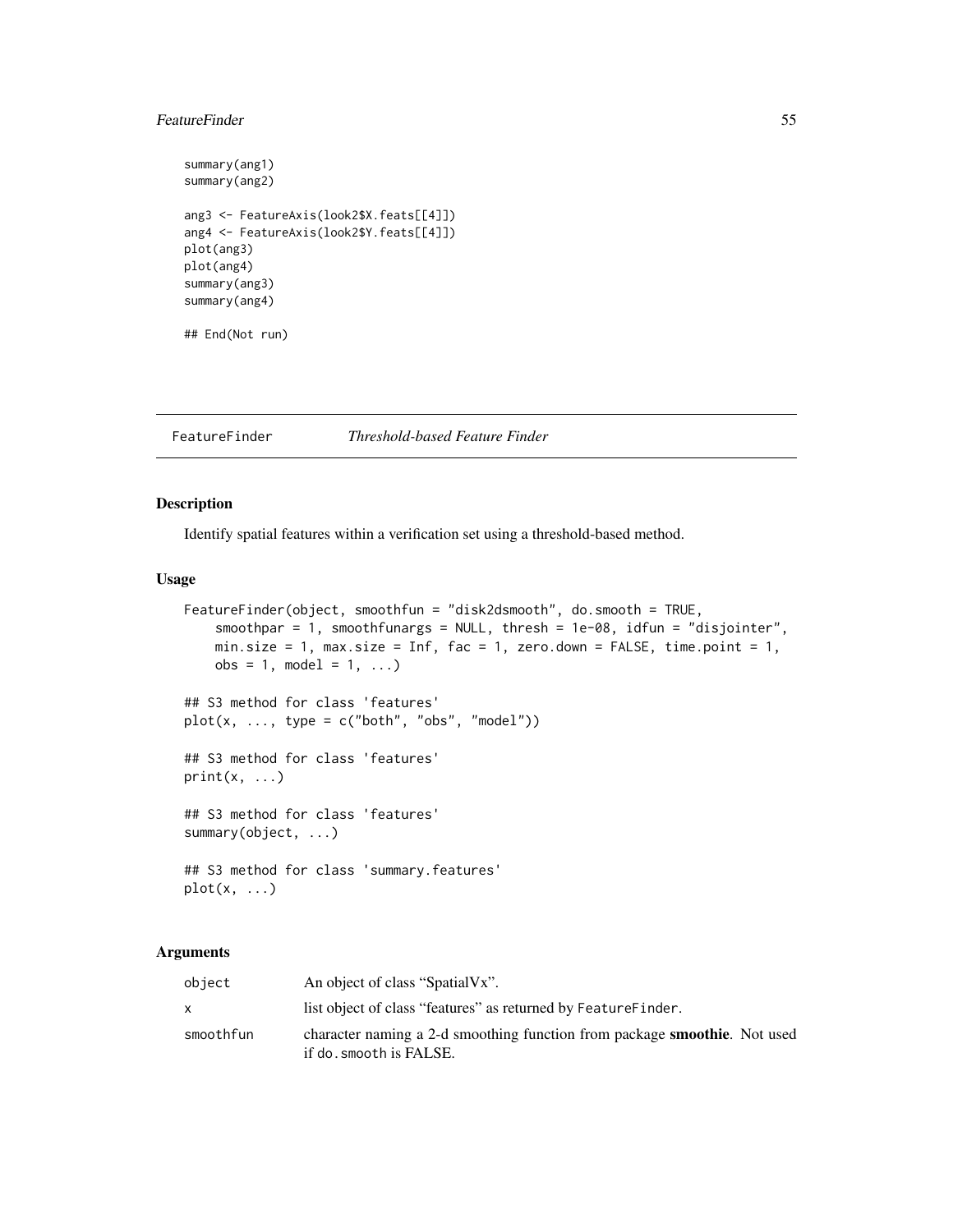- do.smooth logical, should the field first be smoothed before trying to identify features (resulting field will not be smoothed, this is just for identifying features). Default is to do convolution smoothing using a disc kernel as is recommended by Davis et al (2006a).
- smoothpar numeric of length one or two giving the smoothing parameter for smoothfun. If length is two, the first value is applied to the forecast field and the second to the verification field. The default smooth function (smoothfun argument) is the disk kernel smoother, so this argument gives the radius of the disk. See the help file for hoods2dsmooth from package **smoothie** for other smoother choices; this argument corresponds to the lambda argument of these functions.

smoothfunargs list object with named additional arguments to smoothfun.

- thresh numeric vector of length one or two giving the threshold over which (inclusive) features should be identified. If different thresholds are used for the forecast and verification fields, then the first element is the threshold for the forecast, and the second for the verification field.
- idfun character naming the function used to identify (and label) individual features in the thresholded, and possibly smoothed, fields. Must take an argument 'x', the thresholded, and possibly smoothed, field.
- min.size numeric of length one or two giving the minimum number of contiguous grid points exceeding the threshold in order to be included as a feature (can be used to exclude any small features). Default does not exclude any features. If length is two, first value applies to the forecast and second to the verification field.
- max.size numeric of length one or two giving the maximum number of contiguous grid points exceeding the threshold in order to be included as a feature (can be used to exclude large features, if the need be). Default does not exclude any features. If length is two, then the first value applies ot the forecast field, and the second to the verification.
- fac numeric of length one or two giving a factor by which to multiply the R quantile in determining the threshold from the fields. For example,  $\sim 1/15$  is suggested in Wernli et al (2008, 2009). If length is two, then the first value applies to the threshold of the forecast and the second to that of the verification field.
- zero.down logical, should negative values and relatively very small values be set to zero after smoothing the fields? For thresholds larger than such values, this argument is moot. 'zapsmall' is used to set the very small positive values to zero.
- time.point numeric or character indicating which time point from the "SpatialVx" verification set to select for analysis.
- obs, model numeric indicating which observation/forecast model to select for the analysis.
- type character string stating which features to plot (observed, forecast or both). If both, a panel of two plots will be made side-by-side.
- ... FeatureFinder: additional arguments to idfun.

plot: optional arguments to image.plot for the color legend bar only.

Not used by the print or summary functions.

The 'summary' method function can take the argument: 'silent'-logical, should information be printed to the screen (FALSE) or not (TRUE).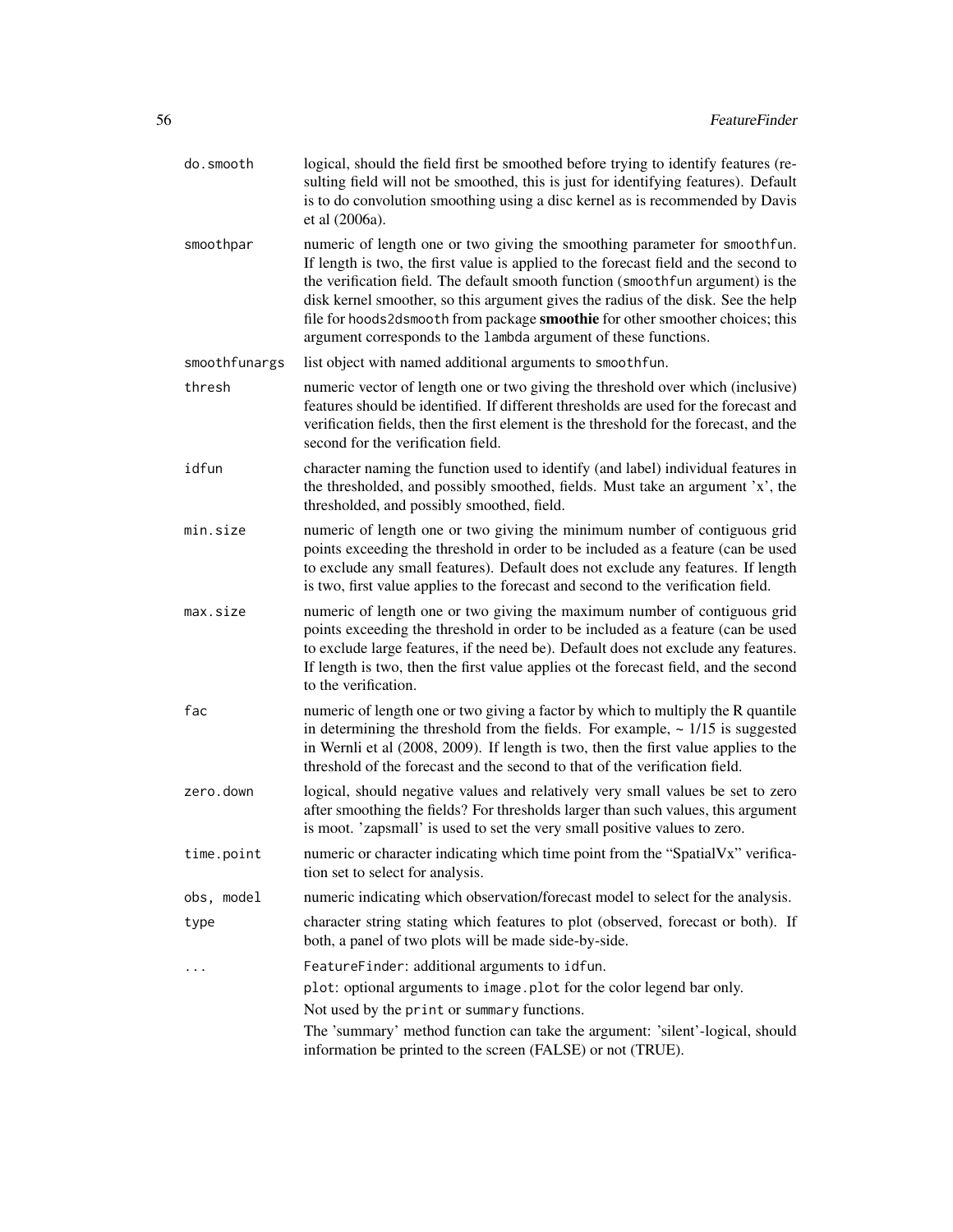# FeatureFinder 57

#### Details

FeatureFinder applies for finding features based on three proposed methods from different papers; and also allows for combinations of the methods. The methods include: the convolution-threshold approach of Davis et al. (2006a,b), which uses a disc kernel convolution smoother to first smooth the fields, then applies a threshold to remove low-intensity areas. Feautres are identified by groups of contiguous "events" (or connected components in the computer vision/image analysis literature) using idfun. Nachamkin (2009) and Lack et al (2010) further require that features have at least min.size connected components in order to be considered a feature (in order to remove very small areas of threshold excesses). Wernli et al. (2009) modify the threshold by a factor (see the fac argument).

In addition to the above options, it is also possible to remove features that are too large, as for some purposes, it is the small-scale features that are of interest, and sometimes the larger features can cause problems when merging and matching features across fields.

#### Value

FeatureFinder returns a list object of class "features" with comopnents:

data.name character vector naming the verification and forecast (R object) fields, resp.

X.feats,Y.feats

The identified features for the verification and forecast fields as returned by the idfun function.

#### X.labeled,Y.labeled

matrices of same dimension as the forecast and verification fields giving the images of the convolved and thresholded verification and forecast fields, but with each individually identified object labeled 1 to the number of objects in each field.

# identifier.function,identifier.label

character strings naming the function and giving the long name (for use with plot method function).

An additional attribute, named "call", is given. This attribute shows the original function call, and is used mainly by the print function..

The plot method functions do not return anything.

The summary method function for objects of class "features" returns a list with components:

X,Y matrices whose rows are objects and columns are properties: centroidX and centroidY (the x- and y- coordinates for the feature centroids), area (the area of each feature in squared grid points), the orientation angle for the fitted major axis, the aspect ratio, Intensity0.25 and Intensity0.9 (the lower quartile and 0.9 quantile of intensity values for each feature).

#### **Note**

This function replaces the now deprecated functions: convthresh, threshsizer and threshfac.

# Author(s)

Eric Gilleland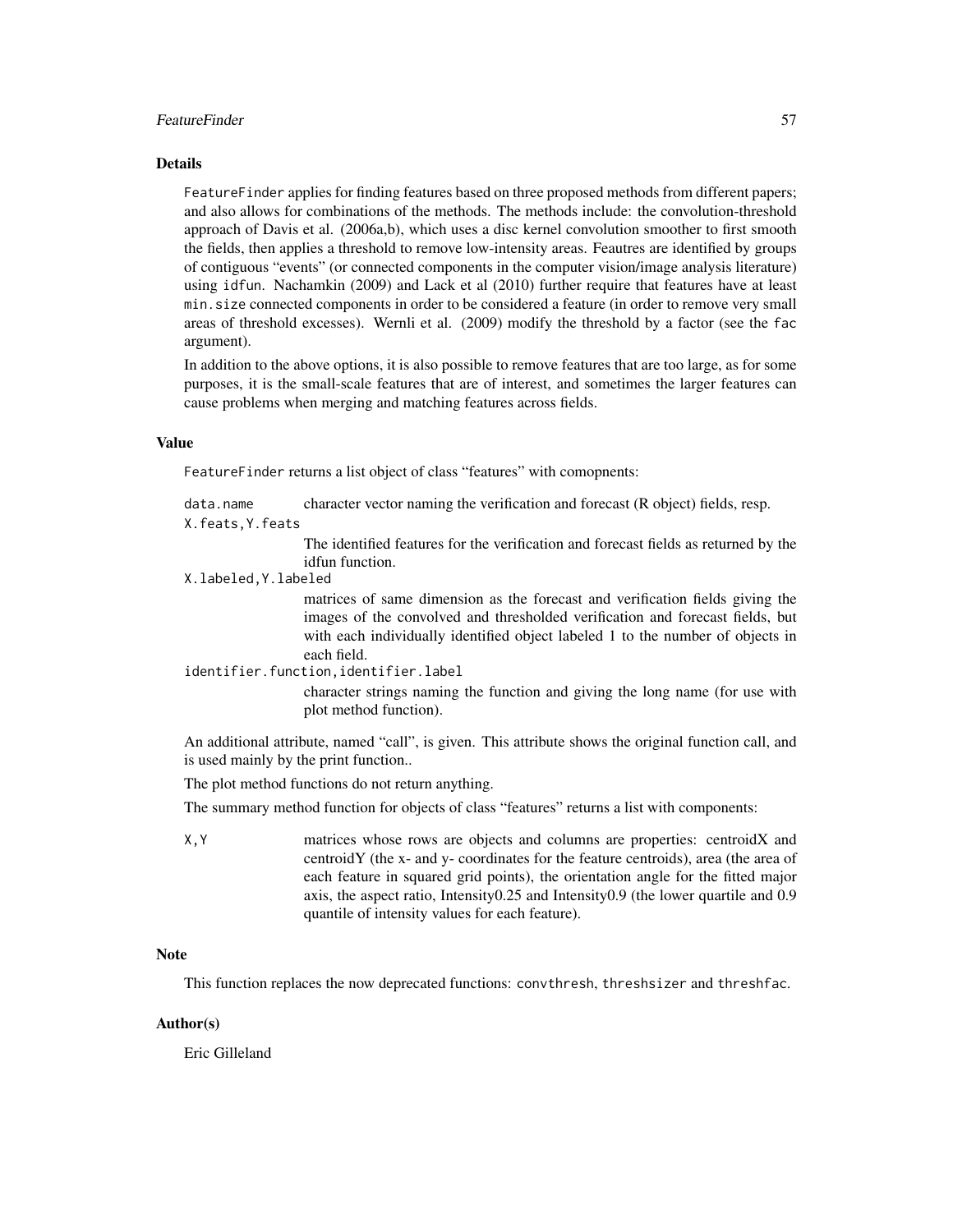#### References

Davis, C. A., Brown, B. G. and Bullock, R. G. (2006a) Object-based verification of precipitation forecasts, Part I: Methodology and application to mesoscale rain areas. \_Mon. Wea. Rev.\_, \*134\*, 1772-1784.

Davis, C. A., Brown, B. G. and Bullock, R. G. (2006b) Object-based verification of precipitation forecasts, Part II: Application to convective rain systems. \_Mon. Wea. Rev.\_, \*134\*, 1785-1795.

Lack, S. A., Limpert, G. L. and Fox, N. I. (2010) An object-oriented multiscale verification scheme. Wea. Forecasting, \*25\*, 79-92, doi:10.1175/2009WAF2222245.1.

Nachamkin, J. E. (2009) Application of the composite method to the spatial forecast verification methods intercomparison dataset. \_Wea. Forecasting\_, \*24\*, 1390-1400, doi:10.1175/2009WAF2222225.1.

Wernli, H., Paulat, M. Hagen, M. and Frei, C. (2008) SAL-A novel quality measure for the verification of quantitative precipitation forecasts. \_Mon. Wea. Rev.\_, \*136\*, 4470-4487.

Wernli, H., Hofmann, C. and Zimmer, M. (2009) Spatial forecast verification methods intercomparison project: Application of the SAL technique. \_Wea. Forecasting\_, \*24\*, 1472-1484, doi:10.1175/2009WAF2222271.1.

#### See Also

Functions used in identifying the features (mostly from package spatstat:

[connected](#page-0-0), [as.im](#page-0-0), [tess](#page-0-0), [tiles](#page-0-0), [owin](#page-0-0), [make.SpatialVx](#page-114-0), [disjointer](#page-44-0)

Functions that work on the resulting "features" objects for merging and/or matching features within/across fields:

[centmatch](#page-39-1), [deltamm](#page-39-0), [minboundmatch](#page-129-0)

To force merges (implicit or otherwise; recommended): [MergeForce](#page-122-0)

## Examples

```
## Not run:
x \le -y \le - matrix(0, 100, 100)
x[2:3,c(3:6, 8:10)] \leftarrow 1y[c(4:7, 9:10), c(7:9, 11:12)] <- 1
x[30:50, 45:65] <- 1
y[c(22:24, 99:100),c(50:52, 99:100)] <- 1
hold <- make.SpatialVx( x, y, field.type = "contrived", units = "none",
         data.name = "Example", obs.name = "x", model.name = "y" )
look <- FeatureFinder(hold, smoothpar=0.5)
par( mfrow=c(1,2))
image.plot(look$X.labeled)
image.plot(look$Y.labeled)
look2 <- centmatch(look)
FeatureTable(look2)
```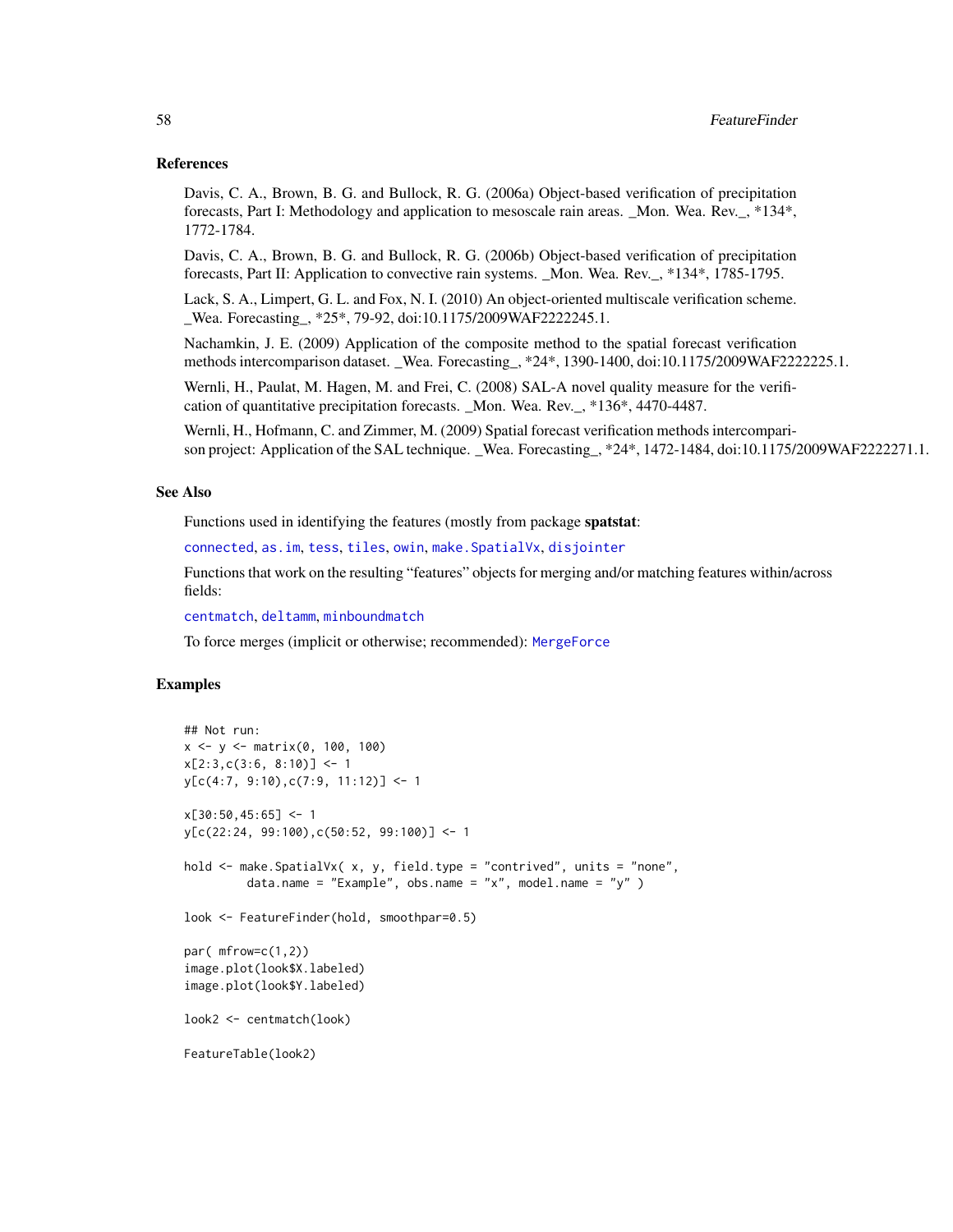```
look3 < - deltamm( look, N = 201, verbose = TRUE )
FeatureTable( look3 )
data( "pert000" )
data( "pert004" )
data( "ICPg240Locs" )
hold <- make.SpatialVx( pert000, pert004,
    loc = ICPg240Locs, projection = TRUE, map = TRUE, loc.byrow = TRUE,
    field.type = "Precipitation", units = "mm/h",
    data.name = "ICP Perturbed Cases", obs.name = "pert000",
   model.name = "pert004" )
look <- FeatureFinder(hold, smoothpar=10.5, thresh = 5)
plot(look)
look2 < - deltamm( look, N = 701, verbose = TRUE )
look2 <- MergeForce( look2 )
plot(look2)
summary( look2 )
# Now remove smallest features ( those with fewer than 700 grid squares).
look <- FeatureFinder( hold, smoothpar = 10.5, thresh = 5, min.size = 700 )
look # Now only two features.
plot( look )
# Now remove the largest features (those with more than 1000 grid squares).
look \le FeatureFinder( hold, smoothpar = 10.5, thresh = 5, max.size = 1000)
look
plot( look )
# Remove any features smaller than 700 and larger than 2000 grid squares).
look <- FeatureFinder( hold, smoothpar = 10.5, thresh = 5,
    min.size = 700, max.size = 2000 )
look
plot( look )
# Find features according to Wernli et al. (2008).
look \le FeatureFinder( hold, thresh = 5, do.smooth = FALSE, fac = 1 / 15)
```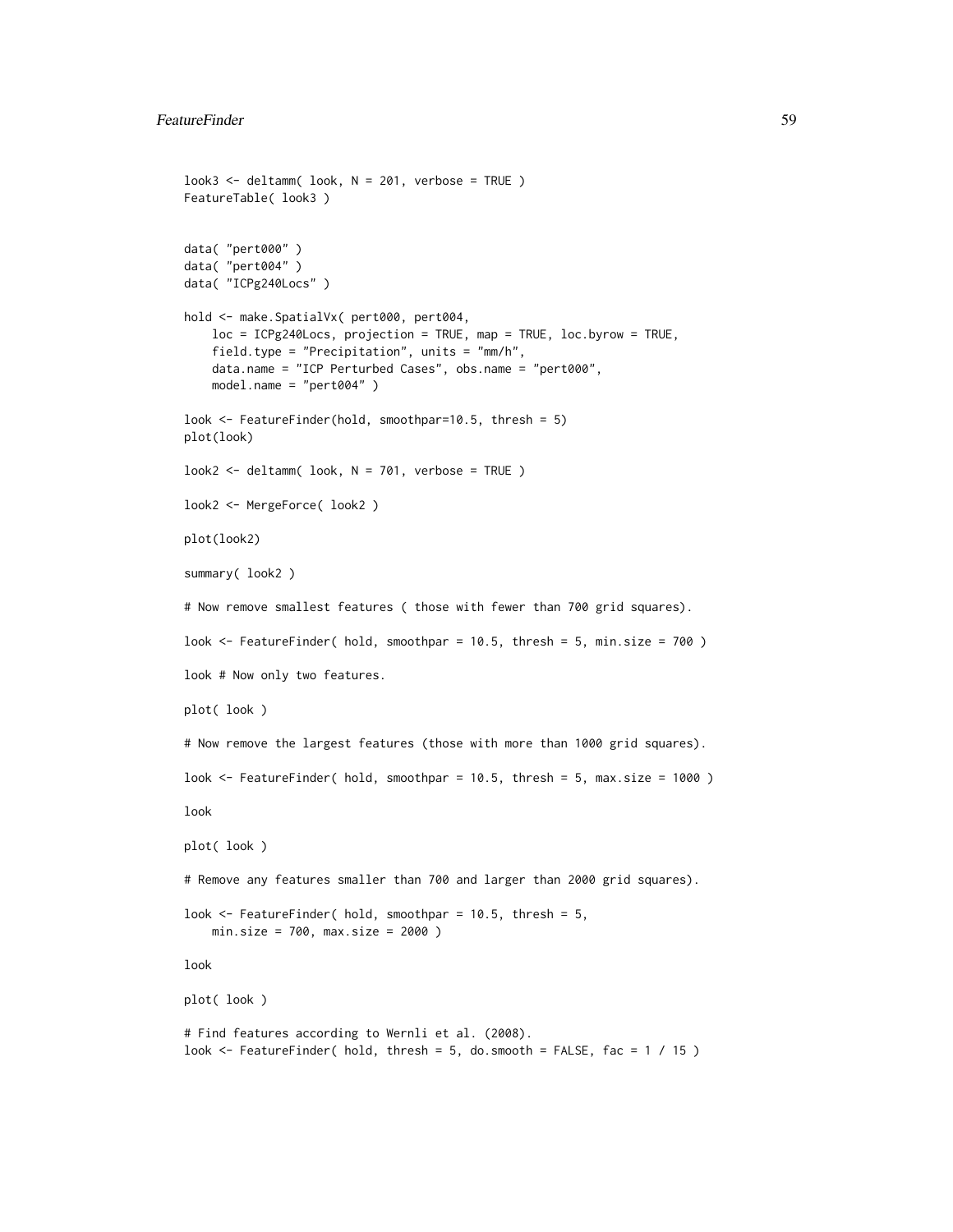```
look
plot( look )
# Now do a mix of the two types of methods.
look \le FeatureFinder( hold, smoothpar = 10.5, thresh = 5, fac = 1 / 15)
look
plot( look )
## End(Not run)
```
FeatureMatchAnalyzer *Analyze Features of a Verification Set*

#### Description

Analyze matched features of a verification set.

#### Usage

```
FeatureMatchAnalyzer(x, which.comps=c("cent.dist", "angle.diff", "area.ratio", "int.area",
                    "bdelta", "haus", "ph", "med", "msd", "fom", "minsep",
    "bearing"), sizefac=1, alpha=0.1, k=4, p=2, c=Inf,
    distfun="distmapfun", ...)
## S3 method for class 'matched.centmatch'
FeatureMatchAnalyzer(x, which.comps=c("cent.dist", "angle.diff",
    "area.ratio", "int.area", "bdelta", "haus", "ph", "med",
    "msd", "fom", "minsep", "bearing"), sizefac=1, alpha=0.1, k=4, p=2,
   c=Inf, distfun="distmapfun", ...)
## S3 method for class 'matched.deltamm'
FeatureMatchAnalyzer(x, which.comps = c("cent.dist", "angle.diff",
    "area.ratio", "int.area", "bdelta", "haus", "ph", "med", "msd",
    "fom", "minsep", "bearing"), sizefac = 1, alpha = 0.1, k = 4, p = 2,
   c = Inf, distfun = "distmapfun", ..., y = NULL, matches = NULL,
   object = NULL)## S3 method for class 'FeatureMatchAnalyzer'
summary(object, ...)
## S3 method for class 'FeatureMatchAnalyzer'
plot(x, ..., type = c("all", "ph", "med", "msd","fom", "minsep", "cent.dist", "angle.diff", "area.ratio",
```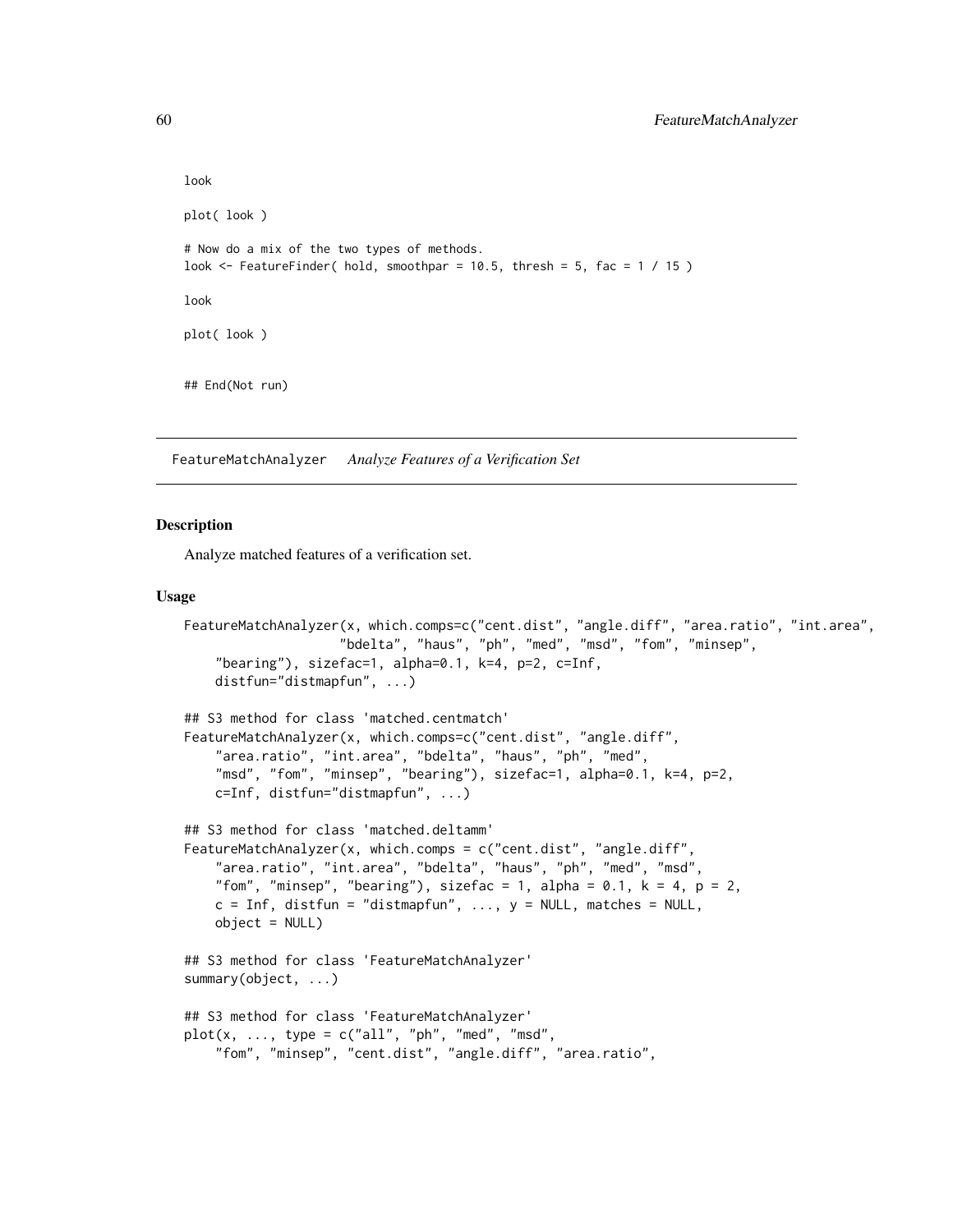"int.area", "bearing", "bdelta", "haus")) ## S3 method for class 'FeatureMatchAnalyzer'  $print(x, \ldots)$ FeatureComps(Y, X, which.comps=c("cent.dist", "angle.diff", "area.ratio", "int.area", "bdelta", "haus", "ph", "med", "msd", "fom", "minsep", "bearing"), sizefac=1, alpha=0.1, k=4, p=2, c=Inf, distfun="distmapfun", deg = TRUE, aty = "compass",  $loc = NULL, ...$ ) ## S3 method for class 'FeatureComps' distill $(x, \ldots)$ 

# Arguments

| x, y, matches     | x, y and matches are list objects with components as output by deltamm or<br>similar function. Only one is used, and it first checks for matches, then y, and<br>finally x. It expects a component named mm.new.labels that gives the number<br>of matched objects. In the case of the plot and print method functions, x is a<br>list object as returned by FeatureMatchAnalyzer. |  |
|-------------------|------------------------------------------------------------------------------------------------------------------------------------------------------------------------------------------------------------------------------------------------------------------------------------------------------------------------------------------------------------------------------------|--|
|                   | distill: output from FeatureComps.                                                                                                                                                                                                                                                                                                                                                 |  |
| X, Y              | list object giving a pixel image as output from solutionset from package spat-<br>stat for the verification and forecast fields, resp. These arguments are passed<br>directly to the locperf function.                                                                                                                                                                             |  |
| object            | list object returned of class "FeatureMatchAnalyzer", this is the returned value<br>from the self-same function.                                                                                                                                                                                                                                                                   |  |
| which.comps, type |                                                                                                                                                                                                                                                                                                                                                                                    |  |
|                   | character vector indicating which properties of the features are to be analyzed<br>(which.comps) or plotted (type).                                                                                                                                                                                                                                                                |  |
| sizefac           | single numeric by which area calculations should be multiplied in order to get<br>the desired units. If unity (default) results are in terms of grid squares.                                                                                                                                                                                                                      |  |
| alpha             | numeric value for the FOM measure (see the help file for locperf.                                                                                                                                                                                                                                                                                                                  |  |
| k                 | numeric indicating which quantile to use if the partial Hausdorff measure is to<br>be used.                                                                                                                                                                                                                                                                                        |  |
| р                 | numeric giving the value of the parameter p for the Baddeley metric.                                                                                                                                                                                                                                                                                                               |  |
| C                 | numeric giving the cut-off value for the Baddeley metric.                                                                                                                                                                                                                                                                                                                          |  |
| distfun           | character naming a distance functions to use in calculating the various binary<br>image measures. Default is Euclidean distance.                                                                                                                                                                                                                                                   |  |
| deg, aty          | optional arguments to the bearing function.                                                                                                                                                                                                                                                                                                                                        |  |
| loc               | two-column matrix giving location coordinates for centroid distance. If NULL,<br>uses an indices based on the dimension of the field.                                                                                                                                                                                                                                              |  |
| .                 | Additional arguments to deltametric from package spatstat. In case of the<br>summary method function, additional optional arguments may be passed, which<br>include silent (logical, should the information be printed to the screen or not?),<br>interest (numeric vector defining an interest value for calculating total interest                                               |  |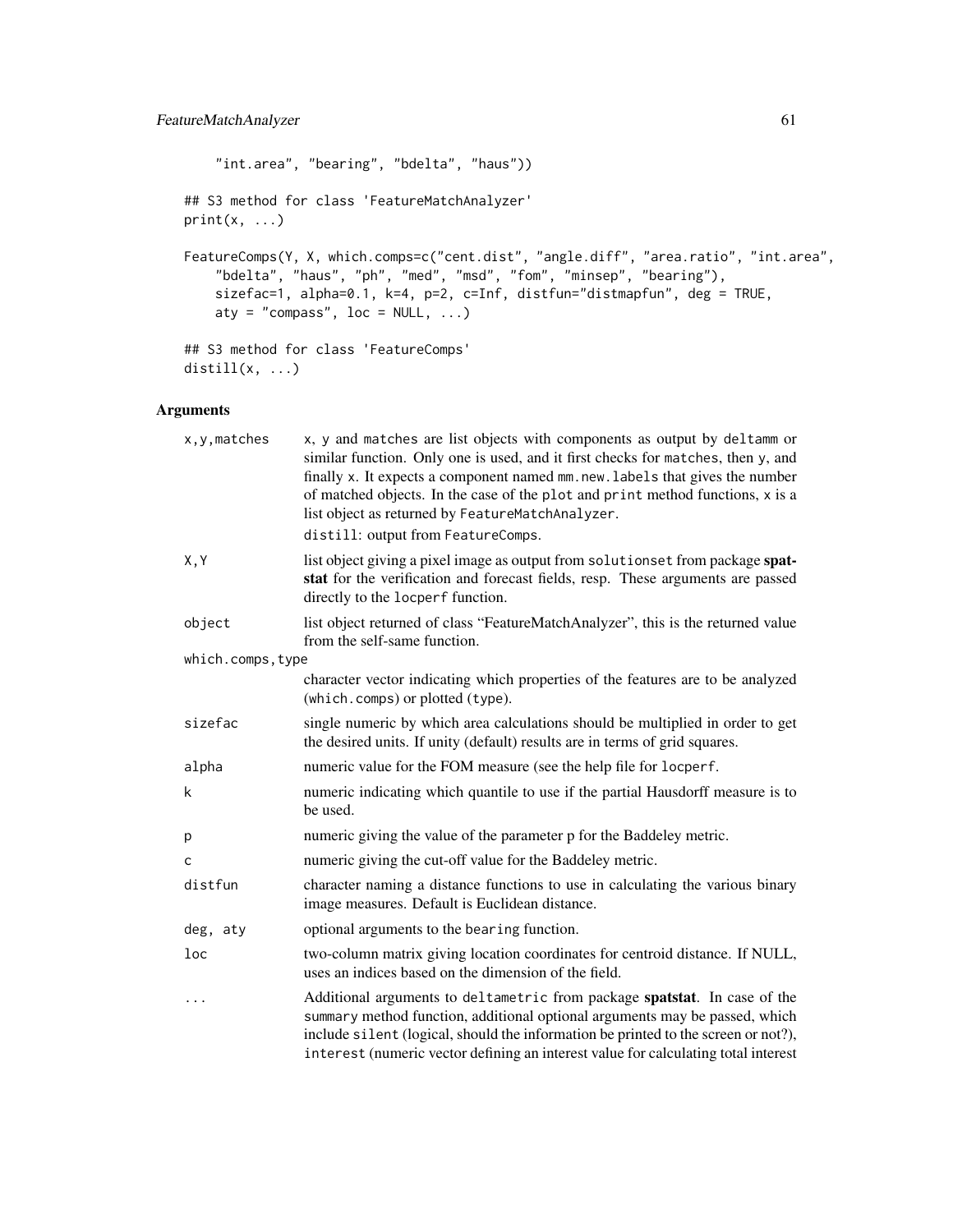for each matched object, if NULL, this is not performed), con (name of function that takes three arguments, the first two are matrices whose rows are objects and columns are matched feature properties, where the former is a matrix of matched feature property values (e.g., angle difference) and the latter is a matrix of interest values determined by the interest argument (whereby each row is identical), the third argument to con must be called which.comps, and it gives the short-form feature property names (i.e., same as which.comps argument); see details section). In the case of the plot method function, these are optional arguments to the function barplot.

Not used by distill.

# **Details**

FeatureMatchAnalyzer operates on objects of class "matched". It is set up to calculate the values discussed in sec. 4 of Davis et al. (2006) for a single verification set (i.e., mean and standard deviation are not computed because it is only a single case). If criteria is 1, then features separated by a distance D < the sum of the sizes of the two features (size of a feature is defined as the square root of its area) are considered a match. If criteria is 2, then a match is made if  $D <$  the average of the sizes of the two features. Finally, criteria 3 decides a match as being anything less than a pre-determined constant.

FeatureComps is the primary function called by FeatureMatchAnalyzer, and is designed as a more stand-alone type of function. Several of the measures that can be calculated are simply the binary image measures/metrics available via, e.g., locperf. It calculates comparisons between two matched features (i.e., between the verification and forecast fields).

distill reduces a "FeatureComps" list object to a named numeric vector containing (in this order) the components that exist from "cent.dist", "angle.diff", "area.ratio", "int.area", "bdelta", "haus", "ph", "med", "msd", "fom", and "minsep". This is used, for example, by interester, which is why the order is important.

The summary method function for FeatureMatchAnalyzer allows for passing a function, con, to determine confidence for each interest value. The idea being to set the interest to zero when the particular interest value does not make sense. For example, angle difference makes no sense if both objects are circles. Currently, no functions are included in this package for actually doing this, and so the functionality itself has not been tested.

The print method function for FeatureMatchAnalyzer first converts the object to a simple named matrix, then prints the matrix out. The resulting matrix is returned invisibly.

#### Value

FeatureMatchAnalyzer returns a list of list objects. The specific components depend on the 'which.comps' argument, and are the same as those returned by FeatureComps. These can be any of the following.

| cent.dist  | numeric giving the centroid (Euclidean) distance.                                                                                                                                                                                                 |  |
|------------|---------------------------------------------------------------------------------------------------------------------------------------------------------------------------------------------------------------------------------------------------|--|
| angle.diff | numeric giving the orientation (major axis) angle difference.                                                                                                                                                                                     |  |
| area.ratio | numeric giving the area ratio, which is always between 0 and 1 because this is<br>defined by Davis et al. (2006) to be the area of the smaller feature divided by<br>that of the larger feature regardless of which field the feature belongs to. |  |
| int.area   | numeric giving the intersection area of the features.                                                                                                                                                                                             |  |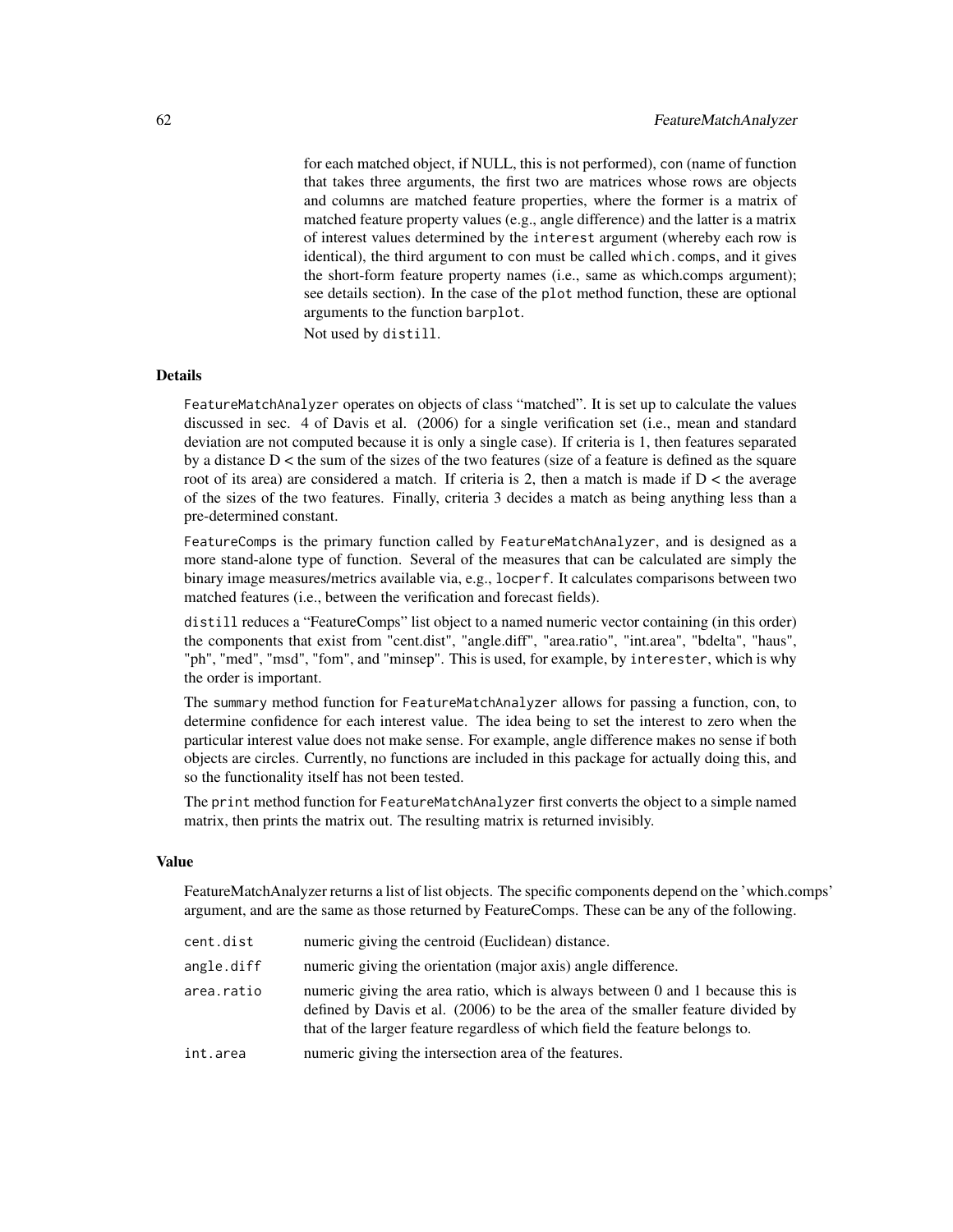| bdelta  | numeric giving Baddeley's delta metric between the two features.                                 |  |  |
|---------|--------------------------------------------------------------------------------------------------|--|--|
|         | haus, ph, med, msd, fom, minsep                                                                  |  |  |
|         | numeric, see locperf for specific information.                                                   |  |  |
| bearing | numeric giving the bearing from the forecast object centroid to the observed<br>object centroid. |  |  |

The summary method for FeatureMatchAnalyzer invisibly returns a matrix with the same information, but where each matched object is a row and each column is the specific statistic. Or, if optional interest argument is passed, a list with components:

print returns a named vector invisibly.

#### Author(s)

Eric Gilleland

#### References

Davis, C. A., Brown, B. G. and Bullock, R. G. (2006) Object-based verification of precipitation forecasts, Part I: Methodology and application to mesoscale rain areas. *Mon. Wea. Rev.*, 134, 1772–1784.

#### See Also

Functions to identify features: [FeatureFinder](#page-54-0)

Functions to merge and/or match objects: [deltamm](#page-39-0), [centmatch](#page-39-1), [MergeForce](#page-122-0)

Functions to compute feature properties: [locperf](#page-105-0), [deltametric](#page-0-0), [bearing](#page-11-0)

Function to calculate fuzzy logic interest values: [interester](#page-97-0)

#### Examples

```
data( "ExampleSpatialVxSet" )
x <- ExampleSpatialVxSet$vx
xhat <- ExampleSpatialVxSet$fcst
hold <- make.SpatialVx( x, xhat, field.type="Example",
   units = "units", data.name = "Example",
   obs.name = "x", model.name = "xhat" )
look <- FeatureFinder(hold, smoothpar=1.5)
look2 <- centmatch(look)
tmp <- FeatureMatchAnalyzer(look2)
tmp
summary(tmp)
plot(tmp)
## Not run:
data( "pert000" )
```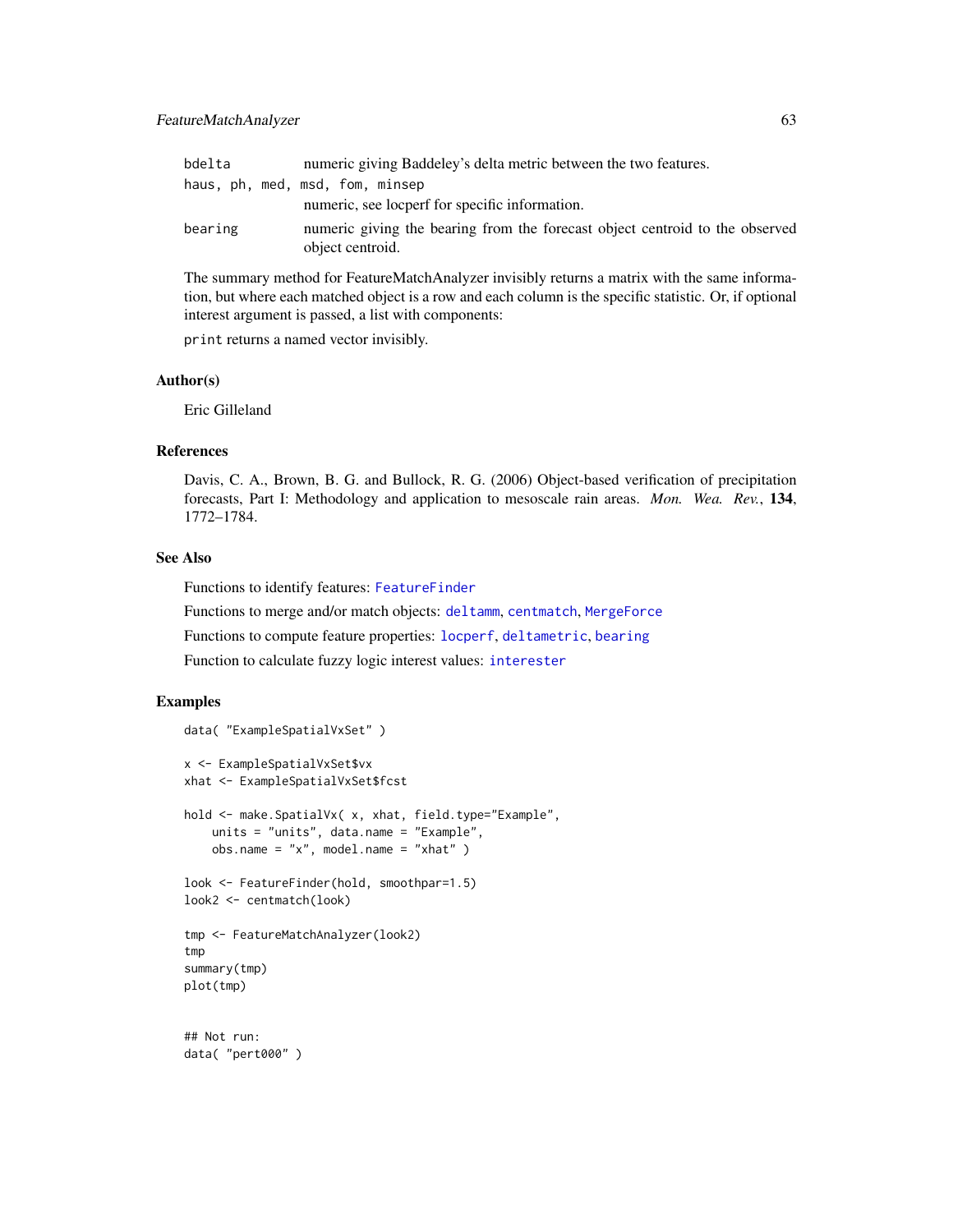```
data( "pert004" )
data( "ICPg240Locs" )
hold <- make.SpatialVx( pert000, pert004, loc = ICPg240Locs,
   projection = TRUE, map = TRUE, loc.byrow = TRUE,
    field.type = "Precipitation", units = "mm/h",
   data.name = "Perturbed ICP Cases", obs.name = "pert000",
   model.name = "pert004" )
look <- FeatureFinder(hold, smoothpar=10.5)
look2 <- centmatch(look)
tmp <- FeatureMatchAnalyzer(look2)
summary(tmp)
plot(tmp)
## End(Not run)
```
FeatureProps *Single Feature Properties*

#### Description

Calculate properties for an identified feature.

#### Usage

```
FeatureProps(x, Im = NULL, which.props = c("centroid", "area", "axis", "intensity"),
    area fac = 1, q = c(0.25, 0.9), loc = NULL, ...)
```
# Arguments

| $\mathsf{x}$ | object of class "owin" containing a binary image matrix defining the feature.                                                                                                                                                                      |  |  |
|--------------|----------------------------------------------------------------------------------------------------------------------------------------------------------------------------------------------------------------------------------------------------|--|--|
| Im           | Matrix giving the original values of the field from which the feature was ex-<br>tracted. Only needed if the feature intensity is desired.                                                                                                         |  |  |
| which.props  | character vector giving one or more of "centroid", "area", "axis" and "intensity".<br>If "axis" is given, then a call to Feature Axis is made.                                                                                                     |  |  |
| areafac      | numeric, in determining the lengths of the axes, they are multiplied by a factor<br>of fac (e.g., if the grid points are k by k km each, then one could set this to k so<br>that the resulting lengths are in terms of km rather than grid points. |  |  |
| q            | numeric vector of values between 0 and 1 inclusive giving the quantiles for<br>determining the intensity of the feature.                                                                                                                           |  |  |
| loc          | optional argument giving a two-column matrix of grid locations for finding the<br>centroid. If NULL, indices based on the dimension of x are used.                                                                                                 |  |  |
| $\cdots$     | additional arguments to Feature Axis.                                                                                                                                                                                                              |  |  |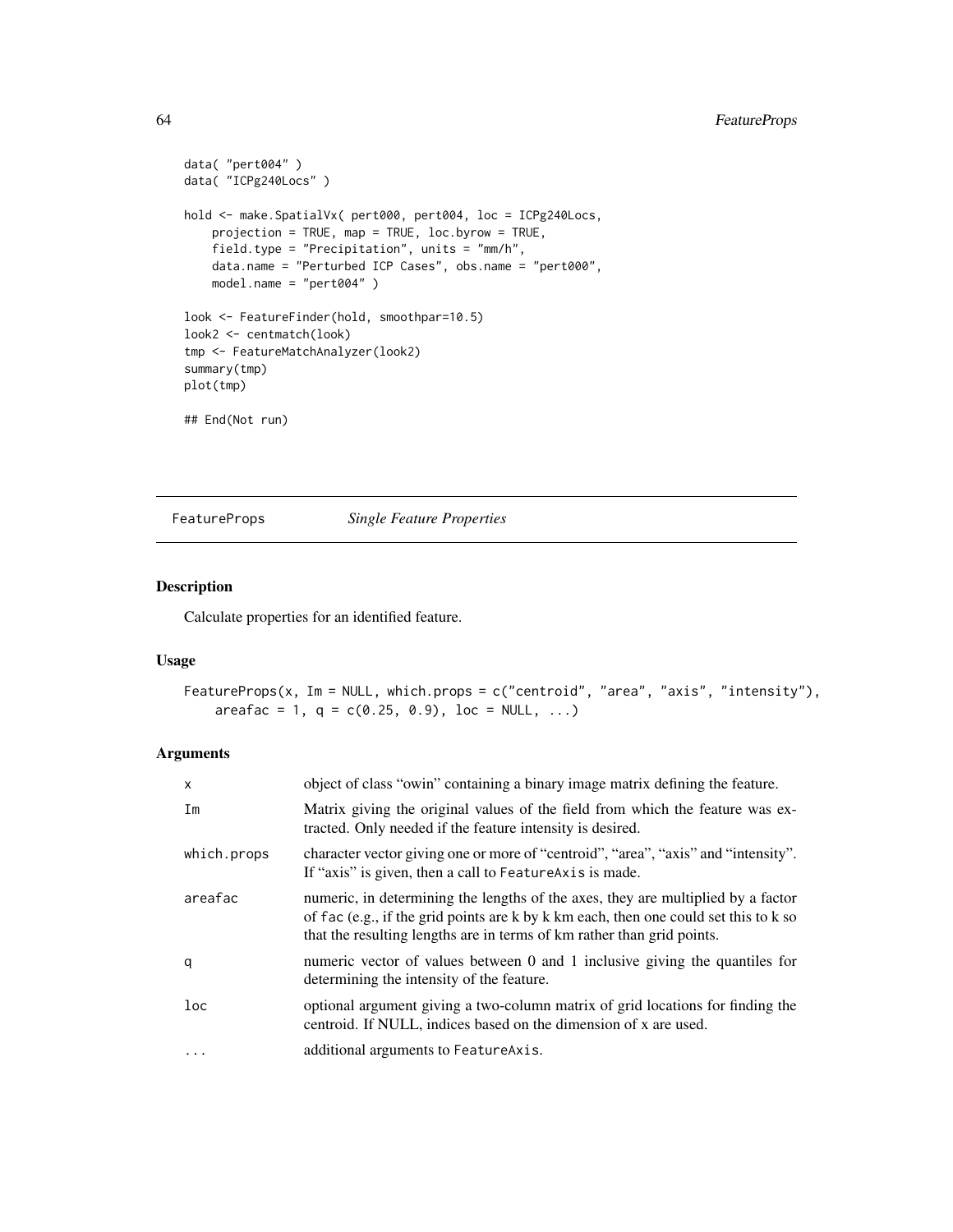#### FeatureProps 65

# Details

This function takes an owin image and returns several property values for that image, including: centroid, spatial area, major and minor axis angle/length, as well as the overall intensity of the field (cf., Davis et al., 2006a, b).

# Value

list object with components depending on the which.props argument. One or more of:

| list with components x and y giving the centroid of the object.<br>centroid |                                                                          |  |  |
|-----------------------------------------------------------------------------|--------------------------------------------------------------------------|--|--|
| area                                                                        | numeric giving the area of the feature.                                  |  |  |
| axis                                                                        | list object of class FeatureAxis as returned by the same-named function. |  |  |

# Author(s)

Eric Gilleland

# References

Davis, C. A., Brown, B. G. and Bullock, R. G. (2006a) Object-based verification of precipitation forecasts, Part I: Methodology and application to mesoscale rain areas. *Mon. Wea. Rev.*, 134, 1772–1784.

Davis, C. A., Brown, B. G. and Bullock, R. G. (2006b) Object-based verification of precipitation forecasts, Part II: Application to convective rain systems. *Mon. Wea. Rev.*, 134, 1785–1795.

#### See Also

```
FeatureAxisowinconvexhullsmaas.pspangles.psprotate.owinrotate.pspboundingbox,
midpoints.psp, lengths.psp, infline, clip.infline, deltamm, FeatureFinder, disjointer,
connected, tiles, tess, solutionset
```
#### Examples

```
data( "ExampleSpatialVxSet" )
```
x <- ExampleSpatialVxSet\$vx

```
look <- disk2dsmooth(x,5)
u <- quantile(look,0.99)
sIx <- matrix(0, 100, 100)
sIx[ look > u] <- 1
look2 <- disjointer(sIx)[[1]]
look2 <- flipxy(look2)
```

```
FeatureProps(look2,
    which.props=c("centroid", "area", "axis"))
```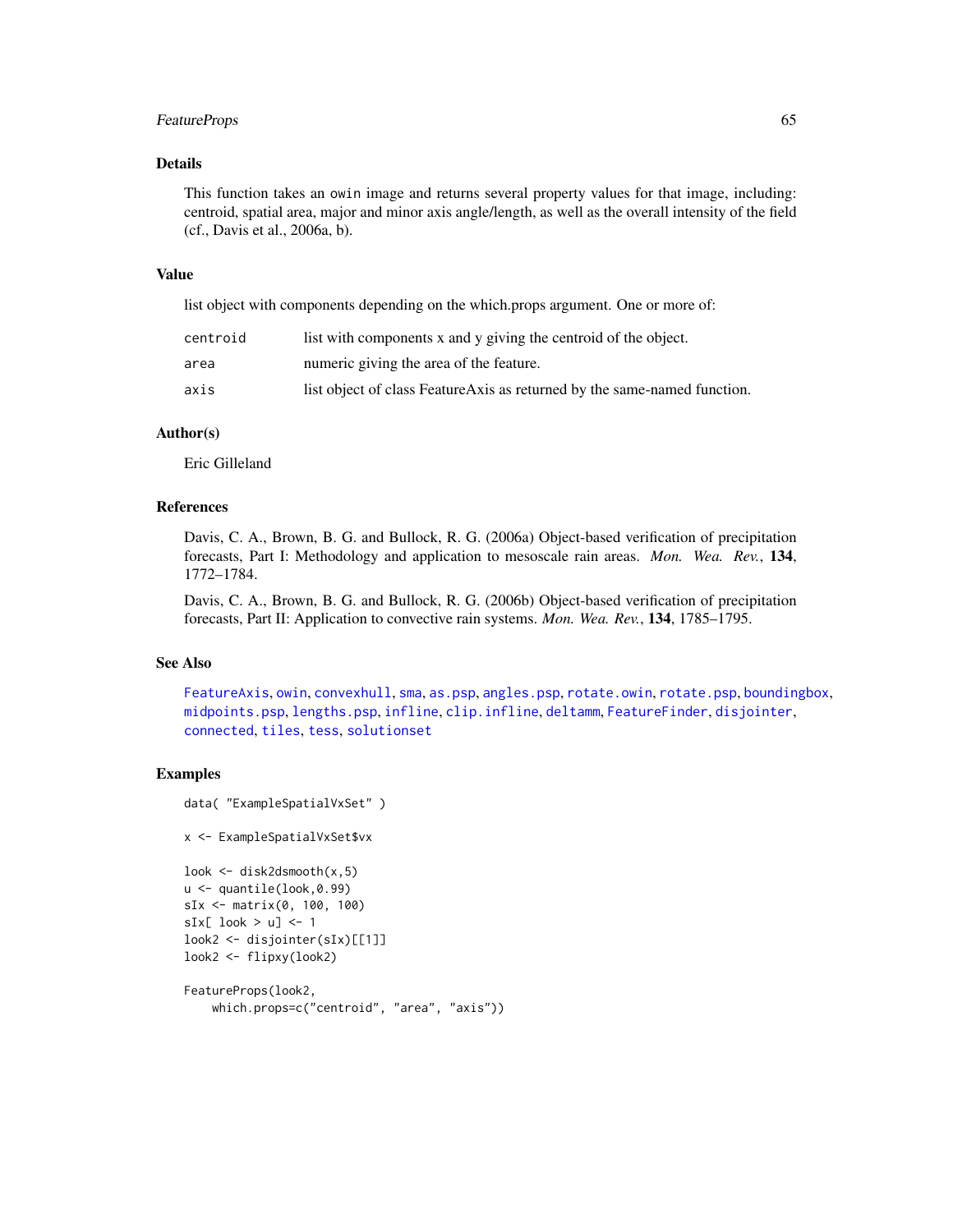#### Description

Create a feature-based contingency table from a matched object and calculate some summary scores with their standard errors.

#### Usage

```
FeatureTable(x, fudge = 1e-08, hits.random = NULL, correct.negatives = NULL, fA = 0.05)
```

```
## S3 method for class 'FeatureTable'
ci(x, alpha = 0.05, ...)
```
## S3 method for class 'FeatureTable'  $print(x, \ldots)$ 

## S3 method for class 'FeatureTable' summary(object, ...)

#### Arguments

| $\boldsymbol{\mathsf{x}}$ | FeatureTable: An object of class "matched" (e.g., from deltamm or centmatch.                                                                                        |  |  |  |
|---------------------------|---------------------------------------------------------------------------------------------------------------------------------------------------------------------|--|--|--|
|                           | print: An object of class "FeatureTable".                                                                                                                           |  |  |  |
| object                    | An object of class "Feature Table".                                                                                                                                 |  |  |  |
| fudge                     | value added to denominators of scores to ensure no division by zero. Set to zero<br>if this practice is not desired.                                                |  |  |  |
| hits.random               | If a different value for random hits in the caluctation of GSS than provided is<br>desired, it can be given here. Default uses Eq $(3)$ from Davis et al $(2009)$ . |  |  |  |
| correct.negatives         |                                                                                                                                                                     |  |  |  |
|                           | If a different value for correct negatives than provided is desired, it can be given<br>here. Default uses Eq $(4)$ from Davis et al $(2009)$ .                     |  |  |  |
| fA                        | numeric between zero and 1 giving the fraction of area occupied for the purpose<br>of matching as in Davis et al (2009).                                            |  |  |  |
| alpha                     | numeric between zero and one giving the $(1 - alpha) * 100$ percent confidence<br>level.                                                                            |  |  |  |
|                           | Additional arguments to ci.                                                                                                                                         |  |  |  |

# Details

This function takes an object of class "matched" and calculates a contingency table based on matched and unmatched objects. If no value for correct negatives is given, then it will also determine them based on Eq (3) from Davis et al (2009). The following contingency table scores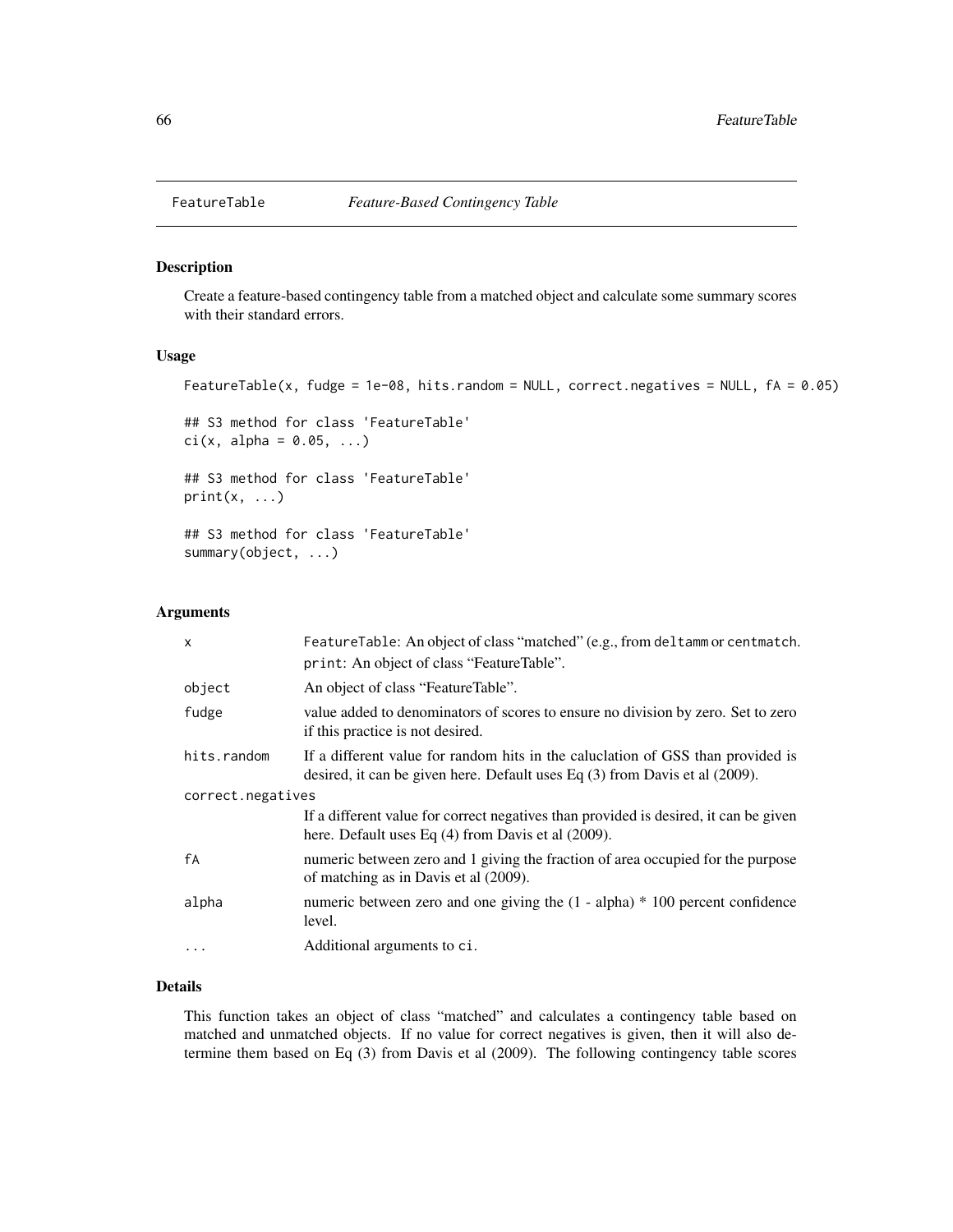#### FeatureTable 67

and their standard errors (based on their usual traditional version) are returned. It should be noted that the standard errors may not be entirely meaningful because they do not capture the uncertainty associated with identiying, merging and matching features within the fields. Neverhteless, they are calculated here for investigative purposes. Note that hits are determined by number of matched objects, which for some matching algorithms can mean that features are matched more than once (e.g., if using centmatch). In essence, this fact may artificially increase thenumber of hits. On the other hand, situations exist where such handling may be more appropriate than not having duplicate matches.

hits are determined by the total number of matched features.

false alarms are the total number of unmatched forecast features.

misses are the total number of unmatched observed features.

correct negatives are less obviously defined. If the user does not supply a value, then these are calculated according to Eq (4) in Davis et al (2009).

GSS: Gilbert skill score (aka Equitable Threat Score) based on Eq (2) of Davis et al (2009).

POD: probability of detecting an event (aka the hit rate).

false alarm rate: (aka probability of false detection) is the ratio of false alarms to the number of false alarms and correct negtives.

FAR: the false alarm ratio is the ratio of false alarms to the total forecast events (in this case, the total number of forecast features in the field).

HSS: Heidke skill score

The print method function simply calls summary, which prints the feature-based contingency table in addition to calling ci. The confidence intervals are based on the normal approximation method using the estimated standard errors, which themselves are suspicious. In any case, the intervals can give a feel for some of the uncertainty associated with the scores, but should not be considered as solid.

# Value

A list with inherited attributes from x and components:

estimates named numeric vector giving the estimated scores.

se named numeric vector giving the estimated standard errors of the scores.

feature.contingency.table

named numeric vector giving the feature-based contingency table.

#### **Note**

Standard error estimates are based on the univariate equivalent formulations, which do not account for uncertainties introduced in the feature identification, merging/clustering and matching. They should not be considered as legitimate, and resulting confidence intervals should be mistrusted.

# Author(s)

Eric Gilleland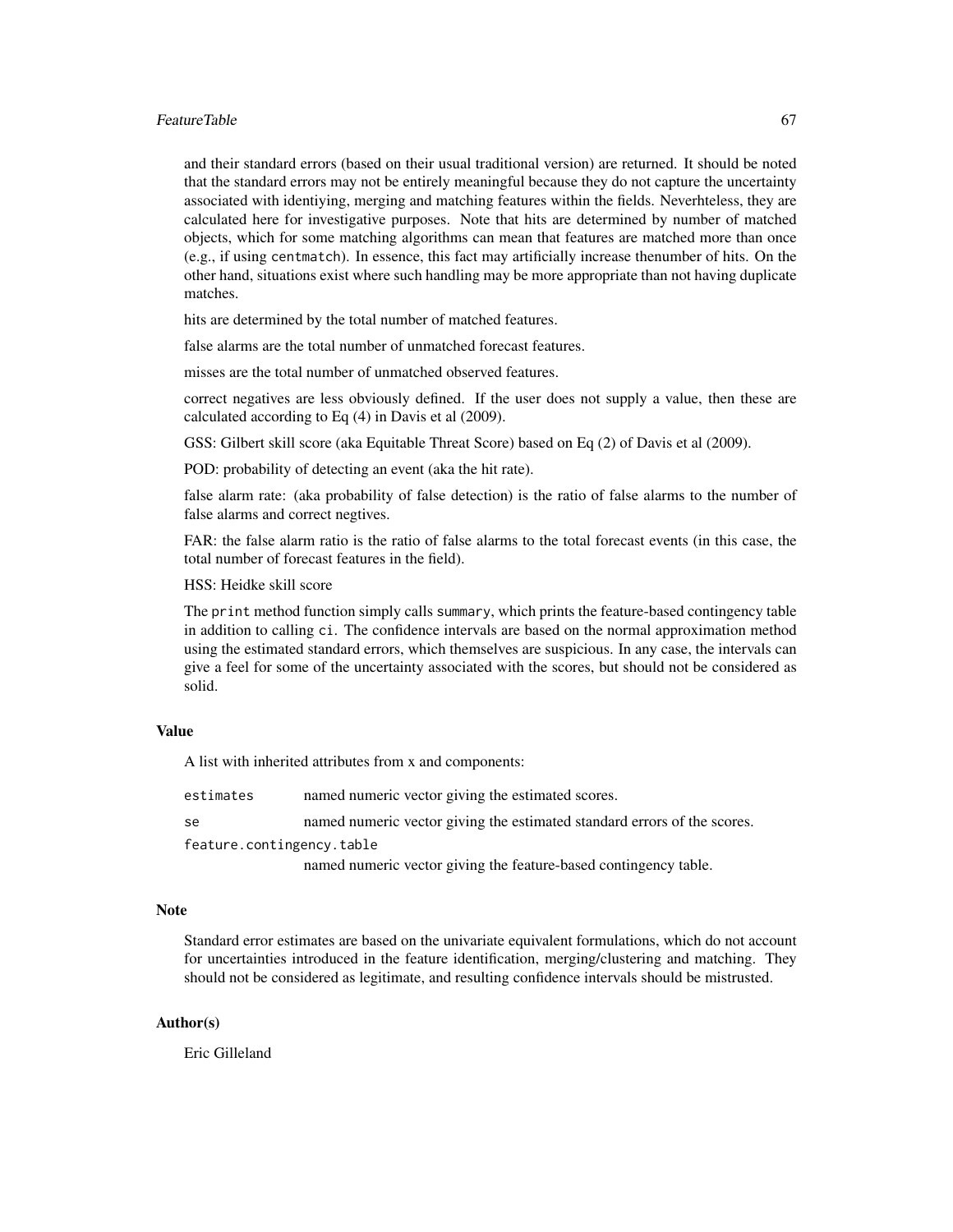# References

Davis, C. A., Brown, B. G., Bullock, R. G. and Halley Gotway, J. (2009) The Method for Objectbased Diagnostic Evaluation (MODE) applied to numerical forecasts from the 2005 NSSL/SPC Spring Program. *Wea. Forecsting*, 24, 1252–1267, DOI: 10.1175/2009WAF2222241.1.

#### See Also

To identify features in the fields: [FeatureFinder](#page-54-0)

To match (and merge) features: [centmatch](#page-39-1), [deltamm](#page-39-0)

# Examples

```
##
## See help file for 'deltamm' for examples.
##
```
Fint2d *2-d Interpolation*

#### Description

Interpolate a function of two variables by rounding (i.e. taking the nearest value), bilinear or bicubic interpolation.

# Usage

Fint2d(X, Ws, s, method = c("round", "bilinear", "bicubic"), derivs = FALSE, ...)

# Arguments

| X            | A numeric n by m matrix giving the value of the function at the old coordinates.                                        |  |  |
|--------------|-------------------------------------------------------------------------------------------------------------------------|--|--|
| Ws           | A numeric k by 2 matrix of new grid coordinates where $k \le m * n$ .                                                   |  |  |
| <sub>S</sub> | A numeric k by 2 matrix of old grid coordinates where $k \le m * n$ .                                                   |  |  |
| method       | character naming one of "round" (default), "bilinear", or "bicubic" giving the<br>specific interpolation method to use. |  |  |
| derivs       | logical, should the gradient interpolatants be returned?                                                                |  |  |
| $\cdots$     | Not used.                                                                                                               |  |  |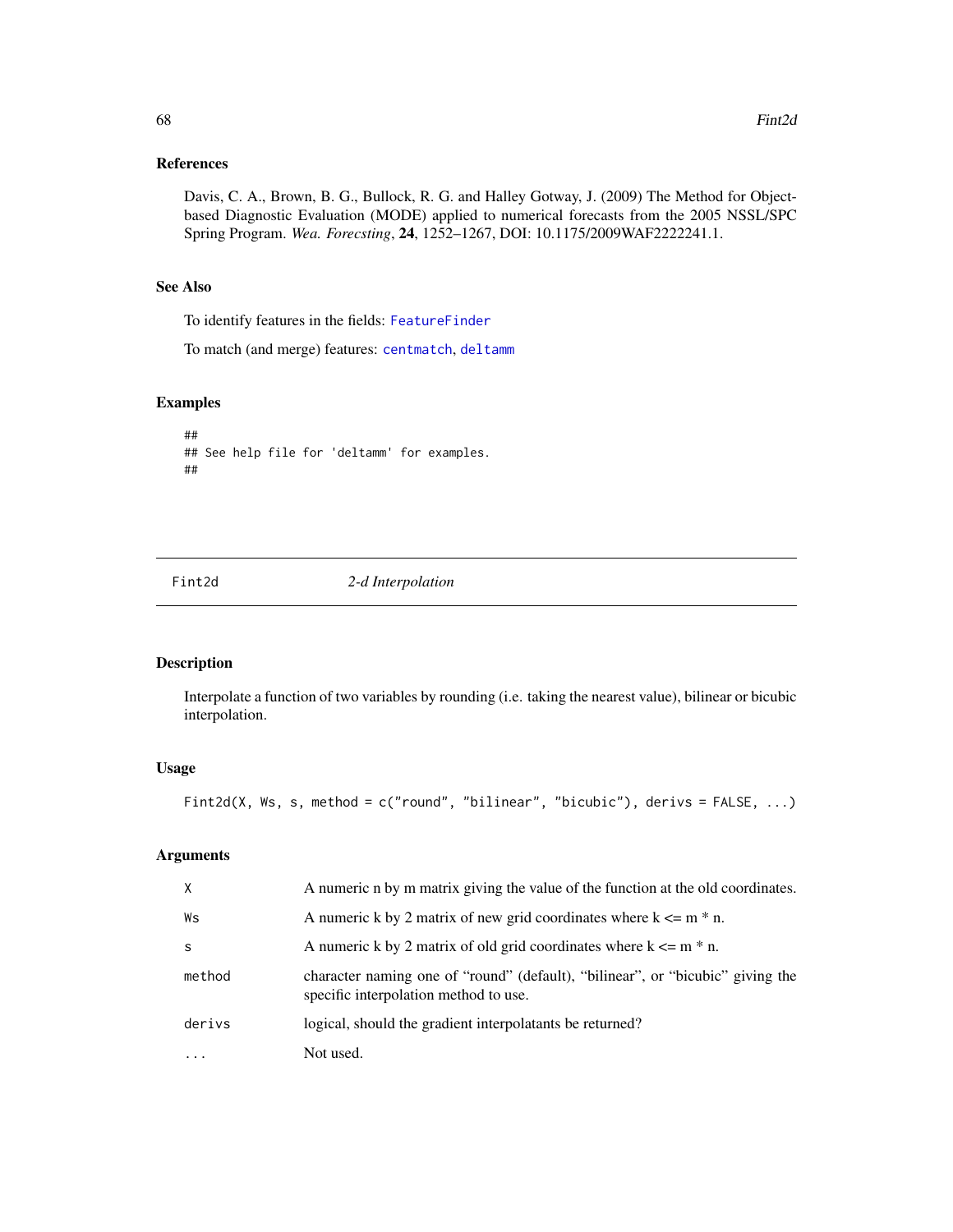#### Fint2d 69

# Details

Method round simply returns the values at each grid point that correspond to the nearest points in the old grid.

Interpolation of a function, say H, is achieved by the following formula (cf. Gilleland et al 2010, sec. 3), where r and s represent the fractional part of their respective coordinate. that is,  $r = x - g(x)$ ) and  $s = y - g(y)$ , where  $g(x)$  is the greatest integer less than x.

sum\_k sum\_l b\_k(r) \* b\_l(s) \* H(g(x) + l, g(y) + k).

The specific choices for the values of b\_l and b\_k and their ranges depends on the type of interpolation. For bilinear interpolation, they both range from 0 to 1, and are given by:  $b_0(x) = 1 - x$  and  $b_1(x) = x$ . for bicubic interpolation, they both range from -1 to 2 and are given by:

b -1( t ) =  $(2 * t<sup>2</sup> - t<sup>3</sup> - t) / 2$  $b_0(t) = (3 * t^3 - 5 * t^2 + 2) / 2$  $b_1(t) = (4 * t^2 - 3 * t^3 + t) / 2$  $b_2(t) = ((t - 1) * t^2)/2.$ 

# Value

If deriv is FALSE, then a matrix is returned whose values correspond to the new coordinates. Otherwise a list is returned with components:

| XV     |  | matrix whose values correspond to the new coordinates.                |  |  |
|--------|--|-----------------------------------------------------------------------|--|--|
| dx, dy |  | matrices giving the x and y direction gradients of the interpolation. |  |  |

#### Author(s)

Eric Gilleland

# References

Gilleland and co-authors (2010) Spatial forecast verification: Image warping. *NCAR Technical Note*, NCAR/TN-482+STR, DOI: 10.5065/D62805JJ.

# See Also

# [rigider](#page-142-0), [rigidTransform](#page-142-1)

# Examples

# see rigider for an example.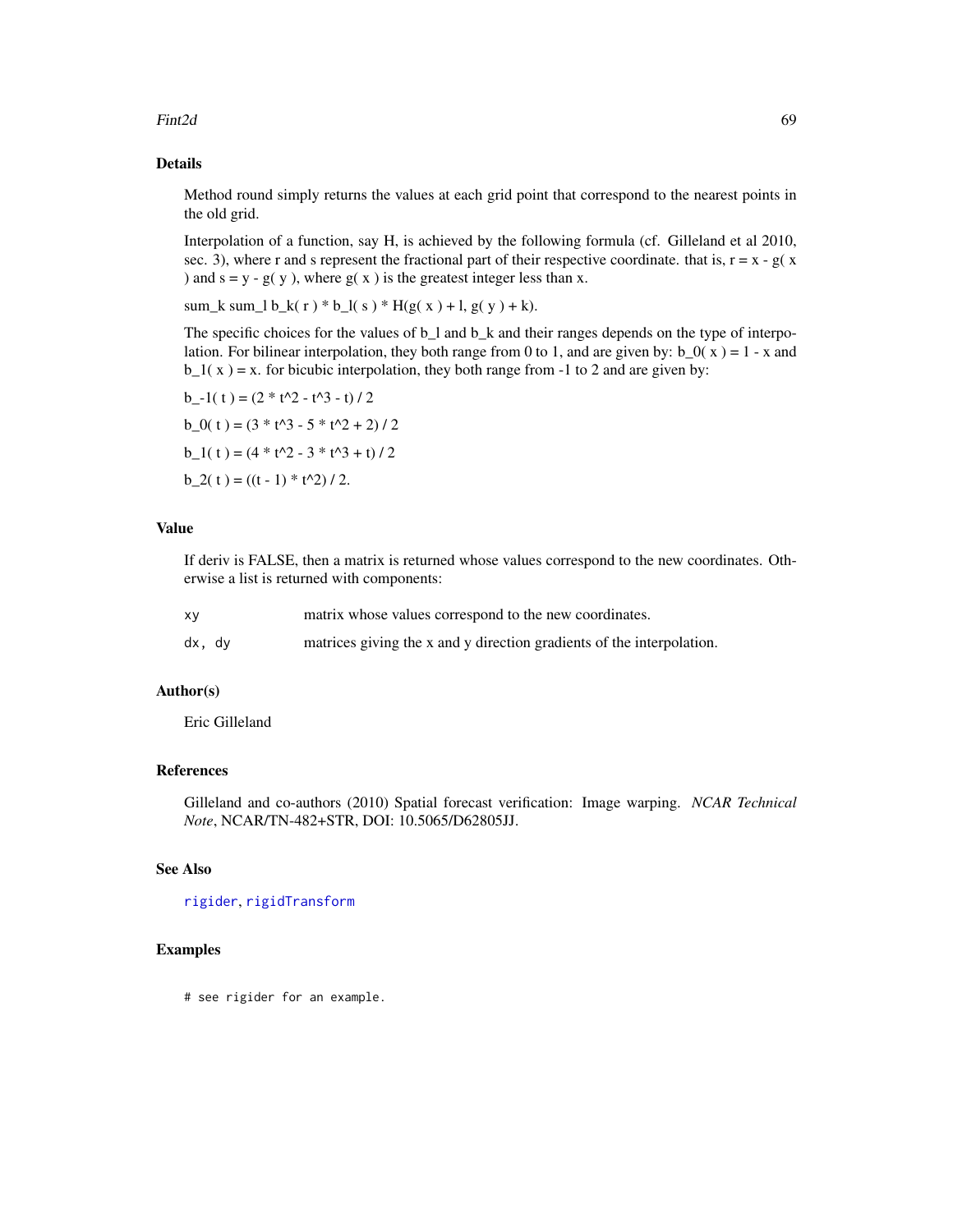# Description

Functions for calculating the Forecast Quality Index (FQI) and its components.

# Usage

```
FQI(object, surr = NULL, k = 4, time.point = 1, obs = 1, model = 1, ...)
UIQI(X, Xhat, ...)
ampstats(X, Xhat, only.nonzero = FALSE)
## S3 method for class 'fqi'
print(x, \ldots)## S3 method for class 'fqi'
summary(object, ...)
```
# Arguments

| object       | list object of class "SpatialVx". In the case of the summary method, object is<br>the list object returned by FQI.                                                                                                                                   |  |  |  |
|--------------|------------------------------------------------------------------------------------------------------------------------------------------------------------------------------------------------------------------------------------------------------|--|--|--|
| X, Xhat      | numeric matrices giving the fields for the verification set.                                                                                                                                                                                         |  |  |  |
| X            | list object of class "fqi" as returned by FQI.                                                                                                                                                                                                       |  |  |  |
| surr         | three-dimesnional array containing surrogate fields for X, e.g. as returned by<br>surrogater2d. If NULL, these will be calculated using surrogater2d.                                                                                                |  |  |  |
| only.nonzero | logical, should the means and variances of only the non-zero values of the fields<br>be calculated (if so, the covariance is returned as NA)?                                                                                                        |  |  |  |
| k            | numeric vector for use with the partial Hausdorff distance. For k that are whole<br>numerics or integers $\ge$ = 1, then the k-th highest value is returned by 1 ocmeasures 2d.<br>If $0 \le k \le 1$ , then the corresponding quantile is returned. |  |  |  |
| time.point   | numeric or character indicating which time point from the "SpatialVx" verifica-<br>tion set to select for analysis.                                                                                                                                  |  |  |  |
| obs, model   | numeric indicating which forecast model to select for the analysis.                                                                                                                                                                                  |  |  |  |
| $\cdots$     | In the case of FQI, additional arguments to surrogater2d. Only used if surr<br>is NULL. In the case of UIQI, additional arguments to ampstats. In the case of<br>summary. fqi, these are not used.                                                   |  |  |  |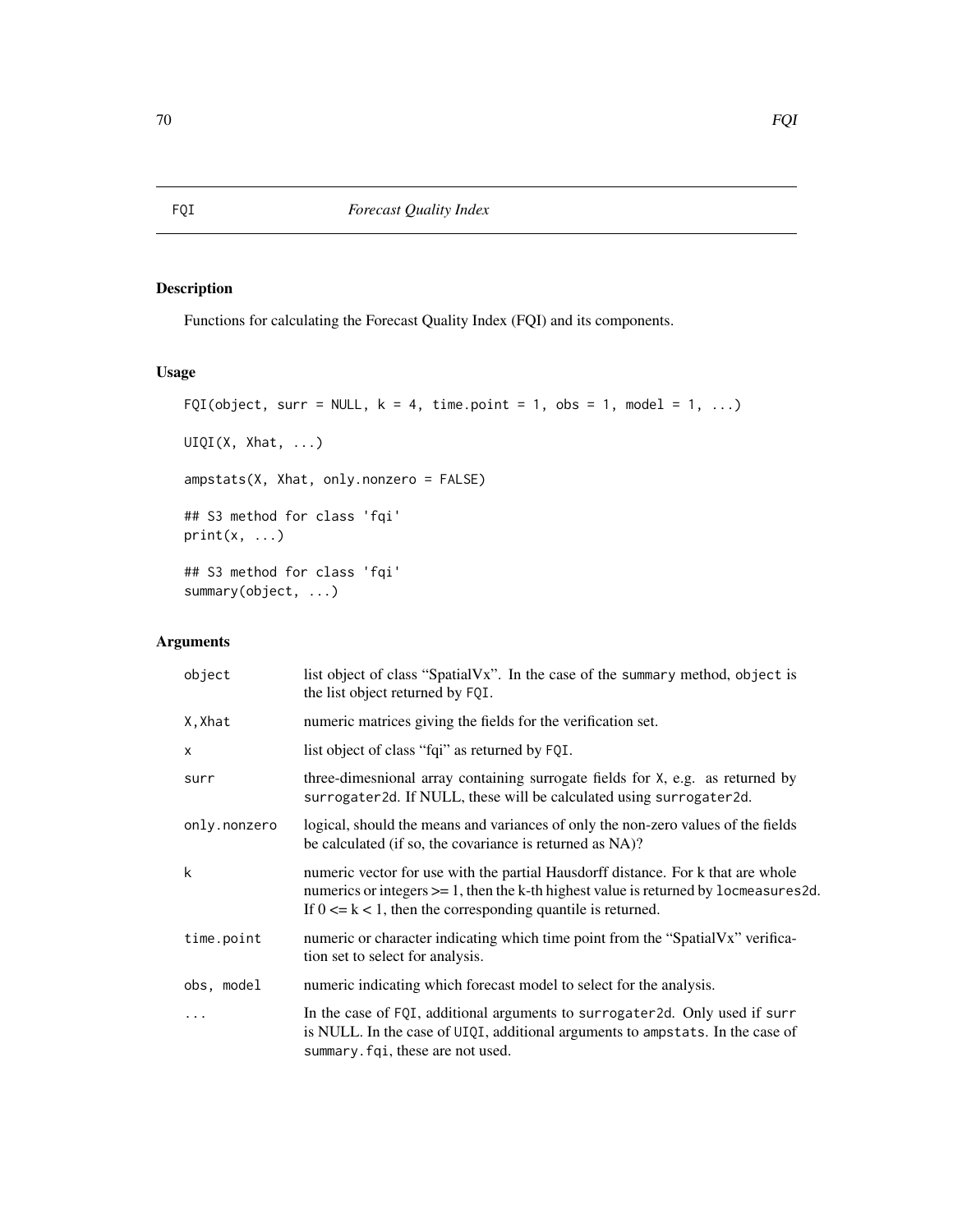The FQI was proposed as a spatial verification metric (a true metric in the mathematical sense) by Venugopal et al. (2005) to combine amplitude and displacement error information in a single summary statistic. It is given by

 $FQI = (PHD_k(X, Xhat)/mean(PHD_k(X, surr_i)); i in 1 to number of surrogates)) / (brightness *$ distortion)

where the numerator is a normalized partial Hausdorff distance (see help file for locperf), brightness (also called bias) is given by  $2*(mu1*mu2)/(mu1^2+mu2^2)$ , where mu1 (mu2) is the mean value of X (Xhat), and the distortion term is given by  $2*(sig1*sig2)/(sig1^2+sig2^2)$ , where  $sig1^2$  (sig2^2) is the variance of X (Xhat) values. The denominator is a modified UIQI (Universal Image Quality Index; Wang and Bovik, 2002), which itself is given by

 $UIQI = cor(X,Xhat)*brightness*distortion.$ 

Note that if only.nonzero is TRUE in the call to UIQI, then the modified UIQI used in the FQI formulation is returned (i.e., without multiplying by the correlation term).

The print method so far just calls the summary method.

# Value

FQI returns a list with with the following components:

| phd.norm                                                                                                                                                          | matrix of normalized partial Hausdorff distances for each value of k (rows) and<br>each threshold (columns). |  |  |  |
|-------------------------------------------------------------------------------------------------------------------------------------------------------------------|--------------------------------------------------------------------------------------------------------------|--|--|--|
| uiqi.norm                                                                                                                                                         | numeric vector of modified UIQI values for each threshold.                                                   |  |  |  |
| fqi                                                                                                                                                               | matrix of FQI values for each value of k (rows) and each threshold (columns).                                |  |  |  |
| It will also have the same attributes as the "SpatialVx" object with additional attributes defining the<br>arguments specific to parameters used by the function. |                                                                                                              |  |  |  |
| UIQI returns a list with components:                                                                                                                              |                                                                                                              |  |  |  |
| data.name                                                                                                                                                         | character vector giving the names of the two fields.                                                         |  |  |  |
| cor                                                                                                                                                               | single numeric giving the correlation between the two fields.                                                |  |  |  |
| brightness.bias                                                                                                                                                   |                                                                                                              |  |  |  |
|                                                                                                                                                                   | single numeric giving the brightness (bias) value.                                                           |  |  |  |
| distortion.variability                                                                                                                                            |                                                                                                              |  |  |  |
|                                                                                                                                                                   | single numeric giving the distortion (variability) value.                                                    |  |  |  |
| UIQI                                                                                                                                                              | single numeric giving the UIQI (or modified UIQI if only nonzero is set to<br>TRUE) value.                   |  |  |  |
| ampstats returns a list object with components:                                                                                                                   |                                                                                                              |  |  |  |
| mean.fcst, mean.vx                                                                                                                                                |                                                                                                              |  |  |  |
|                                                                                                                                                                   | single numerics giving the mean of Xhat and X, resp.                                                         |  |  |  |
| var.fcst, var.vx                                                                                                                                                  |                                                                                                              |  |  |  |
|                                                                                                                                                                   | single numerics giving the variance of Xhat and X, resp.                                                     |  |  |  |
| COV                                                                                                                                                               | single numeric giving the covariance between Xhat and X (if only nonzero is<br>TRUE, this will be NA).       |  |  |  |

 $FQI$  71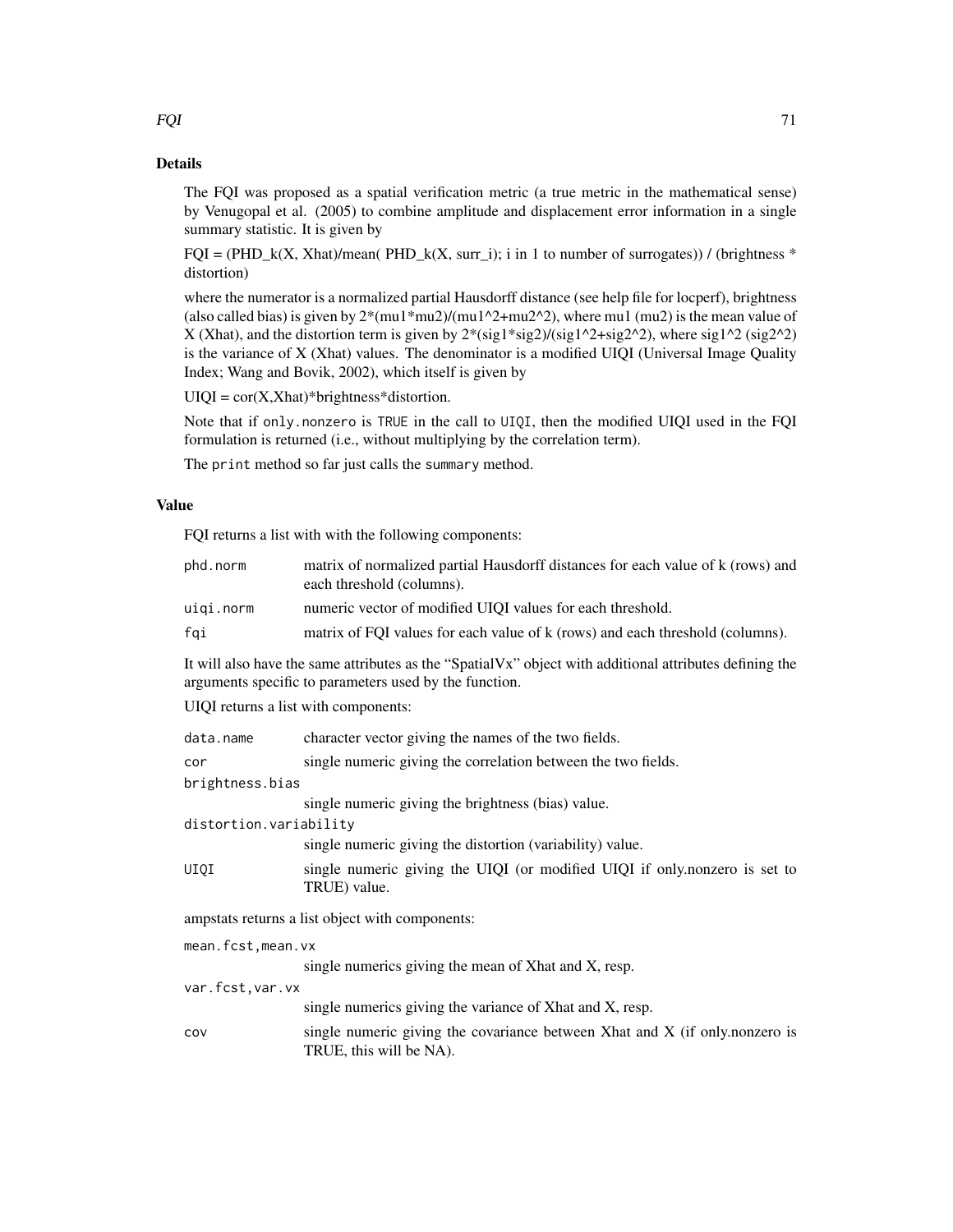#### Author(s)

Eric Gilleland

# References

Venugopal, V., Basu, S. and Foufoula-Georgiou, E. (2005) A new metric for comparing precipitation patterns with an application to ensemble forecasts. *J. Geophys. Res.*, 110, D08111, 11 pp., doi:10.1029/2004JD005395.

Wang, Z. and Bovik, A. C. (2002) A universal image quality index. *IEEE Signal Process. Lett.*, 9, 81–84.

#### See Also

[locperf](#page-105-0), [surrogater2d](#page-162-0), [locmeasures2d](#page-101-0)

#### Examples

```
data( "ExampleSpatialVxSet" )
x <- ExampleSpatialVxSet$vx
xhat <- ExampleSpatialVxSet$fcst
# Now, find surrogates of the simulated field.
z <- surrogater2d(x, zero.down=TRUE, n=10)
u \le - list( X = cbind( quantile( c(x), c(0.75, 0.9)),
            Xhat = \text{cbind}( \text{quantile}( \text{c(xhat}), \text{c(0.75, 0.9)} ) )hold <- make.SpatialVx(x, xhat, thresholds = u,
    field.type = "Example", units = "none",
    data.name = "ExampleSpatialVxSet",
    obs.name = "X", model.name = "Xhat")FQI(hold, surr = z, k = c(4, 0.75))
```

| fss2dfun |  |  |
|----------|--|--|
|          |  |  |

Various Verification Statistics on Possibly Neighborhood-Smoothed *Fields.*

# Description

Functions to calculate various verification statistics on possibly neighborhood smoothed fields. Used by hoods2d, but can be called on their own.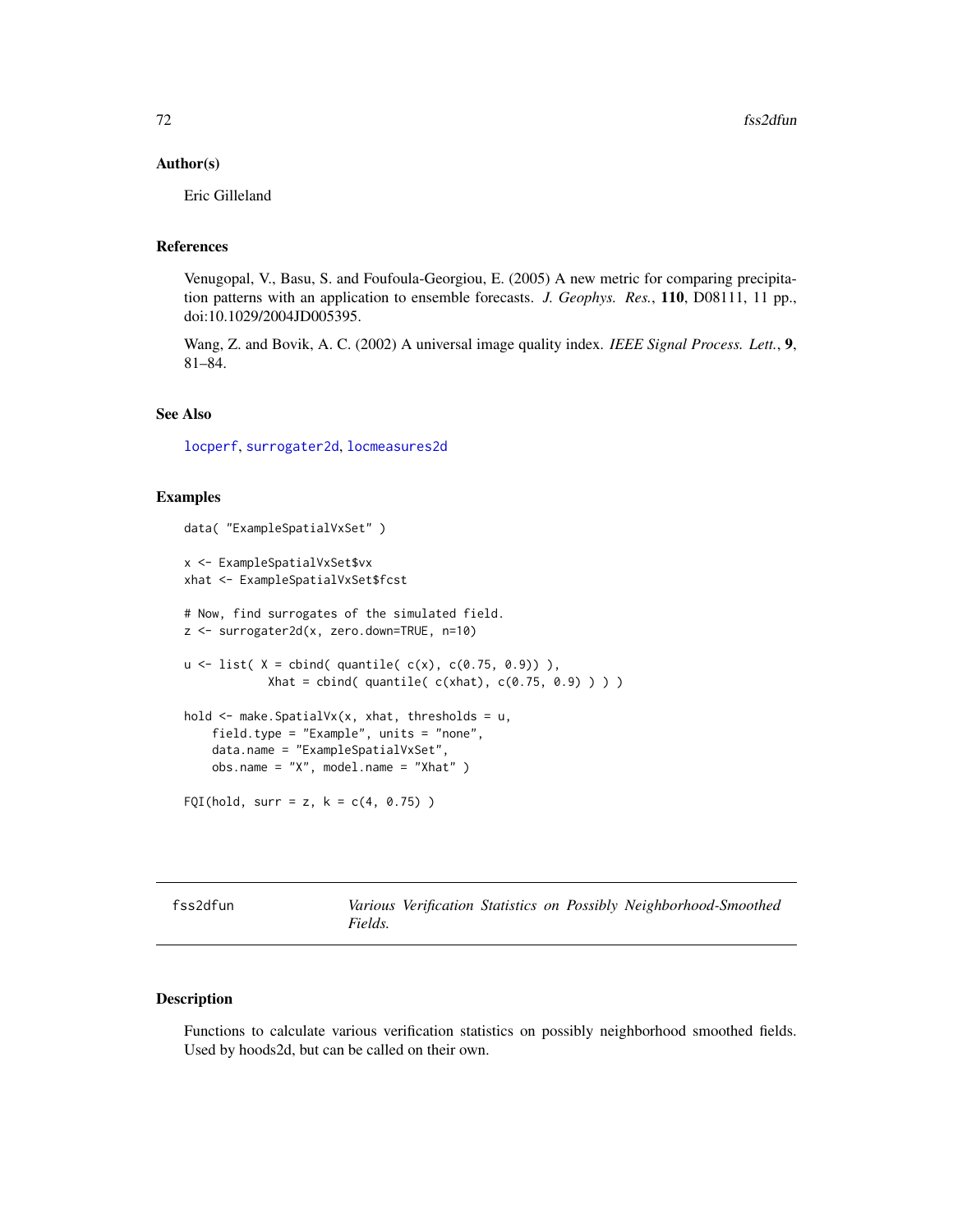#### fss2dfun 73

# Usage

```
fss2dfun(sPy, sPx, subset = NULL, verbose = FALSE)
fuzzyjoint2dfun(sPy, sPx, subset = NULL)
MinCvg2dfun(sIy, sIx, subset = NULL)
multicon2dfun(sIy, Ix, subset = NULL)
pragmatic2dfun(sPy, Ix, mIx = NULL, subset = NULL)
upscale2dfun(sYy, sYx, threshold = NULL, which.stats = c("rmse",
                 "bias", "ts", "ets"), rule = ">=", subset = NULL)
```
# Arguments

| sPy         | n by m matrix giving a smoothed binary forecast field.                                                                                                                               |
|-------------|--------------------------------------------------------------------------------------------------------------------------------------------------------------------------------------|
| sPx         | n by m matrix giving a smoothed binary observed field.                                                                                                                               |
| sIy         | n by m matrix giving a binary forecast field.                                                                                                                                        |
| sIx         | n by m matrix giving a binary observed field (the s indicates that the binary field<br>is obtained from a smoothed field).                                                           |
| Ix          | n by m matrix giving a binary observed field.                                                                                                                                        |
| mIx         | (optional) single numeric giving the base rate. If NULL, this will be calculated<br>by the function. Simply a computation saving step if this has already been cal-<br>culated.      |
| sYy         | n by m matrix giving a smoothed forecast field.                                                                                                                                      |
| sYx         | n by m matrix giving a smoothed observed field.                                                                                                                                      |
| threshold   | (optional) numeric vector of length 2 giving the threshold over which to calcu-<br>late the verification statistics: bias, ts and ets. If NULL, only the rmse will be<br>calculated. |
| which.stats | character vector naming which statistic(s) should be caluclated for upscale2dfun.                                                                                                    |
| subset      | (optional) numeric indicating over which points the summary scores should be<br>calculated. If NULL, all of the points are used.                                                     |
| rule        | character string giving the sort of thresholding process desired. See the help file<br>for thresholder for more information.                                                         |
| verbose     | logical, should progress information be printed to the screen?                                                                                                                       |

## Details

These are modular functions that calculate the neighborhood smoothing method statistics in spatial forecast verification (see, e.g., Ebert, 2008, 2009; Gilleland et al., 2009, 2010; Roberts and Lean,2008). These functions take fields that have already had the neighborhood smoothing applied (e.g., using kernele2d) when appropriate. They are called by hoods2d, so need not be called by the user, but they can be.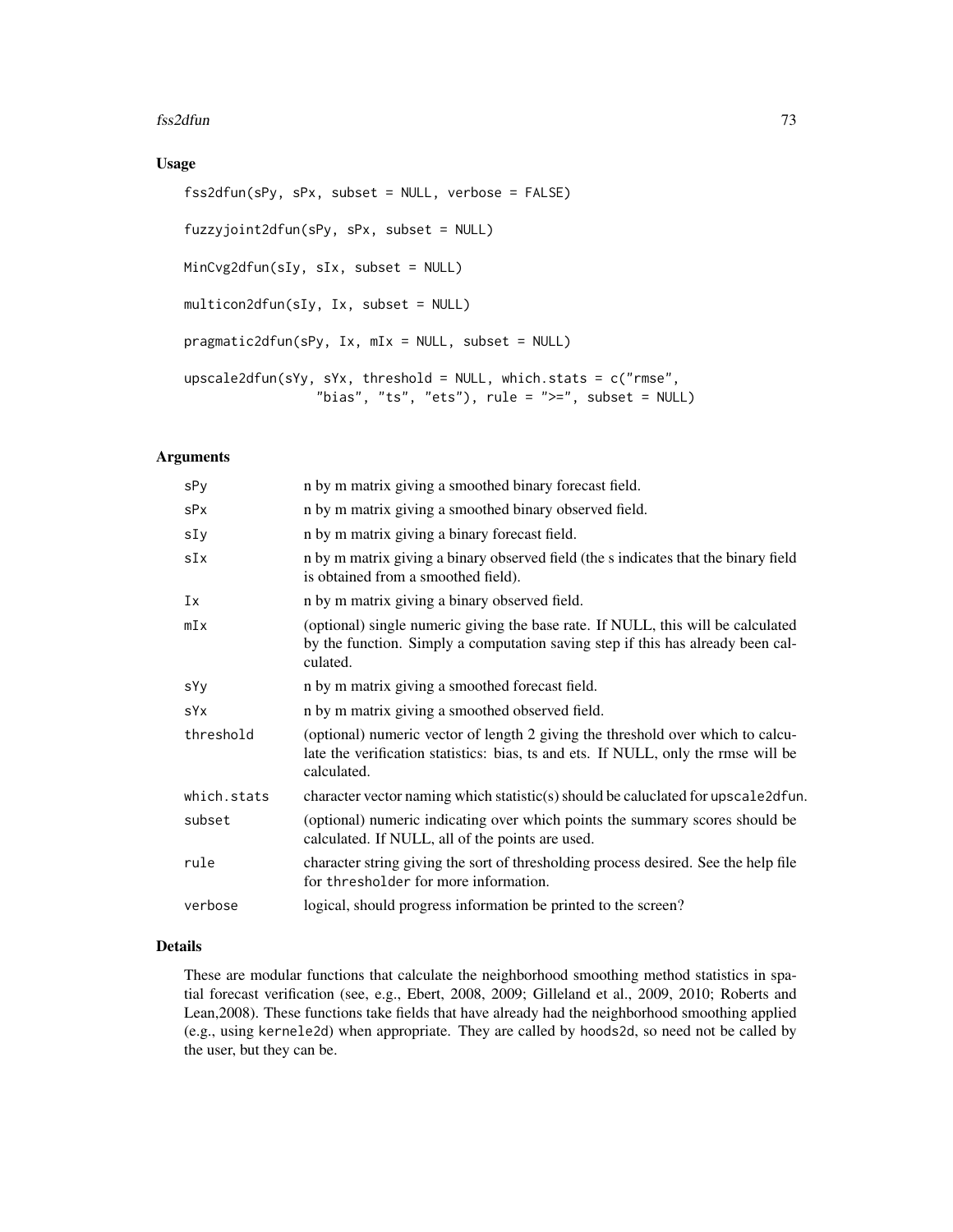# Value

In the case of fss2dfun, a single numeric giving the FSS value is returned. In the other cases, list objects are returned with one or more of the following components, depending on the particular function.

| fuzzy | fuzzyjoint 2d fun returns a list with this list as one component. The list com-<br>ponent fuzzy has the components: pod, far and ets.                                                                |
|-------|------------------------------------------------------------------------------------------------------------------------------------------------------------------------------------------------------|
| joint | fuzzyjoint2dfun returns a list with this list as one component. The list com-<br>ponent joint has the components: pod, far and ets.                                                                  |
| pod   | numeric giving the probability of detection, or hit rate.                                                                                                                                            |
| far   | numeric giving the false alarm ratio.                                                                                                                                                                |
| ets   | numeric giving the equitable threat score, or Gilbert Skill Score.                                                                                                                                   |
| f     | numeric giving the false alarm rate.                                                                                                                                                                 |
| hk    | numeric giving the Hanssen-Kuipers statistic.                                                                                                                                                        |
| bs    | <b>Brier Score</b>                                                                                                                                                                                   |
| bss   | Brier Skill Score. The pragmatic 2d fun returns the bs and bss values. The Brier<br>Skill Score here uses the mean square error between the base rate and the Ix field<br>as the reference forecast. |
| ts    | numeric giving the threat score.                                                                                                                                                                     |
| bias  | numeric giving the frequency bias.                                                                                                                                                                   |
|       |                                                                                                                                                                                                      |

# Author(s)

Eric Gilleland

#### References

Ebert, E. E. (2008) Fuzzy verification of high resolution gridded forecasts: A review and proposed framework. *Meteorol. Appl.*, 15, 51–64. doi:10.1002/met.25

Ebert, E. E. (2009) Neighborhood verification: A strategy for rewarding close forecasts. *Wea. Forecasting*, 24, 1498–1510, doi:10.1175/2009WAF2222251.1.

Gilleland, E., Ahijevych, D., Brown, B. G., Casati, B. and Ebert, E. E. (2009) Intercomparison of Spatial Forecast Verification Methods. *Wea. Forecasting*, 24, 1416–1430, doi:10.1175/2009WAF2222269.1.

Gilleland, E., Ahijevych, D. A., Brown, B. G. and Ebert, E. E. (2010) Verifying Forecasts Spatially. *Bull. Amer. Meteor. Soc.*, October, 1365–1373.

Roberts, N. M. and Lean, H. W. (2008) Scale-selective verification of rainfall accumulations from high-resolution forecasts of convective events. *Mon. Wea. Rev.*, 136, 78–97. doi:10.1175/2007MWR2123.1.

# See Also

[hoods2d](#page-88-0),[kernel2dsmooth](#page-0-0),[vxstats](#page-172-0), [thresholder](#page-164-0)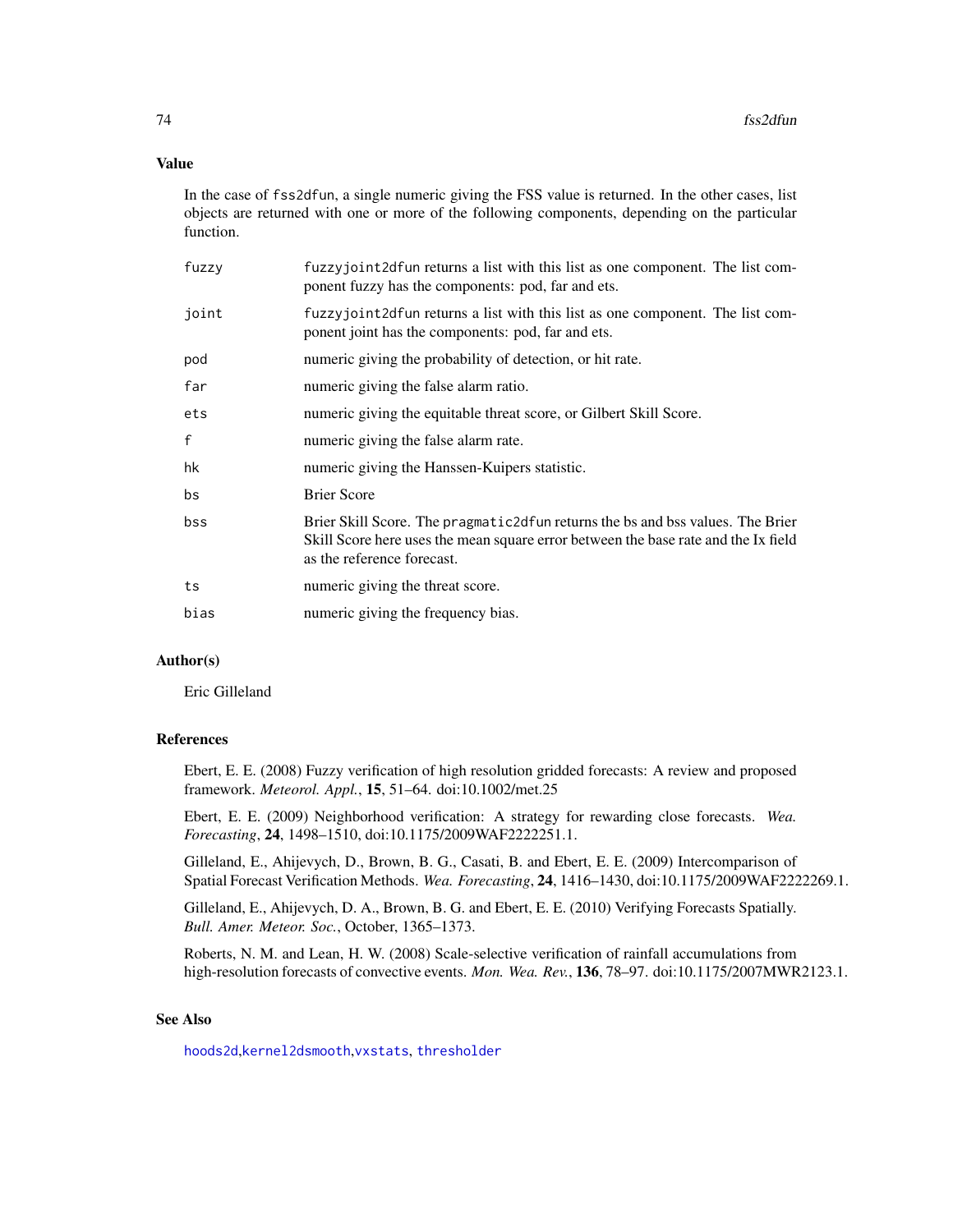#### fss2dPlot 75

## Examples

```
x <- y <- matrix( 0, 100, 100)
x[ sample(1:100, 10), sample(1:100, 10)] <- 1
y[ sample(1:100, 20), sample(1:100, 20)] <- 1
Px <- kernel2dsmooth( x, kernel.type="boxcar", n=9, xdim=c(100, 100))
Py <- kernel2dsmooth( y, kernel.type="boxcar", n=9, xdim=c(100, 100))
par( mfrow=c(2,2))
image( x, col=c("grey", "darkblue"), main="Simulated Observed Events")
image( y, col=c("grey", "darkblue"), main="Simulated Forecast Events")
image( Px, col=c("grey", tim.colors(256)), main="Forecast Event Frequencies (9 nearest neighbors)")
image(Py, col=c("grey", tim.colors(256)), main="Smoothed Observed Events (9 nearest neighbors)")
fss2dfun( Py, Px)
## Not run:
data( "pert004" )
data( "pert000" )
fbin <- obin <- matrix(0, 601, 501)
fbin[ pert004 >= 12] <- 1
obin[ pert000 >= 12] <- 1
Pf <- kernel2dsmooth( fbin, kernel.type="boxcar", n=33, xdim=c(601, 501))
Po <- kernel2dsmooth( obin, kernel.type="boxcar", n=33, xdim=c(601, 501))
fss2dfun(Pf, Po)
fuzzyjoint2dfun(Pf, Po)
Pe \leq 1/(33^2) # At least one event in the neighborhood.
MinCvg2dfun(Pf >= Pe, Po >= Pe)
multicon2dfun(Pf >= Pe, obin)
pragmatic2dfun(Pf, obin, mIx=mean( obin, na.rm=TRUE))
Sf <- kernel2dsmooth( pert004, kernel.type="boxcar", n=33, xdim=c(601, 501))
So <- kernel2dsmooth( pert000, kernel.type="boxcar", n=33, xdim=c(601, 501))
upscale2dfun( Sf, So, threshold=12)
## End(Not run)
```
fss2dPlot *Create Several Graphics for List Objects Returned from hoods2d*

## Description

Creates several graphics for list objects returned from hoods2d. Mostly quilt and matrix plots for displaying results of smoothing fields over different neighborhood lengths and thresholds.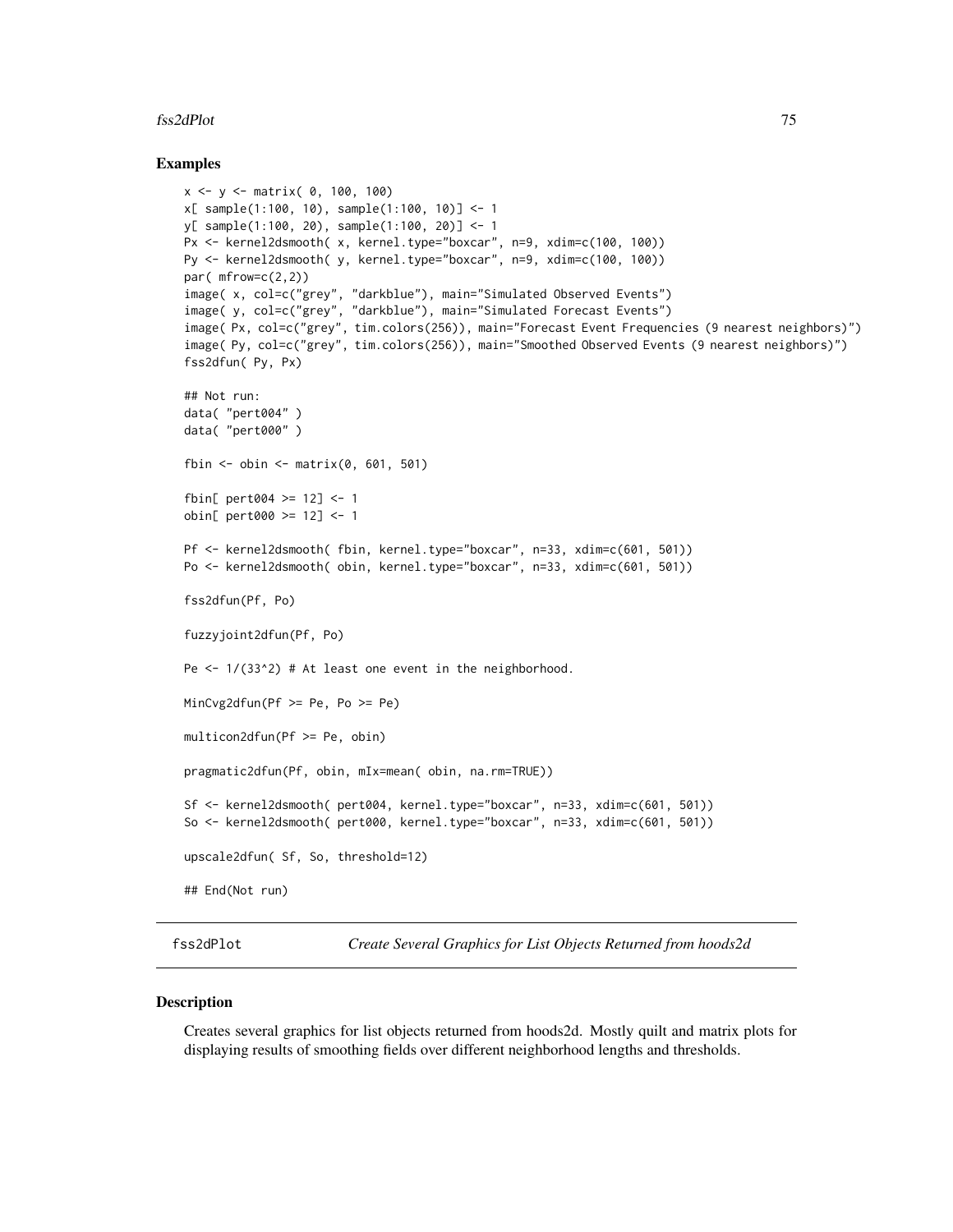# Usage

```
fss2dPlot(x, ..., matploted = 1:6, mfrow = c(1, 2), add.text = FALSE)
```

```
upscale2dPlot(object, args, ..., type = c("all",
                 "gss", "ts", "bias", "rmse"))
```
# Arguments

| X          | list object with components fss, fss.random and fss.uniform. Effectively, it does<br>the same thing as hoods2dP1ot, but adds the fss.random and fss.uniform hori-<br>zontal lines to the matrix plot. |
|------------|-------------------------------------------------------------------------------------------------------------------------------------------------------------------------------------------------------|
| object     | list object with named components: rmse (numeric vector), ets, ts and bias all<br>matrices whose rows represent neighborhood lengths, and whose columns rep-<br>resent thresholds.                    |
| args       | list object passed to hoods2dPlot, see its help file for more details.                                                                                                                                |
| mfrow      | mfrow parameter (see help file for par). If NULL, then the parameter is not<br>re-set.                                                                                                                |
| add.text   | logical, if TRUE, FSS values will be added to the quilt plot as text (in addition<br>to the color).                                                                                                   |
| type       | character string stating which plots to make (default is "all").                                                                                                                                      |
|            | Optional arguments to image and image plot for fss2dPlot, and optional ar-<br>guments to hoods2dPlot for upscale2dPlot                                                                                |
| matplotcol | col argument to function matplot.                                                                                                                                                                     |

# Details

makes quilt and matrix plots for output from hoods2d.

#### Value

No value is returned. A series of plots are created. It may be useful to use this function in conjunction with pdf in order to view all of the plots. See the help file for hoods2dPlot to plot individual results.

# Author(s)

Eric Gilleland

# See Also

[hoods2dPlot](#page-93-0), [matplot](#page-0-0), [image](#page-0-0), [image.plot](#page-0-0), [hoods2d](#page-88-0), [pdf](#page-0-0)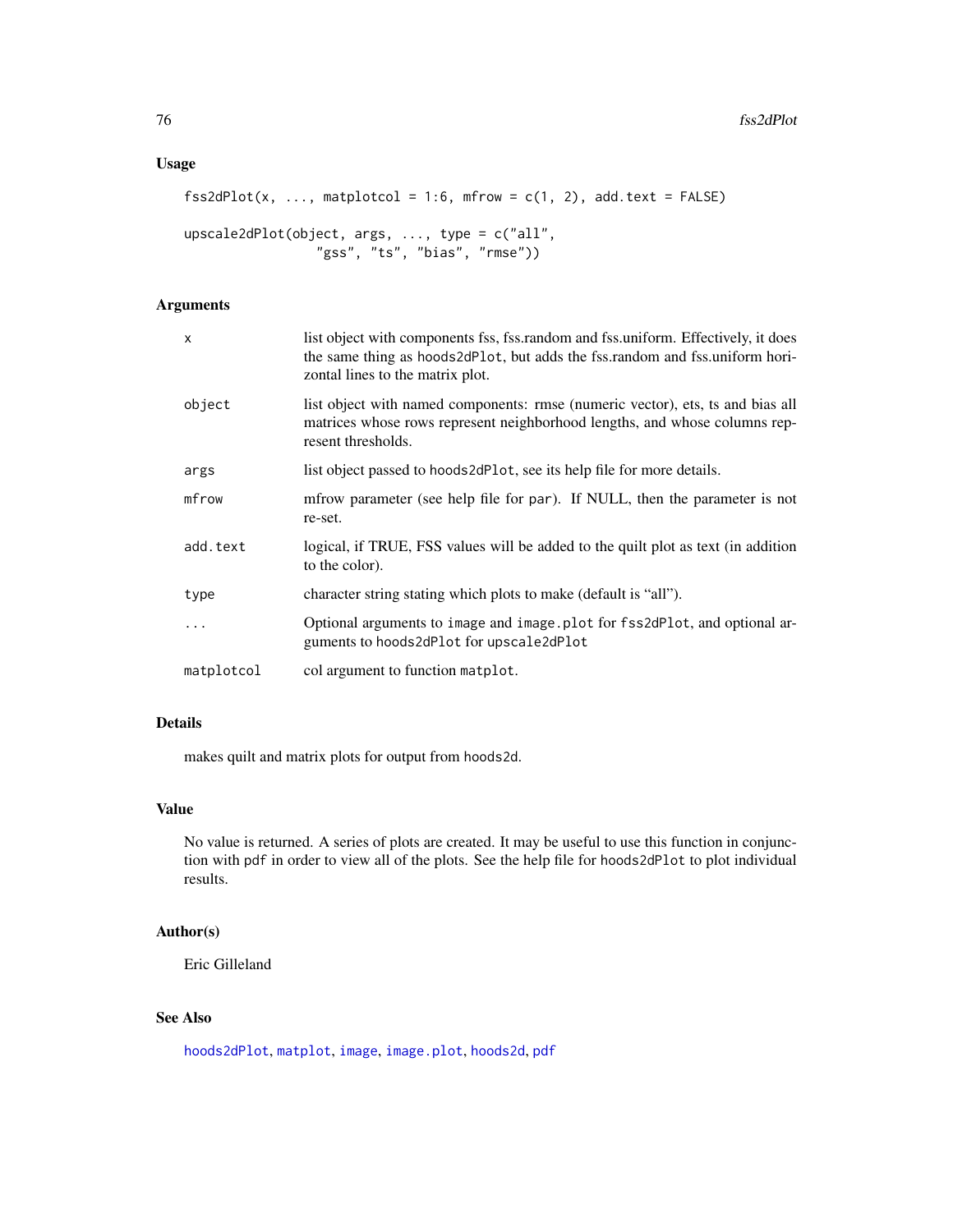#### GeoBoxPlot 77

## Examples

```
##
## This is effectively an internal function, so the example is commented out
## in order for R's check to run faster.
##
## Not run:
data( "geom001" )
data( "geom000" )
data( "ICPg240Locs" )
hold <- make.SpatialVx( geom000, geom001, thresholds = c(0.01,50.01),
    loc = ICPg240Locs, map = TRUE, projection = TRUE, loc.byrow = TRUE,
   units = "mm/h", data.name = "Geometric", obs.name = "observation",
   model.name = "case 1" )
look <- hoods2d(hold, levels=c(1, 3, 5, 33, 65),
   verbose=TRUE)
plot( look)
## End(Not run)
```
GeoBoxPlot *Geographic Box Plot*

## Description

Make a geographic box plot as detailed in Willmott et al. (2007).

## Usage

```
GeoBoxPlot(x, areas, ...)
```
## Arguments

|          | numeric giving the values to be box-plotted.                                            |
|----------|-----------------------------------------------------------------------------------------|
| areas    | numeric of same length as x giving the associated areas for each value.                 |
| $\cdots$ | optional arguments to the boxplot function of R. The argument plot is not al-<br>lowed. |

# Details

This function makes the geographic box plots described in Willmott et al. (2007) that calculates the five statistics in such a way as to account for the associated areas (e.g., over a grid where each grid box may have differing areas).

Missing values are not handled, and ideally should be handled before calling ths routine.

In future, this function may allow other options for x than currently, but for now, only numeric vectors are allowed.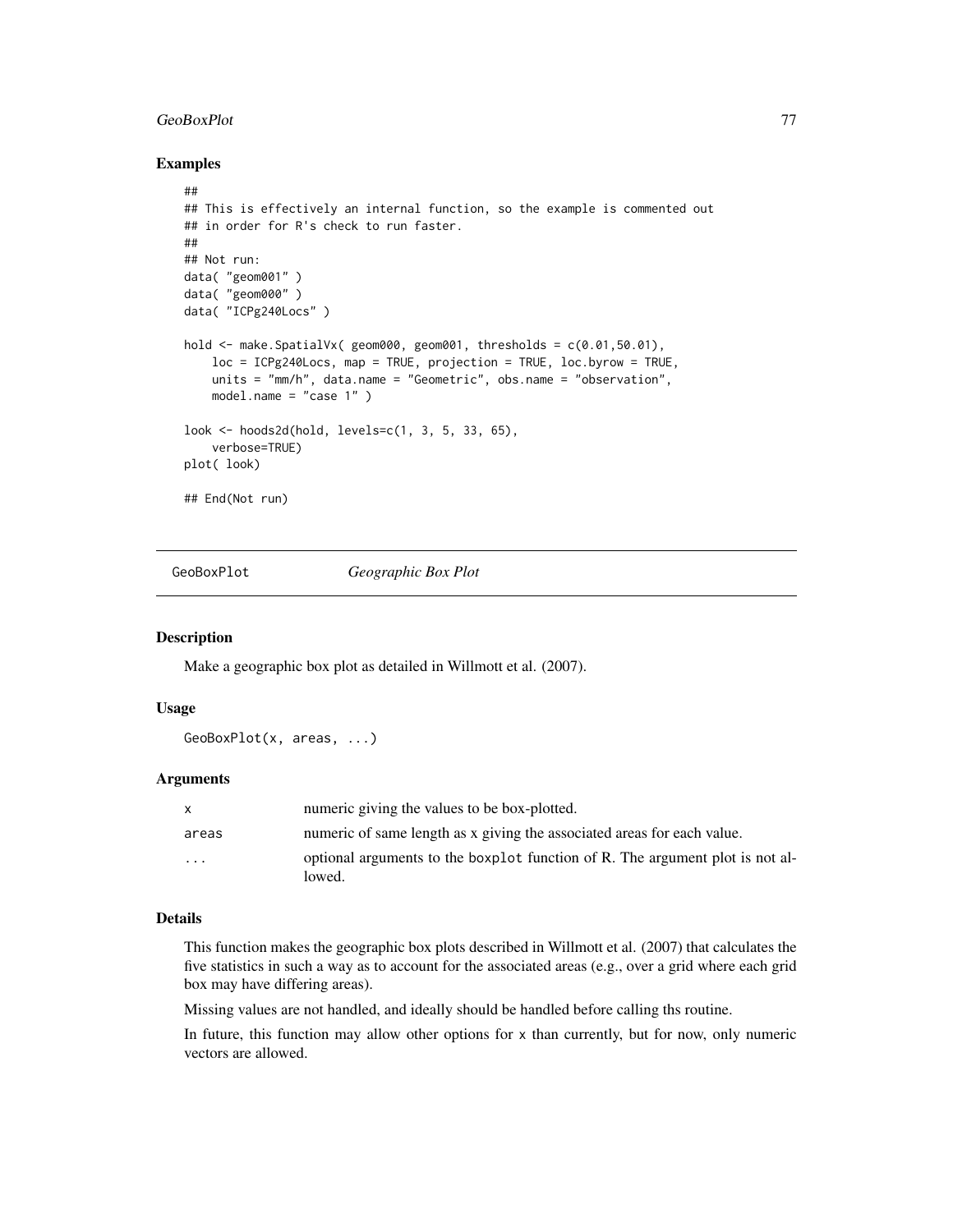# Value

List with the same components as returned by boxplot.

# Author(s)

Eric Gilleland

## References

Willmott, C. J., Robeson, S. M. and Matsuura, K. (2007) Geographic box plots. *Physical Geography*, 28, 331–344, doi:10.2747/0272-3646.28.4.331.

## See Also

#### [boxplot](#page-0-0)

# Examples

```
##
## Reproduce the boxplots of Fig. 1 in Willmott et al. (2007).
##
x \leftarrow c(4, 9, 1, 3, 10, 6, 7)a \leftarrow c(rep(1,4),2,1,3)boxplot(x, at=1, xlim=c(0,3))
GeoBoxPlot(x, a, at=2, add=TRUE)
axis( 1, at=c(1,2), labels=c("Traditional", "Geographic"))
```
GFSNAMfcstEx *Example Verification Set*

# Description

Example verification set of accumulated precipitation (mm) with 361 time points in addition to 2352 spatial locations on a grid. Taken from a real, but unknown, weather model and observation analysis (one of GFS or NAM). Accumulation is either 3-h or 24-h.

## Usage

```
data(GFSNAMfcstEx)
data(GFSNAMobsEx)
data(GFSNAMlocEx)
```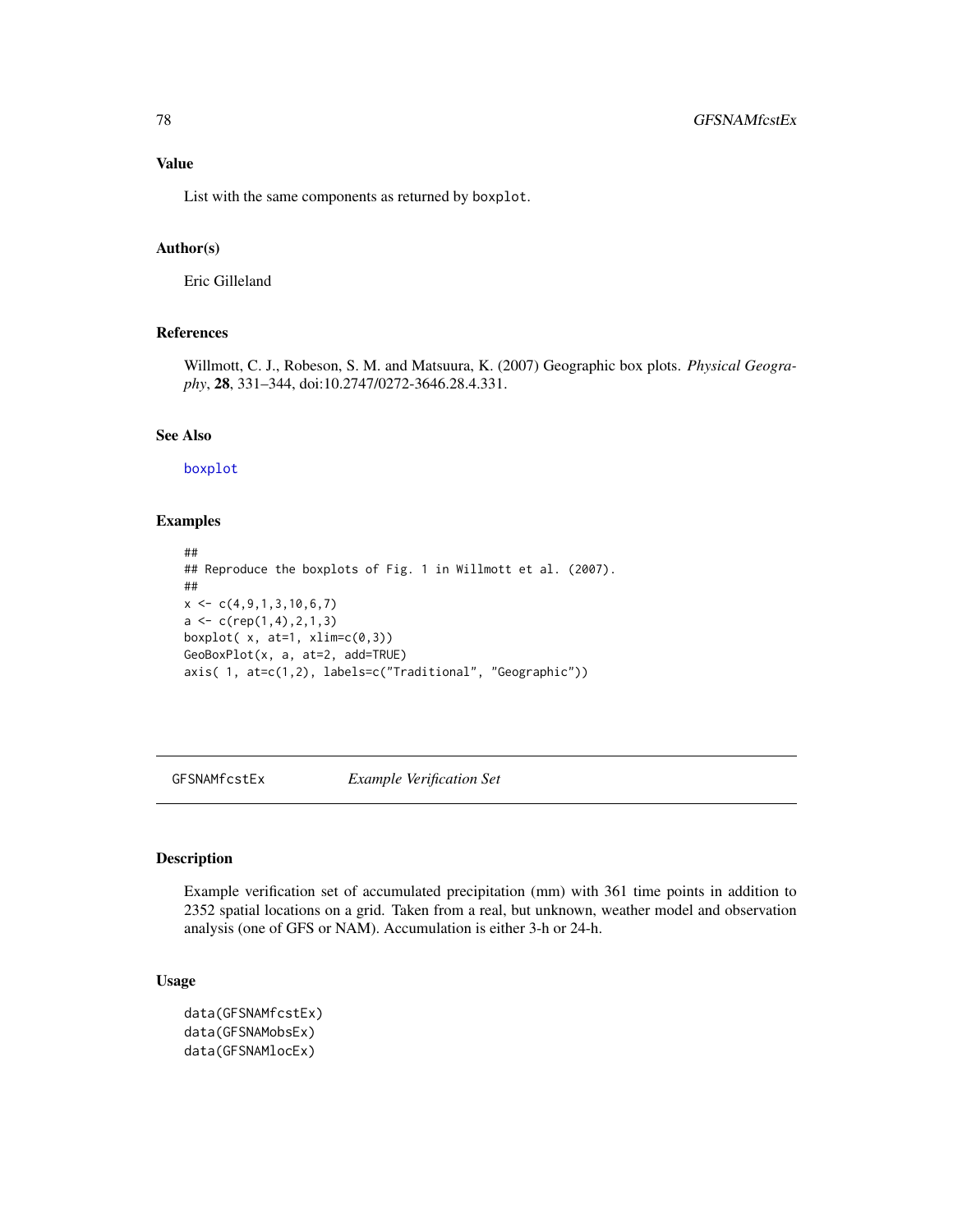#### gmm2d 79

## Format

The format is: num [1:2352, 1:361] 0 0 0 0 0 ...

The format is: num [1:2352, 1:361] 0 0 0 0 0 ...

The format is: A data frame with 2352 observations on the following 2 variables.

Lat a numeric vector of latitude coordinates for GFS/NAM example verification set.

Lon a numeric vector of longitude coordinates for GFS/NAM example verification set.

## Details

Example verification set with 2352 spatial locations over the United States, and 361 time points. For both the forecast (GFSNAMfcstEx) and verification (GFSNAMobsEx), these are numeric matrices whose rows represent time, and columns represent space. The associated lon/lat coordinates are provided by GFSNAMlocEx (2352 by 2 data frame with named components giving the lon and lat values).

Note that the available spatial locations are a subset of the original 70 X 100 60-km grid where each time point had no missing observations. This example set is included with the package simply toi demonstrate some functionality that involves both space and time; though this is mostly a spatialonly package.

## Examples

```
data( "GFSNAMfcstEx" )
data( "GFSNAMobsEx" )
data( "GFSNAMlocEx" )
x <- colMeans(GFSNAMfcstEx, na.rm=TRUE)
y <- colMeans(GFSNAMobsEx, na.rm=TRUE)
look <- as.image(x - y, x=GFSNAMlocEx)
image.plot(look)
```
gmm2d *2-d Gaussian Mixture Models Verification*

### Description

Use 2-d Gaussian Mixture Models (GMM) to assess forecast performance.

#### Usage

```
gmm2d(x, \ldots)## Default S3 method:
gmm2d(x, \ldots, xhat, K = 3, gamma = 1, threshold = NULL,initFUN = "initGMM", verbose = FALSE)
## S3 method for class 'SpatialVx'
```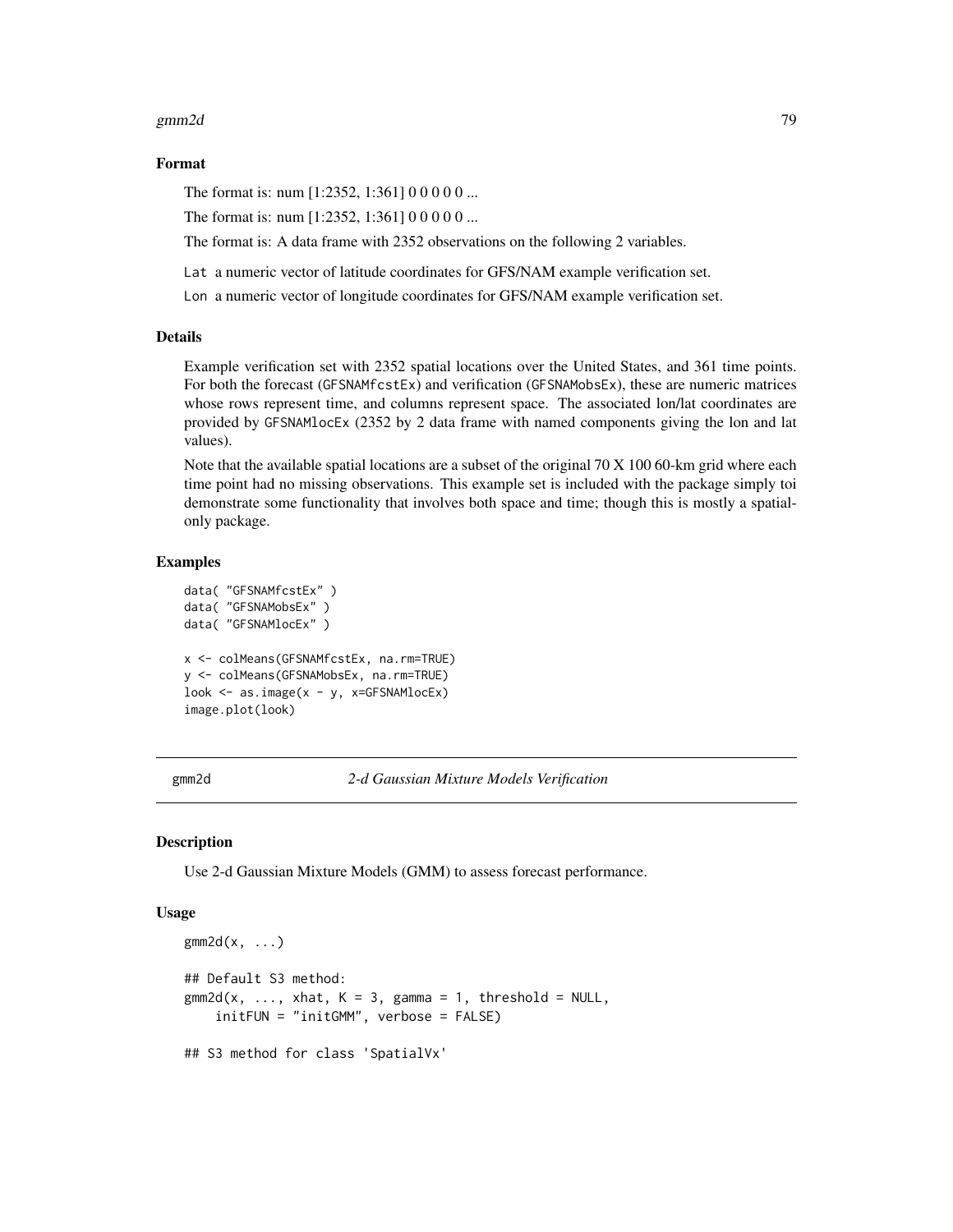#### 80 gmm2d

```
\text{gmm2d}(x, \ldots, \text{ time.point} = 1, \text{ obs} = 1, \text{ model} = 1, K = 3, \text{ gamma} = 1,threshold = NULL, initFUN = "initGMM", verbose = FALSE)
## S3 method for class 'gmm2d'
plot(x, ..., col = c("gray", tim. colors(64)),zlim = c(0, 1), horizontal = TRUE)
## S3 method for class 'gmm2d'
predict(object, ..., x)
## S3 method for class 'gmm2d'
print(x, \ldots)## S3 method for class 'gmm2d'
summary(object, ...)
```
# Arguments

| x, xhat    | Default: m by n numeric matrices giving the verification and forecast fields,<br>resp.                                                                                                                                                                                                                                                                                                                                                                                                                                                                                                                                                                                                                                                                                                                                                                                                                                                                                                                                                                                                    |
|------------|-------------------------------------------------------------------------------------------------------------------------------------------------------------------------------------------------------------------------------------------------------------------------------------------------------------------------------------------------------------------------------------------------------------------------------------------------------------------------------------------------------------------------------------------------------------------------------------------------------------------------------------------------------------------------------------------------------------------------------------------------------------------------------------------------------------------------------------------------------------------------------------------------------------------------------------------------------------------------------------------------------------------------------------------------------------------------------------------|
|            | gmm2d. SpatialVx: object of class "SpatialVx".                                                                                                                                                                                                                                                                                                                                                                                                                                                                                                                                                                                                                                                                                                                                                                                                                                                                                                                                                                                                                                            |
|            | plot and print: object returned by gmm2d.                                                                                                                                                                                                                                                                                                                                                                                                                                                                                                                                                                                                                                                                                                                                                                                                                                                                                                                                                                                                                                                 |
|            | predict: k by 2 matrix of lon/lat coordinates on which to predict the model.                                                                                                                                                                                                                                                                                                                                                                                                                                                                                                                                                                                                                                                                                                                                                                                                                                                                                                                                                                                                              |
| object     | output from gmm2d.                                                                                                                                                                                                                                                                                                                                                                                                                                                                                                                                                                                                                                                                                                                                                                                                                                                                                                                                                                                                                                                                        |
| К          | single numeric giving the number of mixture components to use.                                                                                                                                                                                                                                                                                                                                                                                                                                                                                                                                                                                                                                                                                                                                                                                                                                                                                                                                                                                                                            |
| gamma      | Value of the gamma parameter from Eq (11) of Lakshmanan and Kain (2010).<br>This affects the number of times a location is repeated.                                                                                                                                                                                                                                                                                                                                                                                                                                                                                                                                                                                                                                                                                                                                                                                                                                                                                                                                                      |
| threshold  | numeric giving a threshold over which (and including) the GMM is to be fit<br>(zero-valued grid points are not included in the estimation here for speed). If<br>NULL, no thresholding is applied.                                                                                                                                                                                                                                                                                                                                                                                                                                                                                                                                                                                                                                                                                                                                                                                                                                                                                        |
| initFUN    | character naming a function to provide initial estimates for the GMM. Must take<br>an m by n matrix as input, and return a dataframe a component called ind that is<br>a vector indicating the order of the rows for which the first K will be used, a third<br>column giving the x-coordinates of the initial estimate of the mean for the x di-<br>rection, fourth column giving the initial estimate for the mean of the y-direction,<br>and fifth and sixth columns giving initial estimates for the standard deviations of<br>the x- and y-directions. The default identifies all connected components using<br>the disjointer function, then uses their centroids as the initial estimates of the<br>means, and their axes as initial estimates for the standard deviations. The ind<br>component gives the order of the object areas from largest to smallest so that the<br>K largest objects are used to provide initial estimates. Note that this differs from<br>the initial estimates in Lakshmanan and Kain (2010) where they break the field<br>into different areas first. |
| verbose    | logical, should progress information be printed to the screen?                                                                                                                                                                                                                                                                                                                                                                                                                                                                                                                                                                                                                                                                                                                                                                                                                                                                                                                                                                                                                            |
| time.point | numeric or character indicating which time point from the "SpatialVx" verifica-<br>tion set to select for analysis.                                                                                                                                                                                                                                                                                                                                                                                                                                                                                                                                                                                                                                                                                                                                                                                                                                                                                                                                                                       |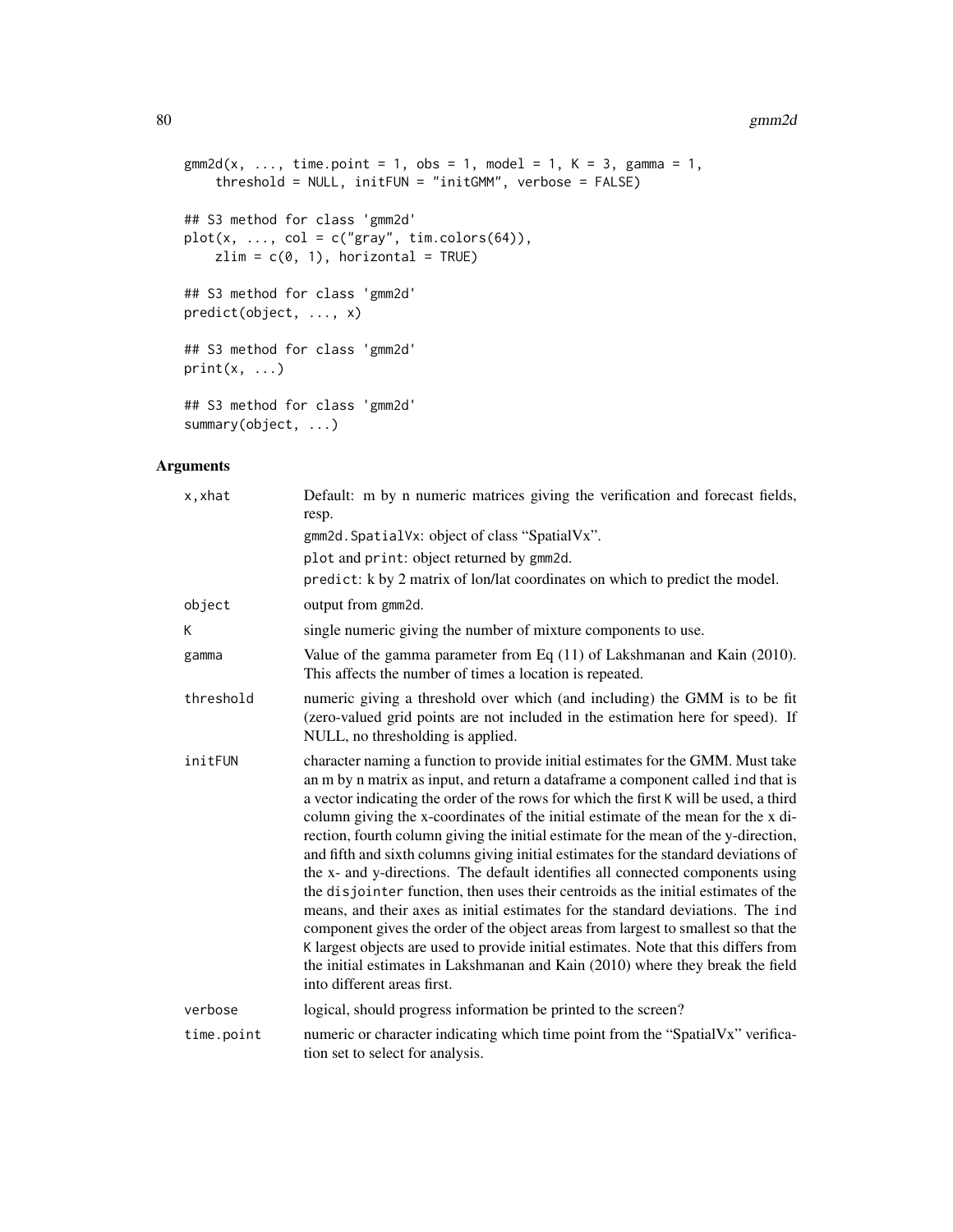|   | obs, model | numeric indicating which observation/forecast model to select for the analysis.                                                                                                                                                                                                                                                                                                                                                                                                                                                 |
|---|------------|---------------------------------------------------------------------------------------------------------------------------------------------------------------------------------------------------------------------------------------------------------------------------------------------------------------------------------------------------------------------------------------------------------------------------------------------------------------------------------------------------------------------------------|
|   |            | col, zlim, horizontal<br>optional arguments to fields function(s) poly. image, image.plot.                                                                                                                                                                                                                                                                                                                                                                                                                                      |
| . |            | In the case of gmm2d: optional arguments to inite UN. In the case of plot: not<br>used. In the case of predict: N by 2 matrix of grid point locations on which to<br>predict the probability from the 2-d GMM model. In the case of summary: this<br>can include the arguments: silent, logical stating whether to print summaries<br>to the screen (FALSE) or not (TURE), e1, e2, , e5, giving alternative weights<br>in calculating the overall error (Eq 15 in Lakshmanan and Kain, 2010, but see<br>details section below). |

#### Details

These functions carry out the spatial verification approach described in Lakshmanan and Kain (2010), which fits a 2-d Gaussian Mixture Model (GMM) to the locations for each field in the verification set, and makes comparisons using the estimated parameters. In fitting the GMMs, first an initial estimate is provided by using the initFUN argument, which is a function. The default function is relatively fast (it might seem slow, but for what it does, it is very fast!), but is typically the slowest part of the process. Although the EM algorithm is a fairly computationally intensive procedure, acceleration algorithms are employed (via the turboem function of the turboEM package) so that once initial estimates are found, the procedure is very fast.

Because the fit is to the locations only, Lakshmanan and Kain (2010) suggest two ways to incorporate intensity information. The first is to repeat points with higher intensities, and the second is to multiply the results by the total intensities over the fields. The points are repeated M times according to the formula (Eq 11 in Lakshmanan and Kain, 2010):

 $M = 1 + \text{gamma} * \text{round}(\text{CFD}(I_x, x)/\text{frequency}(I_x, \text{MODE}))$ ,

where CFD is the cumulative \*frequency\* distribution (here estimated from the histogram using the 'hist' function),  $I_x$ y is intensity at grid point  $(x,y)$ ,  $I_x$ MODE is the mode of intensity values, and gamma is a user-supplied parameter controlling how much to repeat points where higher numbers will result in larger repetitions of high intensity values.

The function gmm2d fits the 2-d GMM to both fields, plot.gmm2d first uses predict.gmm2d to obtain probabilities for each grid point, and then makes a plot similar to those in Lakshmanan and Kain (2010) Figs. 3, 4 and 5, but giving the probabilities instead of the probabilities times A. Note that predict.gmm2d can be very slow to compute so that plot.gmm2d can also be very slow. Less effort was put into speeding these functions up because they are not necessary for obtaining results via the parameters. However, they can give the user an idea of how good the fit is.

The 2-d GMM is given by

 $G(x,y) = A^*sum(lambda*f(x,y))$ 

where lambda and  $f(x,y)$  are numeric vectors of length K, lambda components describe the mixing, and  $f(x,y)$  is the bivariate normal distribution with mean (mu.x, mu.y) and covariance function. 'A' is the total sum of intensities over the field.

Comparisons between forecast and observed fields are carried out finally by the summary method function. In particular, the translation error

 $e.tr = sqrt((mu.xf - mu.xo)^2 + (mu.yf - mu.yo)^2),$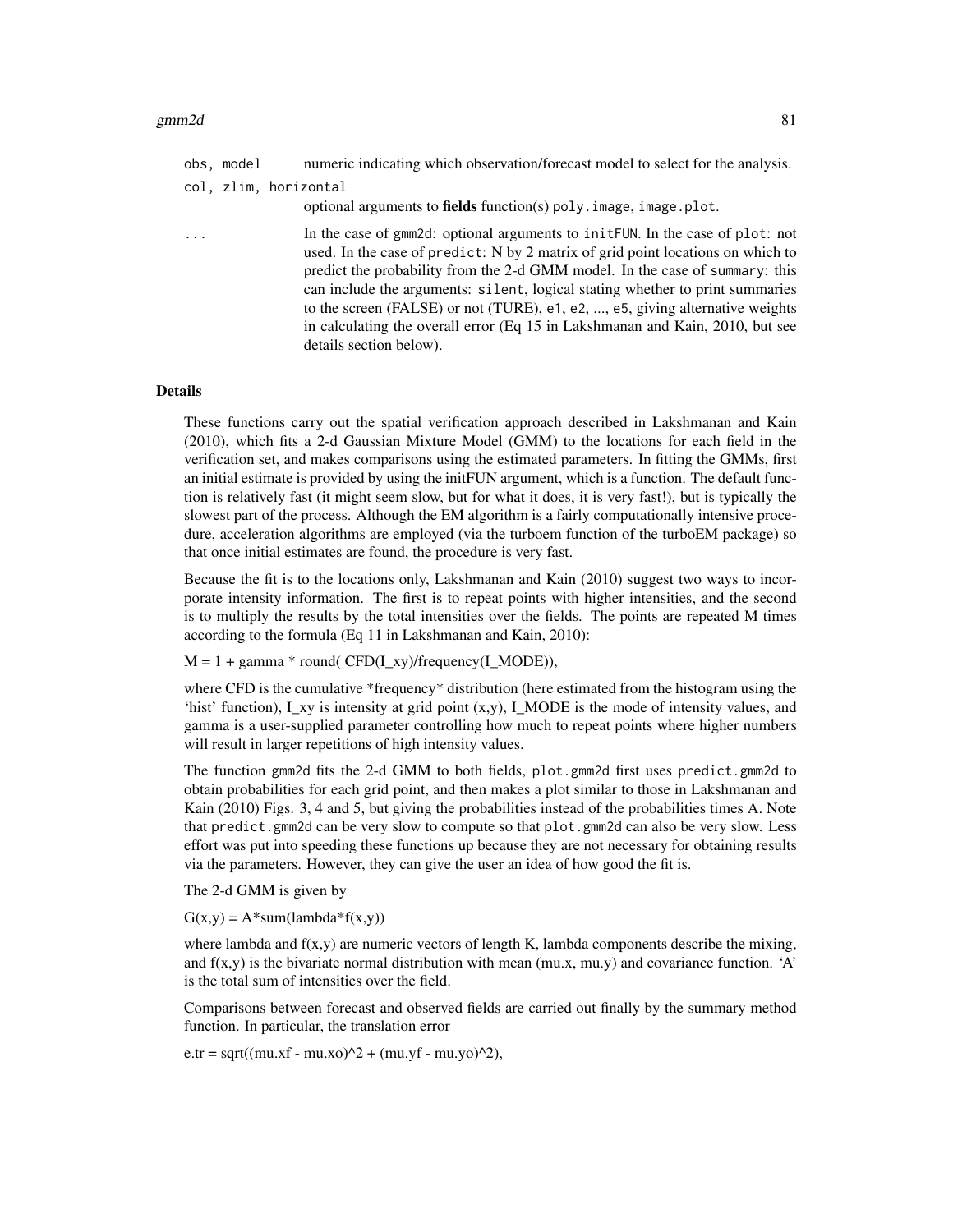where f means forecast and o verification fields, resp., and mu .x is the mean in the x- direction, and mu.y in the y- direction. The rotation error is given by

 $e. \text{rot} = (180/\text{pi})^* \text{acos}(\text{theta}),$ 

where theta is the dot product between the first eigenvectors of the covariance matrices for the verification and forecast fields. The scaling error is given by

e.sc = Af\*lambda.f/Ao\*lambda.o,

where lambda is the mixture component and Af/Ao is the forecast/observed total intensity.

The overall error (Eq 15 of Lakshmanana and Kain, 2010) is given by

e.overall = e1 \* min(e.tr/e2, 1) + e3\*min(e.rot,180 - e.rot)/e4 + e5\*(max(e.sc,1/e.sc)-1),

where e1 to e5 can be supplied by the user, but the defaults are those given by Lakshmanan and Kain (2010). Namely,  $e1 = 0.3$ ,  $e2 = 100$ ,  $e3 = 0.2$ ,  $e4 = 90$ , and  $e5 = 0.5$ .

#### Value

For gmm2d, a list object of class "gmm2d" is returned with components:

| fitX, fitY   | list objects returned by the turboem function from the <b>turboEM</b> package that<br>describe the EM estimates of the 2-d GMM parameters for the verification and<br>forecast fields, resp.                                                                                                                                                                                                                                                                                                                       |
|--------------|--------------------------------------------------------------------------------------------------------------------------------------------------------------------------------------------------------------------------------------------------------------------------------------------------------------------------------------------------------------------------------------------------------------------------------------------------------------------------------------------------------------------|
| initX, initY | numeric vectors giving the initial estimates used in the EM algorithm for the<br>verification and forecast fields, resp. The first 2 <sup>*</sup> K values are the initial mean<br>estiantes for the x- and y- directions, resp. The next $4*K$ values are the initial<br>estiantes of the covariances (note that the cross-covariance terms are zero re-<br>gardless of initialization function employed (maybe this will be improved in the<br>future). The final K values are the initial estimates for lambda. |
| sX, sY       | N by 2 matrix giving the repeated coordinates calculated per M as described in<br>the details section for the verification and forecast fields, resp.                                                                                                                                                                                                                                                                                                                                                              |
| k            | single numeric giving the value of K                                                                                                                                                                                                                                                                                                                                                                                                                                                                               |
| Ax, Ay       | single numerics giving the value of A (the total sum of intensities over the field)<br>for the verifiaction and forecast fields, resp.                                                                                                                                                                                                                                                                                                                                                                             |

For plot.gmm2d no value is returned. A plot is created.

For predict.gmm2d, a list is returned with components:

predX,predY numeric vectors giving the GMM predicted values for the verification and forecast fields, resp.

For summary.gmm2d, a list is returned invisibly (if silent is FALSE, information is printed to the screen) with components:

- meanX, meanY Estimated mean vectors for each GMM component for the verification and forecast fields, resp.
- covX,covY Estimated covariances for each GMM component for the verification and forecast fields, resp.

lambdasX,lambdasY

Estimated mixture components for each GMM component for the verification and forecast fields, resp.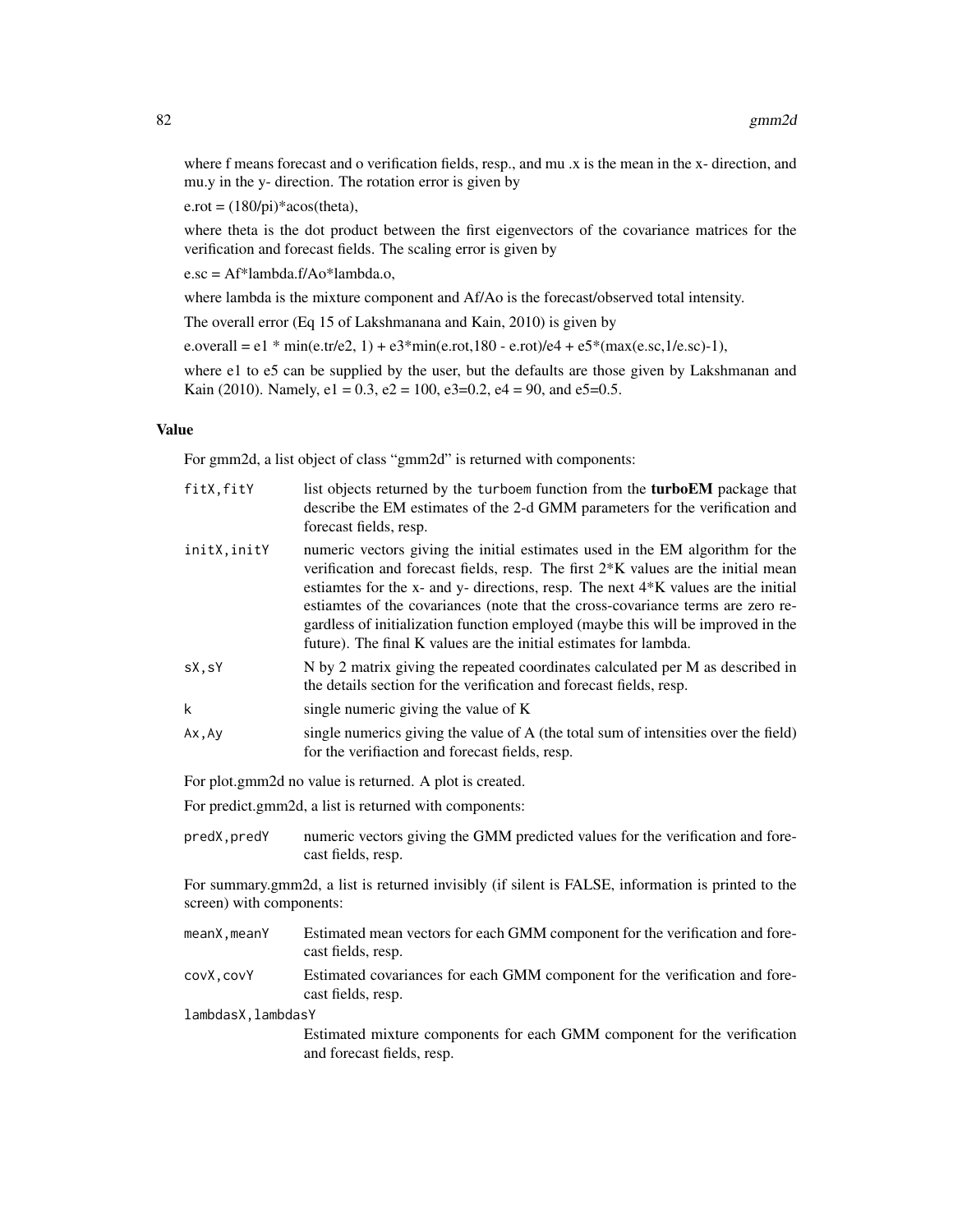#### $gmm2d$  83

e.tr,e.rot,e.sc,e.overall

K by K matrices giving the errors between each GMM component in the verification field (rows) to each GMM component in the forecast field (columns). The errors are: translation (e.tr), rotation (e.rot), scaling (e.sc), and overall (e.overall).

## Author(s)

Eric Gilleland

# References

Lakshmanan, V. and Kain, J. S. (2010) A Gaussian Mixture Model Approach to Forecast Verification. *Wea. Forecasting*, 25 (3), 908–920.

# See Also

[turboem](#page-0-0), [disjointer](#page-44-0), [connected](#page-0-0)

#### Examples

```
## Not run:
data( "ExampleSpatialVxSet" )
x <- ExampleSpatialVxSet$vx
xhat <- ExampleSpatialVxSet$fcst
u \le - \min(\text{quantile}(c(x[x > 0]), \text{ probs} = 0.75),quantile(c(xhat[xhat > 0]), probs = 0.75))
look <- gmm2d(x, xhat=xhat, threshold=u, verbose=TRUE)
summary(look)
plot(look)
## End(Not run)
## Not run:
# Alternative method to skin the cat.
hold <- make. SpatialVx( x, xhat, field. type = "MV Gaussian w/ Exp. Cov.",
    units = "units", data.name = "Example", obs.name = "x",
    model.name = "xhat" )
look2 < - gmm2d( hold, threshold = u, verbose = TRUE)
summary(look2)
plot(look2)
data( "pert000" )
data( "pert004" )
data( "ICPg240Locs" )
hold <- make.SpatialVx( pert000, pert004, loc = ICPg240Locs,
    map = TRUE, projection = TRUE, loc.byrow = TRUE,
    field.type = "Precipitation", units = "mm/h",
```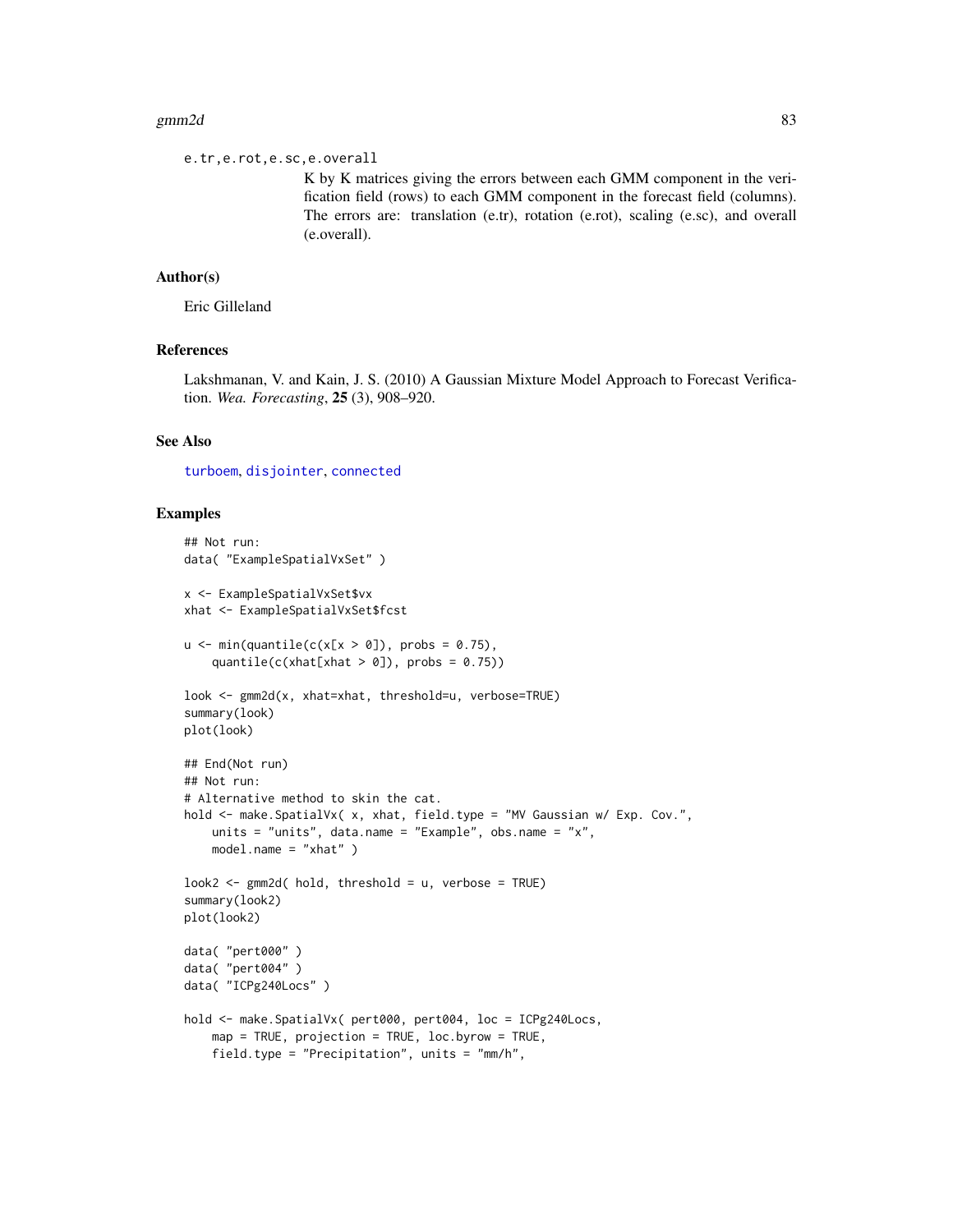```
data.name = "ICP Perturbed Cases", obs.name = "pert000",
   model.name = "pert004" )
look <- gmm2d(hold, threshold=10, verbose=TRUE)
plot(look) # This will take a long time!
summary(look)
## End(Not run)
```
griddedVgram *Variograms for a Gridded Verification Set*

# Description

Find (and plot) variograms for each field in a gridded verification set.

## Usage

```
griddedVgram(object, zero.in = TRUE, zero.out = TRUE, time.point = 1,
   obs = 1, model = 1, ...)
```

```
## S3 method for class 'griddedVgram'
plot(x, \ldots)
```
## Arguments

| object            | list object of class "SpatialVx" containing information on the verification set.                                                                                                                                                                                     |
|-------------------|----------------------------------------------------------------------------------------------------------------------------------------------------------------------------------------------------------------------------------------------------------------------|
| zero.in, zero.out |                                                                                                                                                                                                                                                                      |
|                   | logical, should the variogram be calculated over the entire field (zero.in), and/or<br>over only the non-zero values (zero.out)?                                                                                                                                     |
| $\mathsf{x}$      | list object as returned by gridded Vgram.                                                                                                                                                                                                                            |
| time.point        | numeric or character indicating which time point from the "SpatialVx" verifica-<br>tion set to select for analysis.                                                                                                                                                  |
| obs, model        | numeric indicating which observation/forecast model to select for the analysis.                                                                                                                                                                                      |
|                   | In the case of gridded Vgram, these are optional arguments to the vgram. matrix<br>function from package fields. In the case of plot gridded Vgram, these are<br>optional arguments to plot. vgram. matrix, which in turn are optional argu-<br>ments to image.plot. |

#### Details

Here, the terms semi-variogram and variogram are used interchangeably.

This is a simple wrapper function to vgram.matrix (entire field) from **fields** and/or variogram.matrix (non-zero grid points only) for finding the variogram between two gridded fields. It calls this function for each of two fields in a verification set. This function allows one to do the diagnostic analysis proposed in Marzban and Sangathe (2009).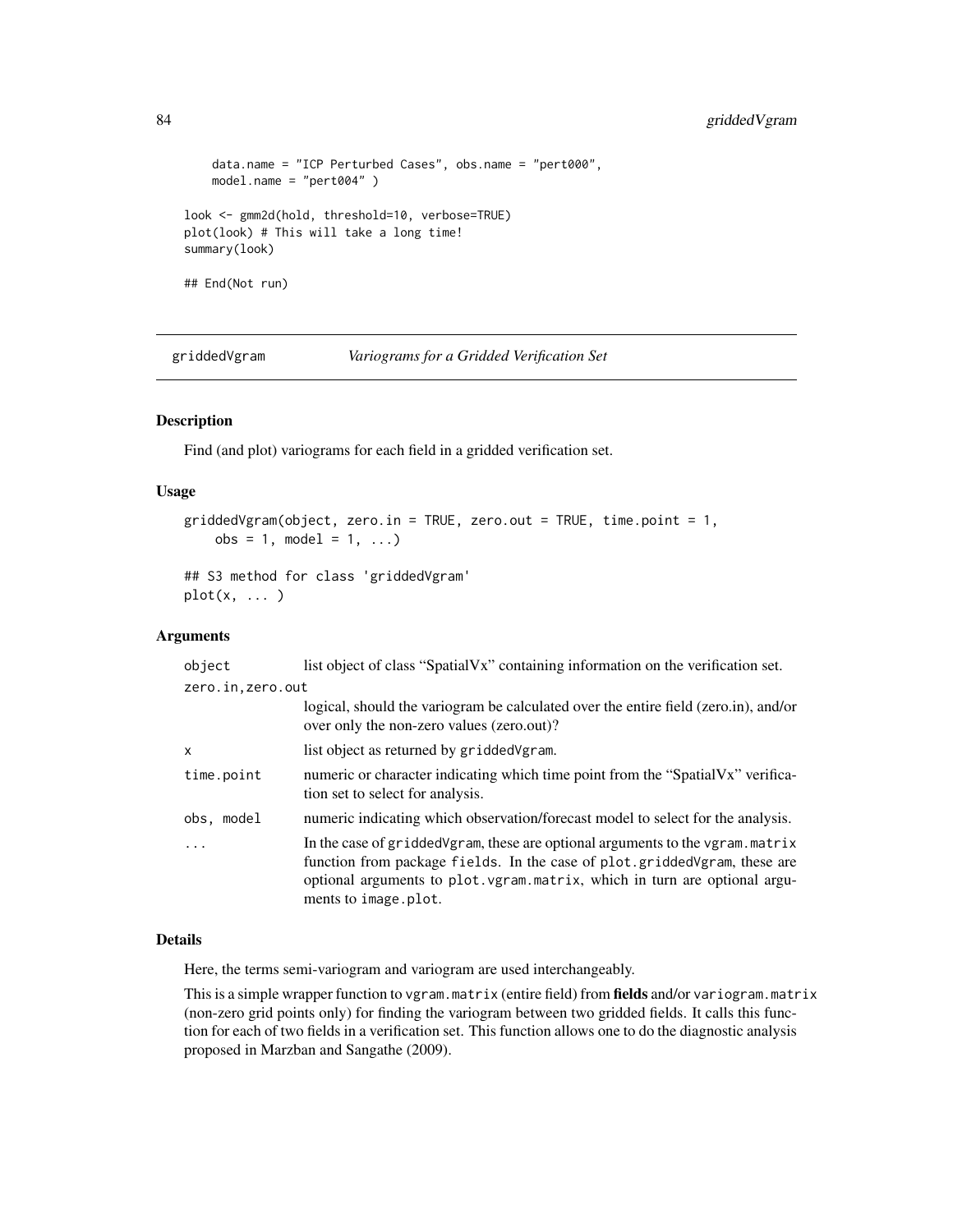# gridded Vgram 85

## Value

A list object containing the entire list passed in by the object argument, and components:

Vx.cgram.matrix, Fcst.vgram.matrix

list objects as returned by vgram.matrix containing the variogram information for each field.

No value is returned by plot.griddedVgram, plots are created showing the empirical variogram (circles), along with directional empirical variograms (dots), and the variogram by direction (image plot).

## Author(s)

Eric Gilleland

#### References

Marzban, C. and Sandgathe, S. (2009) Verification with variograms. *Wea. Forecasting*, 24 (4), 1102–1120, doi:10.1175/2009WAF2222122.1.

#### See Also

[vgram.matrix](#page-0-0), [make.SpatialVx](#page-114-0)

## Examples

```
data( "ExampleSpatialVxSet" )
x <- ExampleSpatialVxSet$vx
xhat <- ExampleSpatialVxSet$fcst
hold <- make.SpatialVx( x, xhat, field.type = "contrived",
   units="none", data.name = "Example", obs.name = "x",
   model.name = "xhat" )
res \leq griddedVgram( hold, R = 8 )
plot( res )
## Not run:
data( "pert004" )
data( "pert000" )
data( "ICPg240Locs" )
hold <- make.SpatialVx( pert000, pert004, loc = ICPg240Locs,
    projection = TRUE, map = TRUE, loc.byrow = TRUE,
    field.type = "Precipitation", units = "mm/h",
    data.name = "Perturbed ICP Cases", obs.name = "pert000",
    model.name = "pert004" )
res <- griddedVgram(hold, R=8)
plot( res )
```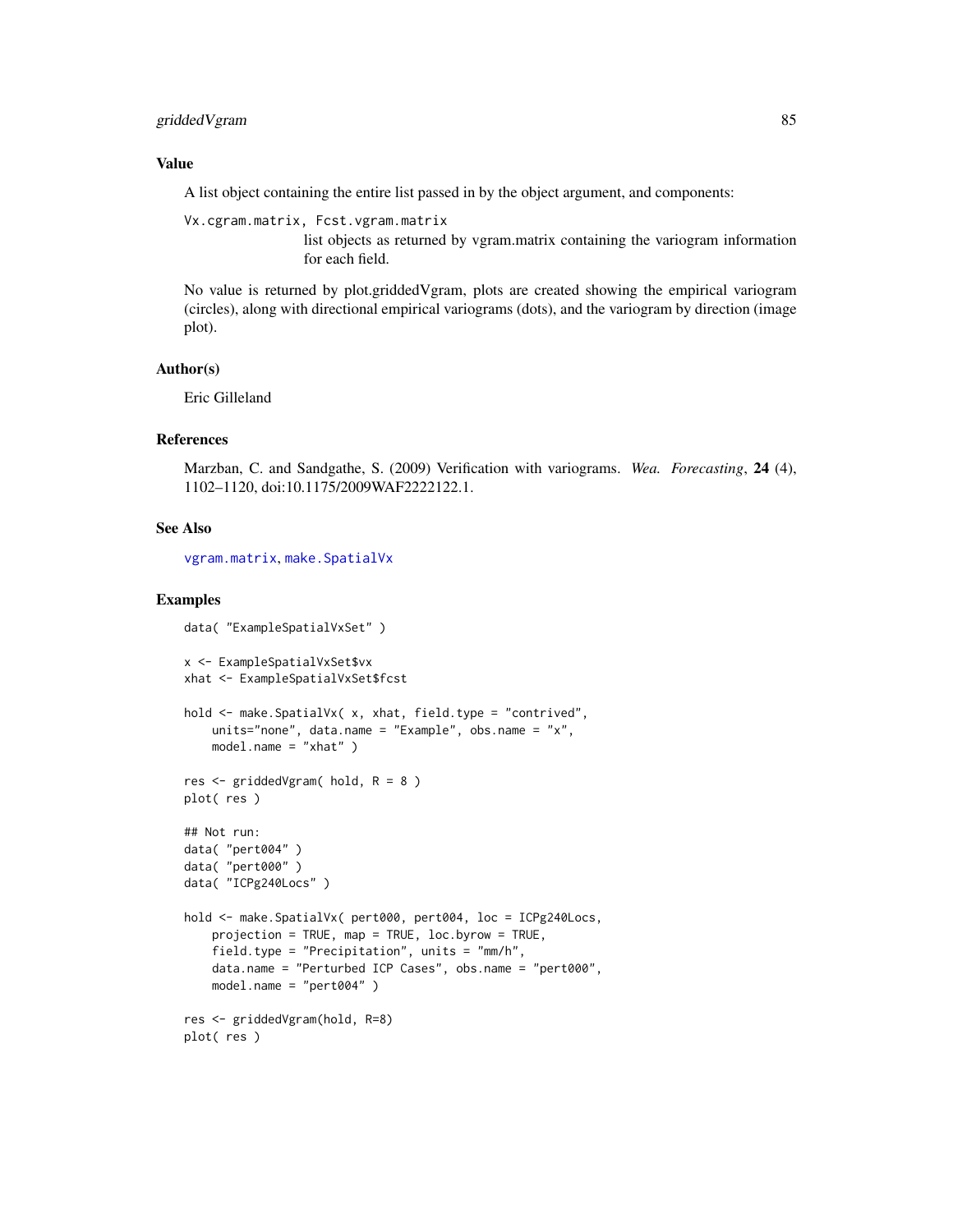## End(Not run)

# Description

Shape analysis for spatial forecast verification (hiw is OE for shape; yields MnE hue).

#### Usage

```
hiw(x, simplify = 0, A = pi \star c(0, 1/16, 1/8, 1/6, 1/4, 1/2, 9/16, 5/8, 2/3, 3/4),
    verbose = FALSE, ...)## S3 method for class 'hiw'
distill(x, ...)
## S3 method for class 'hiw'
plot(x, ..., which = c("X", "Xhat"), frr.num = 1, zoom = TRUE,seg.col = "darkblue")
## S3 method for class 'hiw'
print(x, \ldots)## S3 method for class 'hiw'
summary(object, ..., silent = FALSE)
```
# Arguments

| x, object | hiw: object of class "features".                                                                                                                                                         |
|-----------|------------------------------------------------------------------------------------------------------------------------------------------------------------------------------------------|
|           | distill, plot, summary: object of class "hiw".                                                                                                                                           |
| simplify  | dmin argument in call to simplify. owin from spatstat. If $0$ (default), then no<br>call is made to simplify.owin.                                                                       |
| A         | numeric vector of angles for which to apply shape analysis. Note that this vector<br>will be rounded to 6 digits. If values are less than that, might be prudent to add<br>1e-6 to them. |
| verbose   | logical, should progress information be printed to the screen?                                                                                                                           |
| which     | character string naming whether to plot a feature from the obsevation field (de-<br>fault) or the forecast field.                                                                        |
| ftr.num   | integer stating which feature number to plot.                                                                                                                                            |
| zoom      | logical, should the feature be plotted within its original domain, or a blow-up of<br>the feature (default)?                                                                             |
| seg.col   | color for the line segments.                                                                                                                                                             |
| silent    | logical, should the summary information be printed to the screen?                                                                                                                        |
| $\cdots$  | Not used by hiw, distill, summary. Optional arguments to plot.                                                                                                                           |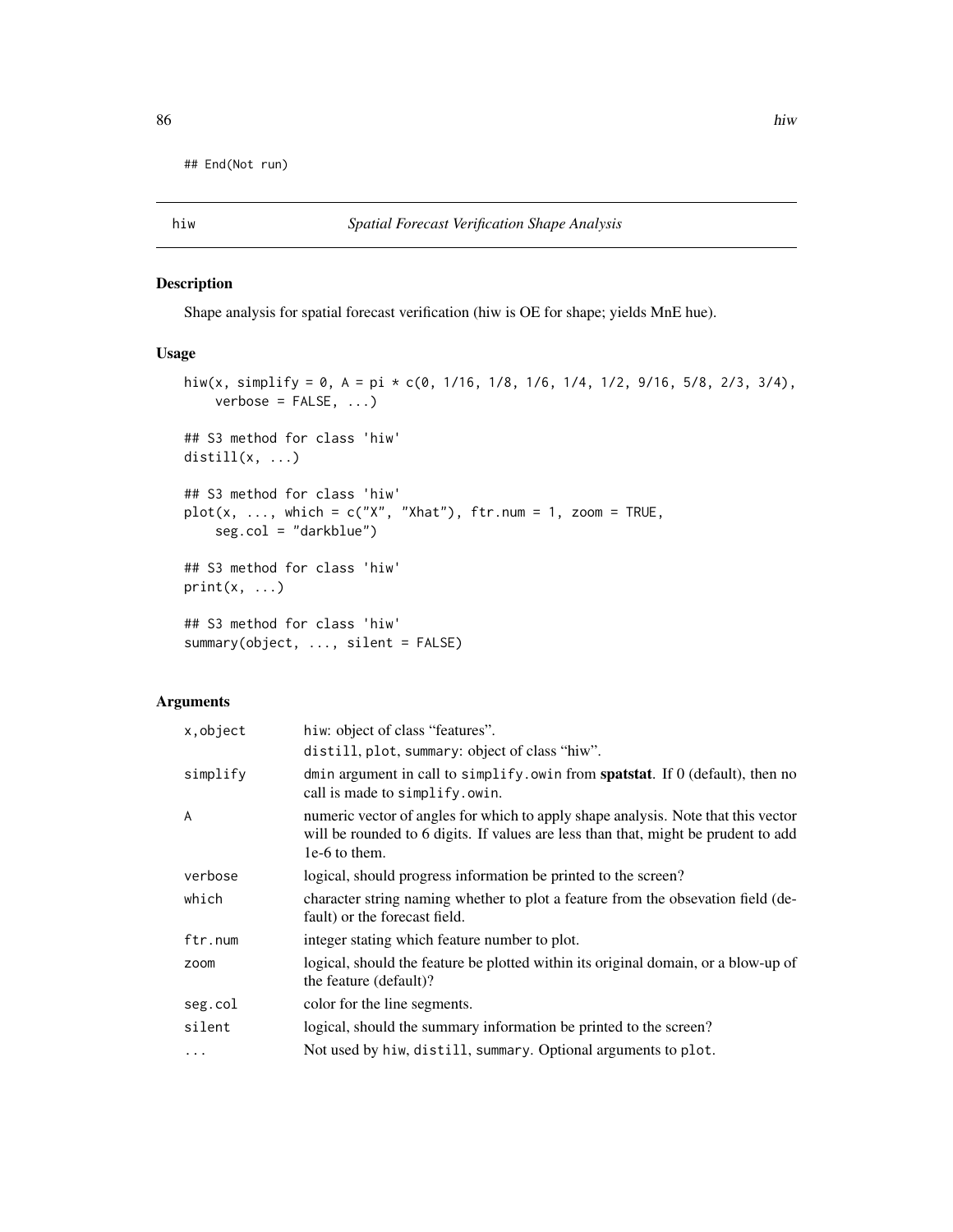## Details

This function is an attempt to approximate the technique described first in Micheas et al. (2007) and as modified in Lack et al. (2010). It will only find the centroids, rays extending from them to the boundaries, and the boundary points. Use distill to convert this output into an object readable by, for example, procGPA from package shapes.

First, identified features (which may be identified by any feature identification function that yields an object of class "features") are taken, the centroid is found (the centroid is found via centroid.owin so that the x- and y- coordinates are fliped from what you might expect) and very long line segments are found radiating out in both directions from the center. They are then clipped by where they cross the boundaries of the features.

The spatstat package is used heavily by this function. In particular, the function as.polygonal is applied to the owin objects (possible after first calling simplify.owin). Line segments are created using the feature centroids, as found by centroid.owin, and the user-supplied angles, along with a very long length (equal to the domain size). Boundary crossings are found using crossing.psp, and new line segment patterns are created using the centroids and boundary crossing information (extra points along line segments are subsequently removed through a painstaking process, and as.psp is called again, and any missing line segments are subsequently accounted for, for later calculations). Additionally, lengths of line segments are found via lengths.psp. Angles must also be re-determined and corresponded to the originally passed angles. Therefore, it is necessary to round the angles to 6 digits, or "equal" angles may not be considered equal, which will cause problems.

The hiw function merely does the above step, as well as finds the lengths of the resulting line segments. For non-convex objects, the longest line segment is returned, and if the boundary crossings do not lie on opposite sides of the centroid, then the negative of the shortest segment is returned for that particular value. Also returned are the mean, min and maximum intensities for each feature, as well as the final angles returned. It is possible to have missing values for some of these components.

The summary function computes SSloc, SSavg, SSmin, and SSmax between each pair of features between fields. distill may be used to create an object that can be further analyzed (for shape) using the **shapes** package.

While any feature identification function may be used, it is recommended to throw out small sized features as the results may be misleading (e.g., comparisons between features consisting of single points, etc.).

# Value

A list object of class "hiw" is returned with components the same as in the original "features" class object, as well as:

radial.segments

|             | a list with components X and Xhat each giving lists of the "psp" class (i.e., line<br>segment) object for each feature containing the radial segments from the feature<br>centroids to the boundaries. |
|-------------|--------------------------------------------------------------------------------------------------------------------------------------------------------------------------------------------------------|
| centers     | list with components X and Xhat giving two-column matrices containing the x-<br>and y- coordinate centroids for each feature (as determined by centroid.owin).                                         |
| intensities | list with components X and Xhat giving three-column matrices that contain the<br>mean, min and max intensities for each feature.                                                                       |

hiw 87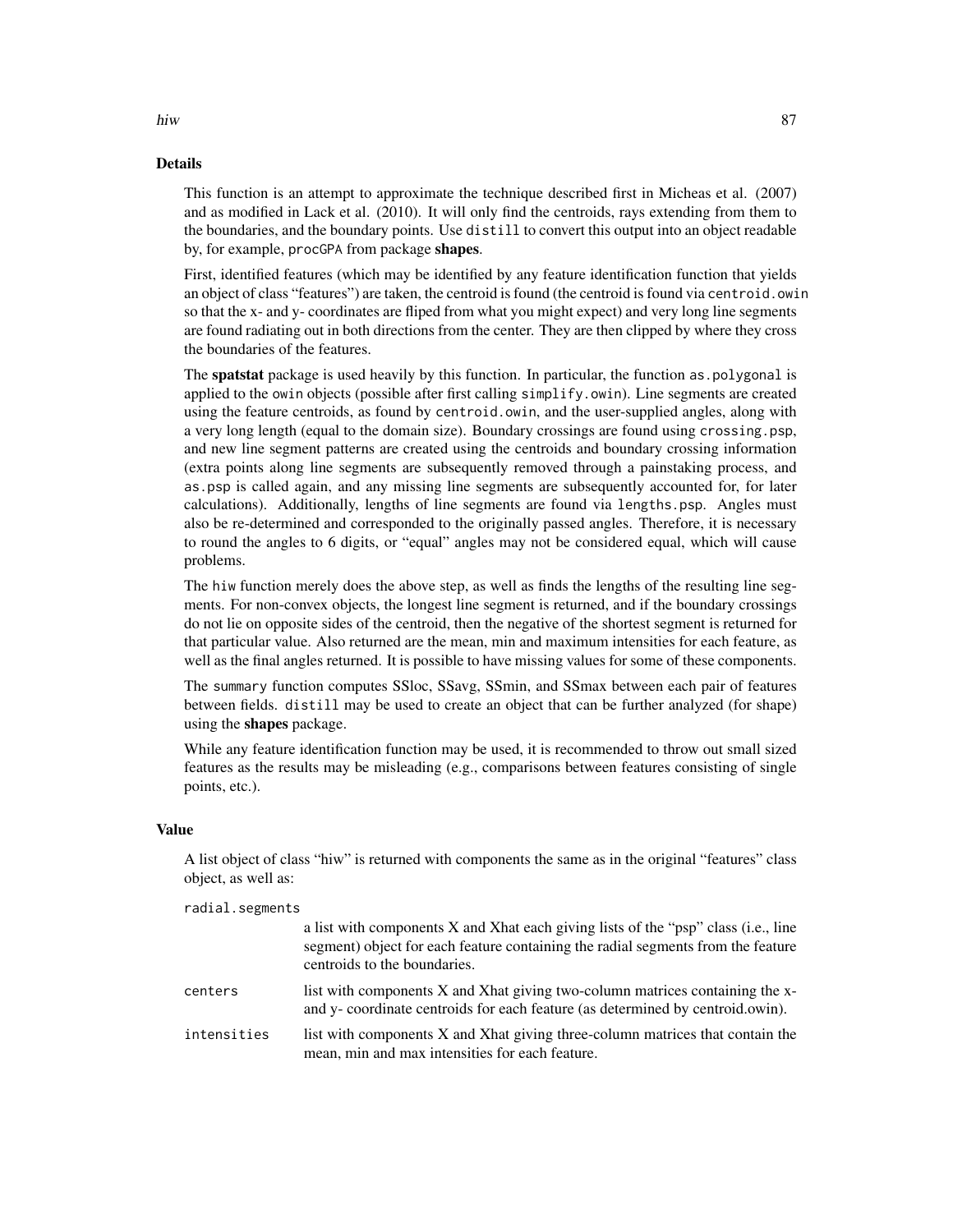angles, lengths list with components  $X$  and Xhat each giving lists containing the lengths of the line segments and their respective angles. Missing values are possible here.

distill returns an array whose dimensions are the number of landmarks (i.e., boundary points) by two by the number of observed and forecast features. An attribute called "field.identifier" is also given that is a character vector containing repeated "X" and "Xhat" values identiying which of the third dimension are associated with the observed field (X) and those identified with the forecast field (Xhat). Note that missing values may be present, which may need to be dealt with (by the user) before using functions from the shapes package.

summary invisibly returns a list object with components:

| X.Xhat | matrices whose rows represent features and whose columns give their centroids<br>(note that x refers to the columns and y to the rows), as well as the average, min<br>and max intensities.                                                                                                                          |
|--------|----------------------------------------------------------------------------------------------------------------------------------------------------------------------------------------------------------------------------------------------------------------------------------------------------------------------|
| SS     | matrix with four rows and columns equal to the number of possible combina-<br>tions of feature matchings between fields. Gives the sum of square transla-<br>tion/location error (i.e., squared centroid distance), as well as the average, min<br>and max squared differences between each combination of features. |
| ind    | two-column matrix whose rows indicate the feature numbers from each field<br>being compared; corresponding to the columns of SS above.                                                                                                                                                                               |

## Author(s)

Eric Gilleland

## References

Lack, S. A., Limpert, G. L. and Fox, N. I. (2010) An object-oriented multiscale verification scheme. *Wea. Forecasting*, 25, 79–92.

Micheas, A. C., Fox, N. I., Lack, S. A., and Wikle, C. K. (2007) Cell identification and verification of QPF ensembles using shape analysis techniques. *J. Hydrology*, 343, 105–116.

#### See Also

To indentify features and create objects of class "features", see, for example: [FeatureFinder](#page-54-0) [centroid.owin](#page-0-0), [as.psp](#page-0-0), [psp](#page-0-0), [crossing.psp](#page-0-0), [lengths.psp](#page-0-0), [angles.psp](#page-0-0)

## Examples

```
data( "geom000" )
data( "geom001" )
data( "geom004" )
data( "ICPg240Locs" )
hold <- make.SpatialVx( geom000, geom001, thresholds = c(0.01, 50.01),
   projection = TRUE, map = TRUE, loc = ICPg240Locs, loc.byrow = TRUE,
    field.type = "Geometric Objects Pretending to be Precipitation",
   units = "mm/h", data.name = "ICP Geometric Cases", obs.name = "geom000",
```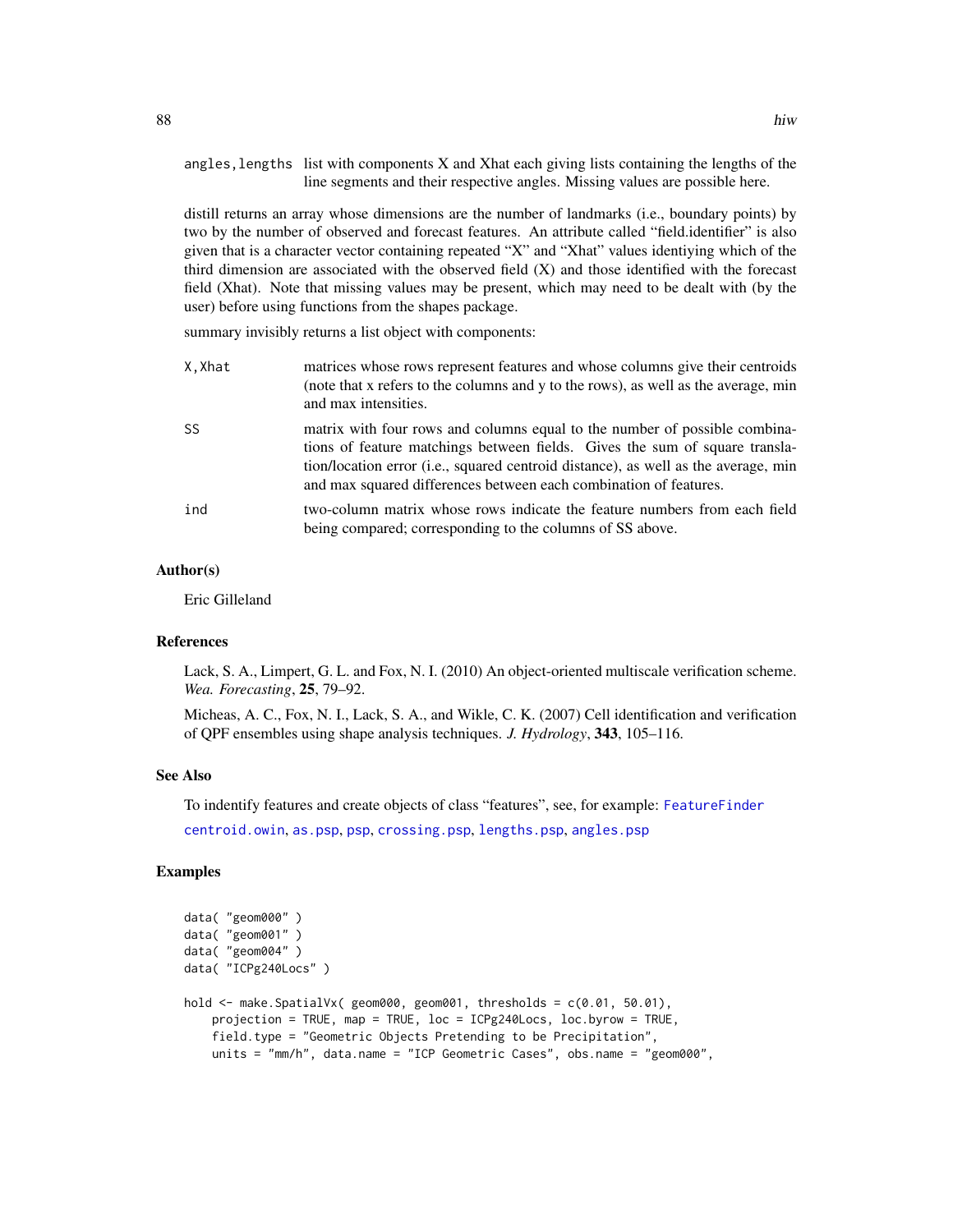#### hoods2d 89

```
model.name = "geom001" )
look <- FeatureFinder(hold, do.smooth = FALSE, thresh = 2, min.size = 200)
look <- hiw(look)
distill.hiw(look)
# Actually, you just need to type:
# distill(look)
summary(look)
# Note: procGPA will not allow missing values.
par(mfrow=c(1,2))
plot(look)
plot(look, which = "Xhat")
## Not run:
hold <- make.SpatialVx( geom000, geom004, thresholds = c(0.01, 50.01),
    projection = TRUE, map = TRUE, loc = ICPg240Locs, loc.byrow = TRUE,
    field.type = "Geometric Objects Pretending to be Precipitation",
    units = "mm/h", data.name = "ICP Geometric Cases", obs.name = "geom000",
    model.name = "geom004" )
look <- FeatureFinder(hold, do.smooth = FALSE)
look <- hiw(look)
par(mfrow=c(1,2))
plot(look)
plot(look, which = "Xhat")
## End(Not run)
```
hoods2d *Neighborhood Verification Statistics for a Gridded Verification Set.*

#### <span id="page-88-1"></span>Description

Calculates most of the various neighborhood verification statistics for a gridded verification set as reviewed in Ebert (2008).

#### Usage

```
hoods2d(object, which.methods = c("mincvr", "multi.event",
                 "fuzzy", "joint", "fss", "pragmatic"), time.point = 1,
                obs = 1, model = 1, Pe = NULL, levels = NULL, max.n =
                NULL, smooth.fun = "hoods2dsmooth", smooth.params =
```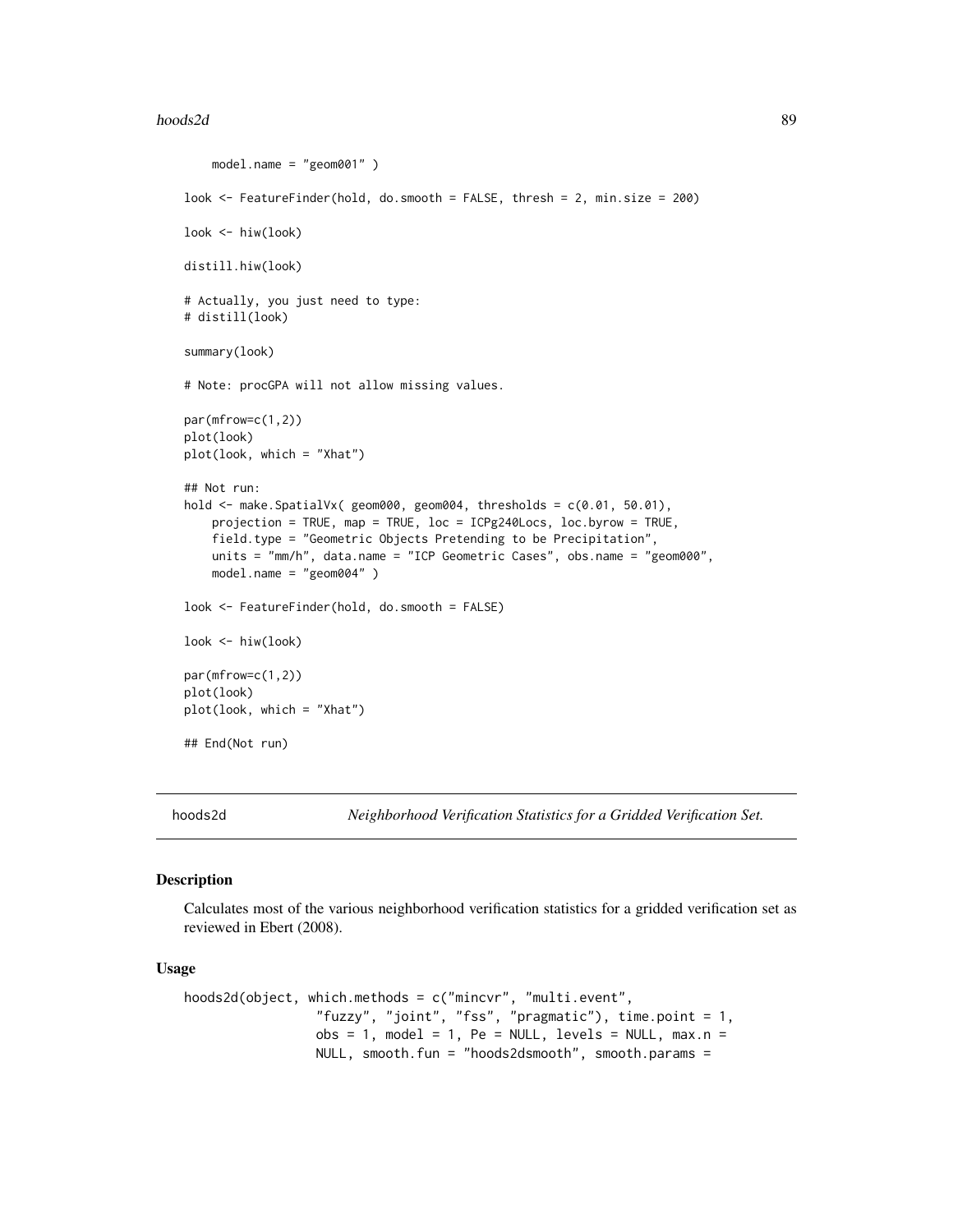```
NULL, rule = ">=", verbose = FALSE)
```

```
## S3 method for class 'hoods2d'
plot(x, ..., add.text = FALSE)
```

```
## S3 method for class 'hoods2d'
print(x, \ldots)
```
# Arguments

| object        | list object of class "SpatialVx".                                                                                                                                                                                                                                                                                                                                   |
|---------------|---------------------------------------------------------------------------------------------------------------------------------------------------------------------------------------------------------------------------------------------------------------------------------------------------------------------------------------------------------------------|
| which.methods | character vector giving the names of the methods. Default is for the entire list to<br>be executed. See Details section for specific option information.                                                                                                                                                                                                            |
| time.point    | numeric or character indicating which time point from the "SpatialVx" verifica-<br>tion set to select for analysis.                                                                                                                                                                                                                                                 |
| obs, model    | numeric indicating which observation/forecast model to select for the analysis.                                                                                                                                                                                                                                                                                     |
| Pe            | (optional) numeric vector of length $q \geq 1$ to be applied to the fields sPy and<br>possibly sPx (see details section). If NULL, then it is taken to be the most<br>relaxed requirement (i.e., that an event occurs at least once in a neighborhood)<br>of Pe= $1/(nlen^2)$ , where nlen is the length of the neighborhood.                                       |
| levels        | numeric vector giving the successive values of the smoothing parameter. For<br>example, for the default method, these are the neighborhood lengths over which<br>the levels^2 nearest neighbors are averaged for each point. Values should make<br>sense for the specific smoothing function. For example, for the default method,<br>these should be odd integers. |
| max.n         | (optional) single numeric giving the maximum neighborhood length to use. Only<br>used if levels are NULL.                                                                                                                                                                                                                                                           |
| smooth.fun    | character giving the name of a smoothing function to be applied. Default is an<br>average over the n^2 nearest neighbors, where n is taken to be each value of the<br>levels argument.                                                                                                                                                                              |
| smooth.params | list object containing any optional arguments to smooth. fun. Use NULL if<br>none.                                                                                                                                                                                                                                                                                  |
| rule          | character string giving the threshold rule to be applied. See help file for thresholder<br>function for more information.                                                                                                                                                                                                                                           |
| verbose       | logical, should progress information be printed to the screen? Will also give the<br>amount of time (in hours, minutes, or seconds) that the function took to run.                                                                                                                                                                                                  |
| Χ             | list object output from hoods2d.                                                                                                                                                                                                                                                                                                                                    |
| add.text      | logical, should the text values of FSS be added to its quilt plot?                                                                                                                                                                                                                                                                                                  |
| $\ldots$      | not used.                                                                                                                                                                                                                                                                                                                                                           |
|               |                                                                                                                                                                                                                                                                                                                                                                     |

# Details

hoods2d uses an object of class "SpatialVx" that includes some information utilized by this function, including the thresholds to be used. The neighborhood methods (cf. Ebert 2008, 2009; Gilleland et al., 2009, 2010) apply a (kernel) smoothing filter (cf. Hastie and Tibshirani, 1990) to either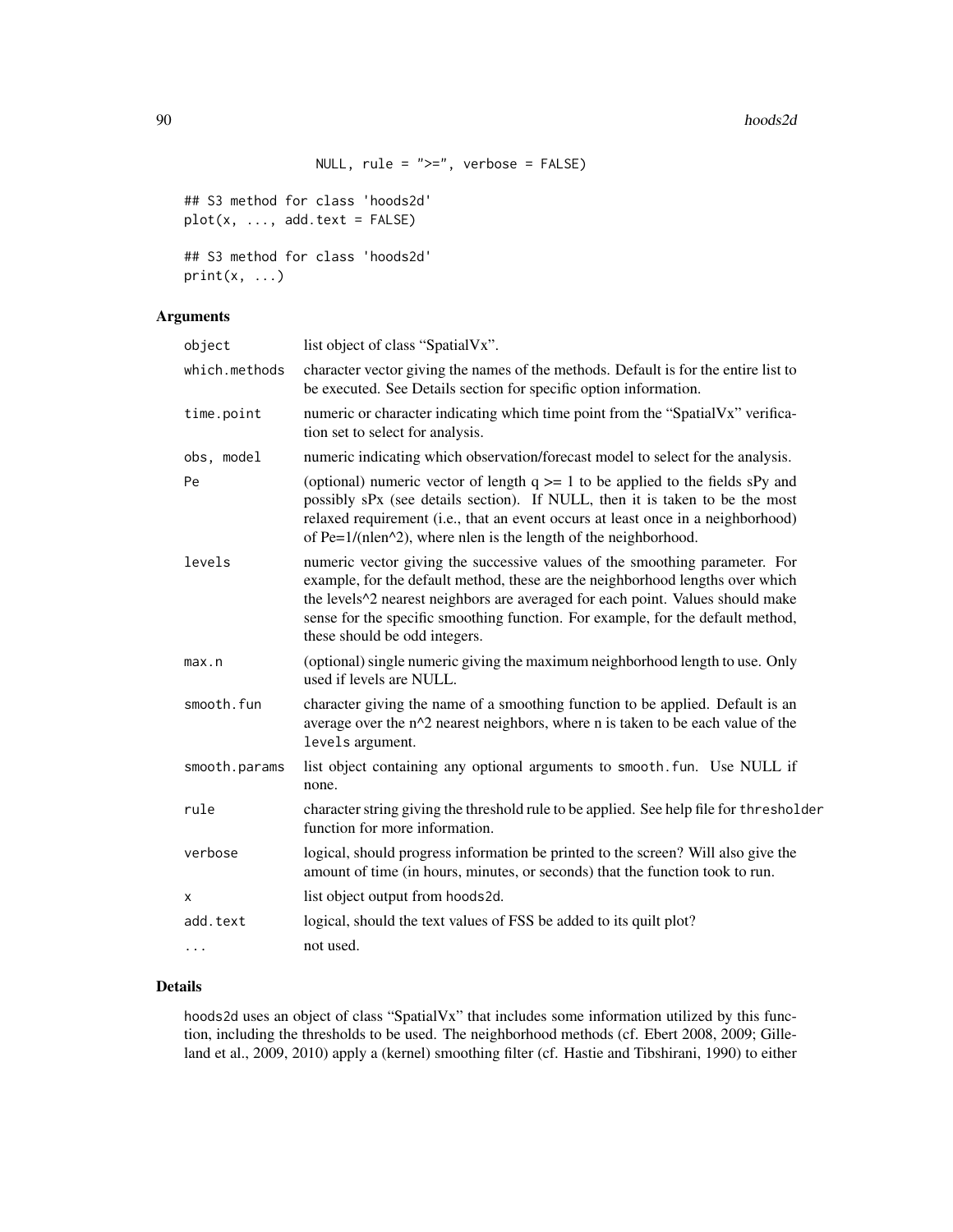#### $h$ oods $2d$  91

the raw forecast (and possibly also the observed) field(s) or to the binary counterpart(s) determined by thresholding.

The specific smoothing filter applied for these methods could be of any type, but those described in Ebert (2008) are generally taken to be "neighborhood" filters. In some circles, this is referred to as a convolution filter with a boxcar kernel. Because the smoothing filter can be represented this way, it is possible to use the convolution theorem with the Fast Fourier Transform (FFT) to perform the neighborhood smoothing operation very quickly. The particular approach used here "zero pads" the field, and replaces all missing values with zero as well, which is also the approach proposed in Roberts and Lean (2008). If any missing values are introduced after the convolution, they are removed.

To simplify the notation for the descriptions of the specific methods employed here, the notation of Ebert (2008) is adopted. That is, if a method uses neighborhood smoothed observations (NO), then the neighborhood smoothed observed field is denoted <X>s, and the associated binary field, by <Ix>s. Otherwise, if the observation field is not smoothed (denoted by SO in Ebert, 2008), then simply X or Ix are used. Similarly, for the forecast field,  $\langle$ Y $\rangle$ s or  $\langle$ I $\rangle$ s are used for neighborhood smoothed forecast fields (NF). If it is the binary fields that are smoothed (e.g., the original fields are thresholded before smoothing), then the resulting fields are denoted  $\langle Px\rangle$ s and  $\langle Py\rangle$ s, resp. Below, NO-NF indicates that a neighborhood smoothed observed field  $(\langle Yx \rangle s, \langle Ix \rangle s, \text{ or } \langle Px \rangle s)$ is compared with a neighborhood smoothed forecast field, and SO-NF indicates that the observed field is not smoothed.

Options for which.methods include:

"mincvr": (NO-NF) The minimum coverage method compares <Ix>s and <Iy>s by thresholding the neighborhood smoothed fields <Px>s and <Py>s (i.e., smoothed versions of Ix and Iy) to obtain <Ix>s and <Iy>s. Indicator fields <Ix>s and <Iy>s are created by thresholding <Px>s and <Py>s by frequency threshold Pe given by the obj argument. Scores calculated between <Ix>s and <Iy>s include: probability of detecting an event (pod, also known as the hit rate), false alarm ratio (far) and ets (cf. Ebert, 2008, 2009).

"multi.event": (SO-NF) The Multi-event Contingency Table method compares the binary observed field Ix against the smoothed forecast indicator field, <Iy>s, which is determined similarly as for "mincvr" (i.e., using Pe as a threshold on  $\langle Py \rangle$ s). The hit rate and false alarm rate (F) are calculated (cf. Atger, 2001).

"fuzzy": (NO-NF) The fuzzy logic approach compares <Px>s to <Py>s by creating a new contingency table where hits = sum\_i min(<Px>s\_i,<Py>s\_i), misses = sum\_i min(<Px>s\_i,1-<Py>s\_i), false alarms = sum\_i min(1-<Px>s\_i,<Py>s\_i), and correct negatives = sum\_i min(1-<Px>s\_i,1- $\langle \text{Py}\rangle$ s\_i) (cf. Ebert 2008).

"joint": (NO-NF) Similar to "fuzzy" above, but hits = sum\_i prod( $\langle Px\rangle s_i, \langle Py\rangle s_i$ ), misses = sum\_i prod( $\langle Px \rangle$ s\_i,1- $\langle Py \rangle$ s\_i), false alarms = sum\_i prod(1- $\langle Px \rangle$ s\_i, $\langle Py \rangle$ s\_i), and correct negatives = sum\_i prod(1-<Px $>$ s\_i,1-<Py $>$ s\_i) (cf. Ebert, 2008).

"fss": (NO-NF) Compares <Px>s and <Py>s directly using a Fractions Brier and Fractions Skill Score (FBS and FSS, resp.), where FBS is the mean square difference between <Px>s and <Py>s, and the FSS is one minus the FBS divided by a reference MSE given by the sum of the sum of squares of  $\langle Px\rangle$  and  $\langle Py\rangle$  individually, divided by the total (cf. Roberts and Lean, 2008).

"pragmatic": (SO-NF) Compares Ix with <Py>s, calculating the Brier and Brier Skill Score (BS and BSS, resp.), where the reference forecast used for the BSS is taken to be the mean square error between the base rate and Ix (cf. Theis et al., 2005).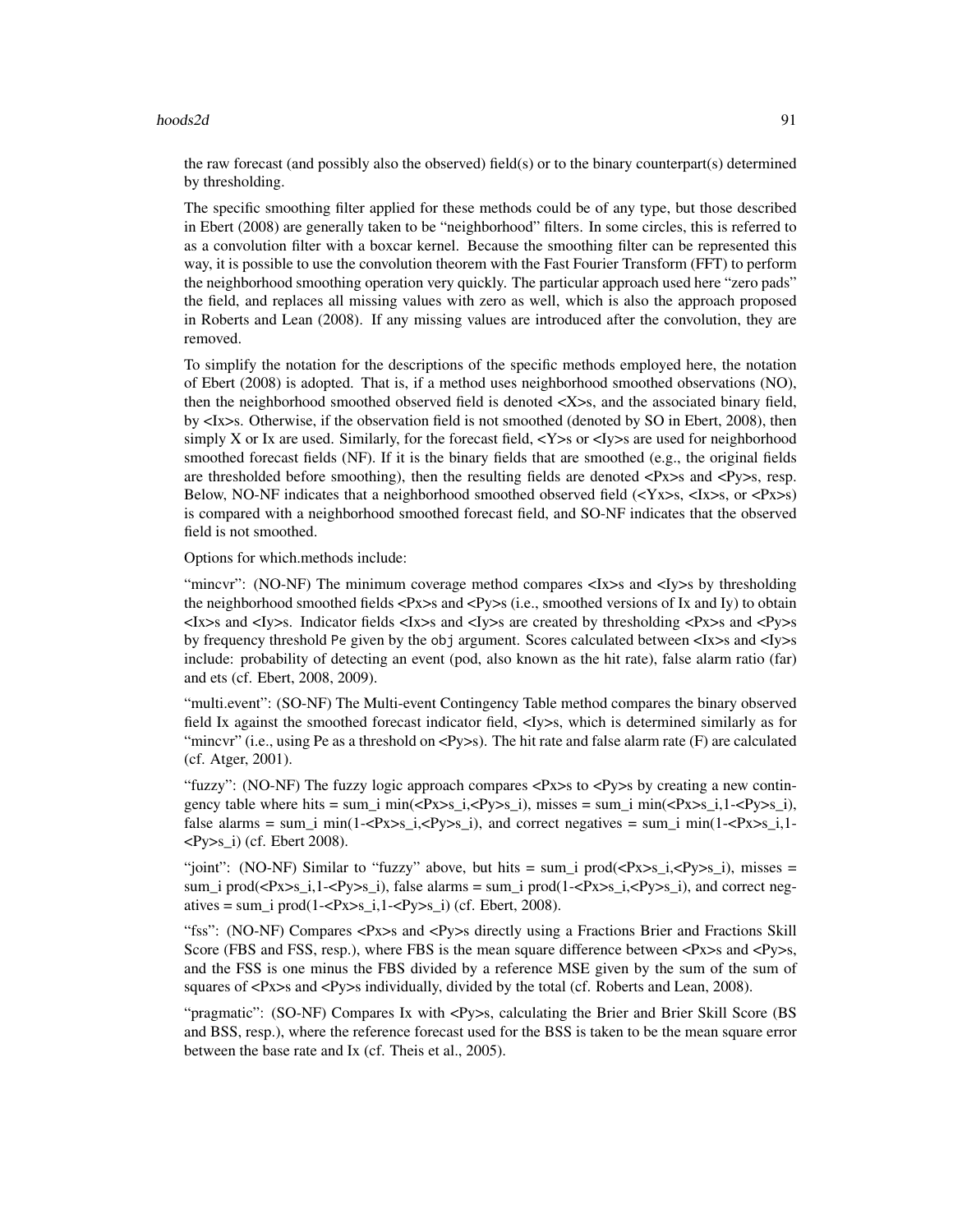## Value

A list object of class "hoods2d" with components determined by the which.methods argument. Each component is itself a list object containing relevant components to the given method. For example, hit rate is abbreviated pod here, and if this is an output for a method, then there will be a component named pod (all lower case). The Gilbert Skill Score is abbreviated 'ets' (equitable threat score; again all lower case here). The list components will be some or all of the following.

| mincvr      | list with components: pod, far and ets             |
|-------------|----------------------------------------------------|
| multi.event | list with components: pod, f and hk                |
| fuzzy       | list with components: pod, far and ets             |
| joint       | list with components: pod, far and ets             |
| fss         | list with components: fss, fss.uniform, fss.random |
| pragmatic   | list with components: bs and bss                   |

New attributes are added giving the values for some of the optional arguments: levels, max.n, smooth.fun, smooth.params and Pe.

## Note

Thresholded fields are taken to be >= the threshold.

#### Author(s)

Eric Gilleland

## References

Atger, F. (2001) Verification of intense precipitation forecasts from single models and ensemble prediction systems. *Nonlin. Proc. Geophys.*, 8, 401–417.

Ebert, E. E. (2008) Fuzzy verification of high resolution gridded forecasts: A review and proposed framework. *Meteorol. Appl.*, 15, 51–64. doi:10.1002/met.25

Ebert, E. E. (2009) Neighborhood verification: A strategy for rewarding close forecasts. *Wea. Forecasting*, 24, 1498–1510, doi:10.1175/2009WAF2222251.1.

Gilleland, E., Ahijevych, D., Brown, B. G., Casati, B. and Ebert, E. E. (2009) Intercomparison of Spatial Forecast Verification Methods. *Wea. Forecasting*, 24, 1416–1430, doi:10.1175/2009WAF2222269.1.

Gilleland, E., Ahijevych, D. A., Brown, B. G. and Ebert, E. E. (2010) Verifying Forecasts Spatially. *Bull. Amer. Meteor. Soc.*, October, 1365–1373.

Hastie, T. J. and Tibshirani, R. J. (1990) *Generalized Additive Models*. Chapman \& Hall/CRC Monographs on Statistics and Applied Probability 43, 335pp.

Roberts, N. M. and Lean, H. W. (2008) Scale-selective verification of rainfall accumulations from high-resolution forecasts of convective events. *Mon. Wea. Rev.*, 136, 78–97. doi:10.1175/2007MWR2123.1.

Theis, S. E., Hense, A. Damrath, U. (2005) Probabilistic precipitation forecasts from a deterministic model: A pragmatic approach. *Meteorol. Appl.*, 12, 257–268.

Yates, E., Anquetin, S. Ducrocq, V., Creutin, J.-D., Ricard, D. and Chancibault, K. (2006) Point and areal validation of forecast precipitation fields. *Meteorol. Appl.*, 13, 1–20.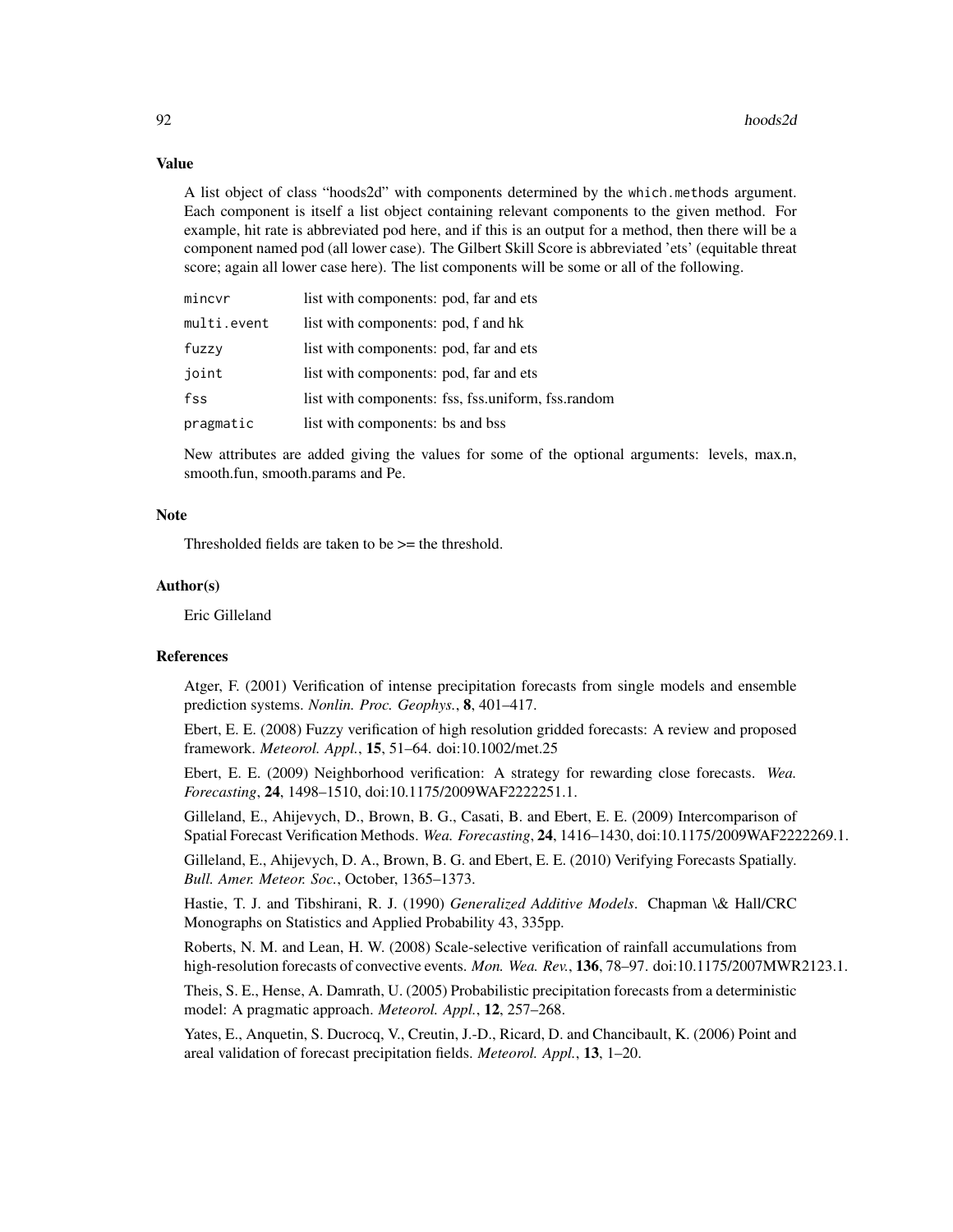#### $h$ oods $2d$  93

Zepeda-Arce, J., Foufoula-Georgiou, E., Droegemeier, K. K. (2000) Space-time rainfall organization and its role in validating quantitative precipitation forecasts. *J. Geophys. Res.*, 105(D8), 10,129–10,146.

# See Also

[fft](#page-0-0), [kernel2dsmooth](#page-0-0), [plot.hoods2d](#page-88-1), [vxstats](#page-172-0), [thresholder](#page-164-0)

## Examples

```
x \le -y \le - matrix( 0, 50, 50)
x[ sample(1:50,10), sample(1:50,10)] <- rexp( 100, 0.25)
y[ sample(1:50,20), sample(1:50,20)] <- rexp( 400)
hold <- make.SpatialVx( x, y, thresholds = c(0.1, 0.5), field.type = "Random Exp. Var." )
look <- hoods2d( hold, which.methods=c("multi.event", "fss"), levels=c(1, 3, 19))
look
plot(look)
## Not run:
data( "UKobs6" )
data( "UKfcst6" )
data( "UKloc" )
hold <- make.SpatialVx( UKobs6, UKfcst6, thresholds = c(0.01, 20.01),
    projection = TRUE, map = TRUE, loc = UKloc, loc.byrow = TRUE,
    field.type = "Precipitation", units = "mm/h",
    data.name = "Nimrod", obs.name = "Observations 6",
   model.name = "Forecast 6" )
hold
plot(hold)
hist(hold, col="darkblue")
look <- hoods2d(hold, which.methods=c("multi.event", "fss"),
    levels=c(1, 3, 5, 9, 17), verbose=TRUE)
plot(look)
data( "geom001" )
data( "geom000" )
data( "ICPg240Locs" )
hold \leq make. SpatialVx( geom000, geom001, thresholds = c(0.01, 50.01),
    projection = TRUE, map = TRUE, loc = ICPg240Locs, loc.byrow = TRUE,
    field.type = "Geometric Objects Pretending to be Precipitation",
    units = "mm/h", data.name = "ICP Geometric Cases", obs.name = "geom000",
    model.name = "geom001" )
look <- hoods2d(hold, levels=c(1, 3, 9, 17, 33, 65, 129, 257), verbose=TRUE)
plot( look) # Might want to use 'pdf' first.
data( "pert004" )
```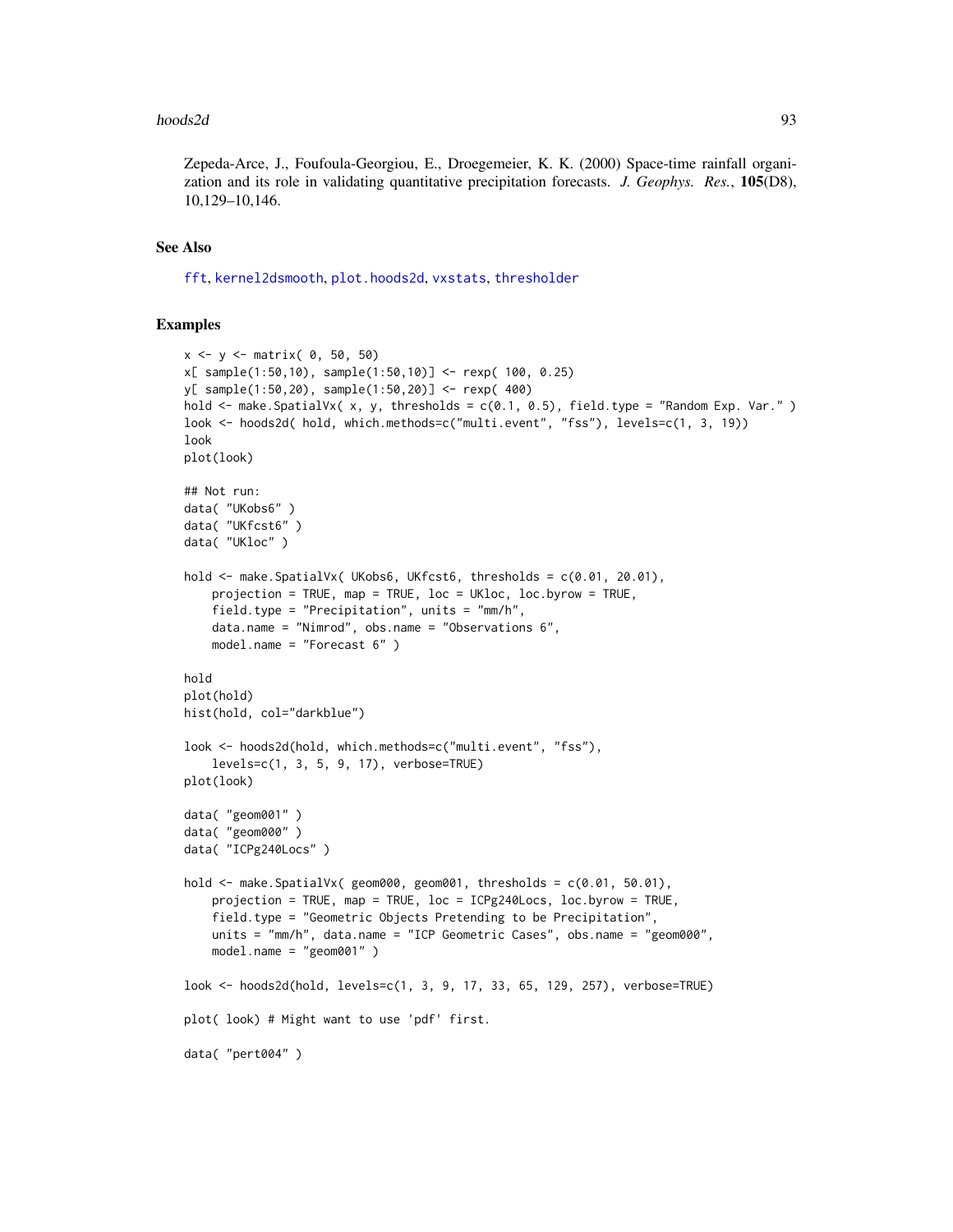```
data( "pert000" )
hold <- make.SpatialVx( pert000, pert004, thresholds = c(1, 10, 50),
   projection = TRUE, map = TRUE, loc = ICPg240Locs, loc.byrow = TRUE,
    field.type = "Precipitation", units = "mm/h",
   data.name = "ICP Perturbed Cases", obs.name = "pert000",
   model.name = "pert004" )
plot(hold)
look <- hoods2d(hold, levels=c(1, 3, 17, 33, 65, 129, 257), verbose=TRUE)
plot(look)
## End(Not run)
```
<span id="page-93-0"></span>hoods2dPlot *Quilt Plot and a Matrix Plot.*

#### Description

Function to make a quilt plot and a matrix plot for a matrix whose rows represent neighborhood lengths, and whose columns represent different threshold choices.

#### Usage

```
hoods2dPlot(x, args, matplotcol = 1:6, ...)
```
## Arguments

| $\mathsf{x}$            | 1 by q numeric matrix.                                                                                                                                                                                                                                                                                                                                              |
|-------------------------|---------------------------------------------------------------------------------------------------------------------------------------------------------------------------------------------------------------------------------------------------------------------------------------------------------------------------------------------------------------------|
| args                    | list object with components: threshold (numeric vector giving the threshold val-<br>ues), qs (optional numeric vector giving the quantiles used if the thresholds rep-<br>resent quantiles rather than hard values), levels (numeric giving the neighbor-<br>hood lengths (in grid squares) used, units (optional character giving the units for<br>the thresholds) |
| matplotcol              | col argument to matplot.                                                                                                                                                                                                                                                                                                                                            |
| $\cdot$ $\cdot$ $\cdot$ | optional arguments to image and image plot functions. May not include xaxt,<br>yaxt, lab, lab, col, or legend.only                                                                                                                                                                                                                                                  |

#### Details

Used by plot.hoods2d, but can be useful for other functions. Generally, however, this is an internal function that should not be called by the user. However, it might be called instead of plot.hoods2d in order to make a subset of the available plots.

## Value

No value is returned. A plot is created.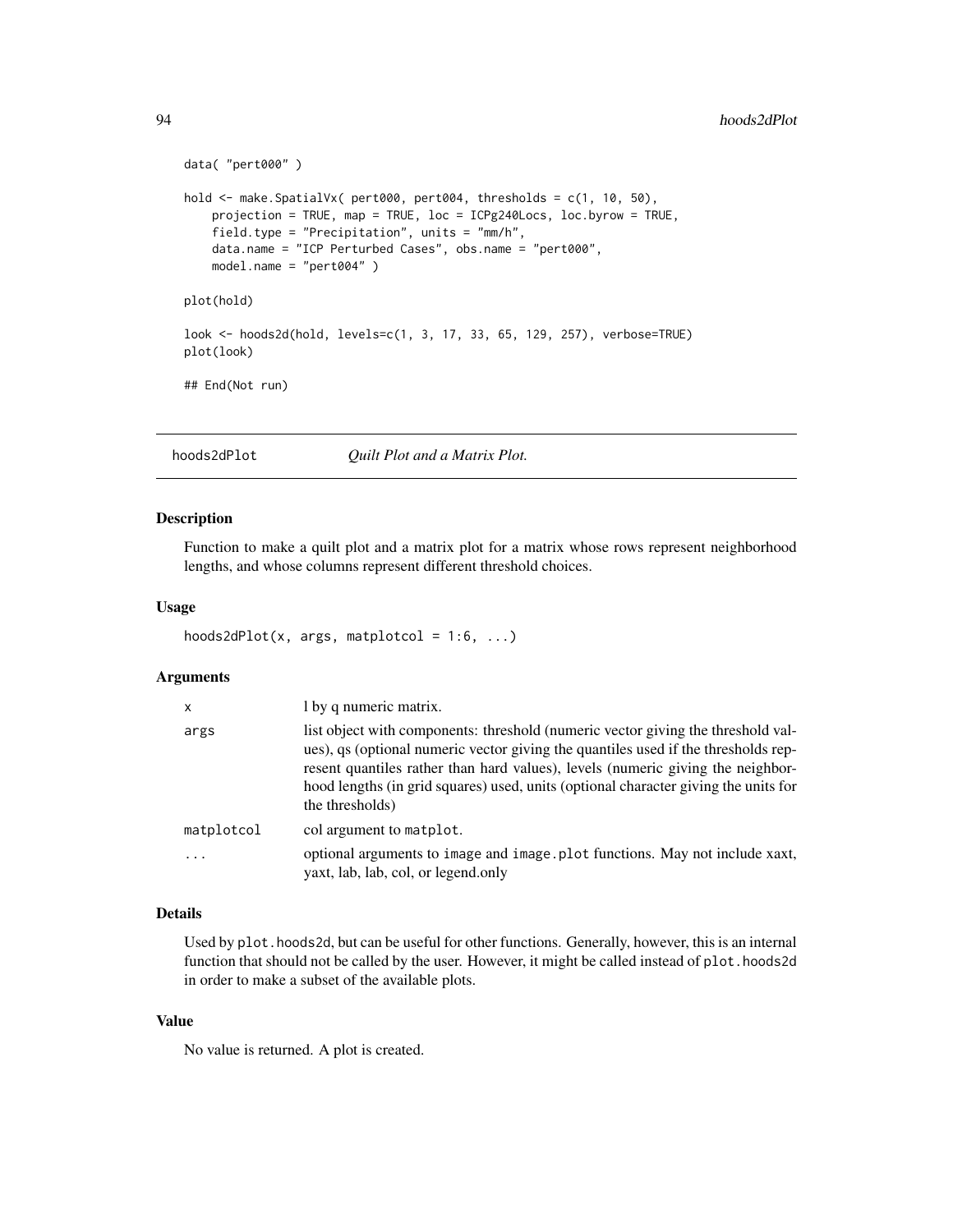#### hump 95 and 2012 12:00 the contract of the contract of the contract of the contract of the contract of the contract of the contract of the contract of the contract of the contract of the contract of the contract of the con

## Author(s)

Eric Gilleland

## References

Becker, R. A., Chambers, J. M. and Wilks, A. R. (1988) *The New S Language*. Wadsworth & Brooks/Cole.

#### See Also

[matplot](#page-0-0), [image](#page-0-0), [image.plot](#page-0-0), [plot.hoods2d](#page-88-1), [hoods2d](#page-88-0)

#### Examples

```
x \le -y \le - matrix( 0, 50, 50)
x[ sample(1:50,10), sample(1:50,10)] <- rexp( 100, 0.25)
y[ sample(1:50,20), sample(1:50,20)] <- rexp( 400)
hold <- make.SpatialVx(x, y, thresholds=c(0.1, 0.5), field.type="random")
look <- hoods2d(hold, which.methods=c("multi.event", "fss"),
    levels=c(1, 3, 20))
hoods2dPlot( look$multi.event$hk, args=hold,
    main="Hanssen Kuipers Score (Multi-Event Cont. Table)")
## Not run:
data( "geom001" )
data( "geom000" )
data( "ICPg240Locs" )
hold <- make.SpatialVx( geom000, geom001, thresholds = c(0.01, 50.01),
    loc = ICPg240Locs, projection = TRUE, map = TRUE, loc.byrow = TRUE,
    field.type = "Precipitation", units = "mm/h",
    data.name = "Geometric ICP Test Cases", obs.name = "geom000",
    model.name = "geom001" )
look <- hoods2d(hold, levels=c(1, 3, 5, 17, 33, 65), verbose=TRUE)
par(mfrow=c(1,2))
hoods2dPlot(look$pragmatic$bss, args=attributes(hold))
## End(Not run)
```
hump *Simulated Forecast and Verification Fields*

#### Description

Simulated forecast and verification fields for optical flow example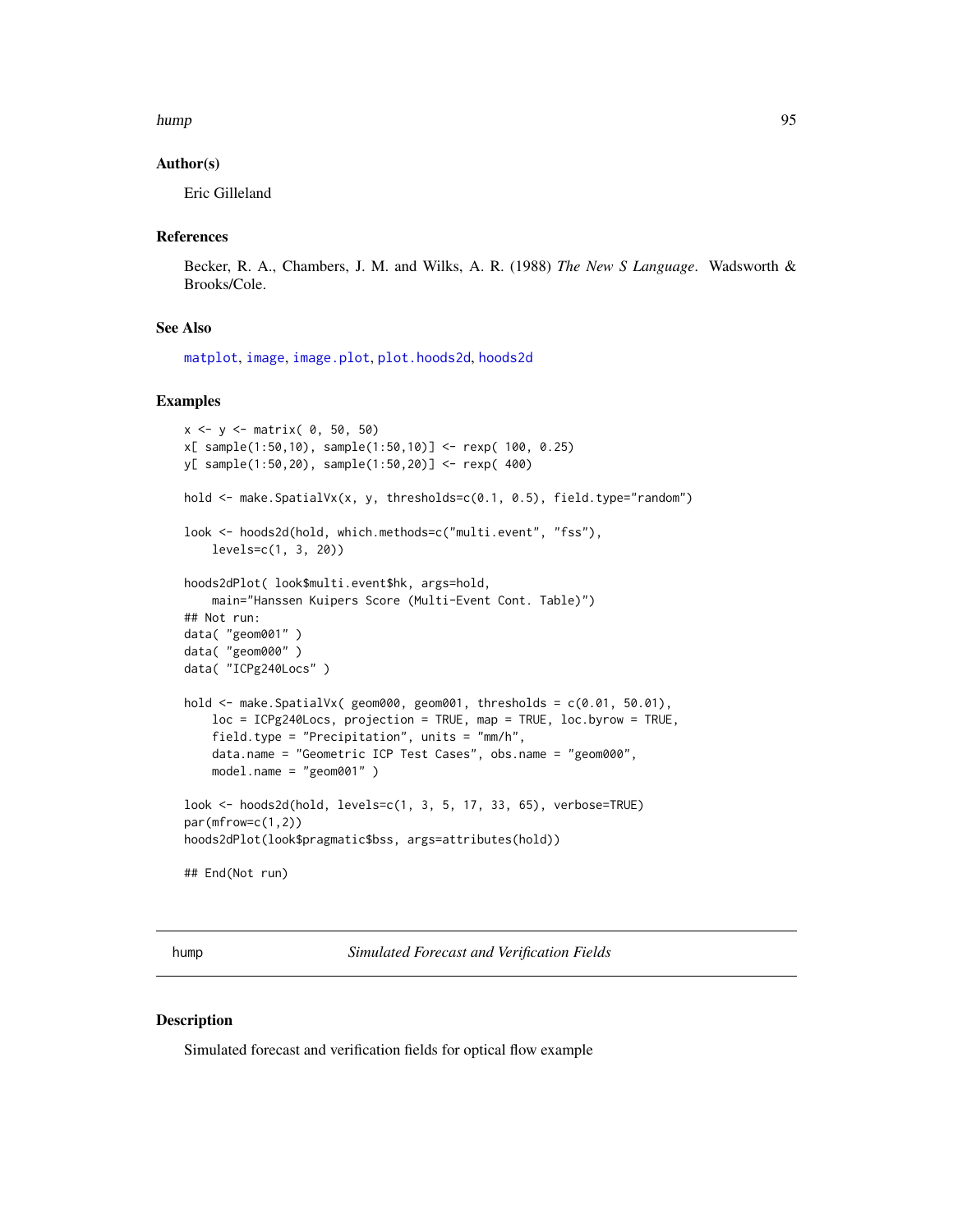#### Usage

data(hump)

## Format

The format is: List of 2 \$ initial: num [1:50, 1:50] 202 210 214 215 212 ... \$ final : num [1:50, 1:50] 244 252 257 258 257 ...

#### Details

Although not identically the same as the data used in Fig. 1 of Marzban and Sandgathe (2010), these are forecast data simulated from the self-same distribution and perturbed in the same manner to get the observation. The component initial is the forecast and final is the observation.

The forecast is on a 50 X 50 grid simulated from a bivariate Gaussian with standard deviation of 11 and centered on the coordinate (10, 10). The observed field is the same as the forecast field, but shifted one grid length in each direction and has 60 added to it everywhere.

#### References

Marzban, C. and Sandgathe, S. (2010) Optical flow for verification. *Wea. Forecasting*, 25, 1479– 1494, doi:10.1175/2010WAF2222351.1.

## Examples

```
data(hump)
str(hump)
## Not run:
initial <- hump$initial
final <- hump$final
look <- OF(final, initial, W=9, verbose=TRUE)
plot(look) # Compare with Fig. 1 in Marzban and Sandgathe (2010).
hist(look) # 2-d histogram.
plot(look, full=TRUE) # More plots.
```
## End(Not run)

imomenter *Image Moments*

# Description

Calculate some of the raw image moments, as well as some useful image characteristics.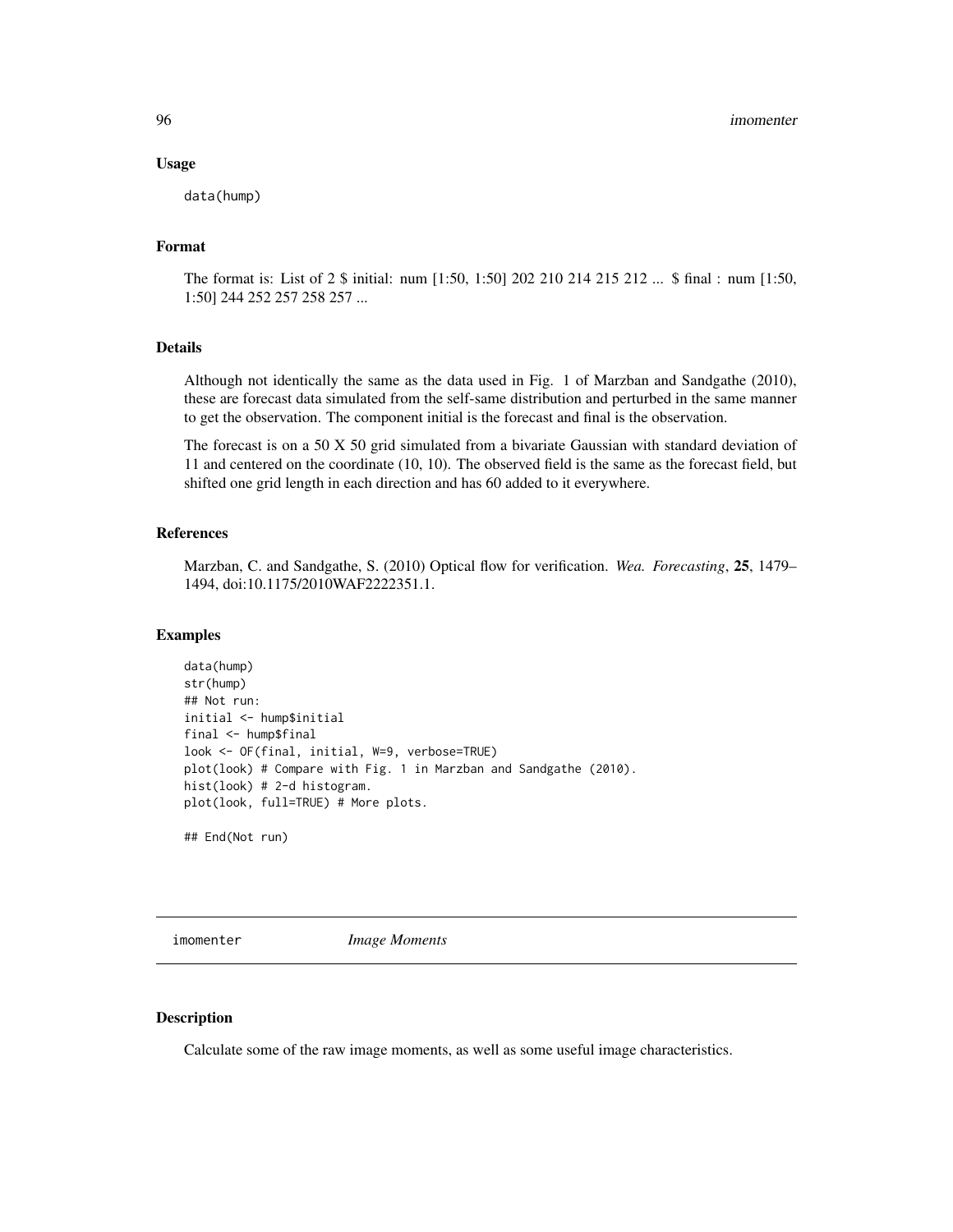#### imomenter 97

### Usage

```
\mathsf{imometer}(x, \text{loc} = \mathsf{NULL}, \ldots)## S3 method for class 'im'
\mathsf{imometer}(x, \text{loc} = \mathsf{NULL}, \ldots)## S3 method for class 'matrix'
\mathsf{imometer}(x, \text{loc} = \mathsf{NULL}, \ldots)## S3 method for class 'imomented'
print(x, \ldots)
```
## Arguments

| X        | imomenter: matrix or object of class "im" (from package spatstat).                                                                                      |
|----------|---------------------------------------------------------------------------------------------------------------------------------------------------------|
|          | print: object of class "imomenter".                                                                                                                     |
| loc      | A two-column matrix giving the location coordinates. May be missing in which<br>case they are assumed to be integers giving the row and column numbers. |
| $\cdots$ | Not used.                                                                                                                                               |

# Details

Calculates Hu's image moments (Hu 1962). Calculates the raw moments: M00 (aka area), M10, M01, M11, M20, and M02, as well as the (normalized) central moments: mu11', mu20', and mu02', which are returned as the image covariance matrix: rbind( $c$ (mu20', mu11'),  $c$ (mu11', mu02')). In addition, the image centroid and orientation angle are returned, as calculated using the image moments. It should be noted that while the centroid is technically defined for the null case (all zerovalued grid points), the way it is calculated using image moments means that it will be undefined because of division by zero in the formulation.

The orientation angle calculated here is that which is used by MODE, although not currently used in the MODE analyses in this package (smatr is used instead to find the major axis, etc). The eigenvalues of the image covariance correspond to the major and minor axes of the image.

For more information on image moments, see http://en.wikipedia.org/wiki/Image\_moments and references therein.

#### Value

A list object of class "imomented" is returned with components:

| area              | Same as M00.                                                                                                                            |
|-------------------|-----------------------------------------------------------------------------------------------------------------------------------------|
| centroid          | numeric with named components "x" and "y" giving the x- and y- coordinates<br>of the centroid as calculated by the image moment method. |
| orientation.angle |                                                                                                                                         |
|                   | The orientation angle of the image as calculated by image moments.                                                                      |
| raw.moments       | named numeric vector with the raw image moments: M00, M10, M01, M11,<br>M20 and M02 used in calculating the other returned values.      |
| COV               | 2 by 2 image covariance as calculated by the image moment method.                                                                       |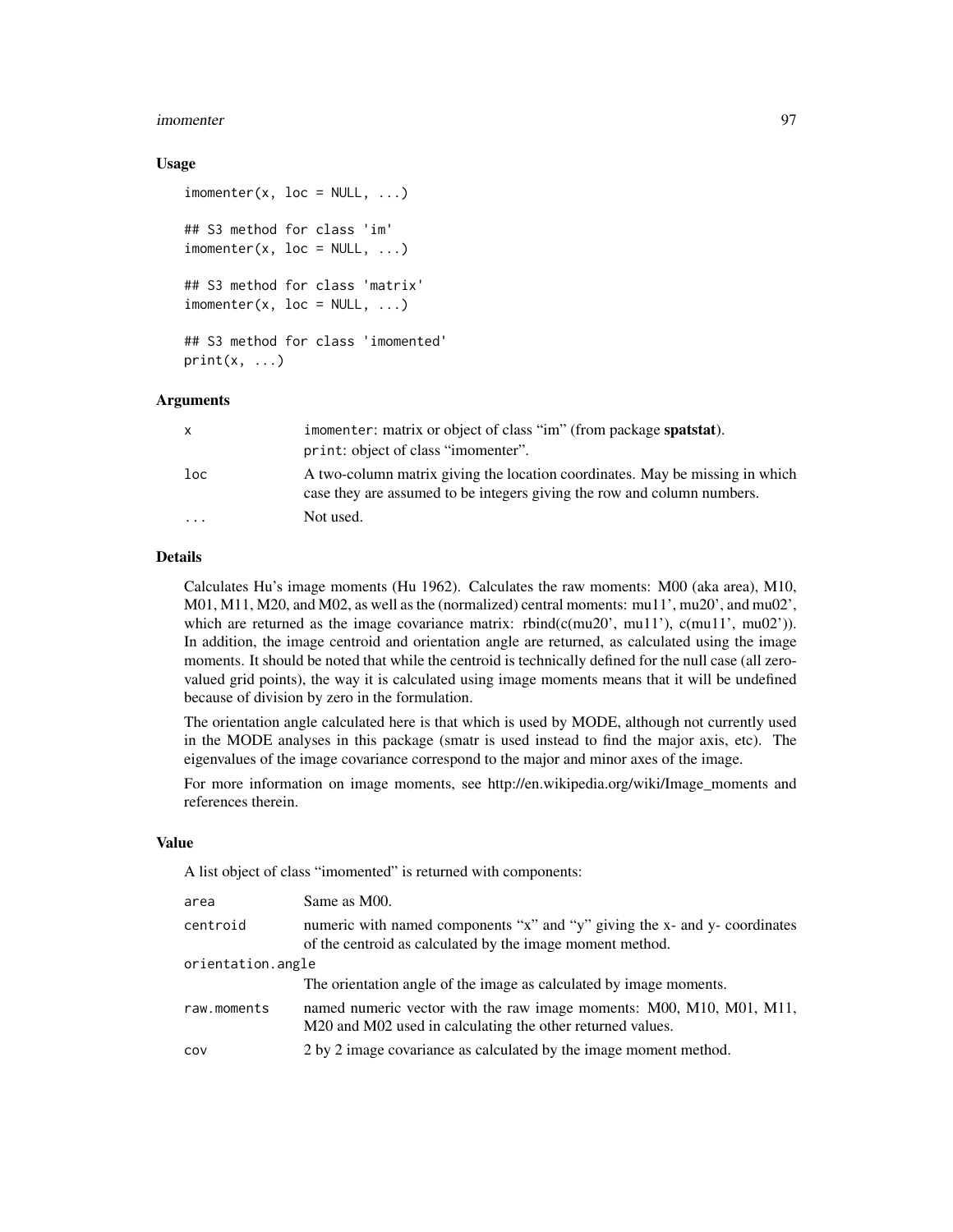98 interester and the state of the state of the state of the state of the state of the state of the state of the state of the state of the state of the state of the state of the state of the state of the state of the state

# Author(s)

Eric Gilleland

# References

Hu, M. K. (1962) Visual Pattern Recognition by Moment Invariants. *IRE Trans. Info. Theory*, IT-8, 179–187.

# See Also

[Mij](#page-128-0), [FeatureAxis](#page-51-0)

# Examples

```
look <- matrix(0, 10, 10)
look[3:5, 7:8] <- rnorm(6)
imomenter(look)
## Not run:
data( "geom000" )
data( "ICPg240Locs" )
imomenter( geom000 )
imomenter( geom000, loc = ICPg240Locs )
data( "geom004" )
imomenter( geom004 )
imomenter( geom004, loc = ICPg240Locs )
## End(Not run)
```
interester *Feature Interest*

## Description

Calculate interest maps for specific feature comparisons and compute the total interest, as well as median of maximum interest.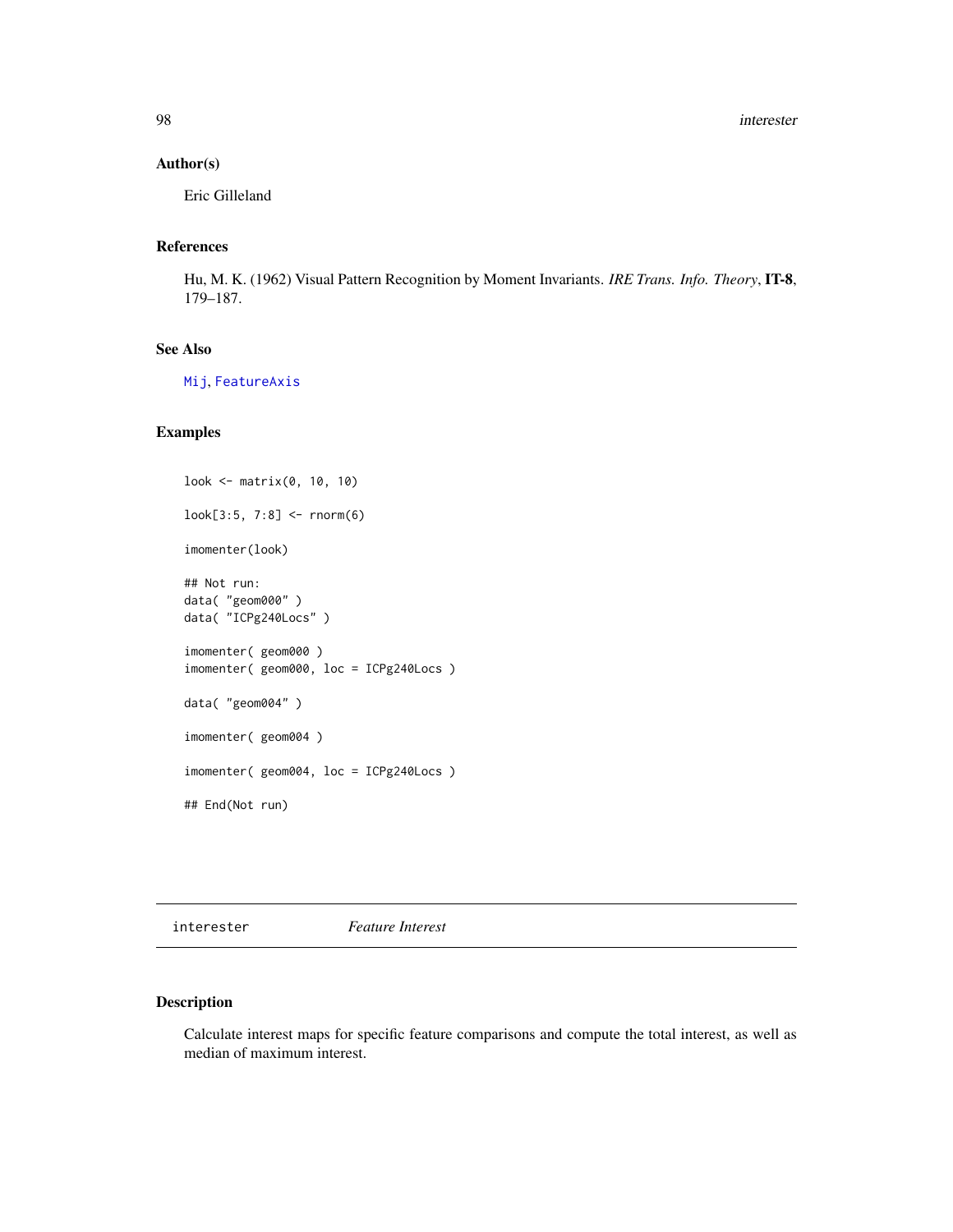#### interester 99

### Usage

```
interester(x, properties = c("cent.dist", "angle.diff", "area.ratio", "int.area",
    "bdelta", "haus", "ph", "med", "msd", "fom", "minsep"),
    weights = c(0.24, 0.12, 0.17, 0.12, 0, 0, 0, 0, 0, 0, 0.35),
    b1 = c(35, 30, 0, 0, 0.5, 35, 20, 40, 120, 1, 40),
    b2 = c(100, 90, 0.8, 0.25, 85, 400, 200, 200, 400, 0.25, 200),
    verbose = FALSE, ...)## S3 method for class 'interester'
print(x, \ldots)## S3 method for class 'interester'
summary(object, ...,
   min.interest = 0.8, long = TRUE, silent = FALSE)
```
## Arguments

| X            | interester: object of class "features" or "matched".                                                                                                                                                                                                                                                                                                                                       |
|--------------|--------------------------------------------------------------------------------------------------------------------------------------------------------------------------------------------------------------------------------------------------------------------------------------------------------------------------------------------------------------------------------------------|
|              | print: object of class "interester".                                                                                                                                                                                                                                                                                                                                                       |
| object       | object of class "interester".                                                                                                                                                                                                                                                                                                                                                              |
| properties   | character vector naming which properties from FeatureComps should be con-<br>sidered in the total interest.                                                                                                                                                                                                                                                                                |
| weights      | numeric of length equal to the length of properties. Weights equal to zero will<br>result in the removal of those properties from properties so that the default<br>computes only those values utilized in Davis et al (2009).                                                                                                                                                             |
| b1, b2       | All interest maps (except that for "fom") are piecewise linear, and of the form:<br>$f(x) = 1.0$ (depending on the property) if $x < b1$ , $x < b1$ , $x > b2$ or $x > b2$ (see<br>details for more information).                                                                                                                                                                          |
| verbose      | logical, should progress information be printed to the screen?                                                                                                                                                                                                                                                                                                                             |
| min.interest | numeric between zero and one giving the desired minimum value of interest.<br>Only used for display purposes. If long is TRUE, a dashed line is printed where<br>the total interest falls below this value. If long is FALSE, only the total in-<br>terest values above this value are displayed. All values are returned invisibly<br>regardless of the values of min. interest and long. |
| long         | logical, should all interest values be displayed (TRUE) or only those above<br>min.interest (FALSE)?                                                                                                                                                                                                                                                                                       |
| silent       | logical, should summary information be displayed to the screen (FALSE)?                                                                                                                                                                                                                                                                                                                    |
|              | interester: optional arguments to FeatueComps.                                                                                                                                                                                                                                                                                                                                             |
|              | Not used by print or summary.                                                                                                                                                                                                                                                                                                                                                              |
|              |                                                                                                                                                                                                                                                                                                                                                                                            |

# Details

This function calculates the feature interest according to the MODE algorithm described in Davis et al (2009). Properties that can be computed are those available in FeatureComps, except for "bearing". Interest maps are computed according to piece-wise linear functions (except for "fom")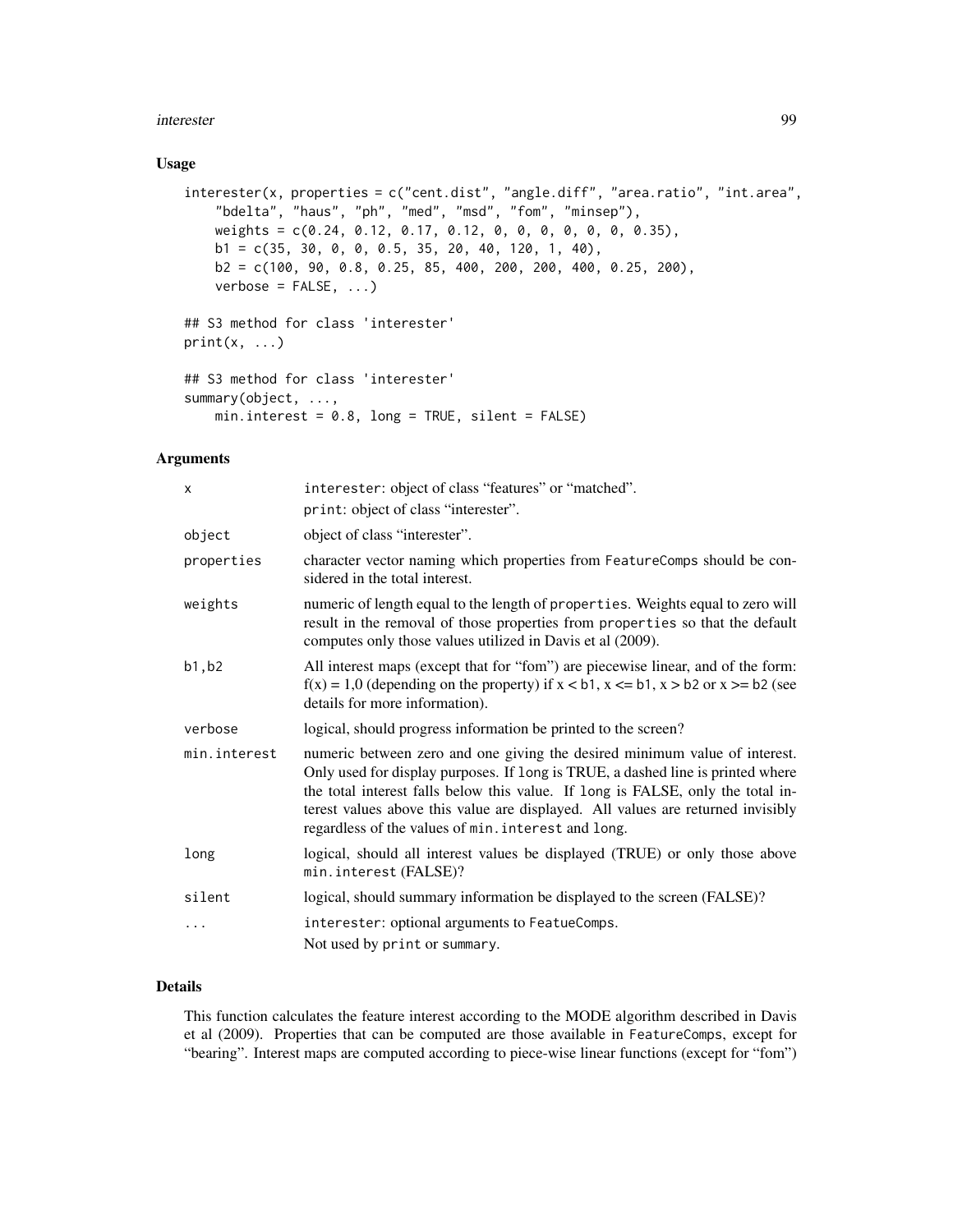depending on the property. For all properties besides "area.ratio", "int.area" and "fom", the interest maps are of the form:

 $f(x) = 1$ , if  $x \leq b1$ 

 $f(x) = a0 + a1 \cdot x$ , if  $x > b1$  and  $x \le b2$ , where  $a1 = -1/(b2 - b1)$  and  $a0 = 1 - a1 \cdot b1$ 

 $f(x) = 0$ , if  $x > b2$ 

For properties "area.ratio" and "int.area", the interest maps are of the form:

 $f(x) = 0$ , if  $x < b1$ 

 $f(x) = a0 + a1 \cdot x$ , if  $x \ge b1$  and  $x < b2$ , where  $a1 = 1/(b2 - b1)$  and  $a0 = 1 - a1 \cdot b2$ 

 $f(x) = 1$ , if  $x > = b2$ 

Finally, for "fom", a function that tries to give as much weight to values near one is applied. It is given by:

 $f(x) = b1 * exp(-0.5 * ((x - 1) / b2)^{4})$ 

The default values for b1 and b2 will not necessarily give the same results as in Davis et al (2009), but also, the distance map for their intersection area ratio differs from that here. The interest function for FOM is further restricted to fall within the interval [0, 1], so care should be taken if b1 and/or b2 are changed for this function.

The interester function calculates the individual interest values for each property and each pair of features, and returns both these individual interest values as well as a matrix of total interest. The print function will print the entire matrix of individual interest values if there are fewer than twenty pairs of features, and will print their summary otherwise. The summary function will order the total interest from highest to lowest and print this information (along with which feature pairs correspond to the total interest value). It will also calculate the median of maximum interest (MMI) as suggested by Davis et al (2009). If there is only one feature in either field, then this value will just be the maximum total interest.

The centroid distance property is less meaningful if the sizes of the two features differ greatly, and therefore, the interest value for this property is further multiplied by the area ratio of the two features. Similarly, angle difference is less meaningful if one or both of the features are circular in shape. Therefore, this property is multiplied by the following factor, following Davis et al (2009) Eq  $(A1)$ , where r1 and r2 are the aspect ratios (defined as the length of the minor axis divided my that of the major axis) of the two features, respectively.

sqrt(  $[(r1 - 1)^{2} / (r1^{2} + 1) ]^{0.3}$  \*  $[(r2 - 1)^{2} / (r2^{2} + 1) ]^{0.3}$  )

The print function displays either the individualinterest values for each property and feature pairings, or more often, a summary of these values (if the display would otherwise be too large). It also shows a matrix whose rows are observed features and columns forecast features, with the total interest values therein associated.

summary shows the sorted total interest from highest to lowest for each pair. A dashed line separates the values above min.interest from those below, and if long is TRUE, then values below that line are not displayed. It also reports the median of maximum interest (MMI) defined by Davis et al (2009) as an overall feature-based summary of forecast performance. It is derived by collecting the row maxima and column maxima from the total interest matrix, shown by the print command, into a vector, and then finding the median of this vector.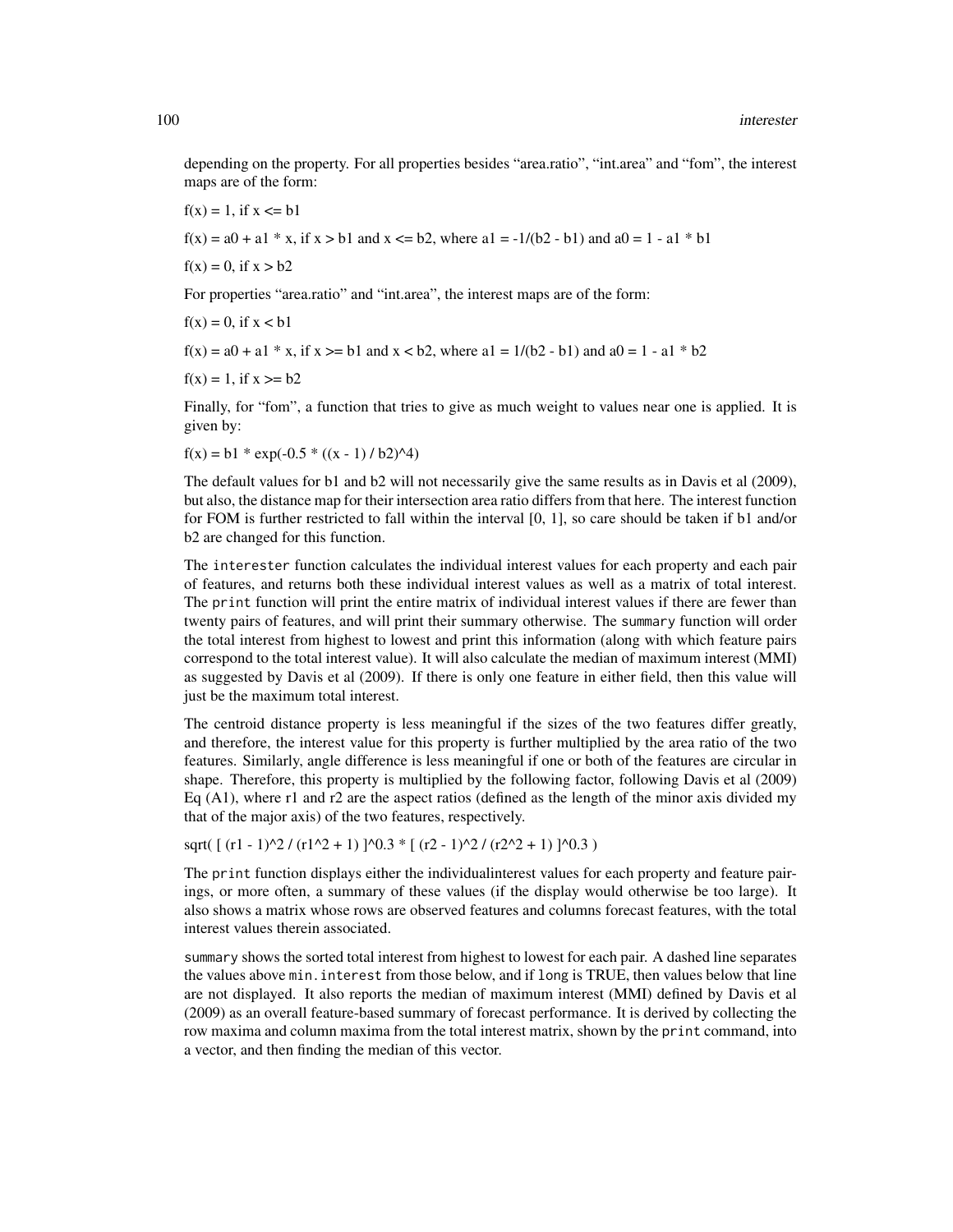#### interester 101

## Value

A list of class "interester" is returned with components:

| interest                      | matrix whose named rows correspond to the each property that was calculated<br>and whose columns are feature pairings. The values are the interest calculated                        |
|-------------------------------|--------------------------------------------------------------------------------------------------------------------------------------------------------------------------------------|
|                               | for the specific property and pair of features.                                                                                                                                      |
| total.interest                |                                                                                                                                                                                      |
|                               | matrix of total interest for each pair of features where rows are observed features<br>and columns are forecast features.                                                            |
|                               | If no features are available in either field, NULL is returned.                                                                                                                      |
| Nothing is returned by print. |                                                                                                                                                                                      |
|                               | summary invisibly returns a list object of class "summary interester" with components:                                                                                               |
| sorted.interest               |                                                                                                                                                                                      |
|                               | similar to the interest component from the value returned by interester, but sorted<br>from highest to lowest interest, along with the feature number information for<br>each field. |
| mmi                           | the median of maximum interest value.                                                                                                                                                |

# Note

The terminology used for features within the entire **SpatialVx** package attempts to avoid conflict with terminology used by R. So, for example, the term property is used in lieu of "attributes" so as not to be confused with R object attributes. The term "feature" is used in place of "object" to avoid confusion with an R object, etc.

# Author(s)

Eric Gilleland

# References

Davis, C. A., Brown, B. G., Bullock, R. G. and Halley Gotway, J. (2009) The Method for Objectbased Diagnostic Evaluation (MODE) applied to numerical forecasts from the 2005 NSSL/SPC Spring Program. *Wea. Forecsting*, 24, 1252–1267, DOI: 10.1175/2009WAF2222241.1.

## See Also

Identifying features: [FeatureFinder](#page-54-0)

Functions for calculating the properties: [FeatureComps](#page-59-0), [FeatureProps](#page-63-0)

# Examples

```
x \le -y \le - matrix(0, 100, 100)
x[ 2:3, c(3:6, 8:10) ] <- 1
y[ c(4:7, 9:10), c(7:9, 11:12) ] \leftarrow 1
```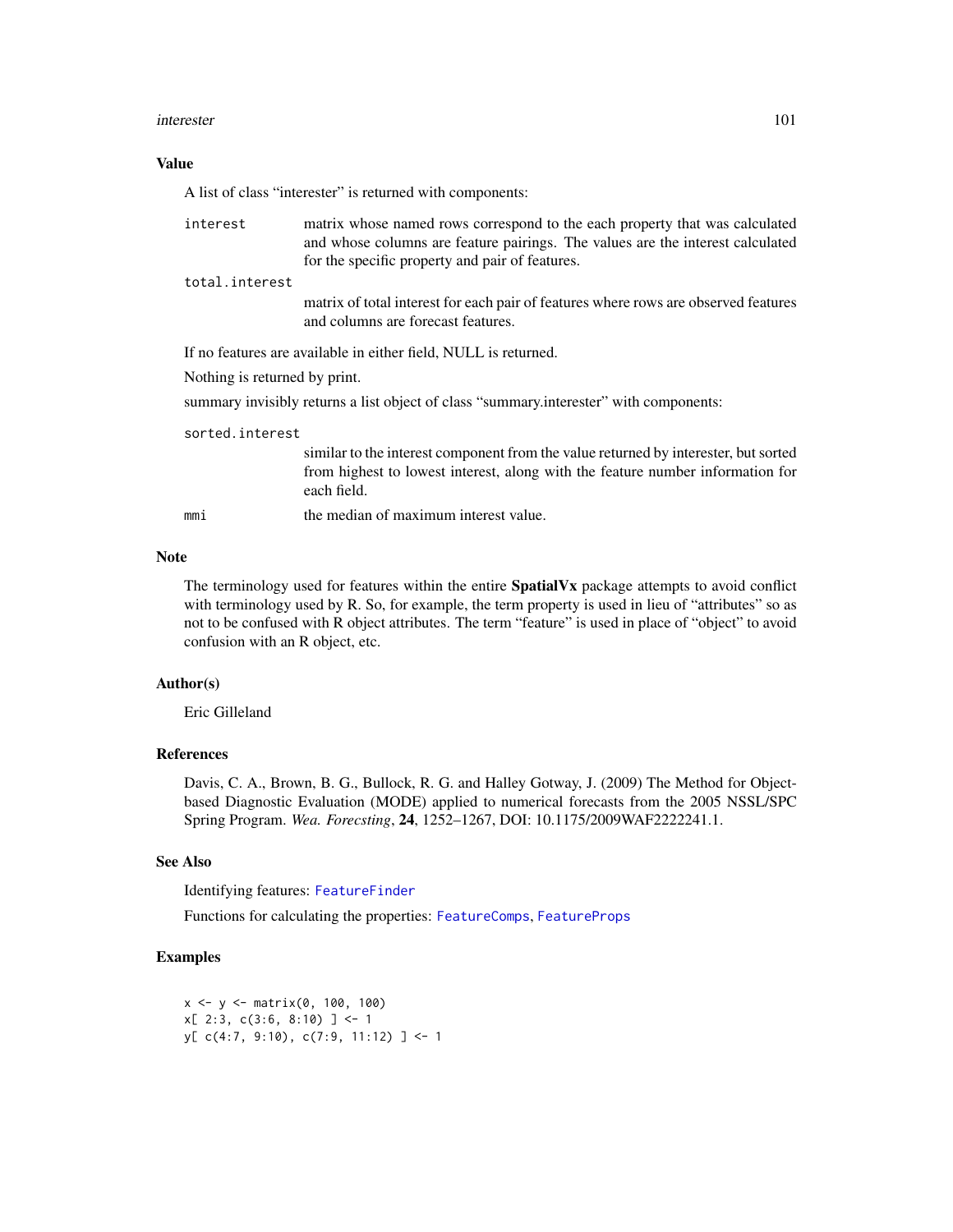102 locmeasures2d

```
x[ 30:50, 45:65 ] < -1y[ c(22:24, 99:100), c(50:52, 99:100) ] <- 1
hold \leq make. SpatialVx(x, y, field. type = "contrived", units = "none",
    data.name = "Example", obs.name = "x", model.name = "y" )
look <- FeatureFinder(hold, smoothpar = 0.5)
look2 <- interester(look)
look2
summary(look2)
## Not run:
data( "pert000" )
data( "pert004" )
data( "ICPg240Locs" )
hold <- make.SpatialVx( pert000, pert004,
    loc = ICPg240Locs, projection = TRUE, map=TRUE, loc.byrow = TRUE,
    field.type = "Precipitation", units = "mm/h",
    data.name = "ICP Perturbed Cases", obs.name = "pert000",
    model.name = "pert004" )
look <- FeatureFinder( hold, smoothpar=10.5, thresh = 5 )
look2 <- interester(look, verbose = TRUE)
look2
summary(look2)
## End(Not run)
```
<span id="page-101-0"></span>locmeasures2d *Binary Image Measures*

## Description

Calculate some binary image measures between two fields.

## Usage

```
locmeasures2d(object, which.stats = c("bdelta", "haus", "qdmapdiff",
    "med", "msd", "ph", "fom"), distfun = "distmapfun", distfun.params = NULL,
   k = NULL, alpha = 0.1, bdconst = NULL, p = 2, ...## Default S3 method:
locmeasures2d(object, which.stats = c("bdelta", "haus", "qdmapdiff",
    "med", "msd", "ph", "fom"), distfun = "distmapfun", distfun.params = NULL,
   k = NULL, alpha = 0.1, bdconst = NULL, p = 2, ..., Y, thresholds=NULL)
```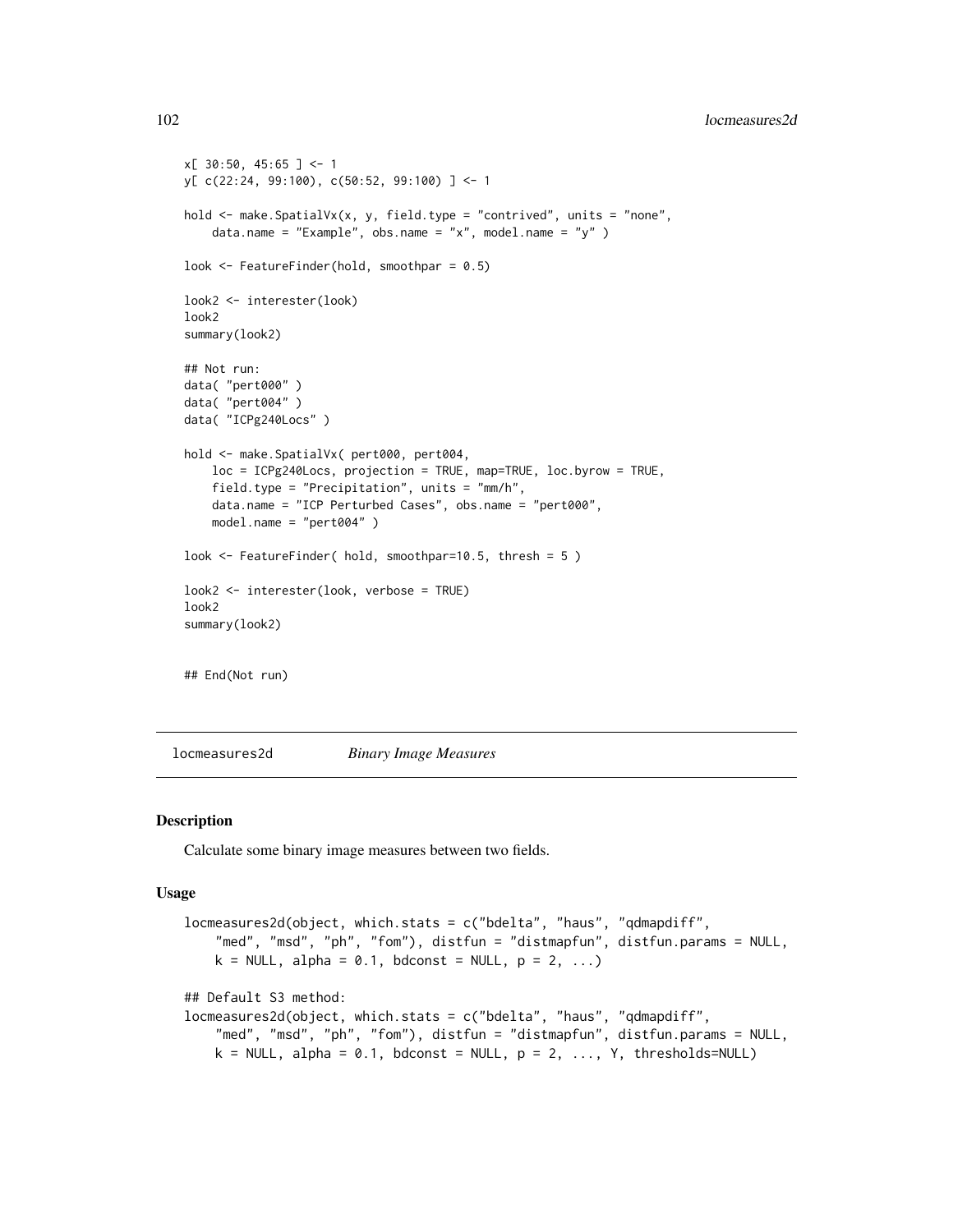```
## S3 method for class 'SpatialVx'
locmeasures2d(object, which.stats = c("bdelta", "haus", "qdmapdiff",
    "med", "msd", "ph", "fom"), distfun = "distmapfun", distfun.params = NULL,
   k = NULL, alpha = 0.1, bdconst = NULL, p = 2, ..., time.point = 1,
   obs = 1, model = 1)
## S3 method for class 'locmeasures2d'
print(x, \ldots)## S3 method for class 'locmeasures2d'
summary(object, ...)
```
# Arguments

| object         | For locmeasures2d, an object of class "SpatialVx" or a valid matrix in which<br>case Y must be explicitly provided. For summary method function, a list object<br>output from locmeasures2d.                                                                                                                                   |
|----------------|--------------------------------------------------------------------------------------------------------------------------------------------------------------------------------------------------------------------------------------------------------------------------------------------------------------------------------|
| X              | returned object from locmeasures2d.                                                                                                                                                                                                                                                                                            |
| which.stats    | character vector telling which measures should be calculated.                                                                                                                                                                                                                                                                  |
| distfun        | character naming a function to calculate the shortest distances between each<br>point x in the grid and the set of events. Default is the Euclidean distance metric.<br>Must take x as an argument, which is the event field for which the distances are<br>to be calculated. Must return a matrix of the same dimension as x. |
| distfun.params | list with named components giving any additional arguments to the distfun<br>function.                                                                                                                                                                                                                                         |
| k              | numeric vector for use with the partial Hausdorff distance. For k that are whole<br>numerics or integers $>= 1$ , then the k-th highest value is returned by locmeasures 2d.<br>If $0 \le k \le 1$ , then the corresponding quantile is returned.                                                                              |
| alpha          | numeric giving the alpha parameter for Pratt's Figure of Merit (FOM). See the<br>help file for locperf for more details.                                                                                                                                                                                                       |
| bdconst        | numeric giving the cut-off value for Baddeley's delta metric.                                                                                                                                                                                                                                                                  |
| p              | numeric vector giving one or more values for the parameter p in Baddeley's delta<br>metric. Usually this is just 2.                                                                                                                                                                                                            |
| Y              | m X n matrix giving the forecast field.                                                                                                                                                                                                                                                                                        |
| thresholds     | numeric or two-column matrix giving the threshold to be applied to the verifica-<br>tion (column one) and forecast (column two) fields. If a vector, same thresholds<br>are applied to both fields.                                                                                                                            |
| time.point     | numeric or character indicating which time point from the "SpatialVx" verifica-<br>tion set to select for analysis.                                                                                                                                                                                                            |
| obs, model     | numeric indicating which observation/forecast model to select for the analysis.                                                                                                                                                                                                                                                |
|                | optional arguments to deltametric and distmap from package spatstat. Not<br>used by the summary or print methods here.                                                                                                                                                                                                         |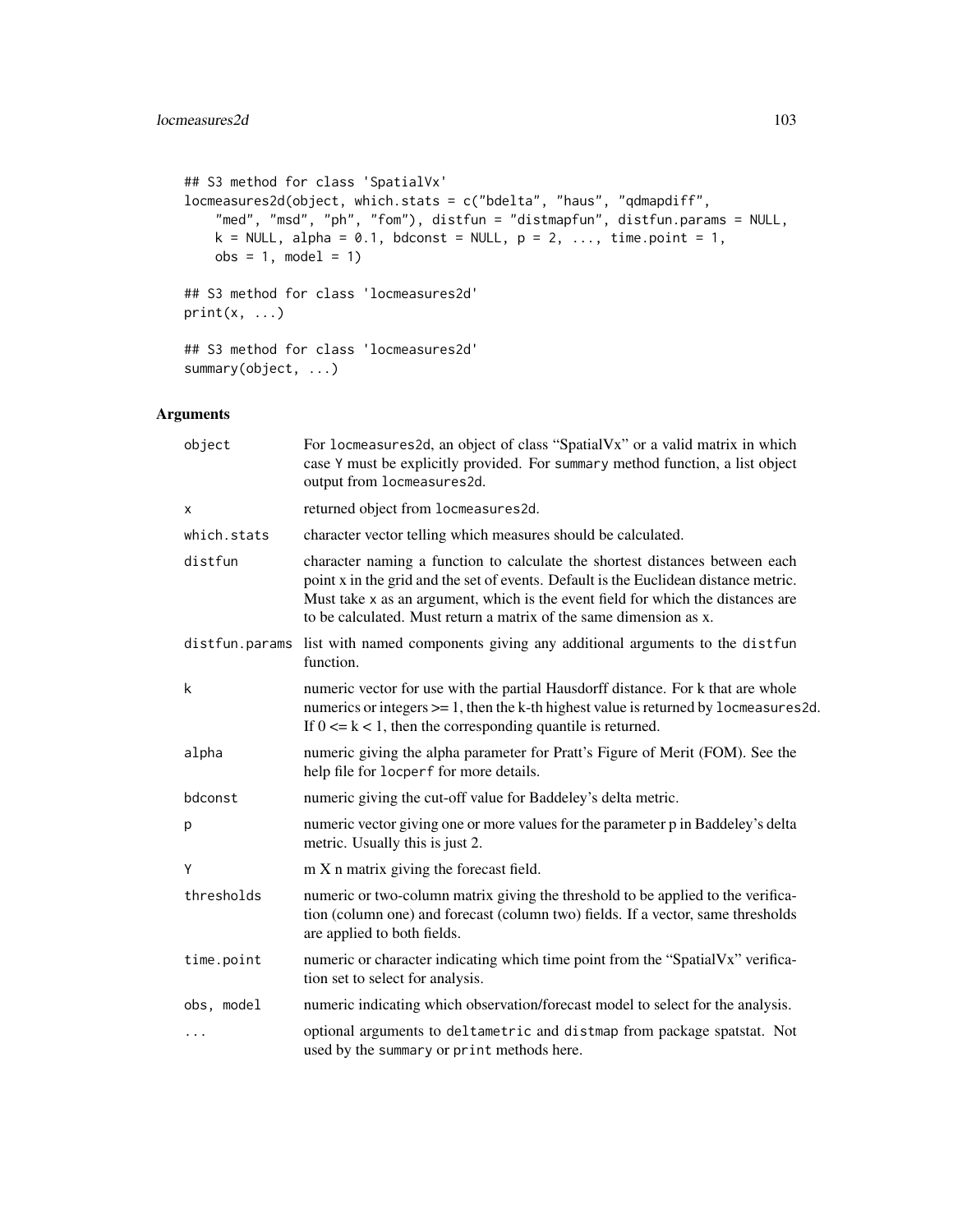# Details

It is useful to introduce some notation. Let  $d(x, A)$  be the shortest distance from a point x, anywhere in the grid, to a set A contained in the grid. Here, Euclidean distance is used (default) for  $d(x,A)$ , but note that some papers (e.g., Venugopal et al., 2005) use other distances, such as the taxi-cab distance (use distfun argument to change the distance method).

The Hausdorff distance between two sets A and B contained in the finite grid is given by max( max(  $d(x,A)$ , x in B), max(  $d(x,B)$ , x in A)), and can be re-written as  $H(A,B) = max($  abs(  $d(x,A)$   $d(x,B)$ ), where x is taken over all points in the grid. Several of the distances here are modifications of the Hausdorff distance. The Baddeley metric, for example, is the Lp norm of abs( $w(d(x,A))$ )  $-$  w( $d(x, B)$ )), where again x is taken from over the entire grid, and w is any concave continuous function that is strictly increasing at zero. Here,  $w(t) = min(t, c)$ , where c is some constant given by the bdconst argument.

Calculates one or more of the following binary image measures:

"bdelta" Baddeley delta metric (Baddeley, 1992a,b; Gilleland, 2011; Schwedler and Baldwin, 2011) "haus" Hausdorff distance (Baddeley, 1992b; Schwedler and Baldwin, 2011)

"qdmapdiff" Quantile (or rank) of the differences in distance maps. See the help file for locperf.

"med" Mean Error Distance (Peli and Malah, 1982; Baddeley, 1992a). See the help file for locperf.

"msd" Mean Square Error Distance (Peli and Malah, 1982; Baddeley, 1992a). See the help file for locperf.

"ph" Partial Hausdorff distance. See the help file for locperf.

"fom" Pratt's Figure of Merit (Peli and Malah, 1982; Baddeley, 1992a, Eq (1)). See the help file for locperf.

These distances are summaries in and of themselves, so the summary method function simply displays the results in an easy to read manner.

#### Value

A list with at least one of the following components depending on the argument which.stats

| bdelta    | p by q matrix giving the Baddeley delta metric for each desired value of p (rows)<br>and each threshold (columns)                                                         |
|-----------|---------------------------------------------------------------------------------------------------------------------------------------------------------------------------|
| haus      | numeric vector giving the Hausdorff distance for each threshold                                                                                                           |
| qdmapdiff | k by q matrix giving the difference in distance maps for each of the k-th largest<br>$value(s)$ or quantile(s) (rows) for each threshold (columns).                       |
|           | medMiss, medFalseAlarm, msdMiss, msdFalseAlarm                                                                                                                            |
|           | two-row matrix giving the mean error (or square error) distance as (Forecast,<br>Observation) or misses and (Observation, Forecast) or false alarms.                      |
| ph        | k by q matrix giving the k-th largest value(s) or quantile(s) (rows) for each<br>threshold (columns) of the maximum between the distances from one field to<br>the other. |
| fom       | numeric vector giving Pratt's figure of merit.                                                                                                                            |

#### **Note**

Binary fields are determined by having values >= the thresholds.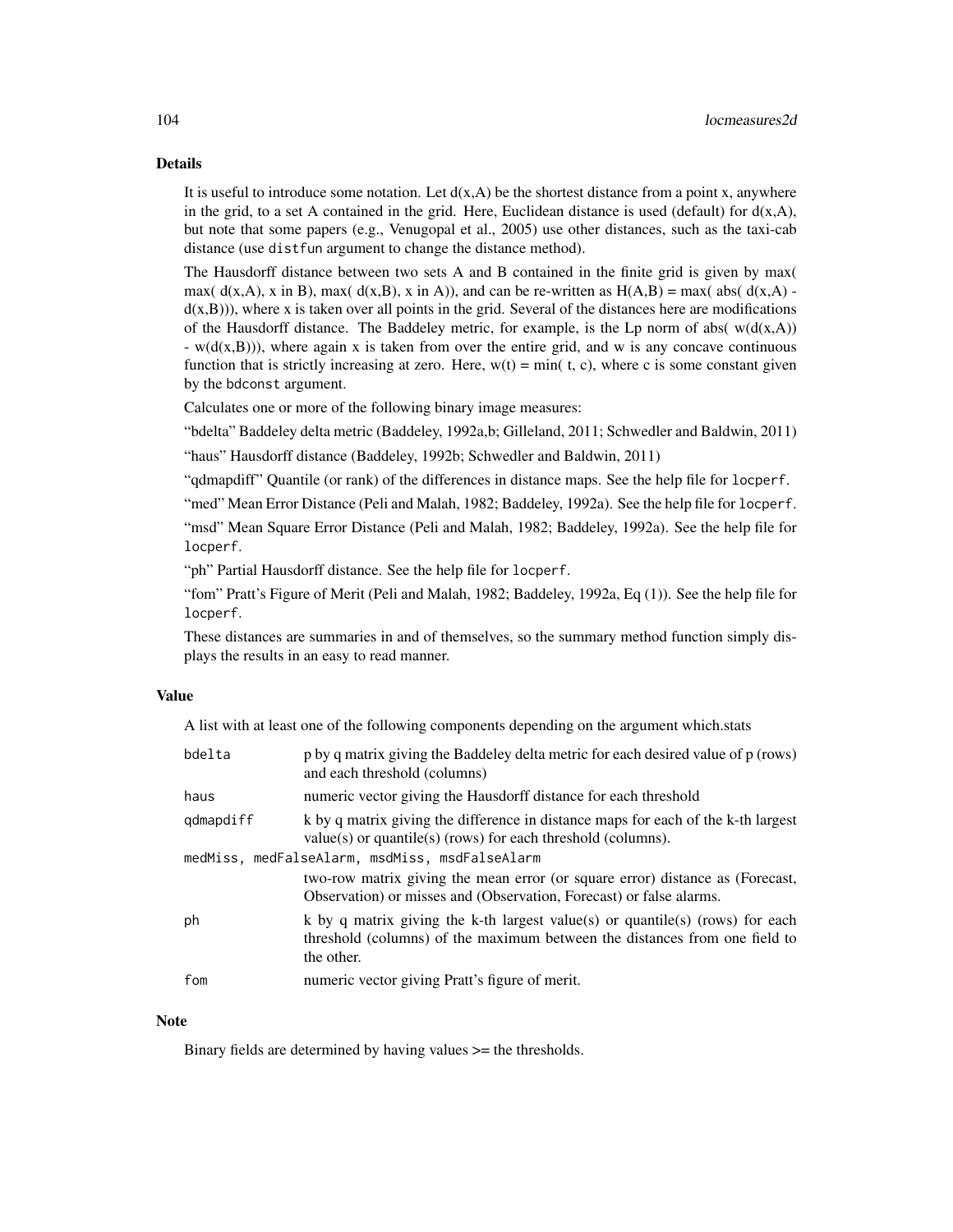## locmeasures2d 105

#### Author(s)

Eric Gilleland

#### References

Baddeley, A. (1992a) An error metric for binary images. In *Robust Computer Vision Algorithms*, W. Forstner and S. Ruwiedel, Eds., Wichmann, 59–78.

Baddeley, A. (1992b) Errors in binary images and an Lp version of the Hausdorff metric. *Nieuw Arch. Wiskunde*, 10, 157–183.

Gilleland, E. (2011) Spatial forecast verification: Baddeley's delta metric applied to the ICP test cases. *Wea. Forecasting*, 26, 409–415, doi:10.1175/WAF-D-10-05061.1.

Peli, T. and Malah, D. (1982) A study on edge detection algorithms. *Computer Graphics and Image Processing*, 20, 1–21.

Schwedler, B. R. J. and Baldwin, M. E. (2011) Diagnosing the sensitivity of binary image measures to bias, location, and event frequency within a forecast verification framework. *Wea. Forecasting*, 26, 1032–1044, doi:10.1175/WAF-D-11-00032.1.

Venugopal, V., Basu, S. and Foufoula-Georgiou, E. (2005) A new metric for comparing precipitation patterns with an application to ensemble forecasts. *J. Geophys. Res.*, 110, D08111, doi:10.1029/2004JD005395, 11pp.

## See Also

[deltametric](#page-0-0), [distmap](#page-0-0), make. SpatialVx

## Examples

```
x <- y <- matrix(0, 10, 12)
x[2,3] < -1y[4,7] < -1hold \leq make. SpatialVx(x, y, thresholds = 0.1,
    field.type = "random", units = "grid squares")
locmeasures2d(hold, k = 1)# Alternatively ...
locmeasures2d(x, thresholds = 0.1, k = 1, Y = y)
## Not run:
data( "geom000" )
data( "geom001" )
data( "ICPg240Locs" )
hold \leq make. SpatialVx( geom000, geom001, thresholds = c(0.1, 50.1),
    projection = TRUE, map=TRUE, loc = ICPg240Locs, loc.byrow = TRUE,
    field.type = "Precipitation", units = "in/100",
    data.name= "ICP Geometric Cases", obs.name = "geom000",
    model.name = "geom001" )
hold2 <- locmeasures2d(hold, k=c(4, 0.975), alpha=c(0.1,0.9))
```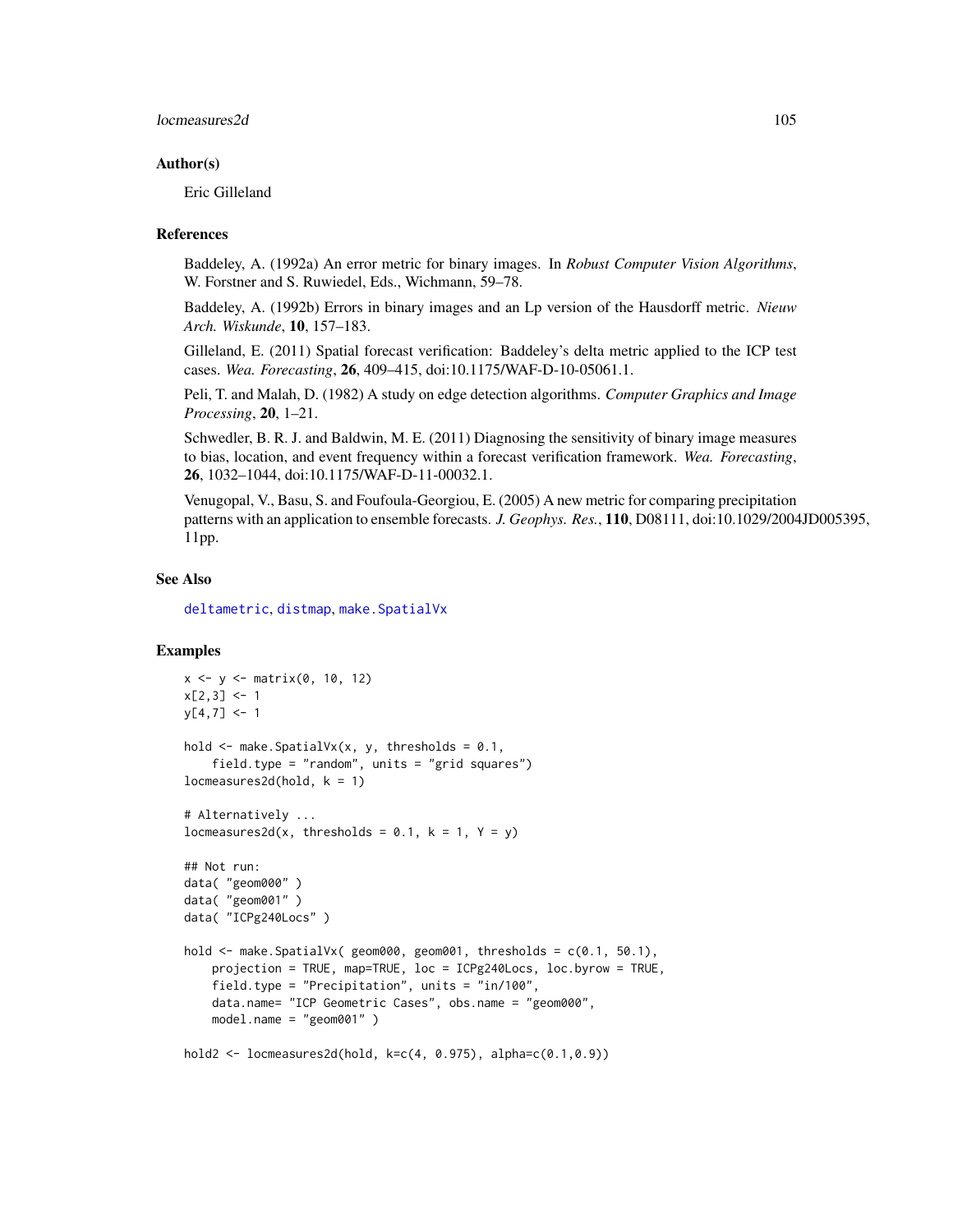106 locperf

summary(hold2)

## End(Not run)

# locperf *Localization Performance Measures*

# Description

Some localization performance (distance) measures for binary images.

# Usage

```
locperf(X, Y, which.stats = c("qdmapdiff", "med", "msd", "ph", "fom", "minsep"),
   alpha = 0.1, k = 4, distfun = "distmapfun", a=NULL, ...)
distob(X, Y, distfun = "distmapfun", ...)
distmapfun(x, ...)
```
# Arguments

| X            | list object giving a pixel image as output from solutionset from package spat-<br>stat. This corresponds to the set B in the Details section below.                                                                                                                                                                     |
|--------------|-------------------------------------------------------------------------------------------------------------------------------------------------------------------------------------------------------------------------------------------------------------------------------------------------------------------------|
| Y            | list object giving a pixel image as output from solutionset from package spat-<br>stat. This corresponds to the set A in the Details section below.                                                                                                                                                                     |
| $\mathsf{x}$ | list object of class "owin" as returned by solutionset from package spatstat.                                                                                                                                                                                                                                           |
| which.stats  | character vector stating which localization performance measure to calculate.                                                                                                                                                                                                                                           |
| alpha        | numeric giving the scaling constant for Pratt's figure of merit (FOM). Only used<br>for which.stat method "fom".                                                                                                                                                                                                        |
| k            | single numeric giving the order for the rank/quantile of the difference in distance<br>maps. If $0 \le k < 1$ , this is assumed to be a quantile for use with the quantile<br>function. Otherwise, k should be a whole number such that $1 \le k \le Nxy$ ,<br>where nxy is the total number of grid points in the set. |
| distfun      | character specifying a distance metric that returns a matrix of same dimension<br>as X yielding, at each point x, the shortest distances from x to the set of events<br>in the field. Default is distmapfun, which returns the Euclidean distances.                                                                     |
| a            | Not used. For compatibility with locmeasures2d.                                                                                                                                                                                                                                                                         |
| $\cdots$     | Optional arguments to the distfun function. In the case of distmapfun, these<br>are the optional arguments to distmap from package spatstat.                                                                                                                                                                            |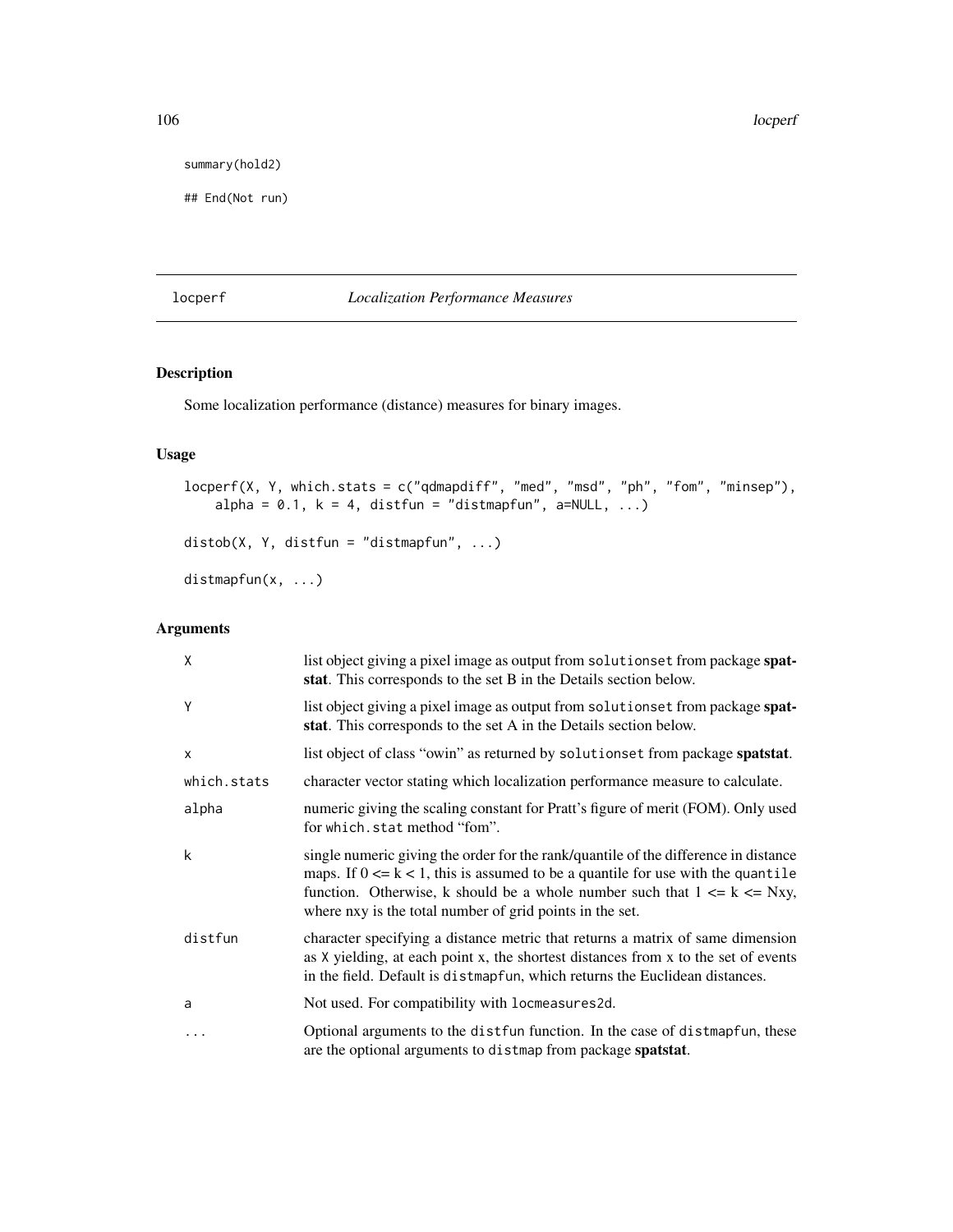## locperf and the contract of the contract of the contract of the contract of the contract of the contract of the contract of the contract of the contract of the contract of the contract of the contract of the contract of th

#### Details

This function computes localization performance (or distance) measures detailed in Peli and Malah (1982) and Baddeley (1992), as well as a modification of one of these distances detailed in Zhu et al. (2011); distob.

First, it is helpful to establish some notation. Suppose a distance  $rho(x,y)$  is defined between any two pixels x and y in the entire raster of pixels/grid (If distfun is distmapfun (default), then rho is the Euclidean distance) that satisfies the formal mathematical axioms of a metric. Let  $d(x, A)$ denote the shortest distance (smallest value of rho) from the point x in the entire raster to the the set A contained in the raster. That is,  $d(x,A) = min(rho(x,a))$ : a in A contained in the raster) [formally, the minimum should be the infimum], with  $d(x, \text{empty set})$  defined to be infinity. Note that the dist fun argument is a function that returns  $d(x, A)$  for all x in the raster.

The mean error distance ("med") is the mean of  $d(x,A)$  over the points in B. That is e.bar = mean(  $d(x,A)$ , over all x in B. Because it is not symmetric (i.e., MED(A, B) != MED(B, A)), it is given as medMiss = MED(Forecast, Observation) and medFalseAlarm = MED(Observation, Forecast).

The mean square error distance ("msd") is the mean of the squared  $d(x, A)$  over the points in B. That is, e2.bar = mean( $d(x, A)^2$ ), over all x in B. Similarly to MED, it is given as msdMiss or msdFalseAlarm.

Pratt's figure of merit ("fom") is given by:  $FOM(A,B) = \text{sum}(1/(1+\text{alpha}^*\text{d}(x,A)^2))/\text{max}(N(A),N(B)),$ where x in B, and  $N(A)$  ( $N(B)$ ) is the number of points in the set A (B) and alpha is a scaling constant (see, e.g., Pratt, 1977; Abdou and Pratt, 1979). The scaling constant is typically set to 1/9 when rho is normalized so that the smallest nonzero distance between pixel neighbors is 1. The default (0.1) here is approximately 1/9. If both A and B are empty, the value returned for  $max(N(A))$ ,  $N(B)$ ) is 1e16 and for  $d(x, A)$  for x in B is given a value of zero so that the returned value should be close to zero.

Minimum separation distance between boundaries ("minsep") is just the smallest value of the distance map of one field over the subset where events occur in the other. This is mainly for when single features within the fields are being compared.

distob is a modification of the mean error distance where if there are no events in either field, the value is 0, and if there are no events in one field only, the value is something large (in this case the length of the longest side of the grid).

The Hausdorff distance for a finite grid is given by max( max(  $d(x,B)$ ; x in A), max(  $d(x,A)$ ; x in B)), and can be written as max( $abs(d(x,A) - d(x,B))$ , over all x in the raster). The quantile of the difference in distance mapse ("qdmapdiff") is also potentially useful, and replaces the maximum in the latter equation with a k-th order statistic (or quantile). The modified Hausdorff distance is no longer given from this function, but can easily be computed using output from this function as it is given by mhd $(A,B)$  = max(e.bar $(A,B)$ , e.bar $(B,A)$ ), and in some literature the maximum is replaced by the minimum. See, e.g., Baddeley, (1992) and Schwedler and Baldwin (2011).

For computational efficiency, the distance transform method is used via distmap from package spatstat for calculating  $d(x, A)$  x in the raster.

#### Value

locperf returns a list object with components depending on which.stats: one or more of the following, each of which is a single numeric, except as indicated.

bdelta matrix or numeric depending on p and number of thresholds.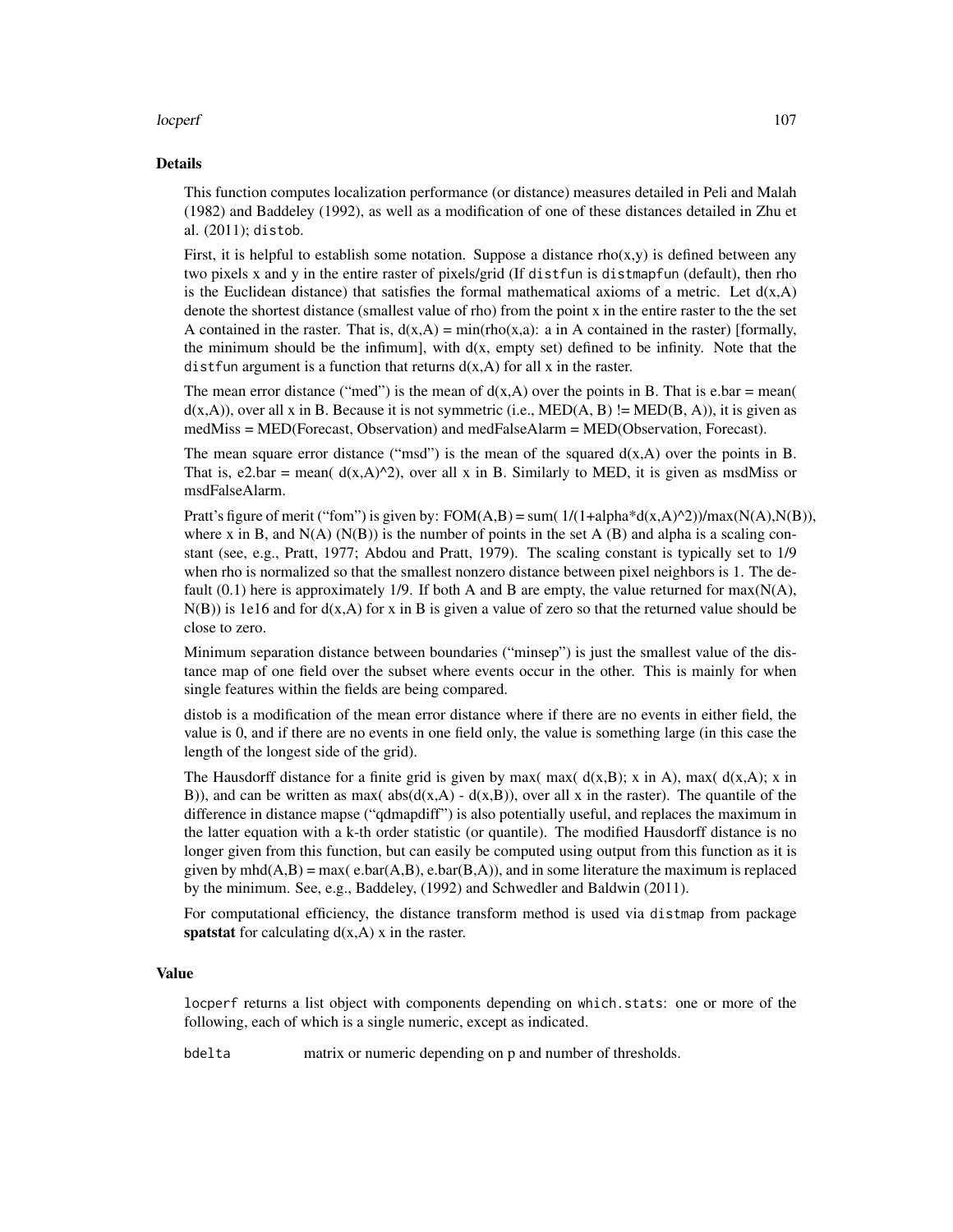| haus      | numeric giving the Hausdorff distances for each threshold.                                                                                                                        |
|-----------|-----------------------------------------------------------------------------------------------------------------------------------------------------------------------------------|
| qdmapdiff | matrix or numeric, depending on k and number of thresholds, giving the value<br>of the quantile (or k-th highest value) of the difference in distance maps for each<br>threshold. |
|           | medMiss, medFalseAlarm, msdMiss, msdFalseAlarm                                                                                                                                    |
|           | numeric giving the value of the mean error/square error distance for each thresh-<br>old.                                                                                         |
| fom       | matrix or numeric, depending on alpha and number of thresholds, giving the<br>value of Pratt his Figure of Merit for each threshold.                                              |
| minsep    | numeric giving the value of the minimum boundary separation distance for each<br>threshold.                                                                                       |
|           |                                                                                                                                                                                   |

distob returns a single numeric.

distmapfun returns a matrix of same dimension as the input argument's field.

# Author(s)

Eric Gilleland

#### References

Abdou, I. E. and Pratt, W. K. (1979) Quantitative design and evaluation of enhancement/thresholding edge detectors. *Proc. IEEE*, 67, 753–763.

Baddeley, A. (1992) An error metric for binary images. In *Robust Computer Vision Algorithms*, W. Forstner and S. Ruwiedel, Eds., Wichmann, 59–78.

Peli, T. and Malah, D. (1982) A study on edge detection algorithms. *Computer Graphics and Image Processing*, 20, 1–21.

Pratt, W. K. (1977) *Digital Image Processing*. John Wiley and Sons, New York.

Schwedler, B. R. J. and Baldwin, M. E. (2011) Diagnosing the sensitivity of binary image measures to bias, location, and event frequency within a forecast verification framework. *Wea. Forecasting*, 26, 1032–1044, doi:10.1175/WAF-D-11-00032.1.

Zhu, M., Lakshmanan, V. Zhang, P. Hong, Y. Cheng, K. and Chen, S. (2011) Spatial verification using a true metric. *Atmos. Res.*, 102, 408–419, doi:10.1016/j.atmosres.2011.09.004.

## See Also

[distmap](#page-0-0), [solutionset](#page-0-0), [im](#page-0-0), [boundingbox](#page-0-0), [as.rectangle](#page-0-0), [metrV](#page-124-0), [locmeasures2d](#page-101-0)

## Examples

```
x \le -y \le - matrix( 0, 10, 12)
x[2,3] < -1y[4,7] < -1x \le -\mathbf{im}(\mathbf{x})y \leftarrow im(y)x \le - solutionset(x > 0)
y \leftarrow solutionset( y > 0)
```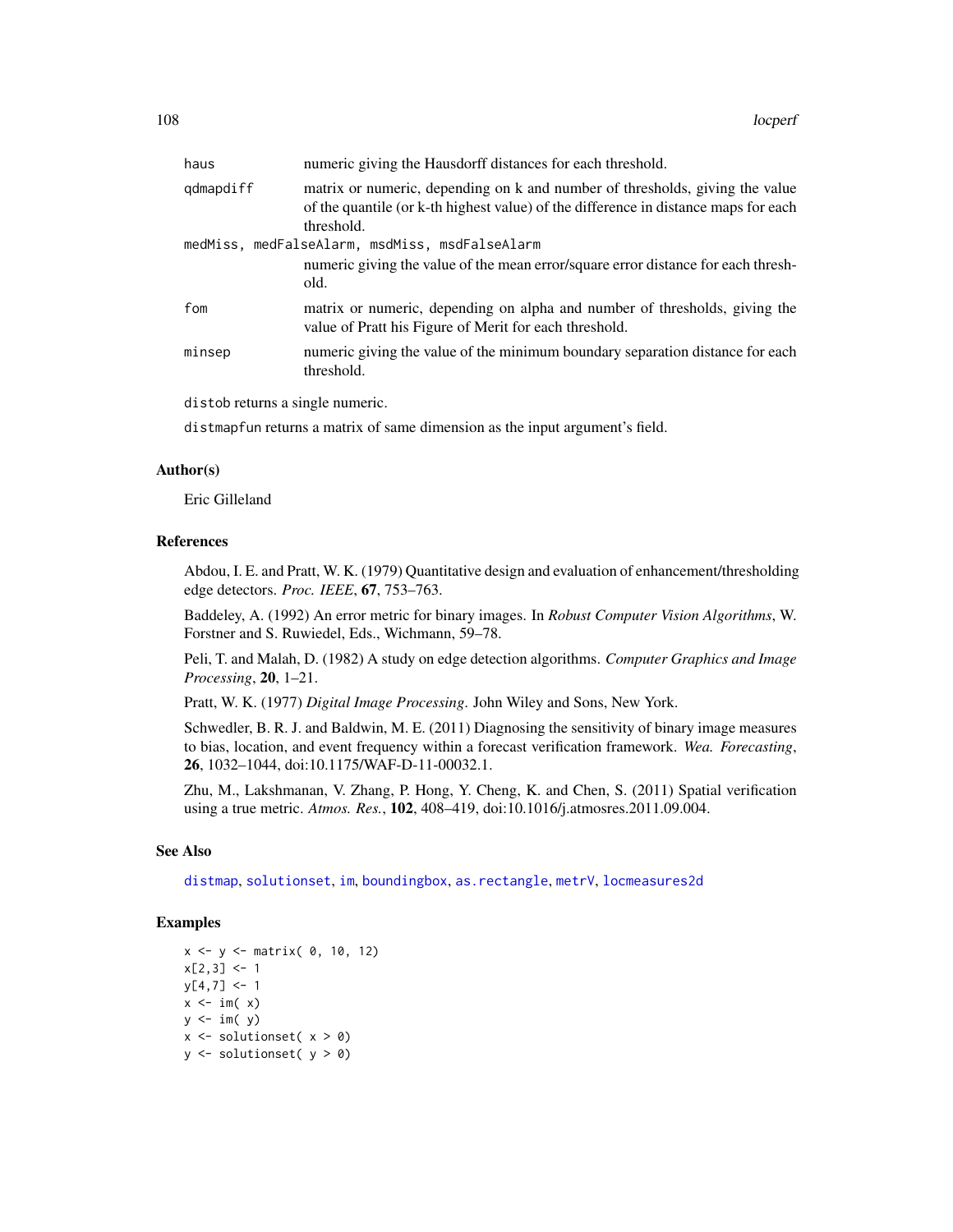## LocSig 2008 and 2009 and 2009 and 2009 and 2009 and 2009 and 2009 and 2009 and 2009 and 2009 and 2009 and 2009

```
locperf( x, y)
# Note that ph is NA because there is only 1 event.
# need to have at least k events if k > 1.
par( mfrow=c(1,2))
image.plot( distmapfun(x))
image.plot( distmapfun(y))
```
<span id="page-108-0"></span>LocSig *Temporal Block Bootstrap Keeping Locations in Space Constant*

# Description

Temporal block bootstrap for data at spatial locations (holding locations constant at each iteration). This is a wrapper function to the tsboot or boot functions for use with the field significance approach of Elmore et al. (2006).

## Usage

```
LocSig(Z, numrep = 1000, block.length = NULL, bootfun = "mean",
    alpha = 0.05, bca = FALSE, ...)
```
## S3 method for class 'LocSig'  $plot(x, loc = NULL, nx = NULL, ny = NULL, ...)$ 

# Arguments

| Z            | n by m numeric matrix whose rows represent contiguous time points, and whose<br>columns represent spatial locations.                                                                                                       |
|--------------|----------------------------------------------------------------------------------------------------------------------------------------------------------------------------------------------------------------------------|
| numrep       | numeric/integer giving the number of bootstrap replications to use.                                                                                                                                                        |
| block.length | positive numeric/integer giving the desired block lengths. If NULL, floor(sqrt(n))<br>is used. If 1, then the IID bootstrap is performed, and the BCa method may be<br>used to find CI's, if bca is TRUE.                  |
| bootfun      | character naming an R function to be applied to each replicate sample. Must<br>return a single number, but is otherwise the statistic argument for function<br>tsboot (or boot if block. length $= 1$ ).                   |
| alpha        | numeric giving the value of alpha to obtain (1-alpha)*100 percent CI's for<br>bootfun.                                                                                                                                     |
| bca          | logical, should bias-corrected and adjusted (BCa) CI's be calculated? Only<br>used if block. length $= 1$ . Will give a warning if this argument is TRUE, and<br>block. length $> 1$ , and will use the percentile method. |
| X            | data frame of class "LocSig" as returned by LocSig.                                                                                                                                                                        |
| loc          | m by 2 matrix of location coordinates.                                                                                                                                                                                     |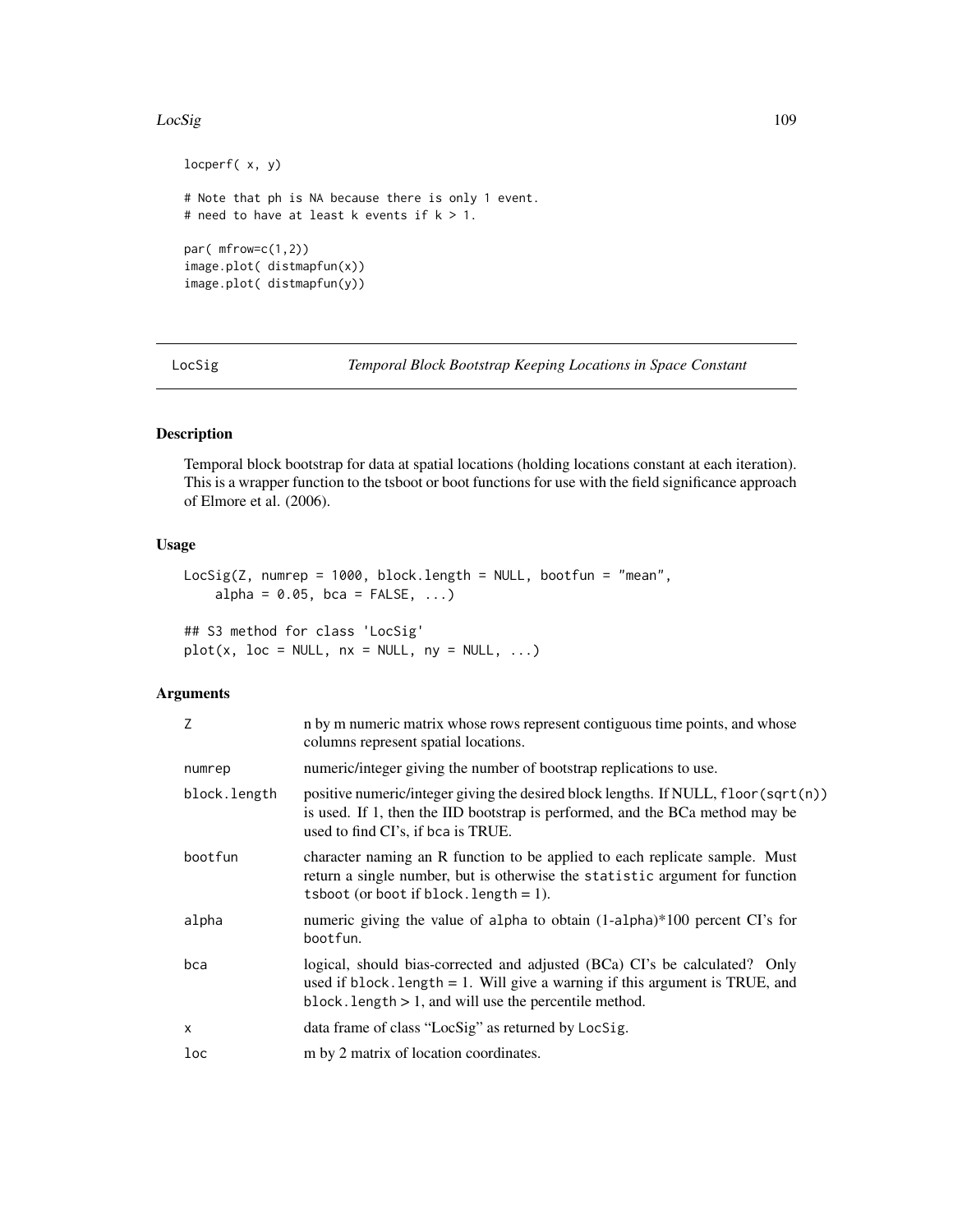110 LocSig

| nx,ny                   | If loc is NULL, then nx and ny must be supplied. These give the number of        |
|-------------------------|----------------------------------------------------------------------------------|
|                         | rows and columns of a grid to make an image (using as, image) for plotting. If   |
|                         | these are used, the data Z must be from a regular grid of points.                |
| $\cdot$ $\cdot$ $\cdot$ | LocSig: optional additional arguments to the tsboot (or boot if block. length=1) |
|                         | function, plot. LocSig: optional additional arguments to image. plot.            |

# Details

This function performs the circular block bootstrap algorithm over time at each of m locations (columns of x). So, at each bootstrap iteration, entire blocks of rows of x are resampled with replacement. If Z represents forecast errors at grid points, and bootfun="mean", then this finds the grid-point CI's in steps 1 (a) to 1 (c) of Elmore et al. (2006).

# Value

LocSig: A data frame with class attribute "LocSig" with components:

| Estimate | numeric giving the estimated values of bootfun (the statistic for which CI's are |
|----------|----------------------------------------------------------------------------------|
|          | computed).                                                                       |

Lower, Upper numeric giving the estimated lower (upper)  $(1-\alpha)$  alpha)\*100 percent CI's.

plot.LocSig: invisibly returns a list containing the estimate as returned by LocSig, and the confidence range.

# Author(s)

Eric Gilleland

## References

Elmore, K. L., Baldwin, M. E. and Schultz, D. M. (2006) Field significance revisited: Spatial bias errors in forecasts as applied to the Eta model. *Mon. Wea. Rev.*, 134, 519–531.

# See Also

[spatbiasFS](#page-153-0), [tsboot](#page-0-0), [boot](#page-0-0), [boot.ci](#page-0-0), [MCdof](#page-120-0), [sig.cor.t](#page-120-1), [sig.cor.Z](#page-120-1), [cor.test](#page-0-0), [image.plot](#page-0-0), [as.image](#page-0-0)

# Examples

```
## Not run:
data( "GFSNAMfcstEx" )
data( "GFSNAMobsEx" )
data( "GFSNAMlocEx" )
id <- GFSNAMlocEx[,"Lon"] >=-90 & GFSNAMlocEx[,"Lon"] <= -75 & GFSNAMlocEx[,"Lat"] <= 40
look <- LocSig(GFSNAMfcstEx[,id] - GFSNAMobsEx[,id], numrep=500)
stats(look)
```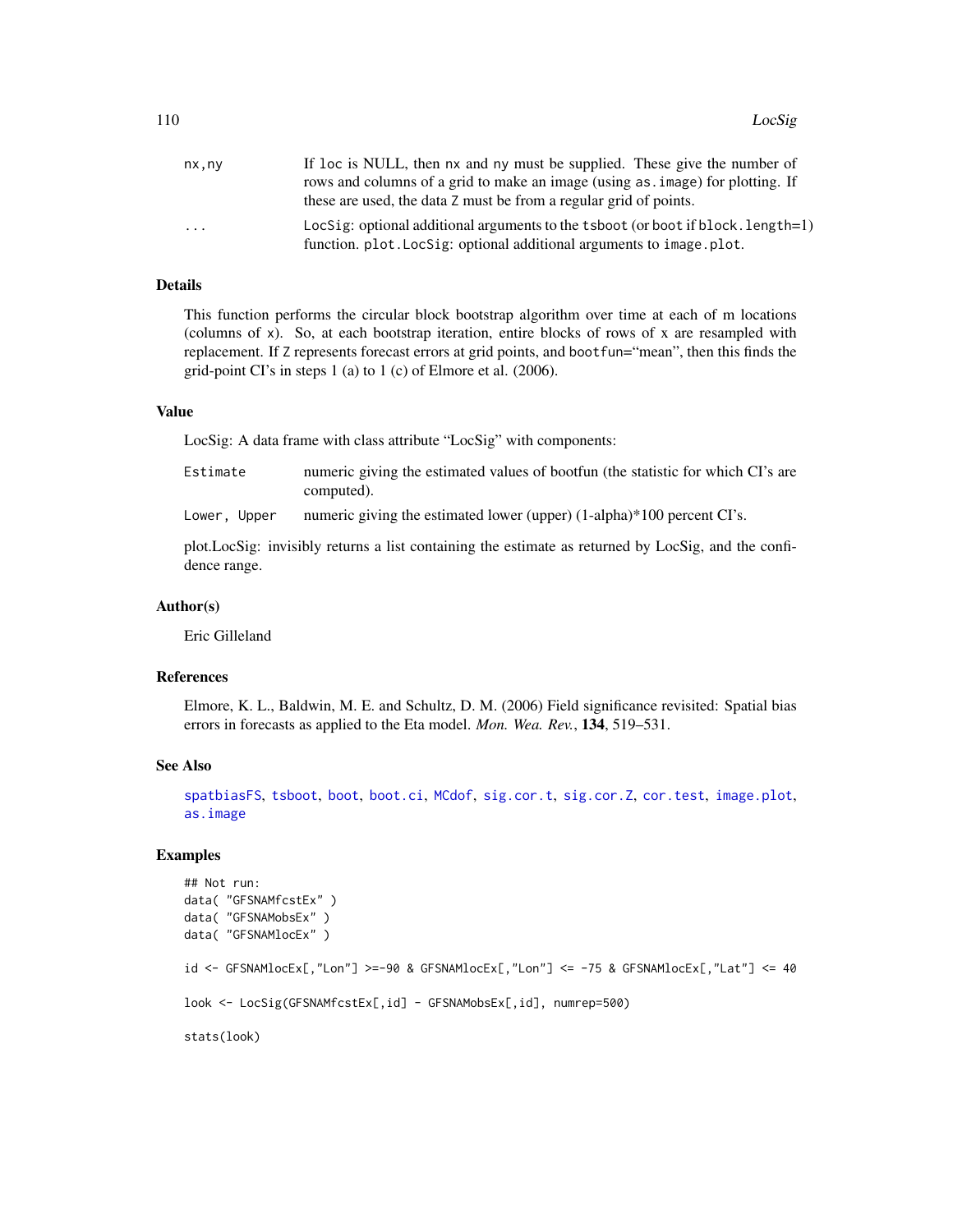## lossdiff the contract of the contract of the contract of the contract of the contract of the contract of the contract of the contract of the contract of the contract of the contract of the contract of the contract of the c

```
plot(look, loc = GFSNAMlocEx[ id, ] )
## End(Not run)
```
lossdiff *Test for Equal Predictive Ability on Average Over a Regularly Gridded Space*

## Description

Test for equal predictive ability (for two forecast models) on average over a regularly gridded space using the method of Hering and Genton (2011).

### Usage

```
lossdiff(x, \ldots)## Default S3 method:
lossdiff(x, ..., xhat1, xhat2, threshold = NULL,lossfun = "corrskill", loc = NULL, zero.out = FALSE)
## S3 method for class 'SpatialVx'
lossdiff(x, ..., time.point = 1, obs = 1, model = c(1, 2),
    threshold = NULL, lossfun = "corrskill", zero.out = FALSE)
empiricalVG.lossdiff(x, trend = 0, maxrad, dx = 1, dy = 1)
flossdiff(object, vgmodel = "expvg", ...)
## S3 method for class 'lossdiff'
summary(object, ...)
## S3 method for class 'lossdiff'
plot(x, ..., icol = c("gray", tim. colors(64)))## S3 method for class 'lossdiff'
print(x, \ldots)
```
## Arguments

x,xhat1, xhat2 lossdiff: m by n matrices defining the (gridded) verification set where xhat1 and xhat2 are the two forecast models being compared. plot.lossdiff: x is a list returned by lossdiff.

object flossdiff this is the output returned by lossdiff. summary.lossdiff: list object returned by lossdiff or flossdiff.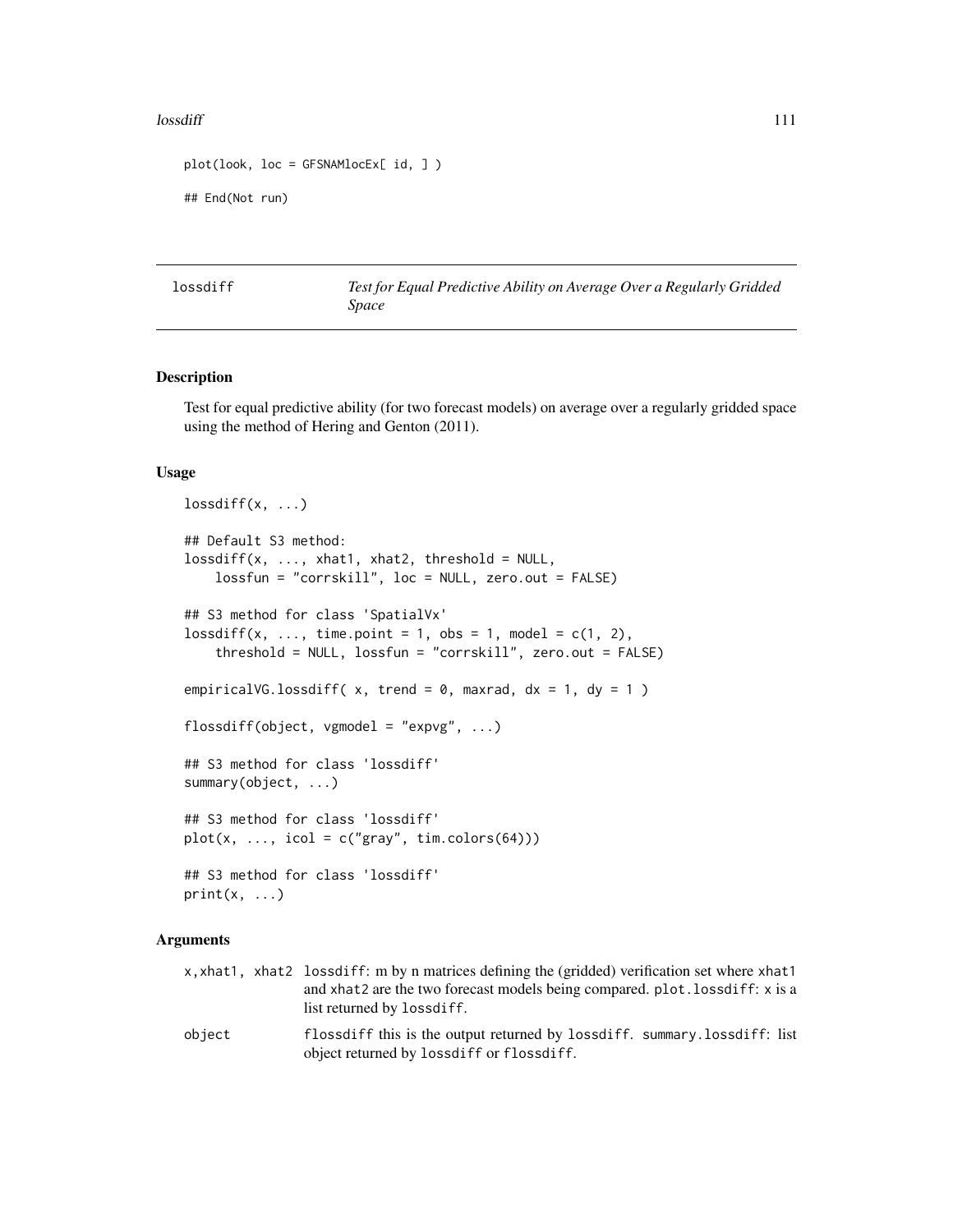| threshold  | numeric vector of length one, two or three giving a threshold under which (non-<br>inclusive) all values will be set to zero. If length is one, the same threshold is<br>used for all fields (observed, and both models). If length is two, the same thresh-<br>old will be used for both models (the second value of threshold). Otherwise,<br>the first entry is used for the observed field, the second for the first model and<br>the third for the second model. |
|------------|-----------------------------------------------------------------------------------------------------------------------------------------------------------------------------------------------------------------------------------------------------------------------------------------------------------------------------------------------------------------------------------------------------------------------------------------------------------------------|
| lossfun    | character anming a loss function to use in finding the loss differential for the<br>fields. Default is to use correlation as the loss function. Must have arguments x<br>and y, and may have any additional arguments.                                                                                                                                                                                                                                                |
| trend      | a matrix (of appropriate dimension) or single numeric (if constant trend) giv-<br>ing the value of the spatial trend. the value is simply subtracted from the loss<br>differential field before finding the empirical variogram. If zero.out is TRUE,<br>then wherever the original three fields all had zero-valued grid points are re-<br>turned back to zero before continuing (hence ignored in the computation of the<br>variogram).                             |
| loc        | (optional) mn by 2 matrix giving location coordinates for each grid point. If<br>NULL, they are taken to be the grid expansion of the dimension of x (i.e.,<br>cbind(rep(1:dim(x)[1],dim(x)[2]), rep(1:dim(x)[2],each=dim(x)[1]))). This ar-<br>gument is not used by lossdiff, but may be used subsequently by the plot<br>method function.                                                                                                                          |
| maxrad     | numeric giving the maximum radius for finding variogram differences per the R<br>argument of vgram.matrix.                                                                                                                                                                                                                                                                                                                                                            |
| dx, dy     | dx and dy of vgram.matrix.                                                                                                                                                                                                                                                                                                                                                                                                                                            |
| zero.out   | logical, should the variogram be computed only over non-zero values of the pro-<br>cess? If TRUE, a modified version of vgram. matrix is used (variogram. matrix).                                                                                                                                                                                                                                                                                                    |
| vgmodel    | character string naming a variogram model function to use. Default is the expo-<br>nential variogram, expvg.                                                                                                                                                                                                                                                                                                                                                          |
| time.point | numeric or character indicating which time point from the "SpatialVx" verifica-<br>tion set to select for analysis.                                                                                                                                                                                                                                                                                                                                                   |
| obs, model | numeric indicating which observation/forecast model to select for the analysis.                                                                                                                                                                                                                                                                                                                                                                                       |
| icol       | (optional) color scheme.                                                                                                                                                                                                                                                                                                                                                                                                                                              |
| $\cdots$   | lossdiff: optional additional arguments to lossfun. Not used by the summary<br>or plot functions.                                                                                                                                                                                                                                                                                                                                                                     |

# Details

Hering and Genton (2011) introduce a test procedure for comparing spatial fields, which is based on a time series test introduced by Diebold and Mariano (1995). First, a loss function,  $g(x,y)$ , is calculated, which can be any appropriate loss function. This is calculated for each of two forecast fields. The loss differential field is then given by:

 $D(s) = g(x(s),y1(s)) - g(x(s),y2(s))$ , where s are the spatial locations, x is the verification field, and y1 and y2 are the two forecast fields.

It is assumed that  $D(s) = phi(s) + psi(s)$ , where phi(s) is the mean trend and psi(s) is a mean zero stationary process with unknown covariance function  $C(h) = cov(\text{psi}(s),\text{psi}(s+h))$ . In particular, the argument trend represents phi(s), and the default is that the mean is equal (and zero) over the entire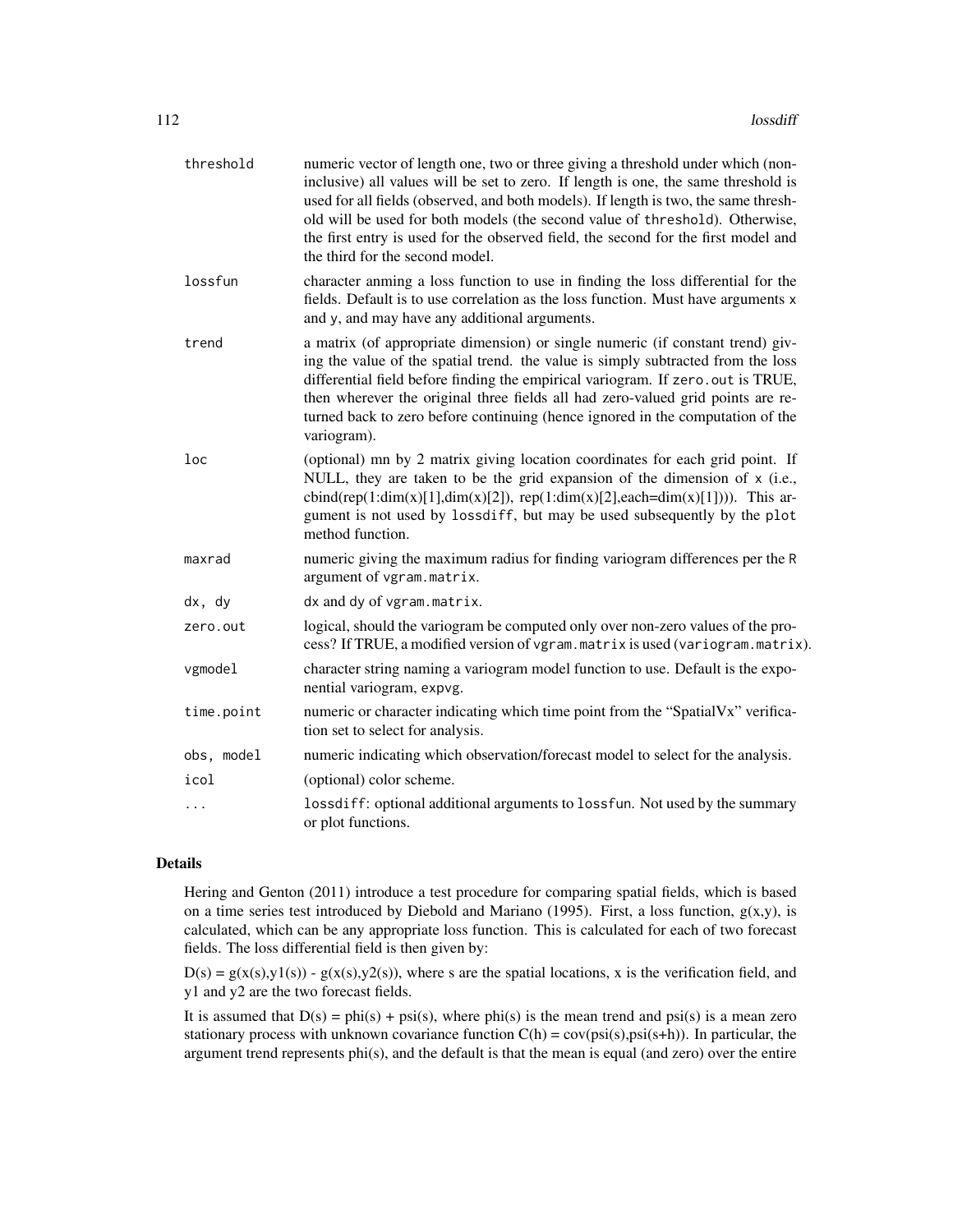## lossdiff and the contract of the contract of the contract of the contract of the contract of the contract of the contract of the contract of the contract of the contract of the contract of the contract of the contract of t

domain. If it is believed that this is not the case, then it should be removed before finding the covariance.

To estimate the trend, see e.g. Hering and Genton (2011) and references therein.

A test is constructed to test the null hypothesis of equal predictive ability on average. That is,

H 0: 1/IDI int D E[D(s)]ds = 0, where IDI is the area of the domain,

The test statistic is given by

 $S_V = \text{mean}(D(s))/\text{sqrt}(\text{mean}(C(h))),$ 

where  $C(h) = \text{gamma}(infinity|p)$  - gamma(h|p) is a fitted covariance function for the loss differential field. The test statistic is assumed to be  $N(0,1)$  so that if the p-value is smaller than the desired level of significance, the null hypothesis is not accepted.

For 'flossdiff', an exponential variogram is used. Specifically,

gamma(h | theta=(s,r)) =  $s^2^*(1 - \exp(-h/r))$ ,

where s is sqrt(sill) and r is the range (nugget effects are not accounted for here). If flossdiff should fail, and the empirical variogram appears to be reasonable (e.g., use the plot method function on lossdiff output to check that the empirical variogram is concave), then try giving alternative starting values for the nls function by using the start.list argument. The default is to use the variogram value for the shortest separation distance as an initial estimate for s, and maxrad as the initial estimate for r.

Currently, it is not possible to fit other variogram models with this function. Such flexibility may possibly be added in a future release. In the meantime, use flossdiff as a template to make your own similar function; just be sure to return an object of class "nls", and it should work seamlessly with the plot and summary method functions for a "lossdiff" object. For example, if it is desired to include the nugget or an extra factor (e.g., 3 as used in Hering and Genton, 2011), then a new similar function would need to be created.

Also, although the testing procedure can be applied to irregularly spaced locations (non-gridded), this function is set up only for gridded fields in order to take advantage of computational efficiencies (i.e., use of vgram.matrix), as these are the types of verification sets in mind for this package. For irregularly spaced grids, the function spct can be used.

The above test assumes constant spatial trend. It is possible to remove any spatial trend in  $D(s)$ before applying the test.

The procedure requires four steps (hence four functions). The first is to calculate the loss differential field using lossdiff. Next, calculate the empirical variogram of the loss differential field using empiricalVG.lossdiff. This second step was originally included within the first step in lossdiff, but that setup presented a problem for determining if a spatial trend exists or not. It is important to determine if a trend exists, and if so, to (with care) estimate the trend, and remove it. If a trend is detected (and estimated), it can be removed before calling empiricalVG.lossdiff (then use the default trend  $= 0$ ), or it can be passed in via the trend argument; the advantage (or disadvantage) of which is that the trend term will be included in the output object. The third step is to fit a parametric variogram model to the empirical one using flossdiff. The final, fourth step, is to conduct the test, which is performed by the summary function.

In each step, different aspects of the model assumptions can be checked. For example, isotropy can be checked by the plot in the lower right panel of the result of the plot method function after having called empiricalVG.lossdiff. The function nlminb is used to fit the variogram model.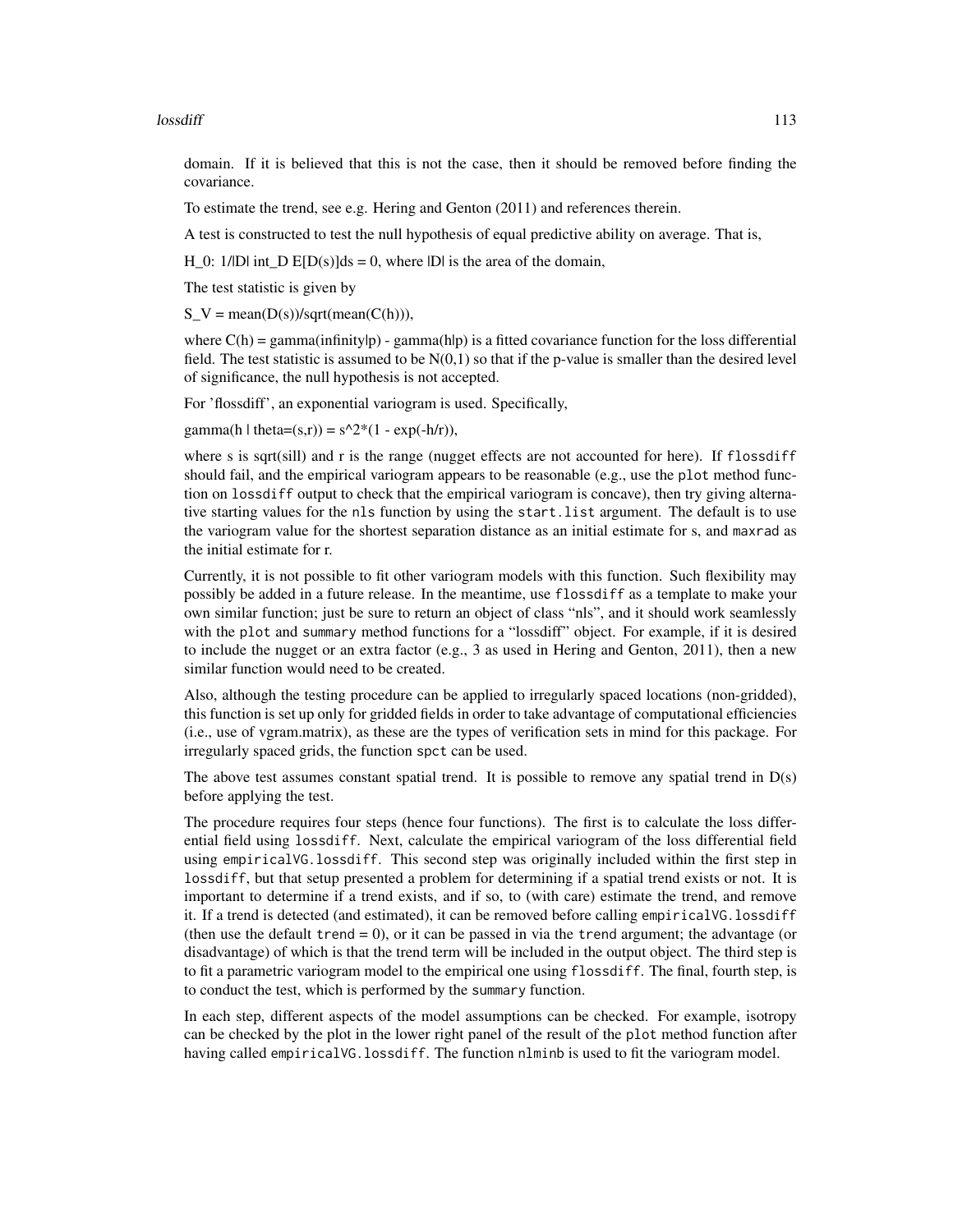For application to precipitation fields, and introduction to the image warp (coming soon) and distance map loss functions, see Gilleland (2013).

## Value

A list object is returned with possible components:

| data.name                                | character vector naming the fields under comparison                                                                                                                                                                                                                                                                |  |
|------------------------------------------|--------------------------------------------------------------------------------------------------------------------------------------------------------------------------------------------------------------------------------------------------------------------------------------------------------------------|--|
|                                          | lossfun, lossfun.args, vgram.args<br>same as the arguments input to the loss diff function.                                                                                                                                                                                                                        |  |
| d                                        | m by n matrix giving the loss differential field, $D(s)$ .                                                                                                                                                                                                                                                         |  |
| trend.fit                                | An OLS trend fitting the locations to the field via lm.                                                                                                                                                                                                                                                            |  |
| loc                                      | the self-same value as the argument passed in, or if NULL, it is the expanded<br>grid coordinates.                                                                                                                                                                                                                 |  |
|                                          | empirical VG. loss diff returns all of the above (carried over) along with                                                                                                                                                                                                                                         |  |
|                                          | lossdiff. vgram list object as returned by vgram.matrix                                                                                                                                                                                                                                                            |  |
| trend                                    | it is the self-same as the value passed in.                                                                                                                                                                                                                                                                        |  |
| flossdiff returns all of the above plus: |                                                                                                                                                                                                                                                                                                                    |  |
| vgmodel                                  | list object as returned by nls containing the fitted exponential variogram model<br>where s is the estimate of sqrt $(sill)$ , and r of the range parameter (assuming<br>'flossdiff' was used to fit the variogram model).                                                                                         |  |
|                                          | summary.lossdiff invisibly returns the same list object as above with additional components:                                                                                                                                                                                                                       |  |
| Dbar                                     | the estimated mean loss differential (over the entire field).                                                                                                                                                                                                                                                      |  |
| test.statistic the test statistic.       |                                                                                                                                                                                                                                                                                                                    |  |
| p.value                                  | list object with components: two.sided-the two-sided alternative hypothesis-<br>, less–the one-sided alternative hypothesis that the true value $mu(D) < 0$ –and<br>greater-the one-sided alternative hypothesis that $mu(D) > 0$ -, p-values under<br>the assumption of standard normality of the test statistic. |  |

# Author(s)

Eric Gilleland

# References

Diebold, F. X. and Mariano, R. S. (1995) Comparing predictive accuracy. *Journal of Business and Economic Statistics*, 13, 253–263.

Gilleland, E. (2013) Testing competing precipitation forecasts accurately and efficiently: The spatial prediction comparison test. *Mon. Wea. Rev.*, 141, (1), 340–355.

Hering, A. S. and Genton, M. G. (2011) Comparing spatial predictions. *Technometrics* 53, (4), 414–425.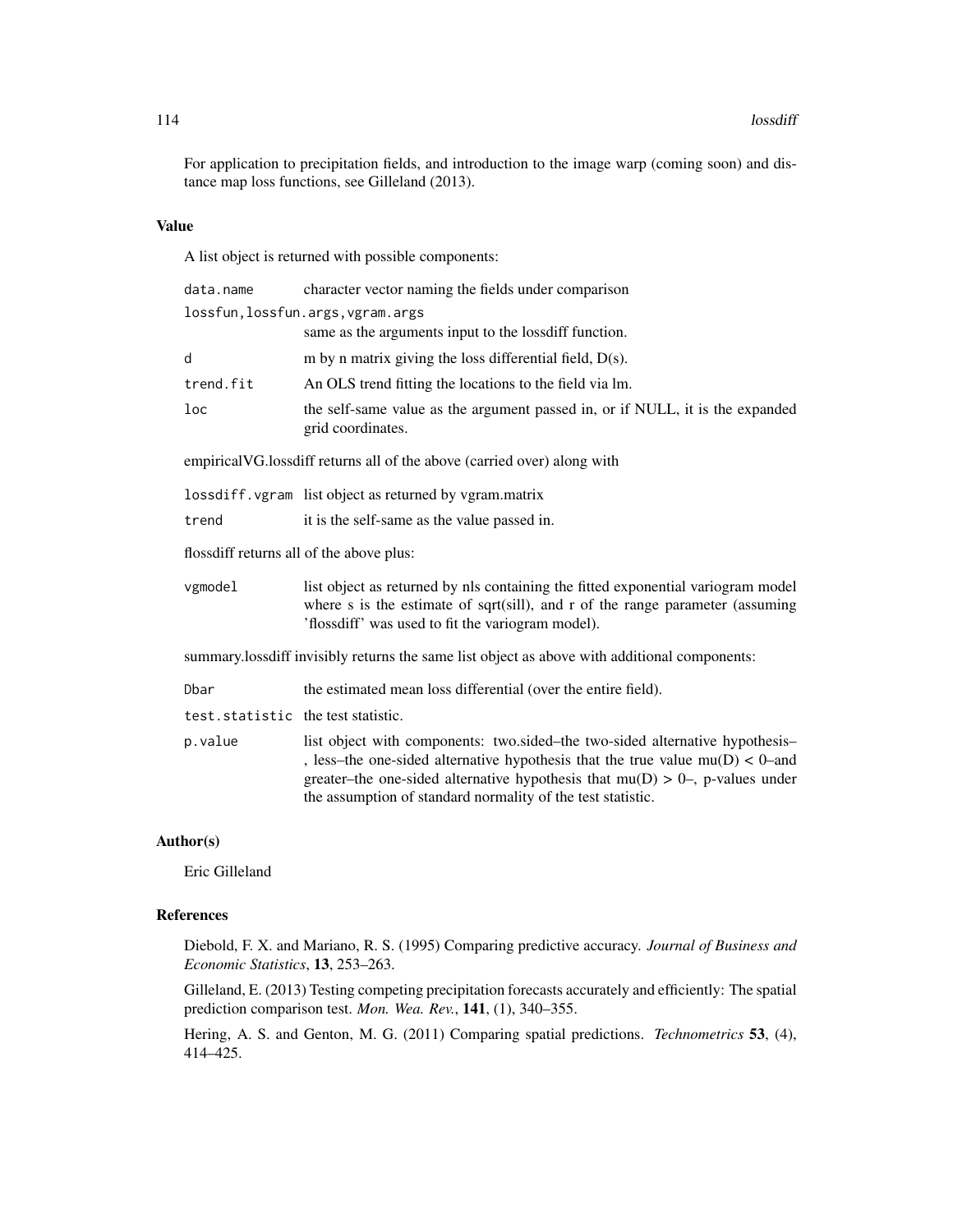# make.SpatialVx 115

## See Also

```
vgram.matrix, nls, corrskill, abserrloss, sqerrloss, distmaploss
```
## Examples

```
grid<-list( x = seq( 0, 5, 25), y = seq(0, 5, 25) )obj < -Exp.inage.cov( grid = grid, theta = .5, setup = TRUE)look<- sim.rf( obj )
look[ look < 0 ] < -0look <- zapsmall( look )
look2 <- sim.rf( obj ) * .25
look2[ look2 < 0 ] <- 0
look2 <- zapsmall( look2 )
look3 <- sim.rf( obj) * 2 + 5
look3[ look3 < 0 ] <- 0
look3 <- zapsmall( look3 )
res \le lossdiff( x = look, xhat1 = look2, xhat2 = look3, lossfun = "abserrloss")
res <- empiricalVG.lossdiff( res, maxrad = 8 )
res <- flossdiff( res )
res <- summary( res )
plot( res )
## Not run:
data( "pert000" )
data( "pert004" )
data( "pert006" )
data( "ICPg240Locs" )
hold <- make.SpatialVx( pert000, list( pert004, pert006 ), loc = ICPg240Locs,
    projection = TRUE, map = TRUE, loc.byrow = TRUE,
    field.type = "Precipitation", units = "mm/h",
   data.name = "ICP Perturbed Cases", obs.name = "pert000",
   model.name = c('pert004", 'pert006'') )look <- lossdiff( hold, lossfun = "abserrloss" )
look <- empiricalVG.lossdiff( look, maxrad = 8 )
look <- flossdiff( look )
plot( look )
summary( look )
## End(Not run)
```
<span id="page-114-0"></span>make.SpatialVx *Spatial Verification Sets – SpatialVx Object*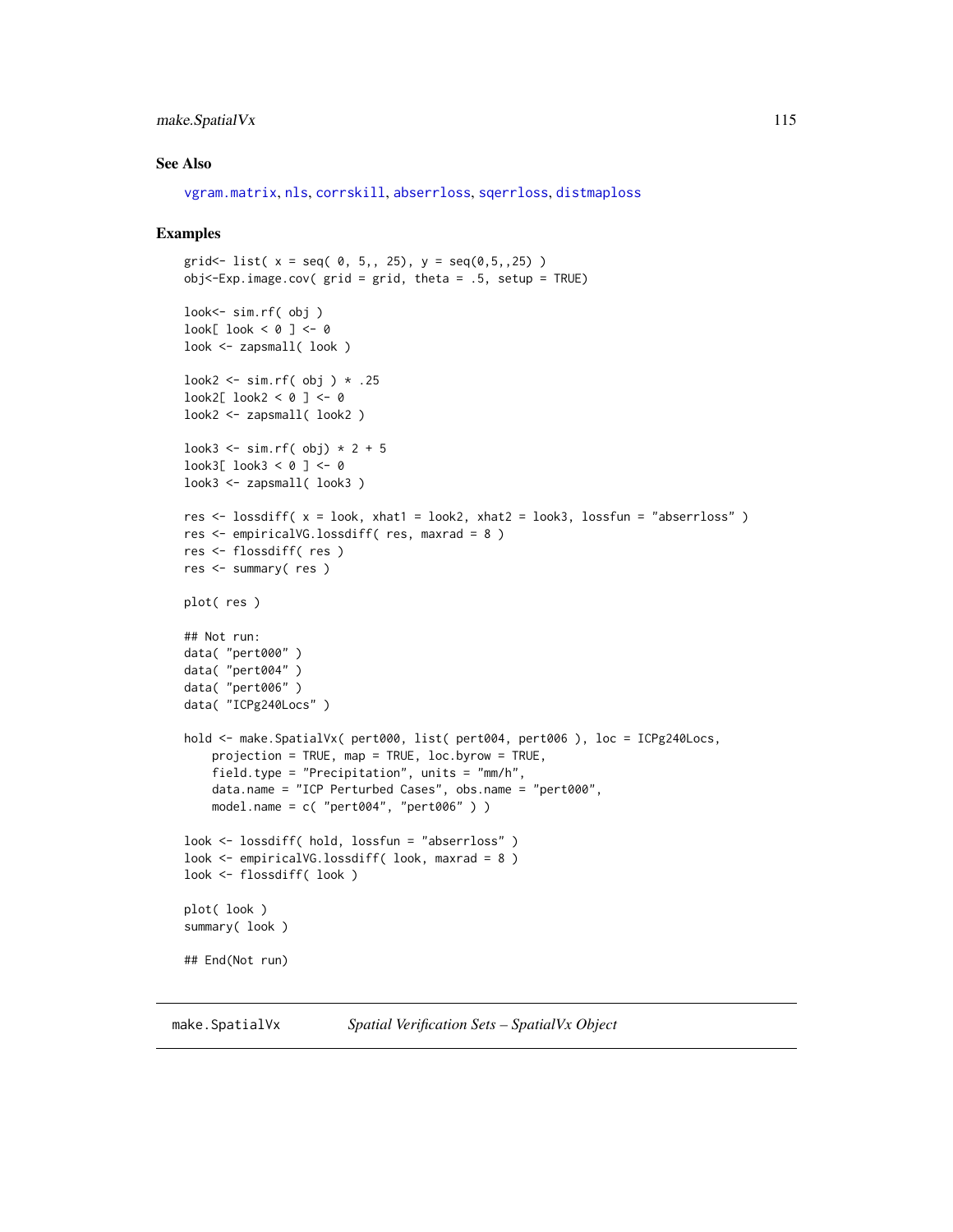## Description

A list object containing the verification sets of spatial verification and forecast fields with pertinent information.

## Usage

```
make. SpatialVx(X, Xhat, thresholds = NULL, loc = NULL, projection =
                 FALSE, subset = NULL, time.vals = NULL, reg.grid =
                 TRUE, map = FALSE, loc.byrow = FALSE, field.type = "",
                 units = ", data.name = ", obs.name = "X", model.name
                 = "Xhat", q = c(0, 0.1, 0.25, 0.33, 0.5, 0.66, 0.75,
                 0.9, 0.95), qs = NULL## S3 method for class 'SpatialVx'
hist(x, ..., time.point = 1, obs = 1, model = 1,
                 threshold.num = NULL)
## S3 method for class 'SpatialVx'
plot(x, \ldots, time.point = 1, obs = 1, model = 1,
    col = c('gray'', tim-colors( 64 ) ), zlim, mfrow = c(1, 2) )## S3 method for class 'SpatialVx'
print(x, \ldots)## S3 method for class 'SpatialVx'
summary(object, ...)
```
# Arguments

| X               | An $n X$ m matrix or $n X$ m $X T$ array giving the verification field of interest. If<br>an array, T is the number of time points.                                                                                                                                                                                                                                                                                                                                                                                                                                                                                                                                                                                                                           |
|-----------------|---------------------------------------------------------------------------------------------------------------------------------------------------------------------------------------------------------------------------------------------------------------------------------------------------------------------------------------------------------------------------------------------------------------------------------------------------------------------------------------------------------------------------------------------------------------------------------------------------------------------------------------------------------------------------------------------------------------------------------------------------------------|
| Xhat            | An $n X$ m matrix or $n X$ m $X T$ array giving the forecast field of interest, or a<br>list of such matrices/arrays with each component of the list an n X m matrix or<br>n X m X T array defining a separate forecast model.                                                                                                                                                                                                                                                                                                                                                                                                                                                                                                                                |
| thresholds      | single numeric, numeric vector, or Nu X Nf matrix, where Nu are the number of<br>thresholds and Nf the number of forecast models plus one (for the verification)<br>giving the threshold values of interest for the verification set or components of<br>the set. If NULL (default), then thresholds will be calculated as the quantiles<br>(defined through argument q) of each field. If a single numeric or a numeric<br>vector, then an n X 2 matrix will be created (with column names "X" and "Xhat"<br>where each column is identical. Otherwise, different thresholds may be applied<br>to each of the verification and forecast fields. For example, if quantiles are used<br>for thresholds, then each field will have their own unique thresholds. |
| 1 <sub>oc</sub> | If lon/lat coordinates are available, then this is an $n * m X 2$ matrix giving the<br>lon/lat coordinates of each grid point or location. Should follow the convention<br>used by the maps package.                                                                                                                                                                                                                                                                                                                                                                                                                                                                                                                                                          |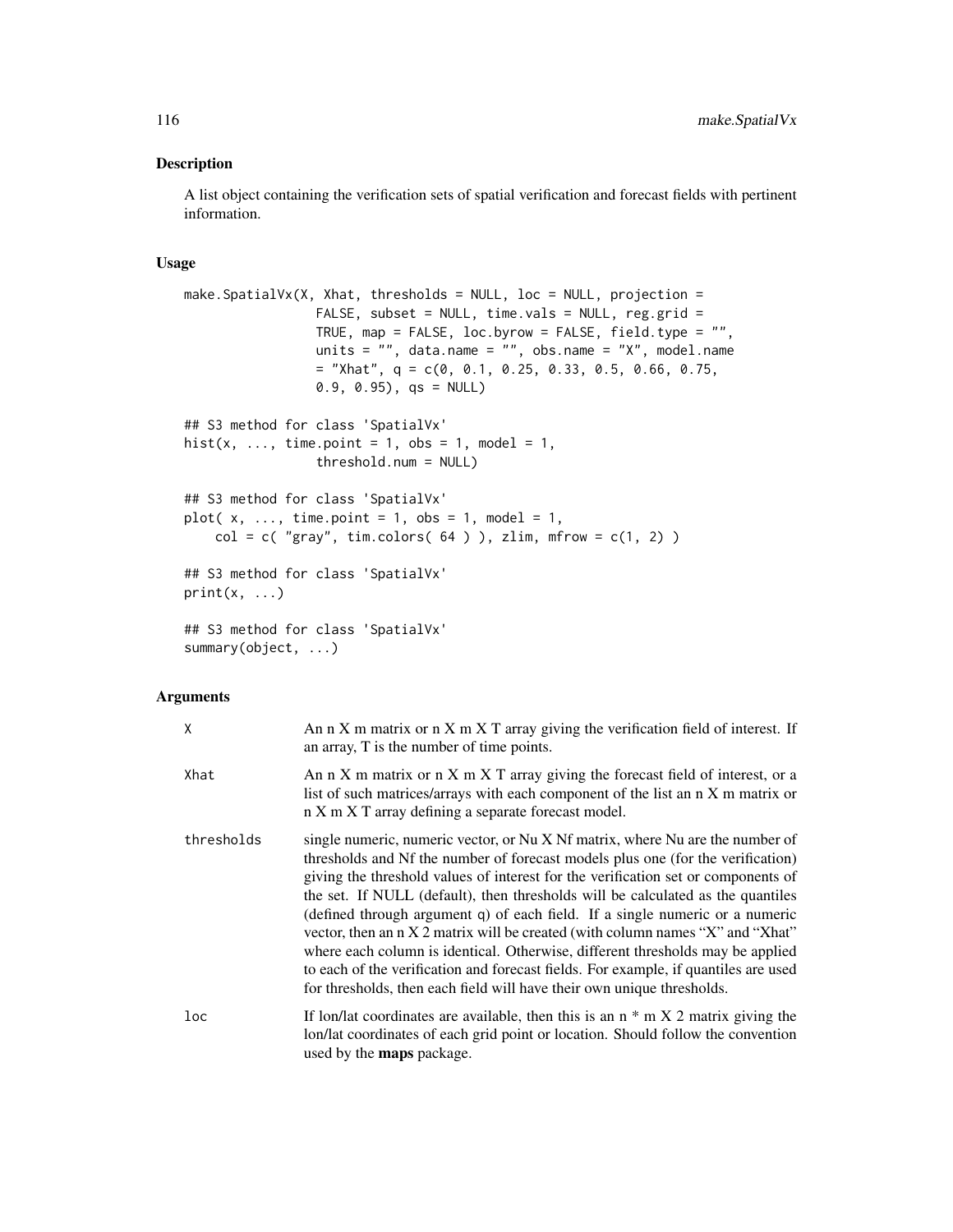| projection        | logical, are the grids projections onto the globe? If so, when plotting, it will be<br>attempted to account for this by using the poly. image function from package<br>fields. In this case, each column of loc will be converted to a matrix using<br>byrow equal to the value of loc.byrow.                                                                                                            |
|-------------------|----------------------------------------------------------------------------------------------------------------------------------------------------------------------------------------------------------------------------------------------------------------------------------------------------------------------------------------------------------------------------------------------------------|
| subset            | vector identifying which specific grid points should be included (if not all of<br>them). This argument may be ignored by most functions and is included for<br>possible future functionality.                                                                                                                                                                                                           |
| time.vals         | If more than one time point is available in the set (i.e., the set is of $n \times m \times T$<br>arrays, with $T > 1$ ), then this argument can be used to define the time points. If<br>missing, the default will yield the vector $1:$ T. But, it is possible to include actual<br>time information. This is also a forward looking feature that may or may not<br>have any subsequent functionality. |
| reg.grid          | logical, is the verification set on a regular grid? This is another feature intended<br>for possible future functionality. Most functions in this package assume the set<br>is on a regular grid.                                                                                                                                                                                                        |
| map               | logical, should the plot function attempt to place a map onto the plot? Only<br>possible if the loc argument is given.                                                                                                                                                                                                                                                                                   |
| field.type, units |                                                                                                                                                                                                                                                                                                                                                                                                          |
|                   | character used for plot labelling and printing information to the screen. De-<br>scribes what variable and in what units the field represents.                                                                                                                                                                                                                                                           |
|                   | data.name, obs.name, model.name                                                                                                                                                                                                                                                                                                                                                                          |
|                   | character vector describing the verification set overall, the observation(s) and<br>the model(s), resp.                                                                                                                                                                                                                                                                                                  |
| q                 | numeric vector giving the values of quantiles to be used for thresholds. Only<br>used if thresholds is NULL.                                                                                                                                                                                                                                                                                             |
| qs                | character vector describing the quantiles used. Again, only used if thresholds<br>is NULL. This is for subsequent plot/print labelling purposes.                                                                                                                                                                                                                                                         |
| time.point        | numeric or character indicating which time point from the "SpatialVx" verifica-<br>tion set to select for analysis. May also be a function name, in which case the<br>function is applied at each grid point individually across time.                                                                                                                                                                   |
| obs, model        | numeric indicating which observation/forecast model to select for the analysis.                                                                                                                                                                                                                                                                                                                          |
| col, zlim         | optional arguments to image, and/or fields functions poly. image and image.plot                                                                                                                                                                                                                                                                                                                          |
| mfrow             | optional argument to change the mfrow argument for the graphic device. Default<br>is one row with two plots (obs and model). If null, then the mfrow argument will<br>not be changed.                                                                                                                                                                                                                    |
| x, object         | list object of class "SpatialVx".                                                                                                                                                                                                                                                                                                                                                                        |
| loc.byrow         | logical determining whether to set up the location matrices using byrow = TRUE<br>or FALSE (for use with poly. image.                                                                                                                                                                                                                                                                                    |
| threshold.num     | If not null, then the threshold index to apply a threshold to the fields before<br>creating the histogram.                                                                                                                                                                                                                                                                                               |
|                   | hist method: optional arguments to hist.                                                                                                                                                                                                                                                                                                                                                                 |
|                   | plot method: if time.point is a function, then these allow for optional argu-<br>ments to this function to be passed.                                                                                                                                                                                                                                                                                    |
|                   | print and summary methods: Not used.                                                                                                                                                                                                                                                                                                                                                                     |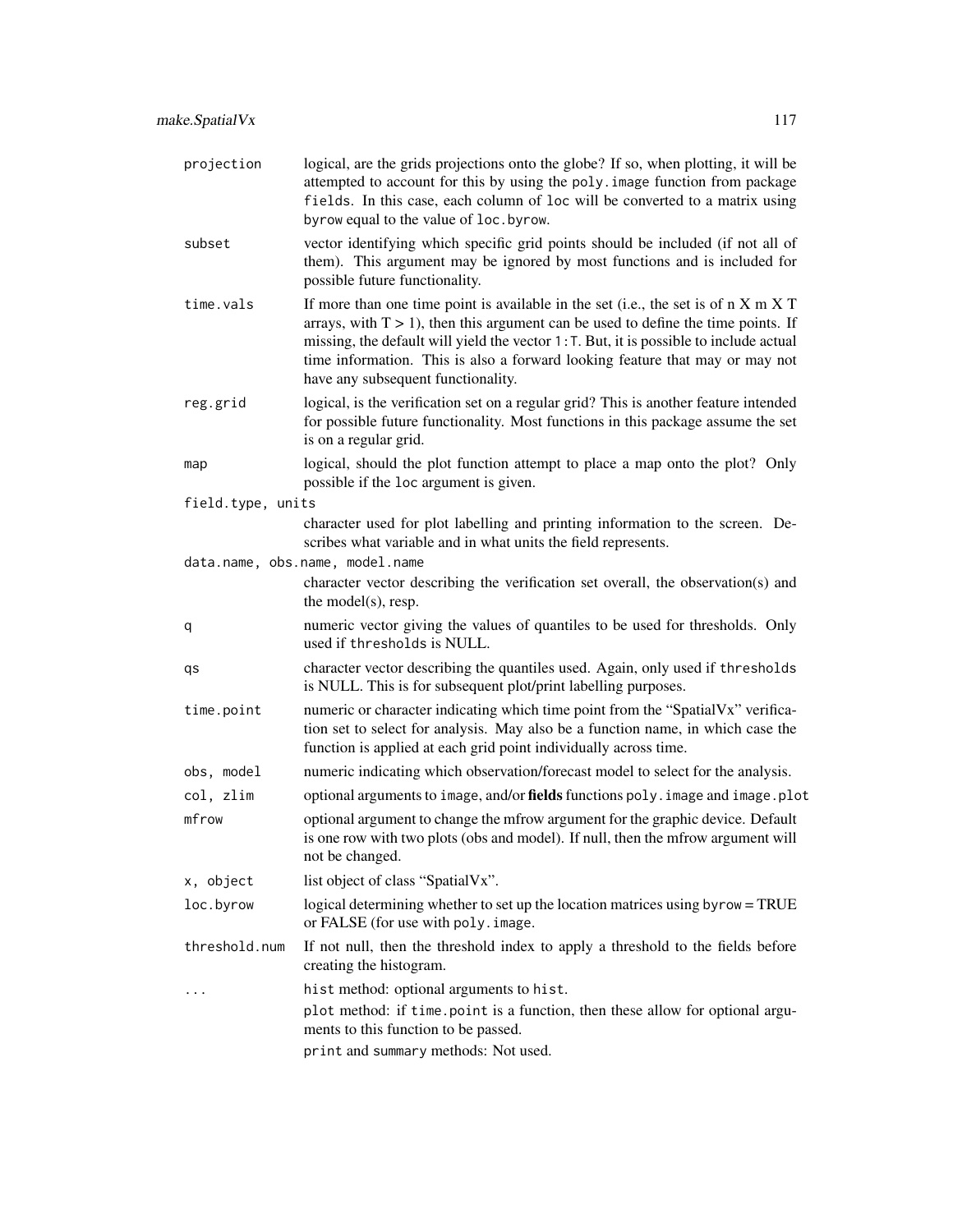# Details

This function merely describes a spatial verification set that includes the actual data as well as numerous attributes that are used by several of the subsequent functions that might be employed. In many cases, the attribute information may be passed on to output from other functions for plot labelling and printing purposes (e.g., in order to identify the verification set, time point(s), etc.).

All (or perhaps most) subsequent functions in this package utilize objects of this class and the information contained in the attributes. This function simply gathers information and data sets into a particular form.

The plot method function attempts to create an image plot of each field in the set (at each time point). If projection is TRUE, then it will attempt to preserve the projection (via poly.image of package fields). It will also add white contour lines showing the thresholds. If map is TRUE and loc was supplied, then a map will also be added, if possible.

# Value

A list object with two (unnamed) components:

| $\mathbf{1}$                    | matrix or array (same as input argument) giving the observation                                                                                             |  |
|---------------------------------|-------------------------------------------------------------------------------------------------------------------------------------------------------------|--|
| $\overline{2}$                  | Either a matrix or array (same as input argument) or a list of such objects if more<br>than one forecast model.                                             |  |
|                                 | Several attributes are also included among the following:                                                                                                   |  |
| xdim                            | numeric of length 2 or 3 giving the dimensions of the verification set (i.e., m, n<br>and T, if relevant).                                                  |  |
| time                            | vector giving the time values                                                                                                                               |  |
| thresholds                      | matrix giving the thresholds for each field. If there is more than one forecast,<br>and they use the same threshold, this matrix may have only two columns. |  |
| udim                            | the dimensions of the thresholds matrix.                                                                                                                    |  |
| loc                             | nm $X$ 2 matrix giving the locations. If loc was not given, this will be $c$ (rep(1:n,<br>m), $rep(1:m, each=n)$ ).                                         |  |
| subset                          | If given, this is a numeric vector describing a subset of loc to be used.                                                                                   |  |
| data.name, obs.name, model.name |                                                                                                                                                             |  |
|                                 | character vector giving the names of the data sets (same as input arguments).                                                                               |  |
| nforecast                       | single numeric giving the number of different forecast models contained in the<br>object.                                                                   |  |
| field.type, units               |                                                                                                                                                             |  |
|                                 | character strings, same as input arguments.                                                                                                                 |  |
| projection                      | logical, is the grid a projection?                                                                                                                          |  |
| reg.grid                        | logical, is the grid a regular grid?                                                                                                                        |  |
| map                             | logical, should a map be added to image plots of the data?                                                                                                  |  |
| qs                              | character vector giving the names of the threshold quantiles.                                                                                               |  |
| msg                             | A message involving the data name, field type and units for adding info to plots,<br>etc.                                                                   |  |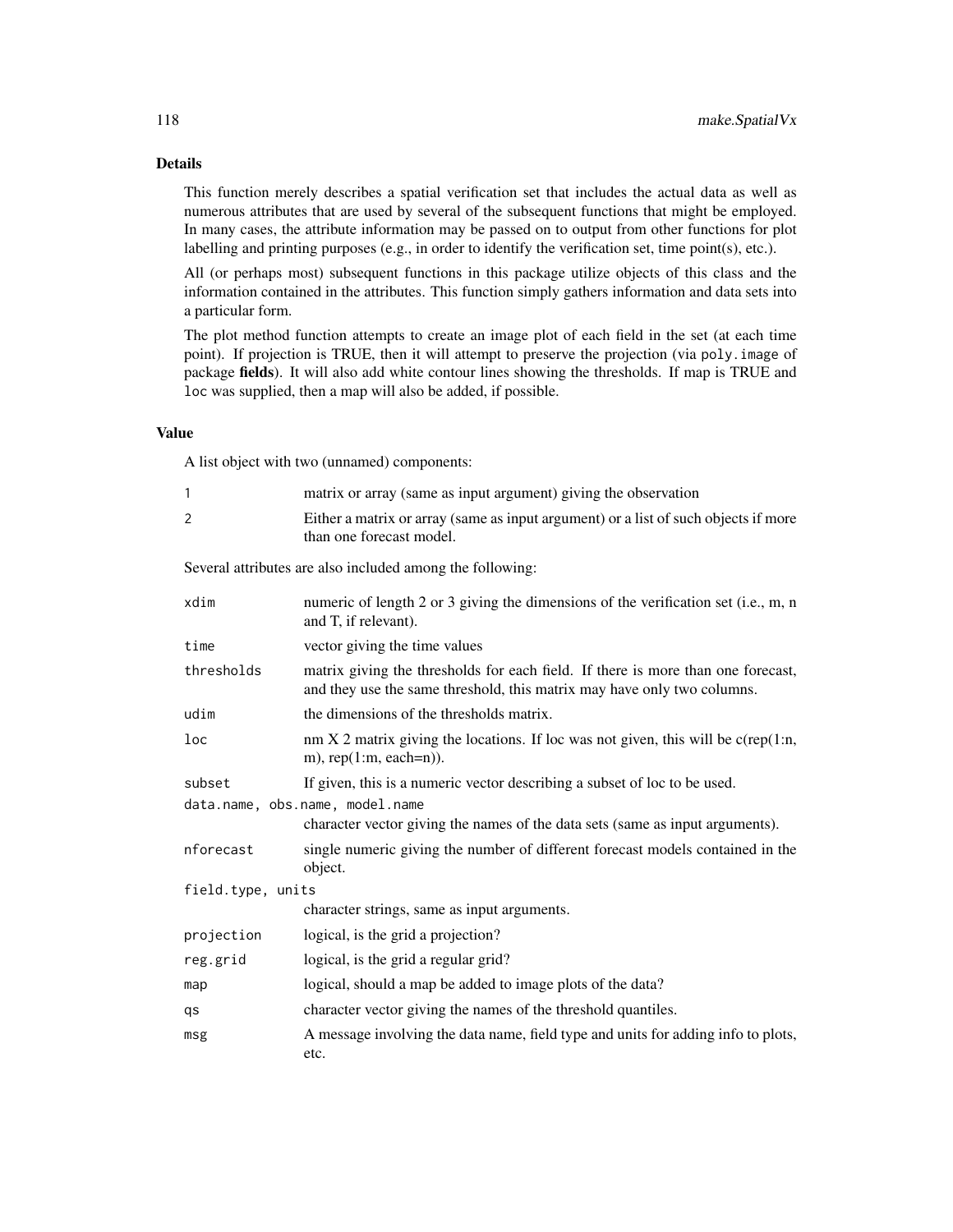make.SpatialVx 119

## Author(s)

Eric Gilleland

# See Also

[hoods2d](#page-88-0), [poly.image](#page-0-0)

# Examples

```
data( "UKobs6" )
data( "UKfcst6" )
data( "UKloc" )
hold \leq make. SpatialVx( UKobs6, UKfcst6, thresholds = c(0.01, 20.01),
    loc = UKloc, field.type = "Precipitation", units = "mm/h",
   data.name = "Nimrod", obs.name = "Observations 6", model.name = "Forecast 6",
   map = TRUE)
hold
plot( hold )
hist( hold )
hist( hold, threshold.num = 2 )
## Not run:
# Stage 2 Observation files from
# NSSL/NCEP Spring 2005 Forecast Experiment.
data( "obs0426" )
data( "obs0513" )
data( "obs0514" )
data( "obs0518" )
data( "obs0519" )
data( "obs0525" )
data( "obs0601" )
data( "obs0603" )
data( "obs0604" )
st2 <- array(c(c(obs0426), c(obs0513), c(obs0514), c(obs0518),c(obs0519), c(obs0525), c(obs0601), c(obs0603), c(obs0604)),
    dim=c(601, 501, 9))
rm(obs0426, obs0513, obs0514, obs0518, obs0519, obs0525, obs0601,
    obs0603, obs0604)
# wrf2caps
data( "wrf2caps0425" )
data( "wrf2caps0512" )
data( "wrf2caps0513" )
data( "wrf2caps0517" )
data( "wrf2caps0518" )
```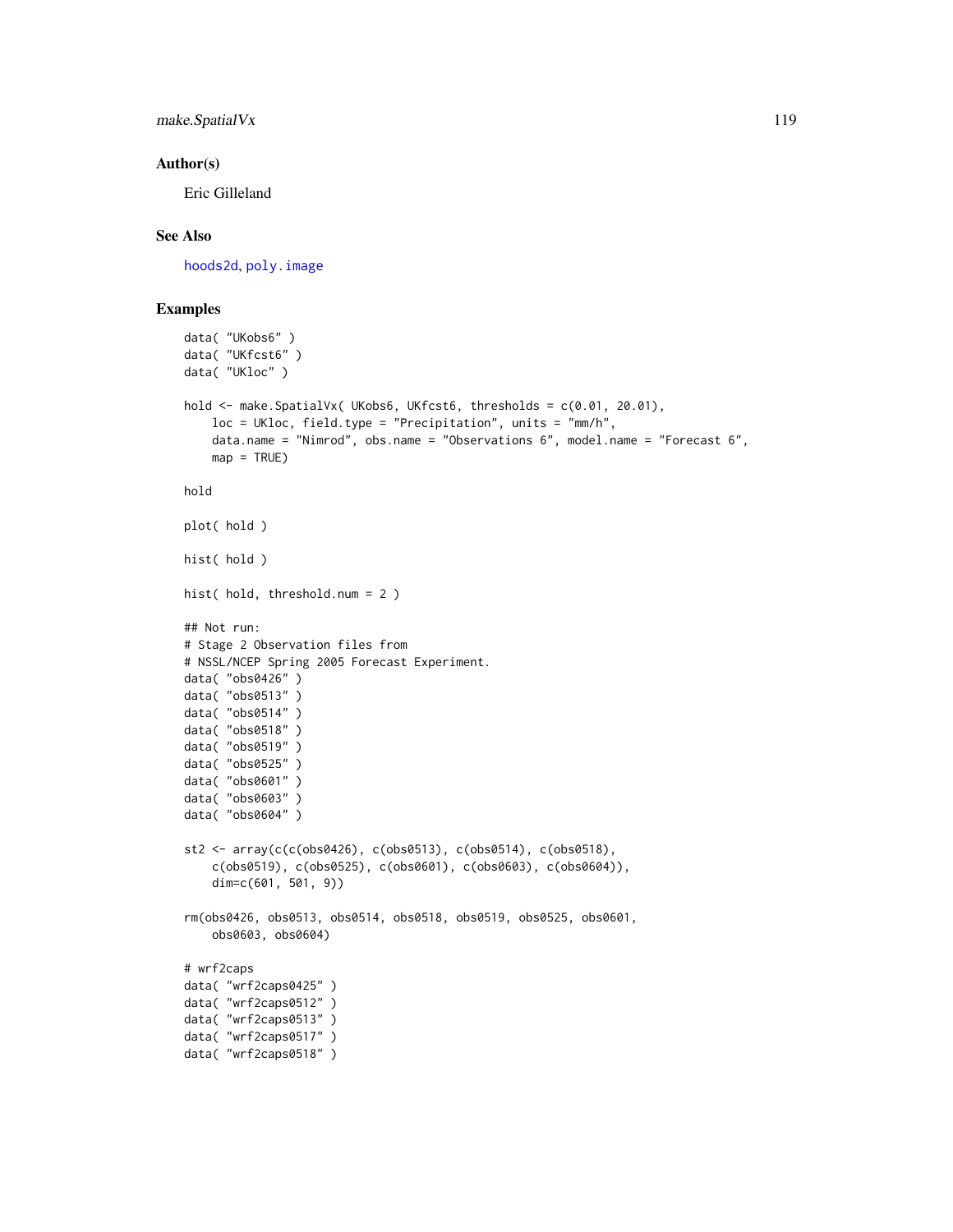```
data( "wrf2caps0524" )
data( "wrf2caps0531" )
data( "wrf2caps0602" )
data( "wrf2caps0603" )
# wrf4ncar
data( "wrf4ncar0425" )
data( "wrf4ncar0512" )
data( "wrf4ncar0513" )
data( "wrf4ncar0517" )
data( "wrf4ncar0518" )
data( "wrf4ncar0524" )
data( "wrf4ncar0531" )
data( "wrf4ncar0602" )
data( "wrf4ncar0603" )
# wrf4ncep
data( "wrf4ncep0425" )
data( "wrf4ncep0512" )
data( "wrf4ncep0513" )
data( "wrf4ncep0517" )
data( "wrf4ncep0518" )
data( "wrf4ncep0524" )
data( "wrf4ncep0531" )
data( "wrf4ncep0602" )
data( "wrf4ncep0603" )
wrf2caps <- array(c(c(wrf2caps0425), c(wrf2caps0512),
    c(wrf2caps0513), c(wrf2caps0517), c(wrf2caps0518),
    c(wrf2caps0524), c(wrf2caps0531), c(wrf2caps0602),
    c(wrf2caps0603)),
    dim=c(601, 501, 9))
wrf4ncar <- array(c(c(wrf4ncar0425), c(wrf4ncar0512),
    c(wrf4ncar0513), c(wrf4ncar0517), c(wrf4ncar0518),
    c(wrf4ncar0524), c(wrf4ncar0531), c(wrf4ncar0602),
    c(wrf4ncar0603)),
    dim=c(601, 501, 9))
wrf4ncep <- array(c(c(wrf4ncep0425), c(wrf4ncep0512),
    c(wrf4ncep0513), c(wrf4ncep0517), c(wrf4ncep0518),
    c(wrf4ncep0524), c(wrf4ncep0531), c(wrf4ncep0602),
    c(wrf4ncep0603)),
    dim=c(601, 501, 9))
rm(wrf2caps0425, wrf2caps0512, wrf2caps0513, wrf2caps0517,
    wrf2caps0518, wrf2caps0524, wrf2caps0531, wrf2caps0602,
    wrf2caps0603, wrf4ncar0425, wrf4ncar0512, wrf4ncar0513,
    wrf4ncar0517, wrf4ncar0518, wrf4ncar0524, wrf4ncar0531,
    wrf4ncar0602, wrf4ncar0603, wrf4ncep0425, wrf4ncep0512,
    wrf4ncep0513, wrf4ncep0517, wrf4ncep0518, wrf4ncep0524,
    wrf4ncep0531, wrf4ncep0602, wrf4ncep0603)
```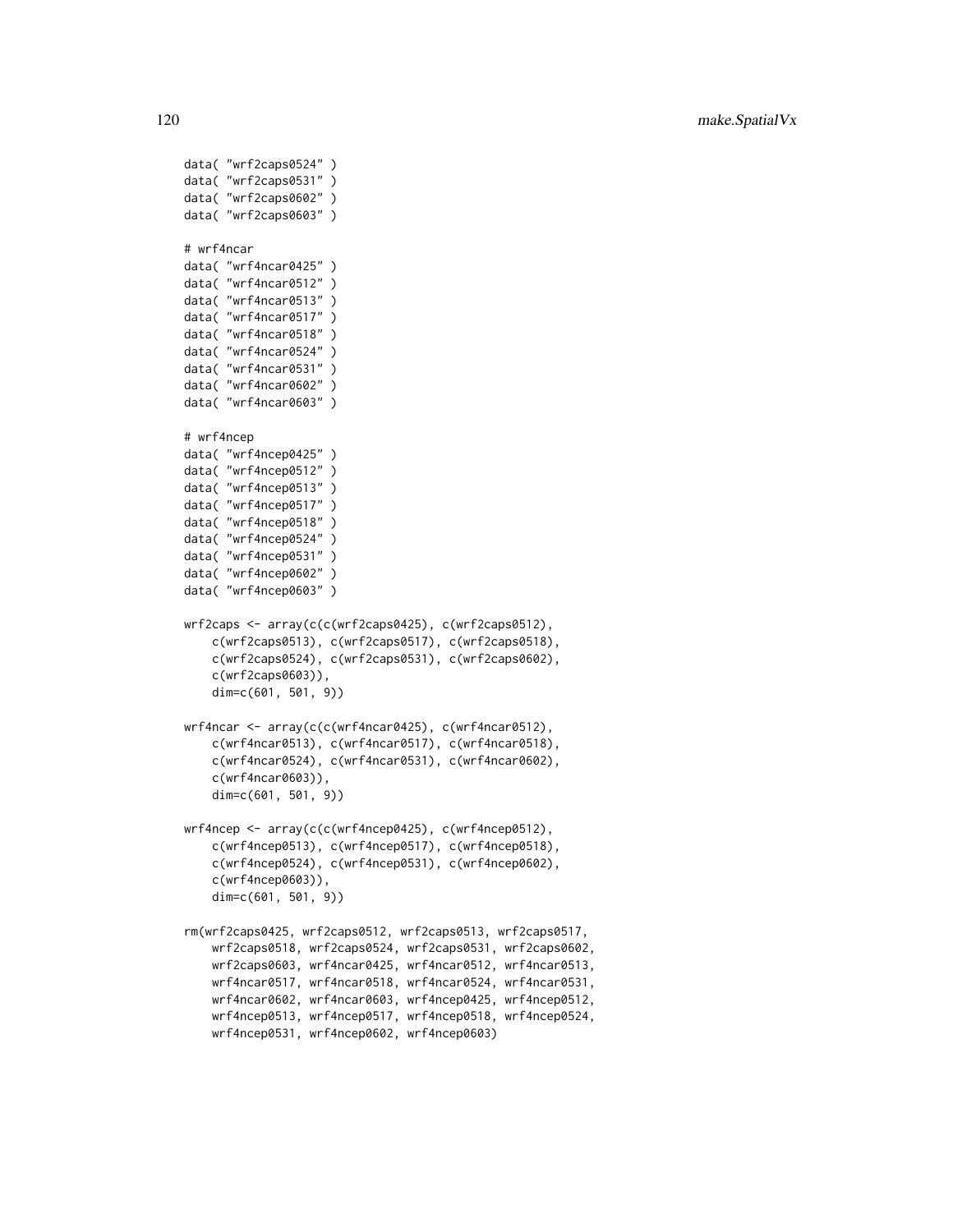## MCdof 221

```
fcst <- list(wrf2caps, wrf4ncar, wrf4ncep)
rm(wrf2caps, wrf4ncar, wrf4ncep)
# Now, create the object.
data( "ICPg240Locs" )
ICPreal \leq make. SpatialVx( st2, fcst, thresholds = c(0.1, 20.1),
   loc = ICPg240Locs, projection = TRUE, loc.byrow = TRUE,
   time.vals = c(2005042600, 2005051300, 2005051400, 2005051800,
        2005051900, 2005052500, 2005060100, 2005060300, 2005060400),
   map = TRUE, field.type = "Precipitation", units = "mm/h",
   data.name = "ICP Real Test Cases",
   obs.name = "Stage II Analysis",
   model.name = c( "WRF 2 CAPS", "WRF 4 NCAR", "WRF 4 NCEP"))
plot( ICPreal )
plot( ICPreal, time.point = mean )
plot( ICPreal, model = 2 )
plot( ICPreal, model = 3 )
plot( ICPreal, time.point = 2, model = 2 )
## End(Not run)
```
<span id="page-120-0"></span>

MCdof *Monte Carlo Degrees of Freedom*

## <span id="page-120-1"></span>Description

Estimate the distribution of the proportion of spatial locations that contain significant correlations with randomly generated data along the lines of Livezey and Chen (1983).

# Usage

```
MCdof(x, ntrials = 5000, field.sig = 0.05, zfun = "rnorm", zfun.args = NULL,
      which.test = c("t", "Z", "cor.test"), verbose = FALSE, ...)
sig.cor.t(r, len = 40, ...)sig.cor.Z(r, len = 40, H0 = 0)fisherz(r)
```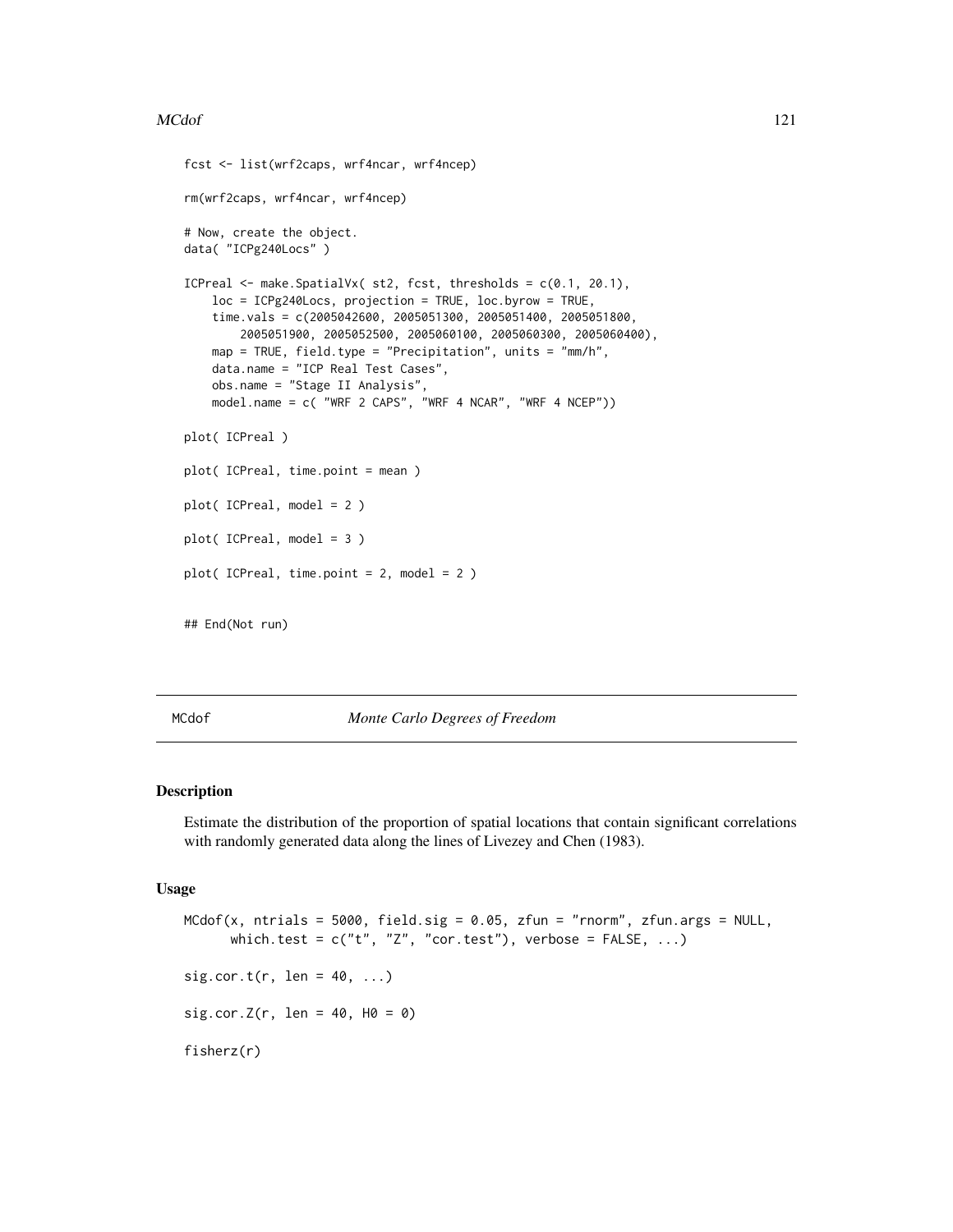# Arguments

| $\mathsf{x}$ | n by m numeric matrix whose rows represent temporal points, and whose columns<br>are spatial locations.                                                                                                                                               |
|--------------|-------------------------------------------------------------------------------------------------------------------------------------------------------------------------------------------------------------------------------------------------------|
| ntrials      | numeric/integer giving the number of times to generate random samples of size<br>n, and correlate them with the columns of x.                                                                                                                         |
| field.sig    | numeric between 0 and 1 giving the desired fields significance level.                                                                                                                                                                                 |
| zfun         | character naming a random number generator that takes n (the size of the sample<br>to be drawn) as an argument, and any other arguments necessary.                                                                                                    |
| zfun.args    | list object giving the values for additional arguments to the function named by<br>zfun.                                                                                                                                                              |
| which.test   | character naming which type of test to do (default, "t", is a t-test, calls sig. cor. t).<br>"Z" does Fisher's Z transform (calls sig. cor. Z). "cor.test" calls cor. test giv-<br>ing more options, but is also considerably slower than "t" or "Z". |
| r            | numeric giving the correlation value(s).                                                                                                                                                                                                              |
| len          | numeric giving the size of the data for the test.                                                                                                                                                                                                     |
| H0           | numeric giving the null hypothesis value (not used by MCdof).                                                                                                                                                                                         |
| verbose      | logical, should progress information (including total run time) be printed to the<br>screen?                                                                                                                                                          |
|              | optional arguments to sig.cor.t (not used), sig.cor.Z, or cor.test depend-<br>ing on argument which. test.                                                                                                                                            |

# Details

This function does the Livezey and Chen (1983) Monte Carlo step 2 (a) from Elmore et al. (2006). It generates a random sample of size n, and finds the p-values of a correlation test with this random sample and each column of x. From this, it estimates the proportion of spatial locations that could contain significant bias purely by chance.

## Value

MCdof returns a list object with components:

| MCprops   | numeric vector of length ntrials giving the proportion of locations with signifi-<br>cant bias found by chance for each repition of the experiment. |
|-----------|-----------------------------------------------------------------------------------------------------------------------------------------------------|
| minsigcov | single numeric giving the 1 - field sig quantile of the resulting proportions given<br>by MCprops.                                                  |

sig.cor.t and sig.cor.Z return umeric vectors of p-values, and fisherz returns a numeric vector of test statistics.

# Author(s)

Kimberly L. Elmore, Kim.Elmore "at" noaa.gov, and Eric Gilleland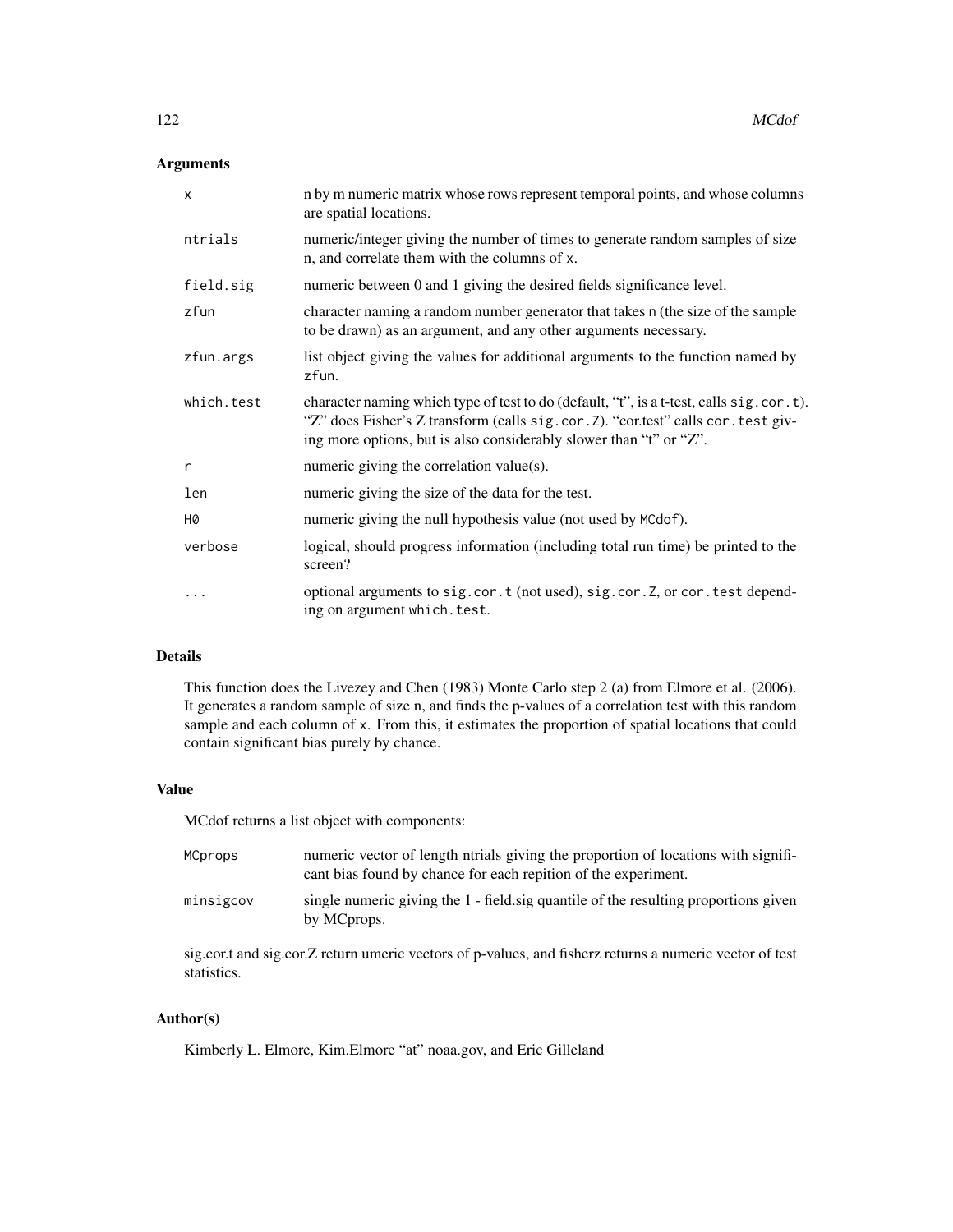# MergeForce 123

# References

Elmore, K. L., Baldwin, M. E. and Schultz, D. M. (2006) Field significance revisited: Spatial bias errors in forecasts as applied to the Eta model. *Mon. Wea. Rev.*, 134, 519–531.

Livezey, R. E. and Chen, W. Y. (1983) Statistical field significance and its determination by Monte Carlo techniques. *Mon. Wea. Rev.*, 111, 46–59.

# See Also

[spatbiasFS](#page-153-0), [LocSig](#page-108-0), [cor.test](#page-0-0), [rnorm](#page-0-0), [runif](#page-0-0), [rexp](#page-0-0), [rgamma](#page-0-0)

## Examples

```
data( "GFSNAMfcstEx" )
data( "GFSNAMobsEx" )
data( "GFSNAMlocEx" )
id <- GFSNAMlocEx[,"Lon"] >=-90 & GFSNAMlocEx[,"Lon"] <= -75 & GFSNAMlocEx[,"Lat"] <= 40
look <- MCdof(GFSNAMfcstEx[,id] - GFSNAMobsEx[,id], ntrials=500)
stats(look$MCprops)
look$minsigcov
fisherz( abs(cor(rnorm(10),rexp(10), use="pairwise.complete.obs")))
```
#### <span id="page-122-0"></span>MergeForce *Force Merges in Matched Feature Objects*

## Description

Force merges in matched feature objects so that, among other things, subsequent analyses are quicker and cleaner.

#### Usage

MergeForce(x, verbose = FALSE)

#### Arguments

|         | list object of class "matched".                                |
|---------|----------------------------------------------------------------|
| verbose | logical, should progress information be printed to the screen. |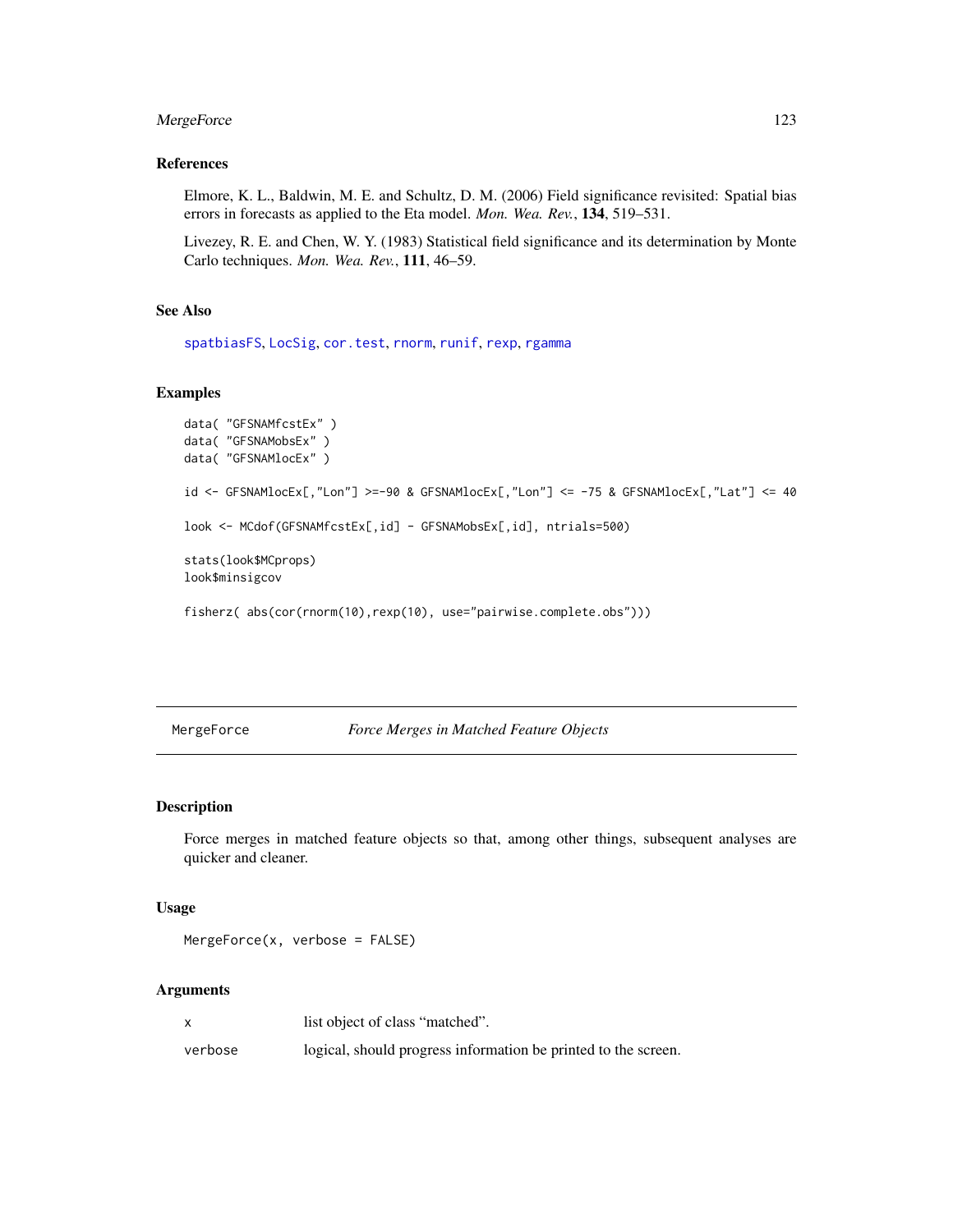# Details

Objects returned by functions such as deltamm and centmatch provide information necessary to merge and match features from "features" objects. In the case of centmatch, only implicit merges are given, and this function creates objects where the implicit merges are forced to be merged. In the case of deltamm, a second pass through might yield better merges/matches in that without a second pass, only features in one field or the other can be merged and matched (not both simultaneously). Using this function, and apssing the result back through deltamm can result in subsequent matches of merged features from both fields simultaneously. Moreover, in some cases, it may be more computationally efficient to run this function once for subsequent analyses/plotting.

## Value

A list object of class "matched" is returned containing several components and the same attributes as x.

| match.message | A character string stating how features were matched with (merged) apended.                                                                                                                                                                             |
|---------------|---------------------------------------------------------------------------------------------------------------------------------------------------------------------------------------------------------------------------------------------------------|
| match.type    | character of length 2 naming the original matching function used and this func-<br>tion to note that the features have been forced to be merged/clustered together.                                                                                     |
| matches       | two-column matrix with forecast object numbers in the first column and corre-<br>sponding matched observed features in the second column. If no matches, this<br>will have value integer(0) for each column giving a matrix with dimension $0$ by<br>2. |
| unmatched     | list with components X and Xhat giving the unmatched object numbers, if any,<br>from the observed and forecast fields, resp. If none, the value will be integer $(0)$ .                                                                                 |

Note that all of the same list components of x are passed back, except for special information (which is usually no longer relevant) such as Q (deltamm), criteria, criteria, values, centroid.distances (centmatch)

Additionally, merges and/or implicit.merges (centmatch) are not included as they have been merged.

## Author(s)

Eric Gilleland

## See Also

For identifying features in a field: [FeatureFinder](#page-54-0)

For merging and/or matching features: [deltamm](#page-39-0), [centmatch](#page-39-1), [plot.matched](#page-39-1)

## Examples

```
x <- y <- matrix(0, 100, 100)
x[2:3,c(3:6, 8:10)] <- 1
y[c(4:7, 9:10),c(7:9, 11:12)] <- 1
x[30:50, 45:65] < -1y[c(22:24, 99:100),c(50:52, 99:100)] <- 1
```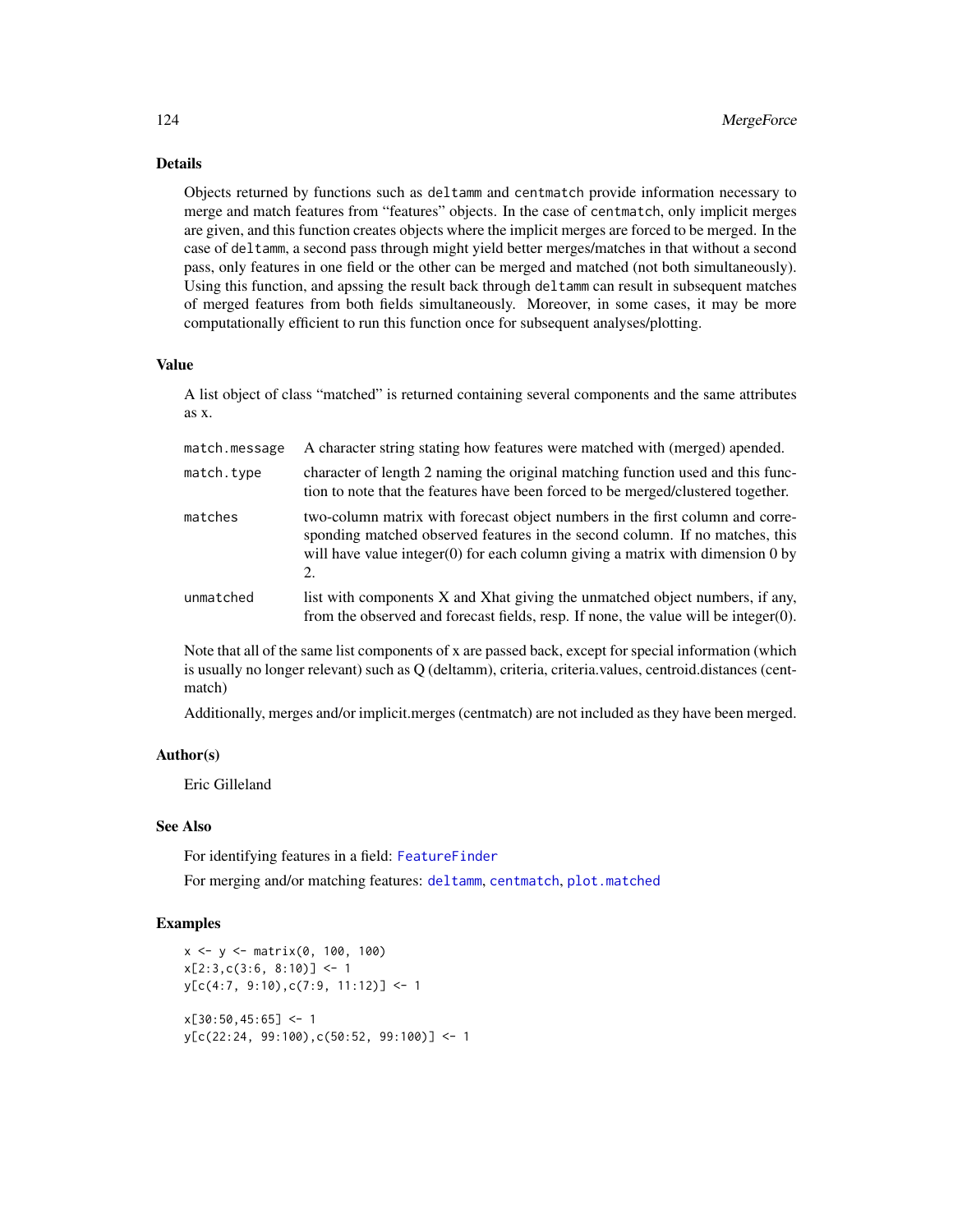#### $m$ etr $V$  125

```
hold <- make.SpatialVx( x, y, field.type="contrived", units="none",
    data.name = "Example", obs.name = "x", model.name = "y" )
look <- FeatureFinder(hold, smoothpar=0.5)
look2 <- centmatch( look )
look2
look2 <- MergeForce( look2 )
look2
# plot( look2 )
## Not run:
look3 <- deltamm( look, N = 201 )
look3 <- MergeForce( look3 )
data( "pert000" )
data( "pert004" )
data( "ICPg240Locs" )
hold <- make.SpatialVx( pert000, pert004,
    loc=ICPg240Locs, projection = TRUE, map = TRUE, loc.byrow = TRUE,
    field.type = "Precipitation", units="mm/h",
    data.name = "ICP Perturbed Cases", obs.name = "pert000",
    model.name = "pert004" )
look <- FeatureFinder(hold, smoothpar=10.5, thresh = 5)
look2 <- centmatch( look, verbose = TRUE )
look2 <- MergeForce( look2 )
plot( look2 )
## End(Not run)
```
metrV *Binary Location Metric Proposed in Zhu et al. (2011)*

## Description

Calculate the metric metrV proposed in Zhu et al (2011), which is a linear combination of the square root of the sum of squared error between two binary fields, and the mean error distance (Peli and Malah, 1982); or the difference in mean error distances between two forecast fields and the verification field, if the comparison is performed between two forecast models against the same verification field.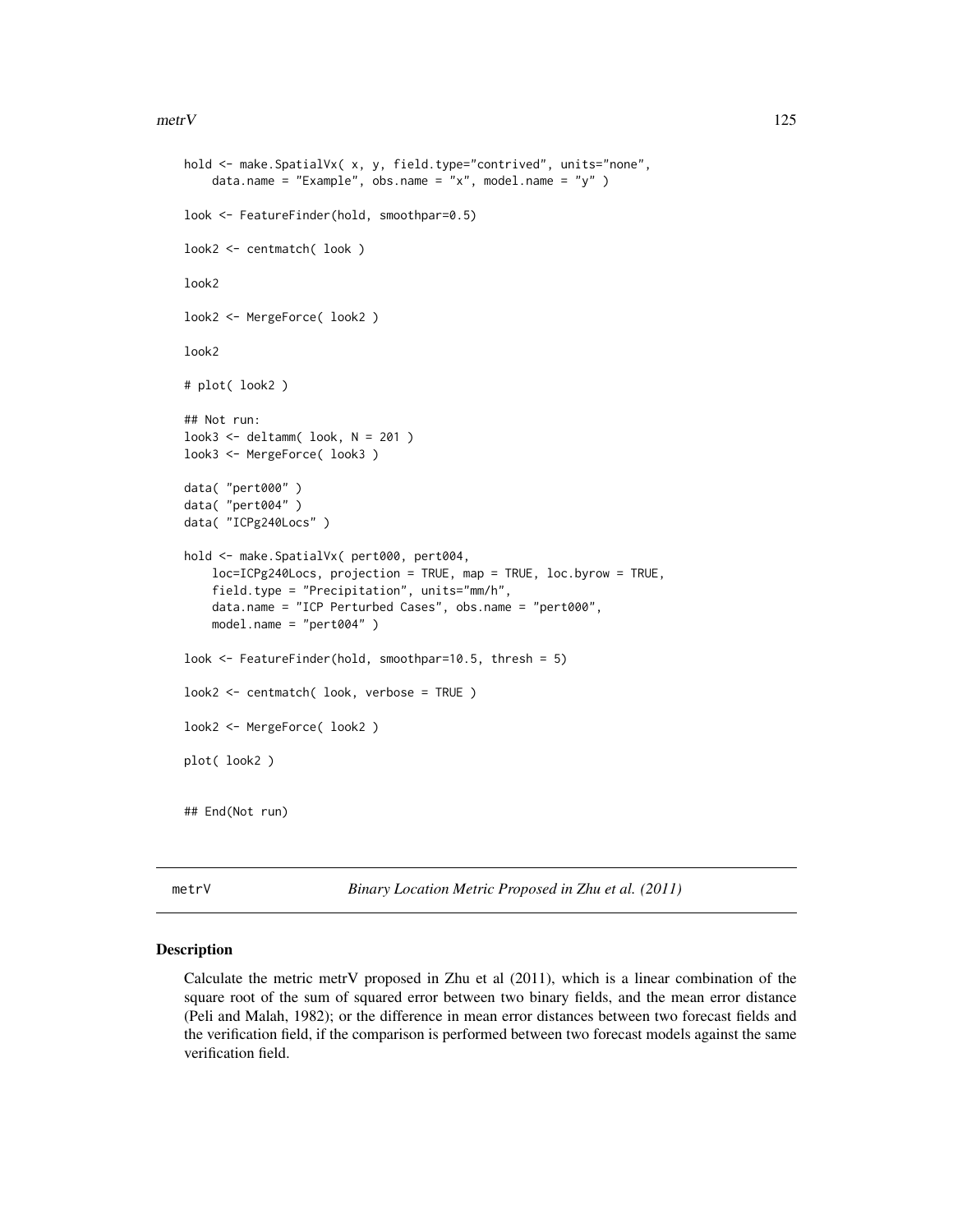# Usage

```
metry(x, \ldots)## Default S3 method:
metrV(x, xhat, xhat2 = NULL, thresholds, lam1 = 0.5, lam2 = 0.5,
    distfun = "distmapfun", a = NULL, verbose = FALSE, ...)
## S3 method for class 'SpatialVx'
metrV(x, time.point = 1, obs = 1, model = 1, lam1 = 0.5, lam2 = 0.5,
    distfun = "distmapfun", verbose = FALSE, ...)
## S3 method for class 'metrV'
print(x, \ldots)
```
## Arguments

| X           | Either a list object as returned by make. Spatial Vx or a matrix representing a<br>verificaiton grid. For the print method, this is an object returned by metrV.                                                                                                                                                                                                     |
|-------------|----------------------------------------------------------------------------------------------------------------------------------------------------------------------------------------------------------------------------------------------------------------------------------------------------------------------------------------------------------------------|
| xhat, xhat2 | (xhat2 is optional) matrix representing a forecast grid.                                                                                                                                                                                                                                                                                                             |
| thresholds  | $q X 2$ or $q X 3$ (if xhat is not NULL) matrix giving the thresholds to apply to<br>the verification field (first column) and each forecast field.                                                                                                                                                                                                                  |
| lam1        | numeric giving the weight to be applied to the square root of the sum of squared<br>errors of binary fields term in metrV.                                                                                                                                                                                                                                           |
| lam2        | numeric giving the weight to be applied to the mean error distance term in metrV.                                                                                                                                                                                                                                                                                    |
| distfun     | character naming a function with which to calculate the shortest distances be-<br>tween each point x in the grid and the set of events. Default is the Euclidean<br>distance metric (see the help file for locperf for more information).                                                                                                                            |
| a           | list object giving certain information about the verification set. These are the<br>attributes of the "SpatailVx" object. May be used here to include information<br>(as attributes of the returned object) that would otherwise not be available to the<br>print method function. In particular, the components, msg, data.name and qs<br>are printed if available. |
| time.point  | numeric or character indicating which time point from the "SpatialVx" verifica-<br>tion set to select for analysis.                                                                                                                                                                                                                                                  |
| obs, model  | numeric indicating which observation/forecast model to select for the analysis.<br>May have length one or two. If it has length two, the second value is taken to be<br>the second forecast model (i.e., xhat2 in the call to metrV.default).                                                                                                                        |
| verbose     | logical, should progress information be printed ot the screen.                                                                                                                                                                                                                                                                                                       |
|             | Optional arguments to the distfun function.                                                                                                                                                                                                                                                                                                                          |
|             |                                                                                                                                                                                                                                                                                                                                                                      |

# Details

The binary location metric proposed in Zhu et al. (2011) is a linear combination of two measures: the amount of overlap between events in two fields, given by distOV (simply the square root of sum of squared errors between two binary fields), and (if there are events in both fields) the mean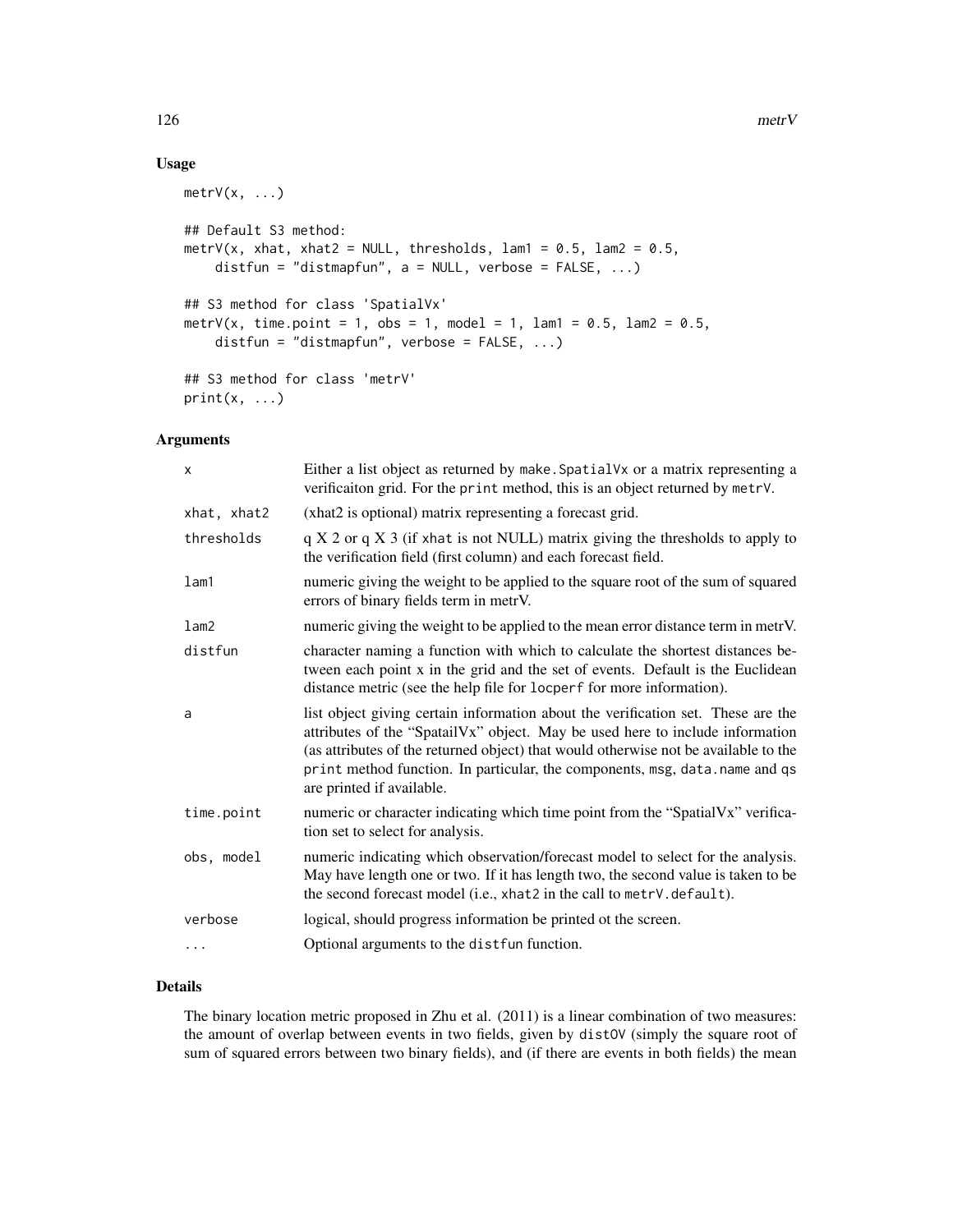#### $\mu$ metr $V$  127

error distance described in Peli and Malah (1982); see also Baddeley (1992). The metric can be computed between a forecast field, M1, and the verificaiton field, V, or it can be compared between two foreast models M1 and M2 with reference to V. That is,

metrV(M1,M2) =  $lam1*distOV(I.M1,I.M2) + lam2*distDV(I.M1,I.M2)$ ,

where I.M1 (I.M2) is the binary field determined by M1  $\geq$  threshold (M2  $\geq$  threshold), dis $tOV(I.M.1,I.M2) = sqrt(\ sum([I.M1 - I.M2)^2)), distDV(I.M.1,I.M2) = abs(distob(I.V,I.M1) - dis \text{tob}(I.V, I.M2)$ , where distob $(A, B)$  is the mean error distance between A and B, given by:

 $e(A,B) = 1/(N(A))$ \*sqrt( sum( d(x,B)), where the summation is over all the points x corresponding to events in A, and  $d(x, B)$  is the minimum of the shortest distance from the point x to each point in B. e(A,B) is calculated by using the distance transform as calculated by the distmap function from package spatstat for computational efficiency.

Note that if there are no events in both fields, then by definition, the term distob( $A$ , $B$ ) = 0, and if there are no events in one and only one of the two fields, then a large constant (here, the maximum dimension of the field), is returned. In this way, distob differs from the mean error distance described in Peli and Malah (1982).

If comparing between the verification field and one forecast model, then the distDV term simplifies to just distob(I.V,I.M1).

One final note is that Eq  $(6)$  that defines distov in Zhu et al.  $(2011)$  is correct (or rather, what is used in the paper). It is not, as is stated below Eq  $(6)$  in Zhu et al.  $(2011)$  the root \*mean\* square error, but rather the root square error. This function computes Eq (6) as written.

#### Value

list object of class "metrV" with components:

| OvsM1              | k by 3 matrix whose rows represent thresholds and columns give the component<br>distOV, distob and metrV between the verification field and the forecast model                            |
|--------------------|-------------------------------------------------------------------------------------------------------------------------------------------------------------------------------------------|
| Ov <sub>S</sub> M2 | If object2 supplied, k by 3 matrix whose rows represent thresholds and columns<br>give the component distored distored and metroleule the verification field and<br>the forecast model 2. |
| M1vsM2             | If object2 supplied, k by 3 matrix whose rows represent thresholds and columns<br>give the component distored distored and metry between model 1 and model 2.                             |

May also contain attributes as passed by either the a argument or the "SpatialVx" object.

## Author(s)

Eric Gilleland

## References

Baddeley, A. J. (1992) An error metric for binary images. In *Robust Computer Vision Algorithms*, W. Forstner and S. Ruwiedel, Eds., Wichmann, 59–78.

Peli, T. and Malah, D. (1982) A study on edge detection algorithms. *Computer Graphics and Image Processing*, 20, 1–21.

Zhu, M., Lakshmanan, V. Zhang, P. Hong, Y. Cheng, K. and Chen, S. (2011) Spatial verification using a true metric. *Atmos. Res.*, 102, 408–419, doi:10.1016/j.atmosres.2011.09.004.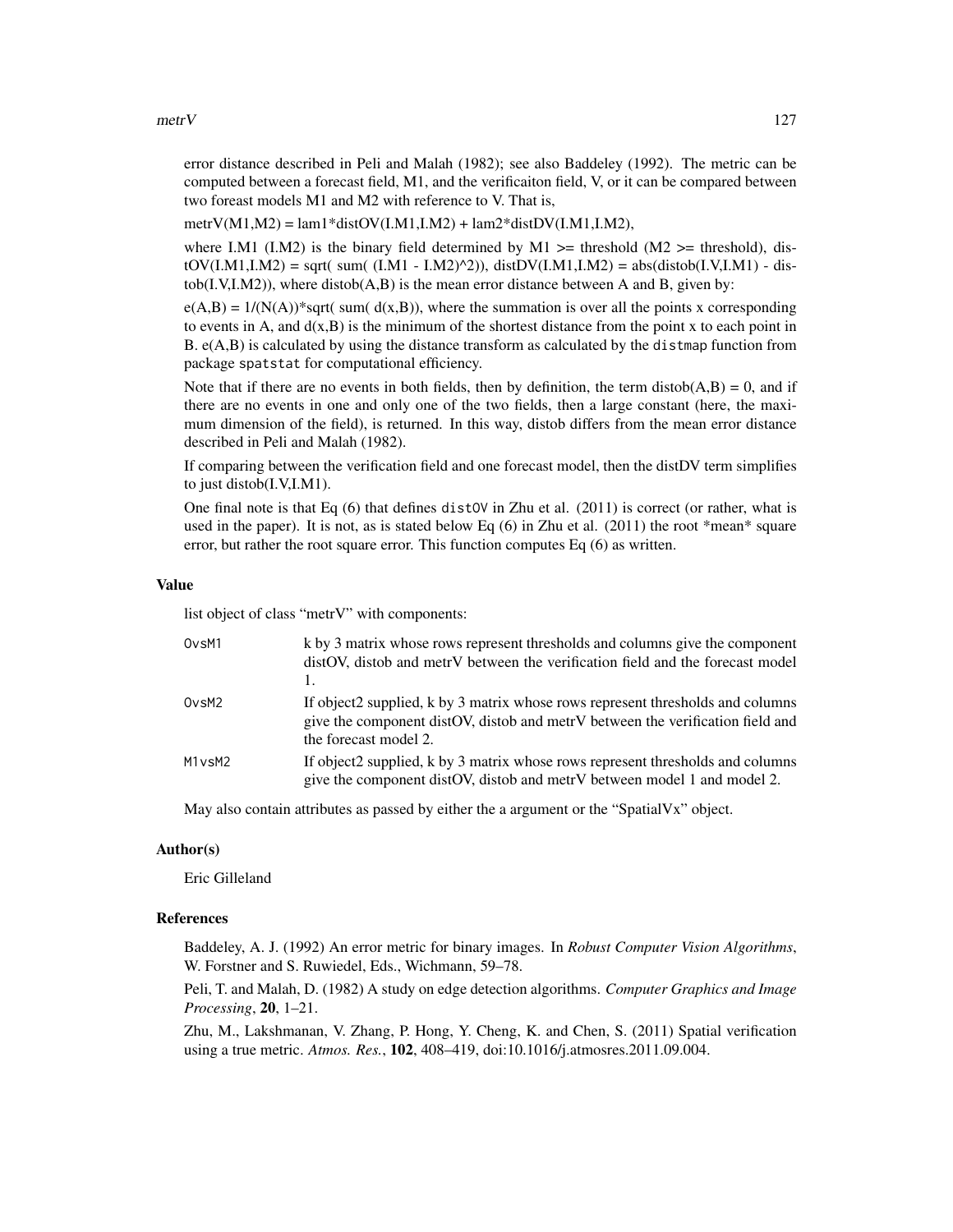## See Also

[distob](#page-105-0), [distmap](#page-0-0), [im](#page-0-0), [solutionset](#page-0-0), [deltametric](#page-0-0), [locmeasures2d](#page-101-0), [make.SpatialVx](#page-114-0)

# Examples

```
A <- B <- B2 <- matrix( 0, 10, 12)
A[2,3] <- 3
B[4, 7] < -400B2[10,12] <- 17
hold \leq make. SpatialVx( A, list(B, B2), thresholds = c(0.1, 3.1, 500),
    field.type = "contrived", units = "none",
    data.name = "Example", obs.name = "A",
    model.name = c("B", "B2"))
metrV(hold)
metricV(hold, model = c(1,2))## Not run:
data( "pert000" )
data( "pert001" )
data( "ICPg240Locs" )
testobj <- make.SpatialVx( pert000, pert001, thresholds = 1e-8,
    projection = TRUE, map = TRUE, loc = ICPg240Locs, loc.byrow = TRUE,
    field.type = "Precipitation", units = "mm/h",
    data.name = "ICP Perturbed Cases", obs.name = "pert000",
    model.name = "pert001" )
metrV(testobj)
# compare above to results in Fig. 3 (top right panel) of Zhu et al. (2011).
data( "geom000" )
data( "geom001" )
testobj <- make.SpatialVx( geom000, geom001, thresholds = 0,
    projection = TRUE, map = TRUE, loc = ICPg240Locs, loc.byrow = TRUE,
    field.type = "Precipitation", units = "mm/h",
    data.name = "ICP Geometric Cases", obs.name = "geom000",
    model.name = "geom001" )
metrV(testobj)
# compare above to results in Fig. 2 (top right panel)
# of Zhu et al. (2011). Note that they differ wildly.
# Perhaps because an actual elliptical area is taken in
# the paper instead of finding the values from the fields
# themselves?
## End(Not run)
```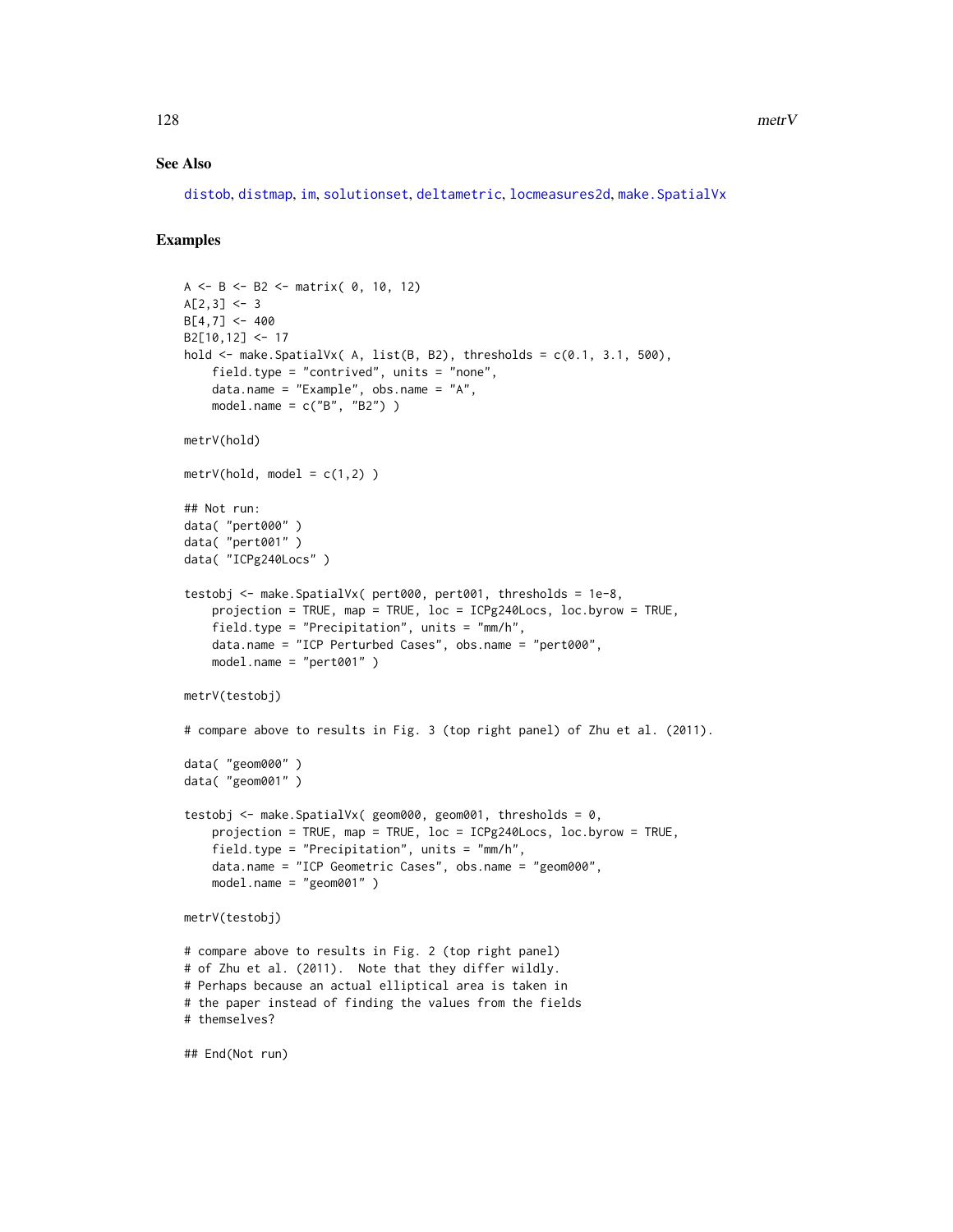Mij *Raw Image Moments.*

## Description

Calculate the raw Hu image moment Mij.

# Usage

 $Mij(x, s, i = 0, j = 0)$ 

## Arguments

| x.  | A matrix.                                                                                                                                               |
|-----|---------------------------------------------------------------------------------------------------------------------------------------------------------|
| S   | A two-column matrix giving the location coordinates. May be missing in which<br>case they are assumed to be integers giving the row and column numbers. |
| i,j | Integer giving the moment order for each coordinate x and y, resp.                                                                                      |

# Details

The raw moment M\_ij (Hu 1962) is calculated by

 $M_{ij} = sum(x^i * y^j * Im[i, j])$ 

where x and y are the pixel coordinates and Im is the (image) matrix. Various useful properties of an image may be gleaned from certain moments. For example, the image area is given by M\_00, and the image centroid is  $(M_10 / M_00, M_01 / M_00)$ . The image orientation angle can also be derived.

#### Value

A single numeric giving the desired moment is returned.

# Author(s)

Eric Gilleland

# References

Hu, M. K. (1962) Visual Pattern Recognition by Moment Invariants. *IRE Trans. Info. Theory*, IT-8, 179–187.

## See Also

[imomenter](#page-95-0)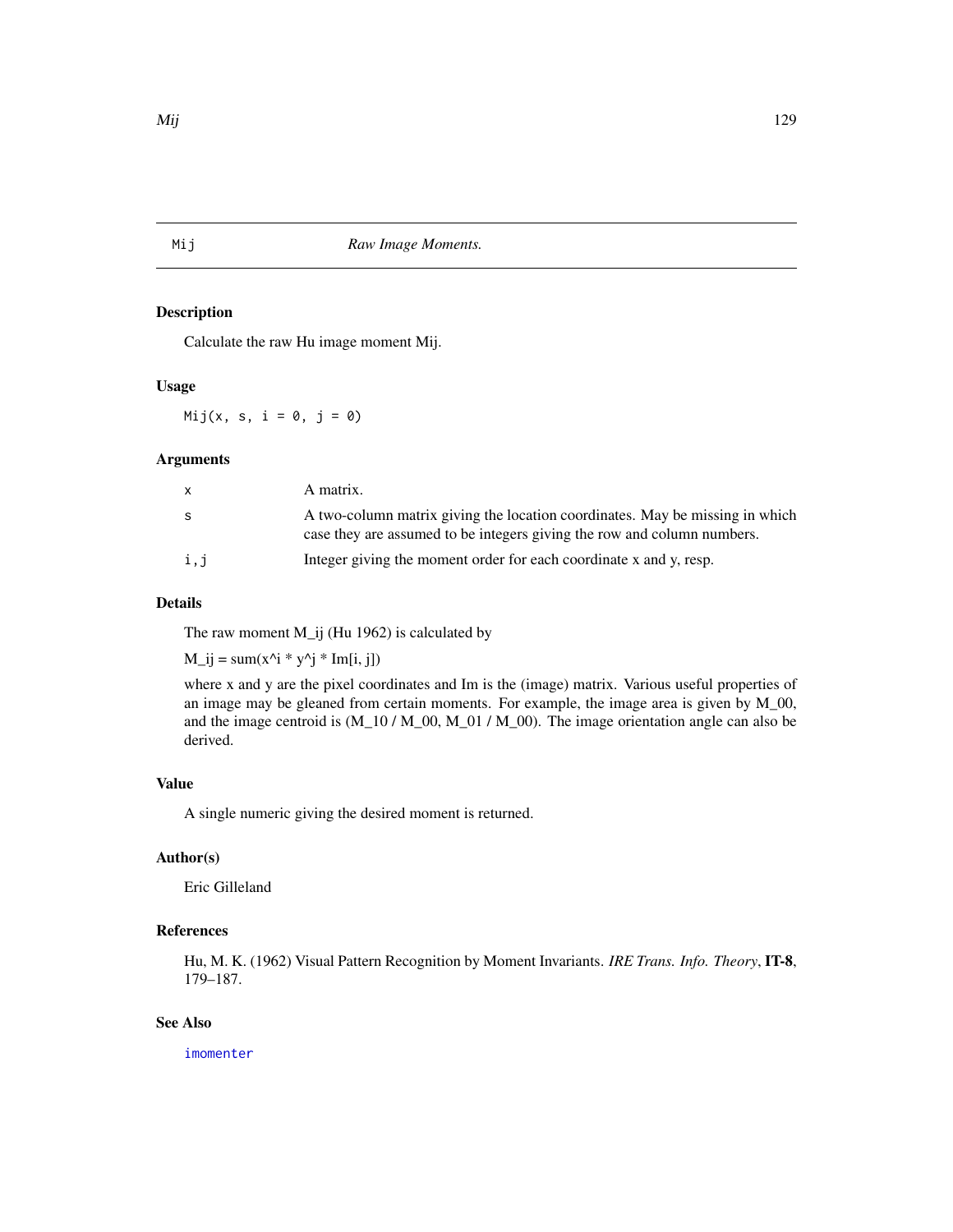## Examples

```
data( "geom000" )
```

```
Mij( geom000 ) # area
```
minboundmatch *Minimum Boundary Separation Feature Matching*

## Description

Match identified features within a spatial verification set via their minimum boundary separation.

## Usage

```
minboundmatch(x, type = c("single", "multiple"), mindist = Inf, verbose = FALSE, \dots)
```
# Arguments

| $\mathsf{x}$ | An object of class "features".                                                                                                                                                                                                                                                                                                                                                                                                                                                       |
|--------------|--------------------------------------------------------------------------------------------------------------------------------------------------------------------------------------------------------------------------------------------------------------------------------------------------------------------------------------------------------------------------------------------------------------------------------------------------------------------------------------|
| type         | character string stating either "single" or "multiple". In the former case, each<br>feature in one field will be matched to only one feature in the other, which will be<br>taken to be the features who have the smallest minimum boundary separation. In<br>the case of "multiple", the mindist argument should be set to something small<br>enough so that not every feature will be matched to every other feature. Also,<br>the MergeForce function may be useful in this case. |
| mindist      | single numeric giving the minimum boundary separation distance (measured by<br>grid squares) beyond which features should not be matched.                                                                                                                                                                                                                                                                                                                                            |
| verbose      | logical, should progress information be printed to the screen?                                                                                                                                                                                                                                                                                                                                                                                                                       |
| $\cdots$     | Optional arguments to the distmap function from package spatstat.                                                                                                                                                                                                                                                                                                                                                                                                                    |

## Details

the minimum boundary separation is calculated by first finding the distance map for every feature in the observed field, masking it by each feature in the forecast field, and then finding the minimum of the resulting masked distance map. If type is "single", then the features are matched by the smallest minimum boundary separation per feature in each field. If type is "multiple", then every feature is matched so long as their minimum boundary separation (measured in grid squares) is less than or equal to mindist.

## Value

A list object of class "matched" is returned. If the type argument is "multiple", then an implicite.merges component is included, which will work with the MergeForce function.

## Author(s)

Eric Gilleland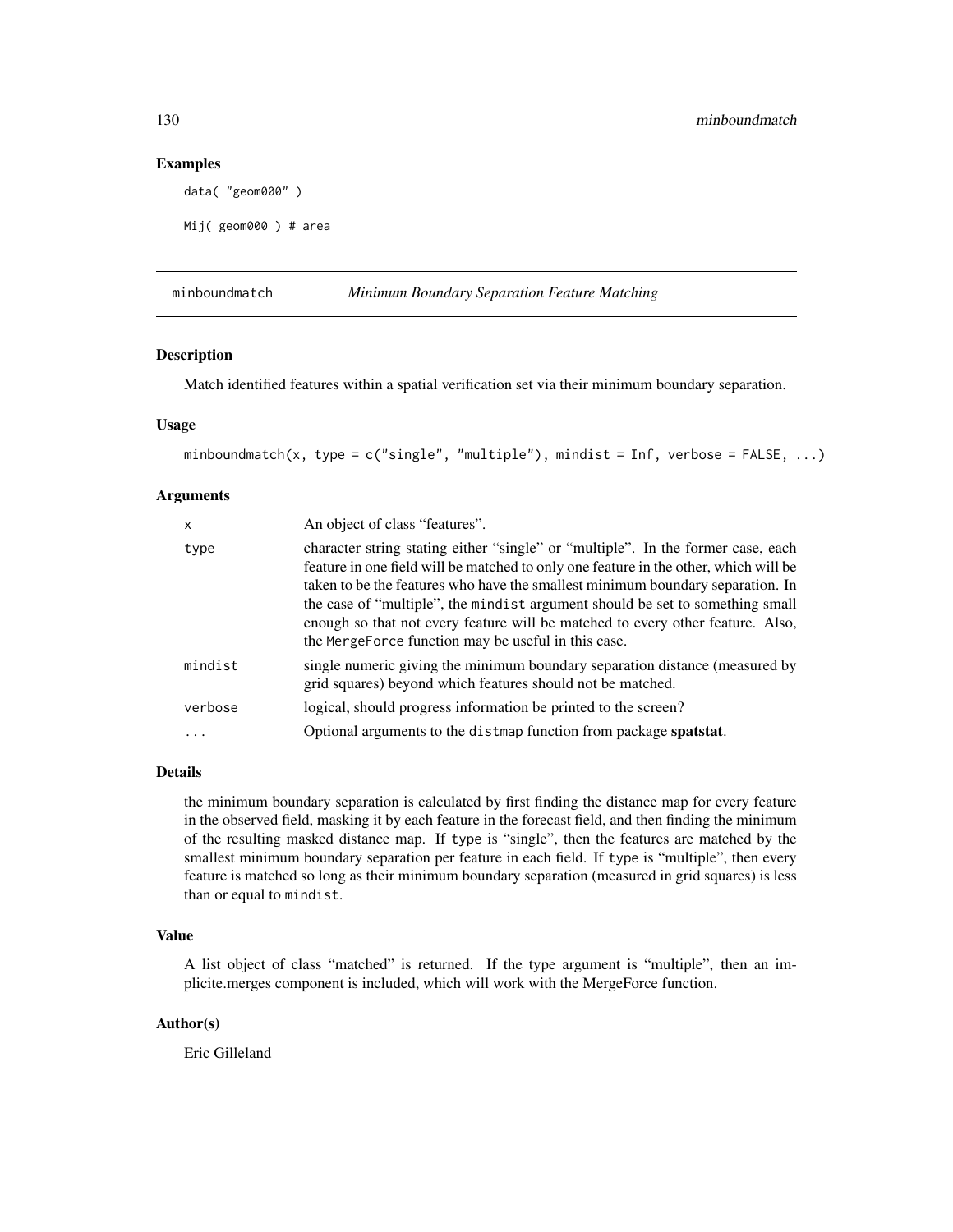## $\cos 0.426$  131

## See Also

[deltamm](#page-39-0), [centmatch](#page-39-1), [MergeForce](#page-122-0)

## Examples

```
x <- y <- matrix(0, 100, 100)
x[2:3,c(3:6, 8:10)] \leftarrow 1y[c(4:7, 9:10),c(7:9, 11:12)] <- 1
x[30:50, 45:65] < -1y[c(22:24, 99:100),c(50:52, 99:100)] <- 1
hold <- make.SpatialVx( x, y, field.type = "contrived", units = "none",
    data.name = "Example", obs.name = "x", model.name = "y" )
look <- FeatureFinder(hold, smoothpar=0.5)
look2 <- minboundmatch( look )
look2 <- MergeForce( look2 )
par(mfrow = c(1,2))
plot( look2 )
look3 <- minboundmatch( look, type = "multiple", mindist = 50 )
look3 <- MergeForce( look2 )
plot( look3 )
look4 \leq minboundmatch( look, type = "multiple", mindist = 20)
look4 <- MergeForce( look4 )
plot( look4 )
```
obs0426 *Spatial Forecast Verification Methods Inter-Comparison Project (ICP) Test Cases and other example verification sets*

# Description

Test cases used for the ICP. In particular, those actually analyzed in the special collection of the journal, Weather and Forecasting. Includes the nine "real" cases, five simple geometric cases, and the seven perturbed "real" cases.

#### Usage

```
data(obs0426)
data(obs0513)
```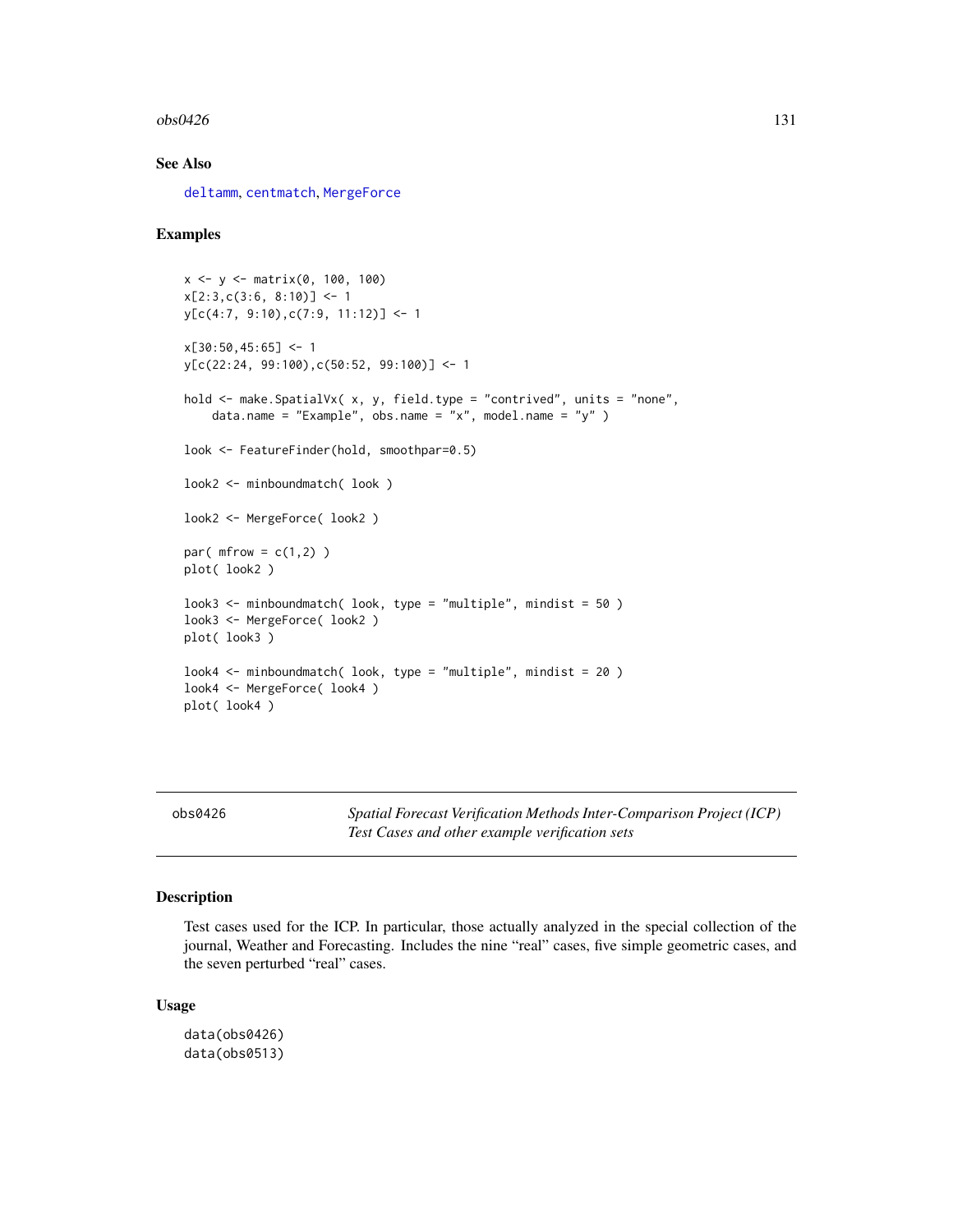132 obs0426

data(obs0514) data(obs0518) data(obs0519) data(obs0525) data(obs0601) data(obs0603) data(obs0604) data(wrf2caps0425) data(wrf2caps0512) data(wrf2caps0513) data(wrf2caps0517) data(wrf2caps0518) data(wrf2caps0524) data(wrf2caps0531) data(wrf2caps0602) data(wrf2caps0603) data(wrf4ncar0425) data(wrf4ncar0512) data(wrf4ncar0513) data(wrf4ncar0517) data(wrf4ncar0518) data(wrf4ncar0524) data(wrf4ncar0531) data(wrf4ncar0602) data(wrf4ncar0603) data(wrf4ncep0425) data(wrf4ncep0512) data(wrf4ncep0513) data(wrf4ncep0517) data(wrf4ncep0518) data(wrf4ncep0524) data(wrf4ncep0531) data(wrf4ncep0602) data(wrf4ncep0603) data(geom000) data(geom001) data(geom002) data(geom003) data(geom004) data(geom005) data(pert000) data(pert001) data(pert002)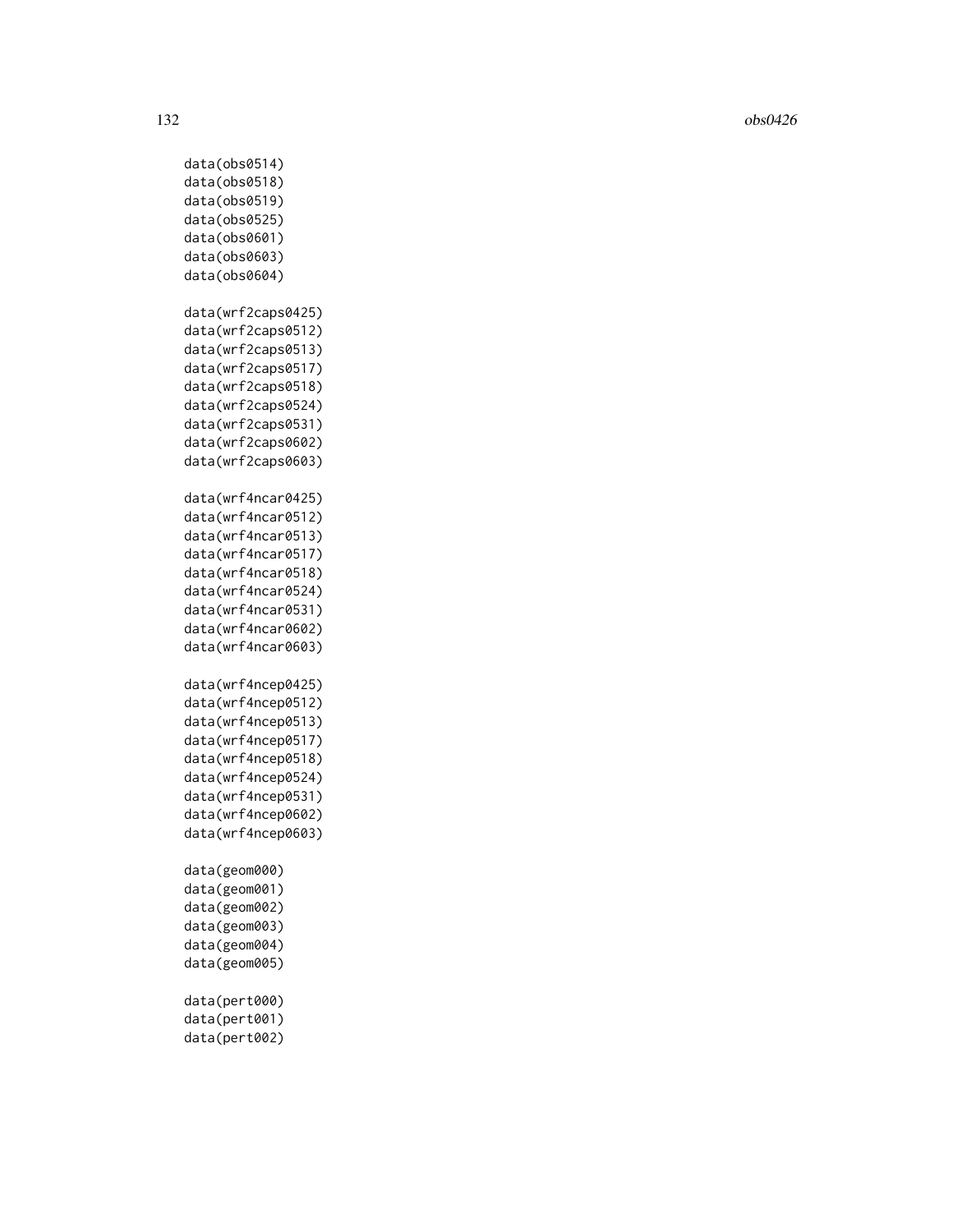## $\cos 0.426$  133

```
data(pert003)
data(pert004)
data(pert005)
data(pert006)
data(pert007)
```
data(ICPg240Locs)

## Format

The format is: num [1:601, 1:501] 0 0 0 0 0 0 0 0 0 0 ...

The format is: num [1:301101, 1:2] -110 -110 -110 -110 -110 ... - attr(\*, "dimnames")=List of 2 ..\$ : NULL ..\$ : chr [1:2] "lon" "lat"

## Details

The nine "real" cases are forecast model output from three different versions of the Weather Research Forecast (WRF) model denoted wrf2caps, wrf4ncar and wrf4ncep (see Kain et al. 2008; Ahijevych et al., 2009 for complete details), and the corresponding "observed" fields are stage II reanalyses denoted here by "obs". The models are 24-h forecasts so that the valid time is for the next day (e.g., obs0426 corresponds with wrf2caps0425). The final four digits for the "real" cases give the month and day of the forecast/observation. These data were from the 2005 Spring Program of the Storm Prediction Center/National Severe Storms Laboratory (SPC/NSSL, cf. Weiss et al., 2005; Kain et al., 2008). Units for the real cases are in mm/h, and are on the NCEP g240 grid (~4-km resolution) with 601 X 501 grid points. Both SPC and NSSL should be cited as sources for these cases, as well as Weiss et al. (2005) and possibly also Kain et al. (2008). The data were made available to the ICP by M. E. Baldwin.

The five geometric cases are simple ellipses (each with two intensities) that are compared against the verification case (geom000) on the same NCEP g240 grid as the nine real cases. See Ahijevych et al. (2009) for complete details. Case geom001 is exactly the same as geom000, but is displaced 50 grid points to the right (i.e.,  $\sim 200$  km too far east). Case geom002 is also identical to geom000, but displaced 200 grid points to the right. case geom003 is displaced 125 grid points to the right, and is also too big 9i.e., has a spatial extent, or coverage, bias). Case geom004 is also displaced 125 grid points to the right, but also has a different orientation (note, however, that it is not a true rotation of geom000). Case geom005 is displaced 125 grid points to the right, and has a huge spatial extent bias. This last case is also the only one that actually overlaps with geom000, and therefore may be regarded by some as the best case. It is certainly the case that comes out on top by the traditional verification statistics that are calculated on a grid point by grid point basis. Ahijevych et al. (2009) should be cited if these geometric cases are used for publications, etc.

The seven perturbed cases (dented here by  $pert00x$ ) are perturbations of  $pert000$ , which is adapted from wrf2caps0531 (again, see Ahijevych et al, 2009 for more details). Case pert001 shifts pert000 three grid points to the right, and five grid points down (i.e.,  $\sim$ 12 km to the east and  $\sim$  20 km to the south). Case pert002 is a shift six points to the right, and ten points down. Case pert003 is a shift 12 points to the right and 20 points down. Case 4 is a shift 24 points to the right, and 40 points down. Case pert005 is a shift 48 points to the right and 80 points down. Case pert006 is a shift 12 points to the right, and 20 points down, and the entire field is multiplied by 1.5. Case pert007 has the same spatial displacements as pert003 and pert006, but also subtracts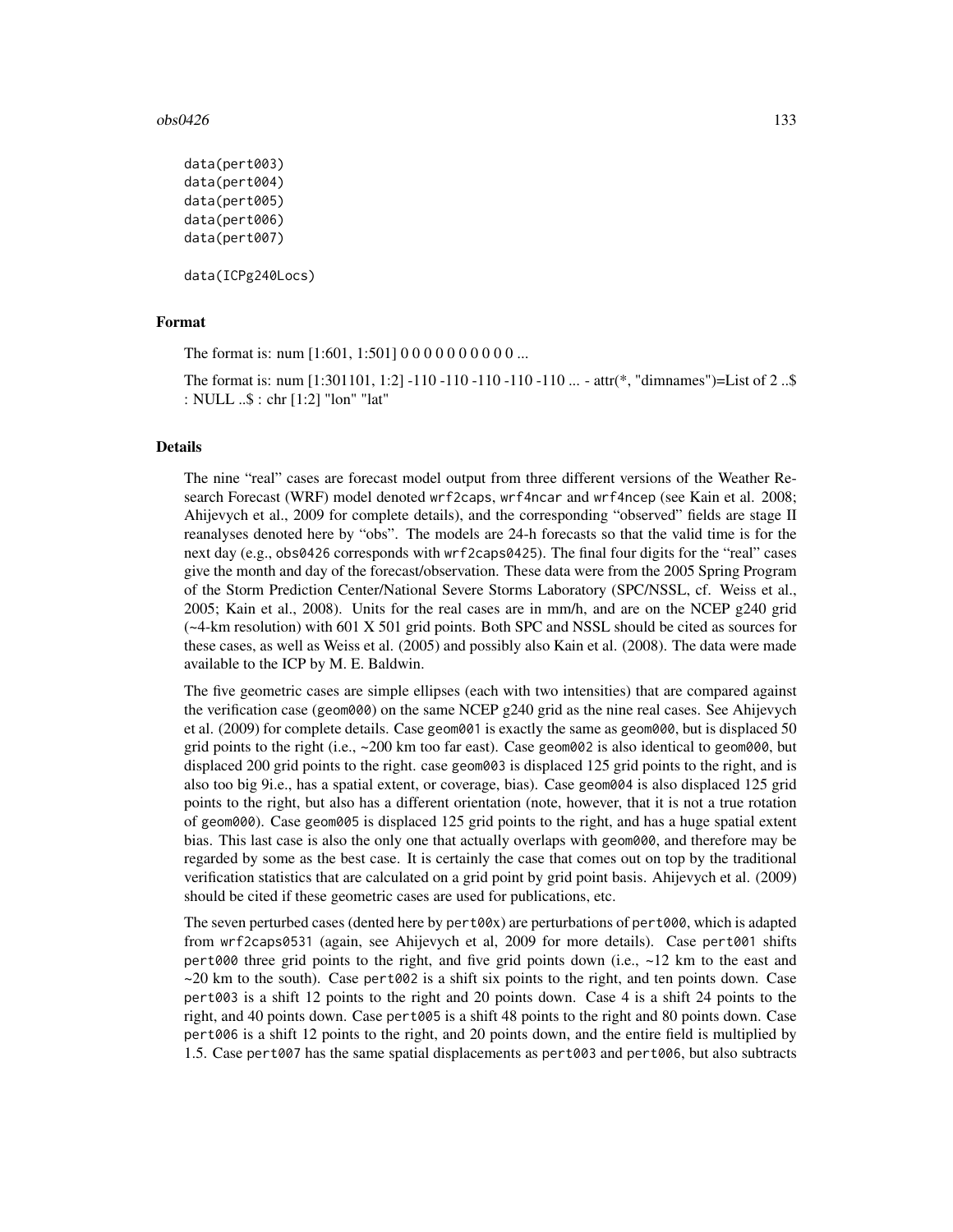1.27 from the entire field. Ahijevych et al. (2009) should be cited if these perturbed cases are used for publications, etc.

The longitude and latitude information for each grid (the NCEP g240 grid) is contained in the ICPg240Locs dataset.

These constitute all of the official data test cases used for the first round of the ICP, and in the special collection of papers for *Wea. Forecasting*. Other data sets for the ICP can be obtained from the ICP web site (<http://www.ral.ucar.edu/projects/icp>). Future data sets for the next round of the ICP will also be available there, and may potentially also be made available here.

#### Source

<http://www.ral.ucar.edu/projects/icp/>

## References

Ahijevych, D., Gilleland, E., Brown, B. G. and Ebert, E. E. (2009) Application of spatial verification methods to idealized and NWP gridded precipitation forecasts. *Wea. Forecasting*, 24 (6), 1485– 1497.

Kain, J. S., Weiss, S. J., Bright, D. R., Baldwin, M. E. Levit, J. J. Carbin, G. W. Schwartz, C. S. Weisman, M. L. Droegemeier, K. K. Weber, and D. B. Thomas, K. W. (2008) Some Practical Considerations Regarding Horizontal Resolution in the First Generation of Operational Convection-Allowing NWP. *Wea. Forecasting*, 23, 931–952.

Weiss, S., Kain, J. Levit, J. Baldwin, M. E., Bright, D. Carbin, G. and Hart, J. (2005) NOAA Hazardous Weather Testbed. SPC/NSSL Spring Program 2005 Program Overview and Operations Plan. 61pp.

## Examples

```
## Not run:
data(obs0426)
data(wrf2caps0425)
data(wrf4ncar0425)
data(wrf4ncep0425)
data(ICPg240Locs)
## Plot verification sets with a map.
## Two different methods.
# First way does not preserve projections.
locr <- c( range( ICPg240Locs[,1]), range( ICPg240Locs[,2]))
zl <- range( c( c(obs0426), c( wrf2caps0425), c( wrf4ncar0425),
c( wrf4ncep0425)))
par( mfrow=c(2,2), marr=rep(0.1,4))image( obs0426, axes=FALSE, col=c("grey", tim.colors(256)), zlim=zl)
par( usr=locr)
if( map.available) map( add=TRUE, database="state")
image( wrf2caps0425, axes=FALSE, col=c("grey", tim.colors(256)), zlim=zl)
par( usr=locr)
if( map.available) map( add=TRUE, database="state")
image( wrf4ncar0425, axes=FALSE, col=c("grey", tim.colors(256)), zlim=zl)
par( usr=locr)
```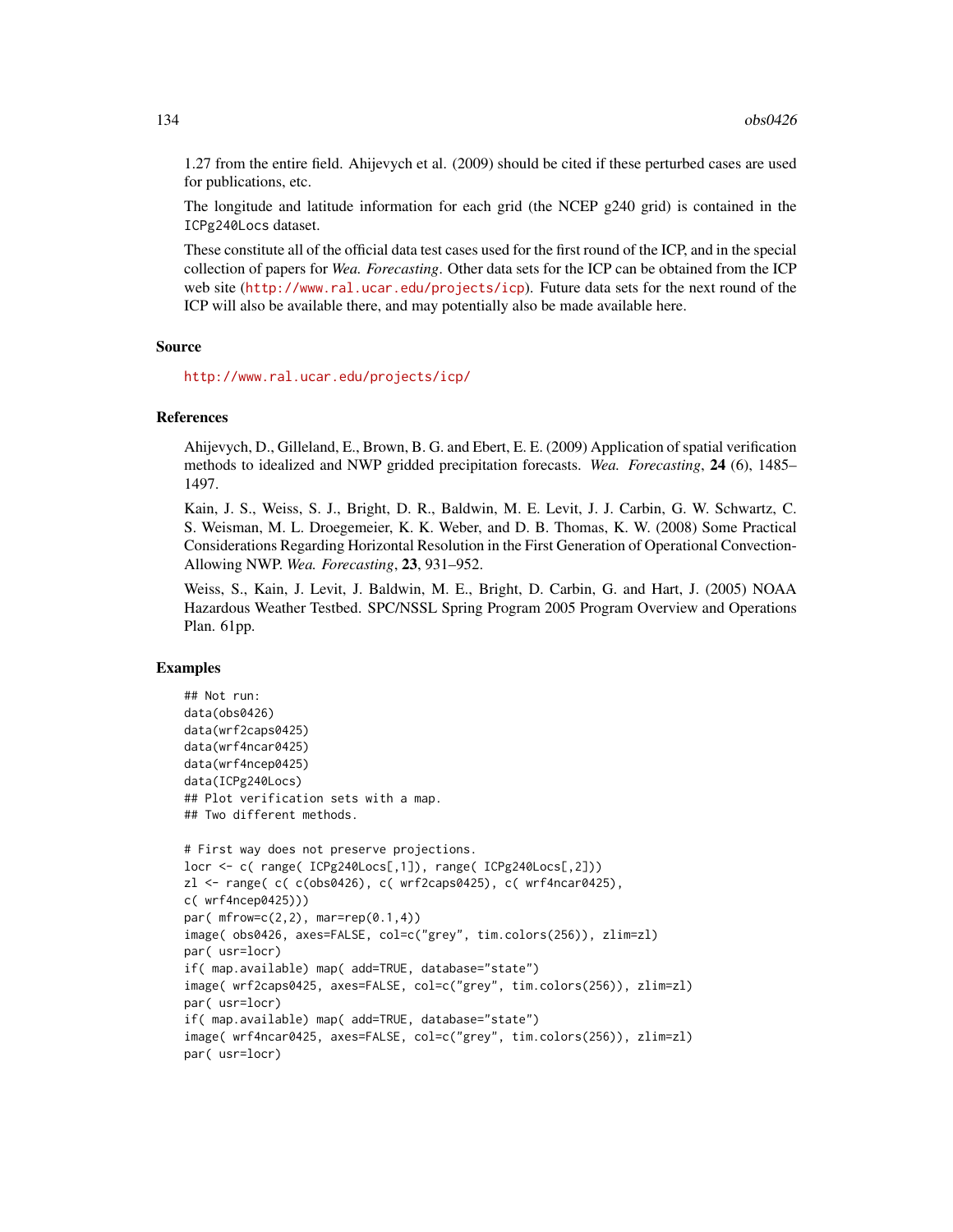```
if( map.available) map( add=TRUE, database="state")
image( wrf4ncep0425, axes=FALSE, col=c("grey", tim.colors(256)), zlim=zl)
par( usr=locr)
if( map.available) map( add=TRUE, database="state")
image.plot( obs0426, legend.only=TRUE, horizontal=TRUE,
col=c("grey", tim.colors(256)), zlim=zl)
# Second way preserves projections, but values are slighlty interpolated.
zl <- range( c( c(obs0426), c( wrf2caps0425), c( wrf4ncar0425),
                c( wrf4ncep0425)))
par( mfrow=c(2,2), mar=rep(2.1,4))
image(as.image(c(t(obs0426)), x=ICPg240Locs, nx=601, ny=501, na.rm=TRUE), zlim=zl,
      col=c("grey", tim.colors(64)), axes=FALSE, main="Stage II Reanalysis 4/26/05 0000 UTC")
map(add=TRUE, lwd=1.5)
map(add=TRUE, database="state", lty=2)
image(as.image(c(t(wrf2caps0425)), x=ICPg240Locs, nx=601, ny=501, na.rm=TRUE), zlim=zl,
col=c("grey", tim.colors(64)), axes=FALSE, main="WRF CAPS valid 4/26/05 0000 UTC")
map(add=TRUE, lwd=1.5)
map(add=TRUE, database="state", lty=2)
image(as.image(c(t(wrf4ncar0425)), x=ICPg240Locs, nx=601, ny=501, na.rm=TRUE), zlim=zl,
      col=c("grey", tim.colors(64)), axes=FALSE, main="WRF NCAR valid 4/26/05 0000 UTC")
map(add=TRUE, lwd=1.5)
map(add=TRUE, database="state", lty=2)
image(as.image(c(t(wrf4ncep0425)), x=ICPg240Locs, nx=601, ny=501, na.rm=TRUE), zlim=zl,
      col=c("grey", tim.colors(64)), axes=FALSE, main="WRF NCEP valid 4/26/05 0000 UTC")
map(add=TRUE, lwd=1.5)
map(add=TRUE, database="state", lty=2)
image.plot(obs0426, col=c("grey", tim.colors(64)), zlim=zl, legend.only=TRUE, horizontal=TRUE)
```
## End(Not run)

<span id="page-134-0"></span>OF *Optical Flow Verification*

## Description

Perform verification using optical flow as described in Marzban and Sandgathe (2010).

#### Usage

```
OF(x, \ldots)## Default S3 method:
OF(x, \ldots, xhat, W = 5, grads.diff = 1, center = TRUE,cutoffpar = 4, verbose = FALSE)
## S3 method for class 'SpatialVx'
OF(x, ..., time.point = 1, obs = 1, model = 1, W = 5, grads.diff = 1,
    center = TRUE, cutoffpar = 4, verbose = FALSE)
```
 $OF$  135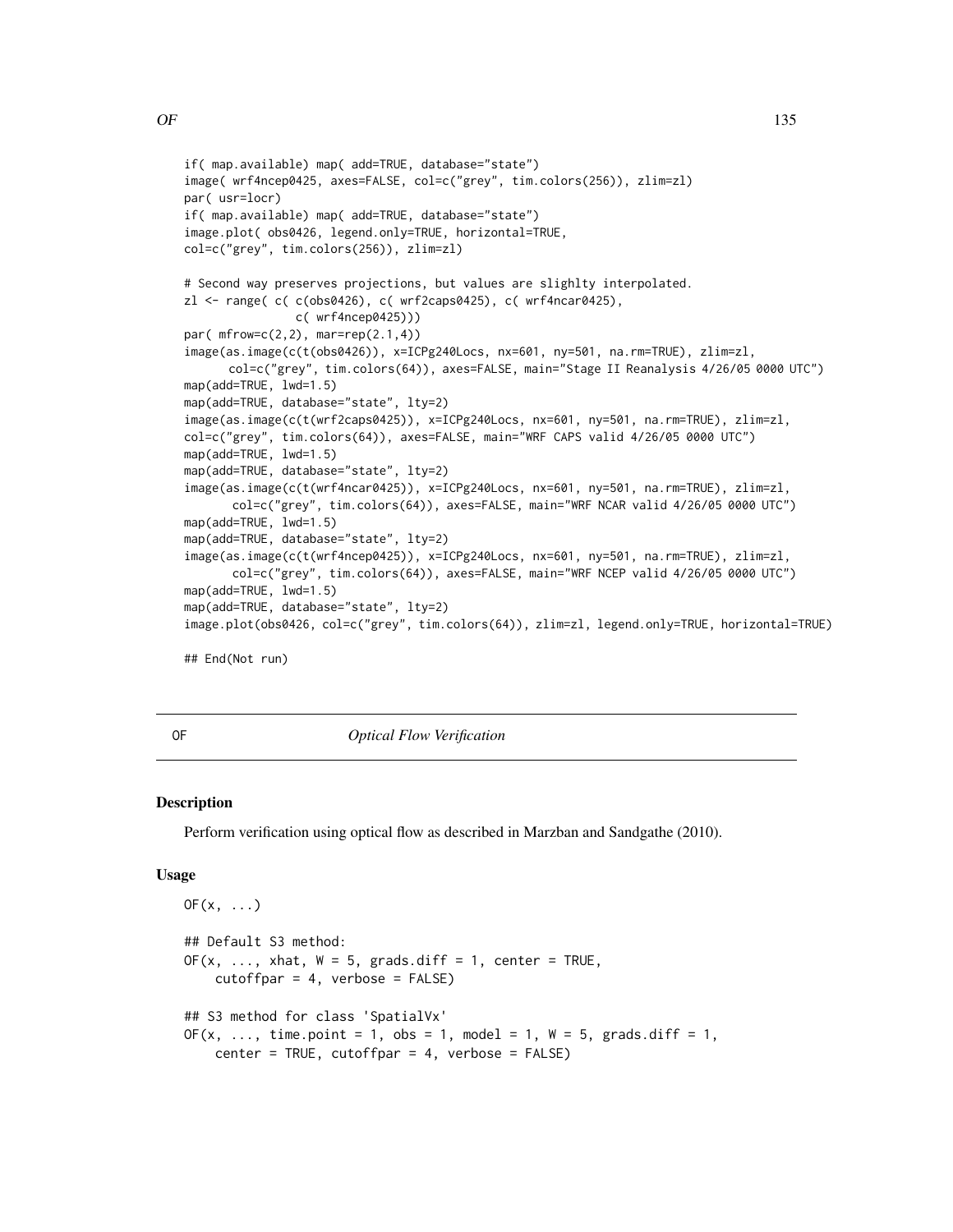```
## S3 method for class 'OF'
plot(x, \ldots)## S3 method for class 'OF'
print(x, \ldots)## S3 method for class 'OF'
hist(x, \ldots)## S3 method for class 'OF'
summary(object, ...)
```
## Arguments

| x, xhat    | Default: m by n matrices describing the verification and forecast fields, resp.<br>The forecast field is considered the initial field that is morphed into the final<br>(verification) field. |
|------------|-----------------------------------------------------------------------------------------------------------------------------------------------------------------------------------------------|
|            | OF. Spatial Vx: list object of class "Spatial Vx".                                                                                                                                            |
|            | plot, hist and print methods: list object as returned by OF.                                                                                                                                  |
| object     | list object as returned by OF.                                                                                                                                                                |
| W          | numeric/integer giving the window size (should be no smaller than 5).                                                                                                                         |
| grads.diff | 1 or 2 describing whether to use first or second differences in finding the first<br>derivative.                                                                                              |
| center     | logical, should the fields be centered before performing the optical flow?                                                                                                                    |
| cutoffpar  | numeric, set to NaN everything exceeding median +/- cutoffpar*sd.                                                                                                                             |
| verbose    | logical, should progress information be printed to the screen?                                                                                                                                |
| time.point | numeric or character indicating which time point from the "SpatialVx" verifica-<br>tion set to select for analysis.                                                                           |
| obs, model | numeric indicating which observation/forecast model to select for the analysis.                                                                                                               |
| .          | For OF: optional arguments to the optim function (cannot be par, fn, gr or<br>method). See details section for plot and hist method functions. Not used by<br>the summary method function.    |

## Details

Estimates the optical flow of the forecast field into the verification field. Letting  $I_o(x,y)$  and  $I_f(x,y)$  represent the intensities of each field at coordinate  $(x,y)$ , the collection of pairs  $(dx, dy)$ is the optical flow field, where:

 $I_o(x,y) \sim I_f(x,y) + [partial(I_f) wrt x]*dx + [partial(I_f) wrt y]*dy.$ 

The procedure follows that proposed by Lucas and Kanade (1981) whereby for some window, W, it is assumed that all dx (dy) are assumed constant, and least squares estimation is used to estimate dx and dy (see Marzban and Sandgathe, 2010 for more on this implementation). This function iteratively calls optflow for each window in the field.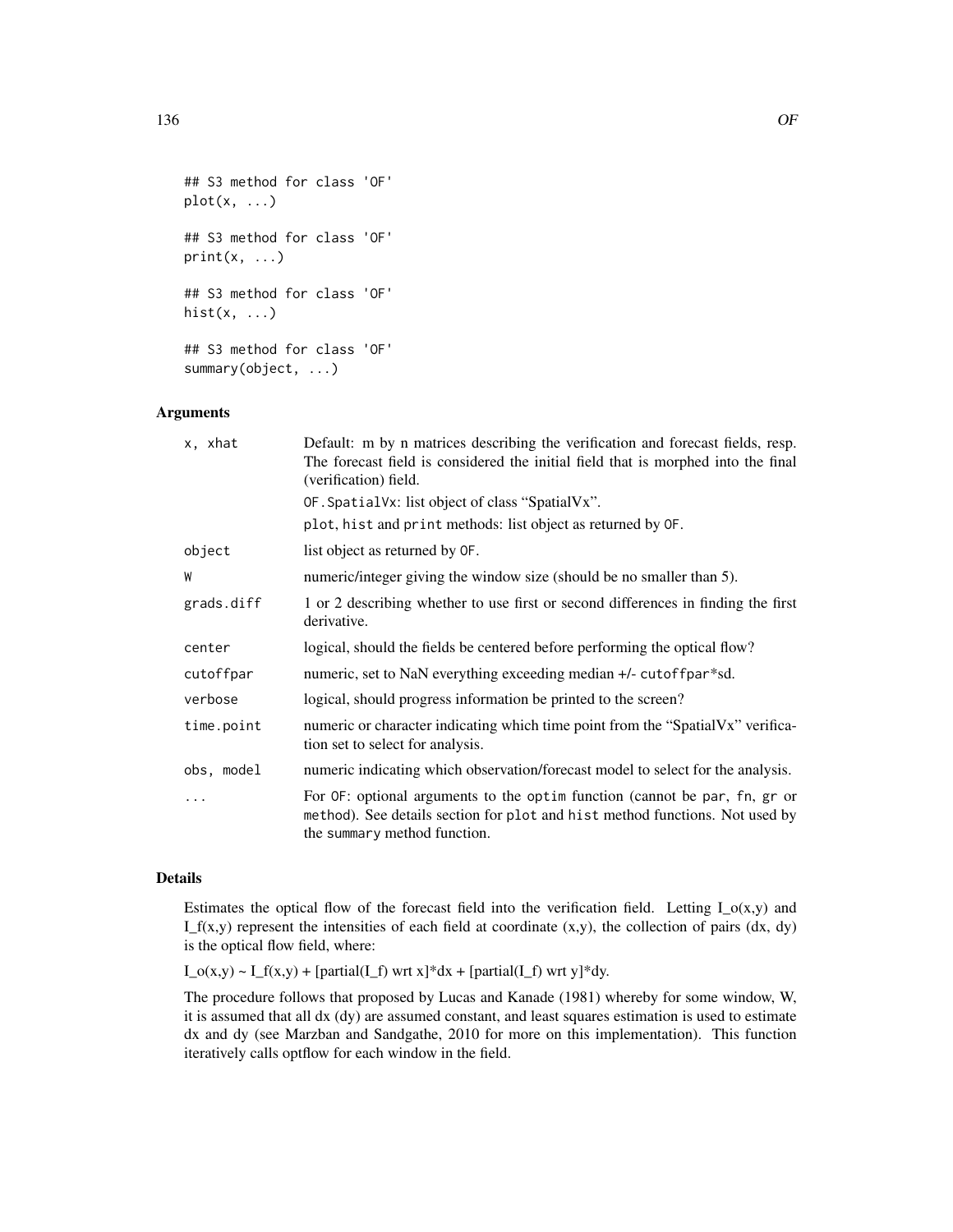The above formulation is linear in the parameters. Marzban and Sandgathe (2010) also introduce an additive error component, which leads to a nonlinear version of the above. Namely,

 $I_o(x,y) \sim I_f(x,y) + [partial(I_f) wrt x]*dx + [partial(I_f) wrt y]*dy + A(x,y).$ 

See Marzban and Sandgathe for more details.

The plot method function can produce a figure like that of Fig. 1, 5, and 6 in Marzban and Sandgathe (2010) or with option full=TRUE, even more plots. Optional arguments that may be passed in via the ellipses include: full (logical, produce a figure analogous to Fig. 1, 5 and 6 from Marzban and Sandgathe (2010) (FALSE/default) or make more plots (TRUE)), scale (default is 1 or no scaling, any numeric value by which the fields are divided/scaled before plotting), of.scale (default is 1, factor by which display vectors can be magnified), of . step (plot OF vectors every of step, default is 4), prop (default is 2, value for prop argument in the call to rose.diag from package CircStats), nbins (default is 40, number of bins to use in the call to rose.diag).

The hist method function produces a two-dimensional histogram like that of Fig. 3 and 7 in Marzban and Sandgathe (2010). It can also take various arguments passed via the ellipses. They include: xmin, xmax, ymin, ymax (lower and upper bounds for the histogram breaks in the x- (angle) and y- (magnitude/displacement error) directions, resp. Defaults to (0,360) and (0,4)), nbreaks (default is 100, the number of breaks to use).

The summary method mostly uses the stats function from package fields to summarize results of the errors, but also uses circ. summary from package **CircStats** for the angular errors.

## Value

OF returns a list object of class "OF" with components:

| data                                             | list with components x and xhat containing the data.                                                                                   |  |
|--------------------------------------------------|----------------------------------------------------------------------------------------------------------------------------------------|--|
| data.name                                        | character vector giving the names of the verification and forecast fields.                                                             |  |
| call                                             | object of class "call" giving the original function call.                                                                              |  |
| rows, cols                                       | numeric vector giving the rows and columns used for finding the centers of win-<br>dows. Needed by the plot and hist method functions. |  |
| err.add.lin                                      | m by n matrix giving the linear additive errors (intensities).                                                                         |  |
| err.mag.lin                                      | m by n matrix giving the linear magnitude (displacement) errors.                                                                       |  |
| err.ang.lin                                      | m by n matrix giving the linear angular errors.                                                                                        |  |
| err.add.nlin, err.mag.nlin, err.ang.nlin         |                                                                                                                                        |  |
|                                                  | same as above but for nonlinear errors.                                                                                                |  |
| err.vc.lin, err.vr.lin, err.vc.nlin, err.vr.nlin |                                                                                                                                        |  |
|                                                  | m by n matrices giving the x- and y- direction movements for the linear and                                                            |  |
|                                                  | nonlinear cases, resp.                                                                                                                 |  |
|                                                  |                                                                                                                                        |  |

The hist method function invisibly returns a list object of class "OF" that contains the same object that was passed in along with new components:

- breaks a list with components x and y giving the breaks in each direction
- hist.vals itself a list with components xb, yb (the number of breaks -1 used for each direction), and nb (the histogram values for each break)

The plot and summary mehtod functions do not return anything.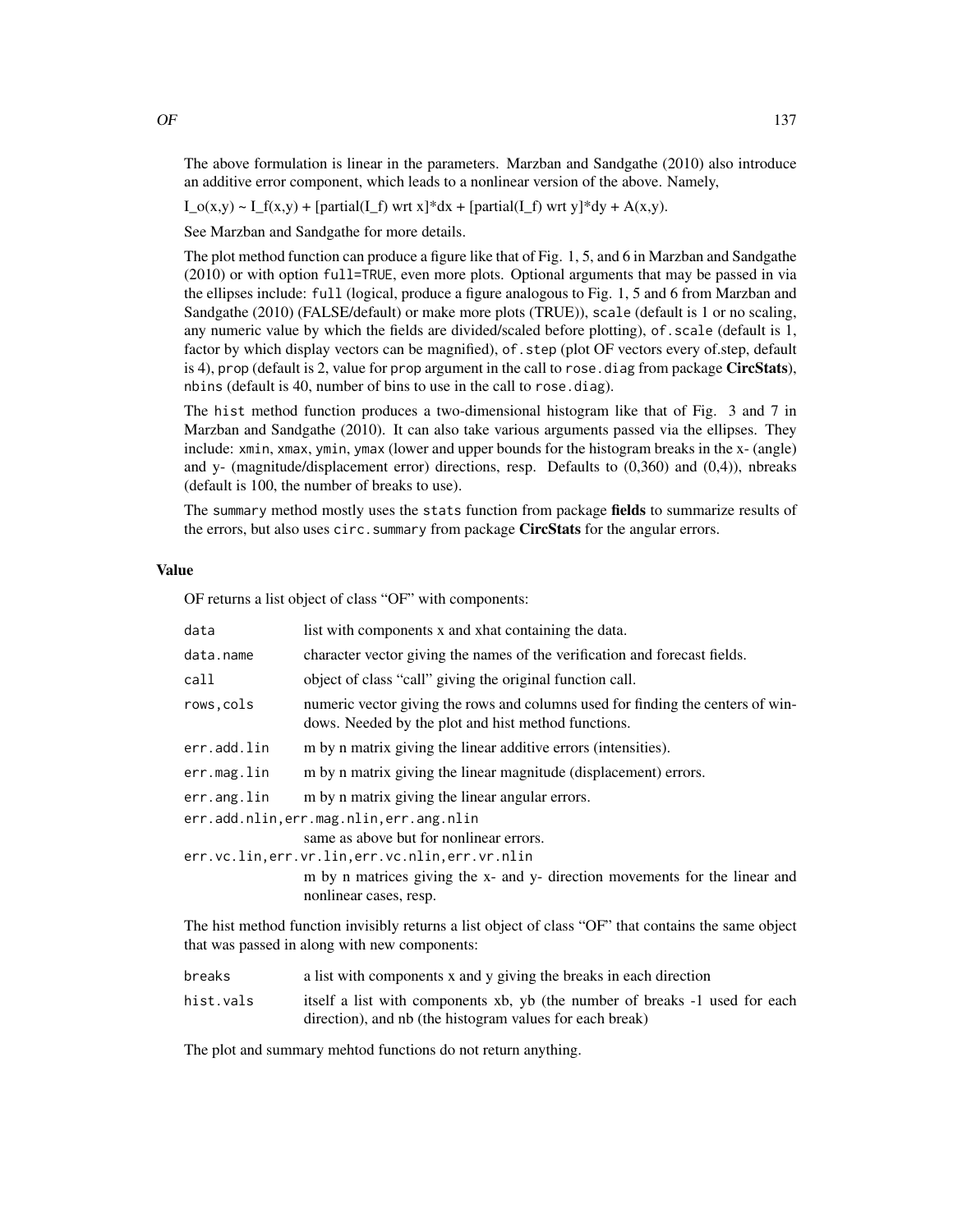## Author(s)

Caren Marzban, marzban "at" u.washington.edu, with modifications by Eric Gilleland

## References

Lucas, B D. and Kanade, T. (1981) An iterative image registration technique with an application to stereo vision. *Proc. Imaging Understanding Workshop*, DARPA, 121–130.

Marzban, C. and Sandgathe, S. (2010) Optical flow for verification. *Wea. Forecasting*, 25, 1479– 1494, doi:10.1175/2010WAF2222351.1.

## See Also

[optflow](#page-137-0), [optim](#page-0-0), [circ.summary](#page-0-0)

# Examples

```
## Not run:
data(hump)
initial <- hump$initial
final <- hump$final
look <- OF(final, xhat=initial, W=9, verbose=TRUE)
plot(look) # Compare with Fig. 1 in Marzban and Sandgathe (2010).
par(mfrow=c(1,1))
hist(look) # 2-d histogram.
plot(look, full=TRUE) # More plots.
summary(look)
# Another way to skin the cat.
hold <- make. SpatialVx( final, initial, field. type = "Bi-variate Gaussian",
    obs.name = "final", model.name = "initial" )
look2 <- OF(hold, W=9, verbose=TRUE)
plot(look2)
par(mfrow=c(1,1))
hist(look2)
plot(look2, full=TRUE)
summary(look2)
## End(Not run)
```
<span id="page-137-0"></span>

optflow *Optical Flow*

## Description

Estimate the optical flow from one gridded field (image) to another.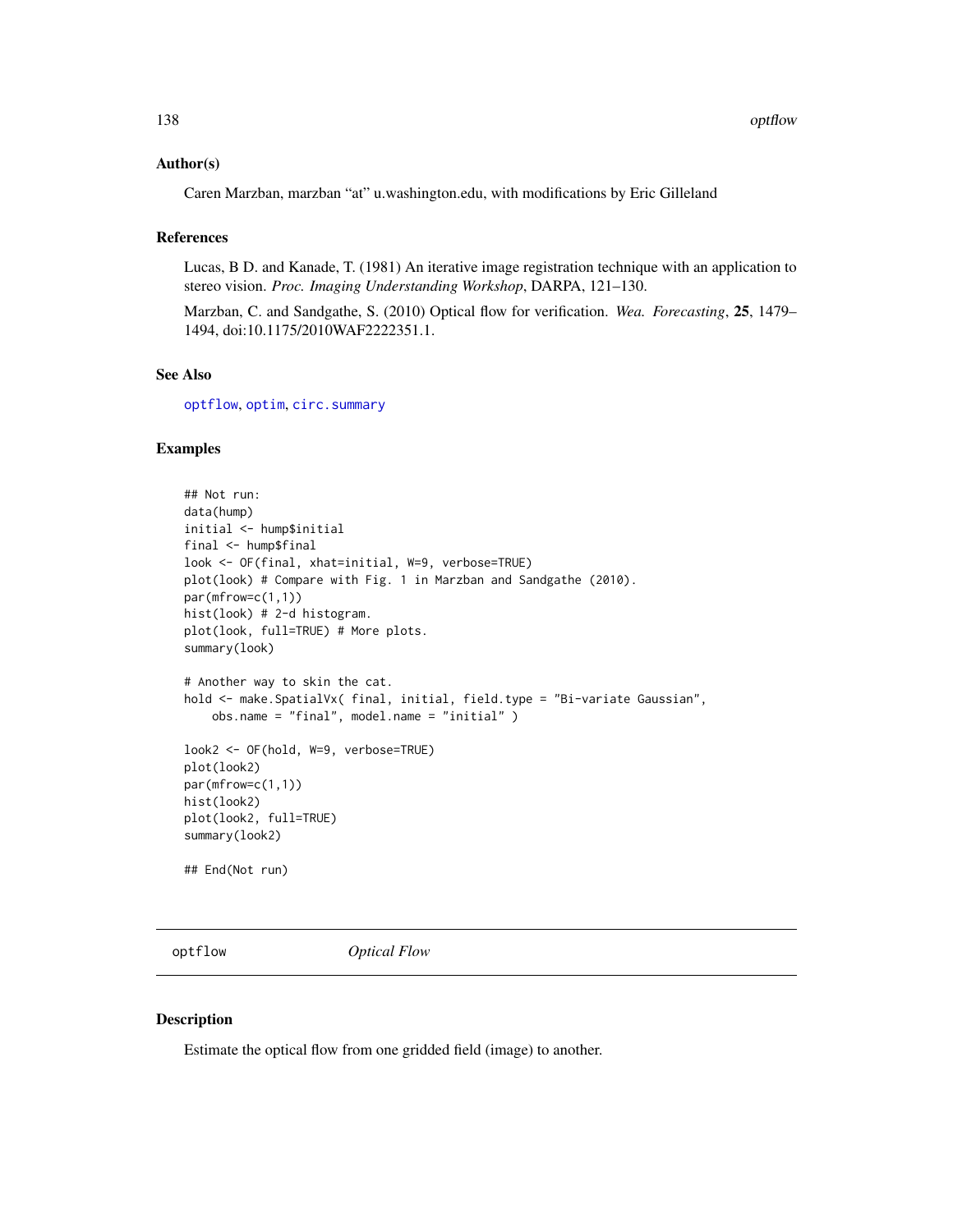## optflow that the contract of the contract of the contract of the contract of the contract of the contract of the contract of the contract of the contract of the contract of the contract of the contract of the contract of t

## Usage

```
optflow(initial, final, grads.diff = 1, mean.field = NULL, ...)
```
## Arguments

| initial.final | m by n matrices where the optical flow is determined from initial (forecast) to<br>final (observation).                        |
|---------------|--------------------------------------------------------------------------------------------------------------------------------|
| grads.diff    | either 1 or 2, where 1 calculates first derivatives with first differences and 2 first<br>derivatives with second differences. |
| mean.field    | Should they first be centered? If so, give the value for the centering here (usually<br>the mean of initial).                  |
| $\cdots$      | optional arguments to the optim function (cannot be par, fn, gr or method).                                                    |

# Details

This function estimates the optical flow from the initial field (image) to the final one as described in Marzban and Sandgathe (2010). Letting I\_o(x,y) and I\_f(x,y) represent the intensities of each field at coordinate  $(x,y)$ , the collection of pairs  $(dx, dy)$  is the optical flow field, where:

 $I_o(x,y) \sim I_f(x,y) + [partial(I_f) wrt x]*dx + [partial(I_f) wrt y]*dy.$ 

The procedure follows that proposed by Lucas and Kanade (1981) whereby for some window, W, it is assumed that all dx (dy) are assumed constant, and least squares estimation is used to estimate dx and dy (see Marzban and Sandgathe, 2010 for more on this implementation). It is assumed that the fields (initial and final) include only the window around the point of interest (i.e., this function finds the optical flow estimate for a single window). See the function OF, which iteratively calls this function, for performing optical flow over the entire field.

The above formulation is linear in the parameters. Marzban and Sandgathe (2010) also introduce an additive error component, which leads to a nonlinear version of the above. Namely,

 $I_o(x,y) \sim I_f(x,y) + [partial(I_f) wrt x]*dx + [partial(I_f) wrt y]*dy + A(x,y).$ 

See Marzban and Sandgathe for more details.

## Value

numeric vector whose first three components are the optimized estimates (returned by the par component of optim) for the regression  $I_o(x,y) - I_f(x,y) = a0 + a1*[partial(I_f) wrt x] + a2*[partial(I_f)$ wrt y] (i.e., a1 and a2 are the estimates for dx and dy, resp.) and the latter three values are the initial estimates to optim as determined by linear regression (i.e., returned from the lm function).

#### Author(s)

Caren Marzban, marzban "at" u.washington.edu, and modified by Eric Gilleland

## References

Lucas, B D. and Kanade, T. (1981) An iterative image registration technique with an application to stereo vision. *Proc. Imaging Understanding Workshop*, DARPA, 121–130.

Marzban, C. and Sandgathe, S. (2010) Optical flow for verification. *Wea. Forecasting*, 25, 1479– 1494, doi:10.1175/2010WAF2222351.1.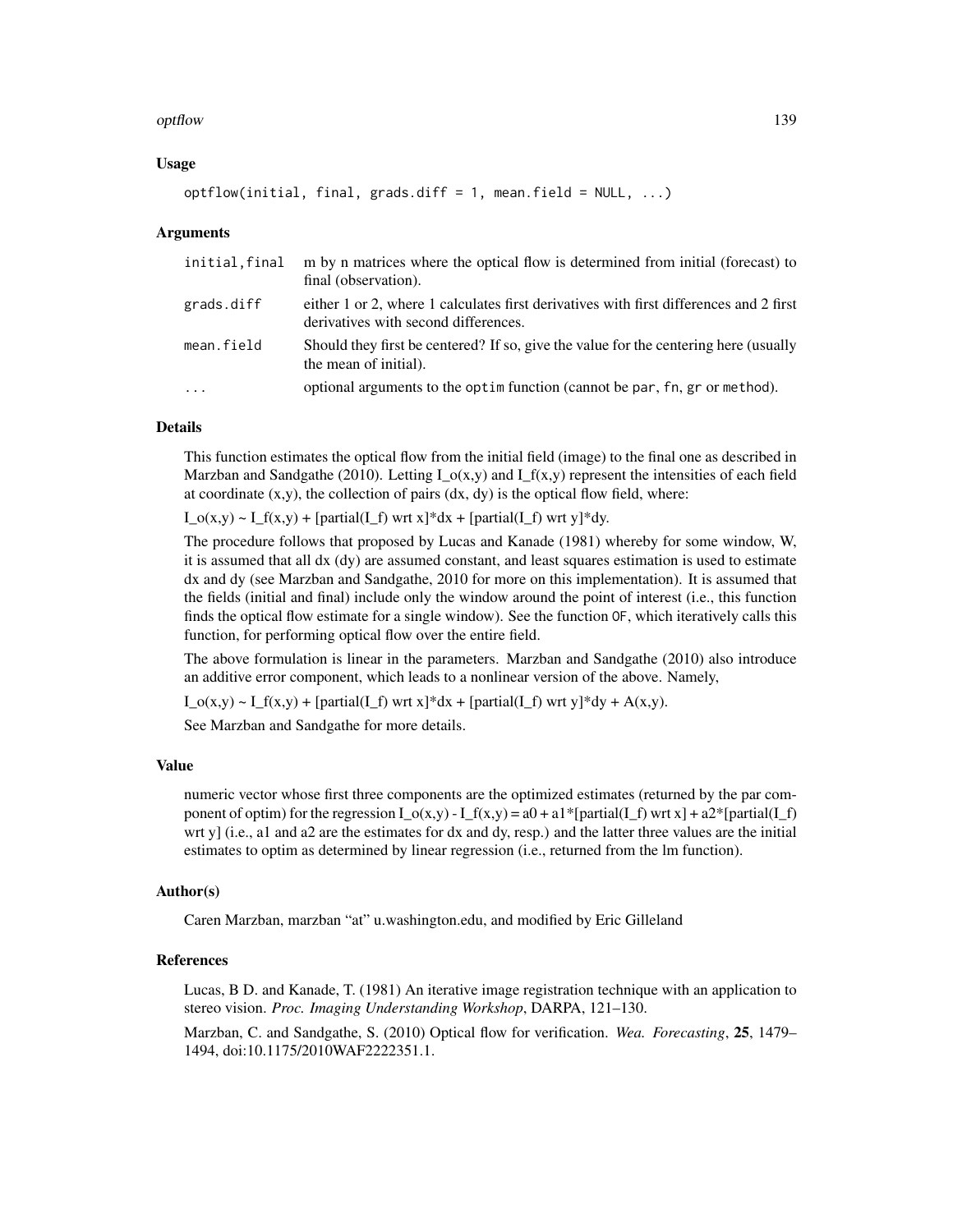# See Also

[OF](#page-134-0), [optim](#page-0-0), [lm](#page-0-0)

## Examples

```
x <- y <- matrix(0, 10, 10)
x[1:2,3:4] <- 1
y[3:4,5:6] <- 2
optflow(x,y)
## Not run:
initial <- hump$initial
final <- hump$final
look <- OF(final, initial, W=9, verbose=TRUE)
plot(look) # Compare with Fig. 1 in Marzban and Sandgathe (2010).
hist(look) # 2-d histogram.
plot(look, full=TRUE) # More plots.
## End(Not run)
```
#### pphindcast2d *Practically Perfect Hindcast Neighborhood Verification Method*

# Description

Function to perform the practically perfect hindcast neighborhood verification method. Finds the optimal threhsold, Pthresh, and calculates the desired statistic for that threshold.

#### Usage

```
pphindcast2d(object, which.score = "ets", time.point = 1, obs = 1,
                 model = 1, levels = NULL, max.n = NULL, smooth.fun =
                 "hoods2dsmooth", smooth.params = NULL, rule = ">=",
                 verbose = FALSE, ...## S3 method for class 'pphindcast2d'
plot(x, ..., mfrow = NULL,
    type = c("quilt", "line"),col = heat.colors(12), horizontal = FALSE)
## S3 method for class 'pphindcast2d'
print(x, \ldots)
```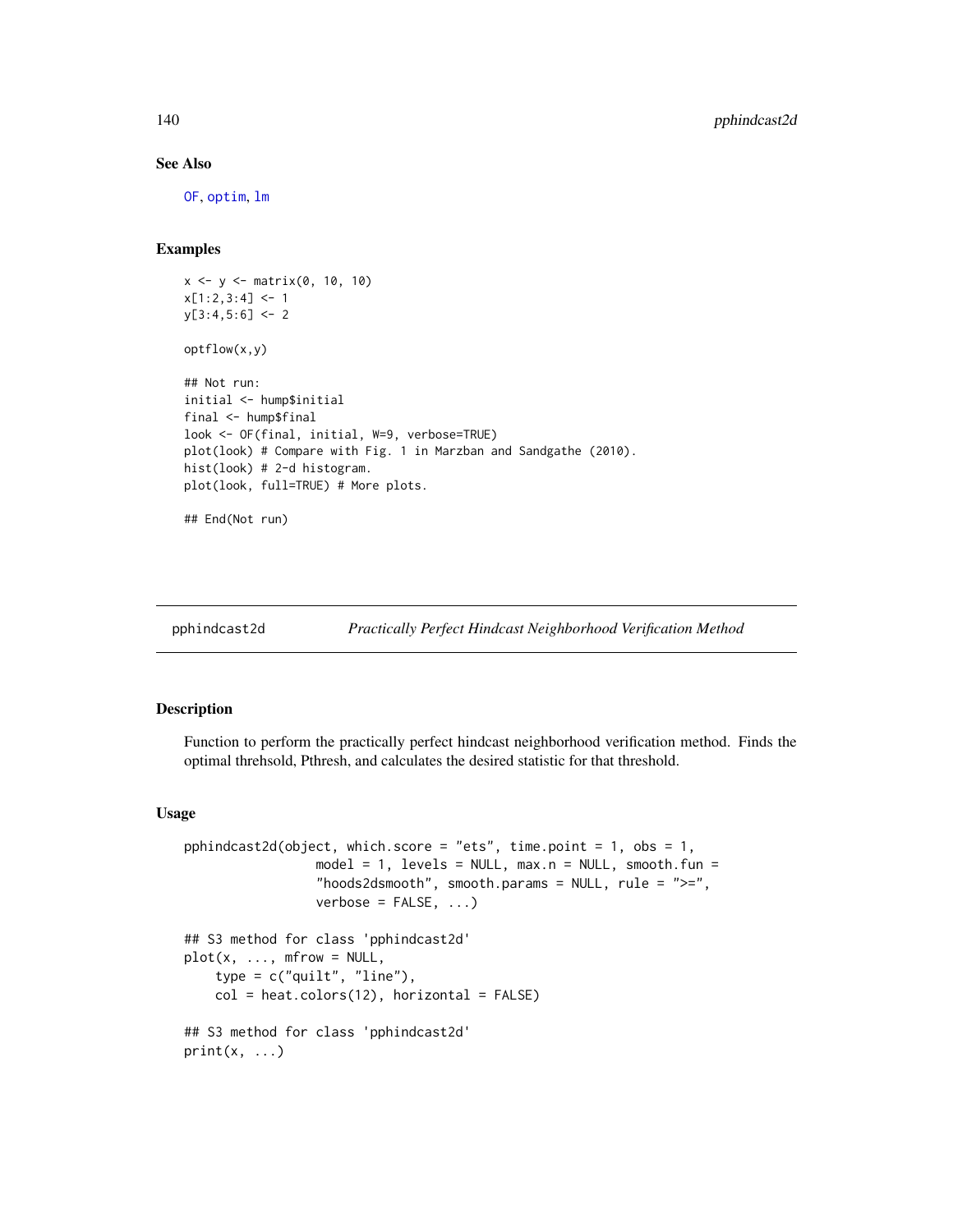# pphindcast2d 141

## Arguments

| object          | A list object returned by the make. Spatial Vx function.                                                                                                                                                                                                                                                                                                            |
|-----------------|---------------------------------------------------------------------------------------------------------------------------------------------------------------------------------------------------------------------------------------------------------------------------------------------------------------------------------------------------------------------|
| which.score     | character stating which verification score is to be used. Must be one that is<br>accepted by vxstats.                                                                                                                                                                                                                                                               |
| time.point      | numeric or character indicating which time point from the "SpatialVx" verifica-<br>tion set to select for analysis.                                                                                                                                                                                                                                                 |
| obs, model      | numeric indicating which observation/forecast model to select for the analysis.                                                                                                                                                                                                                                                                                     |
| levels          | numeric vector giving the successive values of the smoothing parameter. For<br>example, for the default method, these are the neighborhood lengths over which<br>the levels^2 nearest neighbors are averaged for each point. Values should make<br>sense for the specific smoothing function. For example, for the default method,<br>these should be odd integers. |
| max.n           | (optional) single numeric giving the maximum neighborhood length to use. Only<br>used if levels are NULL.                                                                                                                                                                                                                                                           |
| smooth.fun      | character giving the name of a smoothing function to be applied. Default is an<br>average over the n^2 nearest neighbors, where n is taken to be each value of the<br>levels argument.                                                                                                                                                                              |
| smooth.params   | list object containing any optional arguments to smooth. fun. Use NULL if<br>none.                                                                                                                                                                                                                                                                                  |
| rule            | character string giving the threshold rule to be applied. See help file for thresholder<br>function for more information.                                                                                                                                                                                                                                           |
| verbose         | logical, should progress information be printed to the screen?                                                                                                                                                                                                                                                                                                      |
| х               | An object of class "pphindcast2d" as returned by the self-same function.                                                                                                                                                                                                                                                                                            |
| mfrow           | mfrow parameter (see help file for par). If NULL, then the parameter is not<br>re-set.                                                                                                                                                                                                                                                                              |
| type            | character specifying whether two quilt plots (one for the score and one for<br>Pthresh) should be made, or one line plot incorporating both the score and the<br>Pthresh values; the latter's values being displayed on the right axis.                                                                                                                             |
| col, horizontal |                                                                                                                                                                                                                                                                                                                                                                     |
|                 | arguments used in the calls by image and image.plot.                                                                                                                                                                                                                                                                                                                |
| $\cdots$        | pphindcast2d: optional arguments to the optim function. May not include<br>lower, upper or method as these are hard coded into the function.                                                                                                                                                                                                                        |
|                 | plot method function: optional arguments to the image function.                                                                                                                                                                                                                                                                                                     |
|                 | print method function: not used.                                                                                                                                                                                                                                                                                                                                    |

# Details

The practically perfect hindcast method is described in Ebert (2008). Using a similar notation as that described therein (and in the help page for hoods2d), the method is a SO-NF approach that first compares the observed binary field (obtained from the trheshold(s) provided by object), Ix, with the smoothed binary field, <Px>s. This smoothed binary field is thresholded by Pthresh to obtain a new binary field. The value of Pthresh that maximizes the verification score (provided by the which.score argument) is then used to compare Ix with <Iy>s, the binary forecast field obtained by thresholding the smoothed binary forecast field Iy using the value of Pthresh found above. The verification statistic determined by which.score is calculated between Ix and <Iy>s.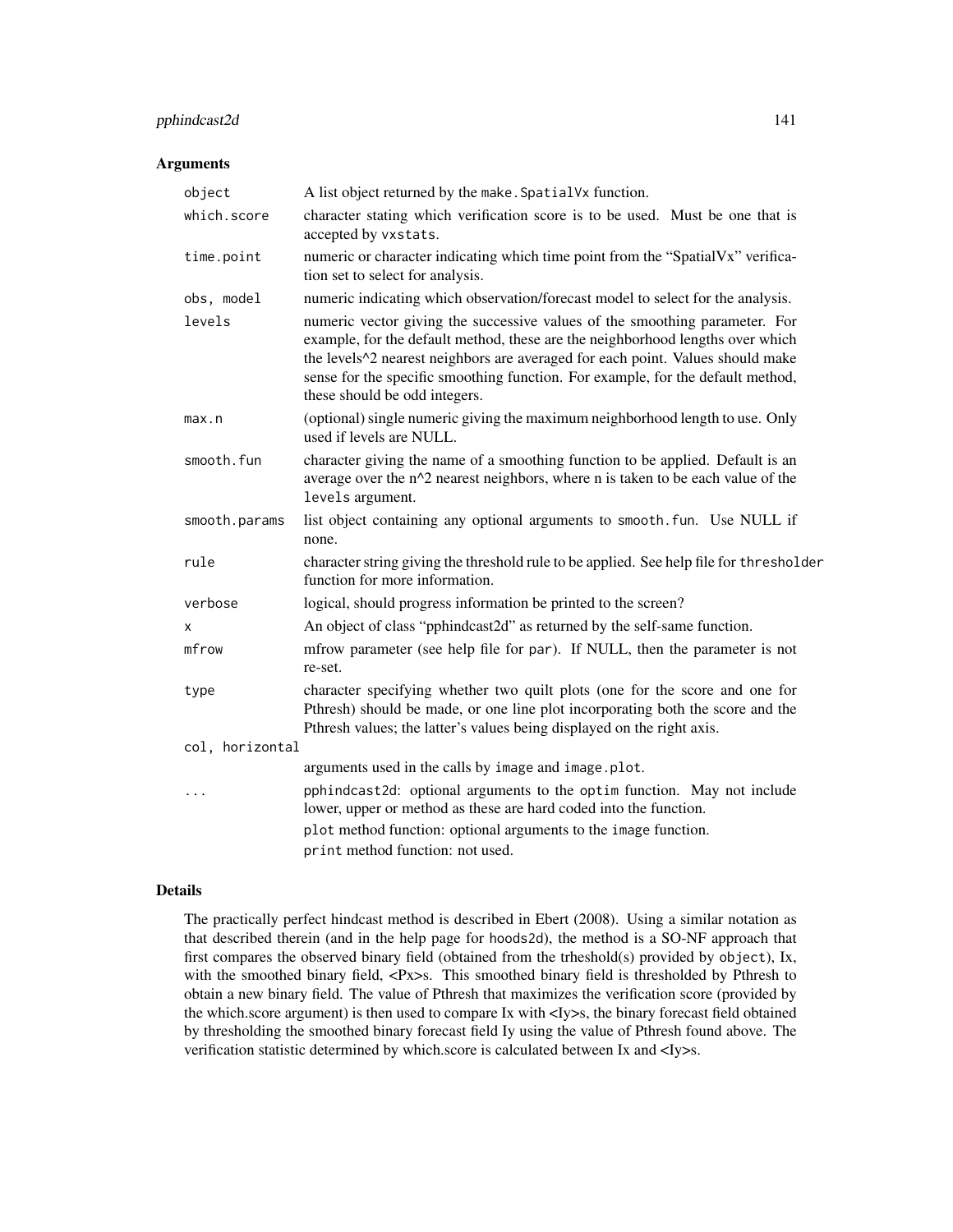## Value

A list object is returned with components:

| which.score | value of which, score, same as the argument passed in.                                                |
|-------------|-------------------------------------------------------------------------------------------------------|
| Pthresh     | 1 by q matrix giving the value of Pthresh applied at each level (rows) and thresh-<br>old (columns).  |
| values      | 1 by q matrix giving the value of which score found for each level (rows) and<br>threshold (columns). |

# Warning

The value Pthresh is optimized under the assumption that larger values of which.score are better.

## Author(s)

Eric Gilleland

## References

Ebert, E. E. (2008) Fuzzy verification of high resolution gridded forecasts: A review and proposed framework. *Meteorol. Appl.*, 15, 51–64. doi:10.1002/met.25

## See Also

[hoods2d](#page-88-0), [kernel2dsmooth](#page-0-0), [vxstats](#page-172-0), [hoods2dPlot](#page-93-0), [optim](#page-0-0)

## Examples

```
x <- y <- matrix( 0, 50, 50)
x[ sample(1:50,10), sample(1:50,10)] <- rexp( 100, 0.25)
y[ sample(1:50,20), sample(1:50,20)] <- rexp( 400)
hold <- make.SpatialVx( x, y, thresholds=c(0.1, 0.5), field.type = "random")
look <- pphindcast2d(hold, levels=c(1, 3))
look
## Not run:
data( "geom001" )
data( "geom000" )
data( "ICPg240Locs" )
hold \leq make. SpatialVx( geom000, geom001, thresholds = c(0.01, 50.01),
    loc = ICPg240Locs, projection = TRUE, map = TRUE, loc.byrow = TRUE,
    data.name = "Geometric", obs.name = "geom000", model.name = "geom001",
    field.type = "Precipitation", units = "mm/h")
look <- pphindcast2d( hold, levels=c(1, 3, 65), verbose=TRUE)
plot(look, mfrom = c(1, 2))plot(look, mfrom = c(1, 2), type = "line")# Alternatively:
```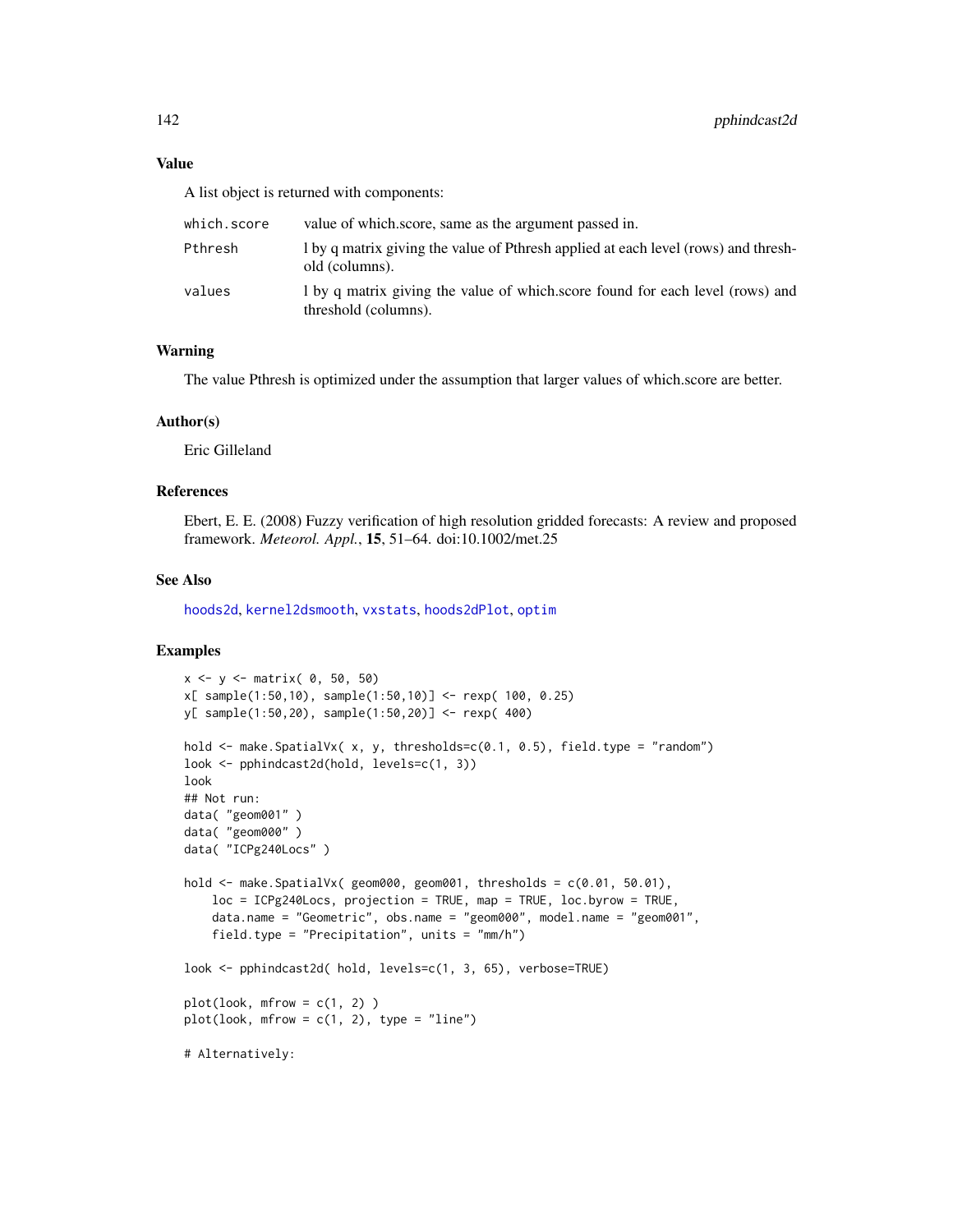#### rigider 143

```
par(mfrow = c(1, 2))
hoods2dPlot( look$values, args = attributes( look ),
   main="Gilbert Skill Score")
## End(Not run)
```
rigider *Rigid Transformation*

# Description

Find the optimal rigid transformation for a spatial field (e.g. an image).

# Usage

```
rigider(x1, x0, p0, init = c(0, 0, 0), type = c("regular", "fast"),translate = TRUE, rotate = FALSE, loss, loss.args = NULL,
    interp = "bicubic", stages = TRUE,
    verbose = FALSE, ...)## S3 method for class 'rigided'
plot(x, \ldots)## S3 method for class 'rigided'
print(x, \ldots)## S3 method for class 'rigided'
summary(object, ...)
rigidTransform(theta, p0, N, cen)
```
# Arguments

| x1, x0    | matrices of same dimensions giving the forecast (or 1-energy) and observation<br>(or 0-energy) fields, resp.                       |
|-----------|------------------------------------------------------------------------------------------------------------------------------------|
| x, object | list object of class "rigided" as output by rigider.                                                                               |
| N         | (optional) the dimension of the fields (i.e., if $x1$ and $x0$ are n by m, then N is the<br>product $m * n$ ).                     |
| cen       | N by 2 matrix whoes rows are all the same giving the center of the field (used to<br>subtract before determining rotations, etc.). |
| p0        | N by 2 matrix giving the coordinates for the 0-energy (observed) field.                                                            |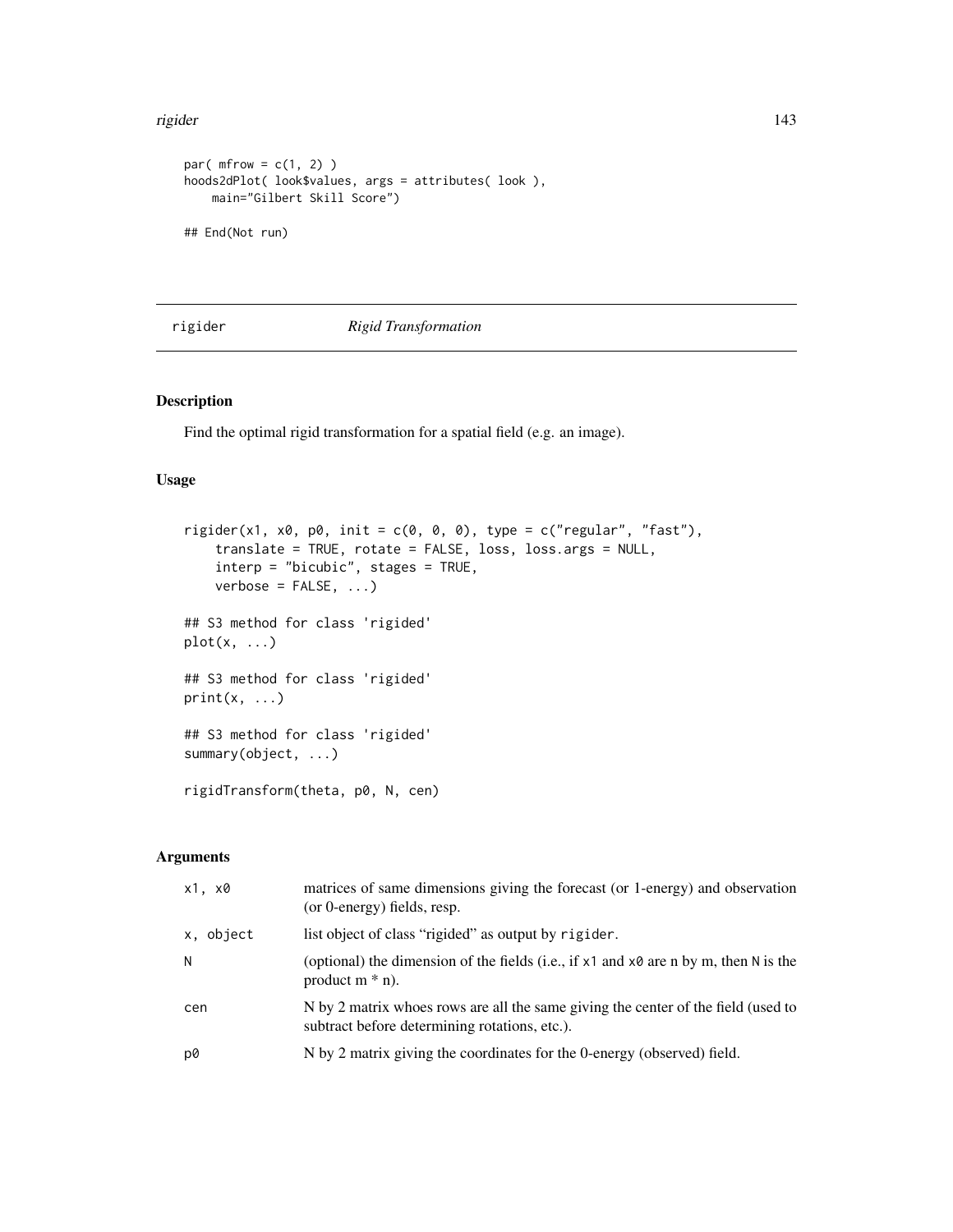| init              | (optional) numeric vector of length equal to the number of parameters (e.g., 2 for<br>translation only, 3 for both, and 1 for rotation only). If missing, then these will<br>be estimated by taking the difference in centroids (translation) and the difference<br>in orientation angles (rotation) as determined using image moments by way of<br>imomenter. |
|-------------------|----------------------------------------------------------------------------------------------------------------------------------------------------------------------------------------------------------------------------------------------------------------------------------------------------------------------------------------------------------------|
| theta             | numeric vector of length 1, 2 or 3 (depending on whether you want to translate<br>only $(2)$ , rotate only $(1)$ or both $(3)$ ) giving the rigid transformation parameters.                                                                                                                                                                                   |
| type              | character stating whether to optimize a loss function or just find the centroid<br>(and possibly orientation angle) difference(s).                                                                                                                                                                                                                             |
| translate, rotate |                                                                                                                                                                                                                                                                                                                                                                |
|                   | logical, should the optimal translation/rotation be found?                                                                                                                                                                                                                                                                                                     |
| loss              | character naming a loss function (see details) to use in optimizing the rigid trans-<br>formation (defaults to square error loss.                                                                                                                                                                                                                              |
| loss.args         | named list giving any optional arguments to loss.                                                                                                                                                                                                                                                                                                              |
| interp            | character naming the 2-d interpolation method to use in calls to Fint2d. Must<br>be one of "round" (default), "bilinear" or "bicubic".                                                                                                                                                                                                                         |
| stages            | logical. Should the optimal translation be found before finding both the optimal<br>tranlsation and rotation?                                                                                                                                                                                                                                                  |
| verbose           | logical. Should progress information be printed to the screen?                                                                                                                                                                                                                                                                                                 |
| .                 | optional arguments to nlminb.                                                                                                                                                                                                                                                                                                                                  |

#### Details

A rigid transformation translates coordinates of values in a matrix and/or rotates them. That is, if (r, s) are coordinates in a field with center  $(c1, c2)$ , then the rigid transformation with parameters  $(x,$ y) and theta is given by:

 $(r, s) + (x, y) + Phi ((r, s) - (c1, c2)),$ 

where Phi is the matrix with first column given by (cos( theta ), - sin( theta)) and second column given by (sin( theta), cos( theta )).

The optimal transformation is found by way of numerical optimization using the nlminb function on the loss function given by loss. If no value is given for loss, then square error loss is assumed. In this case, the loss function is based on an assumption of Gaussian errors, but this assumption is only important if you try to make inferences based on this model, in which case you should probably think much harder about what you are doing. In particular, the default objective function, Q, is given by:

 $Q = -\text{sum}$  (  $F(W(s)) - O(s)$  )^2 / (2 \* sigma^2) - (N / 2) \* log( sigma^2 ),

where s are the coordinates,  $W(s)$  are the rigidly transformed coordinates,  $F(W(s))$  is the value of the 1-enegy field (forecast) evaluated at  $W(s)$  (which is interpolated as the translations typically do not give integer translations),  $O(s)$  is the 0-energy (observed) field evaluated at coordinate s, and sigma^2 is the estimated variance of the error field. A good alternative is to use "QcorrRigid", which calculates the correlation between F and O instead, and has been found by some to give better performance.

The function rigidTransform performs a rigid transform for given parameter values. It is intended as an internal function, but may be of use to some users.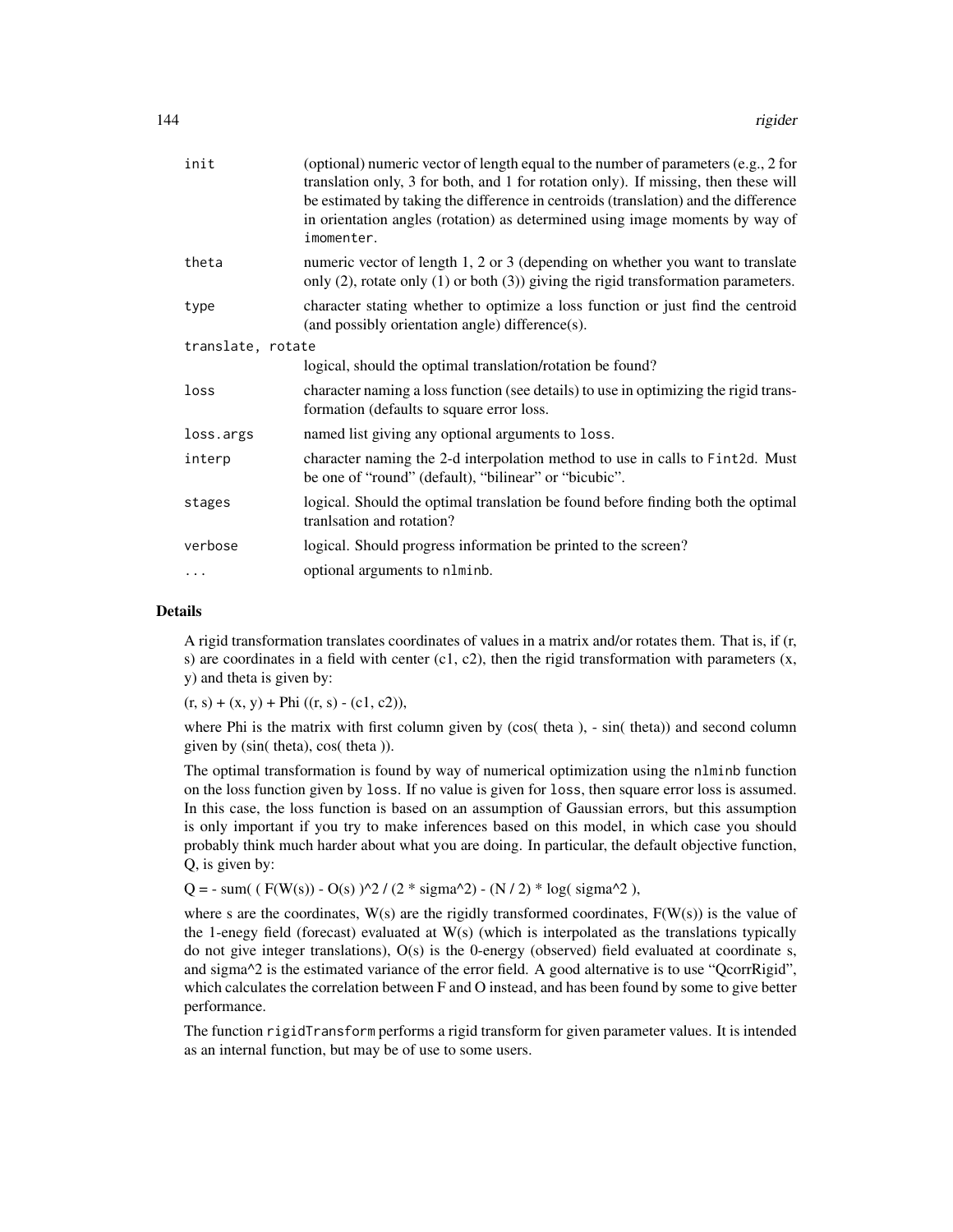#### rigider 145

# Value

A list object of class "rigided" is returned with components:

| call             | the function call.                                                                |  |
|------------------|-----------------------------------------------------------------------------------|--|
| translation.only |                                                                                   |  |
|                  | If stages argument is true, this part is the optimal translation before rotation. |  |
| rotate           | optimal translation and rotation together, if stages argument is true.            |  |
| initial          | initial values used.                                                              |  |
| interp.method    | same as input argument interp.                                                    |  |
| optim.args       | optional arguments passed to nlminb.                                              |  |
| loss, loss.args  |                                                                                   |  |
|                  | same as input arguments.                                                          |  |
| par              | optimal parameter values found.                                                   |  |
| value            | value of loss function at optimal parameters.                                     |  |
| x0, x1, p0       | same as input arguments.                                                          |  |
| p1               | transformed p0 coordinates.                                                       |  |
|                  | $x1.$ transformed The field $F(W(s))$ .                                           |  |

# Note

Finding the optimal rigid transformation can be very tricky when applying both rotatons and translations. This function helps, but for some fields may require more user input than is ideal, and should be considered experimental for the time being; as the examples will demonstrate. It does seem to work well for translations only, which has been the recommended course of action for the CRA method.

# Author(s)

Eric Gilleland

## See Also

[nlminb](#page-0-0), [Fint2d](#page-67-0)

# Examples

# Simple uninteresting example for the R robots.  $x \le -y \le -$  matrix(0, 20, 40)  $x[ 12:18, 2:3 ] < -1$ y[ 13:19, 5:6 ] <- 1 xycoords <- cbind(rep(1:20, 40), rep(1:40, each = 20))  $tmp \leftarrow righter(x1 = x, x0 = y, p0 = xycoords)$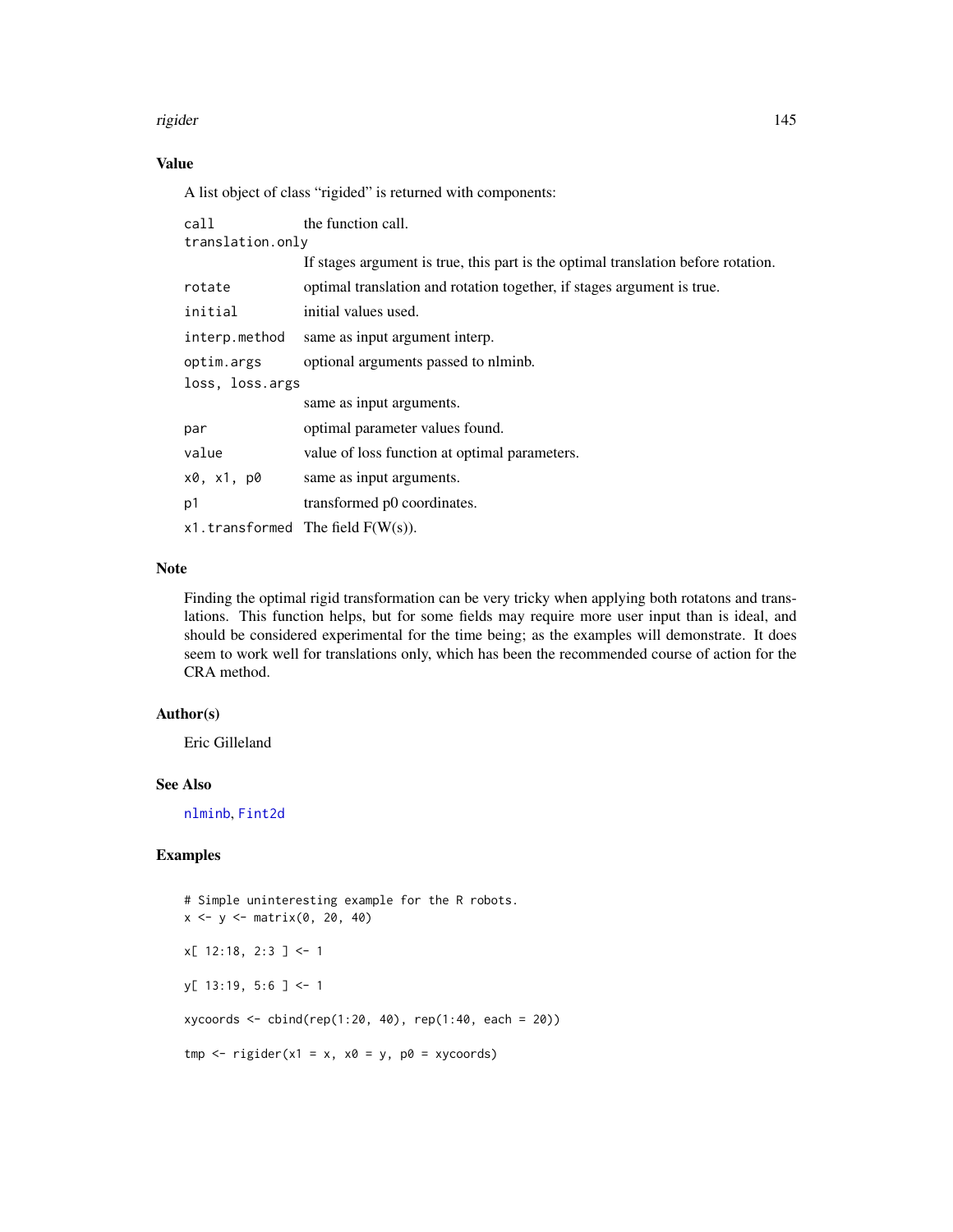#### 146 rigider

```
tmp
plot(tmp)
# Rotate a coordinate system.
data( "geom000" )
loc \leftarrow \text{cbind}(\text{rep}(1:601, 501), \text{rep}(1:501, \text{each} = 601))# Rotate the coordinates by pi / 4.
th <-c(0, 0, pi / 4)names(th) \leq c("x", "y", "rotation")
cen <- colMeans(loc[ geom000 > 0, ])
loc2 < -right right Transform(theta = th, p0 = loc, cen = cen)
geom101 <- Fint2d(X = geom000, Ws = loc2, s = loc, method = "round")## Not run:
image.plot(geom101)
# Try to find the optimal rigid transformation.
# First, allow a translation as well as rotation.
tmp <- rigider(x1 = geom101, x0 = geom000, p0 = loc,
   rotate = TRUE, verbose = TRUE)
tmp
plot(tmp)
# Now, only allow rotation, which does not work as
# well as one would hope.
tmp \le rigider(x1 = geom101, x0 = geom000, p0 = loc,
    translate = FALSE, rotate = TRUE, verbose = TRUE)
tmp
plot(tmp)
# Using correlation.
tmp \le rigider(x1 = geom101, x0 = geom000, p0 = loc,
    rotate = TRUE, loss = "QcorrRigid", verbose = TRUE)
tmp
summary(tmp)
plot(tmp)
##
## Examples from ICP phase 1.
##
## Geometric cases.
##
data( "geom001" )
data( "geom002" )
data( "geom003" )
data( "geom004" )
data( "geom005" )
```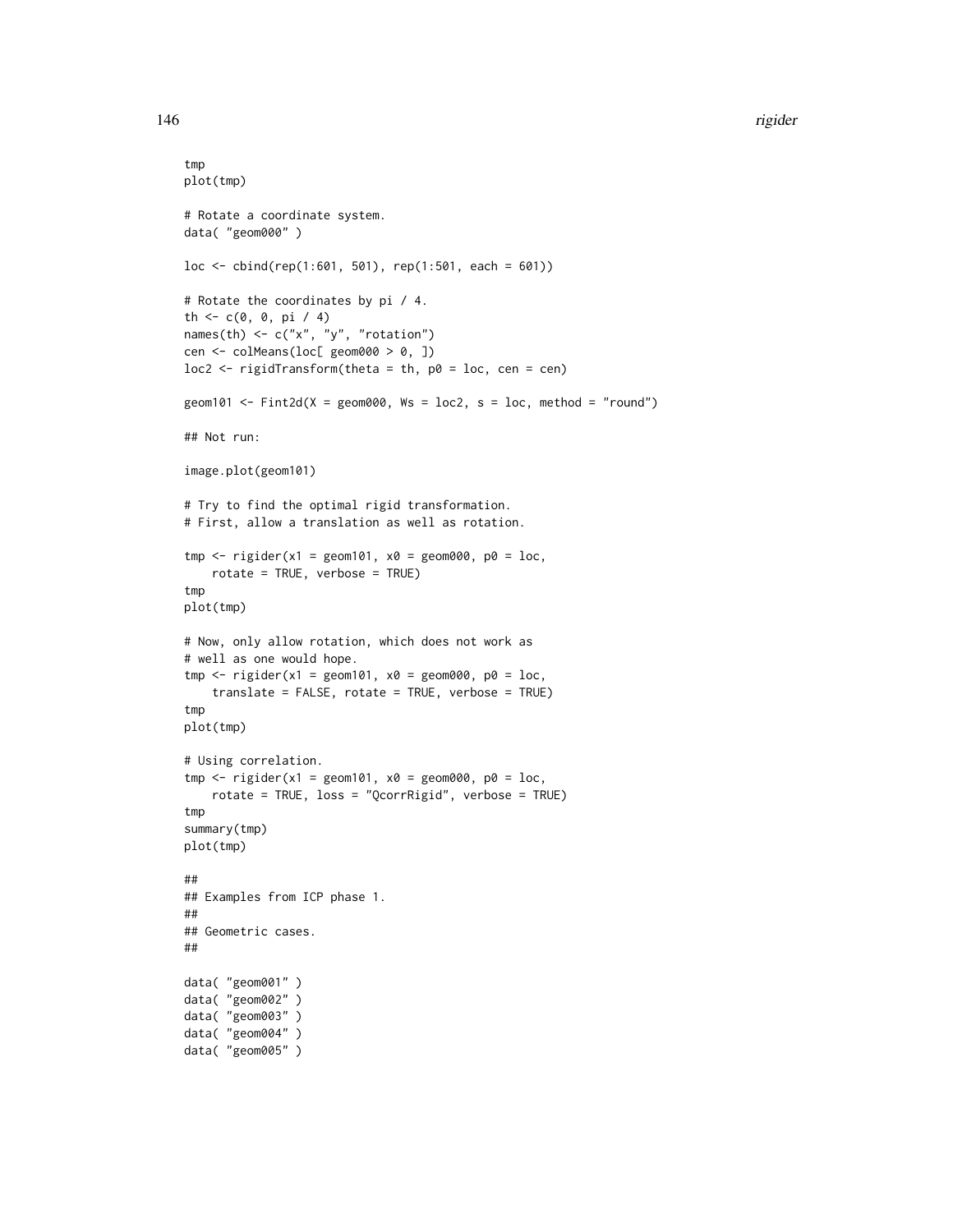```
tmp \le- rigider(x1 = geom001, x0 = geom000, p0 = loc, verbose = TRUE)
tmp
plot(tmp)
tmp \leq right rigider(x1 = geom002, x0 = geom000, p0 = loc, verbose = TRUE)
tmp
plot(tmp)
tmp \leq right; right; right; x0 = geom003, x0 = geom000, p0 = loc, verbose = TRUE)tmp
plot(tmp)
tmp \leq right rigider(x1 = geom004, x0 = geom000, p0 = loc, verbose = TRUE)
tmp
plot(tmp)
# Note: Above is a scale error rather than a rotation, but can we
# approximate it with a rotation?
tmp \le rigider(x1 = geom004, x0 = geom000, p0 = loc, rotate = TRUE,
    verbose = TRUE)
tmp
plot(tmp)
# Ok, maybe need to give it better starting values? Or, run it again
# with just the translation.
tmp \le- rigider(x1 = geom005, x0 = geom000, p0 = loc, verbose = TRUE)
tmp
plot(tmp)
```
## End(Not run)

S1 *S1 Score, Anomaly Correlation*

#### Description

Calculate the S1 score and anomaly correlation for a verification set.

# Usage

 $S1(x, \ldots)$ ## Default S3 method:  $S1(x, ..., xhat, gradient) = "KernelGradFUN")$ ## S3 method for class 'SpatialVx'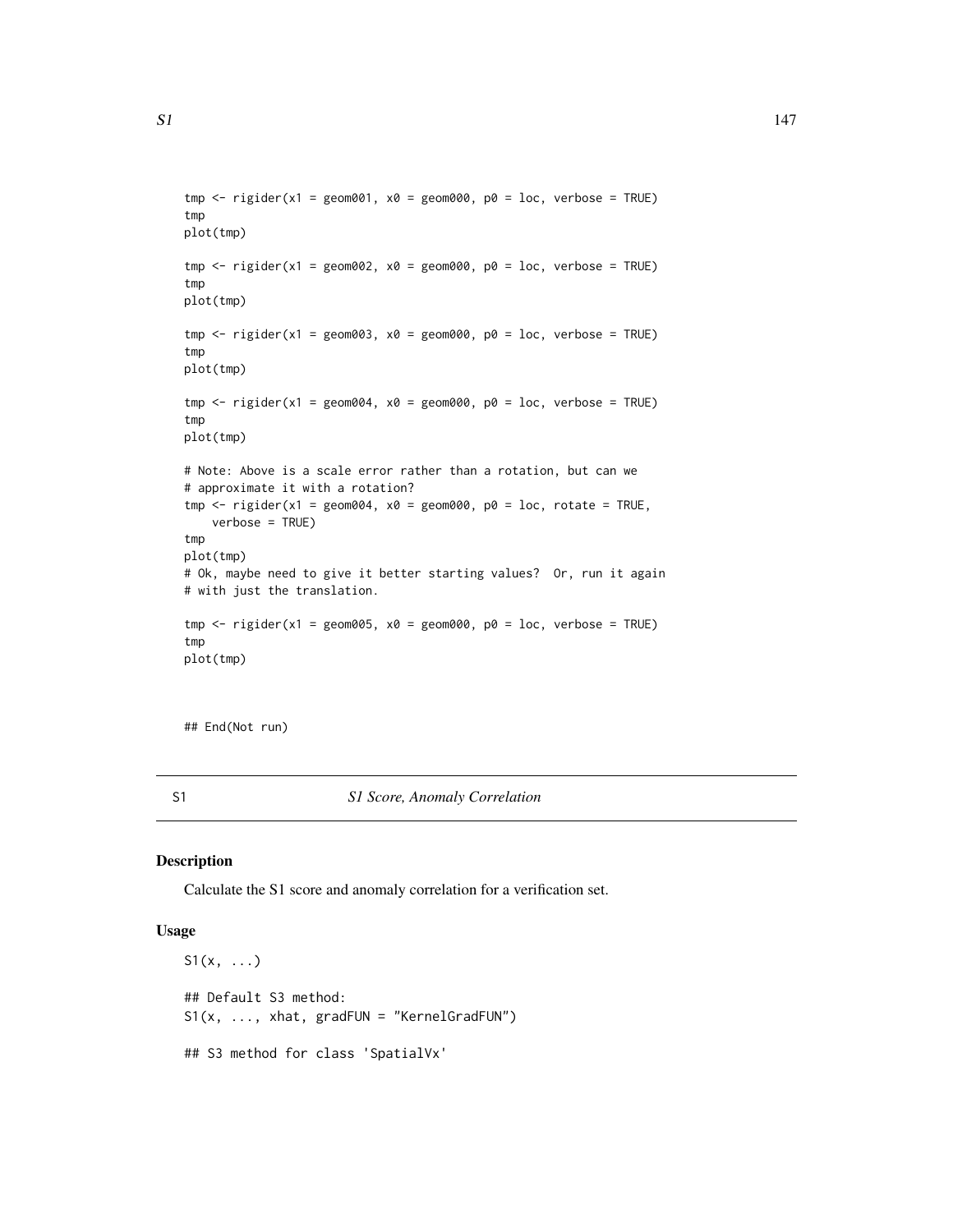```
S1(x, \ldots, xhat, \text{grad} \cdot \text{FUN}) = "KernelGrad \cdot \text{FUN"}time.point = 1, obs = 1, model = 1)
ACC(x, \ldots)## Default S3 method:
ACC(x, ..., xhat, xdim = NULL, xhatelim = NULL)## S3 method for class 'SpatialVx'
ACC(x, ..., xclim = NULL, xhatclim = NULL,time.point = 1, obs = 1, model = 1)
```
# Arguments

| m by n matrices giving the verification and forecast fields, resp.                                                                                                                                                                                            |
|---------------------------------------------------------------------------------------------------------------------------------------------------------------------------------------------------------------------------------------------------------------|
| For S1. Spatial Vx and ACC. Spatial Vx, x is an object of class "Spatial Vx".                                                                                                                                                                                 |
| xclim, xhatclim                                                                                                                                                                                                                                               |
| m by n matrices giving the climatologies for X and Y, resp. If NULL, the result<br>is simply a usual correlation.                                                                                                                                             |
| character identifying a function used to calculate the gradient fields for X and Y.<br>The default Kernel Grad FUN is to use a Laplacian of Gaussian kernel.                                                                                                  |
| numeric or character indicating which time point from the "SpatialVx" verifica-<br>tion set to select for analysis.                                                                                                                                           |
| numeric indicating which observation/forecast model to select for the analysis.                                                                                                                                                                               |
| optional arguments to the gradFUN function. In the case of the default, the kernel<br>can be changed (e.g., if only "laplacian" is desired), and optional arguments to<br>the kernel2dmeitsjer function (in this case, nx, ny and sigma). Not used by<br>ACC. |
|                                                                                                                                                                                                                                                               |

# Details

The S1 score is given by

 $S1 = 100*sum(abs(DY_i - DX_i))/sum(max(abs(DY_i),abs(DX_i))),$ 

where DY<sub>1</sub> (DX<sub>1</sub>) is the gradient at grid point i for the forecast (verification). See Brown et al. (2012) and Thompson and Carter (1972) for more on this score.

The ACC is just the correlation between X - Xclim and Y - Yclim.

# Value

single numeric

## Author(s)

Eric Gilleland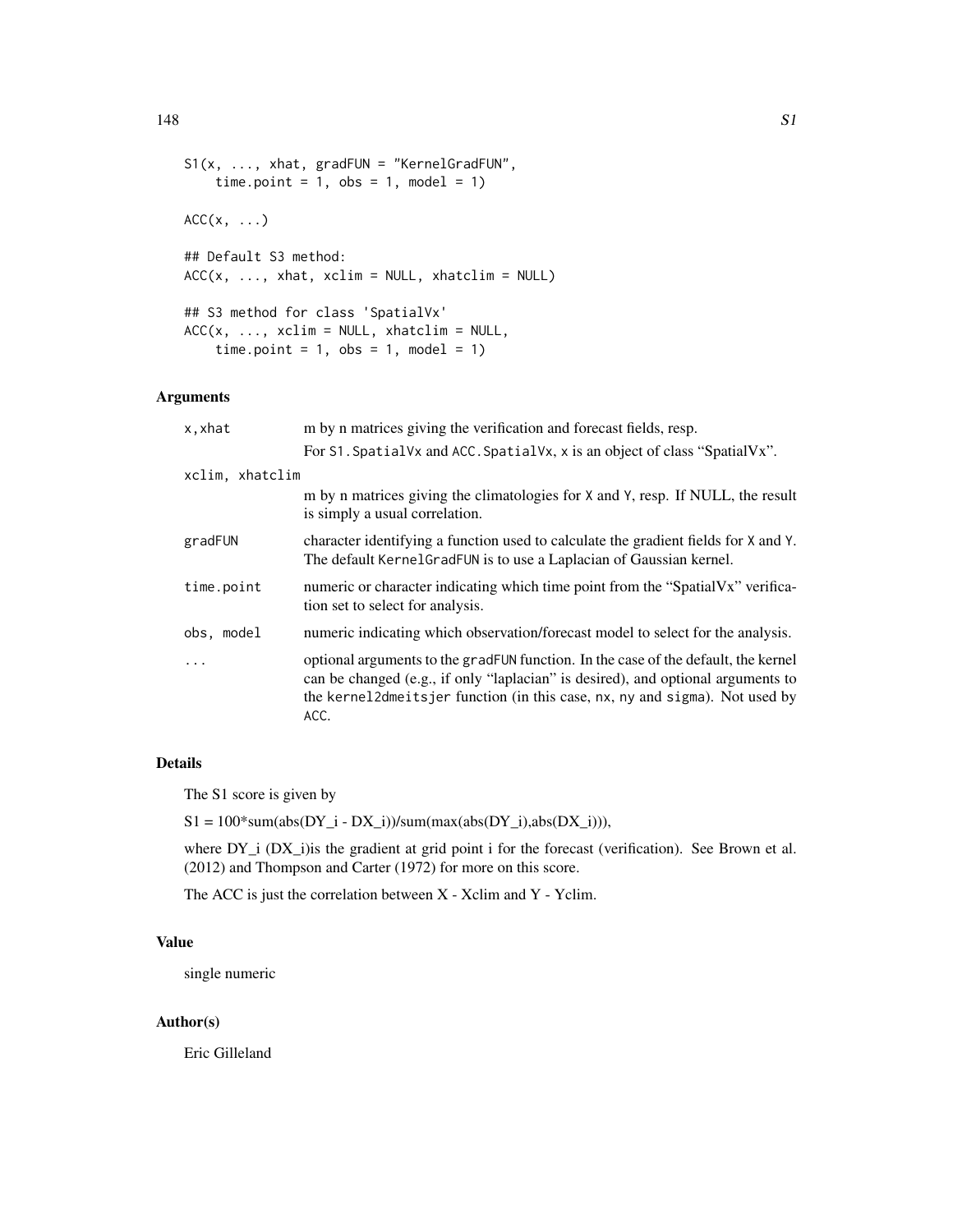#### saller that the same state of the same state of the same state of the same state of the same state of the same state of the same state of the same state of the same state of the same state of the same state of the same sta

## References

Brown, B.G., Gilleland, E. and Ebert, E.E. (2012) Chapter 6: Forecasts of spatial fields. pp. 95– 117, In *Forecast Verification: A Practitioner's Guide in Atmospheric Science*, 2nd edition. Edts. Jolliffee, I. T. and Stephenson, D. B., Chichester, West Sussex, U.K.: Wiley, 274 pp.

Thompson, J. C. and Carter, G. M. (1972) On some characteristics of the S1 score. *J. Appl. Meteorol.*, 11, 1384–1385.

# See Also

[kernel2dmeitsjer](#page-0-0)

# Examples

```
data( "UKobs6" )
data( "UKfcst6" )
S1( UKobs6, xhat = UKfcst6 )
ACC( UKobs6, xhat = UKfcst6 )
## Not run:
data( "obs0426" )
data( "wrf4ncar0425" )
data( "ICPg240Locs" )
hold <- make.SpatialVx( obs0426, wrf4ncar0425, loc = ICPg240Locs,
    projection = TRUE, map = TRUE, loc.byrow = TRUE,
    field.type = "Precipitation", units = "mm/h",
    data.name = "ICP NSSL/SPC Spring 2005 Cases",
    obs.name = "obs0426", model.name = "wrf4ncar0425" )
plot( hold )
S1( hold )
ACC( hold )
## End(Not run)
```
saller *Feature-based Analysis of a Field (Image)*

#### Description

Feature-based analysis of a field (image)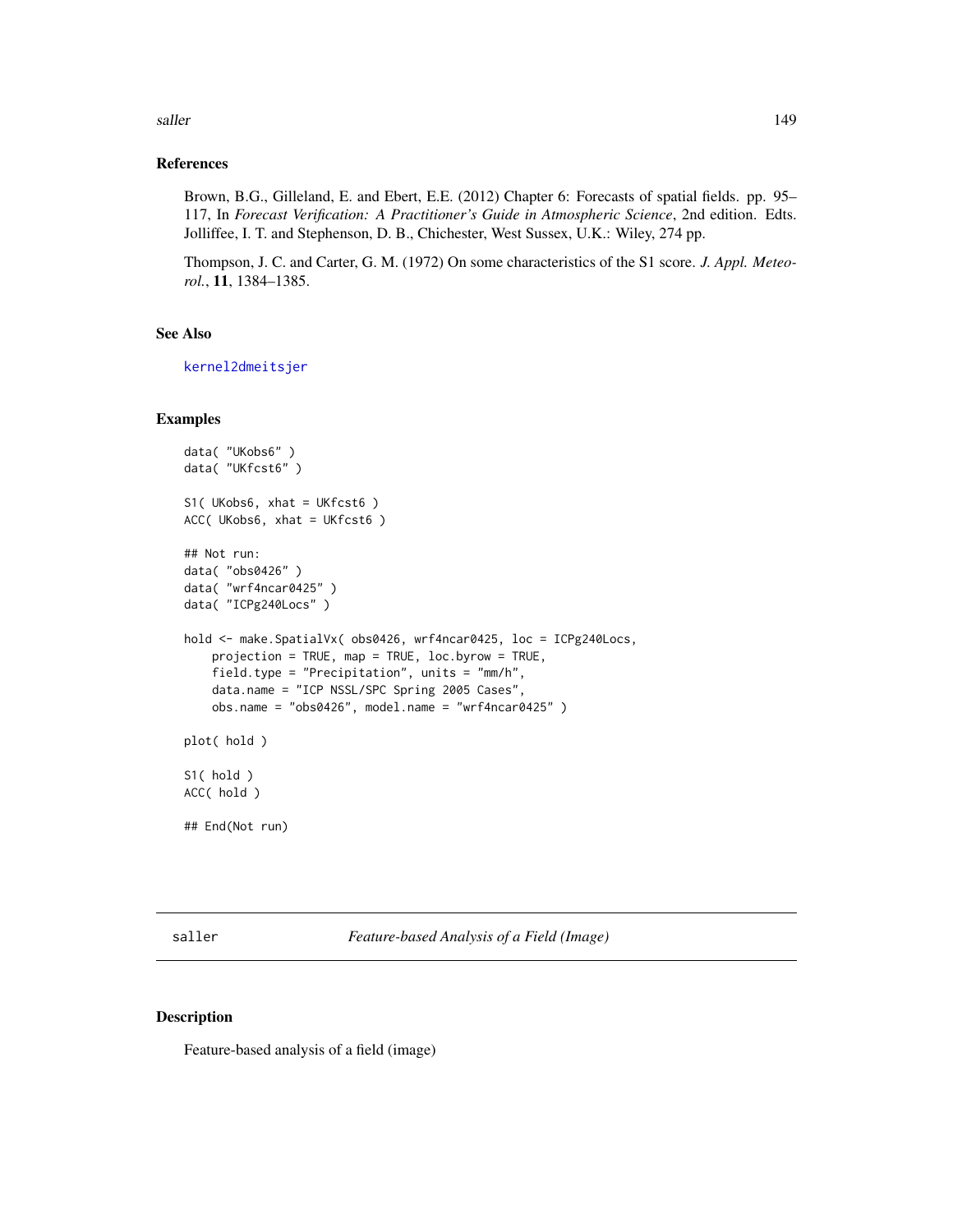# Usage

```
saller(x, d = NULL, distfun = "rdist", ...)
## S3 method for class 'saller'
print(x, \ldots)## S3 method for class 'saller'
summary(object, ...)
```
# Arguments

| $\mathsf{x}$ | saller: x is a list object returned by Feature Finder or other feature identifica-<br>tion function that returns a list with components X. feats, Y. feats (themselves<br>lists with owin class objects defining separate features in the verification and<br>forecast fields, resp.), and X. labeled, Y. labeled (fields with the numbers from<br>0 to the number of features also defining the separate feature locations (e.g., as<br>returned by the connected function of package spatstat. |
|--------------|--------------------------------------------------------------------------------------------------------------------------------------------------------------------------------------------------------------------------------------------------------------------------------------------------------------------------------------------------------------------------------------------------------------------------------------------------------------------------------------------------|
|              | print: list object returned by saller.                                                                                                                                                                                                                                                                                                                                                                                                                                                           |
| object       | summary: object the returned by saller.                                                                                                                                                                                                                                                                                                                                                                                                                                                          |
| d            | (optional) the SAL (saller) method requires division by the longest distance<br>between two border points. If NULL, this is taken to be simply the length of the<br>longest side.                                                                                                                                                                                                                                                                                                                |
| distfun      | Function with which to calculate centroid distances. Default uses straight Eu-<br>clidean. To do great-circle distance, use rotat earth and be sure that object<br>has a loc attribute with lon/lat coordinates.                                                                                                                                                                                                                                                                                 |
|              | Optional arguments to dist fun. Not used by print or summary.                                                                                                                                                                                                                                                                                                                                                                                                                                    |

# Details

saller: Computes S, A, and L of the SAL method introduced by Wernli et al. (2008).

## Value

saller returns a list with components:

| A             | numeric giving the amplitude component.                                                                                                                                                                      |
|---------------|--------------------------------------------------------------------------------------------------------------------------------------------------------------------------------------------------------------|
| L.            | numeric giving the location component.                                                                                                                                                                       |
| S.            | numeric giving the structure component.                                                                                                                                                                      |
| L1, L2        | numeric giving the values that sum together to give L.                                                                                                                                                       |
| L1.alt. L.alt | numeric giving an alternative L1 component, and subsequently alternative L<br>where it is calculated using the centroid of the field containing only defined<br>features rather than the original raw field. |

print invisibly returns a named vector with S, A and L.

summary does not return anything.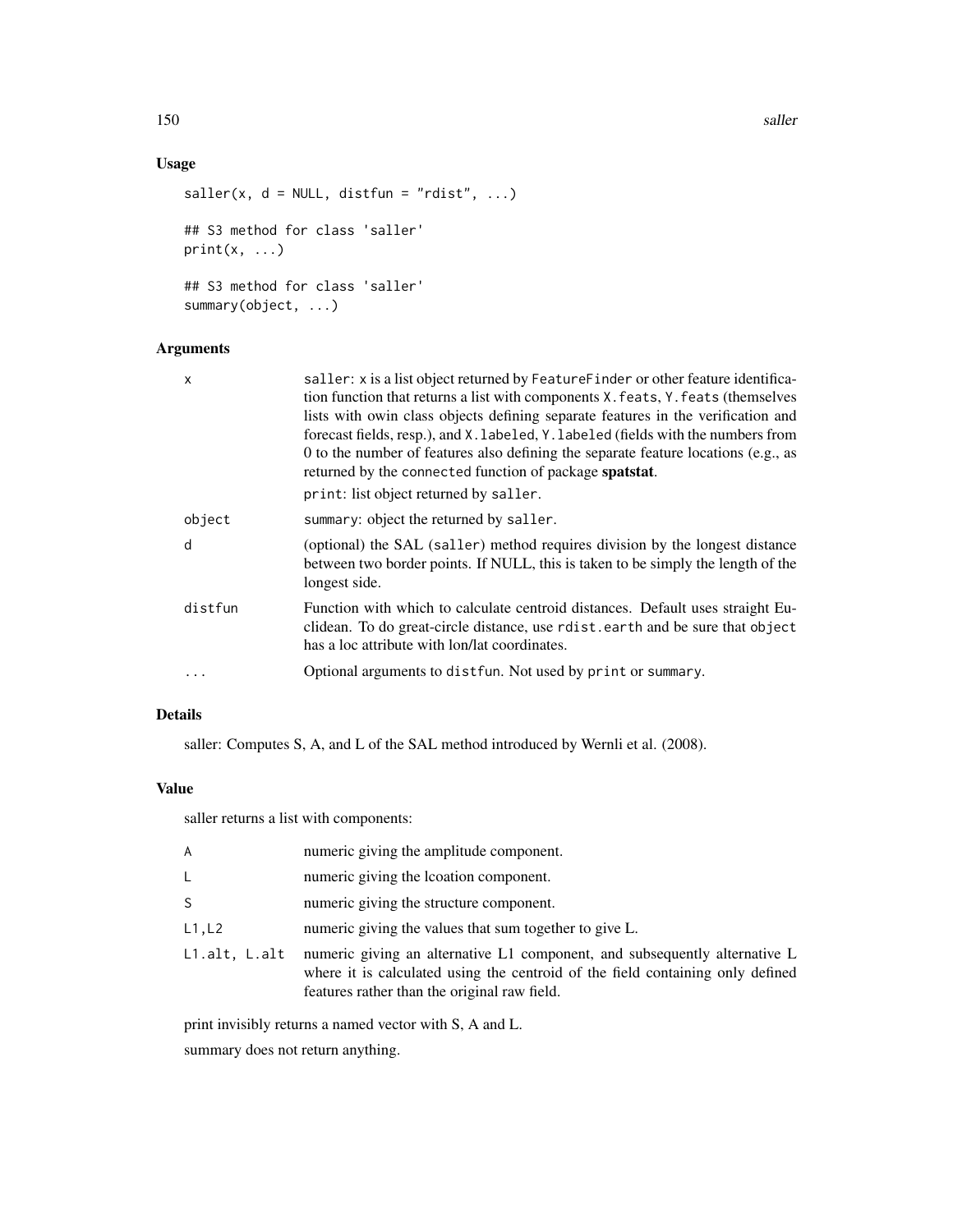#### saller that the same state of the same state of the same state of the same state of the same state of the same state of the same state of the same state of the same state of the same state of the same state of the same sta

## **Note**

There are several ways to identify features, and some are provided by this package, but only a few. For example, the method for identifying features in the SAL method as introduced by Wernli et al. (2008) utilizes information from a contour field of a particular variable, and is therefore not currently included in this package. Users are encouraged to write their own such functions, and should feel free to contribute them to this package by contacting the maintainer.

The SAL method typically looks at a small domain, and it is up to the user to set this up before calling these functions, as they are not designed to handle such a situation.

#### Author(s)

Eric Gilleland

## References

Wernli, H., Paulat, M., Hagen, M. and Frei, C. (2008) SAL–A novel quality measure for the verification of quantitative precipitation forecasts. *Mon. Wea. Rev.*, 136, 4470–4487, doi:10.1175/2008MWR2415.1.

#### See Also

[centroid.owin](#page-0-0), [connected](#page-0-0), [tiles](#page-0-0), [tess](#page-0-0), [deltamm](#page-39-0), [make.SpatialVx](#page-114-0)

#### Examples

```
data( "ExampleSpatialVxSet" )
x <- ExampleSpatialVxSet$vx
xhat <- ExampleSpatialVxSet$fcst
q \leq - mean( c(c(x[x>0]), c(xhat[xhat>0])), na.rm=TRUE)
hold <- make. SpatialVx( x, xhat, field.type="contrived", units="none",
    data.name = "Example", obs.name = "x", model.name = "xhat")
hold2 <- FeatureFinder(hold, smoothpar=5, thresh=q)
## Not run: plot(hold2)
look <- saller(hold2)
summary(look)
## Not run:
data( "pert000" )
data( "pert004" )
data( "ICPg240Locs" )
hold <- make.SpatialVx( pert000, pert004, loc = ICPg240Locs,
    projection = TRUE, map = TRUE, loc.byrow = TRUE,
    field.type = "Precipitation", units = "mm/h",
    data.name = "Perturbed ICP Cases", obs.name = "pert000",
    model.name = "pert004" )
```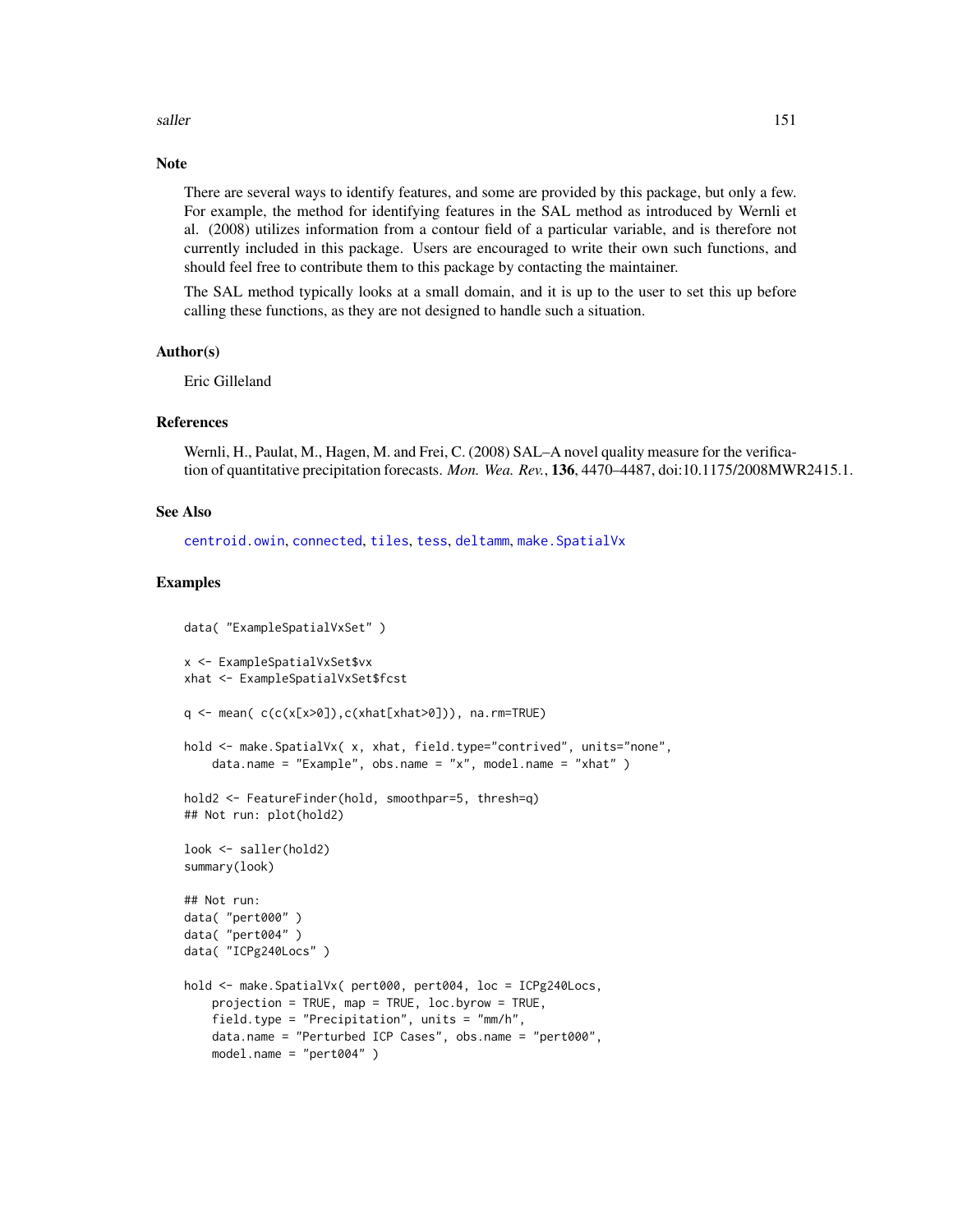#### 152 Sindex Sindex Sindex Sindex Sindex Sindex Sindex Sindex Sindex Sindex Sindex Sindex Sindex Sindex Sindex Sindex Sindex Sindex Sindex Sindex Sindex Sindex Sindex Sindex Sindex Sindex Sindex Sindex Sindex Sindex Sindex S

```
look <- FeatureFinder(hold, smoothpar=10.5)
summary(look)
plot(look)
saller(look)
## End(Not run)
```
Sindex *Shape Index*

# Description

Calculate the shape index (Sindex) as described in AghaKouchak et al. (2011)

# Usage

```
Sindex(x, thresh = NULL, ...)## Default S3 method:
Sindex(x, thresh = NULL, ...,loc = NULL)
## S3 method for class 'SpatialVx'
Sindex(x, thresh = NULL, ...,time.point = 1, obs = 1, model = 1)
```
## Arguments

| X          | Default: m by n numeric matrix giving the field for which the shape index is to<br>be calculated.                                                                                         |
|------------|-------------------------------------------------------------------------------------------------------------------------------------------------------------------------------------------|
|            | Sindex. Spatial Vx: list object of class "Spatial Vx".                                                                                                                                    |
| thresh     | numeric giving a threshold under which (and including, i.e., $\leq$ ) all values are<br>set to zero, and the shape index is calculated for the non-zero (positive-valued)<br>grid-points. |
| 1oc        | (optional) mn by 2 numeric matrix giving the grid point locations. If NULL, the<br>expanded grid with $x=1$ :m and $y=1$ :n is used.                                                      |
| time.point | numeric or character indicating which time point from the "SpatialVx" verifica-<br>tion set to select for analysis.                                                                       |
| obs, model | numeric indicating which observation/forecast model to select for the analysis.                                                                                                           |
| $\cdots$   | Not used.                                                                                                                                                                                 |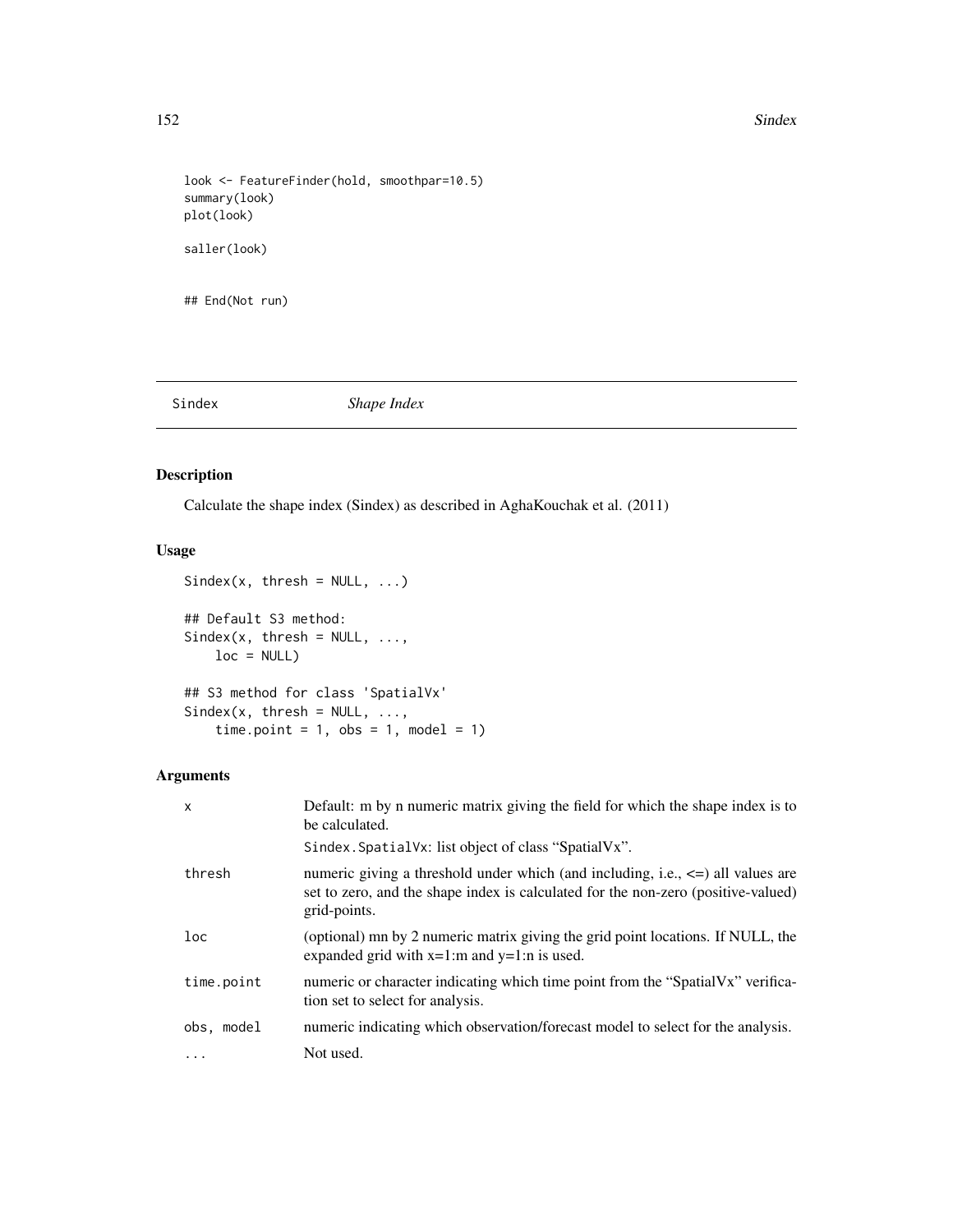#### Sindex 153

# Details

The shape index introduced in AghaKouchak et al. (2011) is defined as

 $Sindex = Pmin/P$ ,

where for n = the number of positive-valued grid points, Pmin =  $4*sqrt{sqrt}$  if floor(sqrt(n)) = sqrt(n), and Pmin =  $2 * floor(2 * sqrt(n) + 1)$  otherwise. P is the permieter of the non-zero grid points. Range is 0 to 1. Values closer to 1 indicate shapes that are closer to circular.

## Value

numeric with named components:

| Sindex | the shape index                                                 |
|--------|-----------------------------------------------------------------|
| Pmin.P | the numerator and denominator (perimeter) that make the Sindex. |

For "SpatialVx" objects, the routine is applied to both the verification and forecast objects so that a two-row matrix is returned containing the above vectors for each field.

## Author(s)

Eric Gilleland

# References

AghaKouchak, A., Nasrohllahi, N., Li, J., Imam, B. and Sorooshian, S. (2011) Geometrical characterization of precipitation patterns. *J. Hyrdometeorology*, 12, 274–285, doi:10.1175/2010JHM1298.1.

## See Also

[Cindex](#page-23-0), [Aindex](#page-9-0)

# Examples

```
# Re-create Fig. 7a from AghaKouchak et al. (2011).
tmp \leftarrow matrix(0, 8, 8)tmp[3,2:4] < -1tmp[5,4:6] < -1tmp[7,6:7] < -1Sindex(tmp)
## Not run:
# Two separate areas with highly structured shapes, but far away from each other.
data( "pert000" )
data( "pert006" )
data( "ICPg240Locs" )
hold <- make.SpatialVx( pert000, pert006, loc = ICPg240Locs,
   projection = TRUE, map = TRUE, loc.byrow = TRUE,
    field.type = "Precipitation", units = "mm/h",
   data.name = "ICP Perturbed Cases", obs.name = "pert000",
   model.name = "pert006" )
```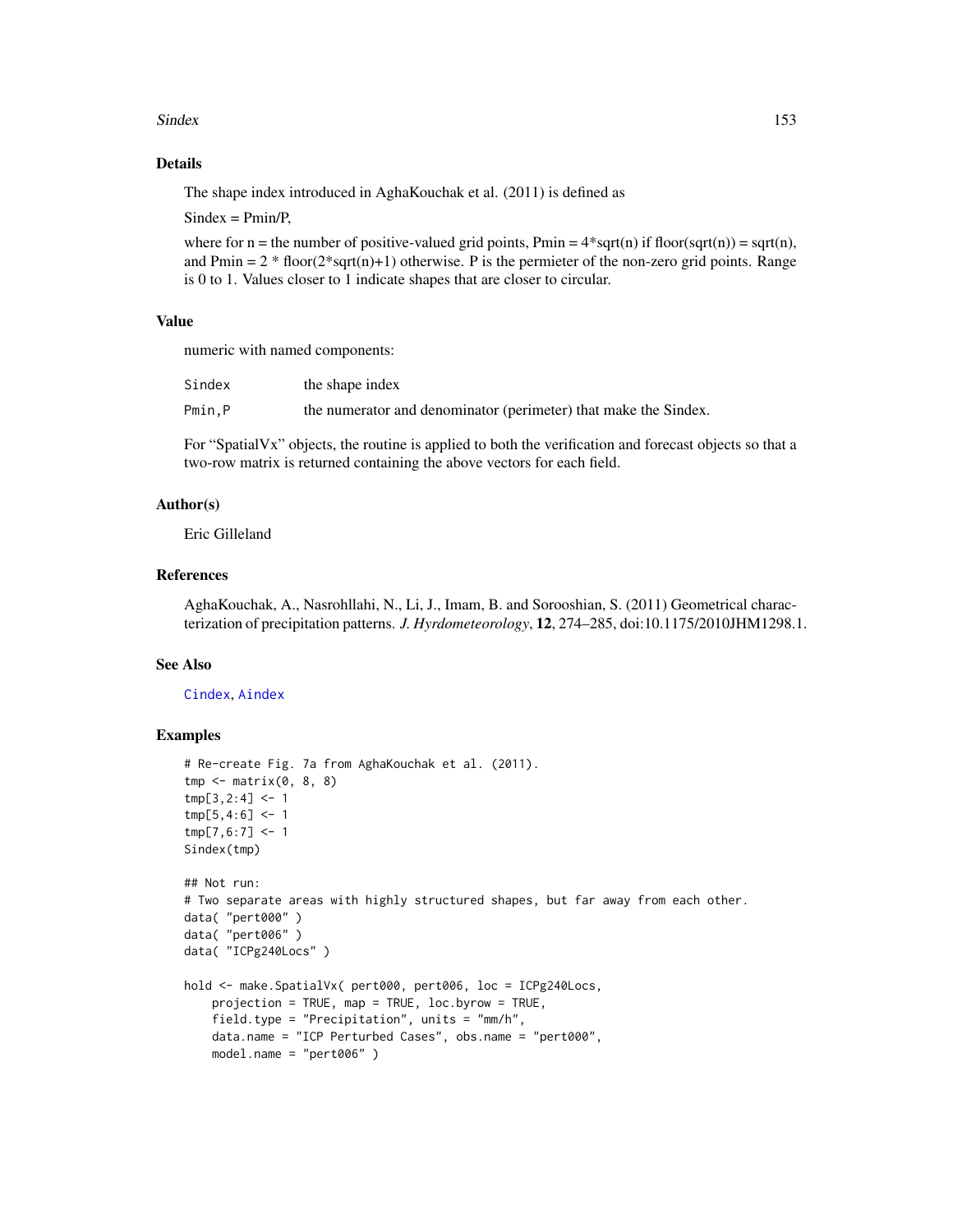plot( hold ) Sindex( hold )

## End(Not run)

spatbiasFS *Field Significance Method of Elmore et al. (2006)*

# Description

Apply field significance method of Elmore et al. (2006).

## Usage

```
spatbiasFS(X, Y, loc = NULL, block.length = NULL, alpha.boot = 0.05, field.sig = 0.05,
   bootR = 1000, ntrials = 1000, verbose = FALSE)
```

```
## S3 method for class 'spatbiasFS'
summary(object, ...)
```
## S3 method for class 'spatbiasFS'  $plot(x, \ldots)$ 

# Arguments

| X, Y            | m by n matrices giving the verification and forecast fields, resp., for each of m<br>time points (rows) and n locations (columns). |
|-----------------|------------------------------------------------------------------------------------------------------------------------------------|
| x, object       | list object as returned by spatbias FS.                                                                                            |
| 1 <sub>oc</sub> | optional (for subsequent plotting) n by 2 matrix giving the lon/lat coordinates<br>for the locations.                              |
| block.length    | numeric giving the block length to be used n the block bootstrap algorithm. If<br>NULL, floor(sqrt $(n)$ ) is used.                |
| alpha.boot      | numeric between 0 and 1 giving the confidence level desired for the bootstrap<br>algorithm.                                        |
| field.sig       | numeric between 0 and 1 giving the desired field significance level.                                                               |
| bootR           | numeric integer giving the number of bootstrap replications to use.                                                                |
| ntrials         | numeric integer giving the number of Monte Carol iterations to use.                                                                |
| verbose         | logical, should progress information be printed to the screen?                                                                     |
|                 | not used.                                                                                                                          |
|                 |                                                                                                                                    |

# Details

See Elmore et al. (2006) for details.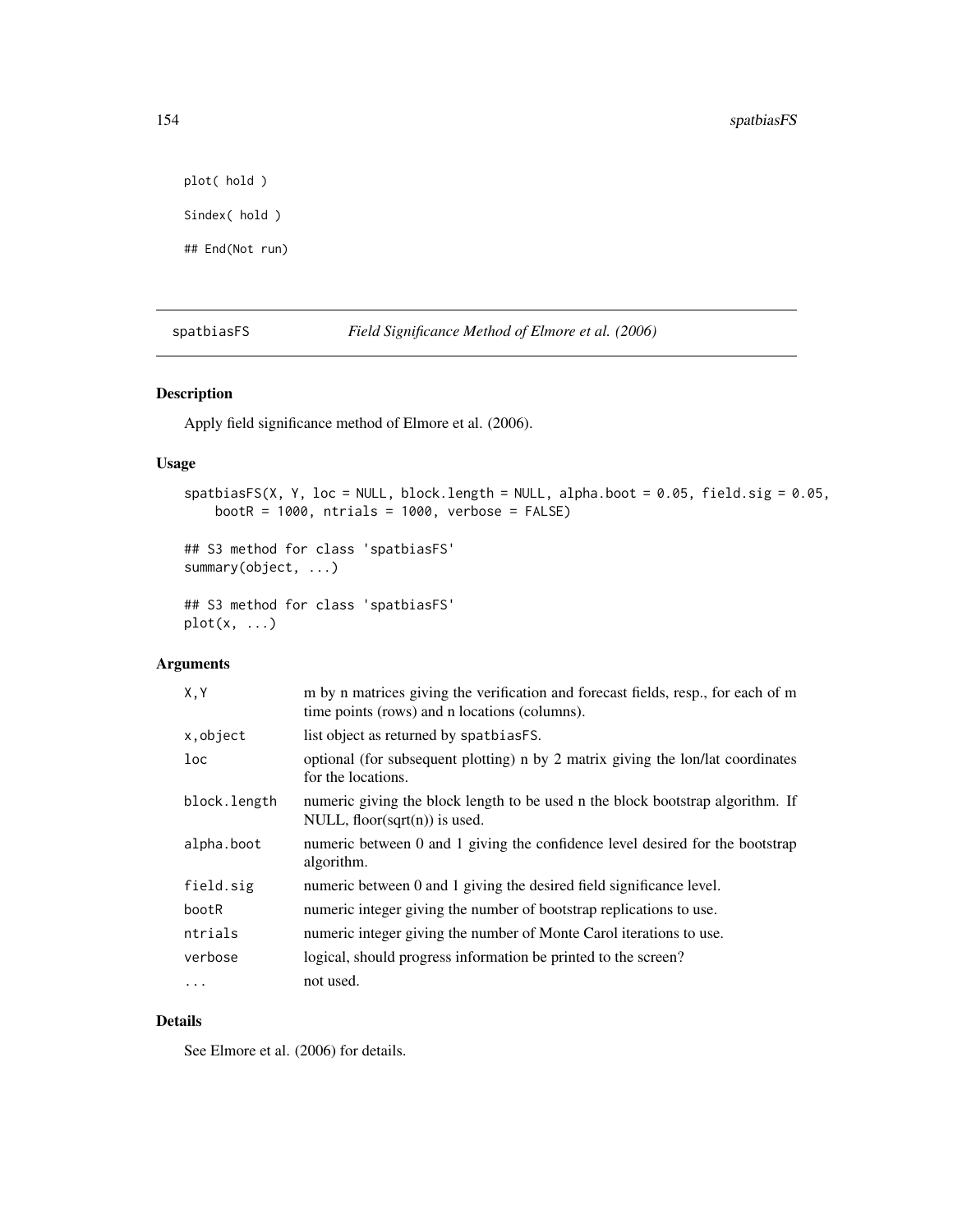spct that the specific state of the specific state of the specific state of the specific state of the specific state of the specific state of the specific state of the specific state of the specific state of the specific s

# Value

A list object with components:

| data.name                     | character vector giving the name of the verification and forecast spatio-temporal<br>fields used, and the associated location object (if not NULL).      |  |
|-------------------------------|----------------------------------------------------------------------------------------------------------------------------------------------------------|--|
| block.boot.results            |                                                                                                                                                          |  |
|                               | object of class LocSig                                                                                                                                   |  |
| sig.results                   | list object containing information about the significance of the results.                                                                                |  |
| field.significance,alpha.boot |                                                                                                                                                          |  |
|                               | field significance level and bootstrap CI level as input by field significance level and bootstrap CI level as input by field significance<br>arguments. |  |
| bootR,ntrials                 | same as arguments above.                                                                                                                                 |  |

# Author(s)

Eric Gilleland and Kimberly L. Elmore

# References

Elmore, K. L., Baldwin, M. E. and Schultz, D. M. (2006) Field significance revisited: Spatial bias errors in forecasts as applied to the Eta model. *Mon. Wea. Rev.*, 134, 519–531.

# See Also

[MCdof](#page-120-0), [LocSig](#page-108-0), [tsboot](#page-0-0)

# Examples

```
data(GFSNAMfcstEx)
data(GFSNAMobsEx)
data(GFSNAMlocEx)
id <- GFSNAMlocEx[,"Lon"] >=-95 & GFSNAMlocEx[,"Lon"] <= -75 & GFSNAMlocEx[,"Lat"] <= 32
loc <- GFSNAMlocEx[id,]
GFSobsSub <- GFSNAMobsEx[,id]
GFSfcstSub <- GFSNAMfcstEx[,id]
look <- spatbiasFS(GFSobsSub, GFSfcstSub, loc=loc, bootR=500, ntrials=500)
plot(look)
summary(look)
```
spct *Spatial Prediction Comparison Test*

# Description

Spatial Prediction Comparison Test (SPCT) for spatial locations that are on a regular or irregular coordinate system.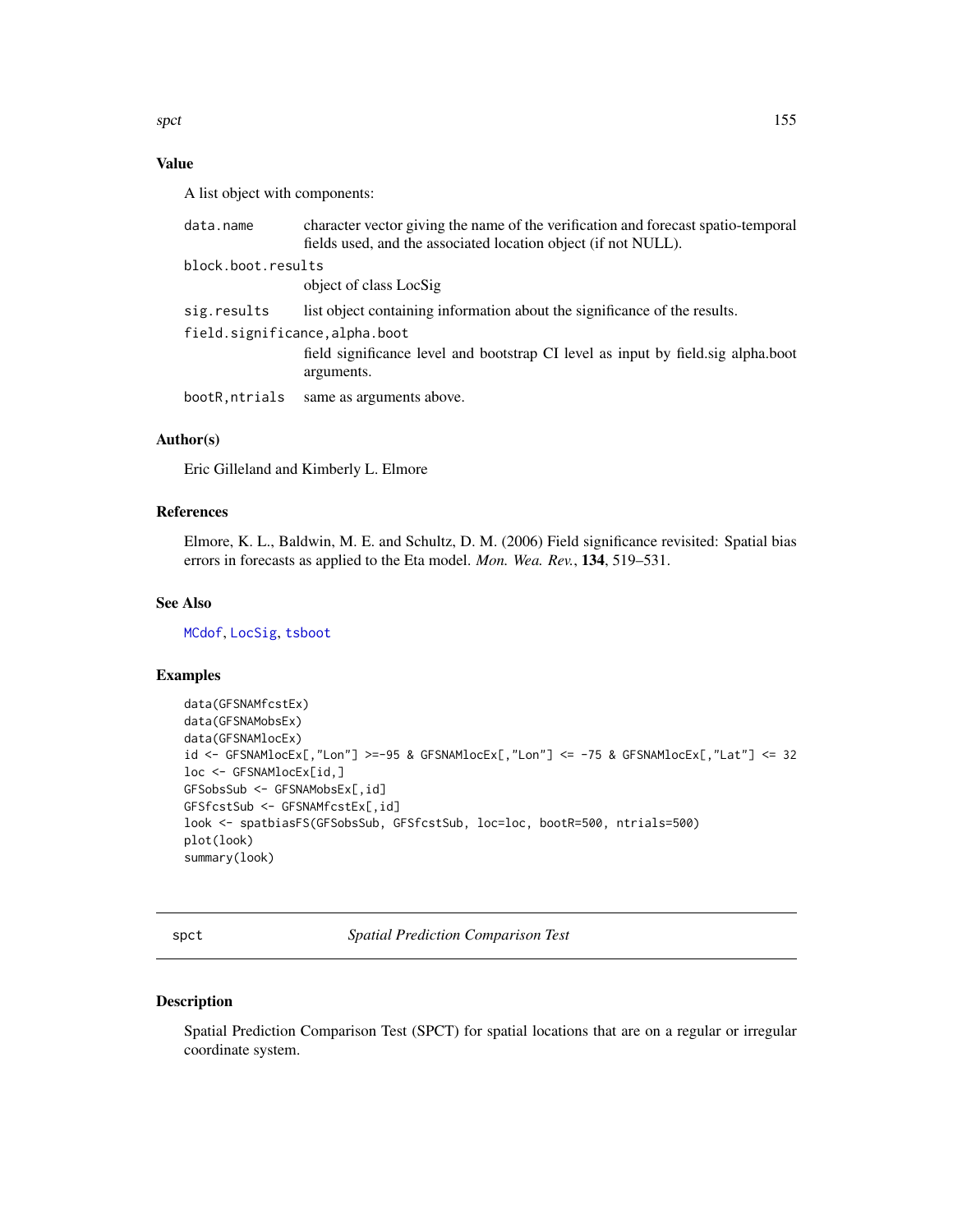# Usage

```
spt(d, loc, trend = 0, lon. lat = TRUE,dmax = NULL, vgmodel = "expvgram", vgmodel.args = NULL,
   init, alpha = 0.05, alternative = c("two-sided", "less", "greater"), mu = 0,verbose = FALSE, ...)
```
# Arguments

| d            | numeric vector of length n giving the (spatial) loss differential field (at a single<br>point in time).                                                                                                                                                                                                                                                                                                                                        |
|--------------|------------------------------------------------------------------------------------------------------------------------------------------------------------------------------------------------------------------------------------------------------------------------------------------------------------------------------------------------------------------------------------------------------------------------------------------------|
| loc          | n by 2 numeric matrix giving the spatial coordinates for each data point in d.                                                                                                                                                                                                                                                                                                                                                                 |
| trend        | a numeric vector of length one or n to be subtracted from d before finding the<br>variogram and perfomring the test.                                                                                                                                                                                                                                                                                                                           |
| lon.lat      | logical stating whether or not the values in loc are longitude/latitude coordinates<br>or not. If TRUE, then the fields function rdist.earth is used to calculate<br>distances. If FALSE, then the fields function rdist is used.                                                                                                                                                                                                              |
| dmax         | single numeric giving the maximum lag distance over which to fit the parametric<br>variogram model. The default uses half of the maximum lag.                                                                                                                                                                                                                                                                                                  |
| vgmodel      | character string naming a function defining the parametric variogram model to<br>be used. The default uses expvgram, the exponential variogram model. Must<br>have arguments p (vector of parameters), h (vector of distances) and                                                                                                                                                                                                             |
| vgmodel.args | Optional list of other arguments to be passed to vgmodel. Not used by the default<br>method.                                                                                                                                                                                                                                                                                                                                                   |
| init         | Initial parameter values to be used in the call to nlminb for estimating the pa-<br>rameters of the variogram model. The default for the default exponential vari-<br>ogram is to use the square root of the first-lag of the empirical variogram for the<br>nugget and the difference between the second and first lag variogram values (if<br>the second lag term is positive), and the first lag term otherwise for the range<br>parameter. |
| alpha        | single numeric giving the desired level of significance.                                                                                                                                                                                                                                                                                                                                                                                       |
| alternative  | character string naming which type of hypothesis test to conduct. Default is to<br>do a two-sided test. Note that the SPCT is paired test.                                                                                                                                                                                                                                                                                                     |
| mu           | The mean loss differential value under the null hypothesis. Usually, this will be<br>zero (the default value).                                                                                                                                                                                                                                                                                                                                 |
| verbose      | logical, should progress information be printed to the screen? It may also pro-<br>vide other useful information in the event that a problem occurs somewhere.                                                                                                                                                                                                                                                                                 |
| $\ddots$     | Optional arguments to vgram from the fields package.                                                                                                                                                                                                                                                                                                                                                                                           |
|              |                                                                                                                                                                                                                                                                                                                                                                                                                                                |

# Details

If using a large spatial data set that occurs on a regular grid, you should probably use lossdiff, empiricalVG.lossdiff, flossdiff and summary to perform this self-same test (the SPCT), as those functions make use of special tricks for regular grids to speed things up. Otherwise, this function should work on either type of grid.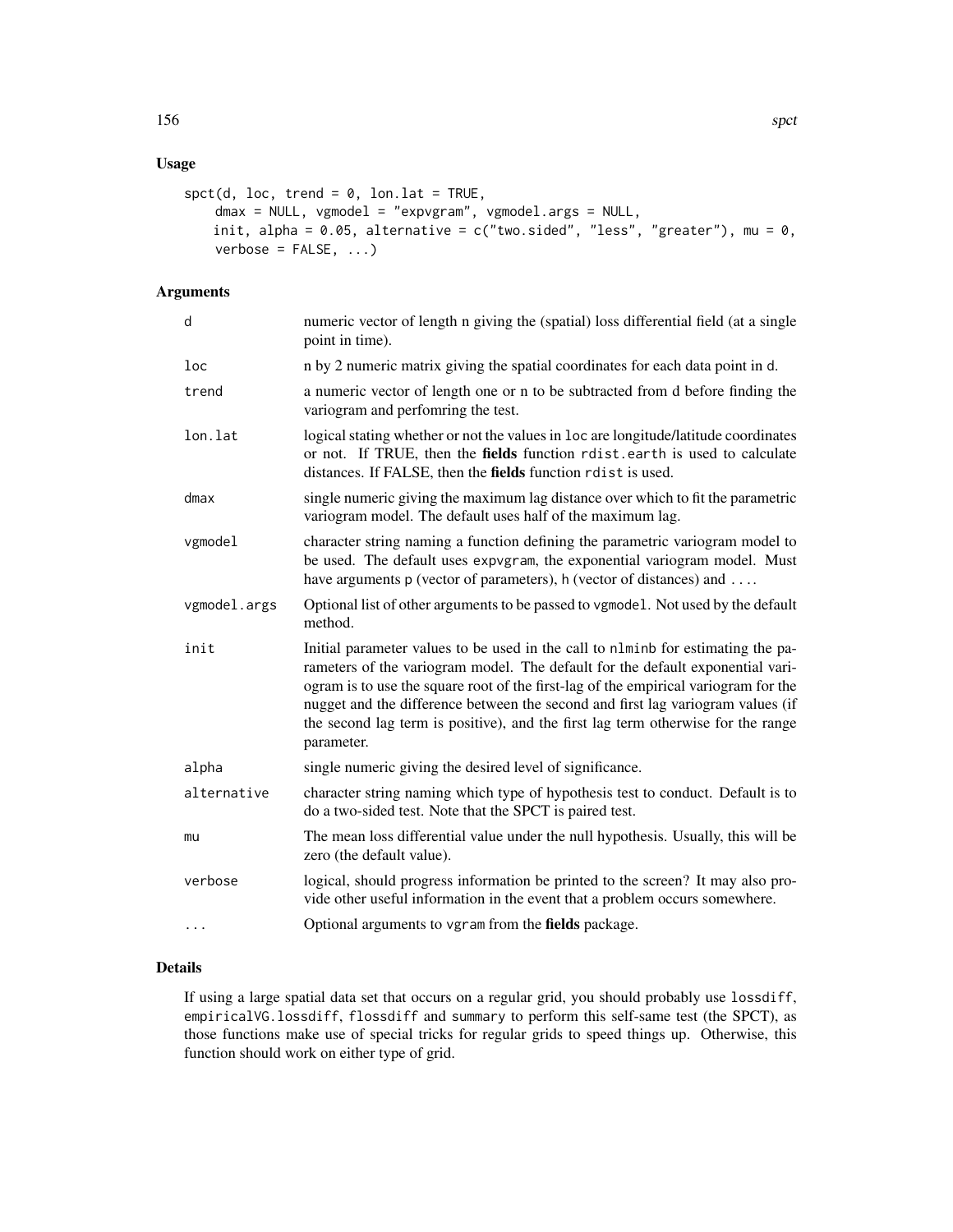spct that the spectrum of the state of the state of the state of the state of the state of the state of the state of the state of the state of the state of the state of the state of the state of the state of the state of t

The SPCT is a paired test introduced by Hering and Genton (2011)–and based on the time series test introduced by Diebold and Mariano (1995) of whether one of two competing forecasts is better than the other (alternative) or not (null). Apart from being a test for spatial fields, the SPCT test fits a parametric model to the empirical variogram (instead of using the empirical one), which turns out to be more accurate.

The loss differential field is a field giving the straight difference between the two loss functions calculated for each of two forecasts. For example, suppose  $Z(x,y)$  is an observed spatial field with (possibly irregularly spaced) locations  $(x, y)$ , and  $Y1(x, y)$  and  $Y2(x, y)$  are two competing forecasts. One might be interested in whether or not, on average, the difference in the absolute error for Y1 and Y2 is significantly different from zero. First,  $g1 = abs(Y1(x, y) - Z(x, y))$  and  $g2 = abs(Y2(x, y))$ y) -  $Z(x, y)$ . Second, the loss differential field is  $D(x, y) = g1 - g2$ . It is the average of  $D(x, y)$ that is of interest. Because  $D(x, y)$  is likely to have a strong spatial correlation, the standard error for Dbar = mean( $D(x, y)$ ) is calculated from the variogram. Hering and Genton (2011) found the test to have proper size and good power, and found it to be relatively robust to contemporaneous correlation–i.e., if Y1 and Y2 are correlated (even if they are not, which is unlikely, g1 and g2 will necessarily be correlated because both involve the same field Z).

If the sample size is less than 30, a t-test is used, and a normal approximation otherwise.

See also, Gilleland (2013) for a modification of this test that accounts for location errors (coming soon).

#### Value

A list object of class "htest" with components:

| data.name                   | a character string giving the name of the loss differential field.            |  |
|-----------------------------|-------------------------------------------------------------------------------|--|
| loss.differential           |                                                                               |  |
|                             | The original loss differential field as passed by argument d.                 |  |
| nloc                        | the number of spatial locations.                                              |  |
| trend                       | Same as the argument passed in.                                               |  |
| optional.arguments          |                                                                               |  |
|                             | list with any arguments passed into vgram.                                    |  |
| empirical.variogram         |                                                                               |  |
|                             | the object returned by vgram giving the empirical variogram.                  |  |
| parametric.vgram.fit        |                                                                               |  |
|                             | the value returned by nlminb or an object of class "try-error".               |  |
| estimate                    | the estimated mean loss differential value.                                   |  |
| se                          | the estimated standard error estimated from the fitted variogram model.       |  |
| statistic                   | the value of the statistic $(\text{mean}(d) - \text{mu}) / \text{se.}$        |  |
| null.value                  | the argument mu.                                                              |  |
| parameter                   | numeric vector giving the parameter values estimated for the variogram model. |  |
| fitted.values               | the predicted variogram values from the fitted parametric model.              |  |
| loss.differential.detrended |                                                                               |  |
|                             | this is the loss differential field after having been de-trended.             |  |
| alternative                 | a character string describing the alternative hypothesis.                     |  |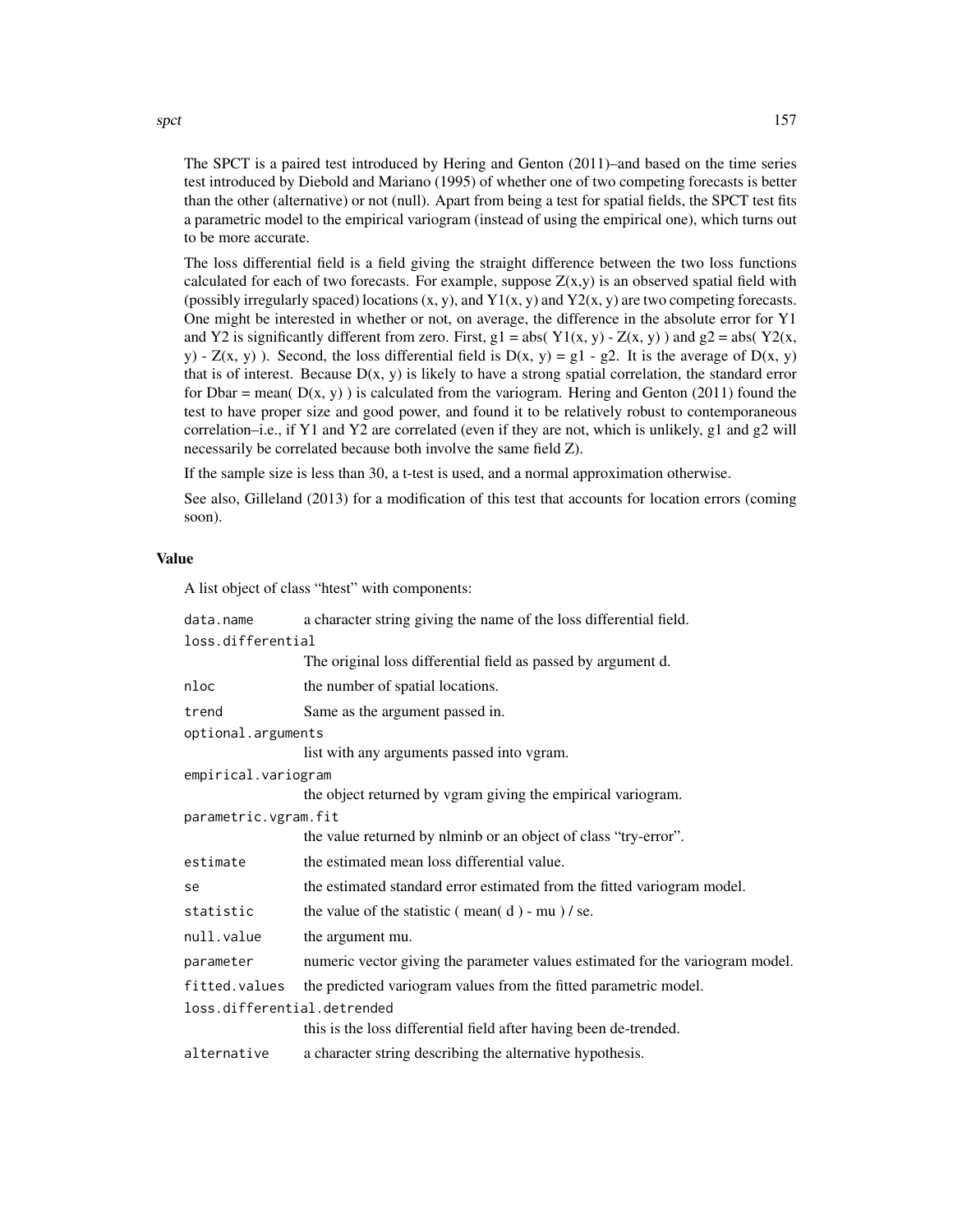| p.value  | the p-value for the test.                                                                                                                        |
|----------|--------------------------------------------------------------------------------------------------------------------------------------------------|
| conf.int | The $(1 - alpha) * 100$ percent confidence interval found using the standard error<br>based on the variogram model per hering and Genton (2011). |
| method   | a character string indicating the type of test performed.                                                                                        |

#### Author(s)

Eric Gilleland

# References

Diebold, F.X. and Mariano, R.S. (1995) Comparing predictive accuracy. *Journal of Business and Economic Statistics*, 13, 253–263.

Gilleland, E. (2013) Testing competing precipitation forecasts accurately and efficiently: The spatial prediction comparison test. *Mon. Wea. Rev.*, 141, (1), 340–355.

Hering, A. S. and Genton, M. G. (2011) Comparing spatial predictions. *Technometrics* 53, (4), 414–425.

## See Also

[vgram](#page-0-0), [lossdiff](#page-110-0), [flossdiff](#page-110-1), [summary.lossdiff](#page-110-1), [expvgram](#page-50-0)

# Examples

```
## Not run:
y1 <- predict( Tps( fields::ozone$x, fields::ozone$y ) )
y2 <- predict( Krig( fields::ozone$x, fields::ozone$y, theta = 20 ) )
y <- fields::ozone$y
spct( abs( y1 - y ) - abs( y2 - y ), loc = fields::ozone$x )
spct( abs( y1 - y ) - abs( runif( 20, 1, 5 ) - y ), loc = fields::ozone$x )
## End(Not run)
```
<span id="page-157-0"></span>structurogram *Structure Function for Non-Gridded Spatial Fields.*

# Description

Computes pairwise differences (raised to the q-th power) as a function of distance. Returns either raw values or statistics from binning.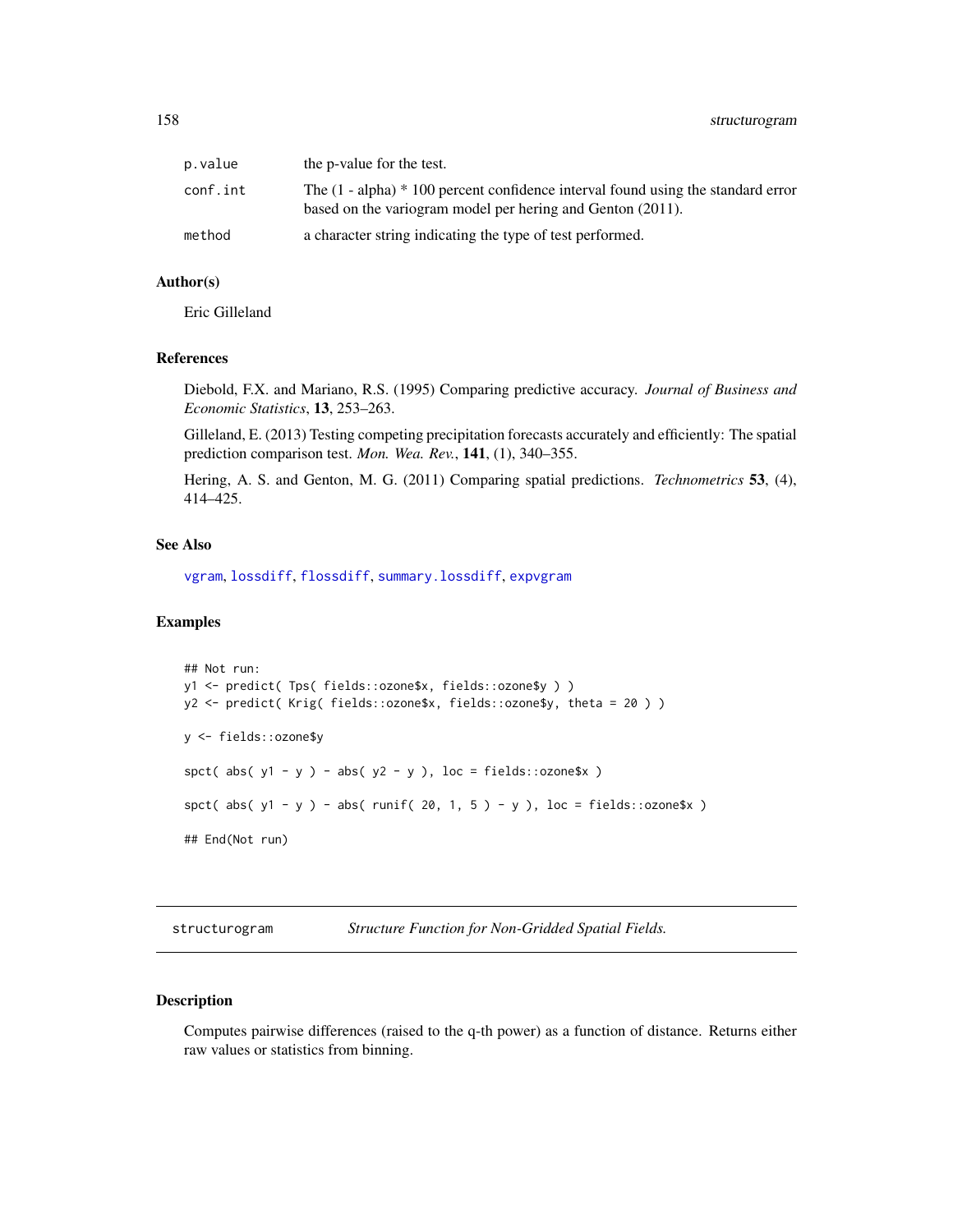# structurogram 159

#### Usage

structurogram(loc, y,  $q = 2$ , id = NULL, d = NULL, lon.lat = FALSE, dmax = NULL,  $N = NULL$ , breaks = NULL)

```
## S3 method for class 'structurogram'
plot(x, \ldots)
```
## Arguments

| $_{loc}$ | numeric matrix where each row is the coordinate of a point in the field.                                                                                                                                                             |
|----------|--------------------------------------------------------------------------------------------------------------------------------------------------------------------------------------------------------------------------------------|
| X        | list object returned by structurogram function.                                                                                                                                                                                      |
| У        | numeric vector giving the value of the field at each location.                                                                                                                                                                       |
| q        | numeric giving the value to which the paired differences should be raised. De-<br>fault $(q=2)$ gives the usual semivariogram.                                                                                                       |
| id       | A 2 column matrix that specifies which variogram differnces to find. If omit-<br>ted all possible pairings are found. This can used if the data has an additional<br>covariate that determines proximity, for example a time window. |
| d        | numeric matrix giving the distances among pairs (indexed by id). If not in-<br>cluded, these are determined directly from loc.                                                                                                       |
| lon.lat  | logical, are the coordinates longitude/latitude coordinates? If so, distances are<br>found using great-circle distance.                                                                                                              |
| $d$ max  | numeric giving the maximum distance for which to compute the structure func-<br>tion.                                                                                                                                                |
| N        | numeric giving the number of bins to use.                                                                                                                                                                                            |
| breaks   | numeric vector giving bin boundaries for binning structure function values. Need<br>not be equally spaced, but must be ordered.                                                                                                      |
|          | optional arguments to plot function.                                                                                                                                                                                                 |

# Details

This function is basically an exact copy of vgram from package fields whereby the differences are raised to a power of q instead of 2. That is, it calculates the structure function given by Eq (4) in harris et al. (2001). Namely,

 $S_q(1_x, 1_y) = \langle R(x+1_x, y+1_y) - R(x, y) \rangle$ 

where  $R$  is the field of interest,  $\leq$  denotes the average over pixels in the image (note, in Harris et al. (2001), this is only over non-zero pixels, so is only equivalent to this equation if zero-valued points are first removed from y and loc),  $l_x$  and  $l_y$  are lags in the x and y directions, resp. If q=2, then this is the semivariogram.

The plot method function plots the structure by separation distance (circles) along with a dark blue line giving the bin centers.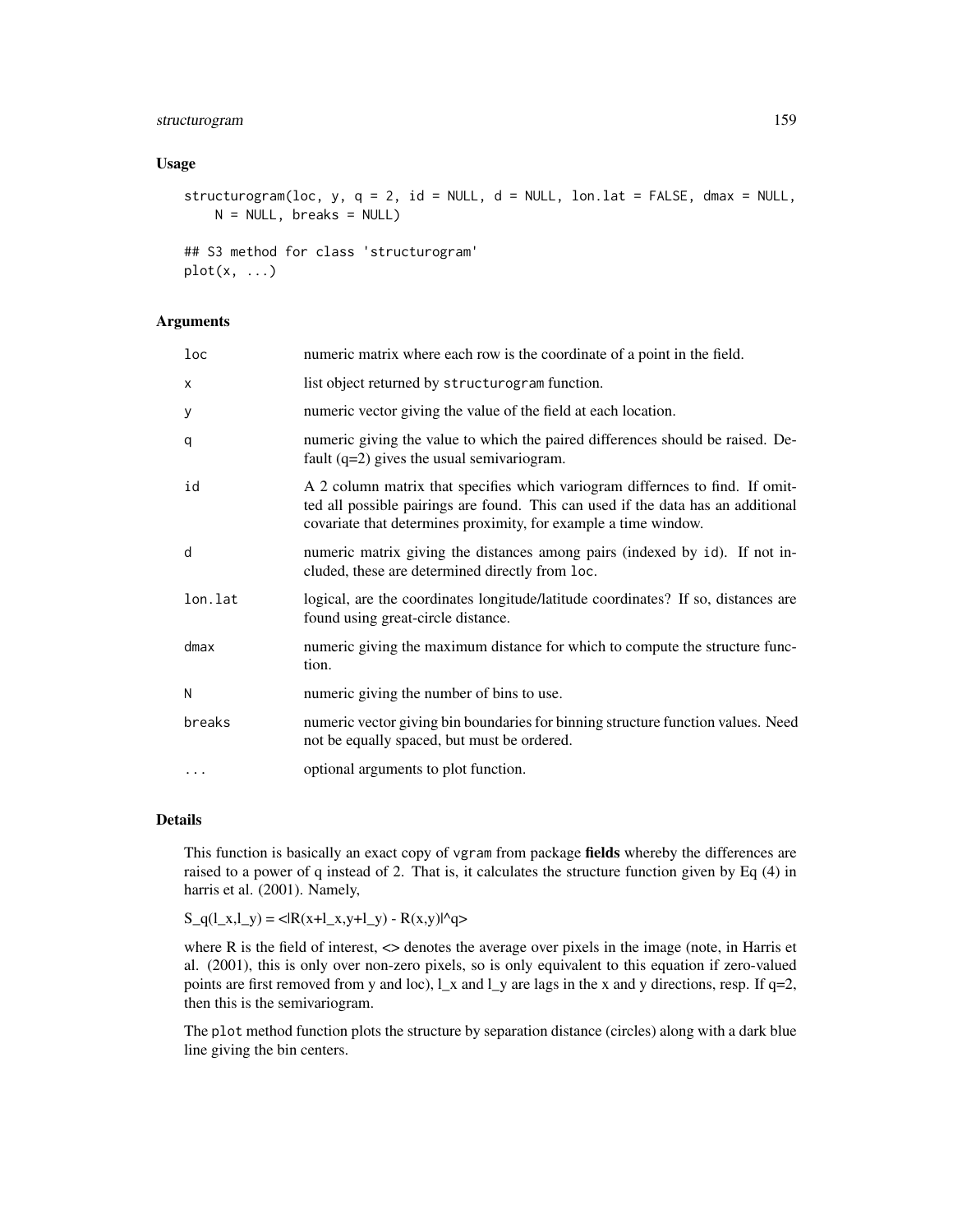A list object of class "structurogram" is returned with components:

| d       | numeric vector giving the pair-wise distances.                                                                                                                                                                                   |
|---------|----------------------------------------------------------------------------------------------------------------------------------------------------------------------------------------------------------------------------------|
| val     | numeric vector giving the structure function values for each distance.                                                                                                                                                           |
| q       | numeric giving the value of q passed into the function.                                                                                                                                                                          |
| call    | Calling string                                                                                                                                                                                                                   |
| stats   | Matrix of statistics for values in each bin. Rows are the summaries returned<br>by the stats function or describe (see package fields). If either breaks or N<br>arguments are not supplied then this component is not computed. |
| centers | numeric vector giving the bin centers.                                                                                                                                                                                           |

The plot method function does not return anything.

## Author(s)

Eric Gilleland

### References

Harris, D., Foufoula-Georgiou, E., Droegemeier, K. K. and Levit, J. J. (2001) Multiscale statistical properties of a high-resolution precipitation forecast. *J. Hydrometeorol.*, 2, 406–418.

# See Also

[vgram](#page-0-0), [vgram.matrix](#page-0-0), [structurogram.matrix](#page-160-0)

## Examples

```
data( ozone2)
good<- !is.na(ozone2$y[16,])
x<- ozone2$lon.lat[good,]
y<- ozone2$y[16,good]
look <- structurogram( x,y, N=15, lon.lat=TRUE)
plot(look)
# Compare above with results from example for function vgram from package fields.
look <- structurogram( x,y, N=15, lon.lat=TRUE, q=1)
plot(look)
```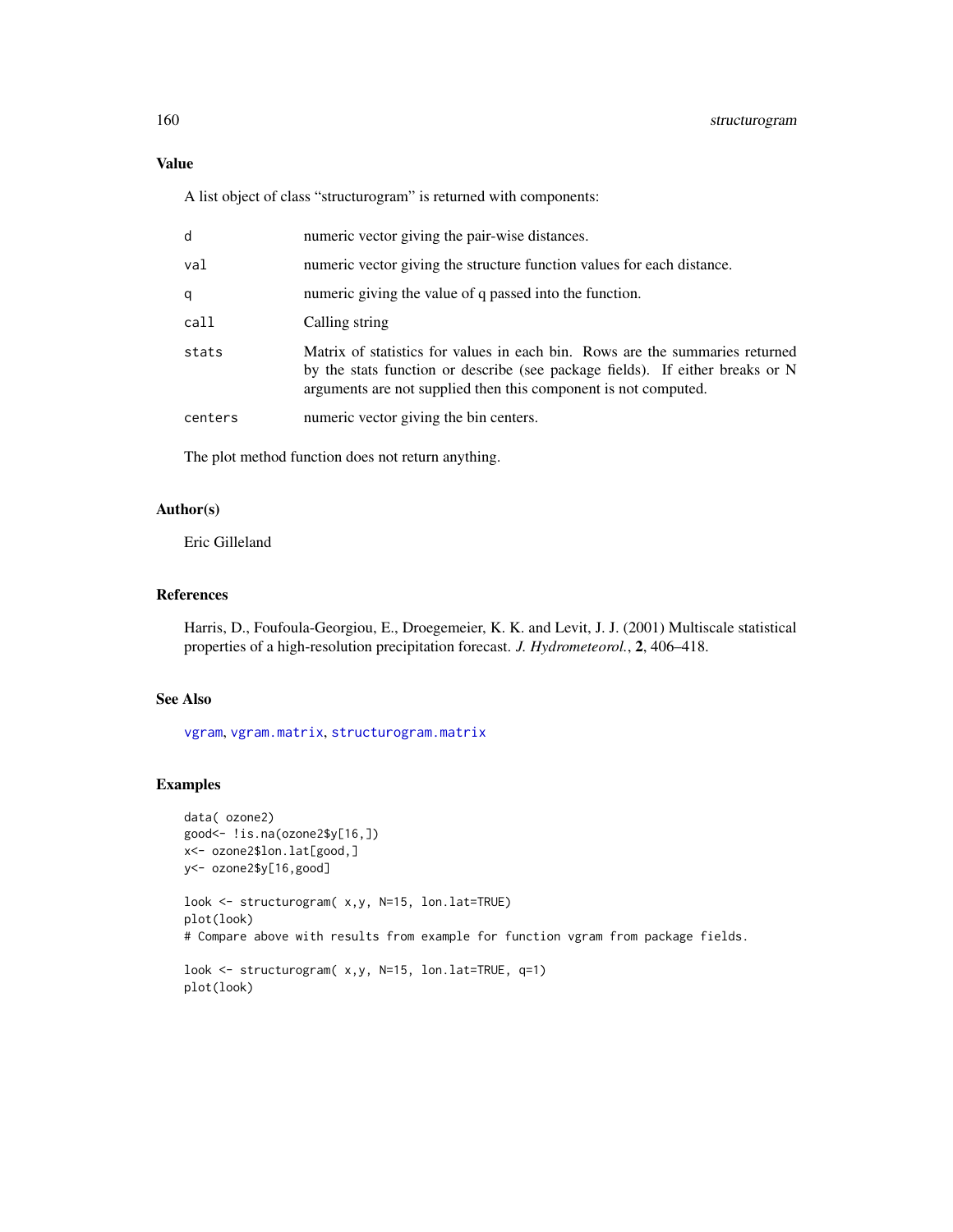<span id="page-160-0"></span>structurogram.matrix *Structure Function for Gridded Fields*

# **Description**

Calculates the structure function to the q-th order for gridded fields.

#### Usage

```
structurogram.matrix(dat, q = 2, R = 5, dx = 1, dy = 1, zero.out = FALSE)
## S3 method for class 'structurogram.matrix'
plot(x, \ldots)
```
## Arguments

| dat          | n by m matrix of numeric values defining a gridded spatial field (or image) such<br>that distances can be determined from their positions in the matrix.                    |
|--------------|-----------------------------------------------------------------------------------------------------------------------------------------------------------------------------|
| $\mathsf{x}$ | list object output from structurogram.matrix                                                                                                                                |
| q            | numeric giving the order for the structure function $(q = 2$ yields the more com-<br>mon semi-variogram).                                                                   |
| R            | numeric giving the maximum radius for finding the structure differences assum-<br>ing that the grid points are spaced one unit apart. Default is to go to a radius of<br>5. |
| dx, dy       | numeric giving the spacing of the grid points on the $x - (y-)$ axis. This is used to<br>calculate the correct distance between grid points.                                |
| zero.out     | logical, should zero-valued pixels be ignored?                                                                                                                              |
| .            | optional arguments to the plot function.                                                                                                                                    |

# Details

This function is basically an exact copy of variogram.matrix, which itself is a copy of vgram.matrix from package fields (but allows and ignores missing values, in order to ignore zero-valued pixels and does not include Cressie's robust version of the variogram), whereby the differences are raised to a power of q instead of 2. That is, it calculates the structure function given by Eq (4) in harris et al. (2001). Namely,

 $S_q(1_x,1_y) = \langle R(x+1_x,y+1_y) - R(x,y)|^2 \rangle$ 

where R is the field of interest, <> denotes the average over pixels in the image (note, in Harris et al. (2001), this is only over non-zero pixels, so is only equivalent to this equation if zero.out=TRUE),  $\perp$ x and  $\perp$ y are lags in the x and y directions, resp. If q=2, then this is the semivariogram.

The plot method function makes two plots. The first shows the structure by separation distance ignoring direction (circles) and all values (i.e., for each direction, dots). The second shows the structure function values for separation distance and direction (see, e.g., plot.vgram.matrix).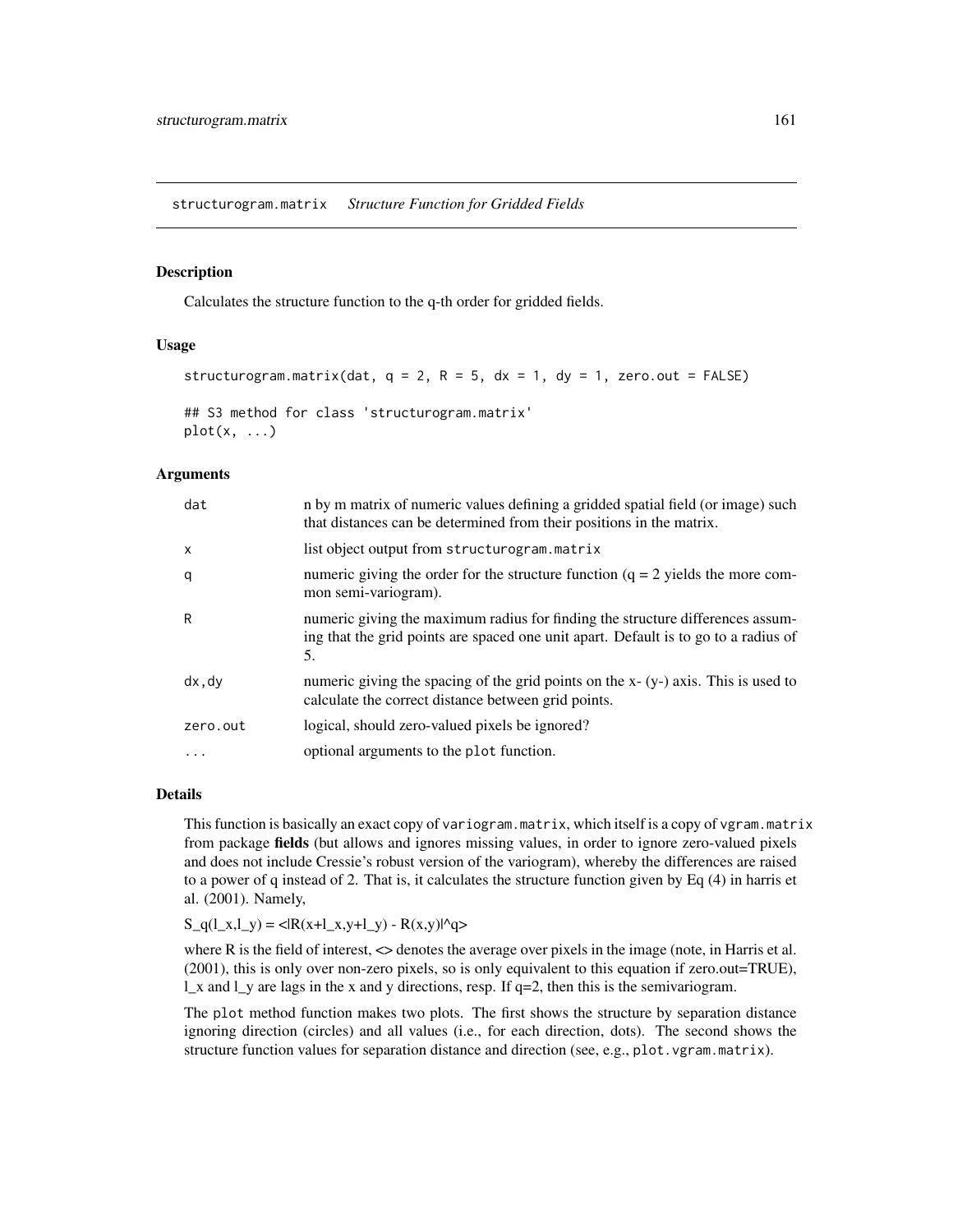## Value

A list with the following components:

| numeric vector of distances for the differences (ignoring direction).                                                                                                                                                                                           |  |
|-----------------------------------------------------------------------------------------------------------------------------------------------------------------------------------------------------------------------------------------------------------------|--|
| numeric vector giving the structure function values. Note that the term 'vgram'<br>is used here for compatibility with the plot vgram matrix function, which is em-<br>ployed by the plot method function used here. This set of values ignores direc-<br>tion. |  |
| numeric vector of distances for all possible shifts up distance R.                                                                                                                                                                                              |  |
| two column matrix giving the x- and y- increment used to compute shifts.                                                                                                                                                                                        |  |
| numeric vector giving the structure function for each direction in addition to<br>separation distance. Again, the word 'vgram' is used for compatibility with<br>plot.vgram.matrix.                                                                             |  |
|                                                                                                                                                                                                                                                                 |  |

Note that the plot method function does not return anything.

# Author(s)

Eric Gilleland

# References

Harris, D., Foufoula-Georgiou, E., Droegemeier, K. K. and Levit, J. J. (2001) Multiscale statistical properties of a high-resolution precipitation forecast. *J. Hydrometeorol.*, 2, 406–418.

# See Also

[vgram.matrix](#page-0-0), [vgram](#page-0-0), [structurogram](#page-157-0), [plot.vgram.matrix](#page-0-0)

## Examples

```
data( "lennon" )
look <- structurogram.matrix(lennon, q=2)
plot(look)
# Compare the above with
## Not run:
look2 <- vgram.matrix(lennon)
dev.new()
par(mfrow=c(1,2),bg="beige")
plot(look2$d, look2$vgram, xlab="separation distance", ylab="variogram")
points(look2$d.full, look2$vgram.full, pch=".")
plot.vgram.matrix(look2)
look <- structurogram.matrix(lennon, q=1)
plot(look)
look <- structurogram.matrix(lennon, q=1, zero.out=TRUE)
plot(look)
## End(Not run)
```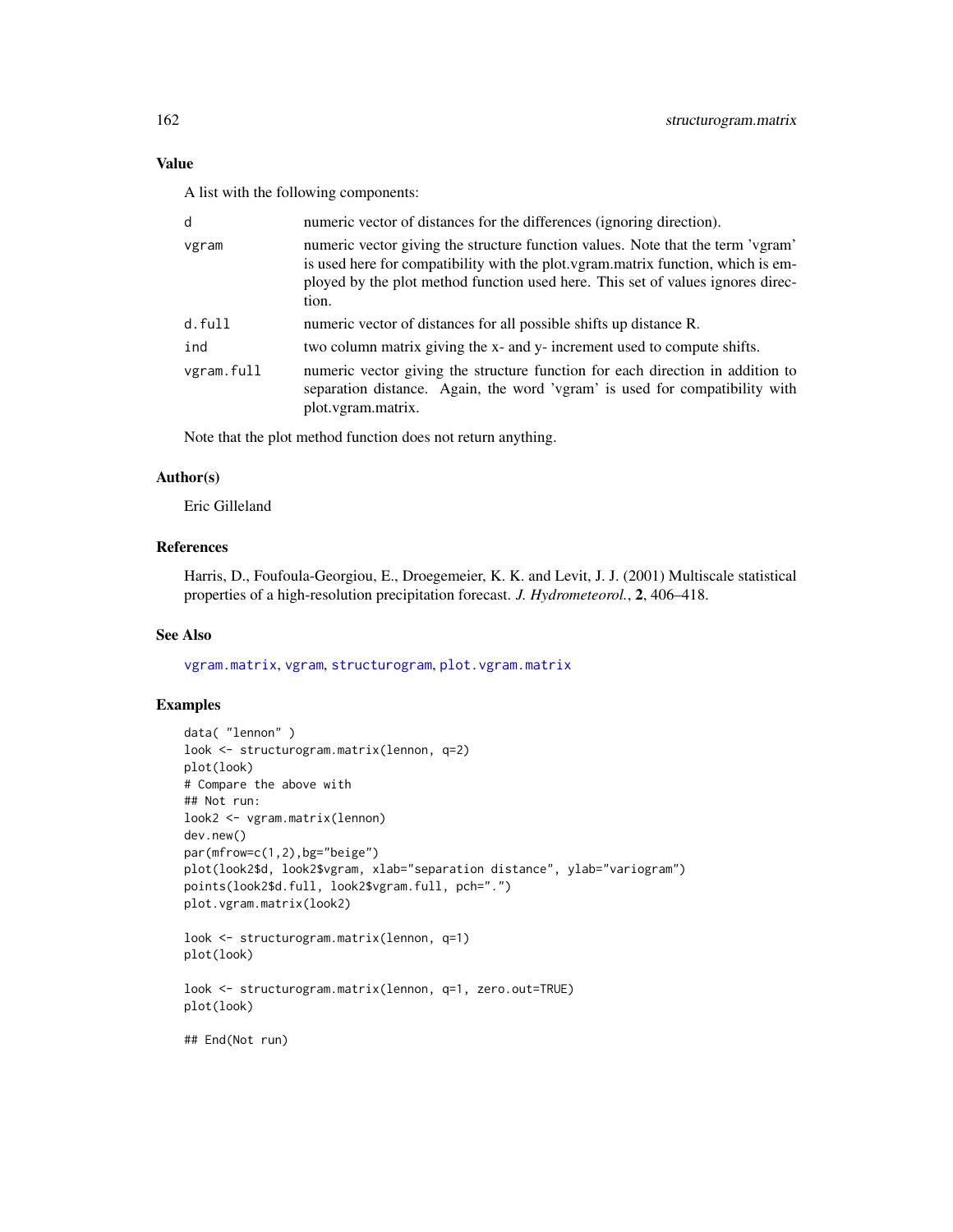# Description

Create surrogate fields that have the same power spectrum and pdf as the original field.

# Usage

```
surrogater2d(Im, frac = 0.95, n = 10, lossfun = "mae", maxiter = 100, zero.down = TRUE,
    verbose = FALSE, ...)
```

```
aaft2d(Im, bigdim = NULL)
```

```
fft2d(x, bigdim = NULL, ...)
```
 $mae(x1, x2, ...)$ 

# Arguments

| Im        | matrix from which surrogates are to be made.                                                                                                                                                                                                                                     |  |
|-----------|----------------------------------------------------------------------------------------------------------------------------------------------------------------------------------------------------------------------------------------------------------------------------------|--|
| x         | matrix to be Fourier transformed.                                                                                                                                                                                                                                                |  |
| x1, x2    | numeric or array of same dimensions giving the two fields over which to calcu-<br>late the mean aboslute error.                                                                                                                                                                  |  |
| frac      | single numeric giving the fraction of original amplitudes to maintain.                                                                                                                                                                                                           |  |
| n         | single numeric giving the number of surrogate fields to create (should be a whole<br>number).                                                                                                                                                                                    |  |
| lossfun   | character naming the loss function to use in computing the error between simu-<br>lated surrogate fields in the iterative process. Default is the mean absolute error<br>given by the mae function detailed here.                                                                |  |
| maxiter   | Maximum number of iterations allowed per surrogate.                                                                                                                                                                                                                              |  |
| zero.down | logical, does Im contain many zeros, and is otherwise positive? If so, this sets<br>negative numbers and unusually small numbers to zero.                                                                                                                                        |  |
| bigdim    | numeric vector of length two giving the dimensions (larger than dimensions of<br>Im) to compute the FFT's more efficiently (at least potentially).                                                                                                                               |  |
| verbose   | logical, should progress information be printed to the screen?                                                                                                                                                                                                                   |  |
| .         | additional arguments: in the case of fft2d, they are additional arguments to fft<br>(i.e., to use inverse=TRUE), in the case of surrogater2d, they are additional ar-<br>guments to the loss function given by lossfun, and in the case of mae (default),<br>these are not used. |  |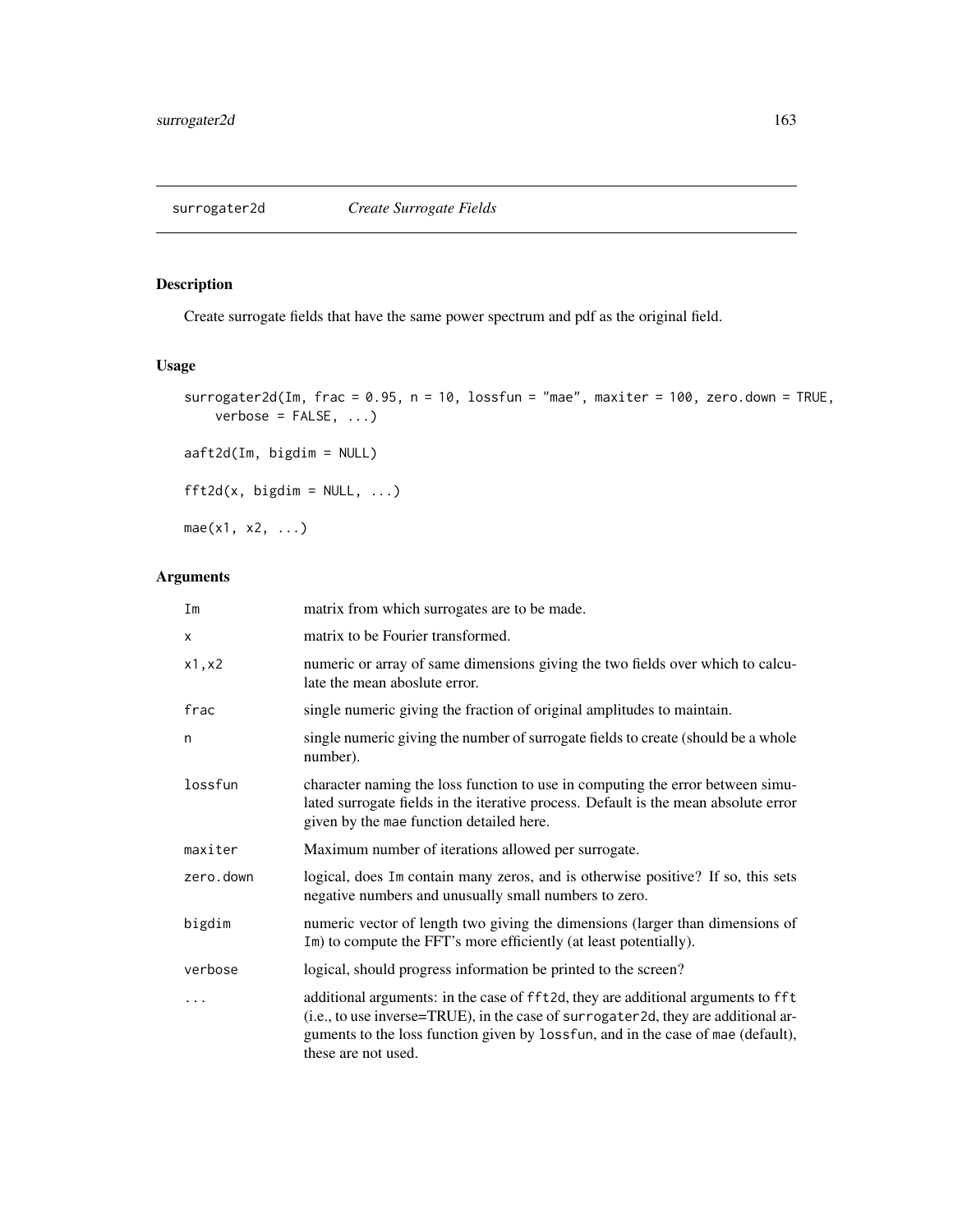#### Details

The fft2d function was written to simplify some of the code in surrogater2d and aaft2d. It is simply a call to the R function fft, but it first resets the dimensions to ones that should maximize the efficiency. It will also return the dimensions if they are not passed in.

Surrogates are used in non-linear time series analysis to simulate similar time series for hypothesis testing purposes (e.g., Kantz and Schreiber, 1997). Venugopal et al. (2005) use surrogates of two-dimensional fields as part of their Forecast Quality Index (FQI); which is the intention here. Theiler et al. (1992) proposed a method known as the amplitude adjusted Fourier transform (AAFT) algorithm, and Schreiber and Schmitz (1996) proposed a modification to this approach in order to obtain surrogates with both the same power spectrum and pdf as the original series.

The AAFT method first renders the original data, denoted here as  $s_n$ , Gaussian via a rank ordering based on randomly generated Gaussian simulated data. The resulting series, s\_n'=g(s\_n), is Gaussian and follows the same measured time evolution as s\_n. Next, phase randomized surrogates are made for  $s_n$ , call them  $s_n$ ". The rescaling g is then inverted by rank ordering  $s_n$ " according to the distribution of the original data, s\_n. This algorithm yields surrogates with the same pdf of amplitudes as s n by construction, but typically not the same power spectra. The algorithm proposed by Schreiber and Schmitz (1996) begins with the AAFT, and then iterates through a further algorithm as follows.

1. Hold a sorted list of s\_n and the squared amplitudes of the Fourier transform of s\_n, denote them by S2\_k.

2. Take a random shuffle without replacement of the data, denote as  $s_n(0)$ .

- 3. Take the Fourier transform of  $s_n(i)$ .
- 4. Replace the S2  $k(i)$  with S2  $k$ .
- 5. Inverse the Fourier transform with the replaced amplitudes.
- 6. Rank order the series from 5 in order to assume exactly the values taken by s\_n.

7. Check the accuracy of 6 using a loss function of some sort, and repeat steps 3 through 6 until a desired level of accuracy is achieved.

#### Value

In the case of surrogater2d: A three dimesnional array of matrices with same dimension as Im, and third dimension giving the n surrogate fields.

In the case of aaft2d: A matrix of the same dimension as Im.

In the case of fft2d: If bigdim is NULL, a list object is returned with components fft and bigdim giving the FFT of x and the larger dimesnions used. Otherwise, a matrix of dimension x is returned giving the FFT (or inverse FFT) of x.

In the case of mae: a single numeric giving the mean absolute error between x1 and x2.

### Author(s)

Eric Gilleland, this code was adapted from matlab code written by Sukanta Basu (2007) available at: http://www.ral.ucar.edu/projects/icp/Software/FeaturesBased/FQI/Perturbed.m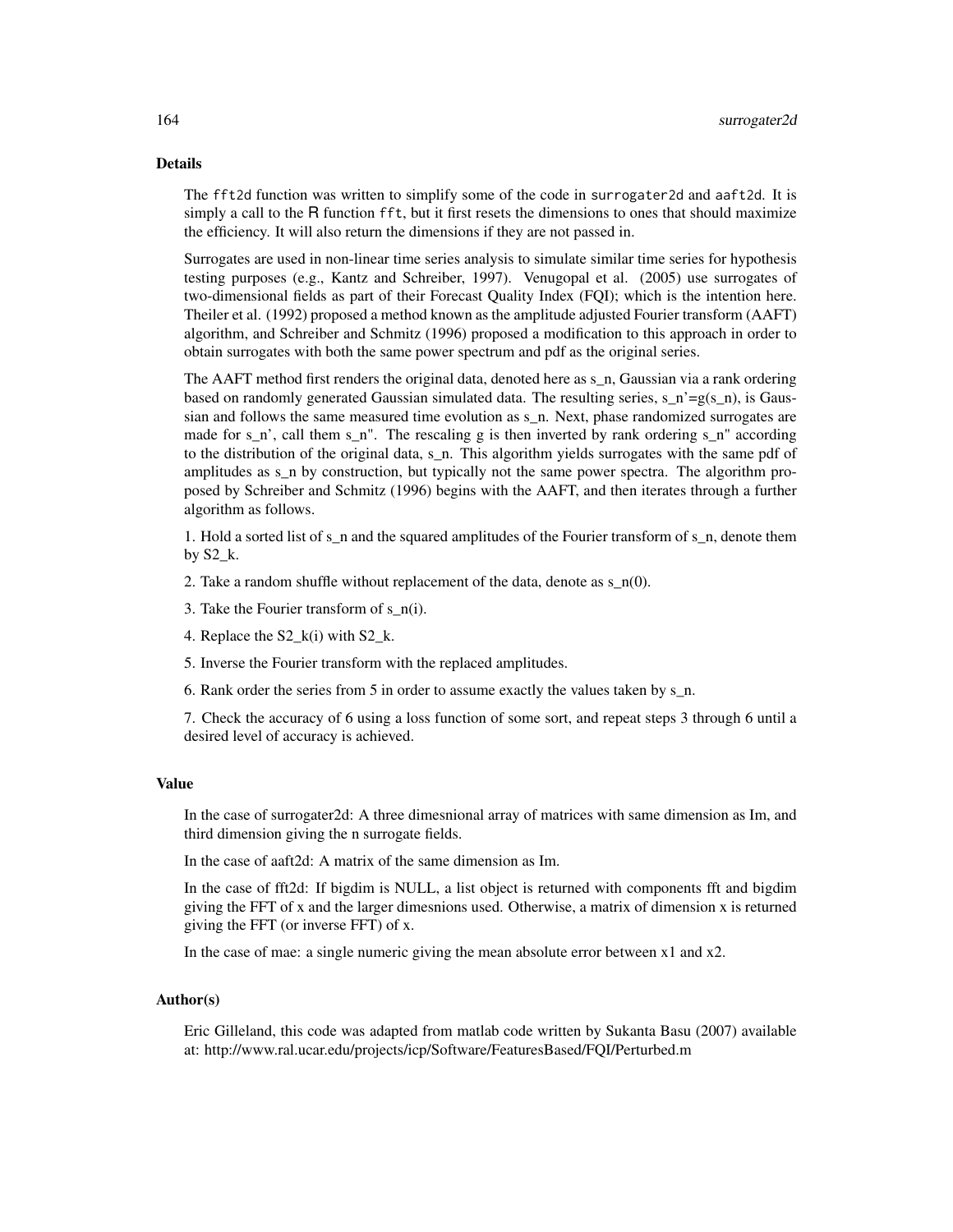#### thresholder 165

#### References

Kantz, H. and Schreiber, T. (1997) *Nonlinear time series analysis*. Cambridge University Press, Cambridge, U.K., 304pp.

Schreiber, T. and Schmitz, A. (1996) Improved surrogate data for nonlinearity tests. *Physical Review Letters*, 77(4), 635–638.

Theiler, J., Eubank, S. Longtin, A. Galdrikian, B. and Farmer, J. D. (1992) *Physica* (Amsterdam) 58D, 77.

Venugopal, V., Basu, S. and Foufoula-Georgiou, E. (2005) A new metric for comparing precipitation patterns with an application to ensemble forecasts. *J. Geophys. Res.*, 110, D08111, doi:10.1029/2004JD005395, 11pp.

# See Also

[fft](#page-0-0), [locmeasures2d](#page-101-0), [UIQI](#page-69-0), [ampstats](#page-69-0)

# Examples

```
data( "ExampleSpatialVxSet" )
x <- ExampleSpatialVxSet$vx
z <- surrogater2d( x, zero.down=FALSE, n=3)
## Not run:
par( mfrow=c(2,2))
image.plot( look)
image.plot( look2[,,1])
image.plot( look2[,,2])
image.plot( look2[,,3])
data( pert000)
tmp <- surrogater( pert000, n=10, verbose=TRUE)
boxplot( cbind( c(pert000), apply( tmp, 3, c)))
```
## End(Not run)

<span id="page-164-0"></span>thresholder *Apply a Threshold to a Field*

# Description

App;y a threshold to a field and return either a binary field or a field with replace.width everywhere the rule is not true.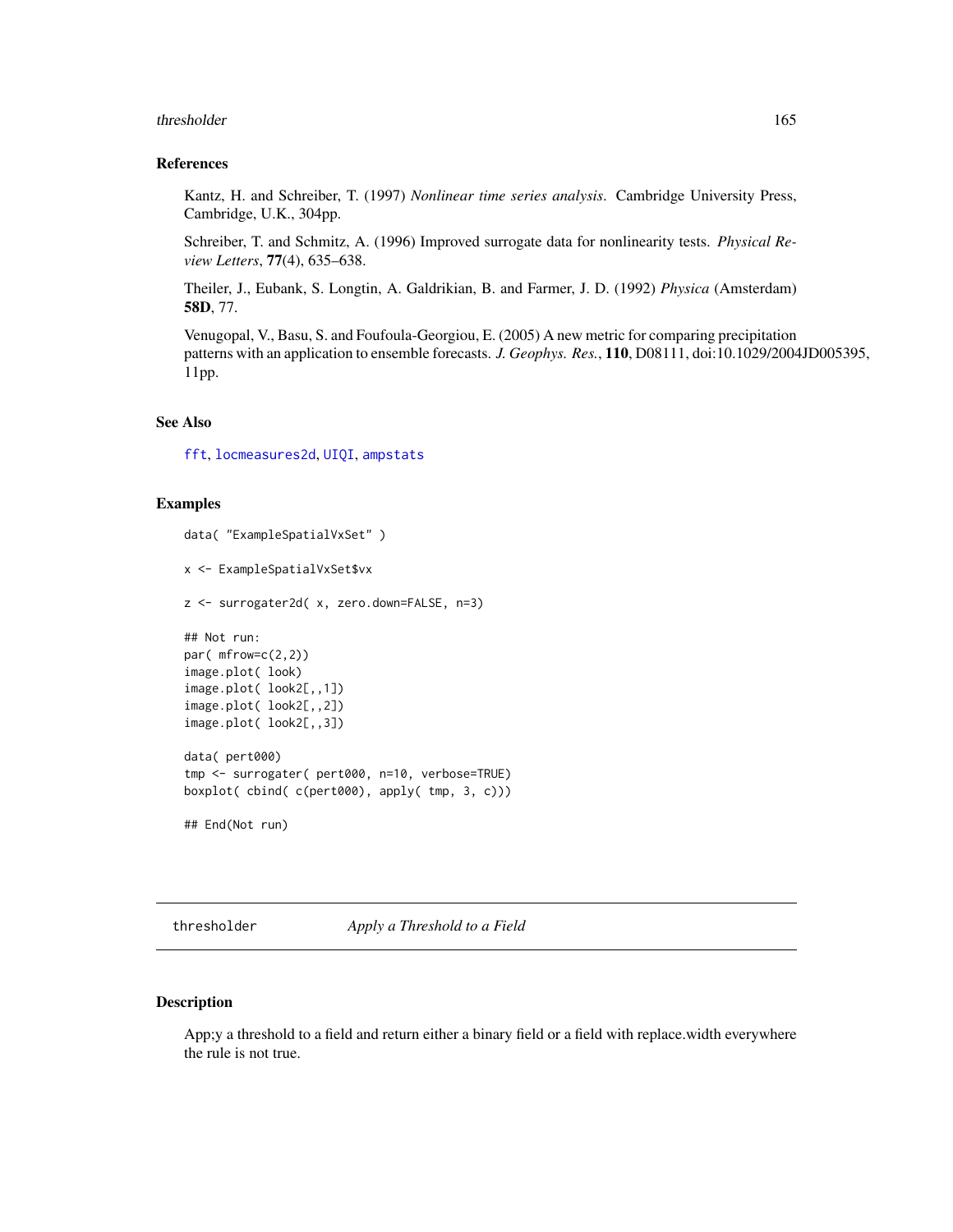## Usage

```
thresholder(x, type = c("binary", "replace.below"), th, rule = ">=",replace.with = 0, ...)
## Default S3 method:
thresholder(x, type = c("binary", "replace.below"), th, rule = ">=",replace.util = 0, ...)## S3 method for class 'SpatialVx'
thresholder(x, type = c("binary", "replace.below"), th, rule = ">=",replace.with = 0, \ldots, time.point = 1, obs = 1, model = 1)
```
## Arguments

| X            | A field or "SpatialVx" object to which to apply the thresholds.                                                                                                                                                                                                                                                                                                                                                                                                                                       |
|--------------|-------------------------------------------------------------------------------------------------------------------------------------------------------------------------------------------------------------------------------------------------------------------------------------------------------------------------------------------------------------------------------------------------------------------------------------------------------------------------------------------------------|
| type         | character describing which type of field(s) to return: binary or replace.                                                                                                                                                                                                                                                                                                                                                                                                                             |
| rule         | If type is "binary", return 0 when the rule applied to a grid point's value is<br>not true in relation to the threshold value, and 1 elsewhere. If type is "re-<br>place.below", then return replace.with wherever the rule is not true and return<br>the original value otherwise. By default, it replaces values below the threshold<br>with zero (hence its name), but if rule is, e.g., " $\leq$ ", then it will replace values<br>above with zero; or whatever value is chosen for replace.with. |
| replace.with | Only used if type is "replace.below". The value with which to replace values<br>that are below (default) the threshold.                                                                                                                                                                                                                                                                                                                                                                               |
| th           | Value of the threshold (default) or index to which row of threshold matrices in<br>thresholds attribute of "SpatialVx" object. Must be a single number.                                                                                                                                                                                                                                                                                                                                               |
| time.point   | numeric or character indicating which time point from the "SpatialVx" verifica-<br>tion set to select for analysis.                                                                                                                                                                                                                                                                                                                                                                                   |
| obs, model   | numeric indicating which observation/forecast model to select for the analysis.                                                                                                                                                                                                                                                                                                                                                                                                                       |
| $\cdots$     | Not used.                                                                                                                                                                                                                                                                                                                                                                                                                                                                                             |

#### Details

At each point, p, in the field, the expression: p rule threshold is applied. If type is "binary", then if the expression is false, zero is returned for that grid point, and if it is true, then one is returned. If type is "replace.below", then if the expression is false, replace.with is returned for that grid point, and if true, then the original value is returned. By default, the original field is returned, but with values below the threshold set to zero. If rule is "<=", then replace.below will actually replace values above the threshold with "replace.with" instead.

If applied to a "SpatialVx" class object, then observation obs and model model at time point time.point will each be thresholded using the respective th threshold value for the observed and modeled fields as taken from the thresholds attribute of the object (see the help file for make. SpatialVx).

#### Value

A field of the same dimension as x if a matrix. If x is a "SpatialVx" class object, then a list is returned with components: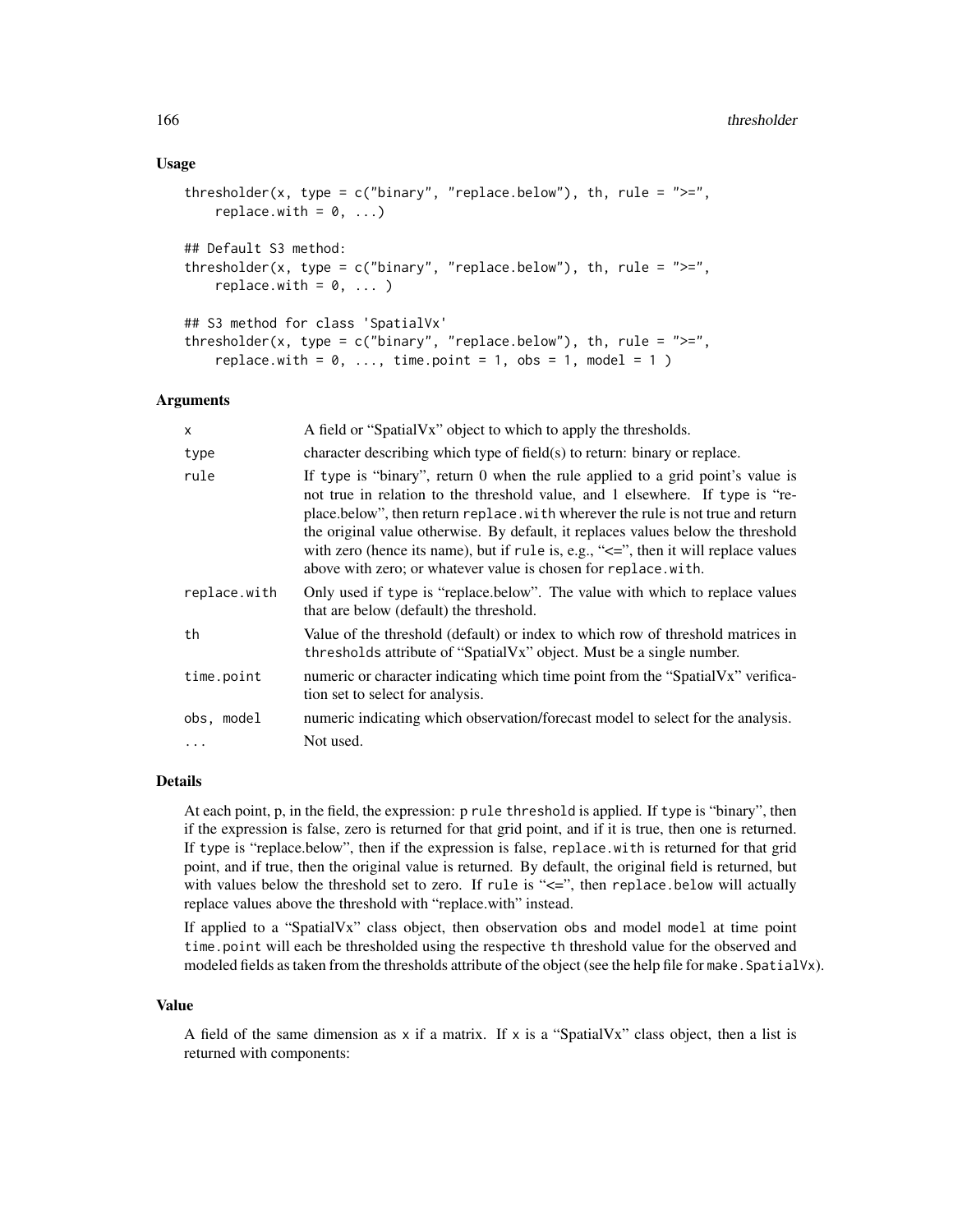#### thresholder 167

X, Xhat The matrices giving the respective thresholded fields for the observation and forecast.

## Author(s)

Eric Gilleland

# See Also

[make.SpatialVx](#page-114-0)

## Examples

```
x \le - matrix( 12 + rnorm( 100, 10, 10), 10, 10)
par(mfrow = c(2, 2))
image.plot( thresholder( x, th = 12 ), main = "binary" )
image.plot( thresholder( x, type = "replace.below", th = 12 ),
   main = "replace.below" )
image.plot( thresholder( x, th = 12, rule = "\leq"),
   main = "binary with rule \leq" )
image.plot( thresholder( x, type = "replace.below", th = 12, rule = "<=" ),
   main = "replace.below with rule \leq" )
par(mfrow = c(1,1))
## Not run:
data("geom000")
data("geom004")
data("ICPg240Locs")
hold <- make.SpatialVx( geom000, geom004, thresholds = c(0.01, 50.01),
    projection = TRUE, map = TRUE, loc = ICPg240Locs, loc.byrow = TRUE,
    field.type = "Geometric Objects Pretending to be Precipitation",
   units = "mm/h", data.name = "ICP Geometric Cases", obs.name = "geom000",
    model.name = "geom004" )
# Note: th = 1 means threshold = 0.01.
look \leq thresholder( hold, th = 1 )
image.plot( look$X )
contour( look$Xhat, add = TRUE, col = "white" )
# Note: th = 2, means threshold = 50.01look \leq thresholder( hold, th = 2 )
image.plot( look$X )
contour( look$Xhat, add = TRUE, col = "white" )
```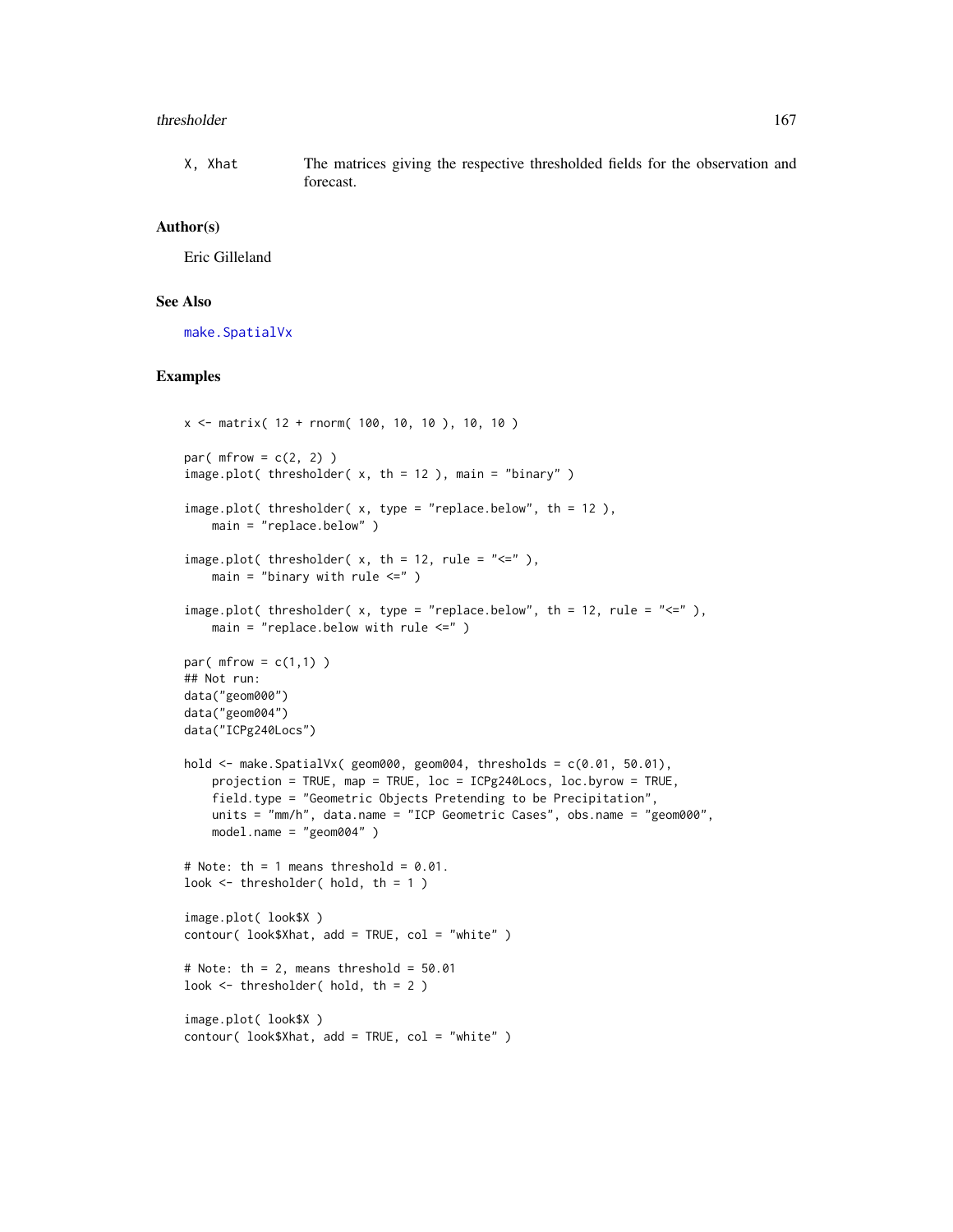```
look \leq thresholder( hold, th = 1, rule = "\leq" )
image.plot( look$X )
contour( look$Xhat, add = TRUE, col = "white" )
## End(Not run)
```
UKobs6 *Example Precipitation Rate Verification Set (NIMROD)*

#### Description

Example precipitation rate verification set from the very short-range mesoscale Numerical Weather Prediction (NWP) system used operationally at the UK Met Office.

#### Usage

data(UKobs6) data(UKloc)

# Format

The format is: chr "UKobs6"

The format is: num [1:65536, 1:2] -11 -10.9 -10.9 -10.8 -10.7 ...

# Details

Precipitation rate (mm/h) verification set from the very short-range NWP system called NIMROD used operationally at the UK Met Office, and described in detail in Casati et al. (2004). In particular, this is case 6 from Casati et al. (2004), showing a front timing error. These data are made available for scientific purposes only. Please cite the source in any papers or presentations. The proper reference is the U.K. Met Office.

Refer to Casati et al. (2004) for more information on these data.

The original lon/lat information is not available. 'UKloc' was created to match reasonably well with the figures in Casati et al. (2004), but should not be considered definite.

## Source

UK Met Office

## References

Casati, B., Ross, G. and Stephenson, D. B. (2004) A new intensity-scale approach for the verification of spatial precipitation forecasts. *Meteorol. Appl.*, 11, 141–154, doi:10.1017/S1350482704001239.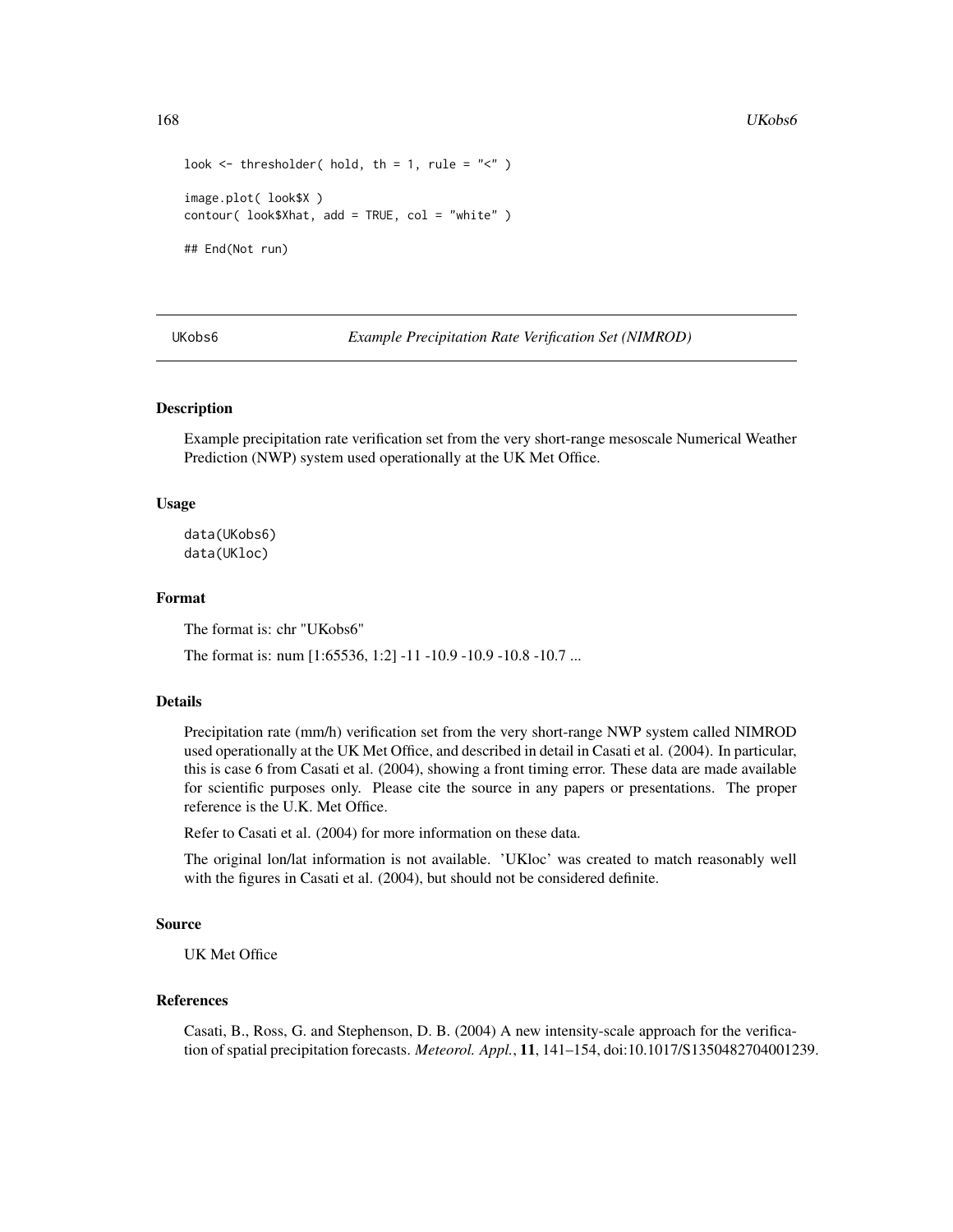#### upscale2d 169

## Examples

```
data( "UKobs6" )
data( "UKfcst6" )
data( "UKloc" )
zl <- range(c(c(UKobs6), c(UKfcst6)))
par(mfrow=c(1,2))
image(UKobs6, col=c("grey", tim.colors(64)), zlim=zl, main="analysis", axes=FALSE)
par(usr=apply(UKloc, 2, range))
map(add=TRUE)
image.plot(UKfcst6, col=c("grey", tim.colors(64)), zlim=zl, main="forecast", axes=FALSE)
par(usr=apply(UKloc, 2, range))
map(add=TRUE)
```
upscale2d *Upscaling Neighborhood Verification on a 2-d Verification Set*

## Description

Perform upscaling neighborhood verification on a 2-d verification set.

#### Usage

```
upscale2d(object, time.point = 1, obs = 1,
                 model = 1, levels = NULL, max.n = NULL, smooth.fun =
                 "hoods2dsmooth", smooth.params = NULL, rule = ">=",
                 verbose = FALSE)
## S3 method for class 'upscale2d'
plot(x, \ldots)## S3 method for class 'upscale2d'
print(x, \ldots)
```
## Arguments

| object     | list object of class "SpatialVx".                                                                                                                                                                                                                                                                                                                                                                 |
|------------|---------------------------------------------------------------------------------------------------------------------------------------------------------------------------------------------------------------------------------------------------------------------------------------------------------------------------------------------------------------------------------------------------|
| time.point | numeric or character indicating which time point from the "SpatialVx" verifica-<br>tion set to select for analysis.                                                                                                                                                                                                                                                                               |
| obs, model | numeric indicating which observation/forecast model to select for the analysis.                                                                                                                                                                                                                                                                                                                   |
| levels     | numeric vector giving the successive values of the smoothing parameter. For<br>example, for the default method, these are the neighborhood lengths over which<br>the levels <sup><math>\wedge</math>2</sup> nearest neighbors are averaged for each point. Values should make<br>sense for the specific smoothing function. For example, for the default method,<br>these should be odd integers. |
| max.n      | (optional) single numeric giving the maximum neighborhood length to use. Only<br>used if levels are NULL.                                                                                                                                                                                                                                                                                         |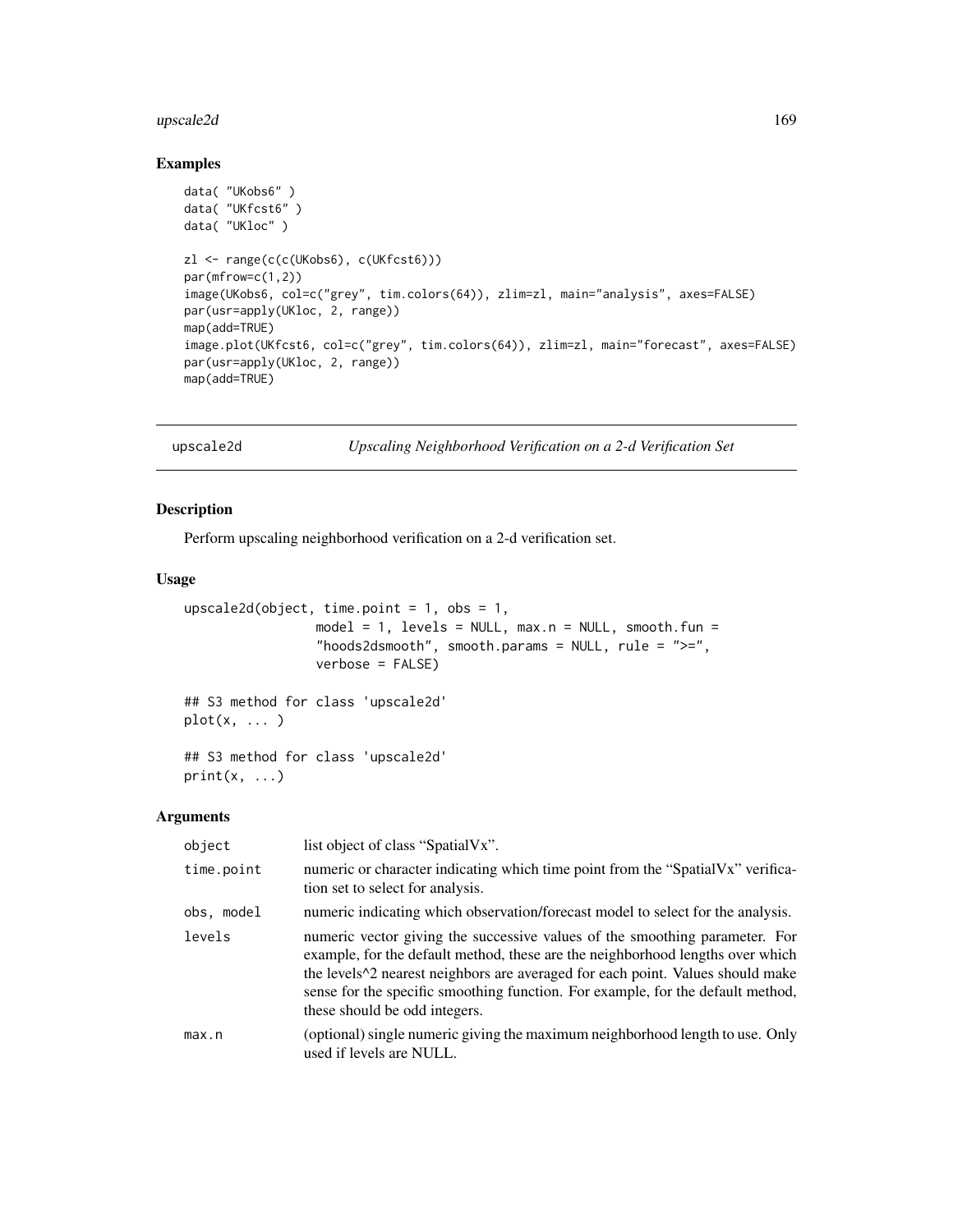| smooth.fun    | character giving the name of a smoothing function to be applied. Default is an<br>average over the $n^2$ nearest neighbors, where n is taken to be each value of the<br>levels argument. |
|---------------|------------------------------------------------------------------------------------------------------------------------------------------------------------------------------------------|
| smooth.params | list object containing any optional arguments to smooth. Fun. Use NULL if<br>none.                                                                                                       |
| rule          | character string giving the threshold rule to be applied. See help file for thresholder<br>function for more information.                                                                |
| verbose       | logical, should progress information be printed to the screen?                                                                                                                           |
| x             | list object of class "upscale2d" as returned by upscale2d.                                                                                                                               |
| $\ddots$ .    | optional arguments to the image.plot function from package fields. Can also<br>include the argument type, which must be one of "all", "gss", "ts", "bias" or<br>"rmse".                  |
|               |                                                                                                                                                                                          |

#### Details

Upscaling is performed via neighborhood smoothing. Here, a boxcar kernel is convolved (using the convolution theorem with FFT's) to obtain an average over the nearest  $n^2$  grid squares at each grid point. This is performed on the raw forecast and verification fields. The root mean square error (RMSE) is taken for each threshold (Yates et al., 2006; Ebert, 2008). Further, binary fields are obtained for each smoothed field via thresholding, and frequency bias, threat score ts) and equitable threat score (ets) are calculated (Zepeda-Arce et al., 2000; Ebert, 2008).

#### Value

upscale2d returns a list of class "upscale2d" with components:

| rmse        | numeric vector giving the root mean square error for each neighborhood size<br>provided by object.                   |
|-------------|----------------------------------------------------------------------------------------------------------------------|
| bias.ts.ets | numeric matrices giving the frequency bias, ts and ets for each neighborhood<br>size (rows) and threshold (columns). |

#### Author(s)

Eric Gilleland

## References

Ebert, E. E. (2008) Fuzzy verification of high resolution gridded forecasts: A review and proposed framework. *Meteorol. Appl.*, 15, 51–64. doi:10.1002/met.25

Yates, E., Anquetin, S., Ducrocq, V., Creutin, J.-D., Ricard, D. and Chancibault, K. (2006) Point and areal validation of forecast precipitation fields. *Meteorol. Appl.*, 13, 1–20.

Zepeda-Arce, J., Foufoula-Georgiou, E., Droegemeier, K. K. (2000) Space-time rainfall organization and its role in validating quantitative precipitation forecasts. *J. Geophys. Res.*, 105(D8), 10,129–10,146.

# See Also

[hoods2d](#page-88-0), [kernel2dsmooth](#page-0-0), [kernel2dmeitsjer](#page-0-0), [fft](#page-0-0)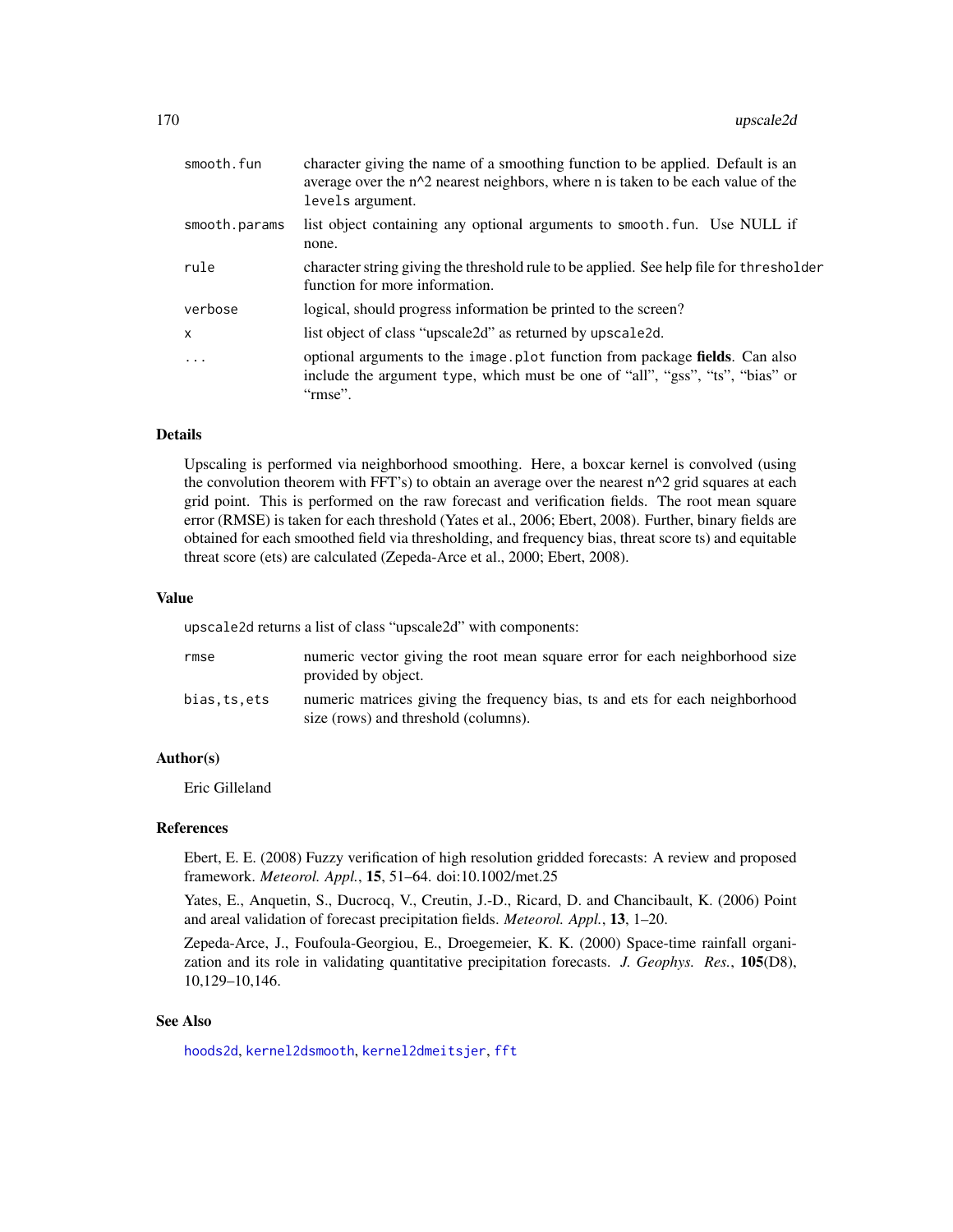# variographier 171

#### Examples

```
x <- matrix( 0, 50, 50)
x[ sample(1:50,10), sample(1:50,10)] <- rexp( 100, 0.25)
y <- kernel2dsmooth( x, kernel.type="disk", r=6.5)
x <- kernel2dsmooth( x, kernel.type="gauss", nx=50, ny=50, sigma=3.5)
hold \le make. SpatialVx( x, y, thresholds = seq(0.01,1,,5), field. type = "random")
look <- upscale2d( hold, levels=c(1, 3, 20) )
look
par(mfrow = c(4, 2))
plot( look )
## Not run:
data( "geom001" )
data( "geom000" )
data( "ICPg240Locs" )
hold <- make.SpatialVx( geom000, geom001, thresholds = c(0.01, 50.01),
    loc = ICPg240Locs, projection = TRUE, map = TRUE, loc.byrow = TRUE,
    field.type = "Precipitation", units = "mm/h",
    data.name = "Geometric", obs.name = "geom000", model.name = "geom001" )
look <- upscale2d(hold, levels=c(1, 3, 9, 17, 33, 65, 129, 257),
    verbose=TRUE)
par(mfrow = c(4, 2))
plot(look )
look <- upscale2d(hold, q.gt.zero=TRUE, verbose=TRUE)
plot(look)
look <- upscale2d(hold, verbose=TRUE)
plot(look)
## End(Not run)
```

|--|

# Description

Calculate the variography score between two spatial fields based on the fitted exponential variogram.

#### Usage

```
variographier(x, init, zero.out = FALSE, ...)
```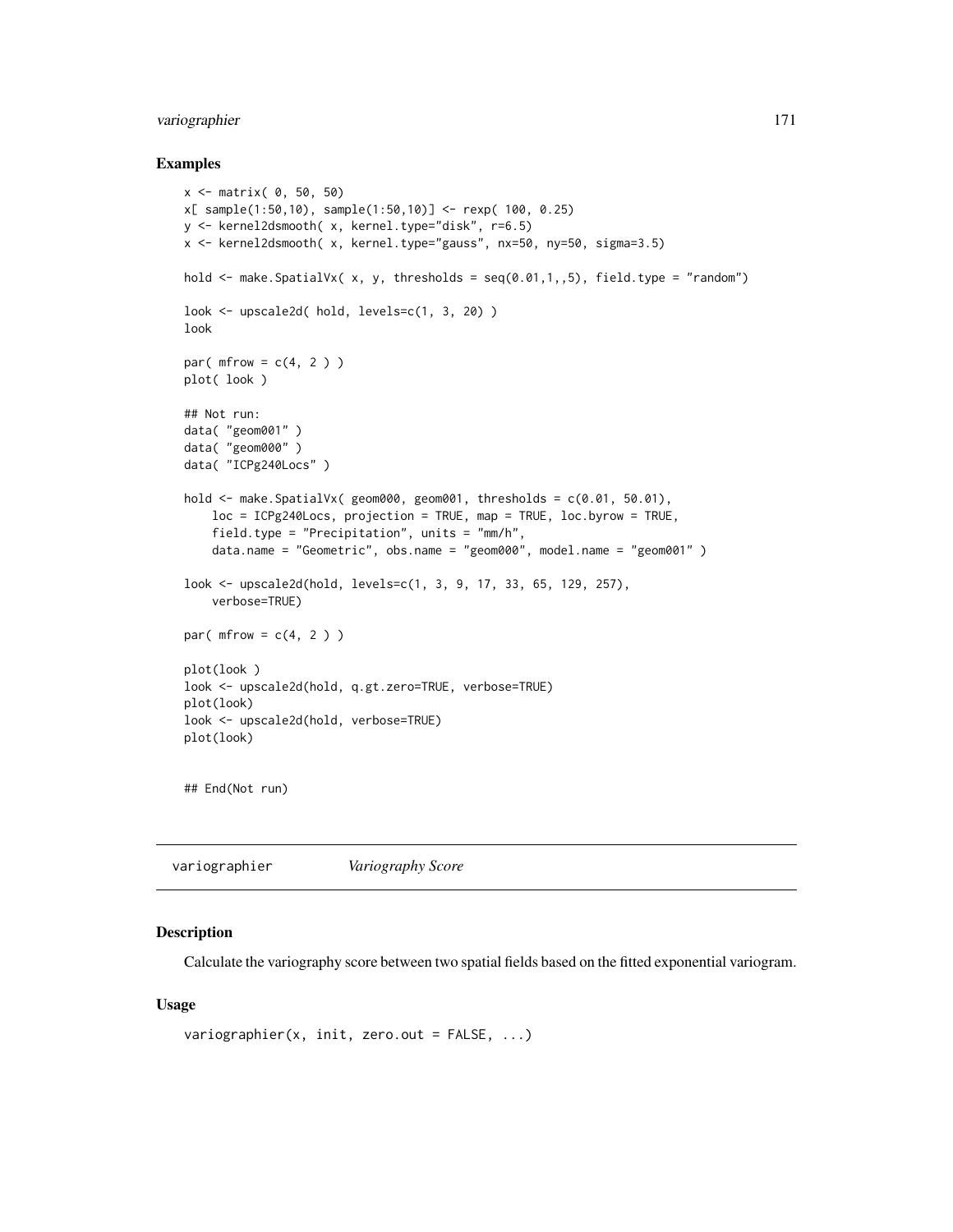```
## Default S3 method:
variographier( x, init, zero.out = FALSE, ..., y )
## S3 method for class 'SpatialVx'
variographier( x, init, zero.out = FALSE, ...,
   obs = 1, model = 1, time.point = 1)
```
## Arguments

| x, y       | matrices giving the fields on which to calculate the variography or a "SpatialVx"<br>class object (x only).                                                                              |
|------------|------------------------------------------------------------------------------------------------------------------------------------------------------------------------------------------|
| init       | list with components px and py that give initial values for parameter estimates<br>$(sill + nugget and range)$ . If missing, default will attempt to find reasonable<br>starting values. |
| zero.out   | logical should the variogram be calculated over all grid points or just ones where<br>one or both fields are non-zero? See variogram. matrix.                                            |
| time.point | numeric or character indicating which time point from the "SpatialVx" verifica-<br>tion set to select for analysis.                                                                      |
| obs, model | numeric indicating which observation/forecast model to select for the analysis.                                                                                                          |
| $\ddotsc$  | optional arguments to vgram. matrix or variogram. matrix (if zero.out is TRUE).<br>Can also have optional arguments to nlminb (but not lower or upper).                                  |

## Details

The variography score calculated here is that from Ekstr\"om (2016). So far, only the exponential variogram is allowed.

Note that in the fitting, the model  $g(h) = c * (1 - exp(-a * h))$  is used, but the variography is calculated for theta  $= 3 / a$ . Therefore, the values in the par component of the returned fitted variograms correspond to a, while the variography score corresponds to theta. The score is given by:

 $v = 1 / \sqrt{\sqrt{C_0^2 + c_m^2 + (theta_0^0 - \theta_0^0)}$  + (theta\_0 - theta\_m )^2 )

where c<sub>o</sub> and c<sub>om</sub> are the sill + nugget terms for the observation and model, resp., and similarly for theta\_0 and theta\_m.

The parameters are  $*$ not $*$  currently normalized, here, to give equal weight between sill + nugget and range. If several fields are analyzed (e.g., an ensemble), then the fitted parameters could be gathered, and one could use that information to calculate the score based on a normalized version.

# Value

A list object of class "variographied" is returned with components:

| obs.vg, mod.vg       |                                                                                                                                         |
|----------------------|-----------------------------------------------------------------------------------------------------------------------------------------|
|                      | Empirical variogram objects as returned by either vgram matrix or variogram matrix                                                      |
| obs.parvg, mod.parvg |                                                                                                                                         |
|                      | objects returned by nlminb containing the fitted exponential variogram model<br>parameters and some information about the optimization. |
| variography          | single numeric giving the variography measure.                                                                                          |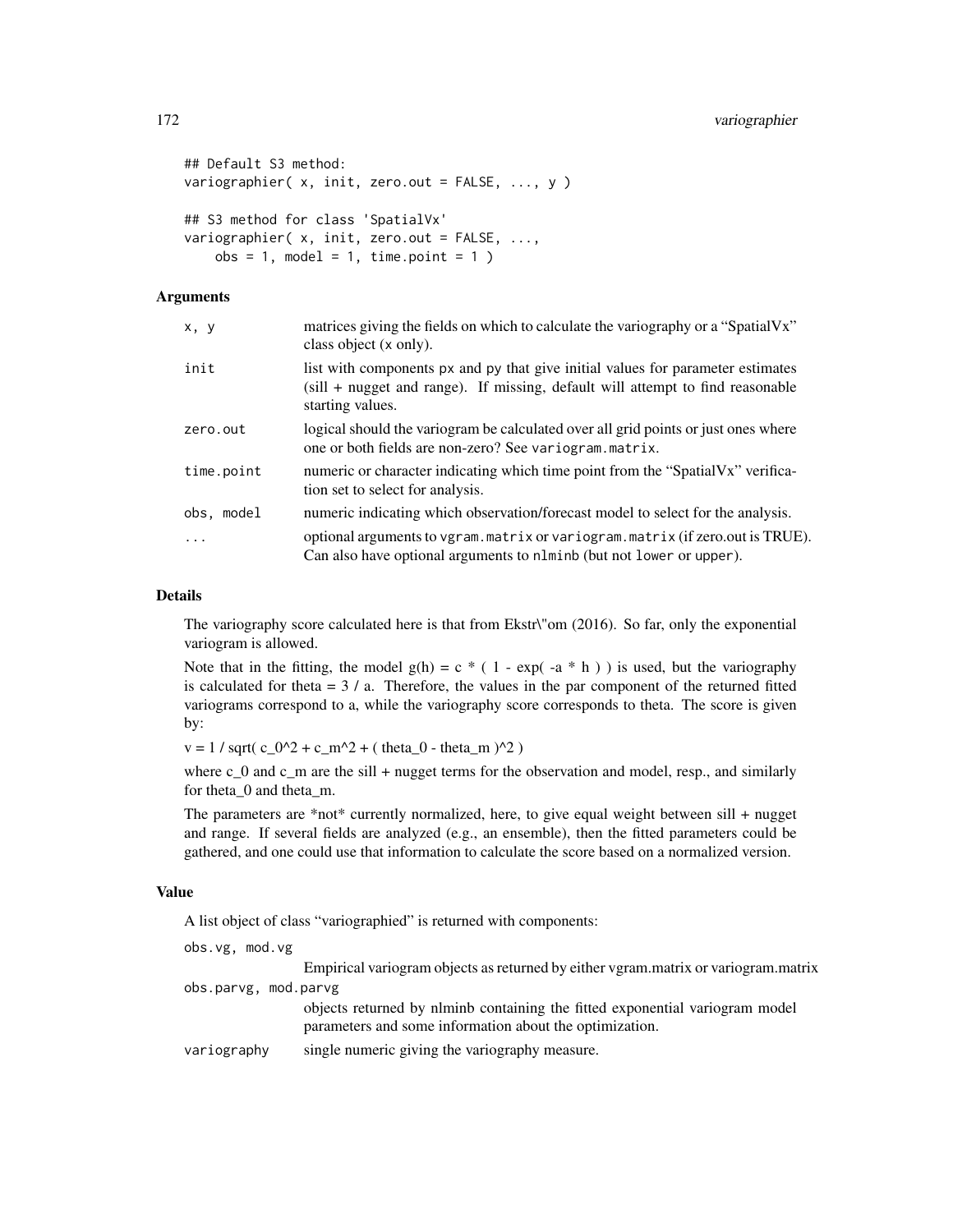#### vxstats 173

## Author(s)

Eric Gilleland

## References

Ekstr\"om, M. (2016) Metrics to identify meaningful downscaling skill in WRF simulations of intense rainfall events. *Environmental Modelling and Software*, 79, 267–284, DOI: 10.1016/j.envsoft.2016.01.012.

## See Also

[vgram.matrix](#page-0-0), [variogram.matrix](#page-0-0)

# Examples

```
data( "UKobs6" )
data( "UKfcst6" )
data( "UKloc" )
hold <- make.SpatialVx( UKobs6, UKfcst6, thresholds = c(0.01, 20.01),
    loc = UKloc, field.type = "Precipitation", units = "mm/h",
    data.name = "Nimrod", obs.name = "Observations 6", model.name = "Forecast 6",
   map = TRUE)
look <- variographier( hold )
look
plot( look )
```

| vxstats |  |  |
|---------|--|--|
|---------|--|--|

Some Common Traditional Forecast Verification Statistics.

## Description

Calculates some common traditional forecast verification statistics.

#### Usage

vxstats(X, Xhat, which.stats = c("bias", "ts", "ets", "pod", "far", "f", "hk", "bcts", "bcets", "mse"), subset = NULL)

# Arguments

| X.Xhat      | k by m matrix of verification and forecast values, resp.                           |
|-------------|------------------------------------------------------------------------------------|
| which.stats | character vector giving the names of the desired statistics. See Details below.    |
| subset      | numeric vector indicating a subset of the verification set over which to calculate |
|             | the verification statistics.                                                       |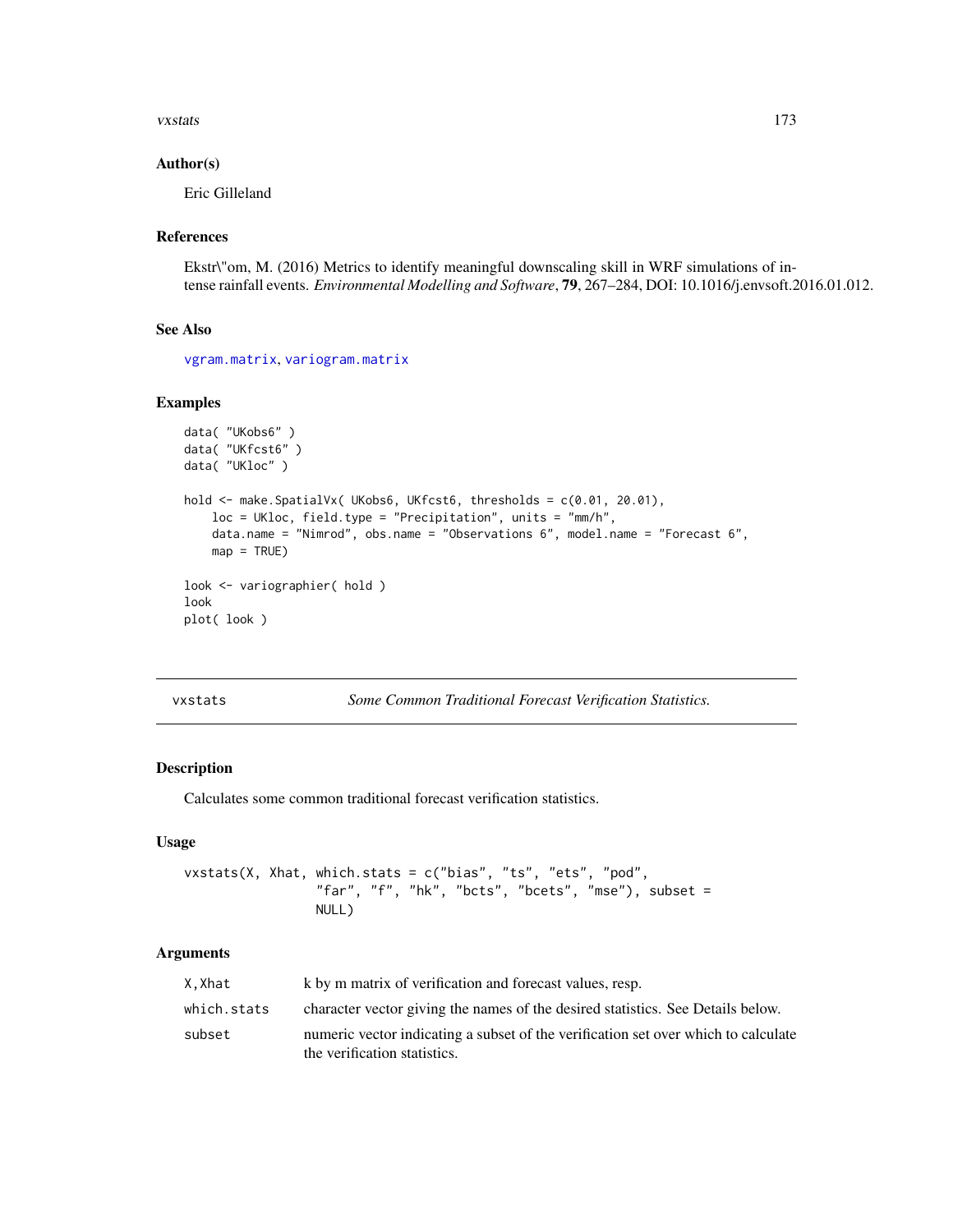# Details

Computes several traditional verification statistics (see Wilks, 2006, Ch. 7; Jolliffe and Stephenson, 2012 for more on these forecast verification statistics; as well as the Issues, Methods and FAQ web page of the Joint Working Group on Forecast Verification of the World Meteorological Organization at: <http://www.cawcr.gov.au/projects/verification/>) The possible statistics that can be computed, as determined by which.stats are:

"bias" the number of forecast events divided by the number of observed events (sometimes called frequency bias).

"ts" threat score, given by hits/(hits + misses + false alarms)

"ets" equitable threat score, given by (hits - hits.random)/(hits + misses + false alarms - hits.random), where hits.random is the number of observed events times the number of forecast events divided by the total number of forecasts.

"pod" probability of detecting an observed event (aka, hit rate). It is given by hits/(hits + misses).

"far" false alarm ratio, given by (false alarms)/(hits + false alarms).

"f" false alarm rate (aka probability of false detection) is given by (false alarms)/(correct rejections + false alarms).

"hk" Hanssen-Kuipers Score is given by the difference between the hit rate ("pod") and the false alarm rate ("f").

"bcts", "bcets", Bias Corrected Threat Score (Equitable Threat Score) as introduced in Mesinger (2008); see also Brill and Mesinger (2009). Also referred to as the dHdA versions of these scores.

"mse" mean square error (not a contingency table statistic, but can be used with binary fields). This is the only statistic that can be calculated here that does not require binary fields for Fcst and Obs.

## Value

A list with components determined by which.stats, which may include any or all of the following.

| bias        | numeric giving the frequency bias.                                                         |
|-------------|--------------------------------------------------------------------------------------------|
| ts          | numeric giving the threat score.                                                           |
| ets         | numeric giving the equitable threat score, also known as the Gilbert Skill Score.          |
| pod         | numeric giving the probability of decking an event, also known as the hit rate.            |
| far         | numeric giving the false alarm ratio.                                                      |
| f           | numeric giving the false alarm rate.                                                       |
| hk          | numeric giving the Hanssen and Kuipers statistic.                                          |
| bcts, bcets | numeric giving the bias corrected version of the threat- and/or equitable threat<br>score. |
| mse         | numeric giving the mean square error.                                                      |
|             |                                                                                            |

# Warning

It is up to the user to provide the appropriate type of fields for the given statistics to be computed. For example, they must be binary for all types of which.stats except mse.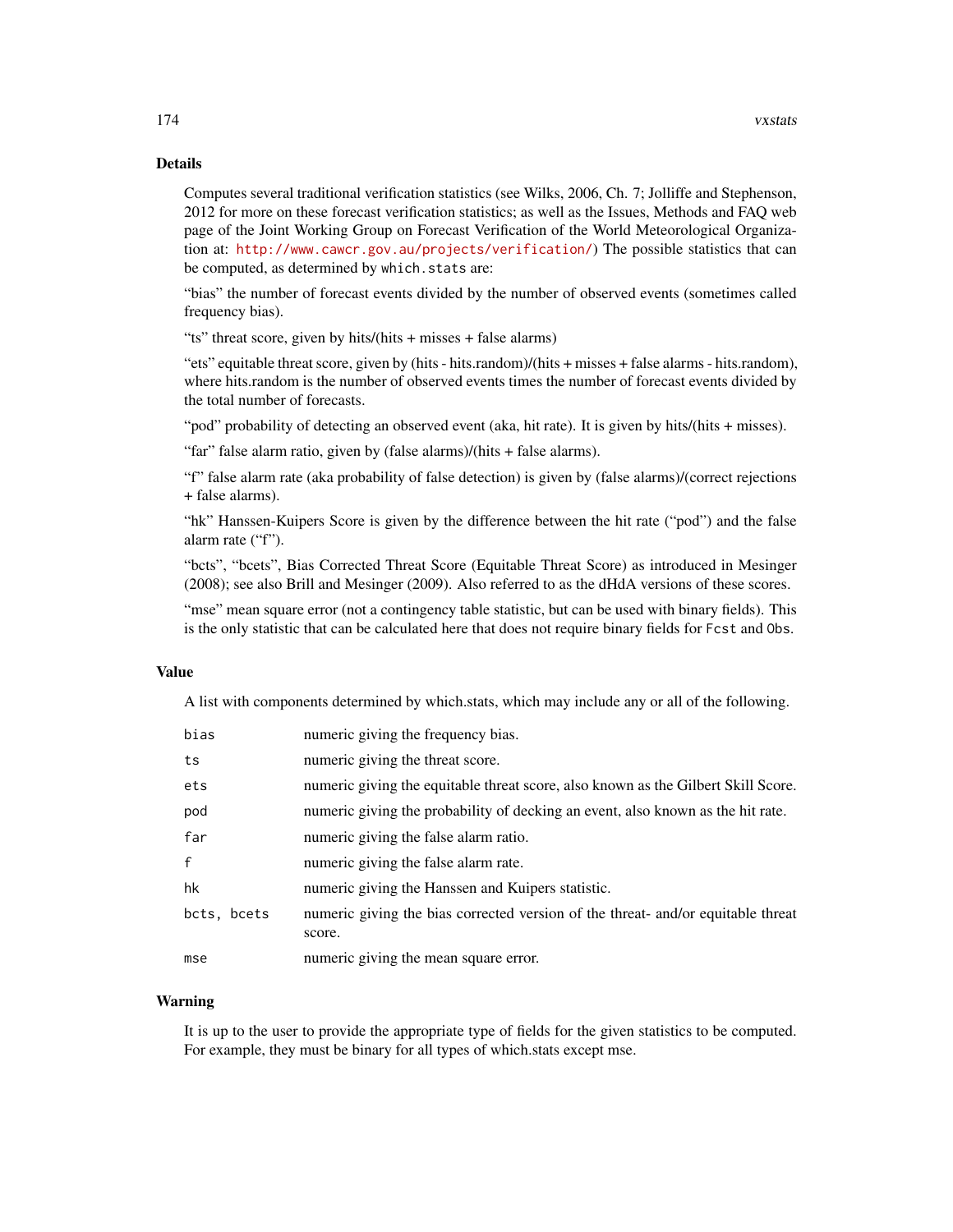#### waveIS 2008 2012 2022 2023 2024 2022 2022 2023 2024 2022 2023 2024 2022 2023 2024 2022 2023 2024 2022 2023 2024 2022 2023 2024 2022 2023 2024 2022 2023 2024 2022 2023 2024 2022 2023 2024 2022 2023 2024 2022 2023 2024 2022

# Note

See the web page: http://www.cawcr.gov.au/projects/verification/ for more details about these statistics, and references.

## Author(s)

Eric Gilleland

## References

Brill, K. F. and Mesinger, F. (2009) Applying a general analytic method for assessing bias sensitivity to bias-adjusted threat and equitable threat scores. *Wea. Forecasting*, 24, 1748–1754.

Jolliffe, I. T. and Stephenson, D. B., Edts. (2012) *Forecast Verification: A Practitioner's Guide in Atmospheric Science*, 2nd edition. Chichester, West Sussex, U.K.: Wiley, 274 pp.

Mesinger, F. (2008) Bias adjusted precipitation threat scores. *Adv. Geosci.*, 16, 137–142.

Wilks, D. S. (2006) *Statistical Methods in the Atmospheric Sciences*. 2nd Edition, Academic Press, Burlington, Massachusetts, 627pp.

# See Also

[hoods2d](#page-88-0)

#### Examples

```
# Calculate the traditional verification scores for the first geometric case
# of the ICP.
data( "geom001" )
data( "geom000" )
rmse <- sqrt(vxstats( geom001, geom000, which.stats="mse")$mse)
rmse
vxstats( geom001 > 0, geom000 > 0, which.stats=c("bias", "ts", "ets", "pod", "far", "f", "hk"))
data( "geom005" )
vxstats( geom005 > 0, geom000 >0, which.stats=c("ts","ets","bcts","bcets"))
```
waveIS *Intensity Scale (IS) Verification*

### Description

Intensity Scale (IS) verification based on Casat et al (2004) and Casati (2010).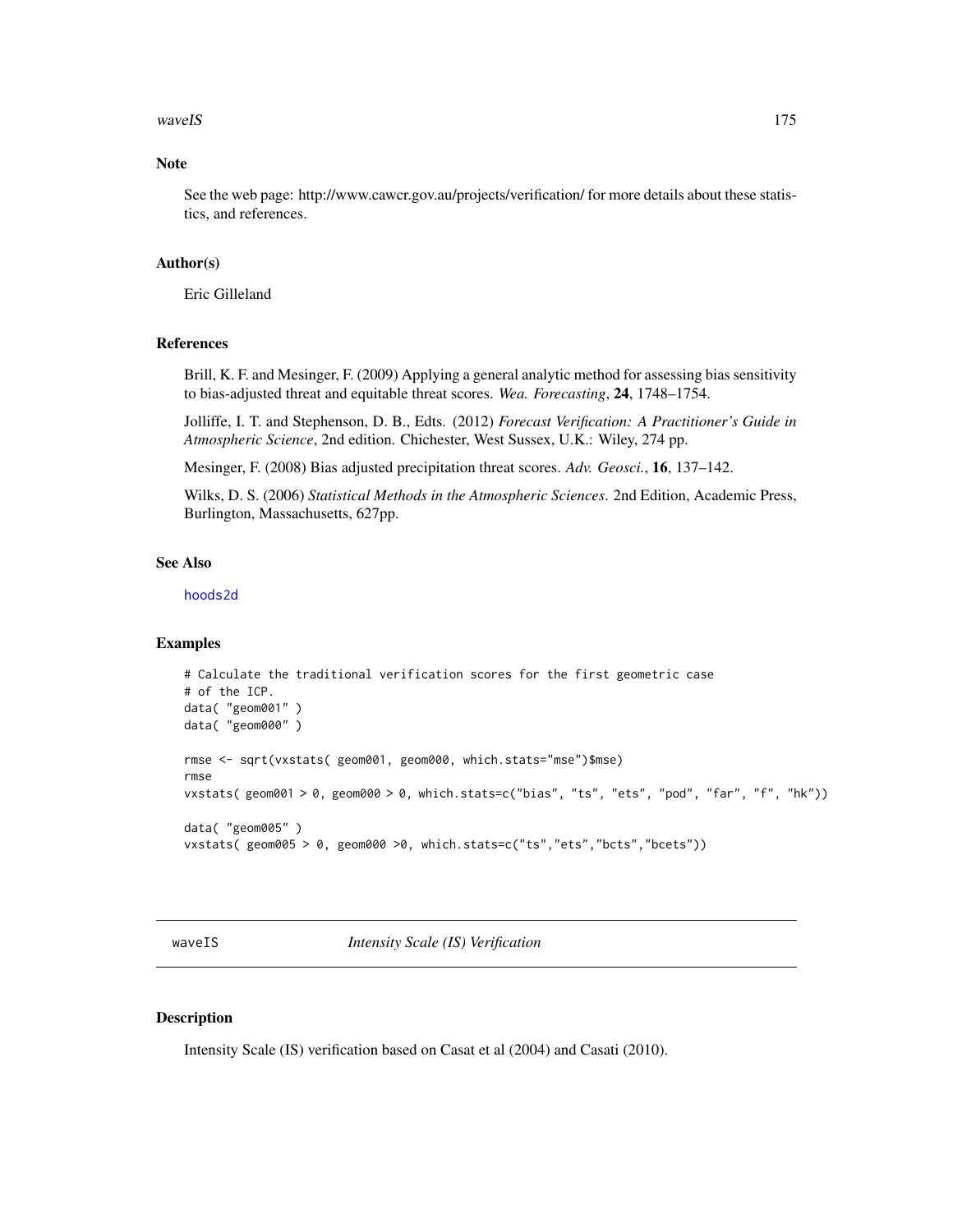### Usage

```
waveIS(x, th = NULL, J = NULL, wavelet.type = "haar", levels
                = NULL, max.n = NULL, smooth.fun = "hoods2dsmooth",
                smooth.params = NULL, rule = ">=", verbose = FALSE,
                 ...)
## S3 method for class 'SpatialVx'
waveIS(x, th = NULL, J = NULL, wavelet.type = "haar", levels
                = NULL, max.n = NULL, smooth.fun = "hoods2dsmooth",
                 smooth.params = NULL, rule = ">=", verbose = FALSE,
                 ..., time.point = 1, obs = 1, model = 1)
## Default S3 method:
waveIS(x, th = NULL, J = NULL, wavelet.type = "haar", levels
                = NULL, max.n = NULL, smooth.fun = "hoods2dsmooth",
                smooth.params = NULL, rule = ">=", verbose = FALSE,
                 ...)
## S3 method for class 'waveIS'
plot(x, main1 = "X", main2 = "Y",which.plots = c("all", "mse", "ss", "energy"),
   levelu = NULL, ...## S3 method for class 'waveIS'
summary(object, ...)
```
#### Arguments

| $\mathsf{x}$ | For wave IS either a list object of class "SpatialVx", a two-component list giving<br>the two fields to be compared (the verification field is assumed to be the first<br>one) or a named list with components "X" and "Xhat" giving the two fields to<br>be compared. list object returned by wave IS.                 |
|--------------|-------------------------------------------------------------------------------------------------------------------------------------------------------------------------------------------------------------------------------------------------------------------------------------------------------------------------|
| object       | list object returned by wave IS.                                                                                                                                                                                                                                                                                        |
| main1, main2 | character giving labels for the plots where main trefers to the verification field<br>and main2 to the forecast field.                                                                                                                                                                                                  |
| which.plots  | character vector naming one or more specific plots to do.                                                                                                                                                                                                                                                               |
| level.label  | optional character vector to use for level names on the $plot(s)$ .                                                                                                                                                                                                                                                     |
| $\mathbf{J}$ | numeric integer giving the number of levels to use. If NULL and the field is<br>dyadic, this will be $log2(min(dim(X)))$ , where X is a field from the verification<br>set. If NULL and the field is not dyadic, then J is set equal to 4. Note that if the<br>fields are not dyadic, the function will be much slower. |
| wavelet.type | character giving the name of the wavelet type to use as accepted by dwt. 2d and<br>modwt.2d.                                                                                                                                                                                                                            |
| th           | list object with named components "X" and "Xhat" giving the thresholds to<br>use for each field. If null, taken from teh thresholds attribute for "Spatial Vx"<br>objects.                                                                                                                                              |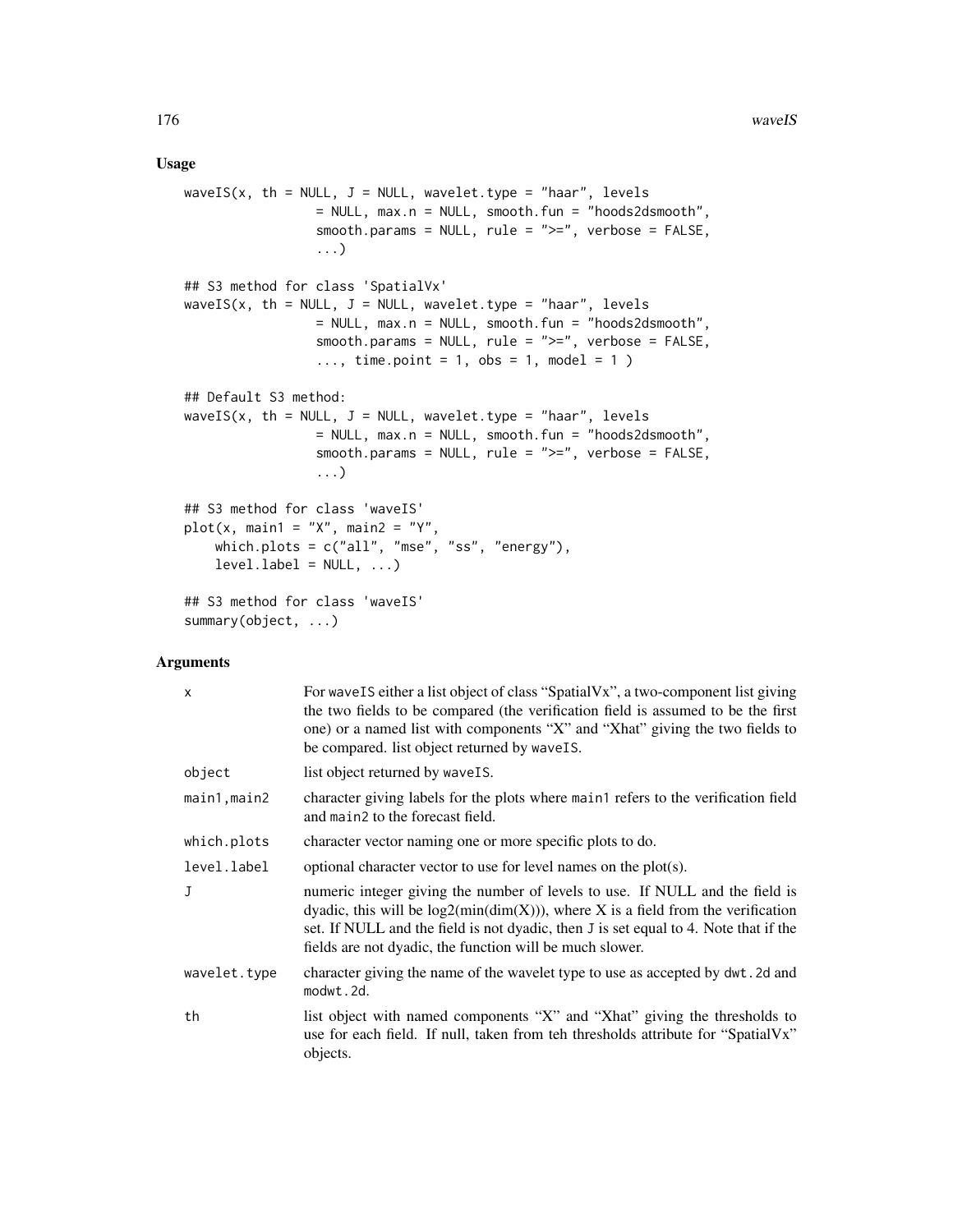### waveIS 277

| time.point    | numeric or character indicating which time point from the "SpatialVx" verifica-<br>tion set to select for analysis.                                                                                                                                                                                                                                                                                                                                                                              |
|---------------|--------------------------------------------------------------------------------------------------------------------------------------------------------------------------------------------------------------------------------------------------------------------------------------------------------------------------------------------------------------------------------------------------------------------------------------------------------------------------------------------------|
| obs, model    | numeric indicating which observation/forecast model to select for the analysis.                                                                                                                                                                                                                                                                                                                                                                                                                  |
| levels        | numeric vector giving the successive values of the smoothing parameter. For<br>example, for the default method, these are the neighborhood lengths over which<br>the levels^2 nearest neighbors are averaged for each point. Values should make<br>sense for the specific smoothing function. For example, for the default method,<br>these should be odd integers.                                                                                                                              |
| max.n         | (optional) single numeric giving the maximum neighborhood length to use. Only<br>used if levels are NULL.                                                                                                                                                                                                                                                                                                                                                                                        |
| smooth.fun    | character giving the name of a smoothing function to be applied. Default is an<br>average over the n^2 nearest neighbors, where n is taken to be each value of the<br>levels argument.                                                                                                                                                                                                                                                                                                           |
| smooth.params | list object containing any optional arguments to smooth. fun. Use NULL if<br>none.                                                                                                                                                                                                                                                                                                                                                                                                               |
| rule          | If type is "binary", return 0 when the rule applied to a grid point's value is<br>not true in relation to the threshold value, and 1 elsewhere. If type is "re-<br>place.below", then return replace. with wherever the rule is not true and return<br>the original value otherwise. By default, it replaces values below the threshold<br>with zero (hence its name), but if rule is, e.g., "<=", then it will replace values<br>above with zero; or whatever value is chosen for replace.with. |
| verbose       | logical, should progress information be printed to the screen?                                                                                                                                                                                                                                                                                                                                                                                                                                   |
| .             | Not used by wave IS (or its method functions) or plot. wave IS. Only sort of used<br>by summary.waveIS. One can put the argument silent=TRUE so that nothing is<br>printed to the screen (useful if you just want the values calculated and stored<br>without writing to the screen).                                                                                                                                                                                                            |

# Details

This function applies various statistics to the detail fields (in wavelet space) of a discrete wavelet decomposition (DWT) of the binary error fields for a verification set. In particular, the statistics described in Casati et al (2004) and Casati (2010) are calculated. This function depends on the waverify2d or mowaverify2d function (depending on whether the fields are dyadic or not, resp.), which themselves depend on the dwt.2d and idwt.2d or modwt.2d and imodwt.2d functions.

See the references herein and the help files and references therein for dwt.2d and modwt.2d for more information on this approach, as well as Percival and Guttorp (1994) and Lindsay et al. (1996).

#### Value

A list object of class "waveIS" that contains the entire prep object passed in by obj, as well as additional components:

| EnVx.EnFcst | I by q matrices giving the energy for the verification and forecast fields, resp.,<br>for each threshold (columns) and scale (rows). |
|-------------|--------------------------------------------------------------------------------------------------------------------------------------|
| MSE.SS      | J by q matrices giving the mean square error and IS skill score for each threshold<br>(column) and scale (rows).                     |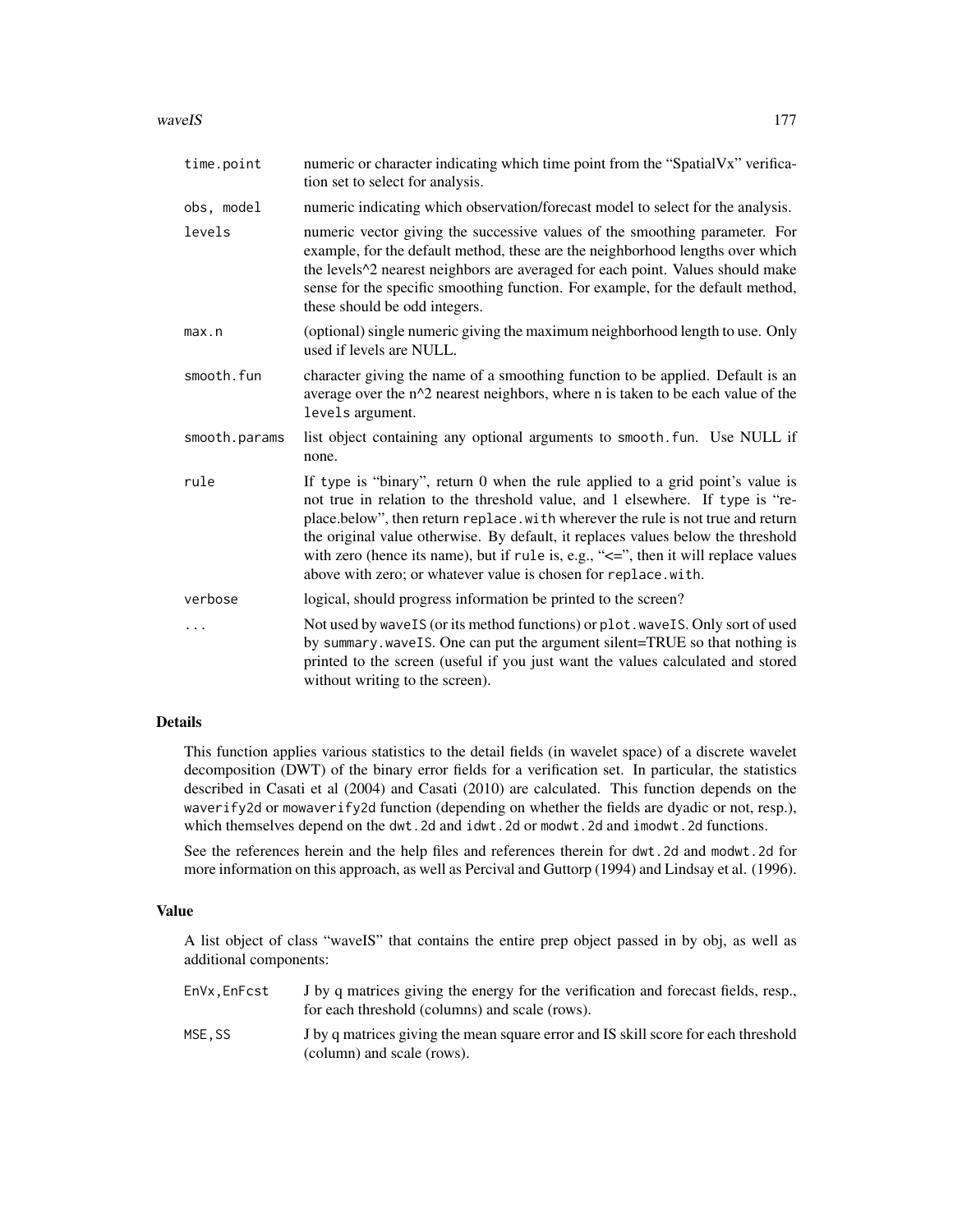Bias numeric vector of length q giving the frequency bias of the original fields for each threshold.

plot.waveIS does not return any value. A plot is created on the current graphic device. summary.waveIS returns a list invisibly with the same components as returned by waveIS along with extra components:

MSEu,SSu,EnVx.u,EnFcst.u

length q numeric vectors giving the MSE, SS, and Vx and Fcst energy for each threshold (i.e., ignoring the wavelet decomposition).

MSEperc,EnVx.perc,EnFcst.perc

J by q numeric matrices giving percentage form of MSE, Vx Energy and Fcst Energy values, resp.

EnRelDiff J by q numeric matrix giving the energy relative difference.

## Author(s)

Eric Gilleland

#### References

Casati, B., Ross, G. and Stephenson, D. B. (2004) A new intensity-scale approach for the verification of spatial precipitation forecasts. *Meteorol. Appl.* 11, 141–154.

Casati, B. (2010) New Developments of the Intensity-Scale Technique within the Spatial Verification Methods Inter-Comparison Project. *Wea. Forecasting* 25, (1), 113–143, doi:10.1175/2009WAF2222257.1.

Lindsay, R. W., Percival, D. B. and Rothrock, D. A. (1996) The discrete wavelet transform and the scale analysis of the surface properties of sea ice. *IEEE Transactions on Geoscience and Remote Sensing*, 34 (3), 771–787.

Percival, D. B. and Guttorp, P. (1994) Long-memory processes, the Allan variance and wavelets. In *Wavelets in Geophysics*, Foufoula-Georgiou, E. and Kumar, P., Eds., New York: Academic, 325–343.

# See Also

IS, int. scale. verify from package verification,

[dwt.2d](#page-0-0), [modwt.2d](#page-0-0), [idwt.2d](#page-0-0), [imodwt.2d](#page-0-0), [hoods2d](#page-88-0) [thresholder](#page-164-0)

#### Examples

```
data( "UKobs6" )
data( "UKfcst6" )
data( "UKloc" )
hold <- make.SpatialVx( UKobs6, UKfcst6,
    thresholds = c(0.1, 0.2, 0.5, 1, 2, 5, 10, 20, 50),
   loc = UKloc, map = TRUE, field.type = "Rainfall", units = "mm/h",
   data.name = "Nimrod", obs.name = "UKobs6", model.name = "UKfcst6" )
```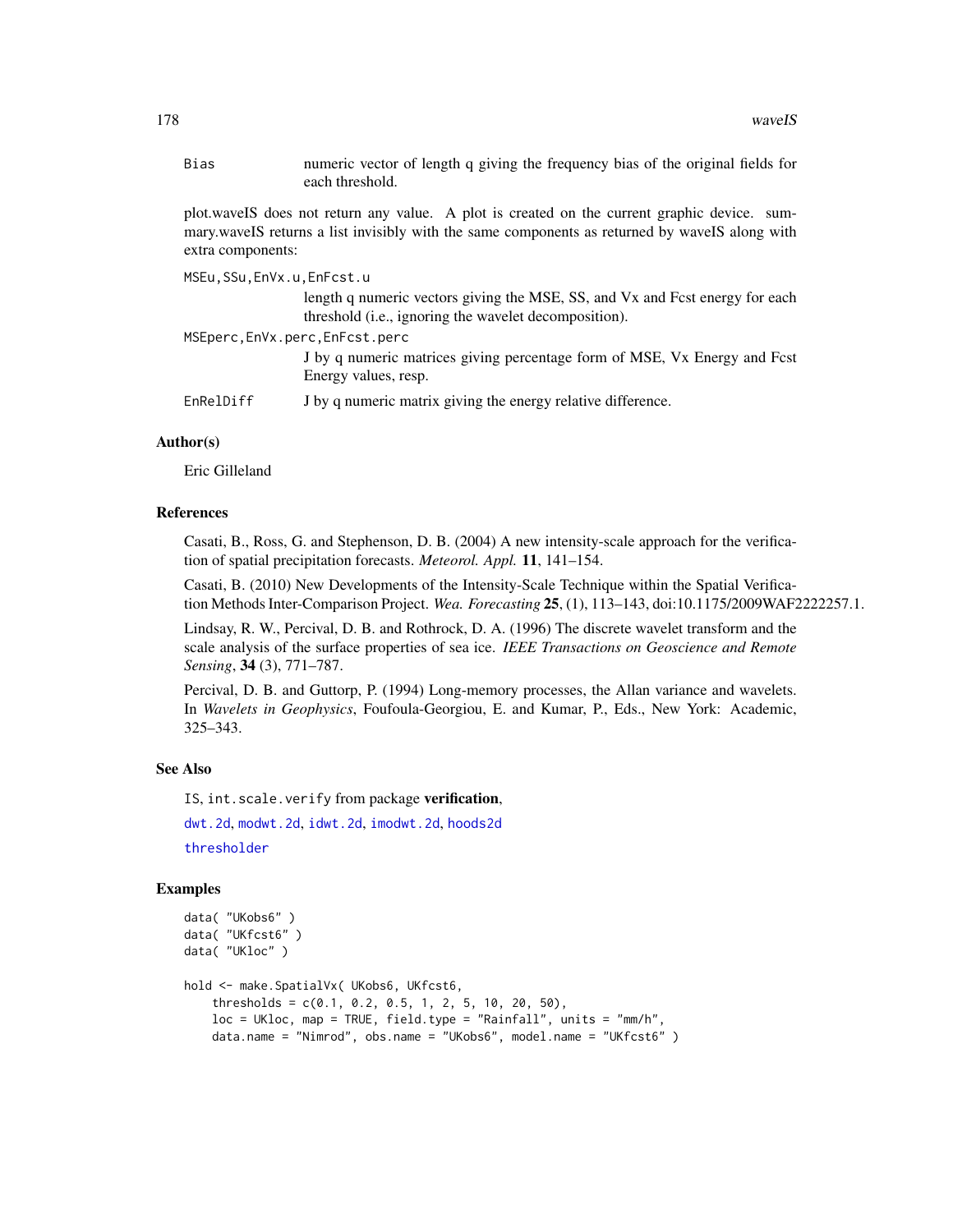# wavePurify Vx 179

```
look <- waveIS(hold, J=8, levels=2^(8-1:8), verbose=TRUE)
plot(look, which.plots="mse")
plot(look, which.plots="ss")
plot(look, which.plots="energy")
summary(look)
## Not run:
data( "pert004" )
data( "pert000" )
hold <- make.SpatialVx( pert000, pert004, thresholds = c(1, 10, 50),
    loc = ICPg240Locs, projection = TRUE, map = TRUE, loc.byrow = TRUE,
    field.type = "Precipitation", units = "mm/h",
    data.name = "Perturbed ICP", obs.name = "pert000", model.name = "pert004" )
look <- waveIS(hold, levels=1:4, verbose=TRUE)
plot(look, which.plots="mse")
plot(look, which.plots="ss")
plot(look, which.plots="energy")
summary(look)
## End(Not run)
```
wavePurifyVx *Apply Traditional Forecast Verification After Wavelet Denoising*

# **Description**

Apply traditional forecast verification after wavelet denoising ala Briggs and Levine (1997).

#### Usage

```
wavePurifyVx( x, climate = NULL, which.stats = c("bias",
    "ts", "ets", "pod", "far", "f", "hk", "mse"), thresholds = NULL,
    rule = ">=", return.fields = FALSE, verbose = FALSE, ...)
## S3 method for class 'SpatialVx'
wavePurifyVx( x, climate = NULL, which.stats = c("bias",
    "ts", "ets", "pod", "far", "f", "hk", "mse"), thresholds = NULL,
    rule = ">=", return.fields = FALSE, verbose = FALSE, ...,
    time.point = 1, obs = 1, model = 1)
## Default S3 method:
wavePurifyVx( x, climate = NULL, which.stats = c("bias",
    "ts", "ets", "pod", "far", "f", "hk", "mse"), thresholds = NULL,
    rule = ">=", return.fields = FALSE, verbose = FALSE, ...)
```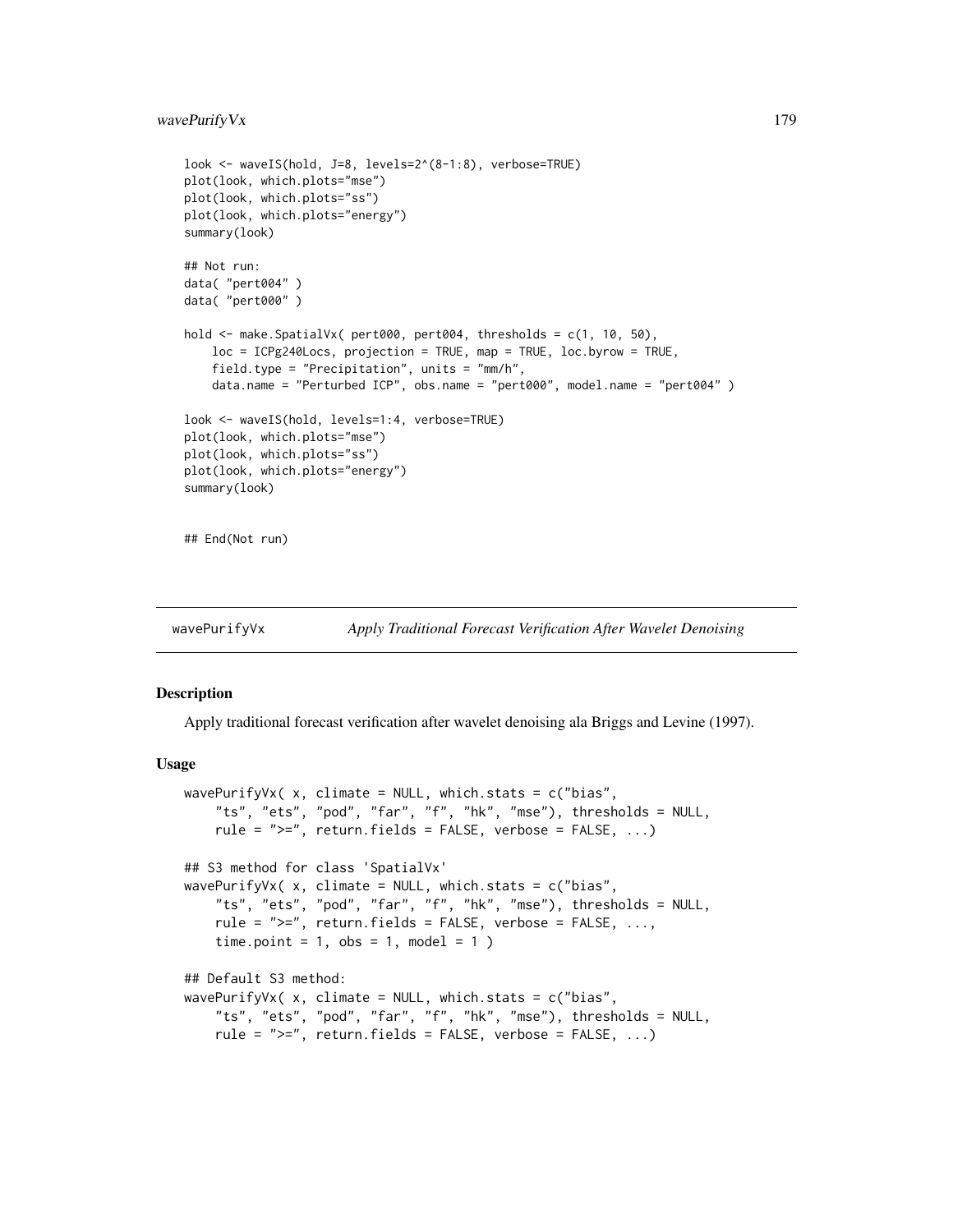```
## S3 method for class 'wavePurifyVx'
plot(x, ..., col = c("gray", tim. colors(64)), zlim, mfrom,horizontal = TRUE, type = c("stats", "fields") )
## S3 method for class 'wavePurifyVx'
summary(object, ...)
```
# Arguments

| X                     | For wavePurifyVx, either a list object of class "SpatialVx", or a list with only<br>two components consisting of m by n matrices giving the verification and fore-<br>cast fields, resp., or a list with named components "X" and "Xhat".                                                                                                                                                                                                                                                                                                                                                                                                                                                                                                                                                                                                                                                                       |
|-----------------------|-----------------------------------------------------------------------------------------------------------------------------------------------------------------------------------------------------------------------------------------------------------------------------------------------------------------------------------------------------------------------------------------------------------------------------------------------------------------------------------------------------------------------------------------------------------------------------------------------------------------------------------------------------------------------------------------------------------------------------------------------------------------------------------------------------------------------------------------------------------------------------------------------------------------|
|                       | For plot.wavePurifyVx, list object as output from wavePurifyVx.                                                                                                                                                                                                                                                                                                                                                                                                                                                                                                                                                                                                                                                                                                                                                                                                                                                 |
| object                | list object as returned by wavePurifyVx.                                                                                                                                                                                                                                                                                                                                                                                                                                                                                                                                                                                                                                                                                                                                                                                                                                                                        |
| climate               | m by n matrix defining a climatology field. If not NULL, then the anamoly<br>correlation coefficient will be applied to the wavelet denoised fields.                                                                                                                                                                                                                                                                                                                                                                                                                                                                                                                                                                                                                                                                                                                                                            |
| which.stats           | character describing which traditional verification statistics to calculate on the<br>wavelet denoised fields. This is the argument passed to the argument of the same<br>name in vxstats.                                                                                                                                                                                                                                                                                                                                                                                                                                                                                                                                                                                                                                                                                                                      |
| thresholds            | Either a numeric vector or a list with components named "X" and "Xhat" giving<br>thresholds used to define events for all of the verification statistics except MSE.<br>However, if supplied or other statistics are to be computed, then MSE will be<br>calculated for the fields at values >= thresholds. If only MSE is to be com-<br>puted, and thresholds is NULL, then no thresholding is applied. If NULL, and<br>any of the statistics besides MSE are to be calculated, then default values of the<br>0, 0.1, 0.25, 0.33, 0.5, 0.66, 0.75, 0.9 and 0.95 quantiles (for each field, so that<br>the thresholds may differ between fields) are used. The same holds for anamoly<br>correlation coefficient. The exception is that if the argument is null and x is a<br>"SpatialVx" class object, then the thresholds are taken to be those associated<br>with the "thresholds" attribute of this object. |
| rule                  | character string giving the threshold rule to be applied. See help file for thresholder<br>function for more information.                                                                                                                                                                                                                                                                                                                                                                                                                                                                                                                                                                                                                                                                                                                                                                                       |
| return.fields         | logical, should the denoised fields be returned (e.g., for subsequent plotting)?                                                                                                                                                                                                                                                                                                                                                                                                                                                                                                                                                                                                                                                                                                                                                                                                                                |
| time.point            | numeric or character indicating which time point from the "SpatialVx" verifica-<br>tion set to select for analysis.                                                                                                                                                                                                                                                                                                                                                                                                                                                                                                                                                                                                                                                                                                                                                                                             |
| obs, model            | numeric indicating which observation/forecast model to select for the analysis.                                                                                                                                                                                                                                                                                                                                                                                                                                                                                                                                                                                                                                                                                                                                                                                                                                 |
| verbose               | logical, should progress information (including total run time) be printed to the<br>screen?                                                                                                                                                                                                                                                                                                                                                                                                                                                                                                                                                                                                                                                                                                                                                                                                                    |
| col, zlim, horizontal |                                                                                                                                                                                                                                                                                                                                                                                                                                                                                                                                                                                                                                                                                                                                                                                                                                                                                                                 |
|                       | optional arguments to image, and/or fields functions poly. image and image.plot                                                                                                                                                                                                                                                                                                                                                                                                                                                                                                                                                                                                                                                                                                                                                                                                                                 |
| mfrow                 | optionally set the plotting panel via mfrow (see help file for par). Default sets a<br>rgion that will show all plots in one set of panels.                                                                                                                                                                                                                                                                                                                                                                                                                                                                                                                                                                                                                                                                                                                                                                     |
| type                  | character string stating whether to plot the resulting statistics or the original<br>fields along with their de-noised counter parts.                                                                                                                                                                                                                                                                                                                                                                                                                                                                                                                                                                                                                                                                                                                                                                           |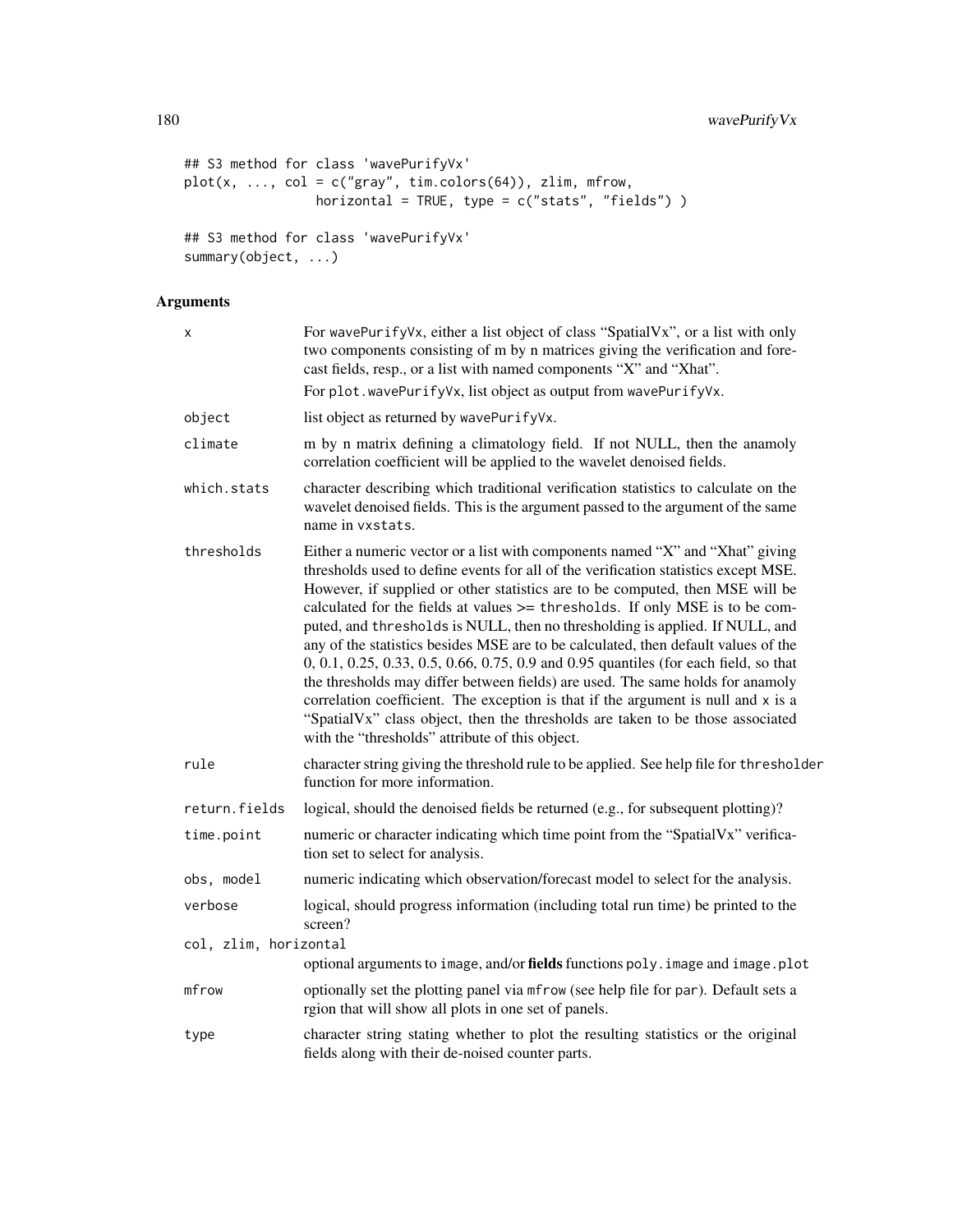#### wavePurify Vx 181

... For wavePurifyVx, optional additional arguments to denoise.dwt.2d (or denoise.modwt.2d) from package waveslim. Note that if the argument J is not passed, then it will be determined as  $J = log2(min(m, n))$ . If the fields are dyadic, then the usual DWT is used, otherwise the maximal overlap DWT is used instead. For the plot and summary method functions, these are not used. Also passed to poly. image and image.plot for plotting routine for "fields" type plots when the "maps" attribute from the "SpatialVx" object is TRUE.

# Details

If the fields are dyadic, then the denoise.dwt.2d function from package waveslim is applied to each field before calculating the chosen verification statistics. Otherwise denoise.modwt.2d from the same package is used. The result is that high-frequency fluctuations in the two fields are removed before calculating verification statistics so that the resulting statistics are less susceptible to smallscale errors (see Briggs and Levine, 1997). See Percival and Guttorp (1994) and Lindsay et al. (1996) for more on this type of wavelet analysis including maximal overlap DWT.

### Value

A list object of class "wavePurifyVx" is returned with possible components (depending on what is supplied in the arguments, etc.):

| X2, Y2     | m by n matrices of the denoised verification and forecast fields, resp. (only if<br>return.fields is TRUE).                                                                                                                     |
|------------|---------------------------------------------------------------------------------------------------------------------------------------------------------------------------------------------------------------------------------|
| thresholds | q by 2 matrix of thresholds applied to the forecast (first column) and verification<br>(second column) fields, resp. If climate is not NULL, then the same thresholds<br>for the forecast field are applied to the climatology. |
| qs         | If object and thresholds are NULL, and statistics other than MSE or ACC are<br>desired, then this will be created along with the thresholds, and is just a character<br>version of the trhesholds.                              |
| args       | list object containing all the optional arguments passed into , and the value of<br>J used (e.g., even if not passed into ).                                                                                                    |
|            | bias, ts, ets, pod, far, f, hk, mse, acc                                                                                                                                                                                        |
|            | numeric vectors of length q (i.e., the number of thresholds) giving the associated<br>verification statistics.                                                                                                                  |

# Author(s)

Eric Gilleland

#### References

Briggs, W. M. and Levine, R. A. (1997) Wavelets and field forecast verification. *Mon. Wea. Rev.*, 125, 1329–1341.

Lindsay, R. W., Percival, D. B. and Rothrock, D. A. (1996) The discrete wavelet transform and the scale analysis of the surface properties of sea ice. *IEEE Transactions on Geoscience and Remote Sensing*, 34 (3), 771–787.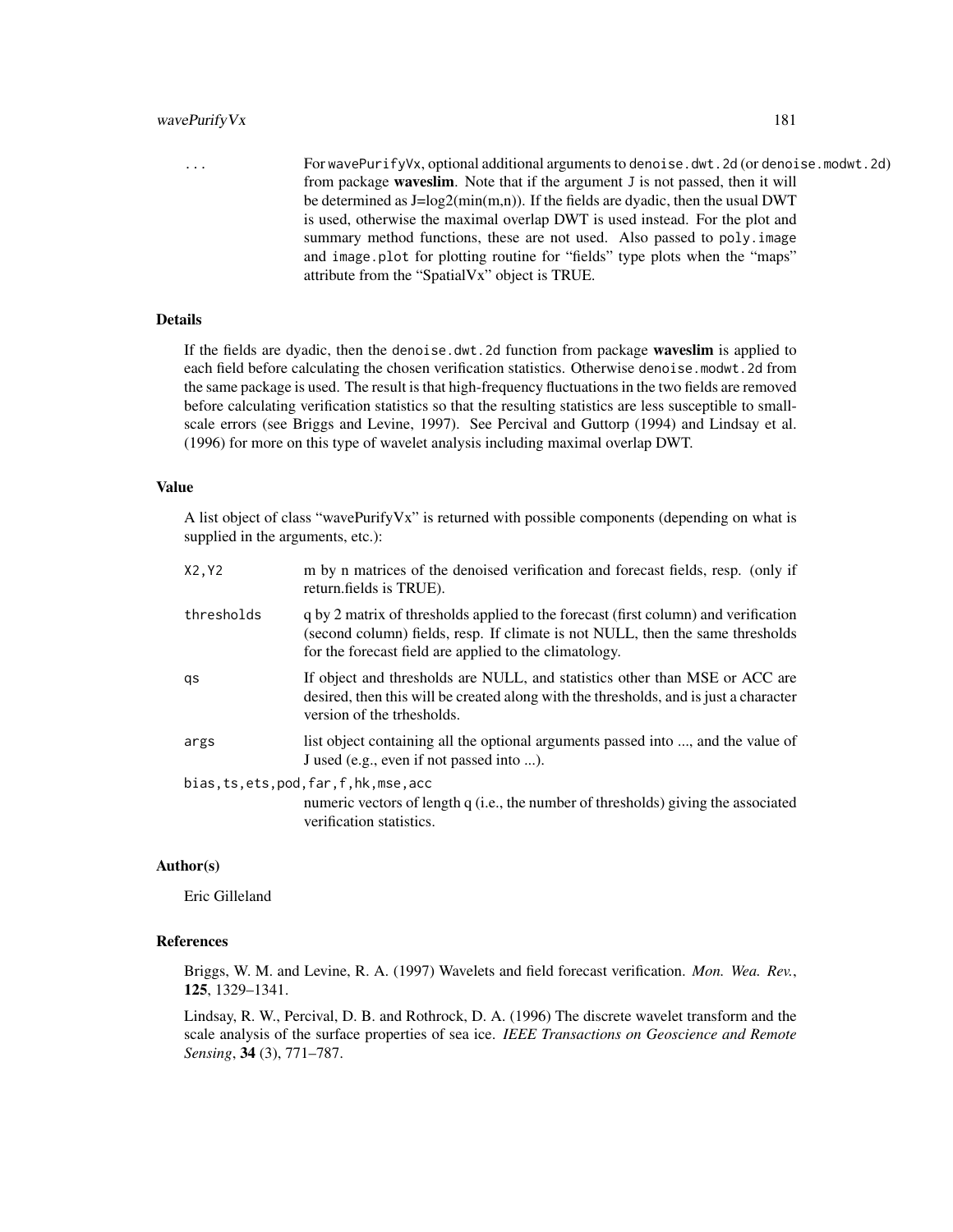<span id="page-181-0"></span>Percival, D. B. and Guttorp, P. (1994) Long-memory processes, the Allan variance and wavelets. In *Wavelets in Geophysics*, Foufoula-Georgiou, E. and Kumar, P., Eds., New York: Academic, pp. 325–343.

# See Also

[denoise.dwt.2d](#page-0-0), [denoise.modwt.2d](#page-0-0), [waverify2d](#page-182-0), [mowaverify2d](#page-182-1), [waveIS](#page-174-0), [vxstats](#page-172-0)

## Examples

```
grid <- list(x=seq(0,5,100), y=seq(0,5,100))
obj <- Exp.image.cov( grid=grid, theta=.5, setup=TRUE)
look <- sim.rf( obj)
look[ look < 0] <- 0
look <- zapsmall( look)
look2 <- sim.rf( obj)
look2[ look2 < 0] <- 0
look2 <- zapsmall( look2)
look3 \leq sim.rf(obj)look3[ look3 < 0] <- 0
look3 <- zapsmall( look3)
hold <- make.SpatialVx( look, look2, thresholds = c(0.1, 1),
            field.type = "random", units = "units")
plot( hold )
res <- wavePurifyVx( hold, climate = look3, return.fields = TRUE, verbose = TRUE )
plot(res, type="fields")
plot(res, type="stats")
summary(res)
## Not run:
data( "UKobs6" )
data( "UKfcst6" )
data( "UKloc" )
hold <- surrogater2d( UKobs6, n=1, maxiter=50, verbose=TRUE)
hold <- matrix(hold, 256, 256)
UKobj <- make.SpatialVx( UKobs6, UKfcst6, thresholds = c(0.1, 2, 5, 10),
    loc = UKloc, map = TRUE, field.type = "Rainfall", units = "mm/h",
    data.name = "Nimrod", obs.name = "obs 6", model.name = "fcst 6" )
plot(UKobj )
look <- wavePurifyVx( object = UKobj, climate = hold,
    return.fields = TRUE, verbose = TRUE)
```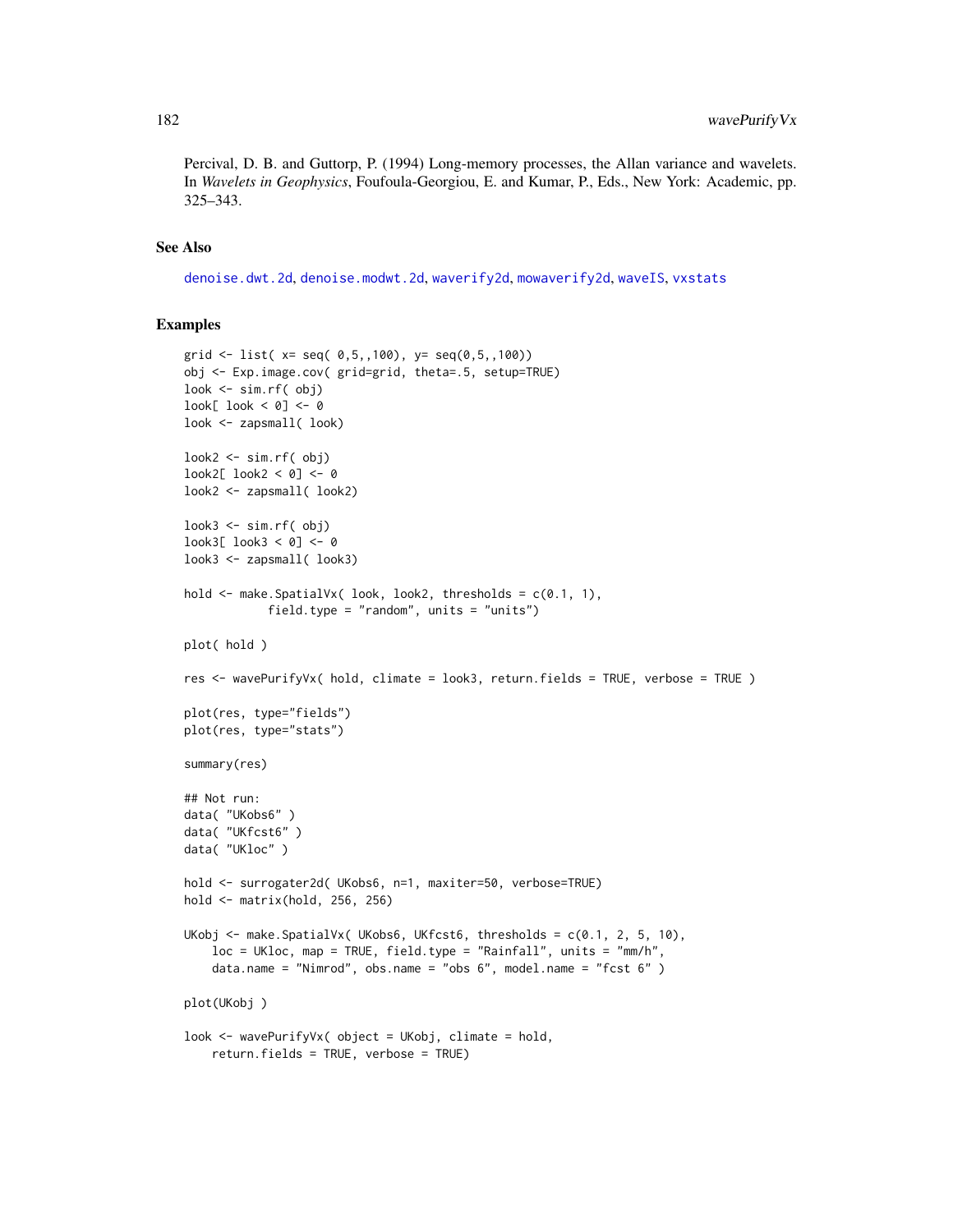```
plot(look, type = "fields" )
plot(look, type = "stats" )
summary( look )
data( "pert004" )
data( "pert000" )
hold \leq make. SpatialVx( pert000, pert004, thresholds = c(1, 10, 50),
   loc = ICPg240Locs, projection = TRUE, map = TRUE, loc.byrow = TRUE,
   field.type = "Precipitation", units = "mm/h",
   data.name = "Perturbed ICP Cases", obs.name = "pert000",
   model.name = "pert004" )
plot( hold )
look <- wavePurifyVx( hold, return.fields = TRUE, verbose = TRUE )
plot(look, type = "fields" )
plot(look, type = "stats" )
summary( look )
## End(Not run)
```
<span id="page-182-0"></span>

| waverify2d | High-Resolution Gridded Forecast Verification Using Discrete |  |  |  |
|------------|--------------------------------------------------------------|--|--|--|
|            | <i>Wavelet Decomposition</i>                                 |  |  |  |

# <span id="page-182-1"></span>Description

High-resolution gridded forecast verification using discrete wavelet decomposition.

#### Usage

```
waverify2d(X, \ldots, Clim = NULL, wavelet.type = "haar", J = NULL)
## Default S3 method:
waverify2d(X, ..., Y, Clim = NULL, wavelet.type = "haar", J =NULL, useLL = FALSE, compute.shannon = FALSE,
                 which.space = "field", verbose = FALSE)
## S3 method for class 'SpatialVx'
waverify2d(X, \ldots, Clim = NULL, wavelet.type = "haar", J = NULL,
    useLL = FALSE, compute.shannon = FALSE, which.space = "field",
    time.point = 1, obs = 1, model = 1, verbose = FALSE)
```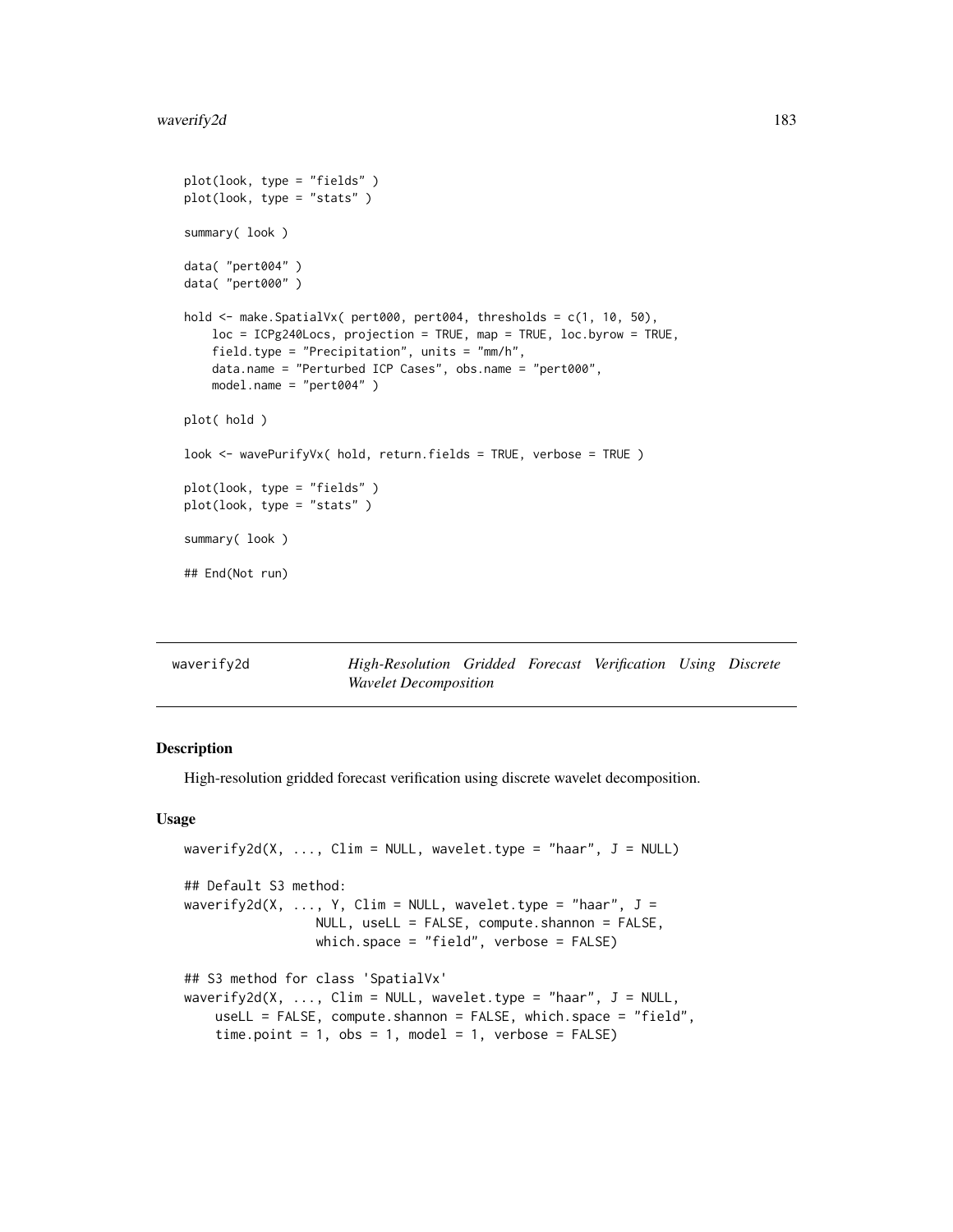```
mowaverify2d(X, ..., Clim = NULL, wavelet.type = "haar", J = 4)
## Default S3 method:
mowaverify2d(X, ..., Clim = NULL, Y, wavelet.type = "haar", J = 4,
   useLL = FALSE, compute.shannon = FALSE, which.space = "field", verbose = FALSE)
## S3 method for class 'SpatialVx'
mowaverify2d(X, ..., Clim = NULL, wavelet.type = "haar", J = 4,
    useLL = FALSE, compute.shannon = FALSE, which.space = "field",
    time.point = 1, obs = 1, model = 1, verbose = FALSE)## S3 method for class 'waverify2d'
plot(x, ..., main1 = "X", main2 = "Y", main3 = "Climate",which.plots = c("all", "dwt2d", "details", "energy", "mse",
        "rmse", "acc"), separate = FALSE, col, horizontal = TRUE)
## S3 method for class 'waverify2d'
print(x, \ldots)
```
# Arguments

| X, Y, Clim        | m by n dyadic matrices (i.e., $m = 2^M$ and $n = 2^N$ , for M, N some integers)<br>giving the verification and forecast fields (and optionally a climatology field),<br>resp. Alternatively, X may be a "SpatialVx" object, in which case, Y is not given<br>and in either case Clim must be provided if it is to be used. |  |
|-------------------|----------------------------------------------------------------------------------------------------------------------------------------------------------------------------------------------------------------------------------------------------------------------------------------------------------------------------|--|
| X                 | list object of class "waverify2d" as returned by waverify2d.                                                                                                                                                                                                                                                               |  |
| wavelet.type      | character naming the type of wavelet to be used. This is given as the wf argument<br>to the dwt. 2d function of package waveslim.                                                                                                                                                                                          |  |
| J                 | (optional) numeric integer giving the pre-determined number of levels to use. If<br>NULL, J is set to be $log2(m) = M$ in waver if y 2d only.                                                                                                                                                                              |  |
| useLL             | logical, should the LL submatrix (i.e., the father wavelet or grand mean) be used<br>to find the inverse DWT's for calculating the detail fields?                                                                                                                                                                          |  |
| compute.shannon   |                                                                                                                                                                                                                                                                                                                            |  |
|                   | logical, should the Shannon entropy be calculated for the wavelet decomposi-<br>tion?                                                                                                                                                                                                                                      |  |
| which.space       | character (one of "field" or "wavelet") naming from which space the detail fields<br>should be used. If "field", then it is in the original field (or image) space (i.e.,<br>the detail reconstruction), and if "wavelet", it will be done in the wavelet space<br>(i.e., the detail wavelet coefficients).                |  |
| time.point        | numeric or character indicating which time point from the "SpatialVx" verifica-<br>tion set to select for analysis.                                                                                                                                                                                                        |  |
| obs, model        | numeric indicating which observation/forecast model to select for the analysis.                                                                                                                                                                                                                                            |  |
| main1,main2,main3 |                                                                                                                                                                                                                                                                                                                            |  |
|                   | optional characters naming each field to be used for the detail field plots and<br>legend labelling on the energy plot.                                                                                                                                                                                                    |  |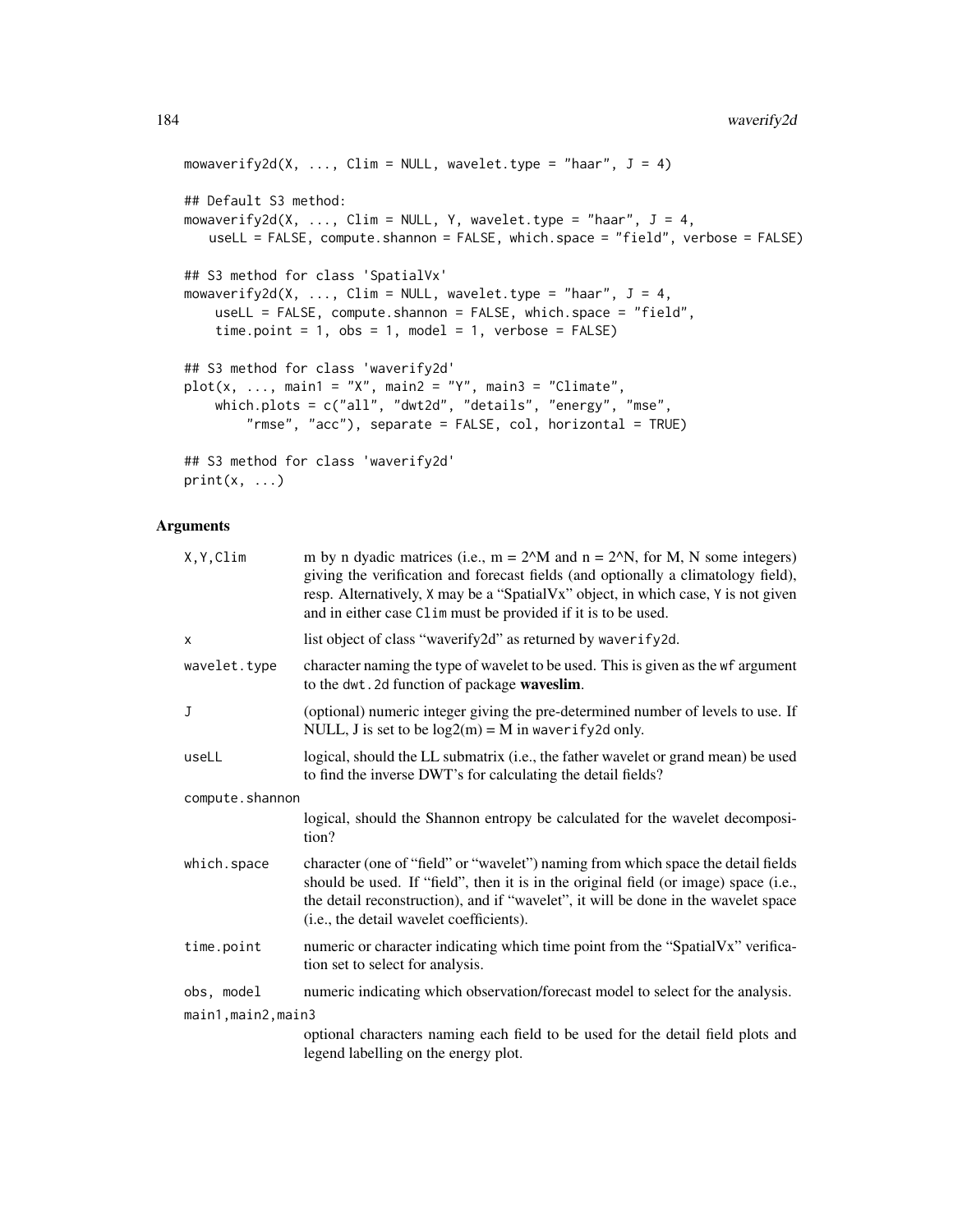| which.plots | character vector describing which plots to make. The default is to make all of<br>them. "dwt2d" option uses plot.dwt2d from waveslim. "details" option makes<br>image plots of the detail fields on which the various statistics are calculated. The<br>rest of the options give line plots showing the statistics. |
|-------------|---------------------------------------------------------------------------------------------------------------------------------------------------------------------------------------------------------------------------------------------------------------------------------------------------------------------|
| separate    | logical, should the plots be on their own devices (TRUE) or should some of them<br>be put onto a single multi-panel device (FALSE, default)?                                                                                                                                                                        |
| col         | optional argument specifying the col argument in calls to functions like image.<br>Default is a concatenation of gray with time.colors(64).                                                                                                                                                                         |
| horizontal  | logical, should the legend on image plots be horizontal (TRUE, placed at the<br>bottom of the plot) or vertical (FALSE, placed at the right side of the plot)?                                                                                                                                                      |
| verbose     | logical, should progress information be printed to the screen, including total run<br>time?                                                                                                                                                                                                                         |
|             | optional additional plot or image plot parameters. If detail and energy, mse, rmse<br>or acc plots are desired, must be applicable to both types of plots. Not used by<br>print method function.                                                                                                                    |

# Details

This is a function to use discrete wavelet decomposition to analyze verification sets along the lines of Briggs and Levine (1997), as well as Casati et al. (2004) and Casati (2009). In the originally proposed formulation of Briggs and Levine (1997), continuous verification statistics (namely, the anomaly correlation coefficient (ACC) and root mean square error (RMSE)) are calculated for detail fields obtained from wavelet decompositions of each of a forecast and verification field (and for ACC a climatology field as well). Casati et al. (2004) introduced an intensity scale approach that applies 2-d DWT to binary (obtained from thresholding) difference fields (Forecast - Verification), and applying a skill score at each level based on the mean square error (MSE). Casati (2009) extended this idea to look at the energy at each level as well.

This function makes use of the dwt.2d and idwt.2d functions from package waveslim, and plot.waverify2d uses the plot.dwt.2d function if dwt2d is selected through the which.plots argument. See the help file for these functions, the references therein and the references herein for more on these approaches.

Generally, it is not necessary to use the father wavelet for the detail fields, but for some purposes, it may be desired.

mowaverify2d is very similar to waverify2d, but it allows fields to be non-dyadic (and may subsequently be slower). It uses the modwt.2d and imodwt.2d functions from the package waveslim. In particular, it performs a maximal overlap discrete wavelet transform on a matrix of arbitrary dimension. See the help file and references therein for modwt.2d for more information, as well as Percival and Guttorp (1994) and Lindsay et al. (1996).

In Briggs and Levine (1997), they state that the calculations can be done in either the data (called field here) space or the wavelet space, and they do their examples in the field space. If the wavelets are orthogonal, then the detail coefficeints (wavelet space), can be analyzed with the assumption that they are independent; whereas in the data space, they typically cannot be assumed to be independent. Therefore, most statistical tests should be performed in the wavelet space to avoid issues arising from spatial dependence.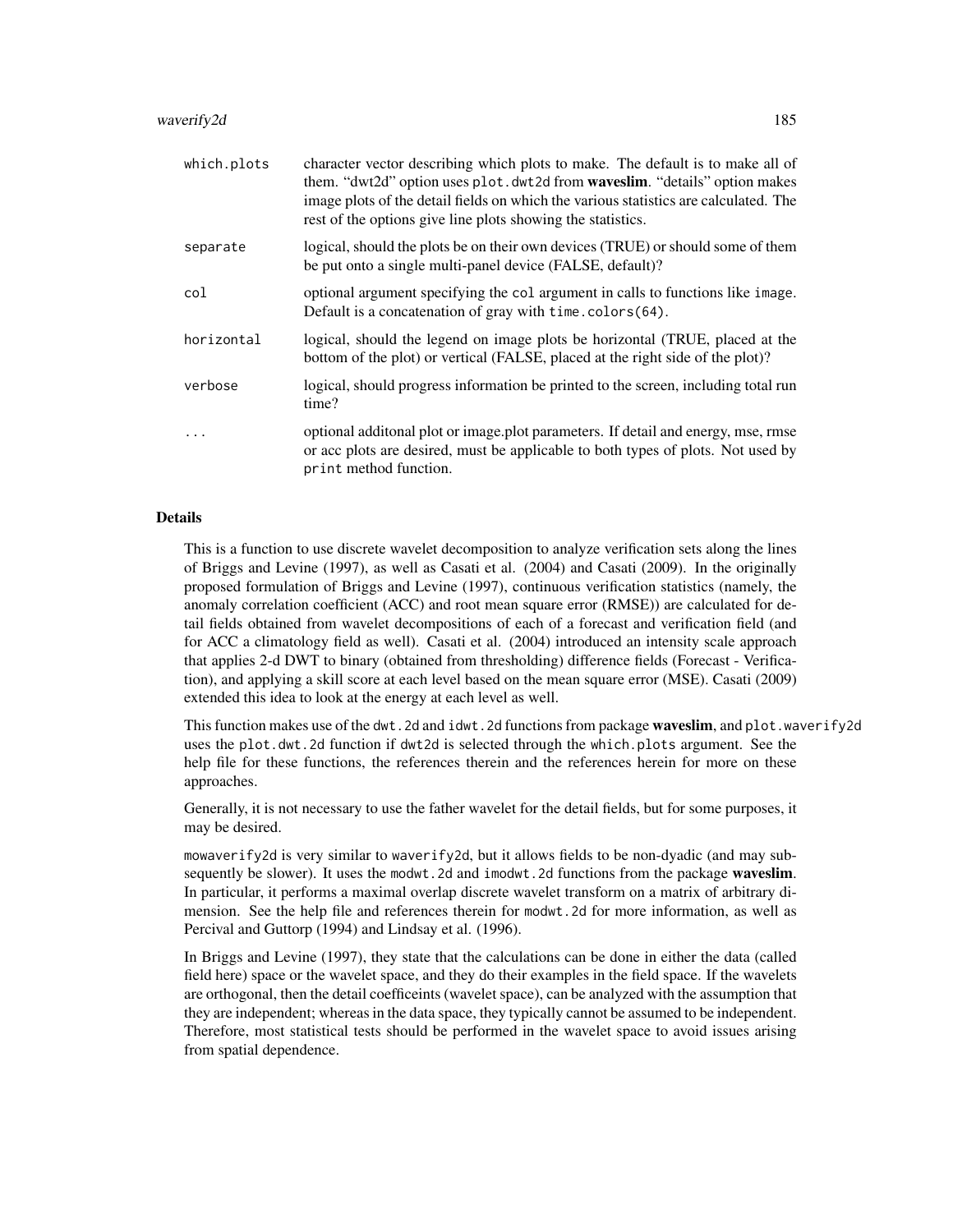A list object of class "waverify2d" with components:

| $\mathbf{J}$              | single numeric giving the number of levels.                                                                                                                                                                                                 |
|---------------------------|---------------------------------------------------------------------------------------------------------------------------------------------------------------------------------------------------------------------------------------------|
| X.wave, Y.wave, Clim.wave |                                                                                                                                                                                                                                             |
|                           | objects of class "dwt.2d" describing the wavelet decompositions for the verifi-<br>cation and forecast fields (and climatology, if applicable), resp. (see the help file<br>for dwt.2d from package waveslim for more about these objects). |
| Shannon.entropy           |                                                                                                                                                                                                                                             |
|                           | numeric matrix giving the Shannon entropy for each field.                                                                                                                                                                                   |
| energy                    | numeric matrix giving the energy at each level and field.                                                                                                                                                                                   |
| mse.rmse                  | numeric vectors of length J giving the MSE/RMSE for each level between the<br>verification and forecast fields.                                                                                                                             |
| acc                       | If a climatology field is supplied, this is a numeric vector giving the ACC for<br>each level.                                                                                                                                              |

# Author(s)

Eric Gilleland

# References

Briggs, W. M. and Levine, R. A. (1997) Wavelets and field forecast verification. *Mon. Wea. Rev.*, 125, 1329–1341.

Casati, B., Ross, G. and Stephenson, D. B. (2004) A new intensity-scale approach for the verification of spatial precipitation forecasts. *Meteorol. Appl.* 11, 141–154.

Casati, B. (2010) New Developments of the Intensity-Scale Technique within the Spatial Verification Methods Inter-Comparison Project. *Wea. Forecasting* 25, (1), 113–143, doi:10.1175/2009WAF2222257.1.

Lindsay, R. W., Percival, D. B. and Rothrock, D. A. (1996) The discrete wavelet transform and the scale analysis of the surface properties of sea ice. *IEEE Transactions on Geoscience and Remote Sensing*, 34 (3), 771–787.

Percival, D. B. and Guttorp, P. (1994) Long-memory processes, the Allan variance and wavelets. In *Wavelets in Geophysics*, Foufoula-Georgiou, E. and Kumar, P., Eds., New York: Academic, pp. 325–343.

# See Also

[dwt.2d](#page-0-0), [idwt.2d](#page-0-0), [hoods2d](#page-88-0)

### Examples

```
grid<- list( x= seq( 0,5,64), y= seq(0,5,64))
obj<-Exp.image.cov( grid=grid, theta=.5, setup=TRUE)
look<- sim.rf( obj)
look[ look < 0] <- 0
look <- zapsmall( look)
```
<span id="page-185-0"></span>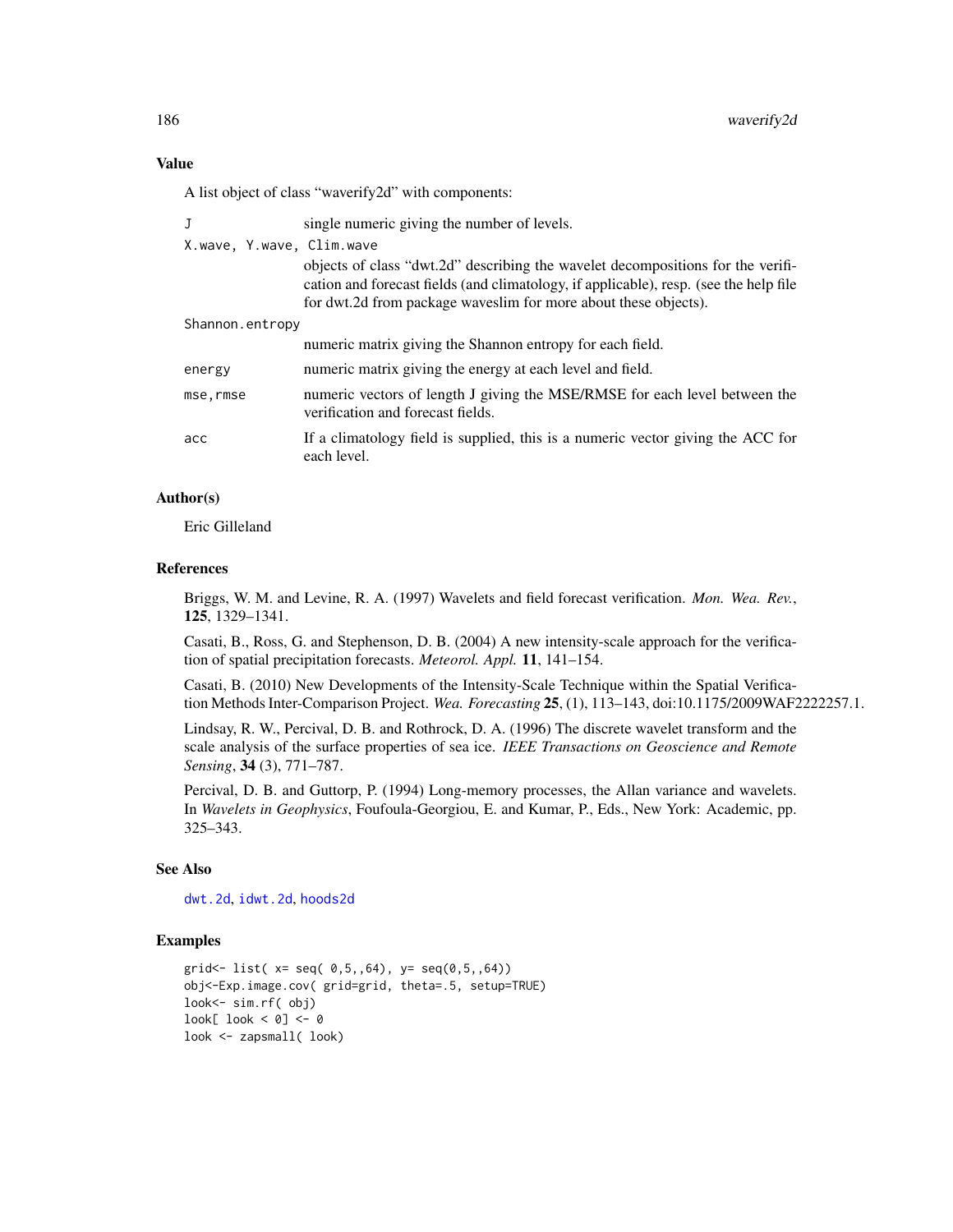# waverify2d 187

```
look2 <- sim.rf( obj)
look2[ look2 < 0] <- 0
look2 <- zapsmall( look2)
res <- waverify2d(look, Y=look2)
plot(res)
summary(res)
## Not run:
data( "UKobs6" )
data( "UKfcst6" )
look <- waverify2d(UKobs6, Y=UKfcst6)
plot(look, which.plots="energy")
look2 <- mowaverify2d(UKobs6, UKfcst6, J=8)
plot(look2, which.plots="energy")
plot(look, main1="NIMROD Analysis", main2="NIMROD Forecast")
plot(look2, main1="NIMROD Analysis", main2="NIMROD Forecast")
# Alternative using "SpatialVx" object.
data( "UKloc" )
hold <- make.SpatialVx( UKobs6, UKfcst6, loc = UKloc,
    map = TRUE, field.type = "Rainfall", units = "mm/h",
    data.name = "Nimrod", obs.name = "Obs 6",
    model.name = "Fcst 6" )
look <- waverify2d(hold)
plot(look, which.plots="details")
data( "pert000" )
data( "pert004" )
# The following is slow, but does not require fields to be dyadic.
look <- mowaverify2d(pert000, Y=pert004, J=8, verbose=TRUE)
# Also can just do plot(look), but should print to a pdf file (e.g., using pdf()).
plot(look, which.plots="energy")
# Using a "SpatialVx" object.
data( "ICPg240Locs" )
hold <- make.SpatialVx( pert000, pert004, loc = ICPg240Locs,
    projection = TRUE, map = TRUE, loc.byrow = TRUE,
    field.type = "Precipitation", units = "mm/h",
    data.name = "ICP Perturbed Cases", obs.name = "pert000",
    model.name = "pert004" )
look <- mowaverify2d( hold, verbose = TRUE )
```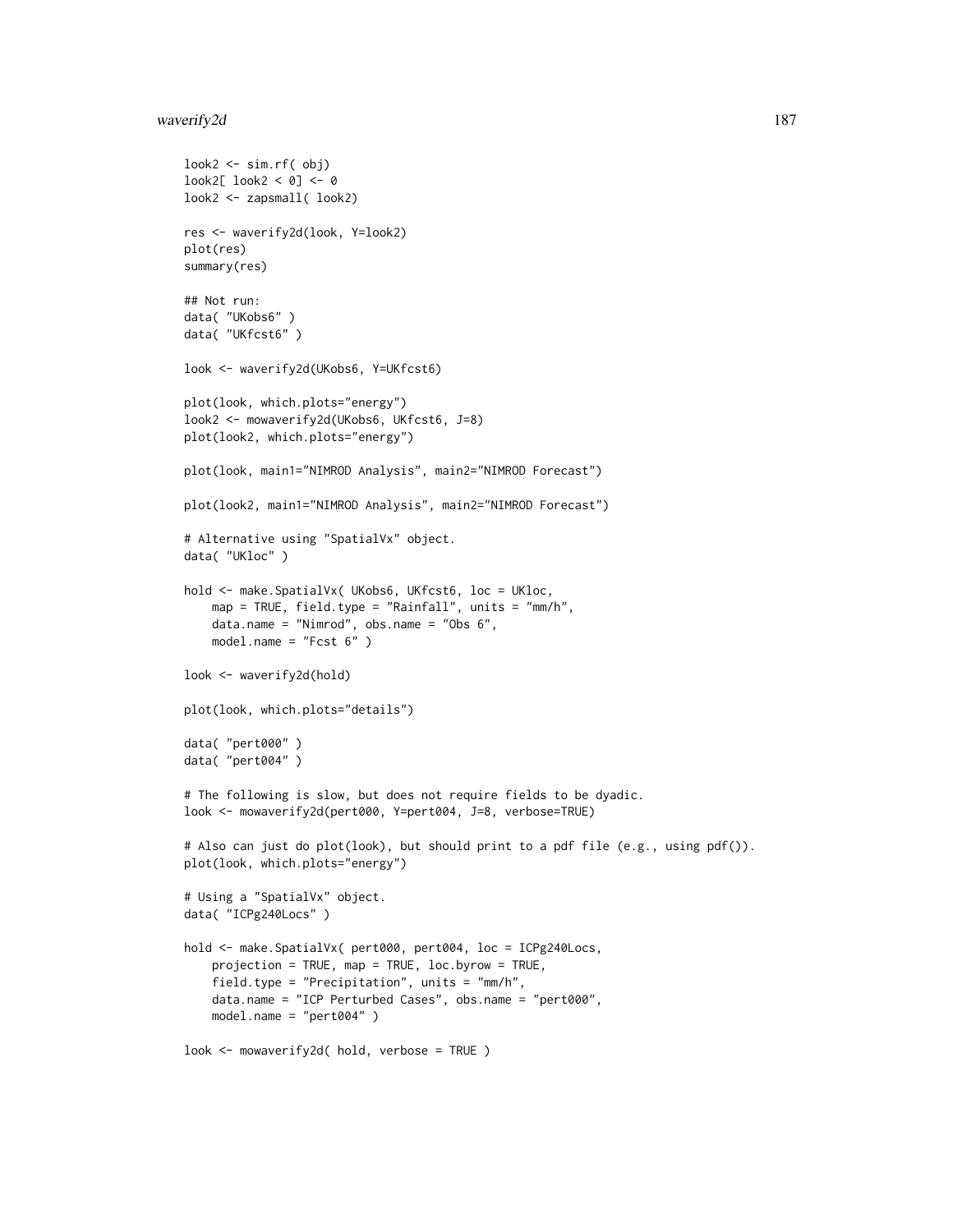```
plot(look, which.plots = "details")
# Try one with some kind of climatology field. Here using surrogater2d function.
hold <- surrogater2d(UKobs6, n=1, maxiter=50, verbose=TRUE)
hold <- matrix(hold, 256, 256)
image(hold, col=c("grey",tim.colors(64)), axes=FALSE)
image.plot(UKloc, col=c("grey",tim.colors(64)), legend.only=TRUE, horizontal=TRUE)
look <- waverify2d(UKobs6, Y=UKfcst6, Clim=hold)
plot(look)
```
## End(Not run)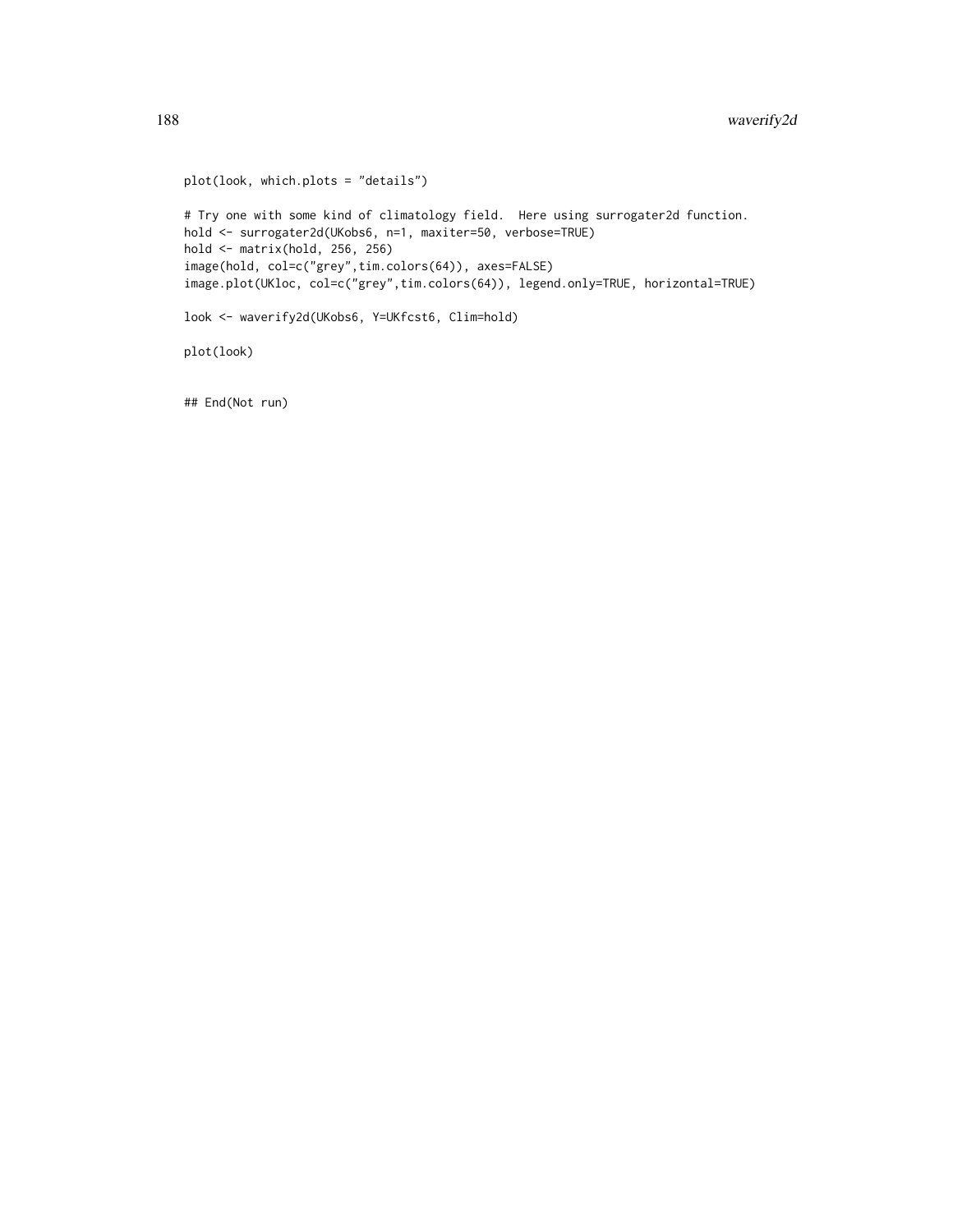# Index

∗Topic arith censqdelta, [19](#page-18-0) Fint2d, [68](#page-67-0) imomenter, [96](#page-95-0) Mij, [129](#page-128-0) ∗Topic array expvgram, [51](#page-50-0) ∗Topic cluster clusterer, [26](#page-25-0) CSIsamples, [37](#page-36-0) ∗Topic datasets ExampleSpatialVxSet, [49](#page-48-0) GFSNAMfcstEx, [78](#page-77-0) hump, [95](#page-94-0) obs0426, [131](#page-130-0) UKobs6, [168](#page-167-0) ∗Topic distribution LocSig, [109](#page-108-0) MCdof, [121](#page-120-0) ∗Topic graphs deltamm, [40](#page-39-0) FeatureAxis, [52](#page-51-0) FeatureFinder, [55](#page-54-0) ∗Topic hplot clusterer, [26](#page-25-0) compositer, [31](#page-30-0) CSIsamples, [37](#page-36-0) fss2dPlot, [75](#page-74-0) GeoBoxPlot, [77](#page-76-0) hoods2dPlot, [94](#page-93-0) make.SpatialVx, [115](#page-114-0) ∗Topic htest EBS, [47](#page-46-0) FeatureTable, [66](#page-65-0) LocSig, [109](#page-108-0) lossdiff, [111](#page-110-0) MCdof, [121](#page-120-0) spct, [155](#page-154-0) ∗Topic manip

censqdelta, [19](#page-18-0) combiner, [30](#page-29-0) compositer, [31](#page-30-0) craer, [34](#page-33-0) deltamm, [40](#page-39-0) disjointer, [45](#page-44-0) expvg, [50](#page-49-0) FeatureFinder, [55](#page-54-0) FeatureTable, [66](#page-65-0) Fint2d, [68](#page-67-0) imomenter, [96](#page-95-0) interester, [98](#page-97-0) make.SpatialVx, [115](#page-114-0) MergeForce, [123](#page-122-0) minboundmatch, [130](#page-129-0) rigider, [143](#page-142-0) surrogater2d, [163](#page-162-0) thresholder, [165](#page-164-0) variographier, [171](#page-170-0) ∗Topic math abserrloss, [9](#page-8-0) Aindex, [10](#page-9-0) bearing, [12](#page-11-0) centdist, [23](#page-22-0) Cindex, [24](#page-23-0) craer, [34](#page-33-0) deltamm, [40](#page-39-0) FeatureAxis, [52](#page-51-0) FeatureFinder, [55](#page-54-0) FeatureMatchAnalyzer, [60](#page-59-0) FeatureProps, [64](#page-63-0) Fint2d, [68](#page-67-0) FQI, [70](#page-69-0) fss2dfun, [72](#page-71-0) gmm2d, [79](#page-78-0) griddedVgram, [84](#page-83-0) hoods2d, [89](#page-88-1) locmeasures2d, [102](#page-101-0) locperf, [106](#page-105-0)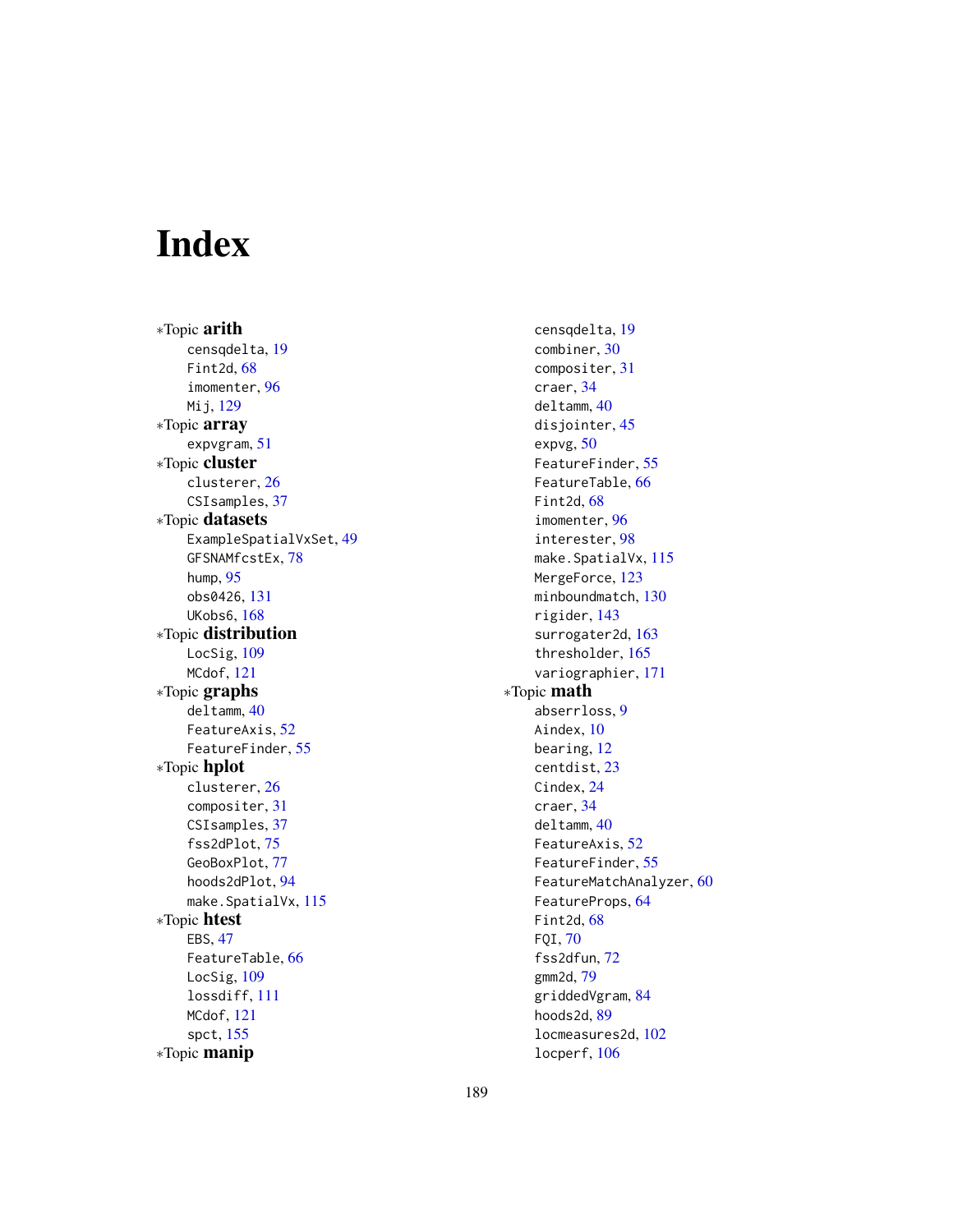# 190 INDEX

metrV , [125](#page-124-0) minboundmatch , [130](#page-129-0) OF , [135](#page-134-0) optflow , [138](#page-137-0) pphindcast2d , [140](#page-139-0) S1 , [147](#page-146-0) saller , [149](#page-148-0) Sindex, [152](#page-151-0) spatbiasFS , [154](#page-153-0) structurogram , [158](#page-157-0) structurogram.matrix , [161](#page-160-0) surrogater2d, [163](#page-162-0) upscale2d , [169](#page-168-0) vxstats , [173](#page-172-1) waveIS , [175](#page-174-1) wavePurifyVx , [179](#page-178-0) waverify2d , [183](#page-182-2) ∗Topic misc hiw , [86](#page-85-0) ∗Topic models gmm2d , [79](#page-78-0) spct , [155](#page-154-0) ∗Topic nonparametric EBS , [47](#page-46-0) LocSig, [109](#page-108-0) MCdof , [121](#page-120-0) ∗Topic package SpatialVx-package , [3](#page-2-0) ∗Topic regression OF , [135](#page-134-0) optflow , [138](#page-137-0) ∗Topic spatial EBS , [47](#page-46-0) expvg , [50](#page-49-0) ∗Topic ts EBS , [47](#page-46-0) ∗Topic univar gmm2d , [79](#page-78-0) LocSig, [109](#page-108-0) MCdof , [121](#page-120-0) aaft2d *(*surrogater2d *)* , [163](#page-162-0) abserrloss , [9](#page-8-0) , *[115](#page-114-0)* ACC *(*S1 *)* , [147](#page-146-0) Aindex , [10](#page-9-0) , *[25](#page-24-0)* , *[153](#page-152-0)* ampstats , *[165](#page-164-0)* ampstats *(*FQI *)* , [70](#page-69-0) angles.psp , *[54](#page-53-0)* , *[65](#page-64-0)* , *[88](#page-87-0)* as.dendrogram , *[30](#page-29-0)*

as.im , *[12](#page-11-0)* , *[24](#page-23-0) , [25](#page-24-0)* , *[58](#page-57-0)* as.image , *[110](#page-109-0)* as.psp , *[54](#page-53-0)* , *[65](#page-64-0)* , *[88](#page-87-0)* as.rectangle , *[108](#page-107-0)* atan2 , *[13](#page-12-0)* bearing , [12](#page-11-0) , *[63](#page-62-0)* boot , *[48](#page-47-0)* , *[110](#page-109-0)* boot.ci , *[110](#page-109-0)* boundingbox , *[54](#page-53-0)* , *[65](#page-64-0)* , *[108](#page-107-0)* boxplot , *[78](#page-77-0)* calculate\_dFSS , [14](#page-13-0) calculate\_FSSvector\_from\_binary\_fields , [16](#page-15-0) calculate\_FSSwind , [17](#page-16-0) censqdelta , [19](#page-18-0) centdist , [23](#page-22-0) centmatch , *[31](#page-30-0)* , *[36](#page-35-0)* , *[58](#page-57-0)* , *[63](#page-62-0)* , *[68](#page-67-0)* , *[124](#page-123-0)* , *[131](#page-130-0)* centmatch *(*deltamm *)* , [40](#page-39-0) centroid.owin , *[88](#page-87-0)* , *[151](#page-150-0)* ci.FeatureTable *(*FeatureTable *)* , [66](#page-65-0) Cindex , *[12](#page-11-0)* , [24](#page-23-0) , *[153](#page-152-0)* circ.summary , *[138](#page-137-0)* clip.infline , *[54](#page-53-0)* , *[65](#page-64-0)* clusterer , [26](#page-25-0) , *[39](#page-38-0)* combiner , [30](#page-29-0) compositer , [31](#page-30-0) connected , *[25](#page-24-0)* , *[44](#page-43-0)* , *[46](#page-45-0)* , *[54](#page-53-0)* , *[58](#page-57-0)* , *[65](#page-64-0)* , *[83](#page-82-0)* , *[151](#page-150-0)* convexhull , *[12](#page-11-0)* , *[54](#page-53-0)* , *[65](#page-64-0)* cor.test , *[110](#page-109-0)* , *[123](#page-122-0)* corrskill , *[115](#page-114-0)* corrskill *(*abserrloss *)* , [9](#page-8-0) craer , [34](#page-33-0) crossing.psp , *[88](#page-87-0)* CSIsamples , *[30](#page-29-0)* , [37](#page-36-0) cutree , *[30](#page-29-0)* deltametric , *[21](#page-20-0)* , *[44](#page-43-0)* , *[63](#page-62-0)* , *[105](#page-104-0)* , *[128](#page-127-0)* deltamm , *[31](#page-30-0)* , *[36](#page-35-0)* , [40](#page-39-0) , *[54](#page-53-0)* , *[58](#page-57-0)* , *[63](#page-62-0)* , *[65](#page-64-0)* , *[68](#page-67-0)* , *[124](#page-123-0)* , *[131](#page-130-0)* , *[151](#page-150-0)* denoise.dwt.2d , *[182](#page-181-0)* denoise.modwt.2d , *[182](#page-181-0)* disjointer , *[44](#page-43-0)* , [45](#page-44-0) , *[54](#page-53-0)* , *[58](#page-57-0)* , *[65](#page-64-0)* , *[83](#page-82-0)* distill.FeatureComps *(*FeatureMatchAnalyzer *)* , [60](#page-59-0) distill.hiw *(*hiw *)* , [86](#page-85-0) distmap , *[105](#page-104-0)* , *[108](#page-107-0)* , *[128](#page-127-0)* distmapfun *(*locperf *)* , [106](#page-105-0)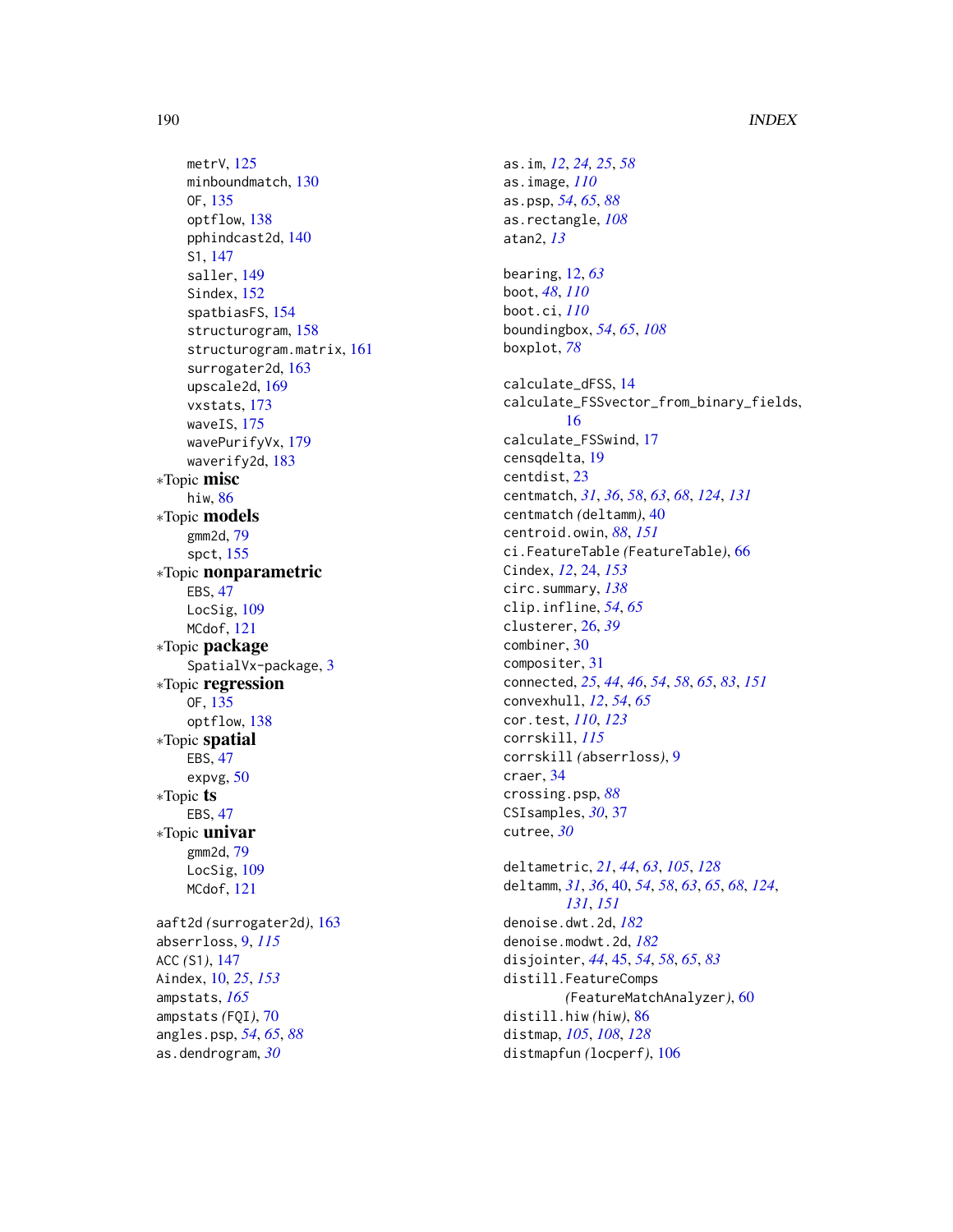#### $I$ NDEX  $191$

hiw, [86](#page-85-0)

distmaploss, *[115](#page-114-0)* distmaploss *(*abserrloss*)*, [9](#page-8-0) distob, *[128](#page-127-0)* distob *(*locperf*)*, [106](#page-105-0) dwt.2d, *[178](#page-177-0)*, *[186](#page-185-0)* EBS, [47](#page-46-0) empiricalVG.lossdiff *(*lossdiff*)*, [111](#page-110-0) ExampleSpatialVxSet, [49](#page-48-0) expvg, [50](#page-49-0) expvgram, [51,](#page-50-0) *[158](#page-157-0)* FeatureAxis, *[13](#page-12-0)*, [52,](#page-51-0) *[65](#page-64-0)*, *[98](#page-97-0)* FeatureComps, *[24](#page-23-0)*, *[101](#page-100-0)* FeatureComps *(*FeatureMatchAnalyzer*)*, [60](#page-59-0) FeatureFinder, *[31](#page-30-0)*, *[33](#page-32-0)*, *[36](#page-35-0)*, *[44](#page-43-0)*, *[46](#page-45-0)*, *[54](#page-53-0)*, [55,](#page-54-0) *[63](#page-62-0)*, *[65](#page-64-0)*, *[68](#page-67-0)*, *[88](#page-87-0)*, *[101](#page-100-0)*, *[124](#page-123-0)* FeatureMatchAnalyzer, *[24](#page-23-0)*, [60](#page-59-0) FeatureProps, *[24](#page-23-0)*, [64,](#page-63-0) *[101](#page-100-0)* FeatureTable, [66](#page-65-0) fft, *[93](#page-92-0)*, *[165](#page-164-0)*, *[170](#page-169-0)* fft2d *(*surrogater2d*)*, [163](#page-162-0) Fint2d, *[36](#page-35-0)*, [68,](#page-67-0) *[145](#page-144-0)* fisherz *(*MCdof*)*, [121](#page-120-0) flossdiff, *[51](#page-50-0)*, *[158](#page-157-0)* flossdiff *(*lossdiff*)*, [111](#page-110-0) FQI, [70](#page-69-0) fss2dfun, [72](#page-71-0) fss2dPlot, [75](#page-74-0) fuzzyjoint2dfun *(*fss2dfun*)*, [72](#page-71-0) GeoBoxPlot, [77](#page-76-0) geom000 *(*obs0426*)*, [131](#page-130-0) geom001 *(*obs0426*)*, [131](#page-130-0) geom002 *(*obs0426*)*, [131](#page-130-0) geom003 *(*obs0426*)*, [131](#page-130-0) geom004 *(*obs0426*)*, [131](#page-130-0) geom005 *(*obs0426*)*, [131](#page-130-0) GFSNAMfcstEx, [78](#page-77-0) GFSNAMlocEx *(*GFSNAMfcstEx*)*, [78](#page-77-0) GFSNAMobsEx *(*GFSNAMfcstEx*)*, [78](#page-77-0) gmm2d, [79](#page-78-0) griddedVgram, [84](#page-83-0) hclust, *[30](#page-29-0)*, *[39](#page-38-0)* hist.OF *(*OF*)*, [135](#page-134-0) hist.SpatialVx *(*make.SpatialVx*)*, [115](#page-114-0)

hoods2d, *[15](#page-14-0)*, *[17](#page-16-0)*, *[19](#page-18-0)*, *[74](#page-73-0)*, *[76](#page-75-0)*, [89,](#page-88-1) *[95](#page-94-0)*, *[119](#page-118-0)*, *[142](#page-141-0)*, *[170](#page-169-0)*, *[175](#page-174-1)*, *[178](#page-177-0)*, *[186](#page-185-0)*

ICPg240Locs *(*obs0426*)*, [131](#page-130-0) idwt.2d, *[178](#page-177-0)*, *[186](#page-185-0)* im, *[108](#page-107-0)*, *[128](#page-127-0)* image, *[76](#page-75-0)*, *[95](#page-94-0)* image.plot, *[48](#page-47-0)*, *[76](#page-75-0)*, *[95](#page-94-0)*, *[110](#page-109-0)* imodwt.2d, *[178](#page-177-0)* imomenter, *[36](#page-35-0)*, [96,](#page-95-0) *[129](#page-128-0)* infline, *[54](#page-53-0)*, *[65](#page-64-0)* interester, *[63](#page-62-0)*, [98](#page-97-0) kernel2dmeitsjer, *[149](#page-148-0)*, *[170](#page-169-0)* kernel2dsmooth, *[74](#page-73-0)*, *[93](#page-92-0)*, *[142](#page-141-0)*, *[170](#page-169-0)* kmeans, *[39](#page-38-0)* lengths.psp, *[54](#page-53-0)*, *[65](#page-64-0)*, *[88](#page-87-0)* lm, *[140](#page-139-0)* locmeasures2d, *[21](#page-20-0)*, *[72](#page-71-0)*, [102,](#page-101-0) *[108](#page-107-0)*, *[128](#page-127-0)*, *[165](#page-164-0)* locperf, *[63](#page-62-0)*, *[72](#page-71-0)*, [106](#page-105-0) LocSig, *[48](#page-47-0)*, [109,](#page-108-0) *[123](#page-122-0)*, *[155](#page-154-0)* lossdiff, *[10](#page-9-0)*, *[51](#page-50-0)*, [111,](#page-110-0) *[158](#page-157-0)* mae *(*surrogater2d*)*, [163](#page-162-0) make.SpatialVx, *[30](#page-29-0)*, *[48](#page-47-0)*, *[58](#page-57-0)*, *[85](#page-84-0)*, *[105](#page-104-0)*, [115,](#page-114-0) *[128](#page-127-0)*, *[151](#page-150-0)*, *[167](#page-166-0)* matplot, *[76](#page-75-0)*, *[95](#page-94-0)* MCdof, *[110](#page-109-0)*, [121,](#page-120-0) *[155](#page-154-0)* MergeForce, *[44](#page-43-0)*, *[58](#page-57-0)*, *[63](#page-62-0)*, [123,](#page-122-0) *[131](#page-130-0)* metrV, *[108](#page-107-0)*, [125](#page-124-0) midpoints.psp, *[54](#page-53-0)*, *[65](#page-64-0)* Mij, *[98](#page-97-0)*, [129](#page-128-0) minboundmatch, *[36](#page-35-0)*, *[44](#page-43-0)*, *[58](#page-57-0)*, [130](#page-129-0) MinCvg2dfun *(*fss2dfun*)*, [72](#page-71-0) modwt.2d, *[178](#page-177-0)* mowaverify2d, *[182](#page-181-0)* mowaverify2d *(*waverify2d*)*, [183](#page-182-2) multicon2dfun *(*fss2dfun*)*, [72](#page-71-0) nlminb, *[145](#page-144-0)* nls, *[115](#page-114-0)* obs0426, [131](#page-130-0) obs0513 *(*obs0426*)*, [131](#page-130-0) obs0514 *(*obs0426*)*, [131](#page-130-0) obs0518 *(*obs0426*)*, [131](#page-130-0) obs0519 *(*obs0426*)*, [131](#page-130-0) obs0525 *(*obs0426*)*, [131](#page-130-0)

obs0601 *(*obs0426*)*, [131](#page-130-0)

hoods2dPlot, *[76](#page-75-0)*, [94,](#page-93-0) *[142](#page-141-0)*

hump, [95](#page-94-0)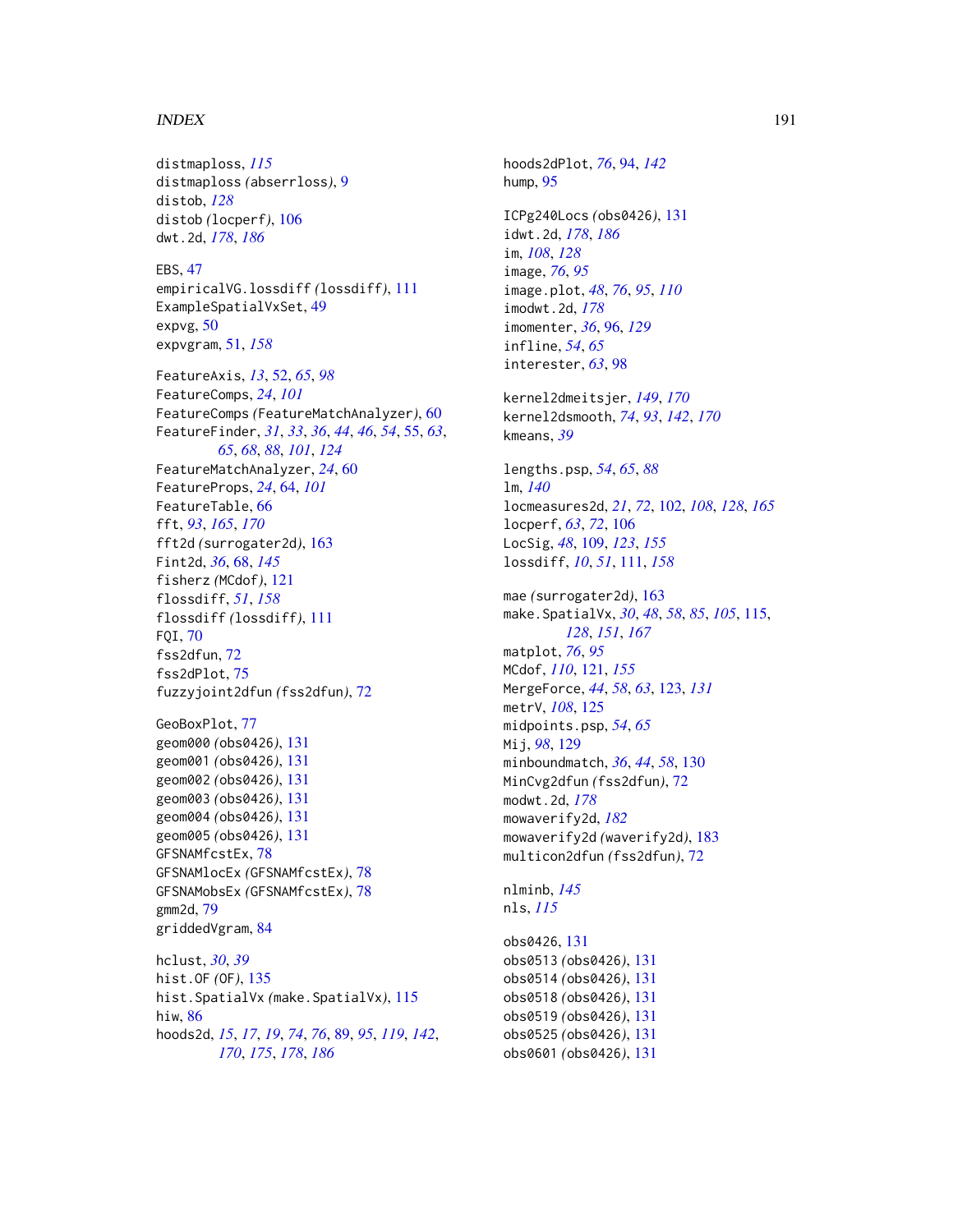```
obs0603 (obs0426), 131
obs0604 (obs0426), 131
OF, 135, 140
optflow, 138, 138
optim, 36, 138, 140, 142
owin, 44, 54, 58, 65
pdf, 76
pert000 (obs0426), 131
pert001 (obs0426), 131
pert002 (obs0426), 131
pert003 (obs0426), 131
pert004 (obs0426), 131
pert005 (obs0426), 131
pert006 (obs0426), 131
pert007 (obs0426), 131
plot.clusterer (clusterer), 26
plot.composited (compositer), 31
plot.CSIsamples (CSIsamples), 37
plot.EBS (EBS), 47
plot.FeatureAxis (FeatureAxis), 52
plot.FeatureMatchAnalyzer
        (FeatureMatchAnalyzer), 60
plot.features (FeatureFinder), 55
plot.gmm2d (gmm2d), 79
plot.griddedVgram (griddedVgram), 84
plot.hiw (hiw), 86
plot.hoods2d, 93, 95
plot.hoods2d (hoods2d), 89
plot.LocSig (LocSig), 109
plot.lossdiff (lossdiff), 111
plot.matched, 124
plot.matched (deltamm), 40
plot.OF (OF), 135
plot.pphindcast2d (pphindcast2d), 140
plot.rigided (rigider), 143
plot.spatbiasFS (spatbiasFS), 154
plot.SpatialVx (make.SpatialVx), 115
plot.structurogram (structurogram), 158
plot.structurogram.matrix
        (structurogram.matrix), 161
plot.summary.clusterer (clusterer), 26
plot.summary.CSIsamples (CSIsamples), 37
plot.summary.features (FeatureFinder),
        55
plot.upscale2d (upscale2d), 169
plot.vgram.matrix, 162
plot.waveIS (waveIS), 175
plot.wavePurifyVx (wavePurifyVx), 179
```
plot.waverify2d *(*waverify2d*)*, [183](#page-182-2) poly.image, *[48](#page-47-0)*, *[119](#page-118-0)* pphindcast2d, [140](#page-139-0) pragmatic2dfun *(*fss2dfun*)*, [72](#page-71-0) predict.flossdiff.expvg *(*expvg*)*, [50](#page-49-0) predict.gmm2d *(*gmm2d*)*, [79](#page-78-0) print.clusterer *(*clusterer*)*, [26](#page-25-0) print.craered *(*craer*)*, [34](#page-33-0) print.CSIsamples *(*CSIsamples*)*, [37](#page-36-0) print.FeatureMatchAnalyzer *(*FeatureMatchAnalyzer*)*, [60](#page-59-0) print.features *(*FeatureFinder*)*, [55](#page-54-0) print.FeatureTable *(*FeatureTable*)*, [66](#page-65-0) print.flossdiff.expvg *(*expvg*)*, [50](#page-49-0) print.fqi *(*FQI*)*, [70](#page-69-0) print.gmm2d *(*gmm2d*)*, [79](#page-78-0) print.hiw *(*hiw*)*, [86](#page-85-0) print.hoods2d *(*hoods2d*)*, [89](#page-88-1) print.imomented *(*imomenter*)*, [96](#page-95-0) print.interester *(*interester*)*, [98](#page-97-0) print.locmeasures2d *(*locmeasures2d*)*, [102](#page-101-0) print.lossdiff *(*lossdiff*)*, [111](#page-110-0) print.matched *(*deltamm*)*, [40](#page-39-0) print.metrV *(*metrV*)*, [125](#page-124-0) print.OF *(*OF*)*, [135](#page-134-0) print.pphindcast2d *(*pphindcast2d*)*, [140](#page-139-0) print.rigided *(*rigider*)*, [143](#page-142-0) print.saller *(*saller*)*, [149](#page-148-0) print.SpatialVx *(*make.SpatialVx*)*, [115](#page-114-0) print.upscale2d *(*upscale2d*)*, [169](#page-168-0) print.waverify2d *(*waverify2d*)*, [183](#page-182-2) psp, *[88](#page-87-0)*

```
rdist.earth, 13
rexp, 123
rgamma, 123
rigider, 36, 69, 143
rigidTransform, 36, 69
rigidTransform (rigider), 143
rnorm, 123
rotate.owin, 54, 65
rotate.psp, 54, 65
runif, 123
```

```
S1, 147
saller, 149
sig.cor.t, 110
sig.cor.t (MCdof), 121
sig.cor.Z, 110
```